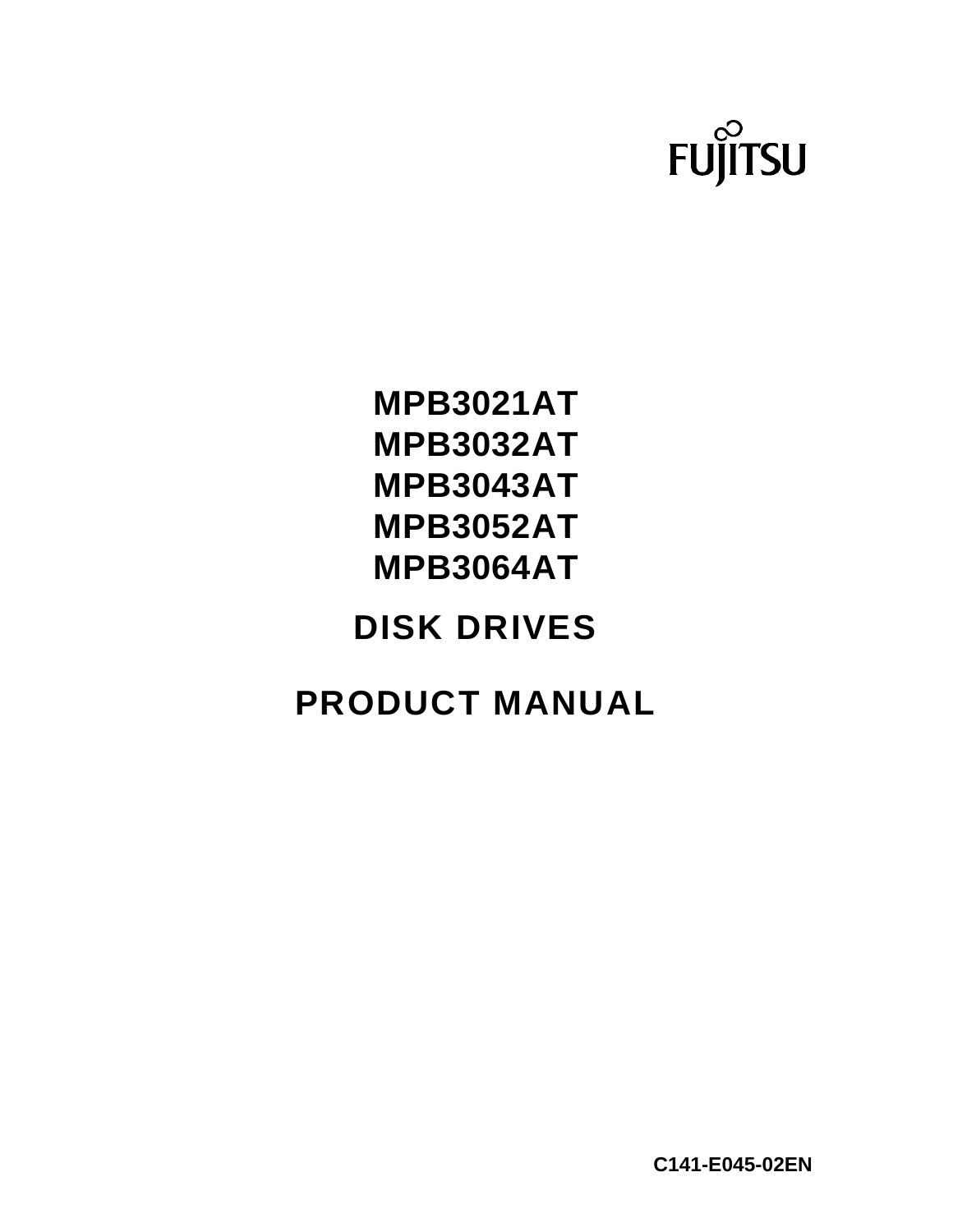| <b>REVISION RECORD</b>            |                                           |                    |  |  |  |  |  |  |
|-----------------------------------|-------------------------------------------|--------------------|--|--|--|--|--|--|
| Edition                           | Date published<br><b>Revised contents</b> |                    |  |  |  |  |  |  |
| 01                                | August., 1997                             |                    |  |  |  |  |  |  |
| $02\,$                            | March, 1998                               | All pages revised. |  |  |  |  |  |  |
|                                   |                                           |                    |  |  |  |  |  |  |
|                                   |                                           |                    |  |  |  |  |  |  |
|                                   |                                           |                    |  |  |  |  |  |  |
|                                   |                                           |                    |  |  |  |  |  |  |
|                                   |                                           |                    |  |  |  |  |  |  |
|                                   |                                           |                    |  |  |  |  |  |  |
|                                   |                                           |                    |  |  |  |  |  |  |
|                                   |                                           |                    |  |  |  |  |  |  |
|                                   |                                           |                    |  |  |  |  |  |  |
|                                   |                                           |                    |  |  |  |  |  |  |
|                                   |                                           |                    |  |  |  |  |  |  |
|                                   |                                           |                    |  |  |  |  |  |  |
|                                   |                                           |                    |  |  |  |  |  |  |
|                                   |                                           |                    |  |  |  |  |  |  |
| Specification No.: C141-E045-**EN |                                           |                    |  |  |  |  |  |  |

The contents of this manual is subject to change without prior notice.

All Rights Reserved. Copyright © 1998 FUJITSU LIMITED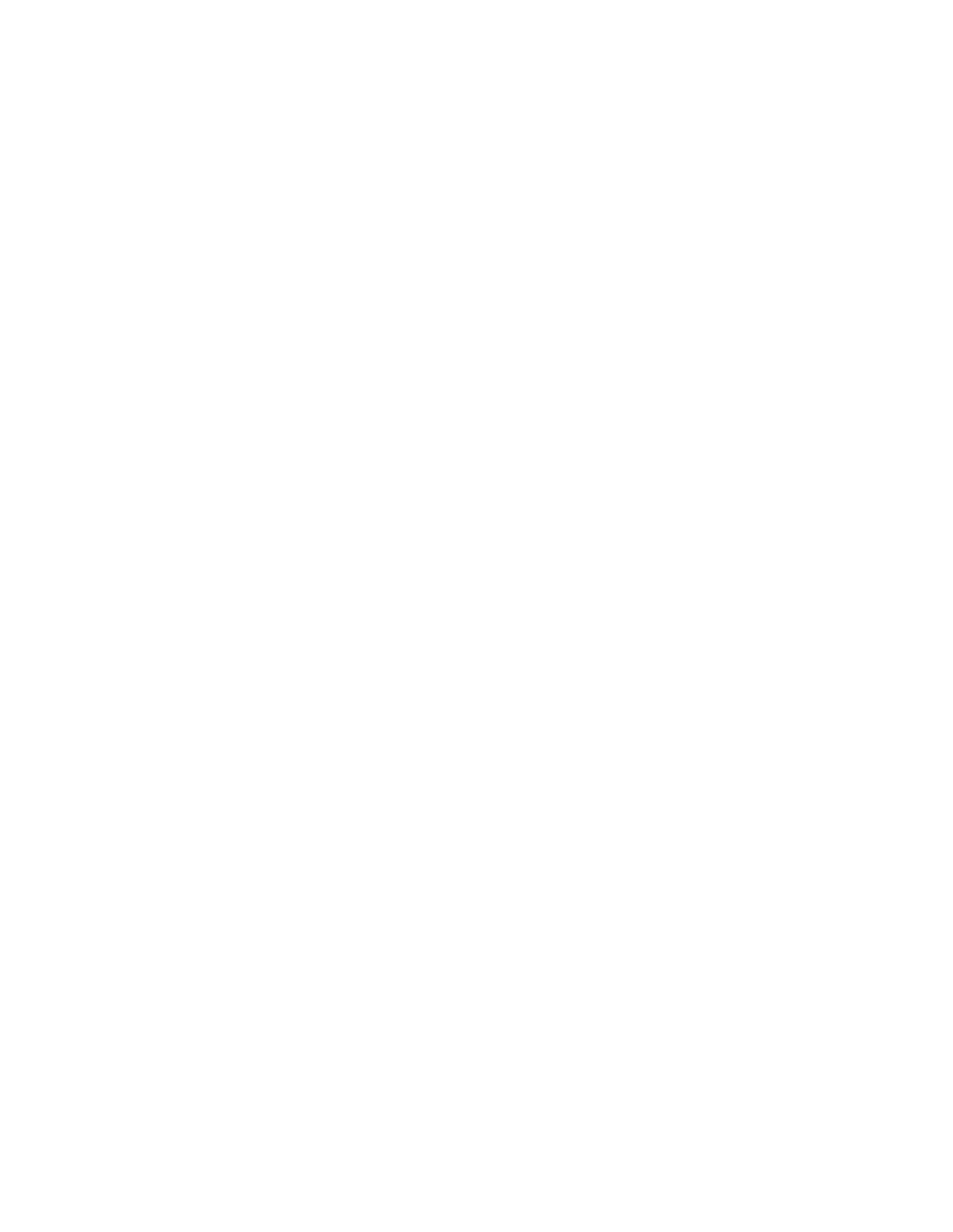## **PREFACE**

This manual describes the MPB3021AT/MPB3032AT/MPB3043AT/MPB3052AT/MPB3064AT, a 3.5-inch hard disk drive with a BUILT-IN controller that is compatible with the ATA interface.

This manual explains, in detail, how to incorporate the hard disk drives into user systems.

This manual assumes that users have a basic knowledge of hard disk drives and their application in computer systems.

This manual consists of the following six chapters:

**Chapter 1 DEVICE OVERVIEW**

**Chapter 2 DEVICE CONFIGURATION**

**Chapter 3 INSTALLATION CONDITIONS**

**Chapter 4 THEORY OF DEVICE OPERATION**

**Chapter 5 INTERFACE**

**Chapter 6 OPERATIONS**

In this manual, disk drives may be referred to as drives or devices.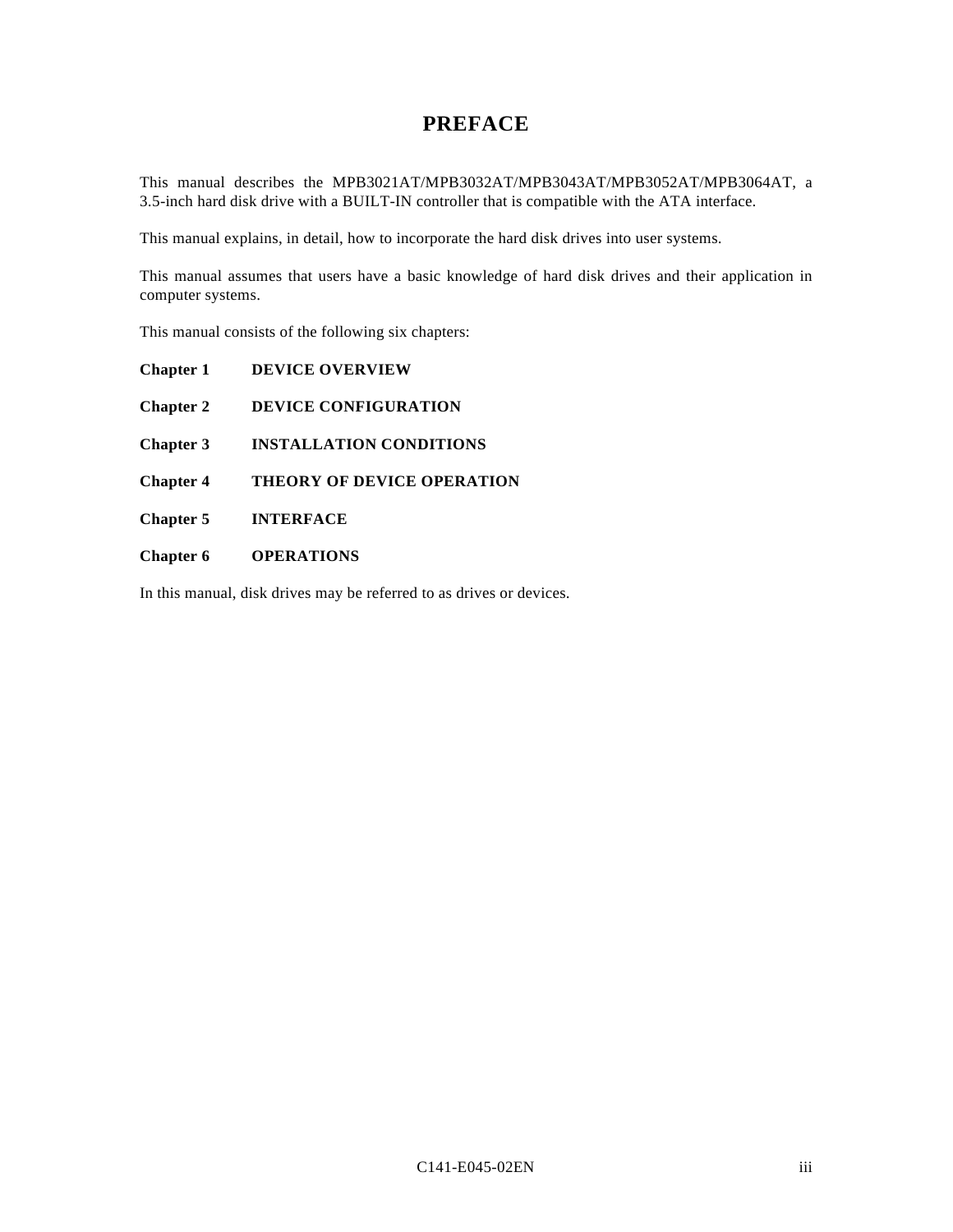#### **Conventions for Alert Messages**

This manual uses the following conventions to show the alert messages. An alert message consists of an alert signal and alert statements. The alert signal consists of an alert symbol and a signal word or just a signal word.

The following are the alert signals and their meanings:



This indicates a hazarous situation *likely* to result in *serious personal injury* if the user does not perform the procedure correctly.

This indicates a hazarous situation *could* result in *personal injury* if the user does not perform the porocedure correctly.

This indicates a hazarous situation *could* result in *minor* or *moderate personal injury* if the user does not perform the procedure correctly. This alert signal also indicates that damages to the product or other property, *may* occur if the user does not perform the procedure correctly.

**IMPORTANT** 

This indicates information that could help the user use the product more efficiently.

In the text, the alert signal is centered, followed below by the indented message. A wider line space precedes and follows the alert message to show where the alert message begins and ends. The following is an example:

(Example)

#### **IMPORTANT**

*HA (host adapter) consists of address decoder, driver, and receiver. ATA is an abbreviation of "AT attachment". The disk drive is conformed to the ATA-3 interface*

The main alert messages in the text are also listed in the "Important Alert Items."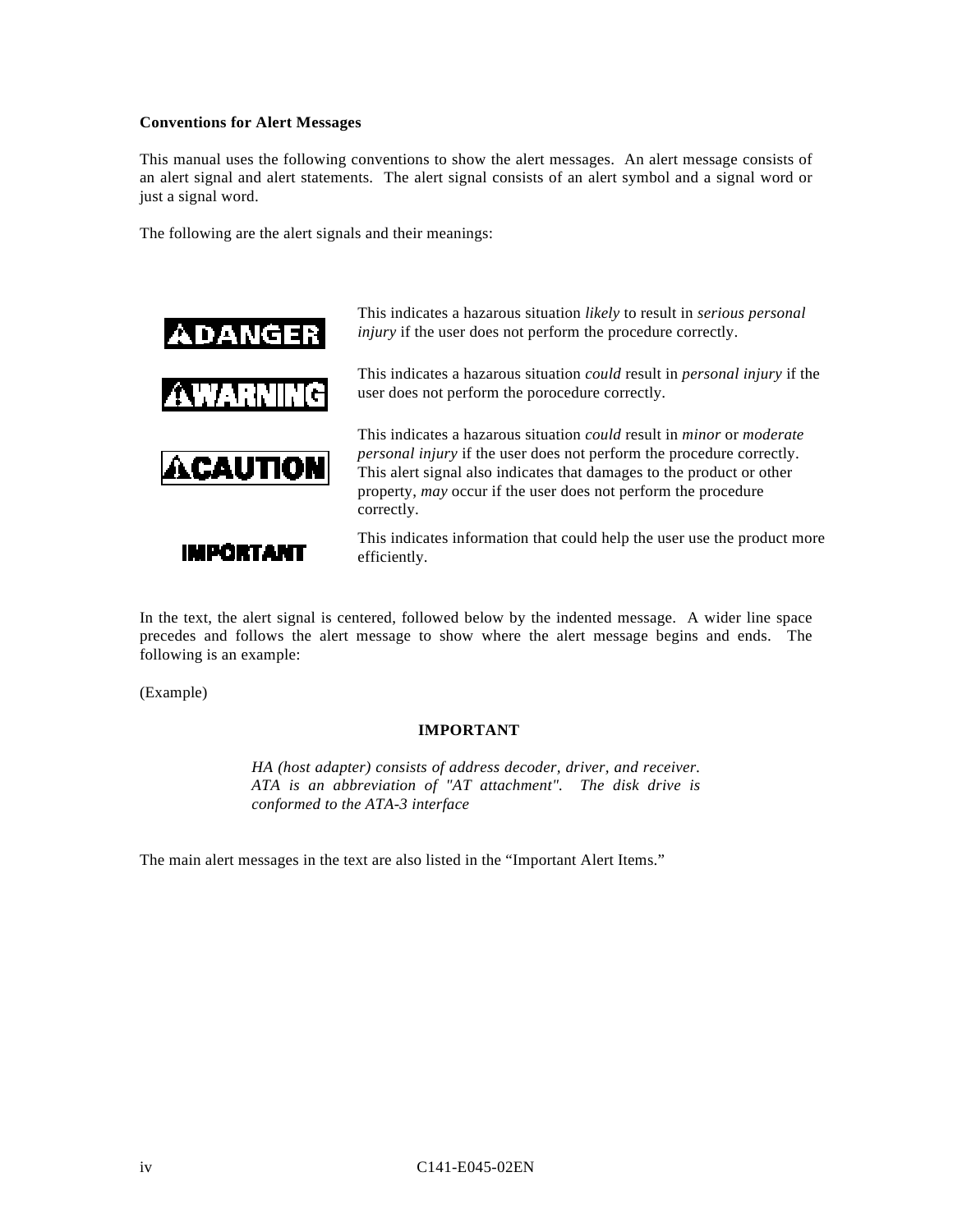#### **LIABILITY EXCEPTION**

"Disk drive defects" refers to defects that involve adjustment, repair, or replacement.

Fujitsu is not liable for any other disk drive defects, such as those caused by user misoperation or mishandling, inappropriate operating environments, defects in the power supply or cable, problems of the host system, or other causes outside the disk drive.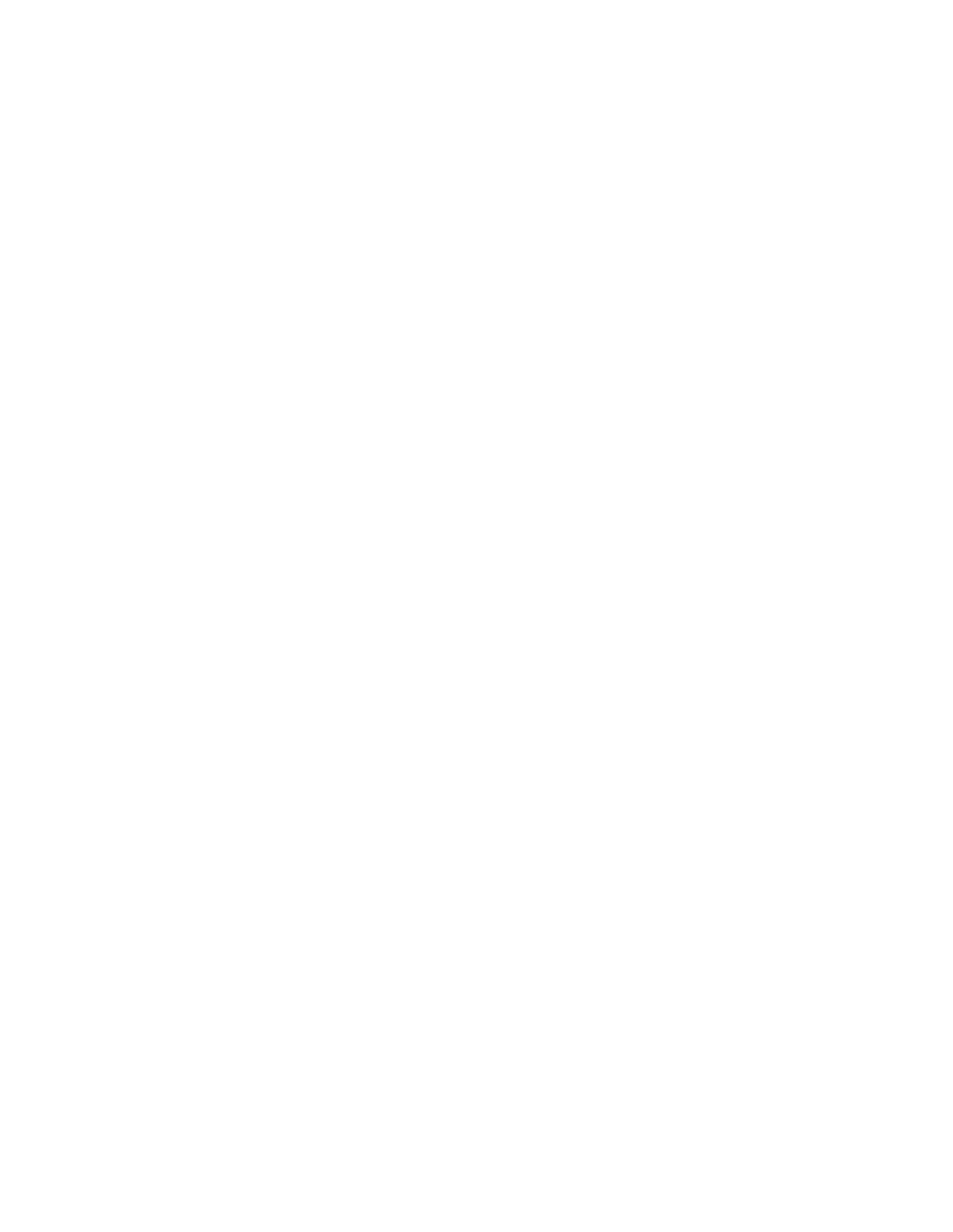## **CONTENTS**

|       |                  | page |
|-------|------------------|------|
|       | <b>CHAPTER 1</b> |      |
| 1.1   |                  |      |
| 1.1.1 |                  |      |
| 1.1.2 |                  |      |
| 1.1.3 |                  |      |
| 1.2   |                  |      |
| 1.2.1 |                  |      |
| 1.2.2 |                  |      |
| 1.3   |                  |      |
| 1.4   |                  |      |
| 1.5   |                  |      |
| 1.6   |                  |      |
| 1.7   |                  |      |
| 1.8   |                  |      |
| 1.9   |                  |      |
|       |                  |      |
|       | <b>CHAPTER 2</b> |      |
| 2.1   |                  |      |
| 2.2   |                  |      |
| 2.2.1 |                  |      |
| 2.2.2 |                  |      |
| 2.2.3 |                  |      |
|       |                  |      |
|       | <b>CHAPTER 3</b> |      |
| 3.1   |                  |      |
| 3.2   |                  |      |
| 3.3   |                  |      |
| 3.3.1 |                  |      |
| 3.3.2 |                  |      |
| 3.3.3 |                  |      |
| 3.3.4 |                  |      |
| 3.4   |                  |      |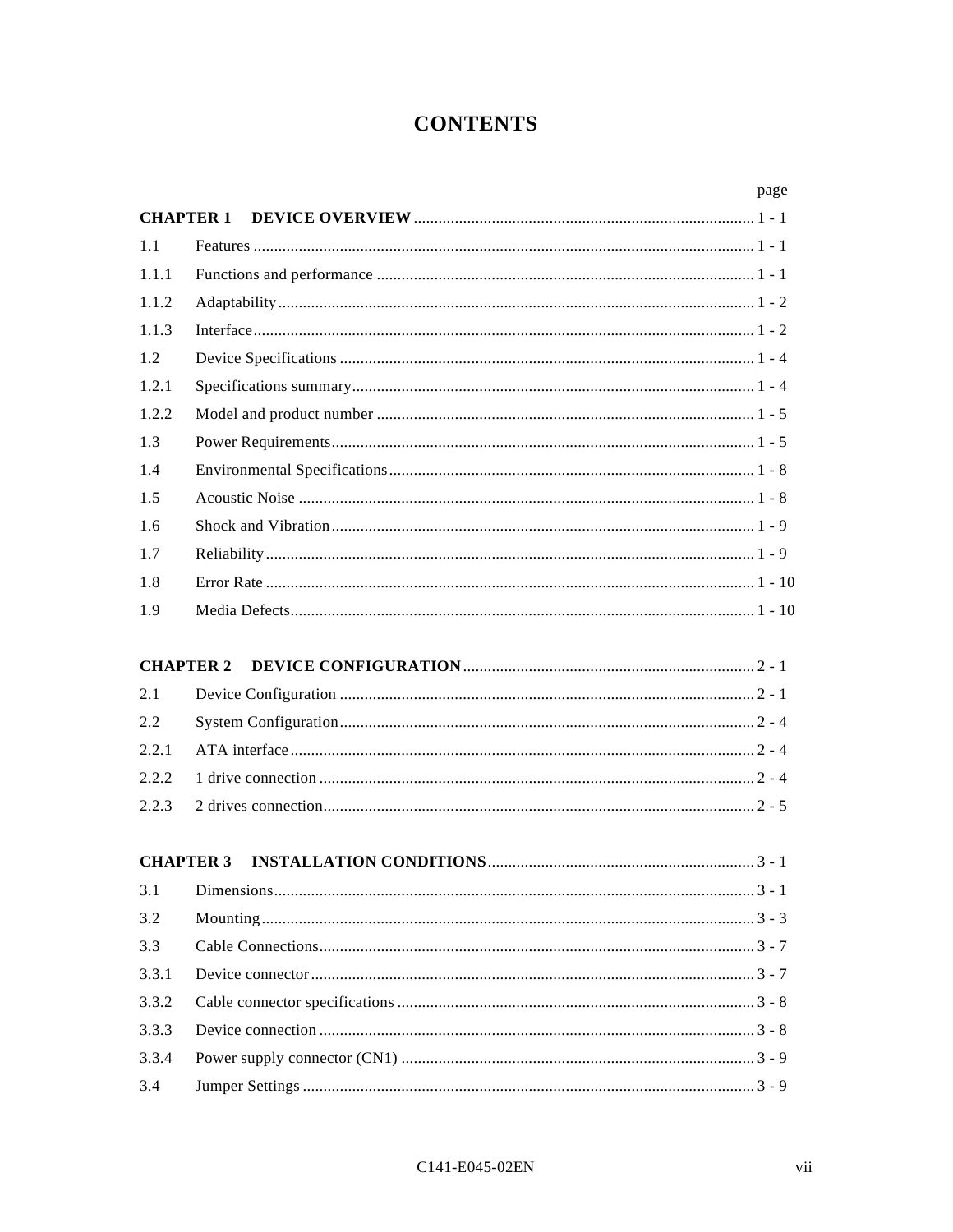| 3.4.1            |  |
|------------------|--|
| 3.4.2            |  |
| 3.4.3            |  |
|                  |  |
| <b>CHAPTER 4</b> |  |
| 4.1              |  |
| 4.2              |  |
| 4.2.1            |  |
| 4.2.2            |  |
| 4.2.3            |  |
| 4.2.4            |  |
| 4.2.5            |  |
| 4.3              |  |
| 4.4              |  |
| 4.5              |  |
| 4.5.1            |  |
| 4.5.2            |  |
| 4.5.3            |  |
| 4.6              |  |
| 4.6.1            |  |
| 4.6.2            |  |
| 4.6.3            |  |
| 4.6.4            |  |
| 4.7              |  |
| 4.7.1            |  |
| 4.7.2            |  |
| 4.7.3            |  |
| 4.7.4            |  |
| 4.7.5            |  |
|                  |  |
| <b>CHAPTER 5</b> |  |
| 5.1              |  |
| 5.1.1            |  |
| 5.1.2            |  |
| 5.2              |  |
| 5.2.1            |  |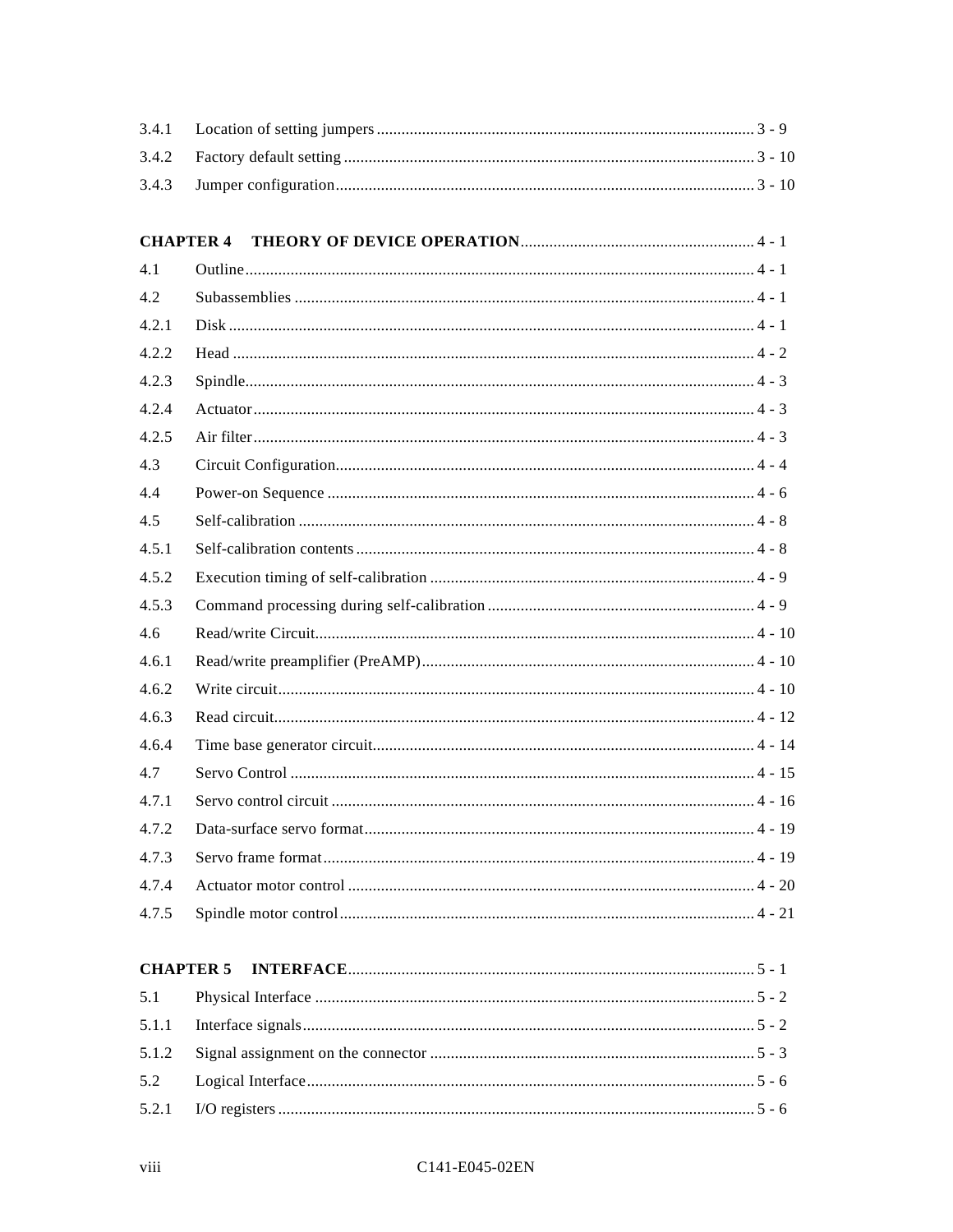| 5.2.2   |  |  |
|---------|--|--|
| 5.2.3   |  |  |
| 5.3     |  |  |
| 5.3.1   |  |  |
| 5.3.2   |  |  |
| 5.3.3   |  |  |
| 5.4     |  |  |
| 5.4.1   |  |  |
| 5.4.2   |  |  |
| 5.4.3   |  |  |
| 5.4.4   |  |  |
| 5.4.5   |  |  |
| 5.5     |  |  |
| 5.5.1   |  |  |
| 5.5.2   |  |  |
| 5.5.3   |  |  |
| 5.5.3.1 |  |  |
|         |  |  |
|         |  |  |
|         |  |  |
| 5.5.4   |  |  |
|         |  |  |
|         |  |  |
|         |  |  |
|         |  |  |
| 5.5.5   |  |  |
| 5.5.6   |  |  |
| 5.6     |  |  |
| 5.6.1   |  |  |
| 5.6.2   |  |  |
| 5.6.3   |  |  |
| 5.6.4   |  |  |
| 5.6.4.1 |  |  |
|         |  |  |
|         |  |  |
|         |  |  |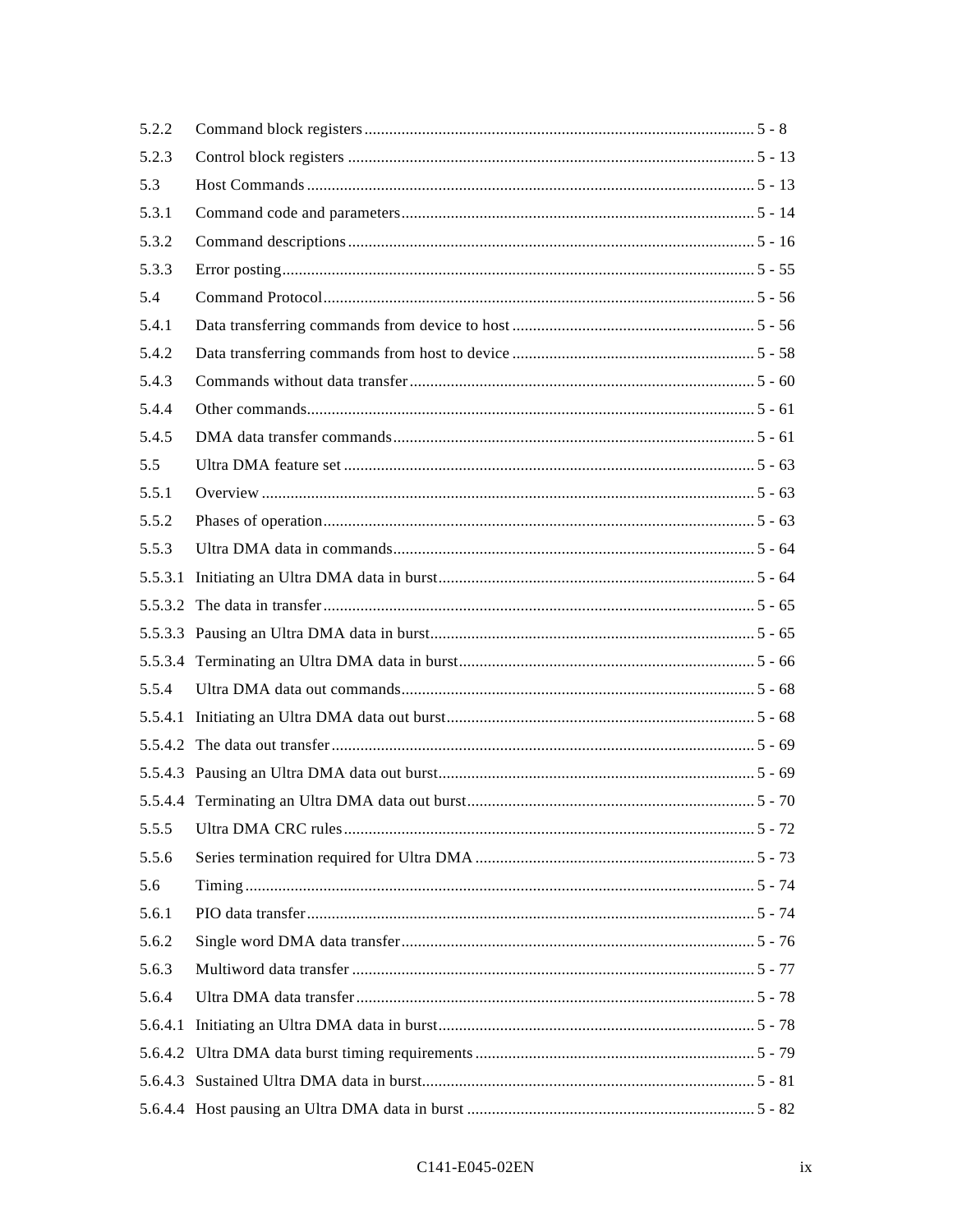| <b>CHAPTER 6</b> |  |
|------------------|--|
| 6.1              |  |
| 6.1.1            |  |
| 6.1.2            |  |
| 6.1.3            |  |
| 6.1.4            |  |
| 6.2              |  |
| 6.2.1            |  |
| 6.2.2            |  |
| 6.3              |  |
| 6.3.1            |  |
| 6.3.2            |  |
| 6.4              |  |
| 6.4.1            |  |
| 6.4.2            |  |
| 6.5              |  |
| 6.5.1            |  |
| 6.5.2            |  |
| 6.5.3            |  |
| 6.6              |  |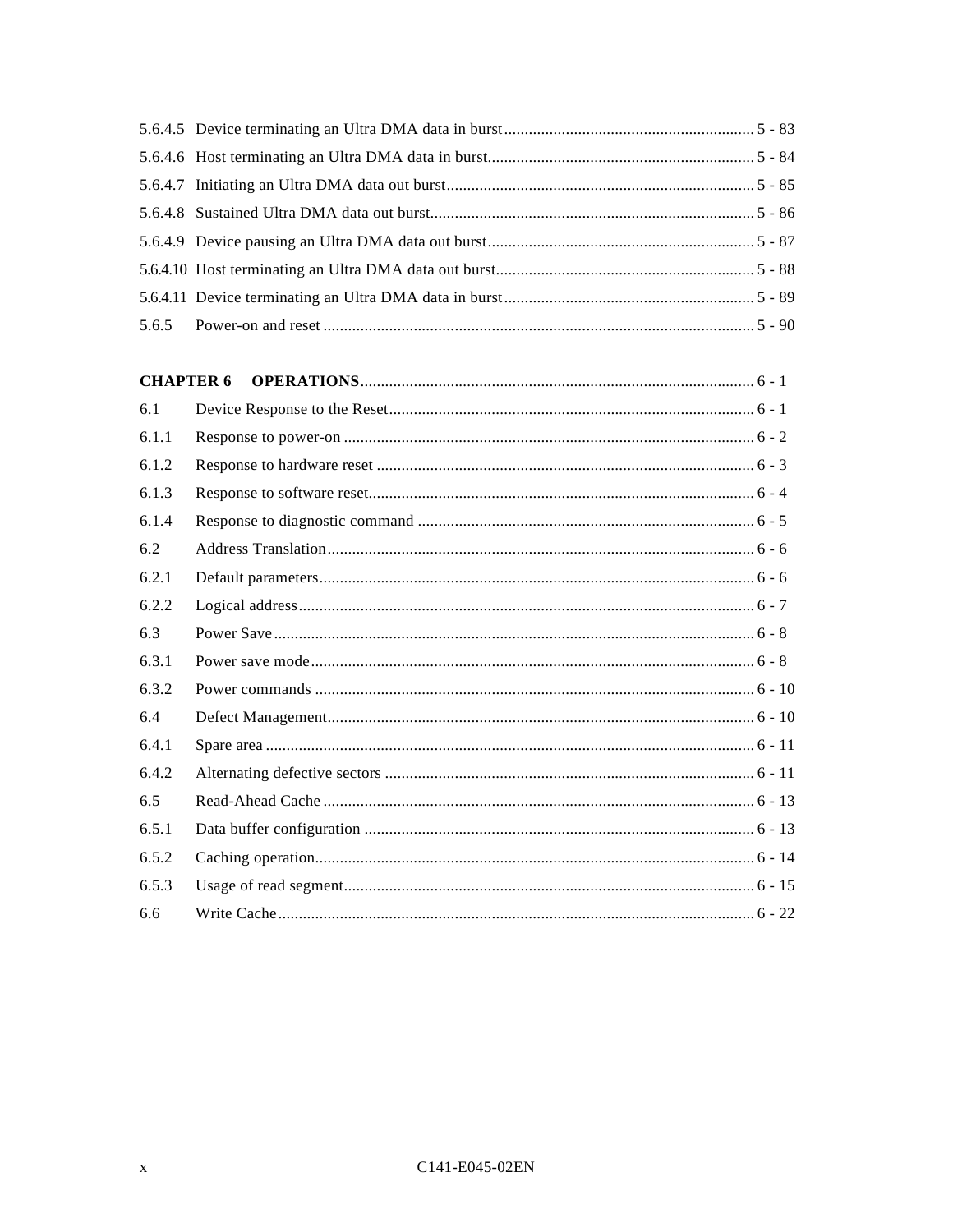## **FIGURES**

|      | page |
|------|------|
| 1.1  |      |
| 2.1  |      |
| 2.2  |      |
| 2.3  |      |
| 2.4  |      |
| 3.1  |      |
| 3.2  |      |
| 3.3  |      |
| 3.4  |      |
| 3.5  |      |
| 3.6  |      |
| 3.7  |      |
| 3.8  |      |
| 3.9  |      |
| 3.10 |      |
| 3.11 |      |
| 3.12 |      |
| 3.13 |      |
| 3.14 |      |
| 3.15 |      |
| 4.1  |      |
| 4.2  |      |
| 4.3  |      |
| 4.4  |      |
| 4.5  |      |
| 4.6  |      |
| 4.7  |      |
| 4.8  |      |
| 4.9  |      |
| 5.1  |      |
| 5.2  |      |
| 5.3  |      |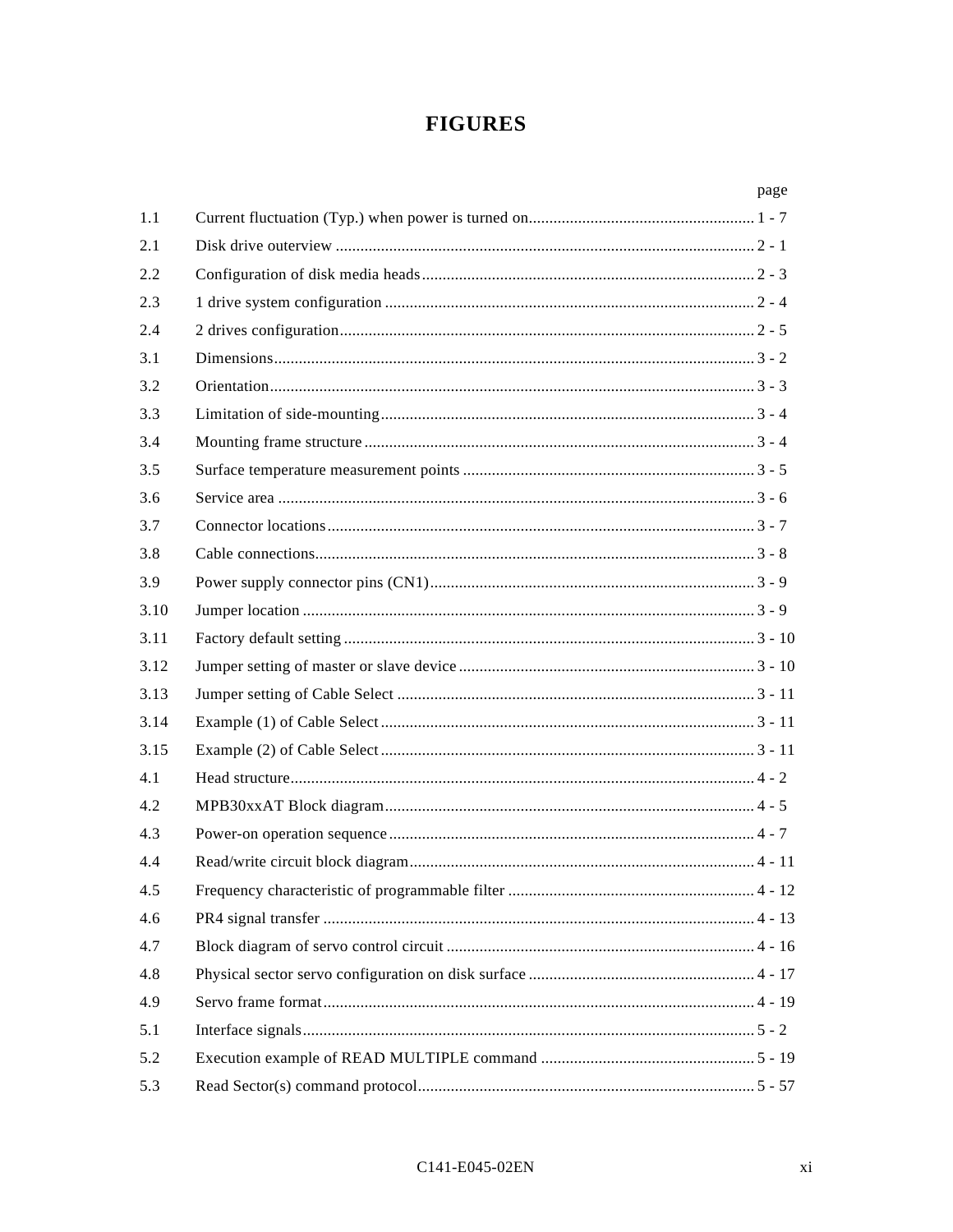| 5.4  |  |
|------|--|
| 5.5  |  |
| 5.6  |  |
| 5.7  |  |
| 5.8  |  |
| 5.9  |  |
| 5.10 |  |
| 5.11 |  |
| 5.12 |  |
| 5.13 |  |
| 5.14 |  |
| 5.15 |  |
| 5.16 |  |
| 5.17 |  |
| 5.18 |  |
| 5.19 |  |
| 5.20 |  |
| 5.21 |  |
| 5.22 |  |
| 6.1  |  |
| 6.2  |  |
| 6.3  |  |
| 6.4  |  |
| 6.5  |  |
| 6.6  |  |
| 6.7  |  |
| 6.8  |  |
| 6.9  |  |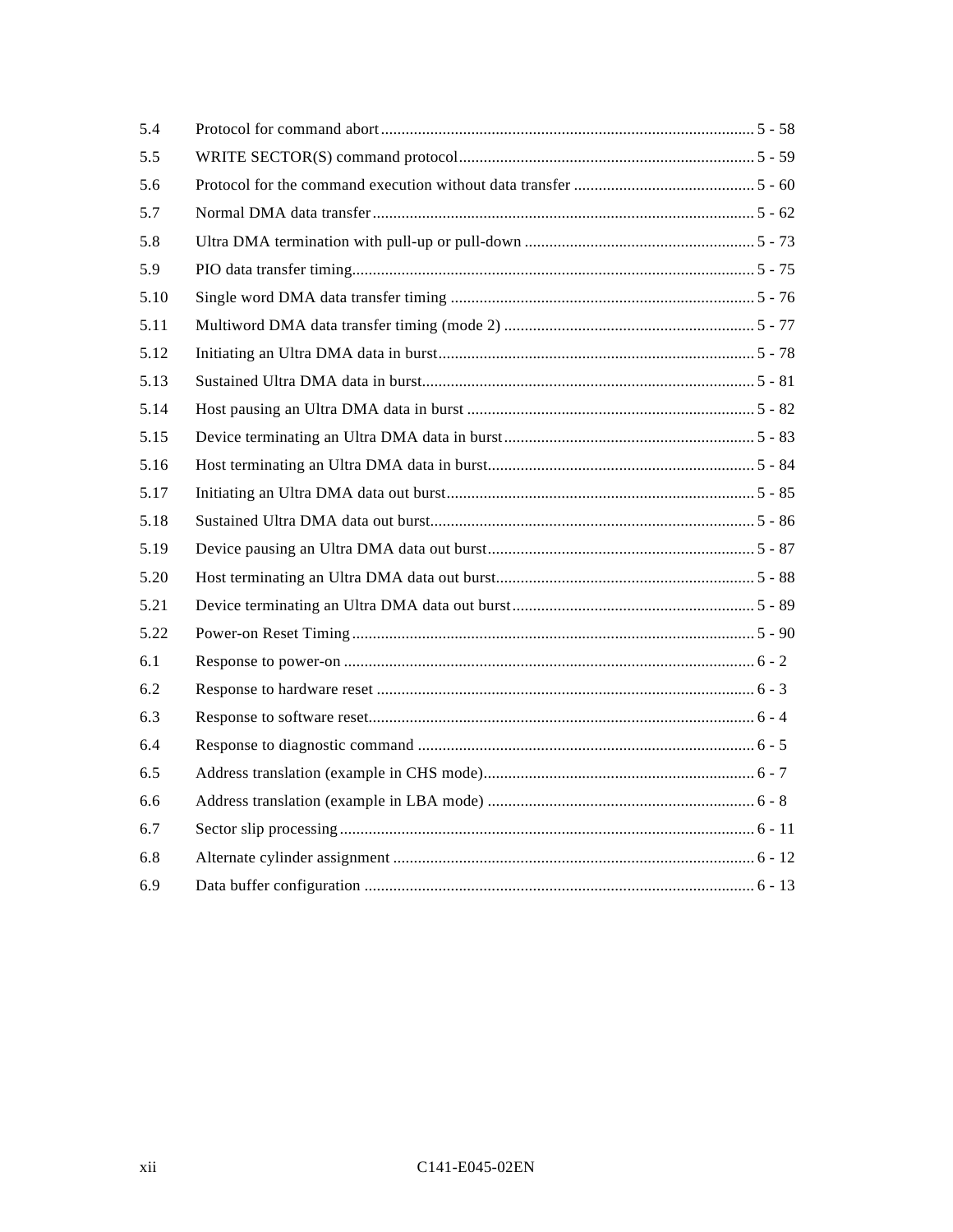## **TABLES**

|      | page |
|------|------|
| 1.1  |      |
| 1.2  |      |
| 1.3  |      |
| 1.4  |      |
| 1.5  |      |
| 1.6  |      |
| 3.1  |      |
| 3.2  |      |
| 4.1  |      |
| 4.2  |      |
| 4.3  |      |
| 5.1  |      |
| 5.2  |      |
| 5.3  |      |
| 5.4  |      |
| 5.5  |      |
| 5.6  |      |
| 5.7  |      |
| 5.8  |      |
| 5.9  |      |
| 5.10 |      |
| 5.11 |      |
| 5.12 |      |
| 6.1  |      |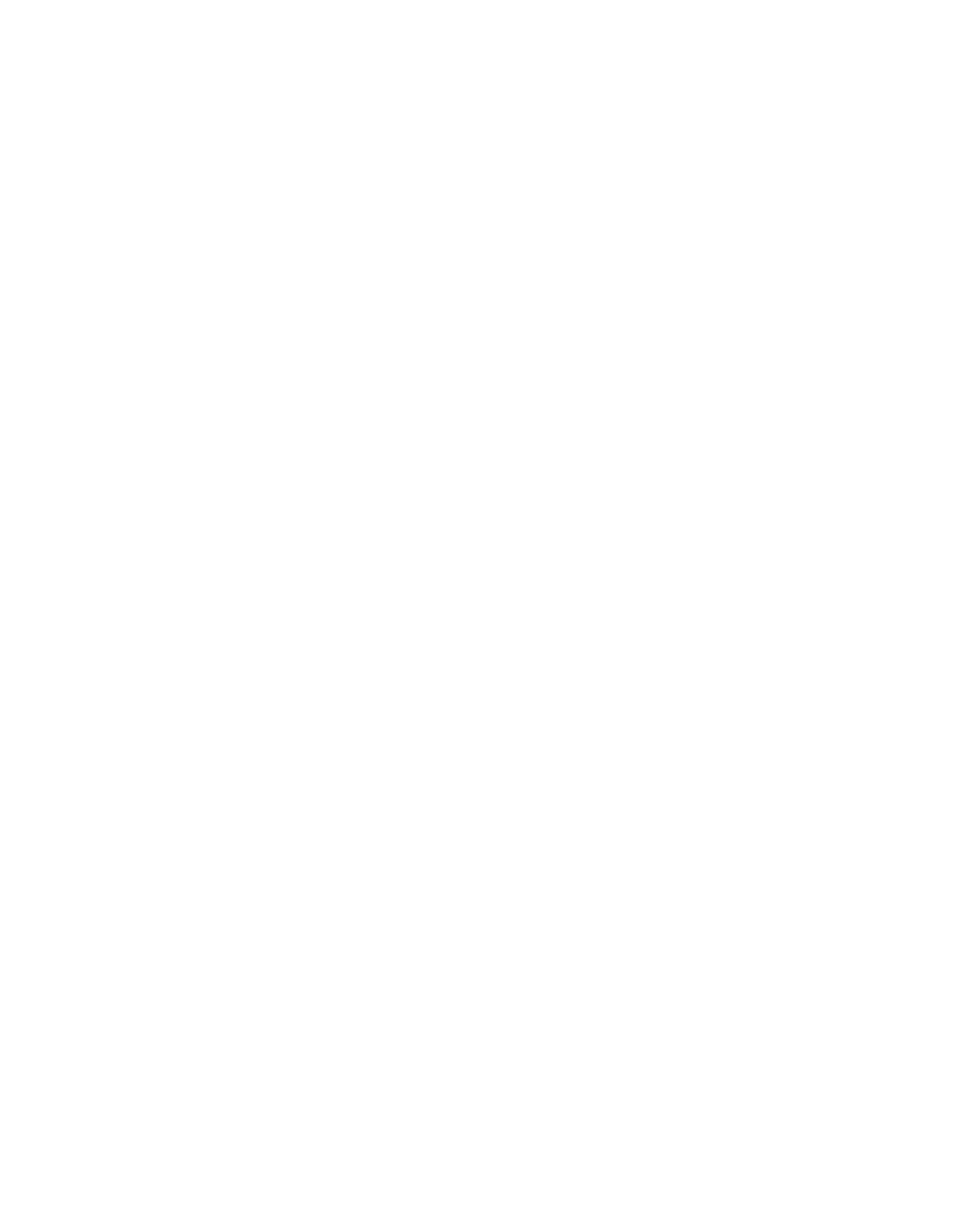# **CHAPTER 1 DEVICE OVERVIEW**

| 1.1           | <b>Features</b>                     |
|---------------|-------------------------------------|
| 1.2           | <b>Device Specifications</b>        |
| 1.3           | <b>Power Requirements</b>           |
| 1.4           | <b>Environmental Specifications</b> |
| 1.5           | <b>Acoustic Noise</b>               |
| $1.6^{\circ}$ | <b>Shock and Vibration</b>          |
| 1.7           | <b>Reliability</b>                  |
| 1.8           | <b>Error Rate</b>                   |
| 1.9           | <b>Media Defects</b>                |

Overview and features are described in this chapter, and specifications and power requirement are described.

The MPB3021AT/MPB3032AT/MPB3043AT/MPB3052AT/MPB3064AT are a 3.5-inch hard disk drive with a built-in ATA controller. The disk drive is compact and reliable.

#### **1.1 Features**

#### **1.1.1 Functions and performance**

#### (1) Compact

The disk has 1, 2 or 3 disks of 95 mm (3.5 inches) diameter, and its height is 25.4 mm (1 inch).

(2) Large capacity

The disk drive can record up to 2,162 MB (formatted) on one disk using the 8/9 PRML recording method and 14 recording zone technology. The MPB3021AT, MPB3032AT, MPB3043AT, MPB3052AT and MPB3064AT have a formatted capacity of 2,162 MB, 3,243 MB, 4,325 MB, 5,249 MB and 6,488 MB respectively.

(3) High-speed Transfer rate

The disk drive has an internal data rate up to 16.71 MB/s. The disk drive supports an external data rate up to 16.7 MB/s or 33.3 MB/s (ultra DMA mode).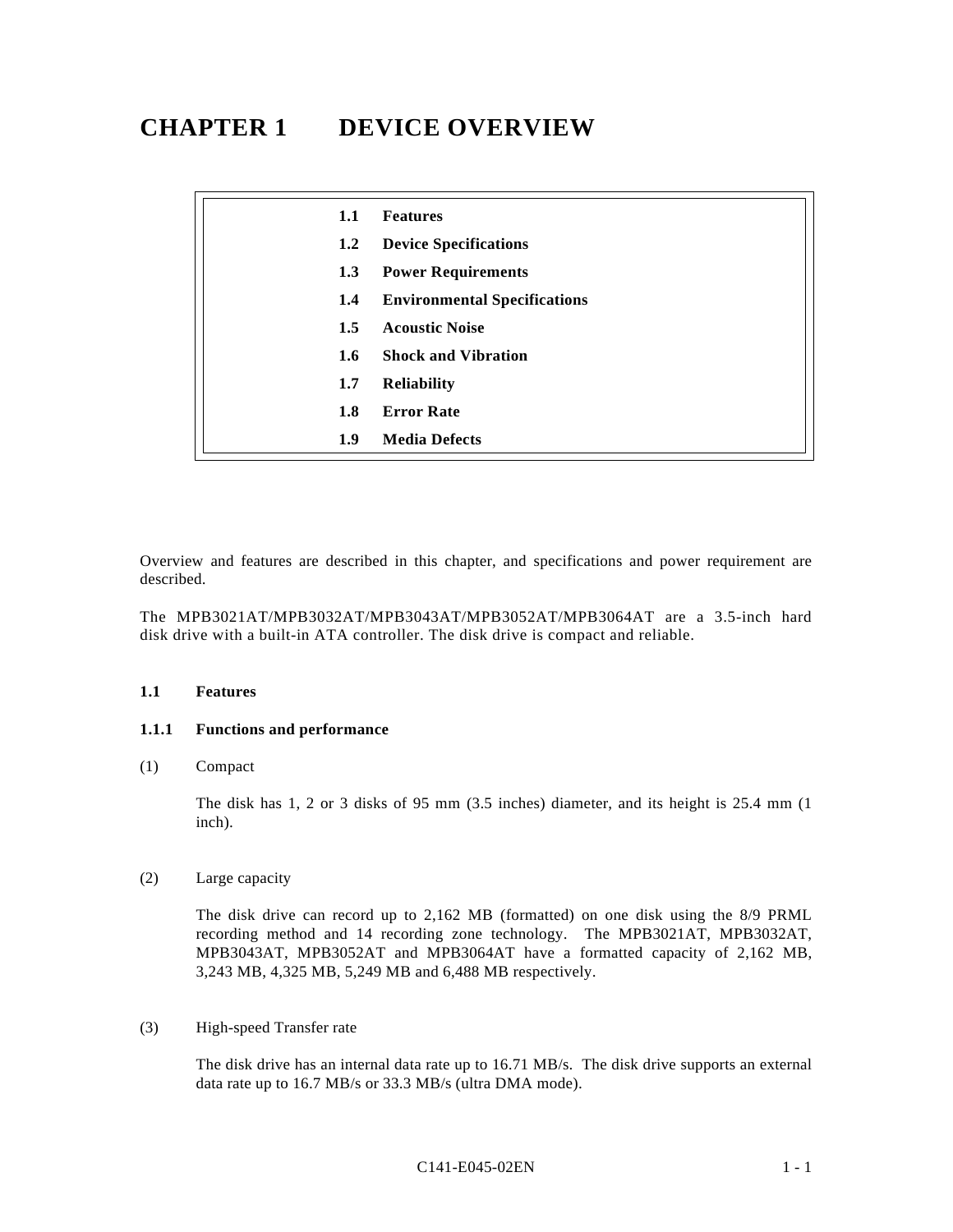#### (4) Average positioning time

Use of a rotary voice coil motor in the head positioning mechanism greatly increases the positioning speed. The average positioning time is 10 ms (at read).

#### **1.1.2 Adaptability**

(1) Power save mode

The power save mode feature for idle operation, stand by and sleep modes makes the disk drive ideal for applications where power consumption is a factor.

#### (2) Wide temperature range

The disk drive can be used over a wide temperature range ( $5^{\circ}$ C to  $55^{\circ}$ C).

#### (3) Low noise and vibration

In Ready status, the noise of the disk drive is only about 3.8 bels (MPB3064AT, Typical Sound Power per ISO7779 and ISO9296).

#### **1.1.3 Interface**

#### (1) Connection to interface

With the built-in ATA interface controller, the disk drive can be connected to an ATA interface of a personal computer.

#### (2) 256-KB data buffer

The disk drive uses a 256-KB data buffer to transfer data between the host and the disk media.

In combination with the read-ahead cache system described in item (3) and the write cache described in item (6), the buffer contributes to efficient I/O processing.

#### (3) Read-ahead cache system

After the execution of a disk read command, the disk drive automatically reads the subsequent data block and writes it to the data buffer (read ahead operation). This cache system enables fast data access. The next disk read command would normally cause another disk access. But, if the read ahead data corresponds to the data requested by the next read command, the data in the buffer can be transferred instead.

(4) Master/slave

The disk drive can be connected to ATA interface as daisy chain configuration. Drive 0 is a master device, drive 1 is a slave device.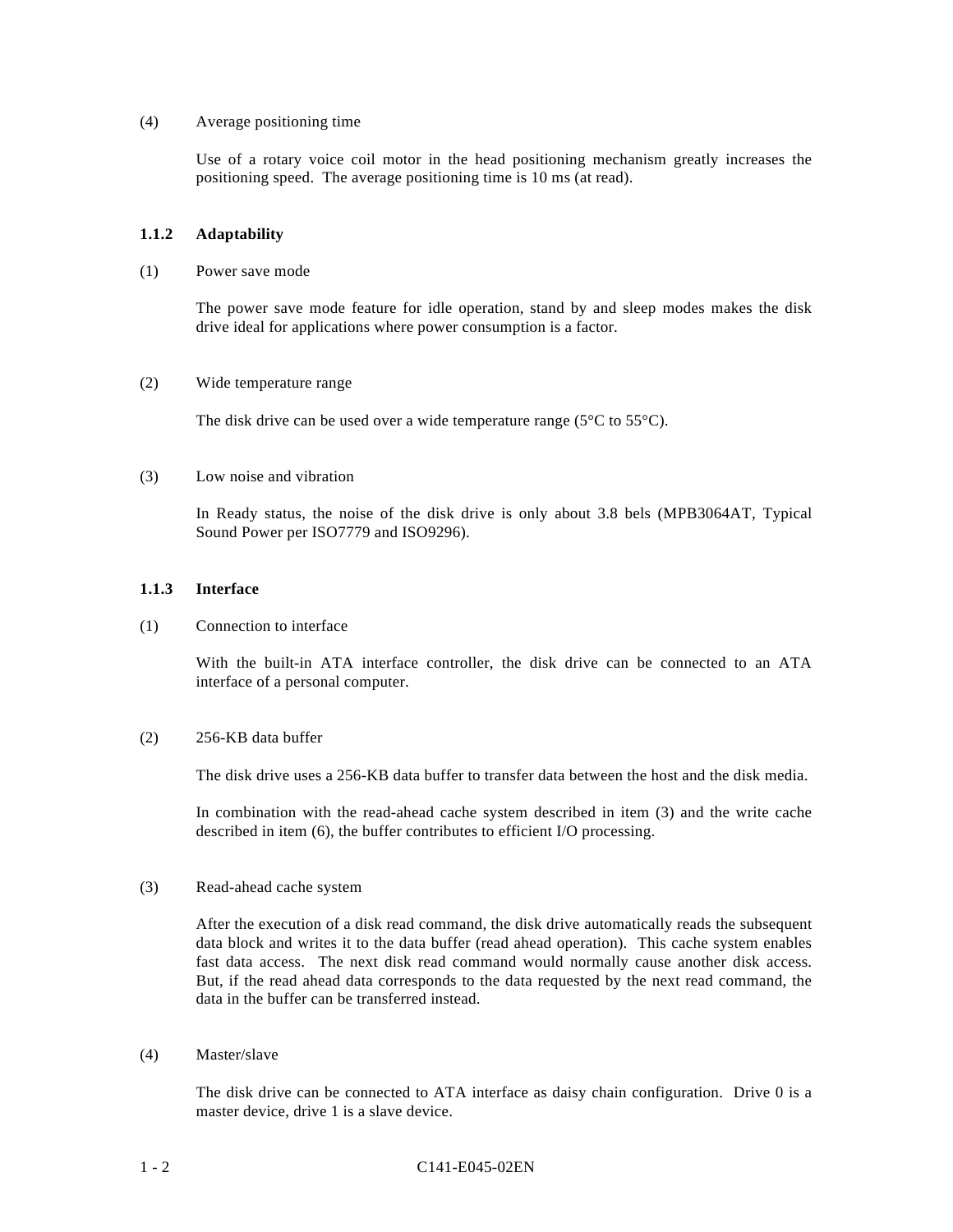#### (5) Error correction and retry by ECC

If a recoverable error occurs, the disk drive itself attempts error recovery. The 18-byte ECC has improved buffer error correction for correctable data errors.

#### (6) Write cache

When the disk drive receives a write command, the disk drive posts the command completion at completion of transferring data to the data buffer completion of writing to the disk media. This feature reduces the access time at writing.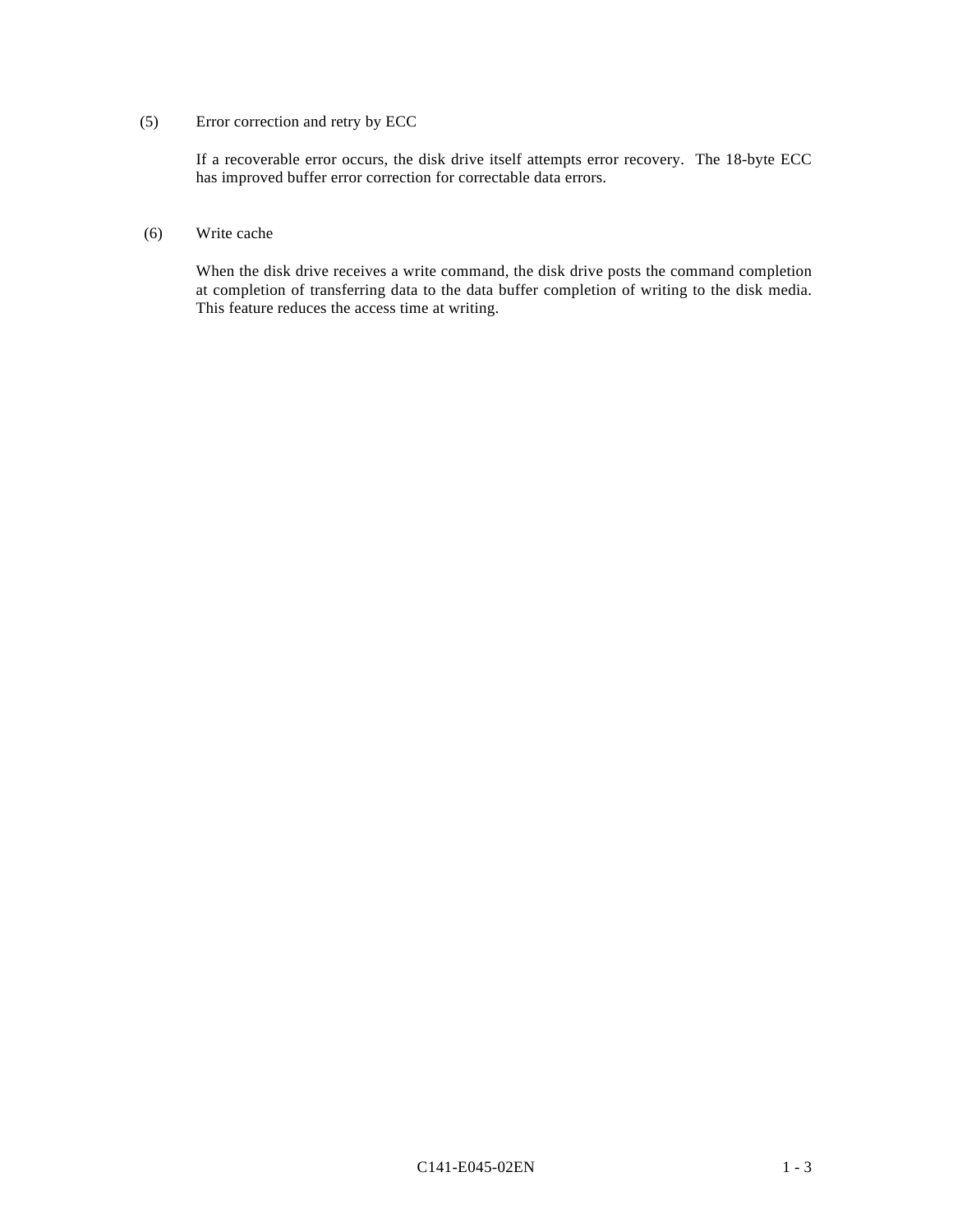### **1.2 Device Specifications**

#### **1.2.1 Specifications summary**

Table 1.1 shows the specifications of the disk drive.

|                                                                               | <b>MPB3021AT</b>                                                                                                      | MPB3032AT  | <b>MPB3043AT</b>     | <b>MPB3052AT</b> | <b>MPB3064AT</b> |
|-------------------------------------------------------------------------------|-----------------------------------------------------------------------------------------------------------------------|------------|----------------------|------------------|------------------|
| Formatted Capacity (*1)                                                       | 2162.76 MB                                                                                                            | 3243.66 MB | 4325.52 MB           | 5249.66 MB       | 6488.29 MB       |
| Number of Heads                                                               | $\overline{2}$                                                                                                        | 3          | 4                    | 5                | 6                |
| Number of Cylinders<br>(User + Alternate $&$ SA)                              | $8,983 + 123$                                                                                                         |            |                      |                  |                  |
| <b>Bytes per Sector</b>                                                       |                                                                                                                       |            | 512                  |                  |                  |
| Recording Method                                                              |                                                                                                                       |            | 8/9 PRML             |                  |                  |
| <b>Track Density</b>                                                          |                                                                                                                       |            | 9531 TPI             |                  |                  |
| <b>Bit Density</b>                                                            |                                                                                                                       |            | 161,815 BPI          |                  |                  |
| <b>Rotational Speed</b>                                                       |                                                                                                                       |            | 5400 rpm $\pm 0.5\%$ |                  |                  |
| Average Latency                                                               | 5.56 ms                                                                                                               |            |                      |                  |                  |
| Positioning time<br>• Minimum<br>• Average<br>• Maximum                       | 2.5 ms typical<br>(Read) 10 ms typical, (Write) 11 ms typical<br>(Read) 19 ms typical, (Write) 20 ms typical          |            |                      |                  |                  |
| Start/Stop time<br>• Start (0 rpm to Drive Read)<br>Stop (at Power Down)<br>٠ | Typical: 8 sec.,<br>Maximum: 16 sec.<br>Typical: 20 sec.,<br>Maximum: 26 sec.                                         |            |                      |                  |                  |
| Interface                                                                     | $ATA-3$<br>(Maximum Cable length: 0.46 m)                                                                             |            |                      |                  |                  |
| Data Transfer Rate<br>• To/From Media<br>• To/From Host                       | 9.58 to 16.71 MB/s<br>16.7 MB/s Max. (burst PIO mode 4, burst DMA mode 2),<br>33.3 MB/s Max. (burst ultra DMA mode 2) |            |                      |                  |                  |
| Data buffer                                                                   |                                                                                                                       |            | 256 KB               |                  |                  |
| <b>Physical Dimensions</b><br>$(Height \times Width \times Depth)$            | $25.4$ mm $\times$ 101.6 mm $\times$ 146.0 mm<br>$(1.0" \times 4.0" \times 5.75")$                                    |            |                      |                  |                  |
| Weight                                                                        | 500 g                                                                                                                 |            |                      |                  |                  |

#### **Table 1.1 Specifications**

\*1: Capacity under the LBA mode and the CHS mode.

Under the CHS mode (normal BIOS specification), formatted capacity, number of cylinders, number of heads, and number of sectors are as follows.

| Model            | <b>Formatted Capacity</b> | No. of Cylinder | No. of Heads | No. of Sectors |
|------------------|---------------------------|-----------------|--------------|----------------|
| <b>MPB3021AT</b> | 2162.76                   | 4.470           | 15           | 63             |
| MPB3032AT        | 3243.66                   | 6.704           | 15           | 63             |
| <b>MPB3043AT</b> | 4325.52                   | 8.940           | 15           | 63             |
| MPB3052AT        | 5249.66                   | 10,850          | 15           | 63             |
| MPB3064AT        | 6488.29                   | 13.410          | 15           | 63             |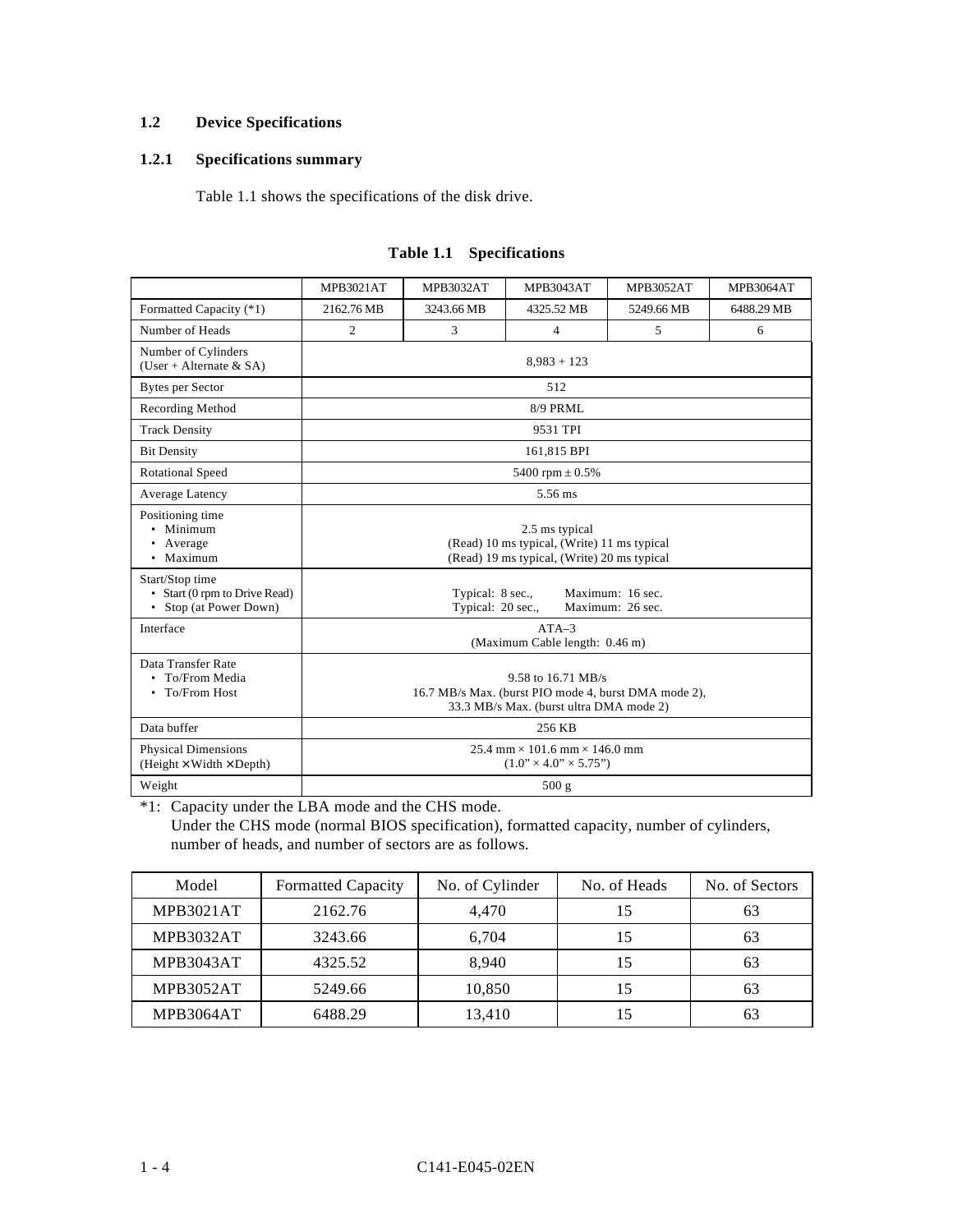## **1.2.2 Model and product number**

Table 1.2 lists the model names and product numbers.

| Model Name       | Capacity<br>(user area) | Mounting<br>Screw | Order No.    | <b>Others</b> |
|------------------|-------------------------|-------------------|--------------|---------------|
| <b>MPB3021AT</b> | 2162.76                 | No. 6-32UNC       | CA01630-B321 |               |
| MPB3032AT        | 3243.66                 | No. 6-32UNC       | CA01630-B331 |               |
| <b>MPB3043AT</b> | 4325.52                 | No. 6-32UNC       | CA01630-B341 |               |
| MPB3052AT        | 5249.66                 | No. 6-32UNC       | CA01630-B351 |               |
| MPB3064AT        | 6488.29                 | No. 6-32UNC       | CA01630-B361 |               |

| Table 1.2 Model names and product numbers |  |  |  |
|-------------------------------------------|--|--|--|
|                                           |  |  |  |

### **1.3 Power Requirements**

- (1) Input Voltage
	- $+ 5 \text{ V}$   $\pm 5 \%$
	- $\bullet$  + 12 V  $\pm 8 \%$

### (2) Ripple

|           | $+12$ V               | $+5$ V                |
|-----------|-----------------------|-----------------------|
| Maximum   | 200 mV (peak to peak) | 100 mV (peak to peak) |
| Frequency | DC to 1 MHz           | DC to 1 MHz           |

#### (3) Current Requirements and Power Dissipation

Table 1.3 lists the current and power dissipation.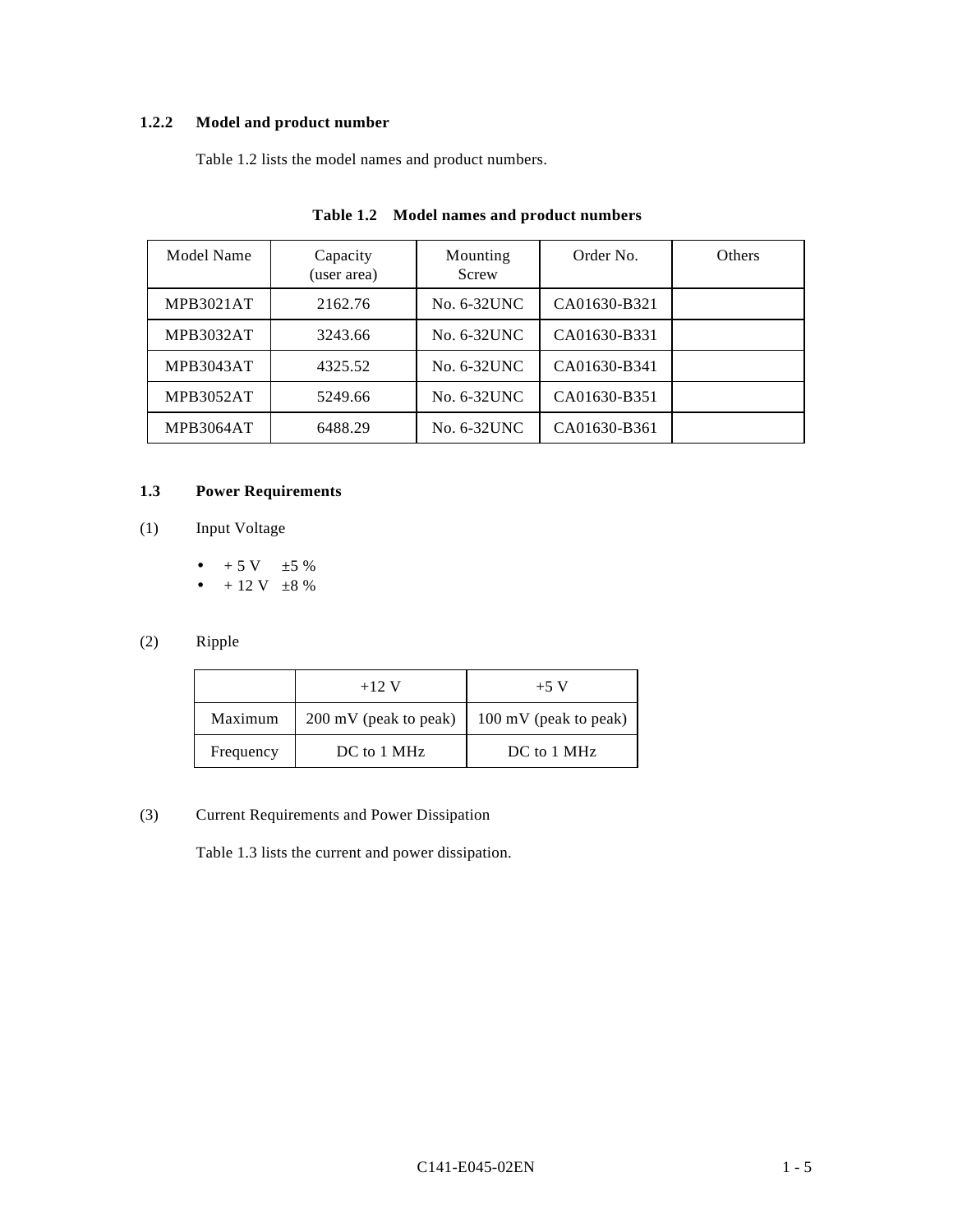| Mode of                    | Typical RMS current (*1) [mA] |                                              |                                              |                 | Typical Power (*2) [watts]                                    |      |                                              |
|----------------------------|-------------------------------|----------------------------------------------|----------------------------------------------|-----------------|---------------------------------------------------------------|------|----------------------------------------------|
| Operation                  |                               | $+12$ V                                      |                                              | $+5$ V          |                                                               |      |                                              |
| Model                      | <b>MPB</b><br>3021AT          | <b>MPB</b><br>3032AT<br><b>MPB</b><br>3043AT | <b>MPB</b><br>3052AT<br><b>MPB</b><br>3064AT | All Models      | <b>MPB</b><br>MPB<br>3021AT<br>3032AT<br><b>MPB</b><br>3043AT |      | <b>MPB</b><br>3052AT<br><b>MPB</b><br>3064AT |
| Spin up                    | 1300<br>$1500$ peak           |                                              |                                              | 460<br>600 peak | 17.9                                                          |      |                                              |
| Idle (Ready)<br>$(*3)$     | 115                           | 140                                          | 185                                          | 460             | 3.68                                                          | 3.98 | 4.52                                         |
| $R/W$ (On Track)<br>$(*4)$ | 125                           | 150                                          | 200                                          | 510             | 4.05                                                          | 4.35 | 4.95                                         |
| Seek (Random)<br>$(*5)$    | 335                           | 360                                          | 410                                          | 510             | 6.57                                                          | 6.87 | 7.47                                         |
| Standby                    | 4                             |                                              |                                              | 155             |                                                               | 0.82 |                                              |
| Sleep                      | 4                             |                                              |                                              | 110             | 0.60                                                          |      |                                              |

#### **Table 1.3 Current and power dissipation**

- \*1 Current is typical rms except for spin up.
- \*2 Power requirements reflect nominal values for +12V and +5V power.
- \*3 Idle mode is in effect when the drive is not reading, writing, seeking, or executing any commands. A portion of the R/W circuitry is powered down, the spindle motor is up to speed and the Drive ready condition exists.
- \*4 R/W mode is defined as 50% read operations and 50% write operations on a single physical track.
- \*5 Seek mode is defined as continuous random seek operations with minimum controller delay.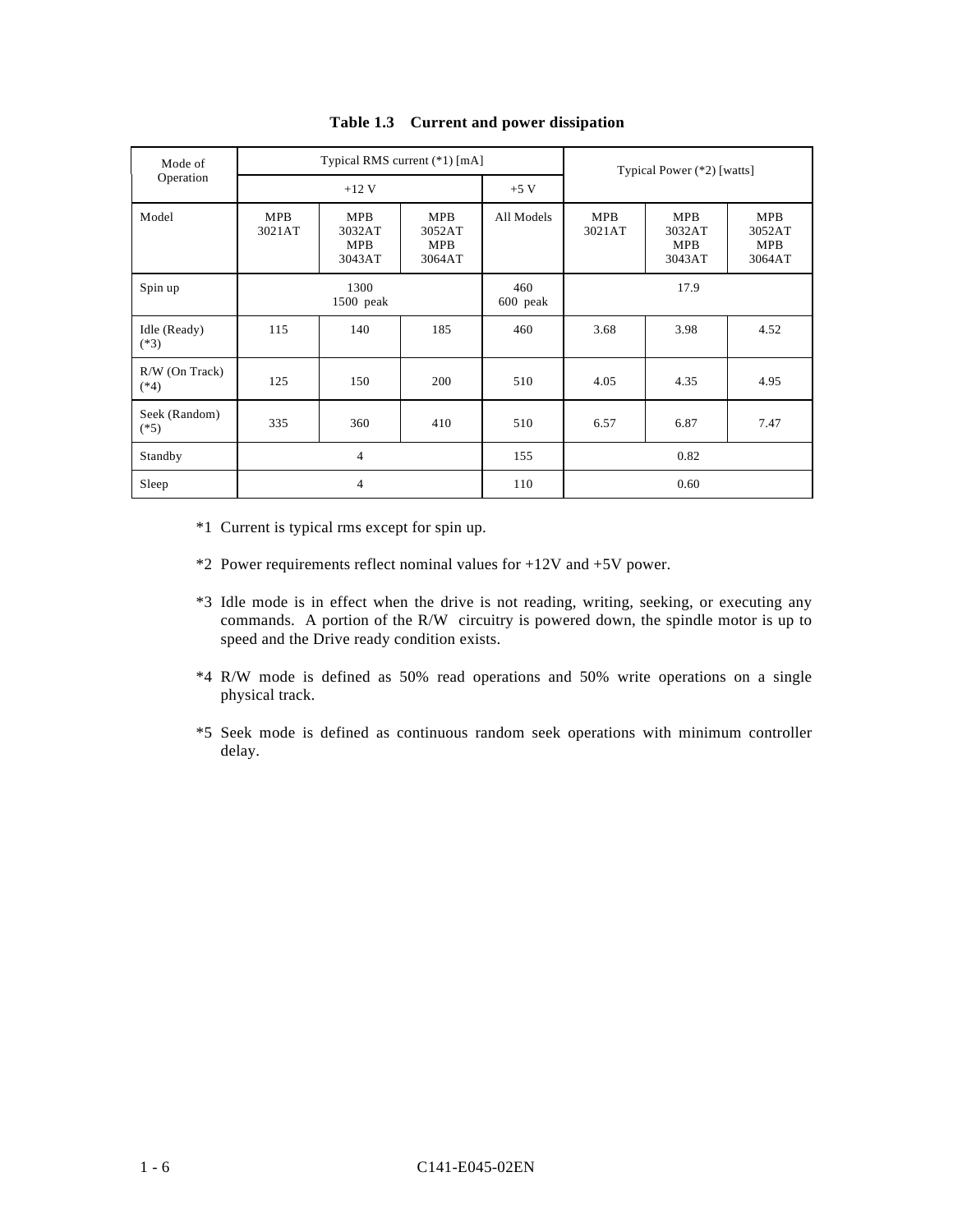

**Note:**

Maximum current is 1.5 A and is continuance is 1.5 seconds

#### **Figure 1.1 Current fluctuation (Typ.) when power is turned on**

(5) Power on/off sequence

The voltage detector circuit monitors  $+5$  V and  $+12$  V. The circuit does not allow a write signal if either voltage is abnormal. This prevents data from being destroyed and eliminates the need to be concerned with the power on/off sequence.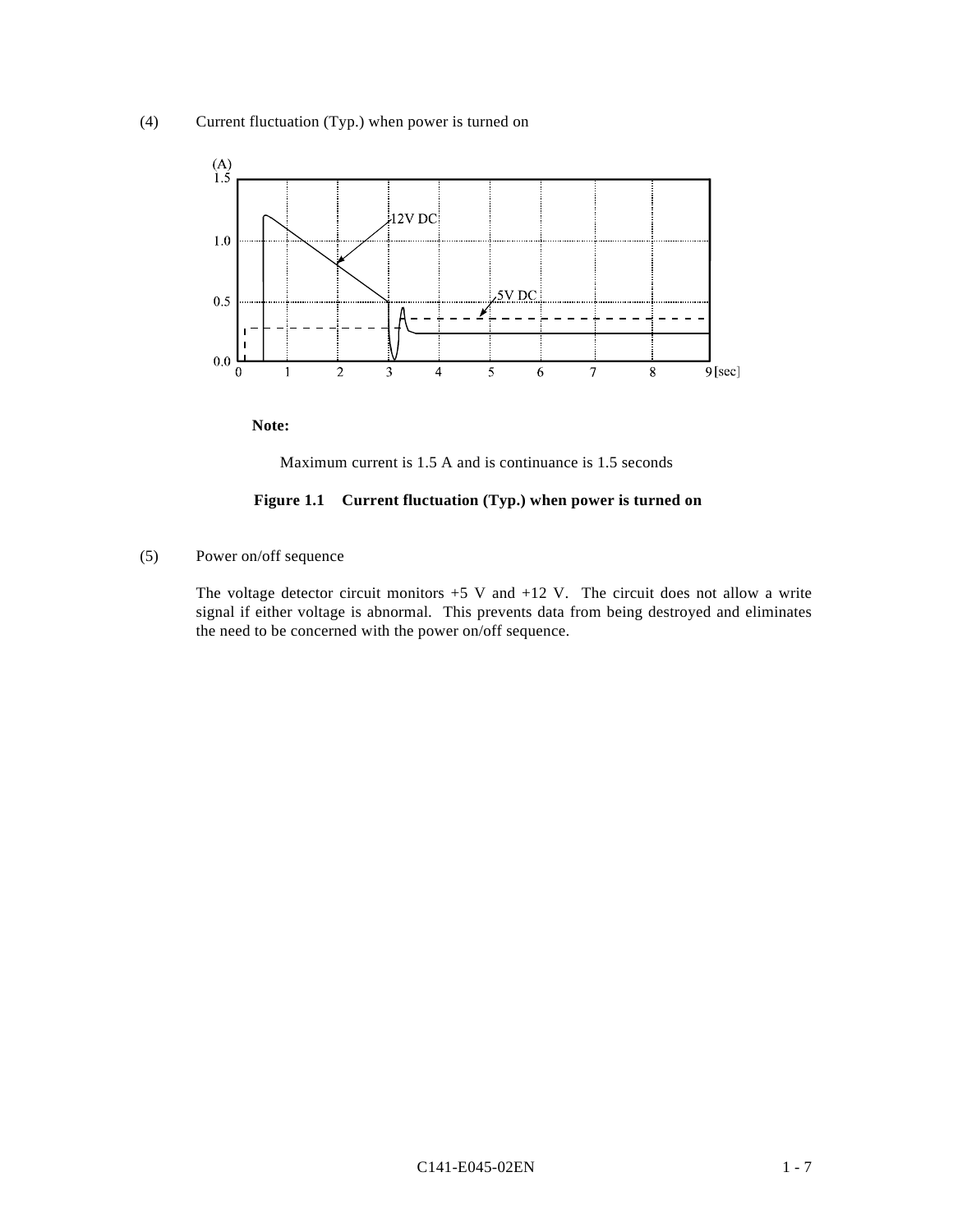## **1.4 Environmental Specifications**

Table 1.4 lists the environmental specifications.

| Temperature<br>• Operating<br>• Non-operating<br>• Thermal Gradient           | $5^{\circ}$ C to $55^{\circ}$ C (ambient)<br>$5^{\circ}$ C to $60^{\circ}$ C (disk enclosure surface)<br>$-40^{\circ}$ C to 60 <sup>o</sup> C<br>$20^{\circ}$ C/h or less |
|-------------------------------------------------------------------------------|---------------------------------------------------------------------------------------------------------------------------------------------------------------------------|
| Humidity<br>• Operating<br>• Non-operating<br>• Maximum Wet Bulb              | 8% to 80%RH (Non-condensing)<br>5% to 85% RH (Non-condensing)<br>$29^{\circ}$ C                                                                                           |
| Altitude (relative to sea level)<br>• Operating<br>Non-operating<br>$\bullet$ | $-60$ to 3,000 m ( $-200$ to 10,000 ft)<br>$-60$ to 12,000 m $(-200$ to 40,000 ft)                                                                                        |

|  | Table 1.4 Environmental specifications |  |
|--|----------------------------------------|--|
|--|----------------------------------------|--|

#### **1.5 Acoustic Noise**

Table 1.5 lists the acoustic noise specification.

|                                        | Model<br>Operating<br>mode | <b>MPB3021AT</b>         | <b>MPB3032AT</b><br><b>MPB3043AT</b> | <b>MPB3052AT</b><br>MPB3064AT |  |
|----------------------------------------|----------------------------|--------------------------|--------------------------------------|-------------------------------|--|
| Sound Power<br>per ISO7779 and ISO9296 | Idle mode<br>(DRIVE READY) | $3.6$ bels               | $3.7$ bels                           | $3.8$ bels                    |  |
| (Typical at 1m)                        | Seek mode (Random)         | $4.3$ bels<br>$4.2$ bels |                                      | $4.3$ bels                    |  |
| Sound Pressure<br>(Typical at 1m)      | Idle mode<br>(DRIVE READY) | 35 dBA                   |                                      |                               |  |
|                                        | Seek mode (Random)         | $40 \text{ dB}$ A        |                                      |                               |  |

| Table 1.5 |  | <b>Acoustic noise specification</b> |
|-----------|--|-------------------------------------|
|           |  |                                     |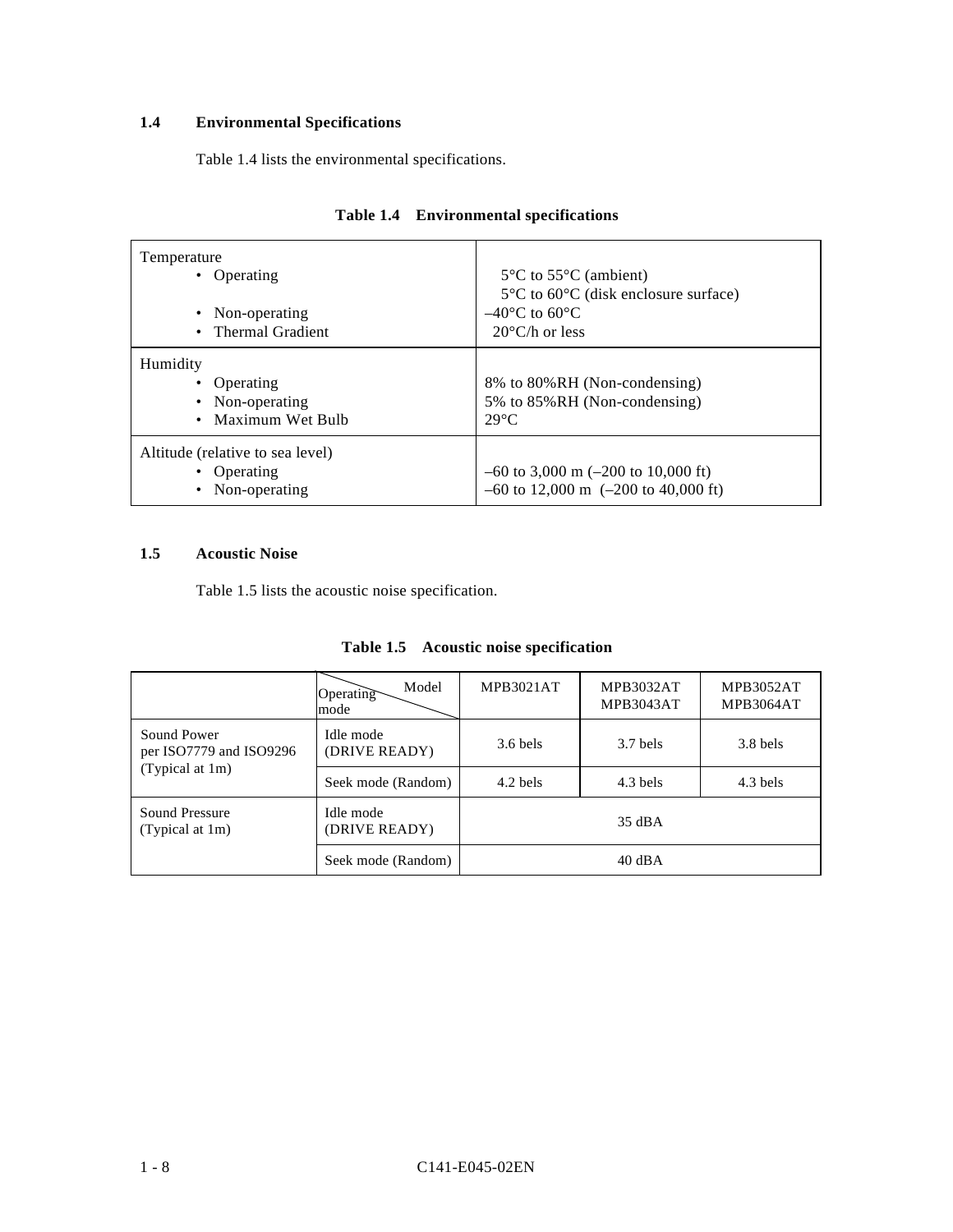#### **1.6 Shock and Vibration**

Table 1.6 lists the shock and vibration specification.

| Vibration (swept sine, one octave per minute)                             | 5 to 300 Hz, 0.5G-0-peak                              |
|---------------------------------------------------------------------------|-------------------------------------------------------|
| • Operating                                                               | (without non-recovered errors)                        |
| • Non-operating                                                           | 5 to 400 Hz, 4G-0-peak (no damage)                    |
| Shock (half-sine pulse, 11 ms duration)<br>• Operating<br>• Non-operating | 10G (without non-recovered errors)<br>75G (no damage) |

#### **Table 1.6 Shock and vibration specification**

#### **1.7 Reliability**

#### (1) Mean time between failures (MTBF)

The mean time between failures (MTBF) is 500,000 H or more (operation: 24 hours/day, 7 days/week).

This does not include failures occurring during the first three months after installation.

MTBF is defined as follows:

 $MTBF = \frac{1}{1 + (1 + (1 + 1)(1 + 1))} (H)$ Total operation time in all fields number of device failure in all fields

"Disk drive defects" refers to defects that involve repair, readjustment, or replacement. Disk drive defects do not include failures caused by external factors, such as damage caused by handling, inappropriate operating environments, defects in the power supply host system, or interface cable.

#### (2) Mean time to repair (MTTR)

The mean time to repair (MTTR) is 30 minutes or less, if repaired by a specialist maintenance staff member.

(3) Service life

In situations where management and handling are correct, the disk drive requires no overhaul for five years when the DE surface temperature is less than 48°C. When the DE surface temperature exceeds 48°C, the disk drives requires no overhaul for five years or 20,000 hours of operation, whichever occurs first. Refer to item (3) in Subsection 3.2 for the measurement point of the DE surface temperature.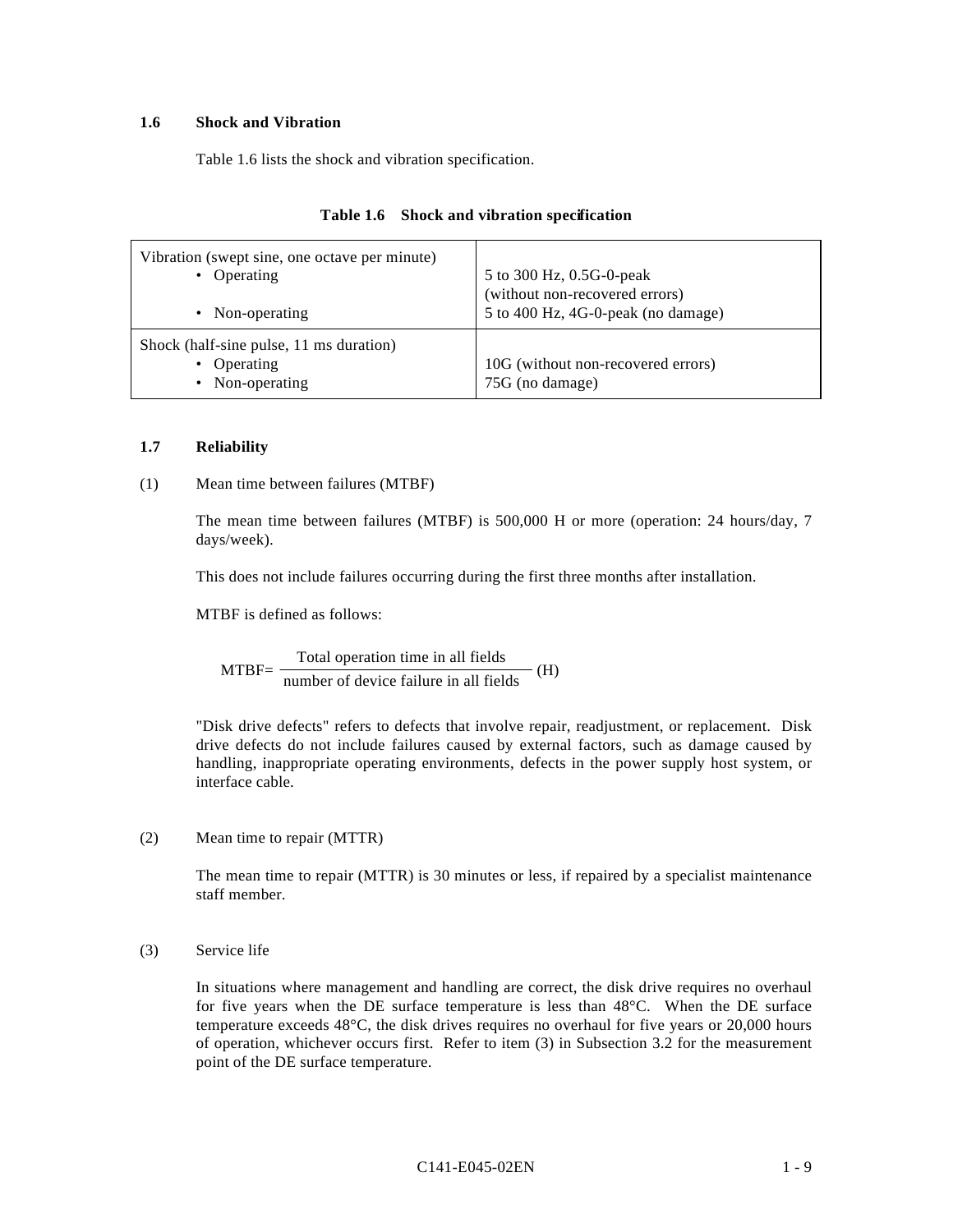(4) Data assurance in the event of power failure

Except for the data block being written to, the data on the disk media is assured in the event of any power supply abnormalities. This does not include power supply abnormalities during disk media initialization (formatting) or processing of defects (alternative block assignment).

#### **1.8 Error Rate**

Known defects, for which alternative blocks can be assigned, are not included in the error rate count below. It is assumed that the data blocks to be accessed are evenly distributed on the disk media.

#### (1) Unrecoverable read error

Read errors that cannot be recovered by maximum 126 times read retries without user's retry and ECC corrections shall occur no more than 10 times when reading data of  $10^{15}$  bits. Read retries are executed according to the disk drive's error recovery procedure, and include read retries accompanying head offset operations.

#### (2) Positioning error

Positioning (seek) errors that can be recovered by one retry shall occur no more than 10 times in  $10^7$  seek operations.

#### **1.9 Media Defects**

Defective sectors are replaced with alternates when the disk is formatted prior to shipment from the factory (low level format). Thus, the host sees a defect-free device.

Alternate sectors are automatically accessed by the disk drive. The user need not be concerned with access to alternate sectors.

Chapter 6 describes the low level format at shipping.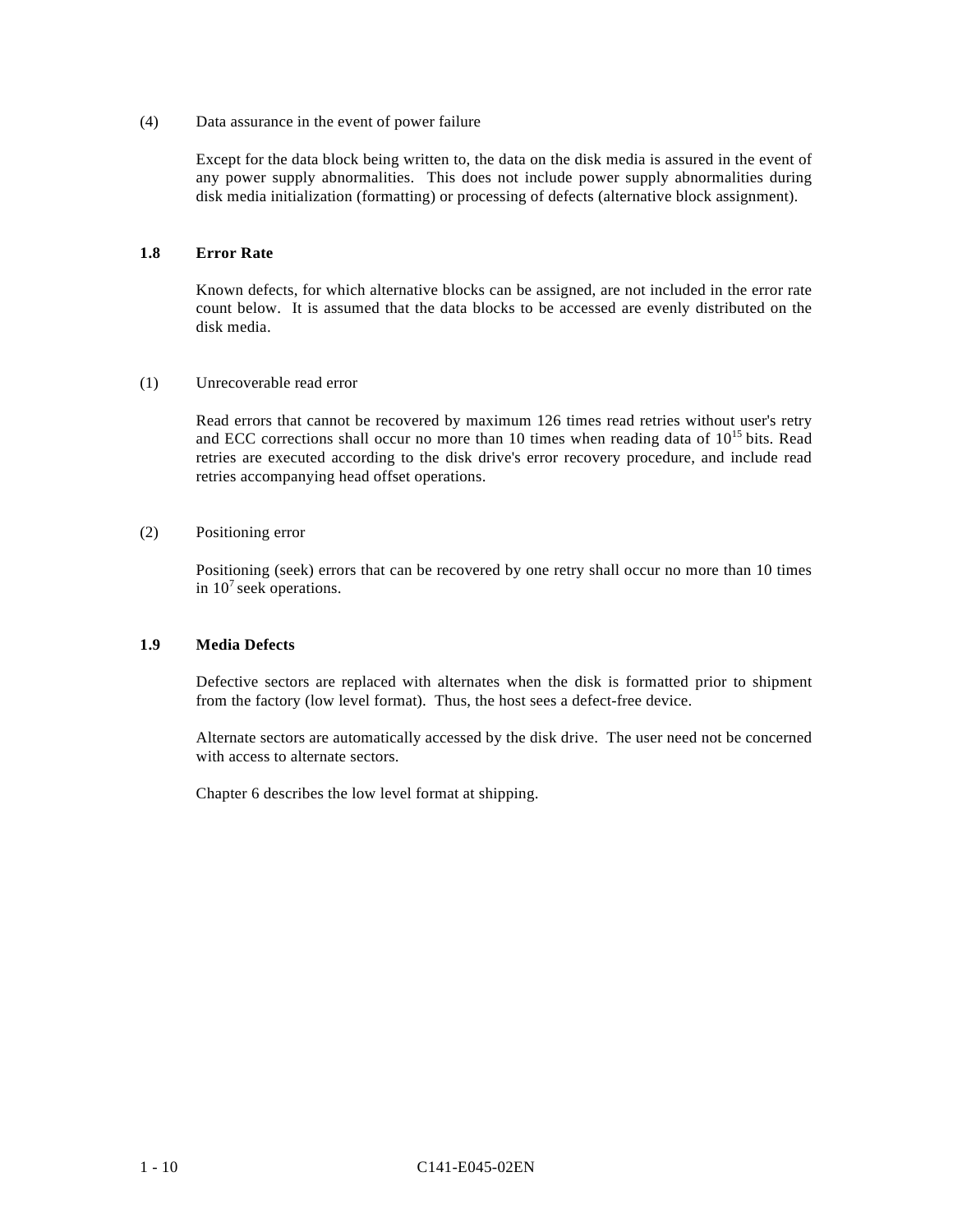# **CHAPTER 2 DEVICE CONFIGURATION**

**2.1 Device Configuration**

**2.2 System Configuration**

#### **2.1 Device Configuration**

Figure 2.1 shows the disk drive. The disk drive consists of a disk enclosure (DE), read/write preamplifier, and controller PCA. The disk enclosure contains the disk media, heads, spindle motors actuators, and a circulating air filter.



**Figure 2.1 Disk drive outerview**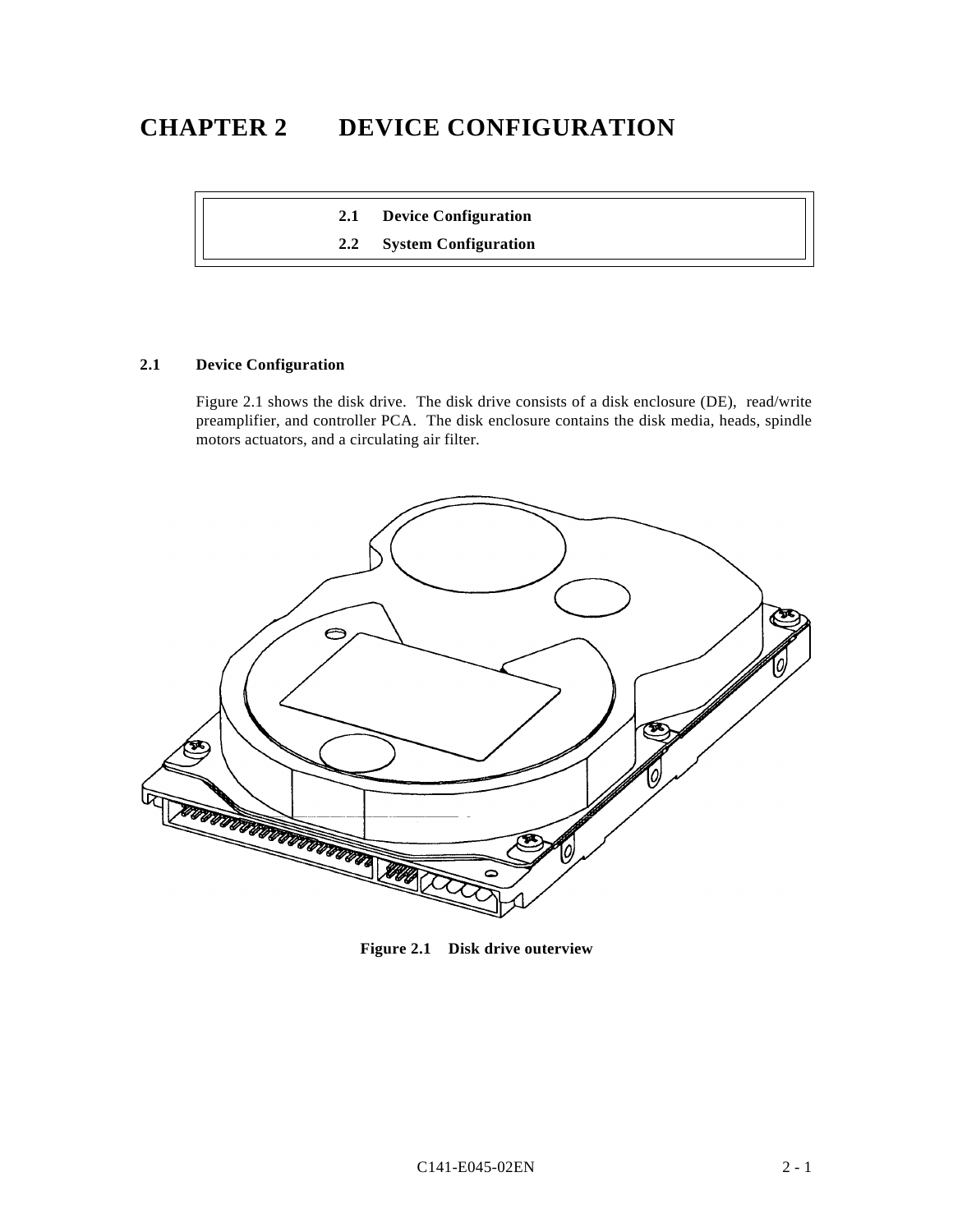(1) Disk

The outer diameter of the disk is 95 mm. The inner diameter is 25 mm. The number of disks used varies with the model, as described below. The disks are rated at over 40,000 start/stop operations.

MPB3021AT: 1 disk MPB3032AT: 2 disks MPB3043AT: 2 disks MPB3052AT: 3 disks MPB3064AT: 3 disks

(2) Head

The heads are of the contact start/stop (CSS) type. The head touches the disk surface while the disk is not rotating and automatically lifts when the disk starts.

Figure 2.2 illustrates the configuration of the disks and heads of each model. In the disk surface, servo information necessary for controlling positioning and read/write and user data are written. Numerals 0 to 5 indicate read/write heads.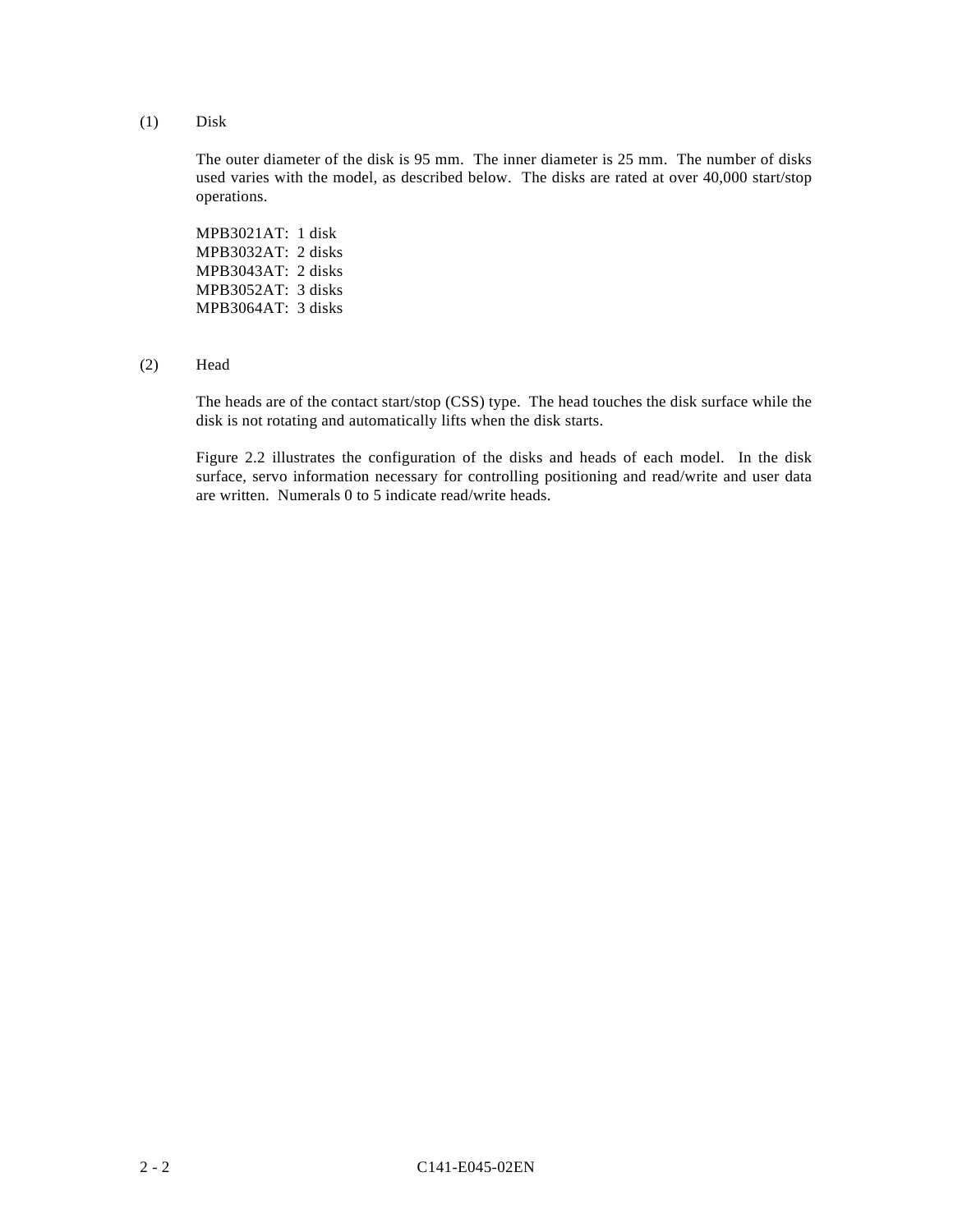#### MPB3021 Model MPB3021AT Model







#### MPB3052AT Model



# Spindle 3



Actuator

## MPB3052AT Model MPB3064AT Model



**Figure 2.2 Configuration of disk media heads**

(3) Spindle motor

The disks are rotated by a direct drive Hall-less DC motor.

#### (4) Actuator

The actuator uses a revolving voice coil motor (VCM) structure which consumes low power and generates very little heat. The head assembly at the edge of the actuator arm is controlled and positioned by feedback of the servo information read by the read/write head. If the power is not on or if the spindle motor is stopped, the head assembly stays in the specific CSS zone on the disk and is fixed by a mechanical lock.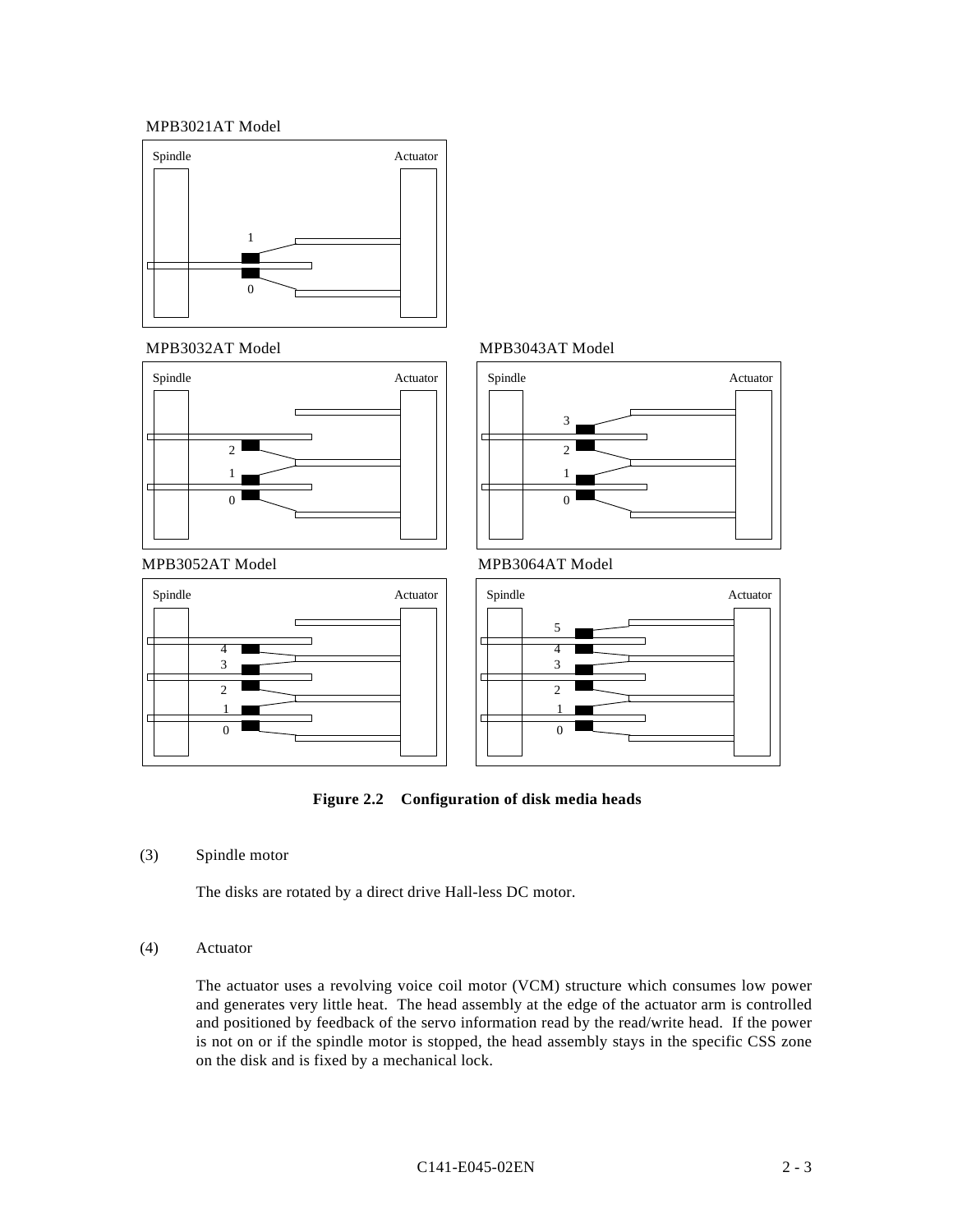#### (5) Air circulation system

The disk enclosure (DE) is sealed to prevent dust and dirt from entering. The disk enclosure features a closed loop air circulation system that relies on the blower effect of the rotating disk. This system continuously circulates the air through the circulation filter to maintain the cleanliness of the air within the disk enclosure.

#### (6) Read/write circuit

The read/write circuit uses a LSI chip for the read/write preamplifier. It improves data reliability by preventing errors caused by external noise.

#### (7) Controller circuit

The controller circuit consists of an LSI chip to improve reliability. The high-speed microprocessor unit (MPU) achieves a high-performance AT controller.

#### **2.2 System Configuration**

#### **2.2.1 ATA interface**

Figures 2.3 and 2.4 show the ATA interface system configuration. The drive has a 40-pin PC AT interface connector and supports the PIO transfer till 16.7 MB/s (ATA-3, Mode 4), the DMA transfer till 16.7 MB/s (ATA-3, Multiword mode 2), and the ultra DMA transfer till 33.3 MB/s (ATA-4, Ultra DMA mode 2).

#### **2.2.2 1 drive connection**



**Figure 2.3 1 drive system configuration**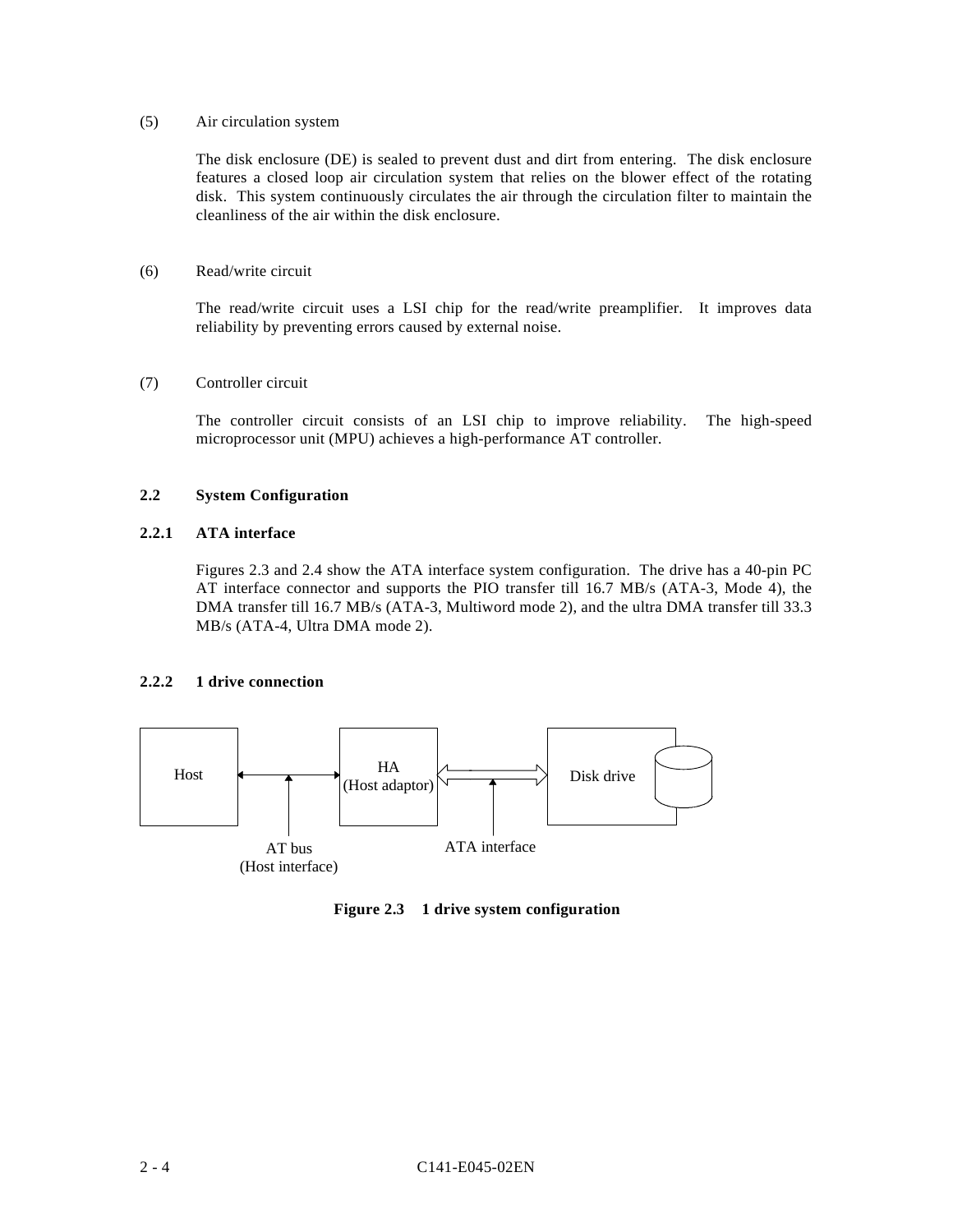

#### **Note:**

When the drive that is not conformed to ATA is connected to the disk drive is above configuration, the operation is not guaranteed.

#### **Figure 2.4 2 drives configuration**

#### **IMPORTANT**

*HA (host adapter) consists of address decoder, driver, and receiver. ATA is an abbreviation of "AT attachment". The disk drive is conformed to the ATA-3 interface.*

*At high speed data transfer (PIO mode 3, mode 4, DMA mode 2 or ultra DMA mode 2), occurrence of ringing or crosstalk of the signal lines (AT bus) between the HA and the disk drive may be a great cause of the obstruction of system reliability. Thus, it is necessary that the capacitance of the signal lines including the HA and cable does not exceed the ATA-3 and ATA-4 standard, and the cable length between the HA and the disk drive should be as short as possible.*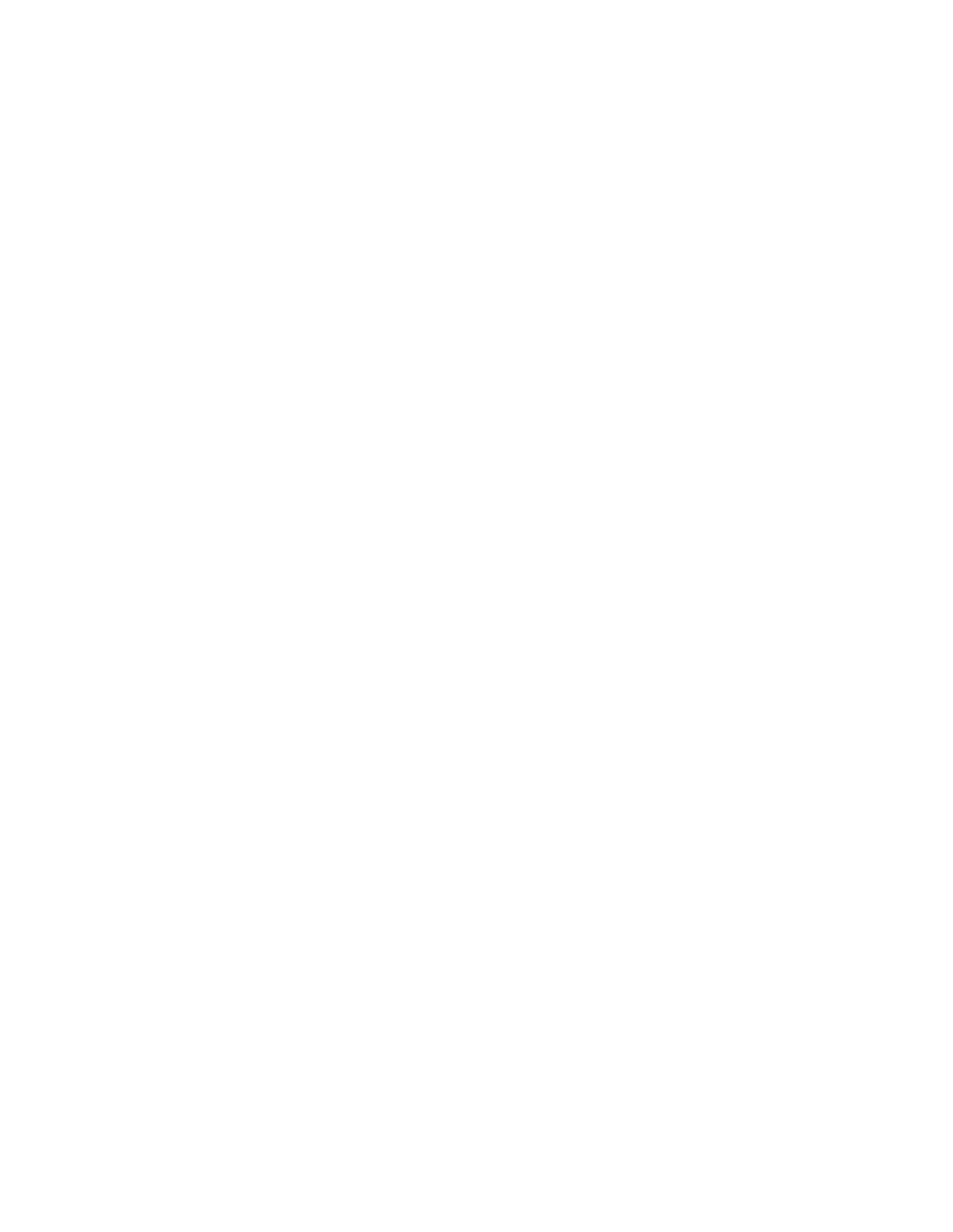# **CHAPTER 3 INSTALLATION CONDITIONS**

| 3.1 | <b>Dimensions</b>        |
|-----|--------------------------|
| 3.2 | <b>Mounting</b>          |
| 3.3 | <b>Cable Connections</b> |
| 3.4 | <b>Jumper Settings</b>   |

#### **3.1 Dimensions**

Figure 3.1 illustrates the dimensions of the disk drive and positions of the mounting screw holes. All dimensions are in mm.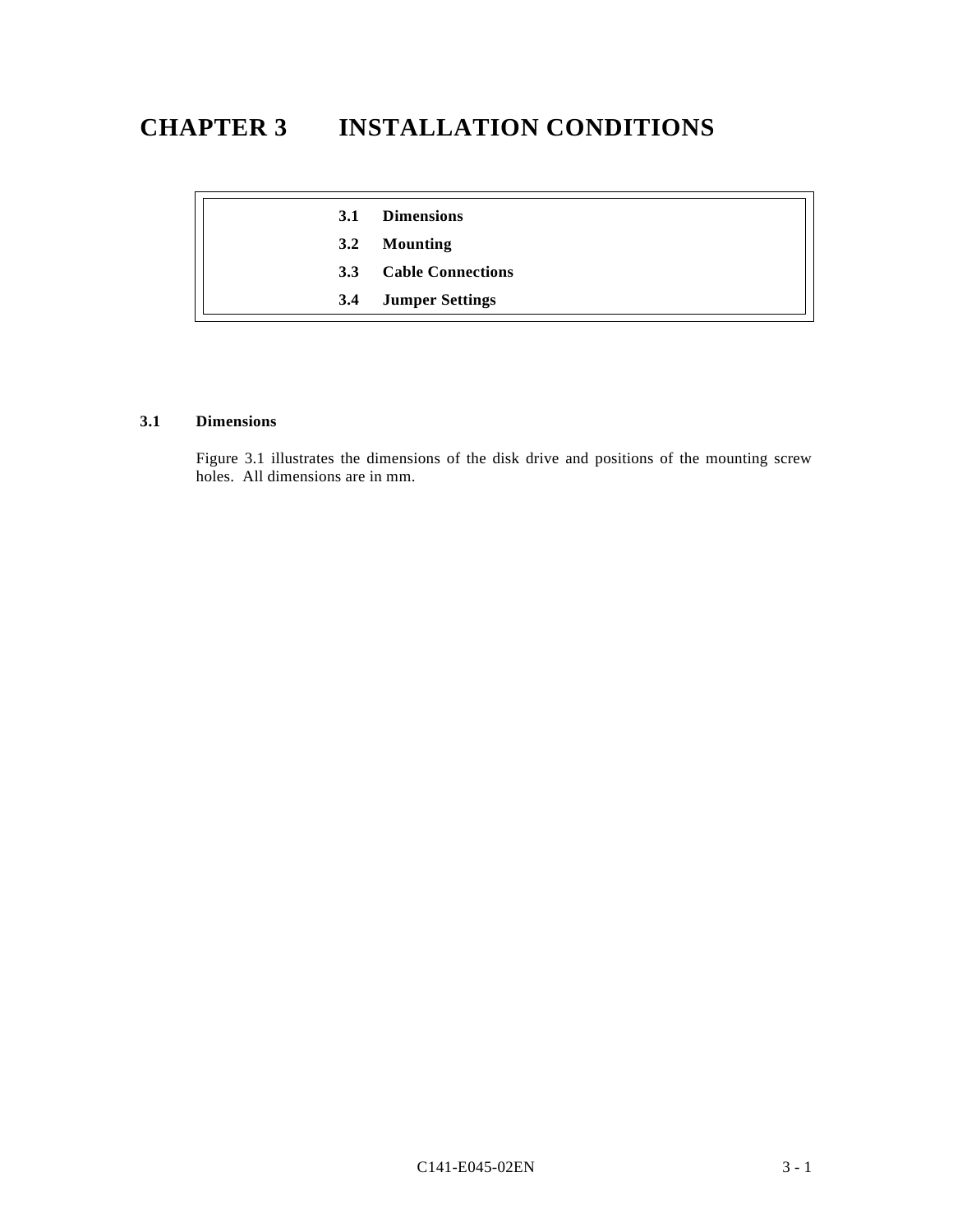

**Figure 3.1 Dimensions**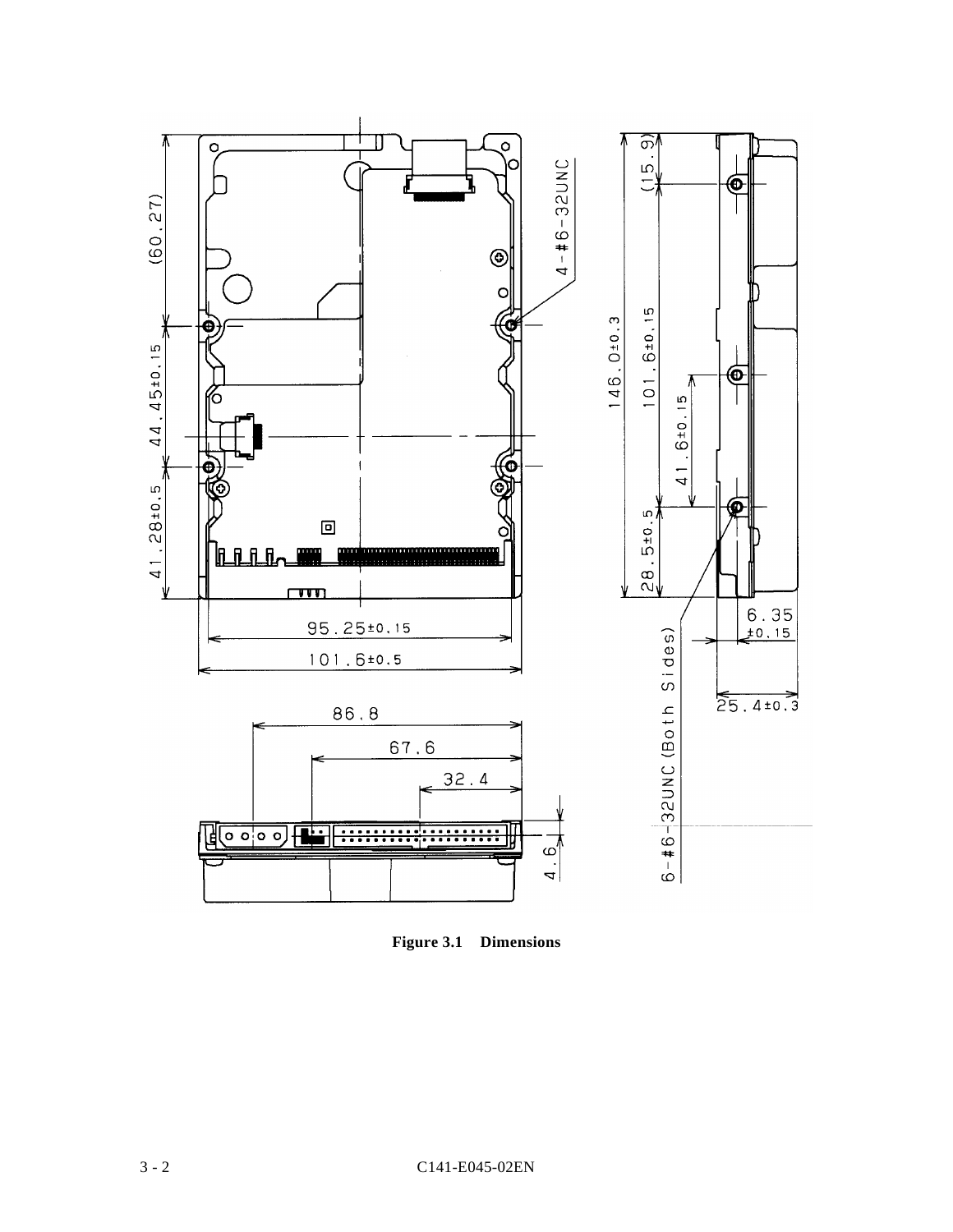#### **3.2 Mounting**

#### (1) Orientation

Figure 3.2 illustrates the allowable orientations for the disk drive. The mounting angle can vary  $\pm 5^{\circ}$  from the horizontal.



**Figure 3.2 Orientation**

(2) Frame

The disk enclosure (DE) body is connected to signal ground (SG) and the mounting frame is also connected to signal ground. These are electrically shorted.

#### **Note:**

Use No.6-32UNC screw for the mounting screw and the screw length should satisfy the specification in Figure 3.4.

(3) Limitation of side-mounting

When the disk drive is mounted using the screw holes on both side of the disk drive, use two screw holes shown in Figure 3.3.

Do not use the center hole. For screw length, see Figure 3.4.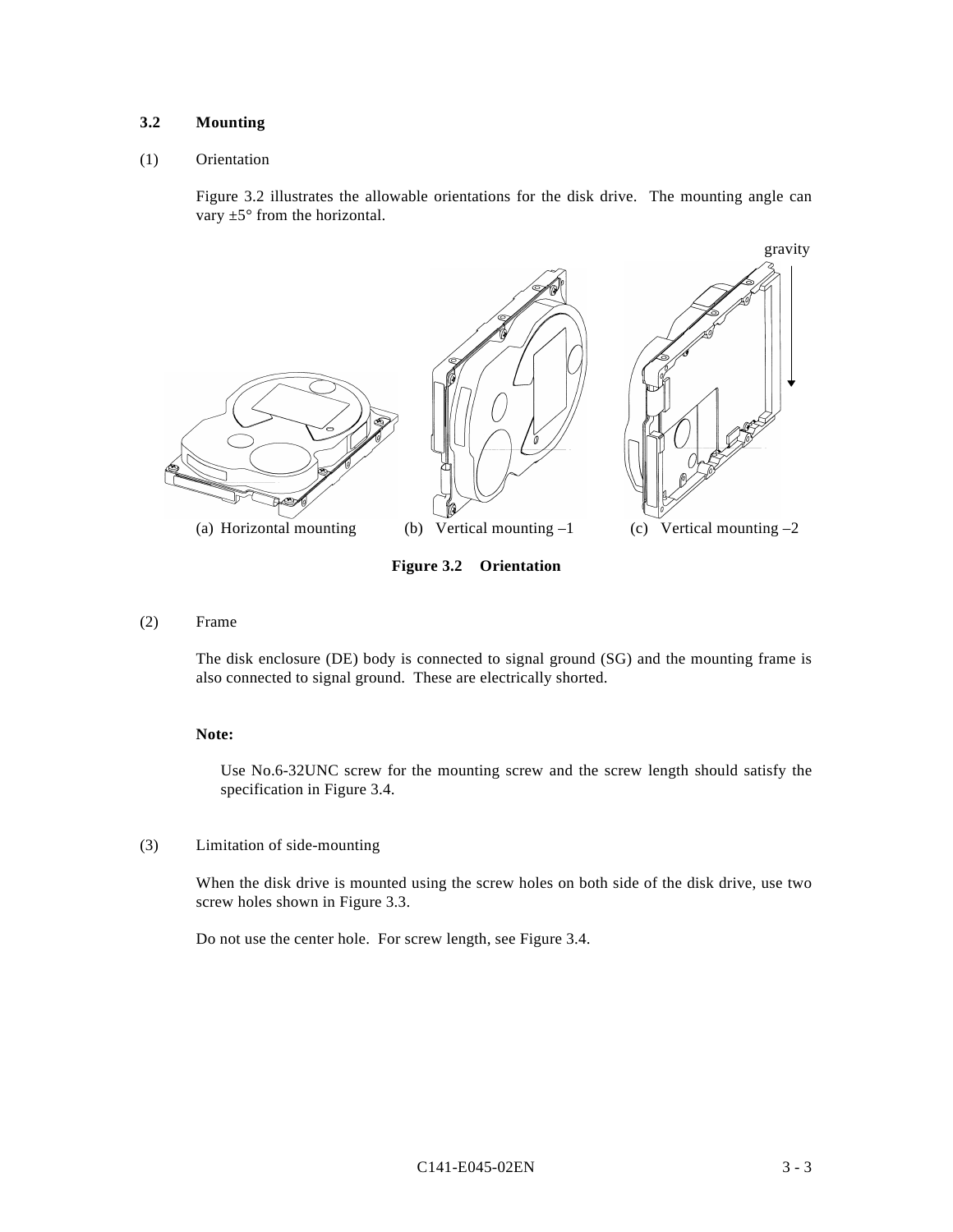

**Figure 3.3 Limitation of side-mounting**



**Figure 3.4 Mounting frame structure**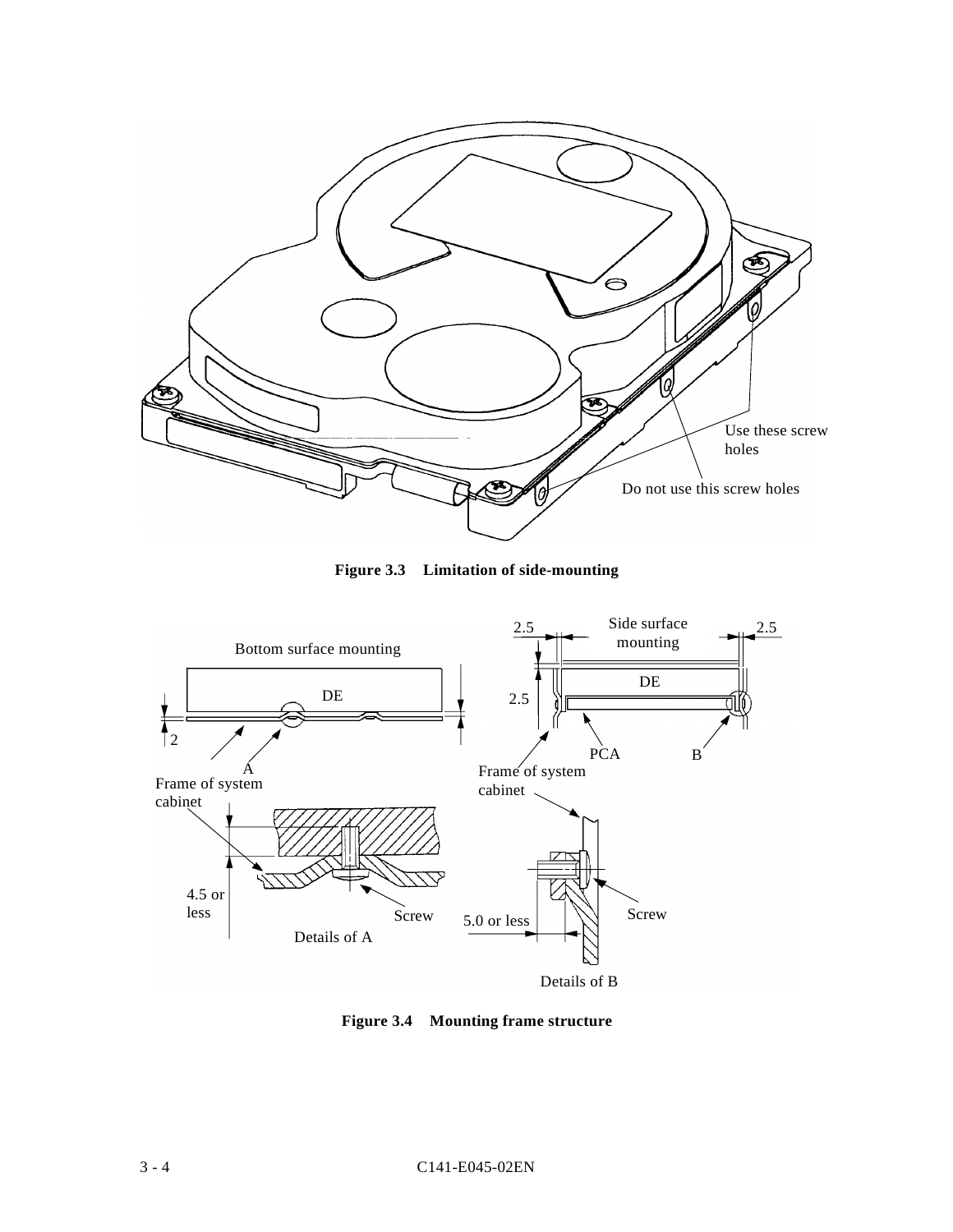#### (4) Ambient temperature

The temperature conditions for a disk drive mounted in a cabinet refer to the ambient temperature at a point 3 cm from the disk drive. Pay attention to the air flow to prevent the DE surface temperature from exceeding 60°C.

Provide air circulation in the cabinet such that the PCA side, in particular, receives sufficient cooling. To check the cooling efficiency, measure the surface temperatures of the DE. Regardless of the ambient temperature, this surface temperature must meet the standards listed in Table 3.1. Figure 3.5 shows the temperature measurement point.



**Figure 3.5 Surface temperature measurement points**

|  |  |  | Table 3.1 Surface temperature measurement points and standard values |  |  |  |
|--|--|--|----------------------------------------------------------------------|--|--|--|
|--|--|--|----------------------------------------------------------------------|--|--|--|

| No. | Measurement point | Temperature        |
|-----|-------------------|--------------------|
|     | DE cover          | $60^{\circ}$ C max |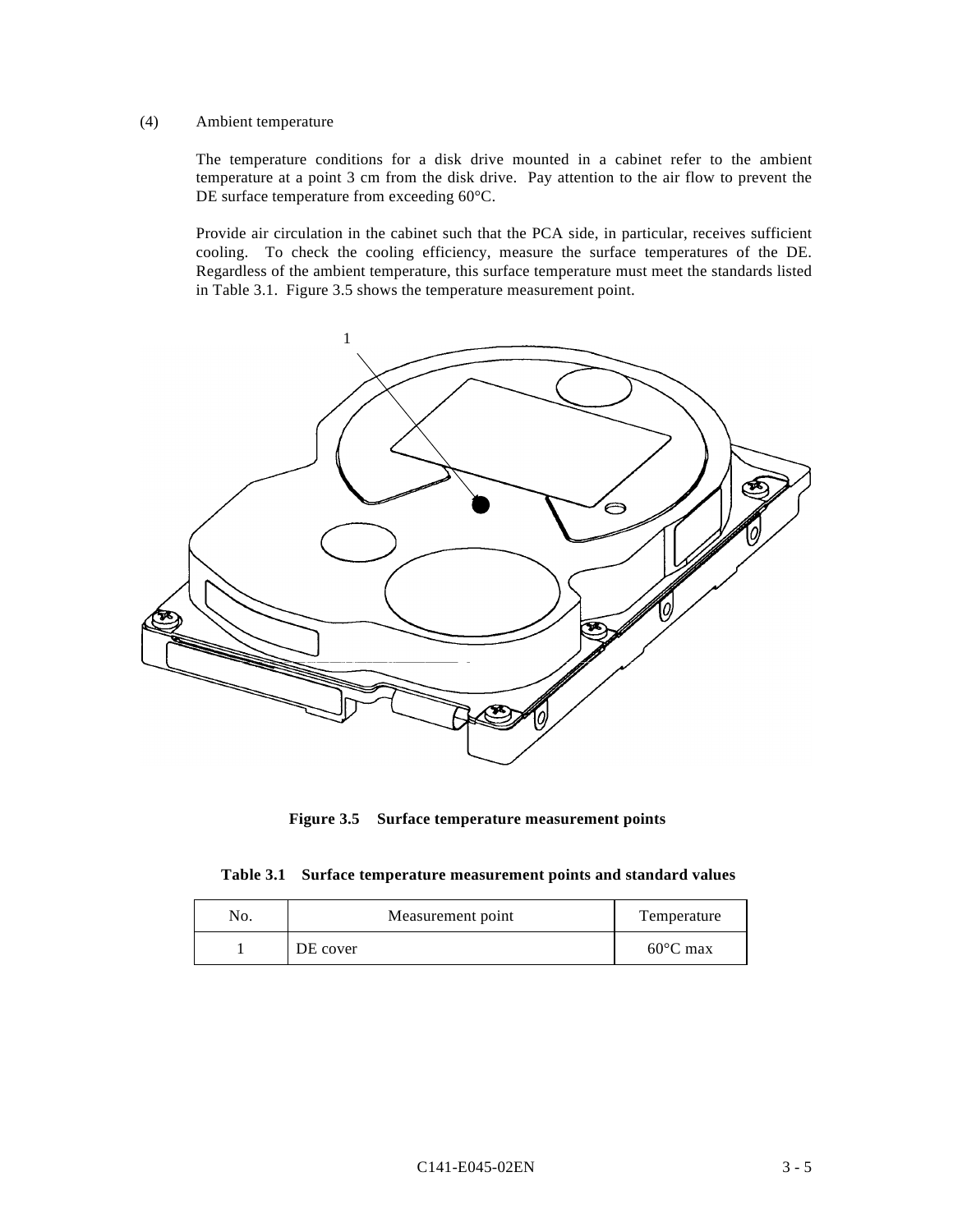# (5) Service area

Figure 3.6 shows how the drive must be accessed (service areas) during and after installation.



**Figure 3.6 Service area**

(6) External magnetic fields

Avoid mounting the disk drive near strong magnetic sources such as loud speakers. Ensure that the disk drive is not affected by external magnetic fields.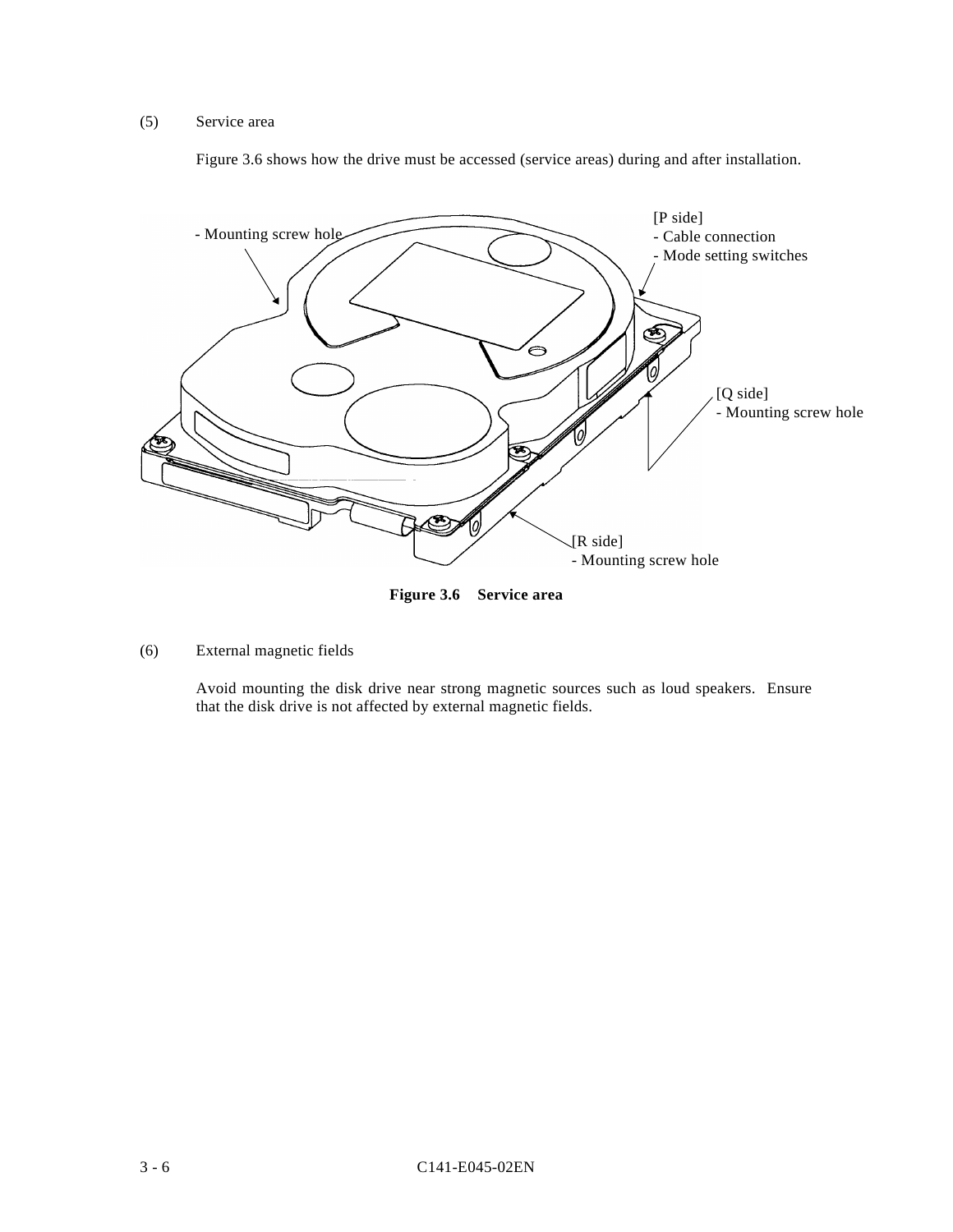# **3.3 Cable Connections**

# **3.3.1 Device connector**

The disk drive has the connectors and terminals listed below for connecting external devices. Figure 3.7 shows the locations of these connectors and terminals.

- Power supply connector (CN1)
- ATA interface connector (CN1)

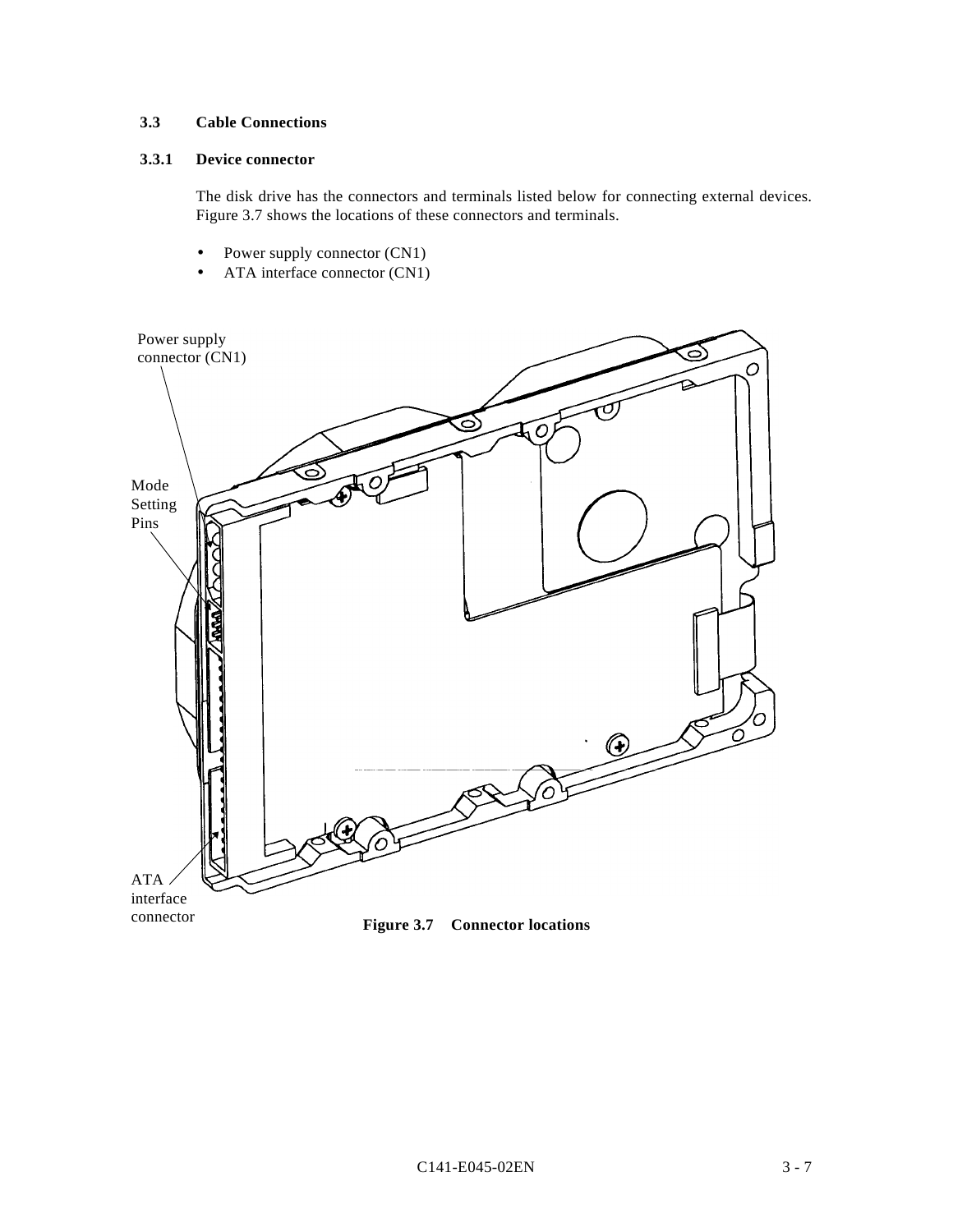# **3.3.2 Cable connector specifications**

Table 3.2 lists the recommended specifications for the cable connectors.

|                                         | Name                               | Model                   | Manufacturer          |  |
|-----------------------------------------|------------------------------------|-------------------------|-----------------------|--|
|                                         | Cable socket<br>(closed-end type)  | <b>FCN-707B040-AU/B</b> | Fujitsu               |  |
| ATA interface cable<br>$(40$ -pin, CN1) | Cable socket<br>(through-end type) | FCN-707B040-AU/O        | Fujitsu               |  |
|                                         | Signal cable                       | 445-248-40              | <b>SPECTERS STRIP</b> |  |
|                                         | Cable socket housing               | 1-480424-0              | AMP                   |  |
| Power supply cable<br>(CN1)             | Contact                            | 60617-4                 | AMP                   |  |
|                                         | Signal cable                       | AWG 18 to 24            |                       |  |

**Table 3.2 Cable connector specifications**

#### **Note :**

The cable of twisted pairs and neighboring line separated individually is not allowed to use for the host interface cable. It is because that the location of signal lines in these cables is not fixed, and so the problem on the crosstalk among signal lines may occur.

# **3.3.3 Device connection**

Figure 3.8 shows how to connect the devices.



**Figure 3.8 Cable connections**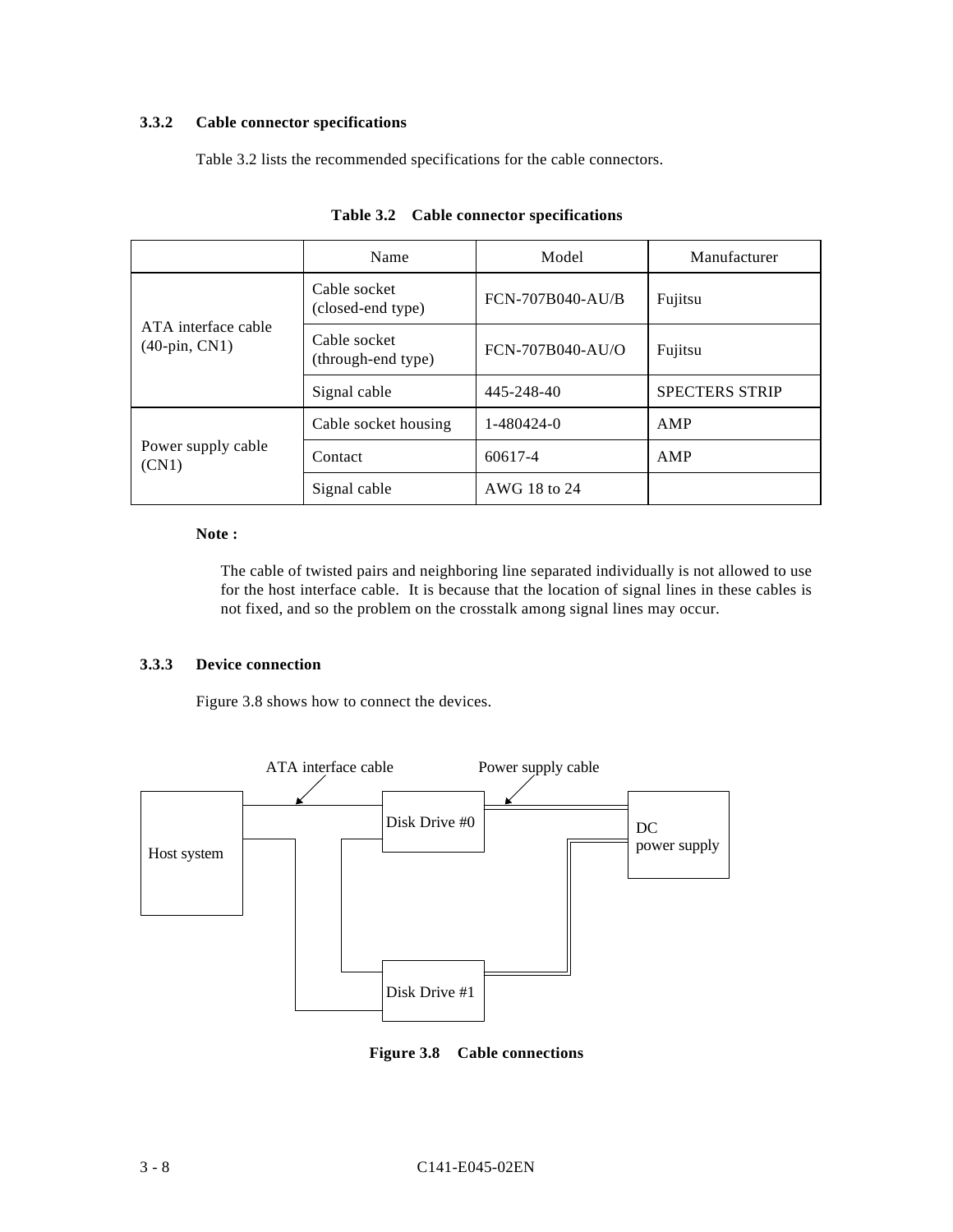# **3.3.4 Power supply connector (CN1)**

Figure 3.9 shows the pin assignment of the power supply connector (CN1).



|   | $+12$ VDC     |
|---|---------------|
| 2 | $+12V$ RETURN |
| 3 | $+5V$ RETURN  |
|   | $+5$ VDC      |

(Viewed from cable side)

# **Figure 3.9 Power supply connector pins (CN1)**

# **3.4 Jumper Settings**

# **3.4.1 Location of setting jumpers**

Figure 3.10 shows the location of the jumpers to select drive configuration and functions.



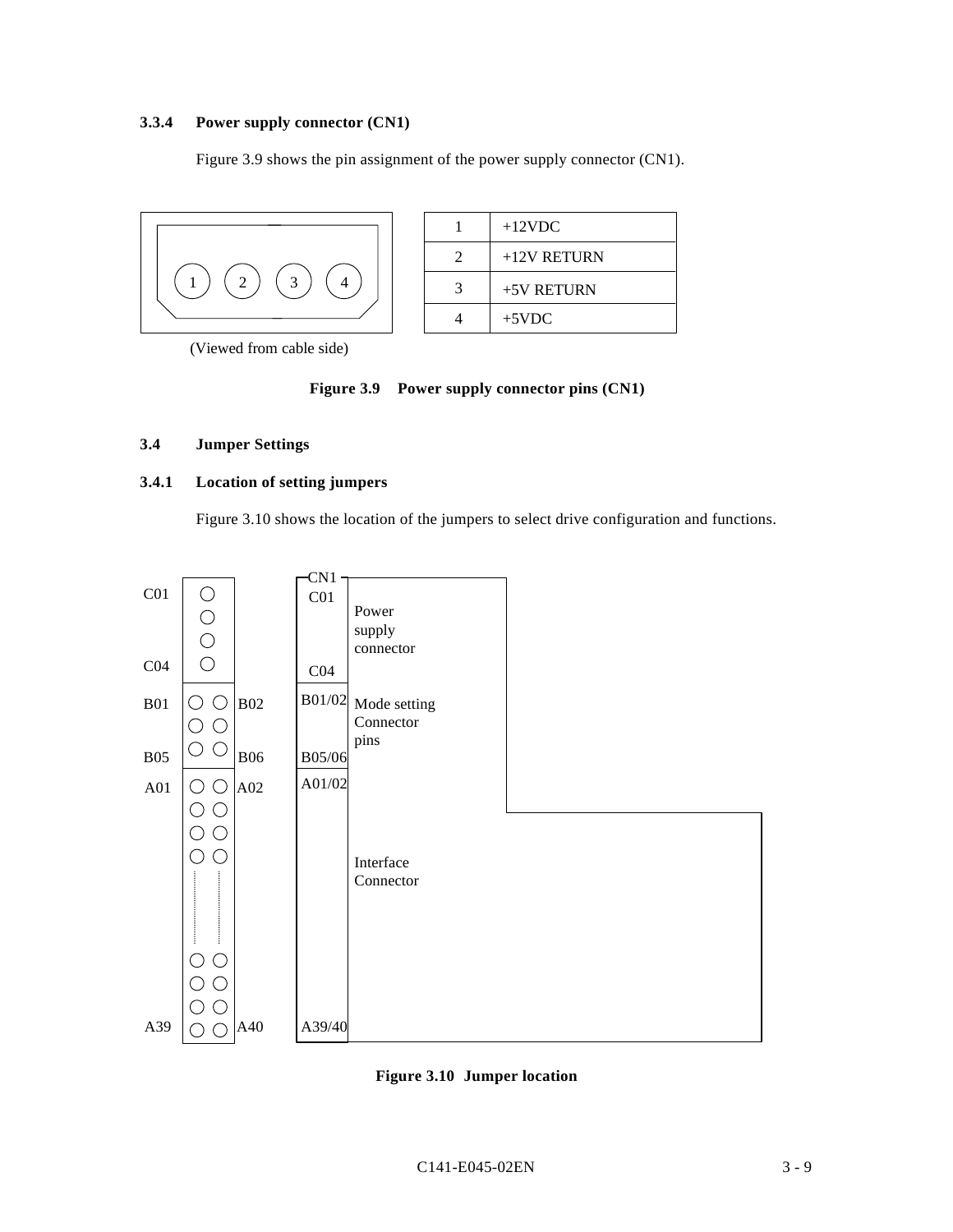# **3.4.2 Factory default setting**

Figure 3.11 shows the default setting position at the factory. (Master device setting)



**Figure 3.11 Factory default setting**

# **3.4.3 Jumper configuration**

(1) Device type

Master device (device #0) or slave device (device #1) is selected.



**Figure 3.12 Jumper setting of master or slave device**

(2) Cable Select (CSEL)

In Cable Select mode, the device can be configured either master device or slave device. For use of Cable Select function, Unique interface cable is needed.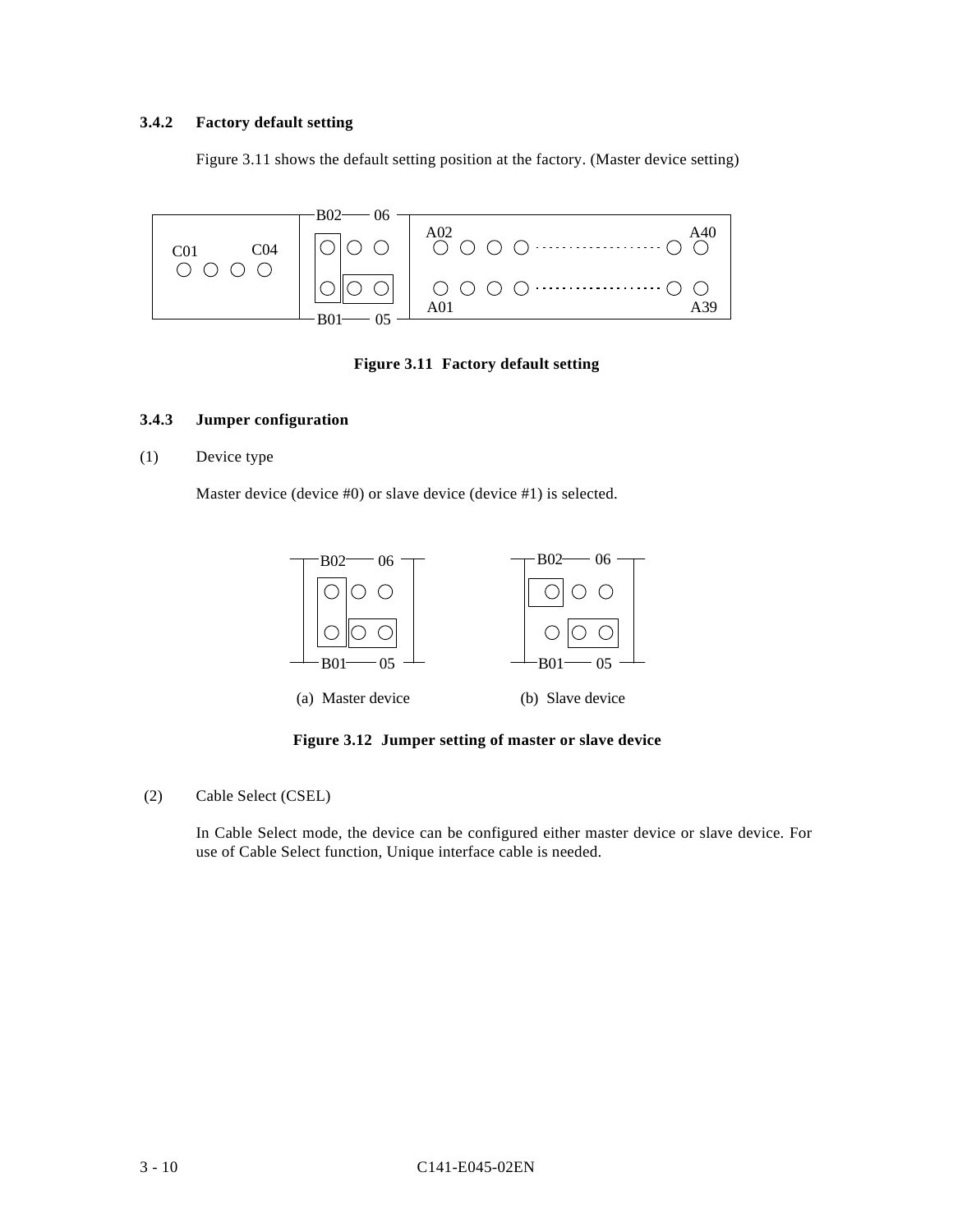

CSEL connected to the interface Cable selection can be done by the special interface cable.

#### **Figure 3.13 Jumper setting of Cable Select**

Figures 3.14 and 3.15 show examples of cable selection using unique interface cables.

By connecting the CSEL of the master device to the CSEL Line (conductor) of the cable and connecting it to ground further, the CSEL is set to low level. The device is identified as a master device. At this time, the CSEL of the slave device does not have a conductor. Thus, since the slave device is not connected to the CSEL conductor, the CSEL is set to high level. The device is identified as a slave device.



**Figure 3.14 Example (1) of Cable Select**



**Figure 3.15 Example (2) of Cable Select**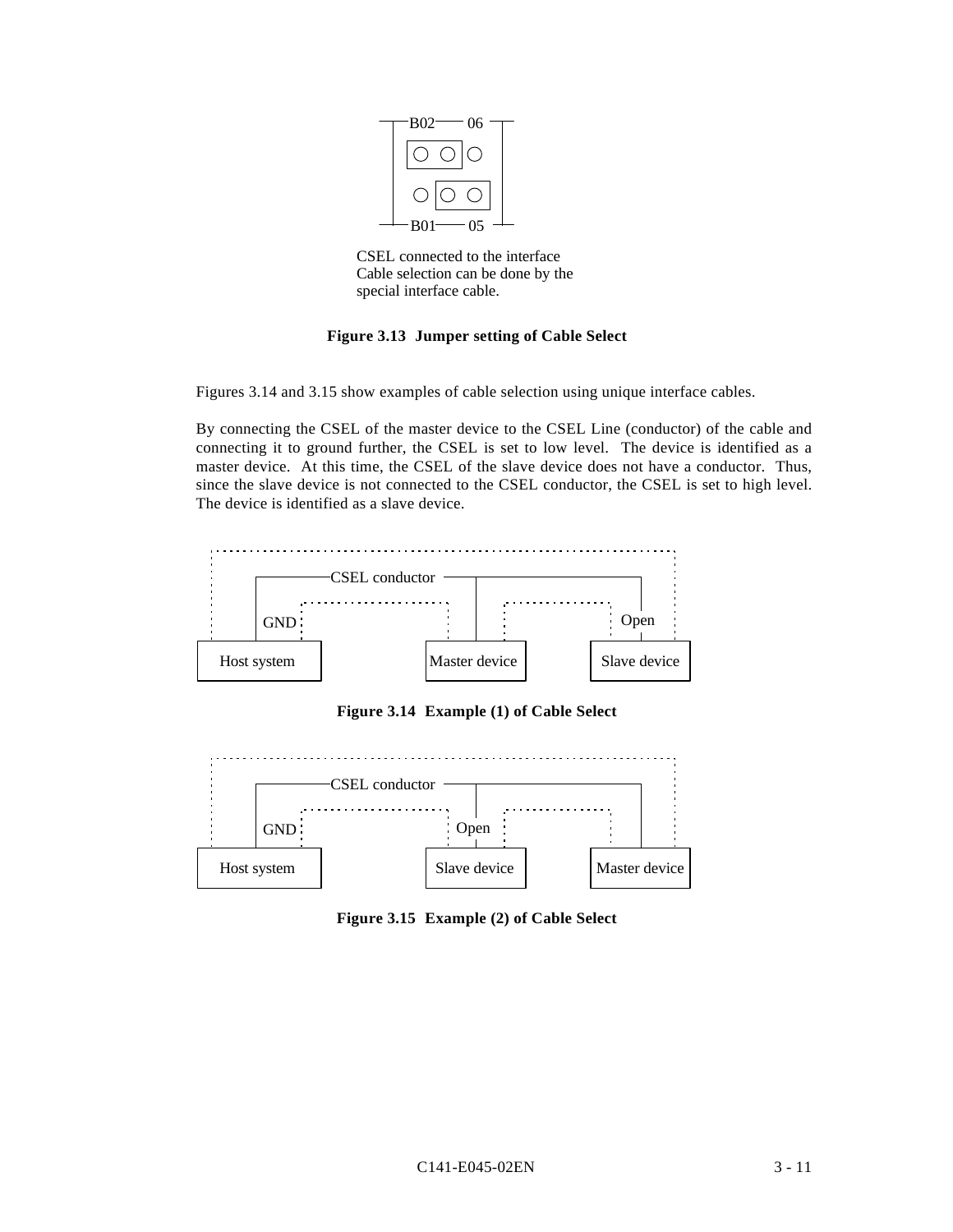# (3) Special setting 1 (SP1)

The number of cylinders reported by the IDENTIFY DEVICE command is selected.

(a) Default mode



| Model     | No. of cylinders | No. of heads | No. of sectors |
|-----------|------------------|--------------|----------------|
| MPB3021AT | 4,470            | 15           | 63             |
| MPB3032AT | 6,704            | 15           | 63             |
| MPB3043AT | 8,940            | 15           | 63             |
| MPB3052AT | 10,850           | 15           | 63             |
| MPB3064AT | 13,410           | 15           | 63             |

(b) Special mode



| Model            | No. of cylinders | No. of heads | No. of sectors |
|------------------|------------------|--------------|----------------|
| <b>MPB3021AT</b> | 4,092            | 16           | 63             |
| MPB3032AT        | 4,092            | 16           | 63             |
| <b>MPB3043AT</b> | 4,092            | 16           | 63             |
| <b>MPB3052AT</b> | 4,092            | 16           | 63             |
| MPB3064AT        | 4,092            | 16           | 63             |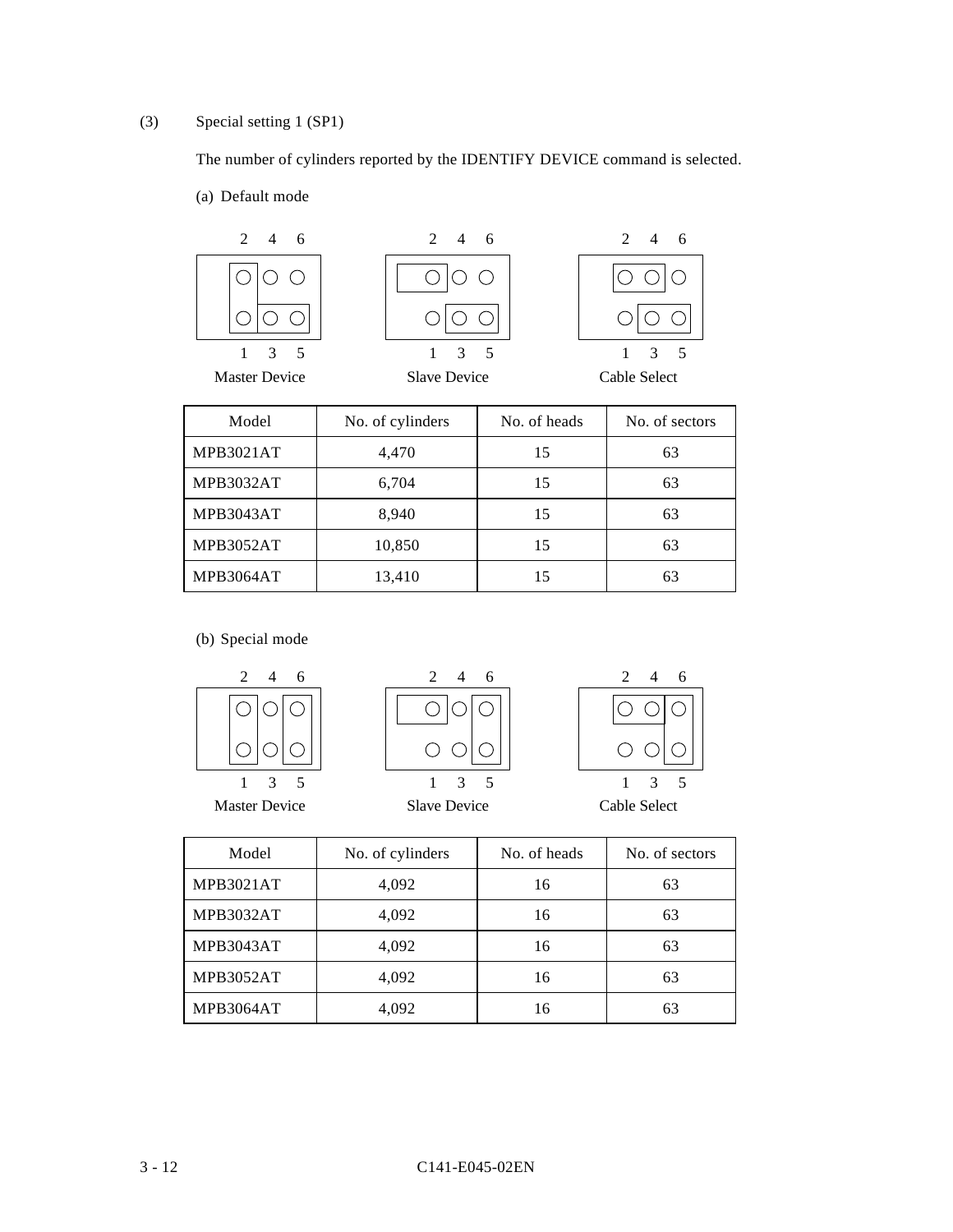# **CHAPTER 4 THEORY OF DEVICE OPERATION**

| 4.1 | Outline                      |
|-----|------------------------------|
| 4.2 | <b>Subassemblies</b>         |
| 4.3 | <b>Circuit Configuration</b> |
| 4.4 | <b>Power-on sequence</b>     |
| 4.5 | <b>Self-calibration</b>      |
| 4.6 | <b>Read/Write Circuit</b>    |
| 4.7 | <b>Servo Control</b>         |

This chapter explains basic design concepts of the disk drive. Also, this chapter explains subassemblies of the disk drive, each sequence, servo control, and electrical circuit blocks.

#### **4.1 Outline**

This chapter consists of two parts. First part (Section 4.2) explains mechanical assemblies of the disk drive. Second part (Sections 4.3 through 4.7) explains a servo information recorded in the disk drive and drive control method.

#### **4.2 Subassemblies**

The disk drive consists of a disk enclosure (DE) and printed circuit assembly (PCA).

The DE contains all movable parts in the disk drive, including the disk, spindle, actuator, read/write head, and air filter. For details, see Subsections 4.2.1 to 4.2.5.

The PCA contains the control circuits for the disk drive. The disk drive has one PCA. For details, see Sections 4.3.

# **4.2.1 Disk**

The DE contains the disks with an outer diameter of 95 mm. The MPB3021AT has 1 disk, the MPB3032AT and MPB3043AT have 2 disks. MPB3052AT and MPB3064AT have 3 disks.

The head contacts the disk each time the disk rotation stops; the life of the disk is 40,000 contacts or more.

Servo data is recorded on each cylinder (total 60). Servo data written at factory is read out by the read/write head. For servo data, see Section 4.7.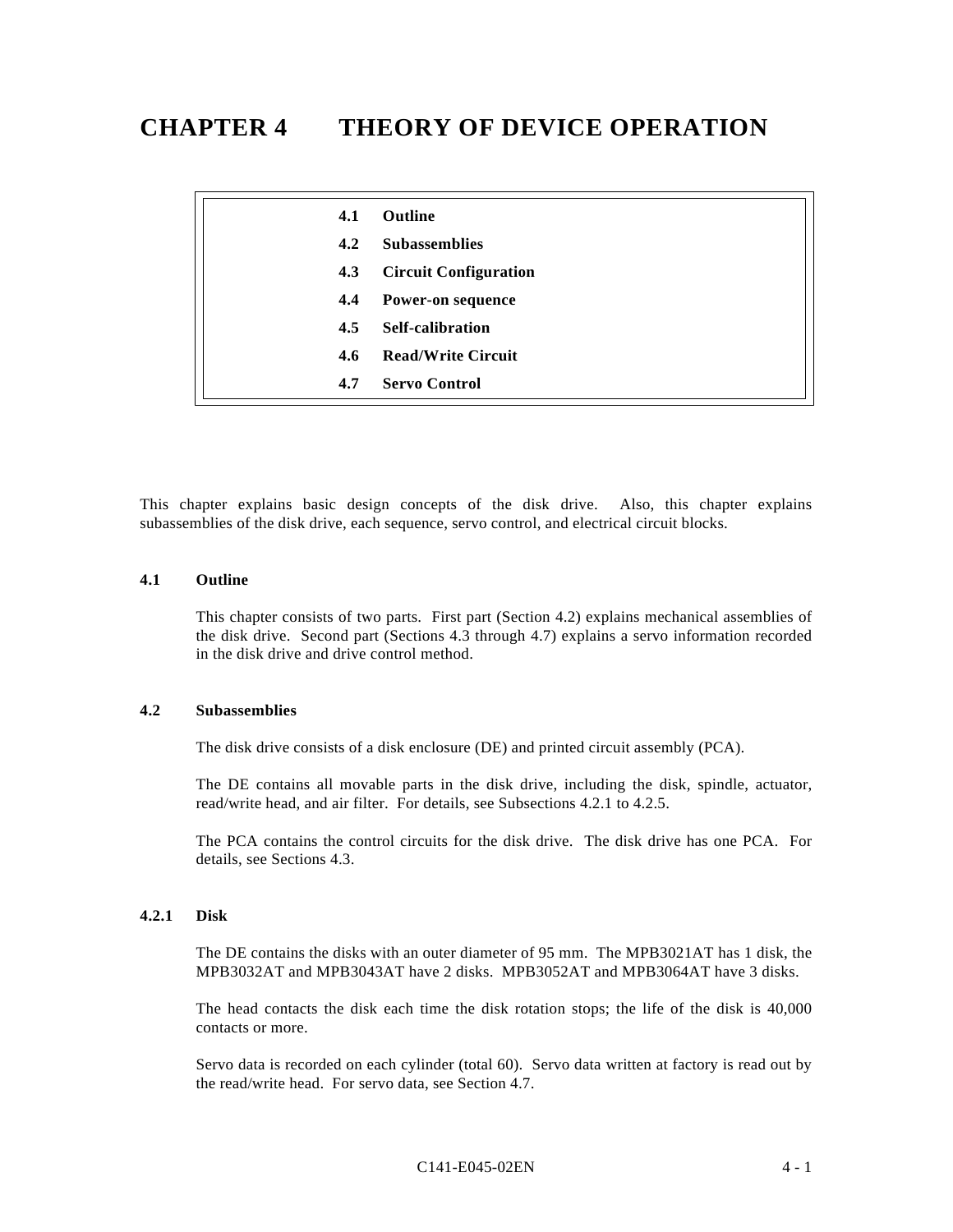# **4.2.2 Head**

Figure 4.1 shows the read/write head structures. The MPB3021AT has 2 read/write heads, the MPB3032AT has 3, MPB3043AT has 4, MPB3052AT has 5, and MPB3064AT has 6. These heads are raised from the disk surface as the spindle motor approaches the rated rotation speed.





MPB3032AT Model MPB3032AT Model MPB3043AT Model















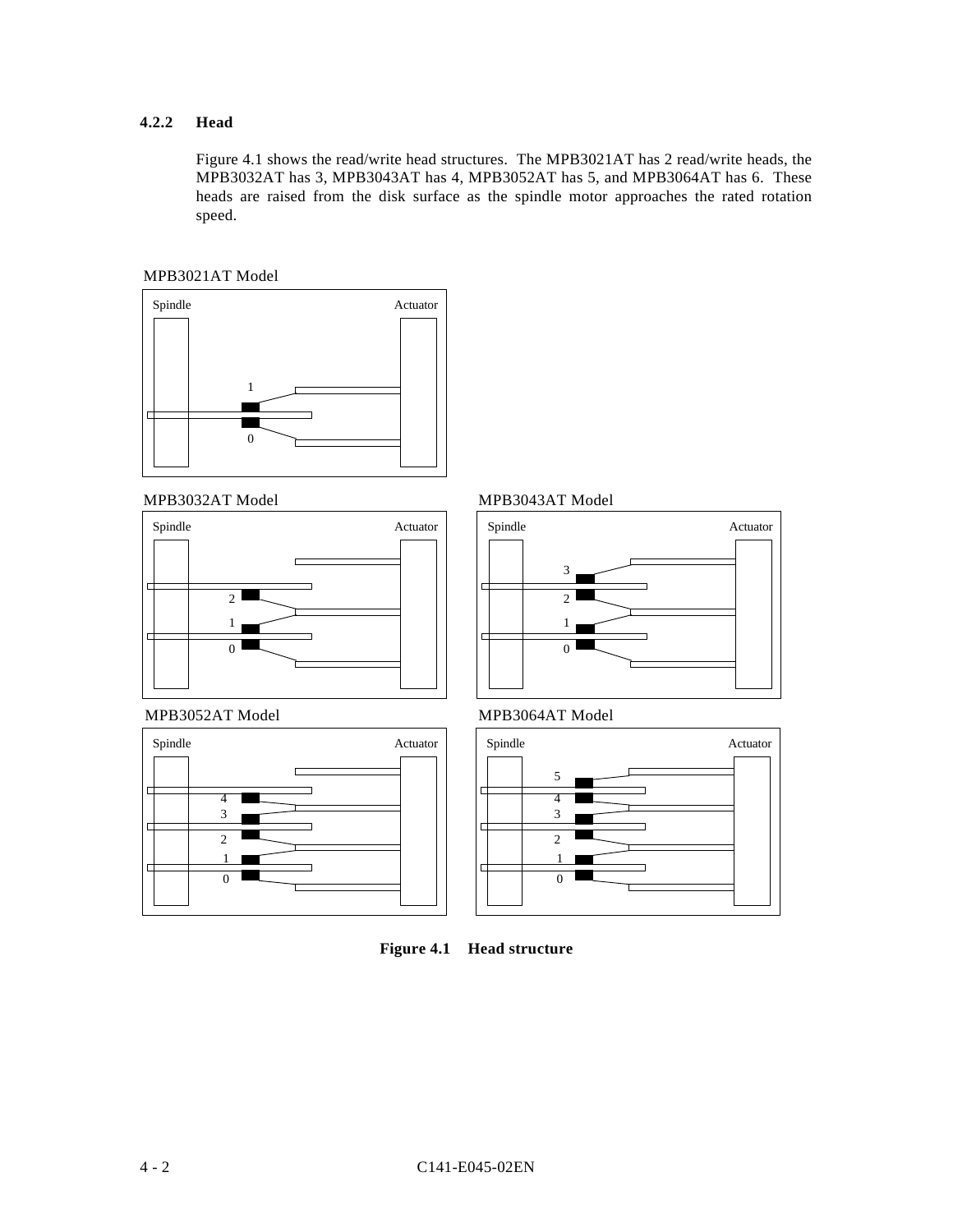# **4.2.3 Spindle**

The spindle consists of a disk stack assembly and spindle motor. The disk stack assembly is activated by the direct drive sensor-less DC spindle motor, which has a speed of 5,400 rpm ±0.5%. The spindle is controlled with detecting a PHASE signal generated by counter electromotive voltage of the spindle motor at starting. After that, the rotational speed is kept with detecting a servo information.

#### **4.2.4 Actuator**

The actuator consists of a voice coil motor (VCM) and a head carriage. The VCM moves the head carriage along the inner or outer edge of the disk. The head carriage position is controlled by feeding back the difference of the target position that is detected and reproduced from the servo information read by the read/write head.

#### **4.2.5 Air filter**

There are two types of air filters: a breather filter and a circulation filter.

The breather filter makes an air in and out of the DE to prevent unnecessary pressure around the spindle when the disk starts or stops rotating. When disk drives are transported under conditions where the air pressure changes a lot, filtered air is circulated in the DE.

The circulation filter cleans out dust and dirt from inside the DE. The disk drive cycles air continuously through the circulation filter through an enclosed loop air cycle system operated by a blower on the rotating disk.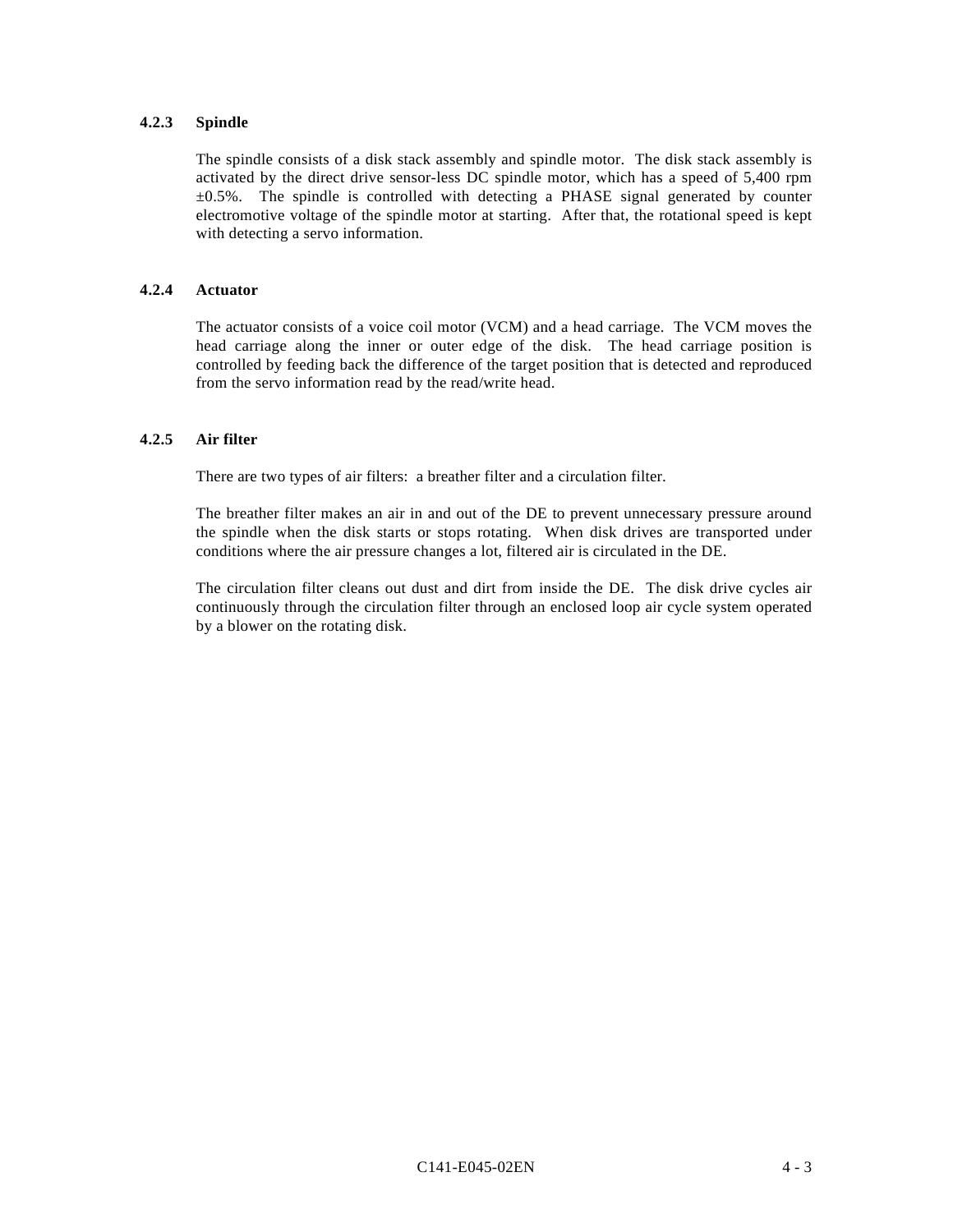#### **4.3 Circuit Configuration**

Figure 4.2 shows the disk drive circuit configuration.

# (1) Read/write circuit

The read/write circuit consists of two LSIs; read/write preamplifier (PreAMP) and read channel (RDC).

The PreAMP consists of the write current switch circuit, that flows the write current to the head coil, and the voltage amplifier circuit, that amplitudes the read output from the head.

The RDC is the read demodulation circuit using the partial response class 4 (PR4), and contains the Viterbi detector, programmable filter, adaptable transversal filter, times base generator, and data separator circuits. The RDC also contains the 8/9 group coded recording (GCR) encoder and decoder and servo demodulation circuit.

#### (2) Servo circuit

The position and speed of the voice coil motor are controlled by 2 closed-loop servo using the servo information recorded on the data surface. The servo information is an analog signal converted to digital for processing by a MPU and then reconverted to an analog signal for control of the voice coil motor.

#### (3) Spindle motor driver circuit

The circuit measures the interval of a PHASE signal generated by counter-electromotive voltage of a motor, or servo mark at the MPU and controls the motor speed comparing target speed.

#### (4) Controller circuit

Major functions are listed below.

- Data buffer management
- ATA interface control and data transfer control
- Sector format control
- Defect management
- ECC control
- Error recovery and self-diagnosis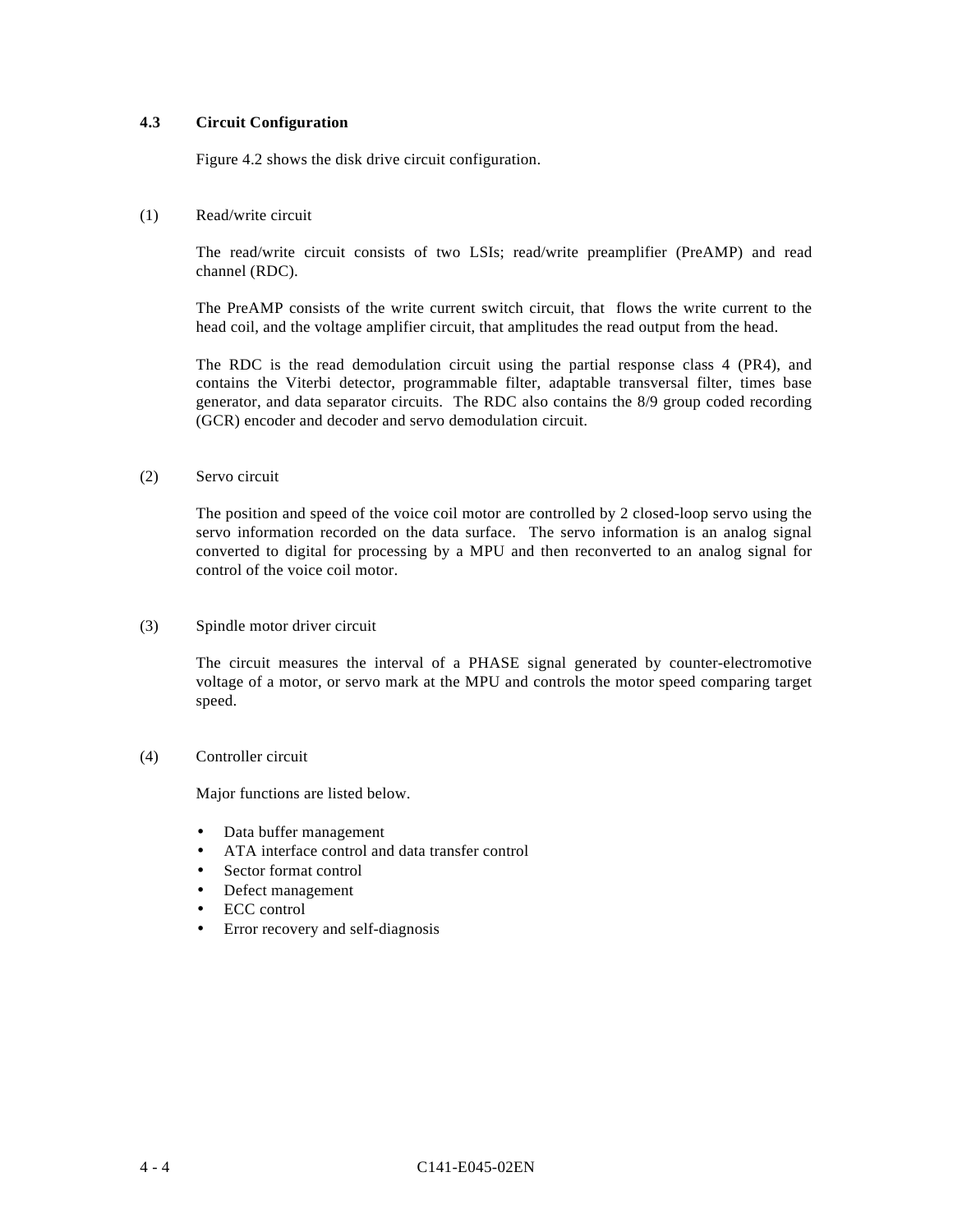

**Figure 4.2 MPB30xxAT Block diagram**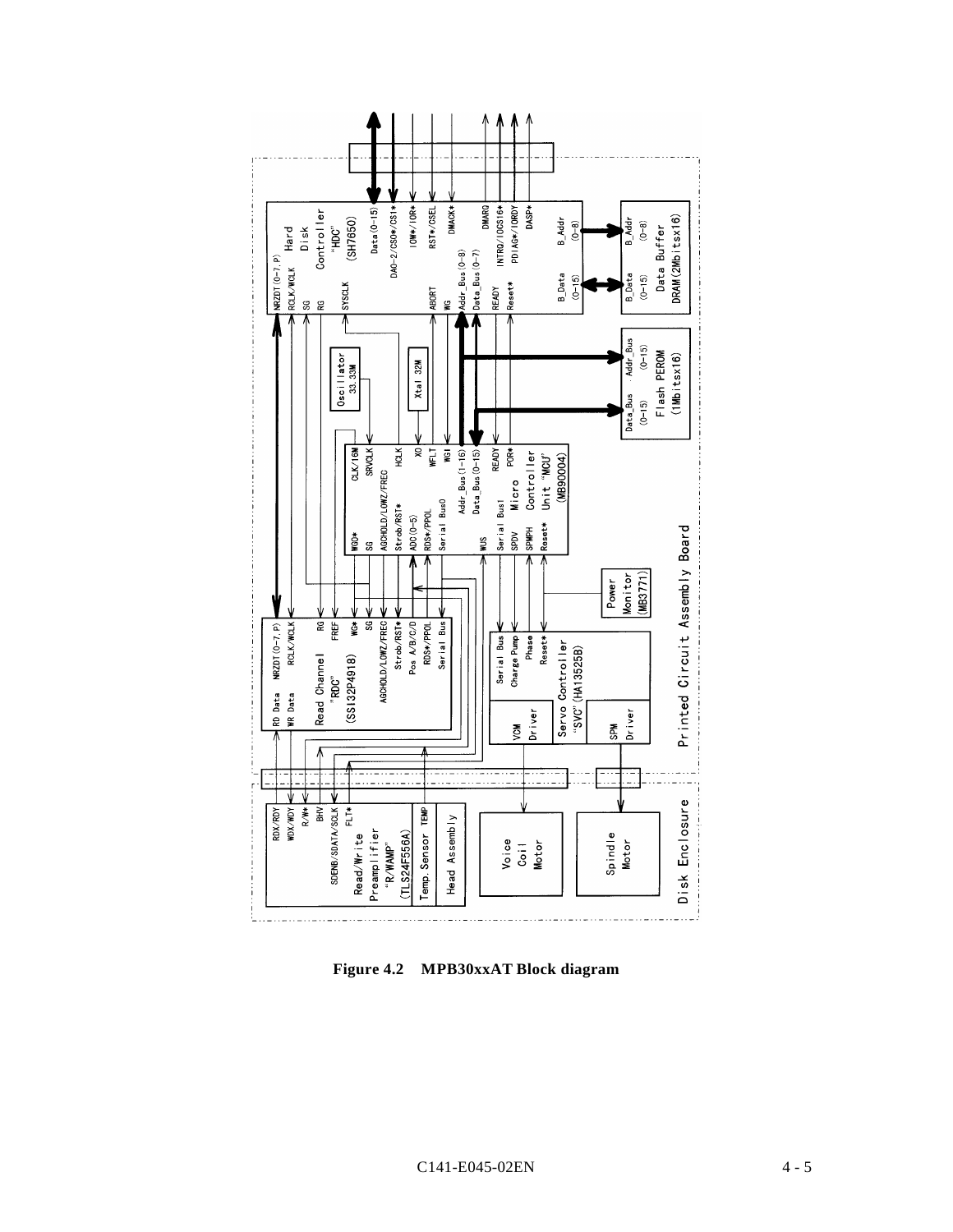# **4.4 Power-on Sequence**

Figure 4.3 describes the operation sequence of the disk drive at power-on. The outline is described below.

- a) After the power is turned on, the disk drive executes the MPU bus test, internal register read/write test, and work RAM read/write test. When the self-diagnosis terminates successfully, the disk drive starts the spindle motor.
- b) The disk drive executes self-diagnosis (data buffer read/write test) after enabling response to the ATA bus.
- c) After confirming that the spindle motor has reached rated speed, the disk drive releases the heads from the actuator magnet lock mechanism by applying current to the VCM. This unlocks the heads which are parked at the inner circumference of the disks.
- d) The disk drive positions the heads onto the SA area and reads out the system information.
- e) The disk drive executes self-seek-calibration. This collects data for VCM torque and mechanical external forces applied to the actuator, and updates the calibrating value.
- f) The drive becomes ready. The host can issue commands.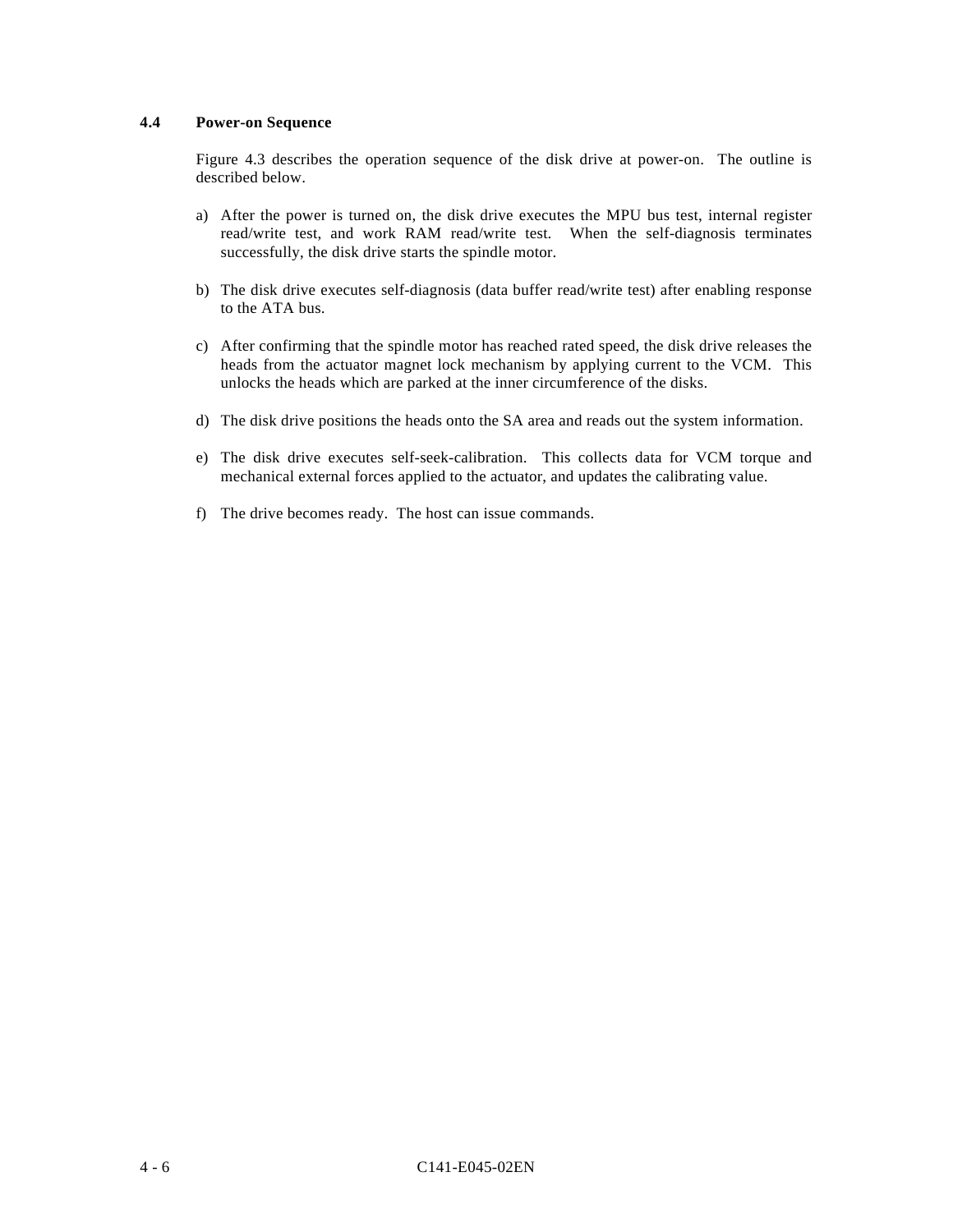

**Figure 4.3 Power-on operation sequence**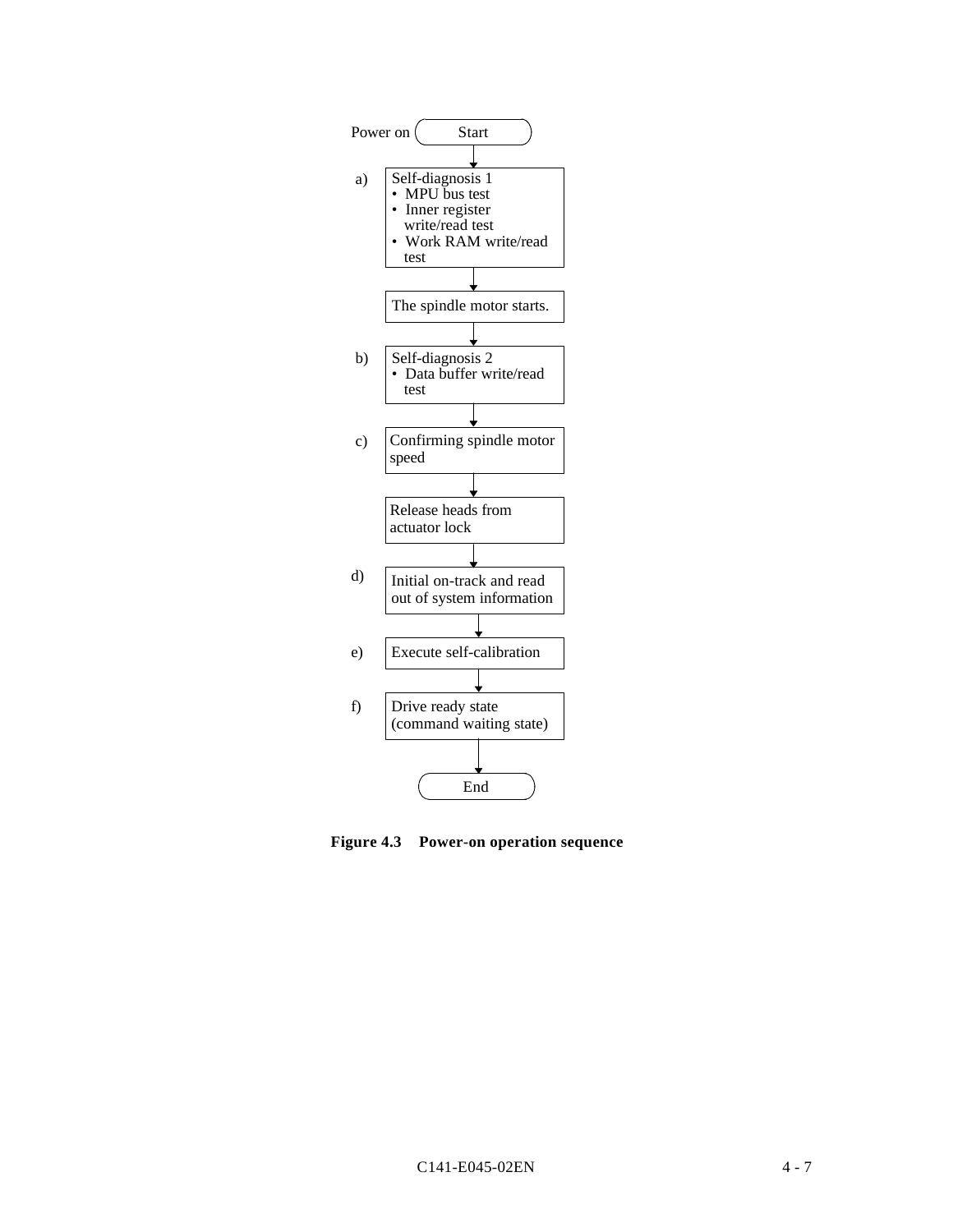# **4.5 Self-calibration**

The disk drive occasionally performs self-calibration in order to sense and calibrate mechanical external forces on the actuator, and VCM torque. This enables precise seek and read/write operations.

# **4.5.1 Self-calibration contents**

#### (1) Sensing and compensating for external forces

The actuator suffers from torque due to the FPC forces and winds accompanying disk revolution. The torque vary with the disk drive and the cylinder where the head is positioned. To execute stable fast seek operations, external forces are occasionally sensed.

The firmware of the drive measures and stores the force (value of the actuator motor drive current) that balances the torque for stopping head stably. This includes the current offset in the power amplifier circuit and DAC system.

The forces are compensated by adding the measured value to the specified current value to the power amplifier. This makes the stable servo control.

To compensate torque varying by the cylinder, the disk is divided into 13 areas from the innermost to the outermost circumference and the compensating value is measured at the measuring cylinder on each area at factory calibration. The measured values are stored in the SA cylinder. In the self-calibration, the compensating value is updated using the value in the SA cylinder.

#### (2) Compensating open loop gain

Torque constant value of the VCM has a dispersion for each drive, and varies depending on the cylinder that the head is positioned. To realize the high speed seek operation, the value that compensates torque constant value change and loop gain change of the whole servo system due to temperature change is measured and stored.

For sensing, the firmware mixes the disturbance signal to the position signal at the state that the head is positioned to any cylinder. The firmware calculates the loop gain from the position signal and stores the compensation value against to the target gain as ratio.

For compensating, the direction current value to the power amplifier is multiplied by the compensation value. By this compensation, loop gain becomes constant value and the stable servo control is realized.

To compensate torque constant value change depending on cylinder, whole cylinders from most inner to most outer cylinder are divided into 13 partitions at calibration in the factory, and the compensation data is measured for representative cylinder of each partition. This measured value is stored in the SA area. The compensation value at self-calibration is calculated using the value in the SA area.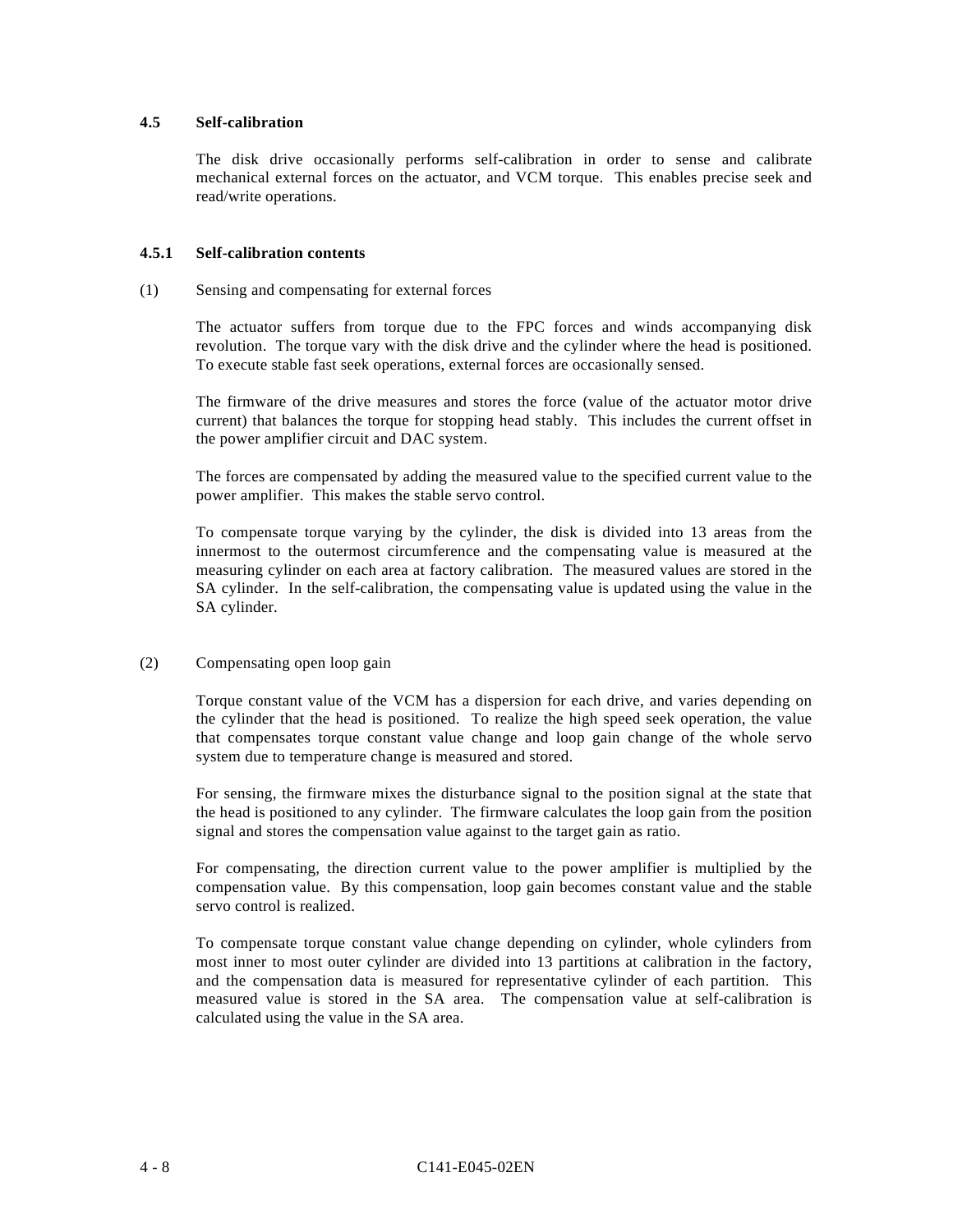# **4.5.2 Execution timing of self-calibration**

Self-calibration is executed when:

- The power is turned on.
- The disk drive receives the RECALIBRATE command from the host.
- The self-calibration execution timechart of the disk drive specifies self-calibration.

The disk drive performs self-calibration according to the timechart based on the time elapsed from power-on. The timechart is shown in Table 4.1. After power-on, self-calibration is performed about every 30 minutes.

|   | Time elapsed           | Time elapsed (accumulated) |
|---|------------------------|----------------------------|
| 1 | At power-on            | Initial calibration        |
| 2 | About 30 minutes       | About 30 minutes           |
| 3 | About 30 minutes       | About 60 minutes           |
| 4 | About 30 minutes       | About 90 minutes           |
| 5 | About 30 minutes       | About 120 minutes          |
| 6 | About 30 minutes       | About 150 minutes          |
| 7 |                        |                            |
|   |                        |                            |
|   | Every about 30 minutes |                            |
|   |                        |                            |
| 9 |                        |                            |

**Table 4.1 Self-calibration execution timechart**

# **4.5.3 Command processing during self-calibration**

If the disk drive receives a command execution request from the host while executing selfcalibration according to the timechart, the disk drive terminates self-calibration and starts executing the command precedingly. In other words, if a disk read or write service is necessary, the disk drive positions the head to the track requested by the host, reads or writes data, and restarts calibration.

This enables the host to execute the command without waiting for a long time, even when the disk drive is performing self-calibration. The command execution wait time is about maximum 100 ms.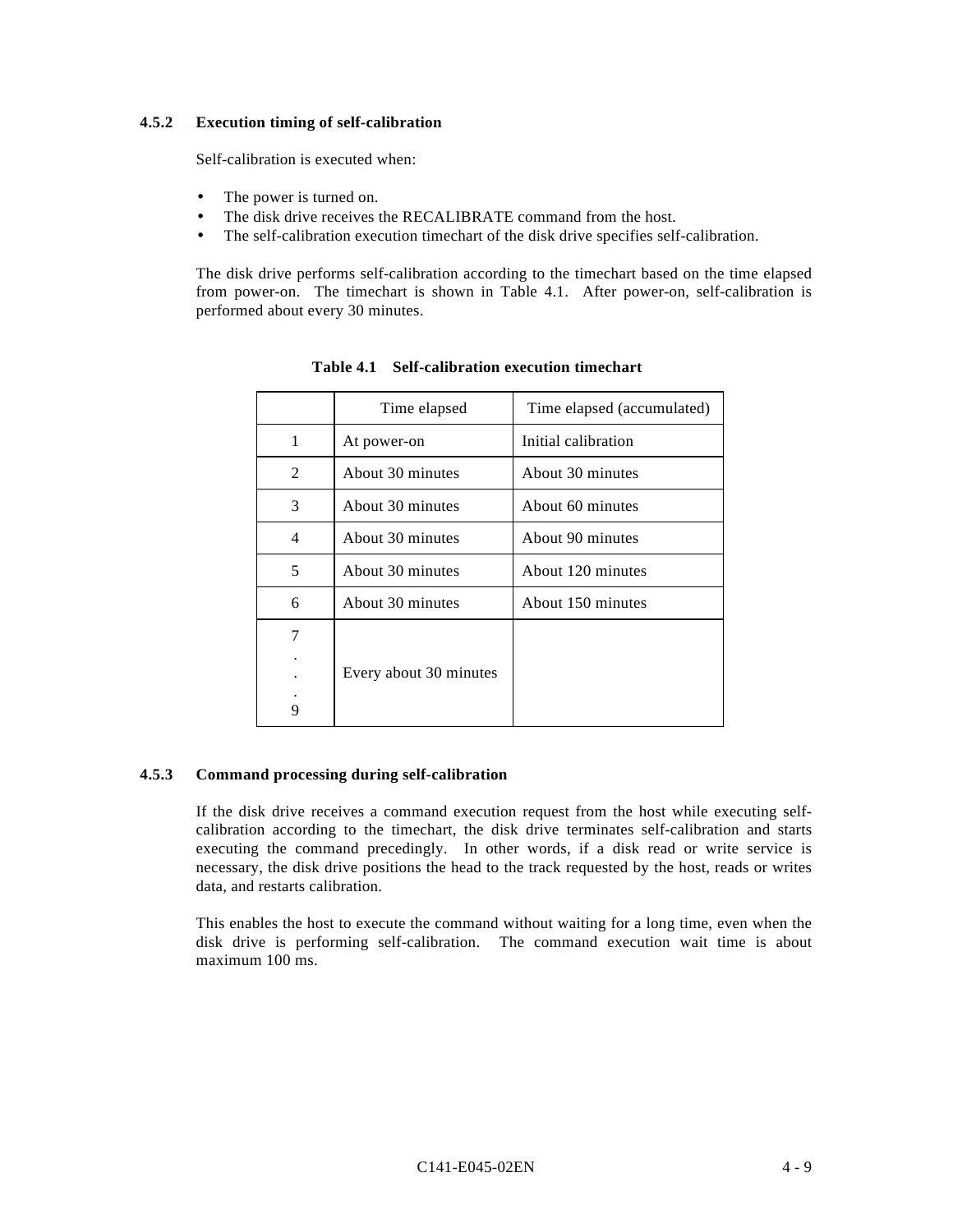# **4.6 Read/write Circuit**

The read/write circuit consists of the read/write preamplifier (PreAMP), the write circuit, the read circuit, and the time base generator in the read channel (RDC). Figure 4.4 is a block diagram of the read/write circuit.

#### **4.6.1 Read/write preamplifier (PreAMP)**

One PreAMP is mounted on the FPC. The PreAMP consists of an 6-channel read preamplifier and a write current switch and senses a write error. Each channel is connected to each data head. The head IC switches the heads by the serial port (SDEN, SCLK, SDATA). The IC generates a write error sense signal (WUS) when a write error occurs due to head short-circuit or head disconnection.

# **4.6.2 Write circuit**

The write data is output from the hard disk controller (HDC) with the NRZ data format, and sent to the encoder circuit in the RDC with synchronizing with the write clock. The NRZ write data is converted from 8-bit data to 9-bit data by the encoder circuit then sent to the PreAMP, and the data is written onto the media.

#### (1) 8/9 GCR

The disk drive converts data using the 8/9 (0, 4, 4) group coded recording (GCR) algorithm. This code format is 0 to 4 code bit "0"s are placed between "1"s.

#### (2) Write precompensation

Write precompensation compensates, during a write process, for write non-linearity generated at reading. Table 4.2 shows the write precompensation algorithm.

| Bit   | Bit | Bit     | Compensation |
|-------|-----|---------|--------------|
| $n-1$ | n   | $n + 1$ | Bit n        |
|       |     |         | None         |
|       |     |         | Late         |
|       |     |         | Late         |

| Table 4.2 |  | Write precompensation algorithm |  |
|-----------|--|---------------------------------|--|
|-----------|--|---------------------------------|--|

Late: Bit is time shifted (delayed) from its nominal time position towards the bit n+1 time position.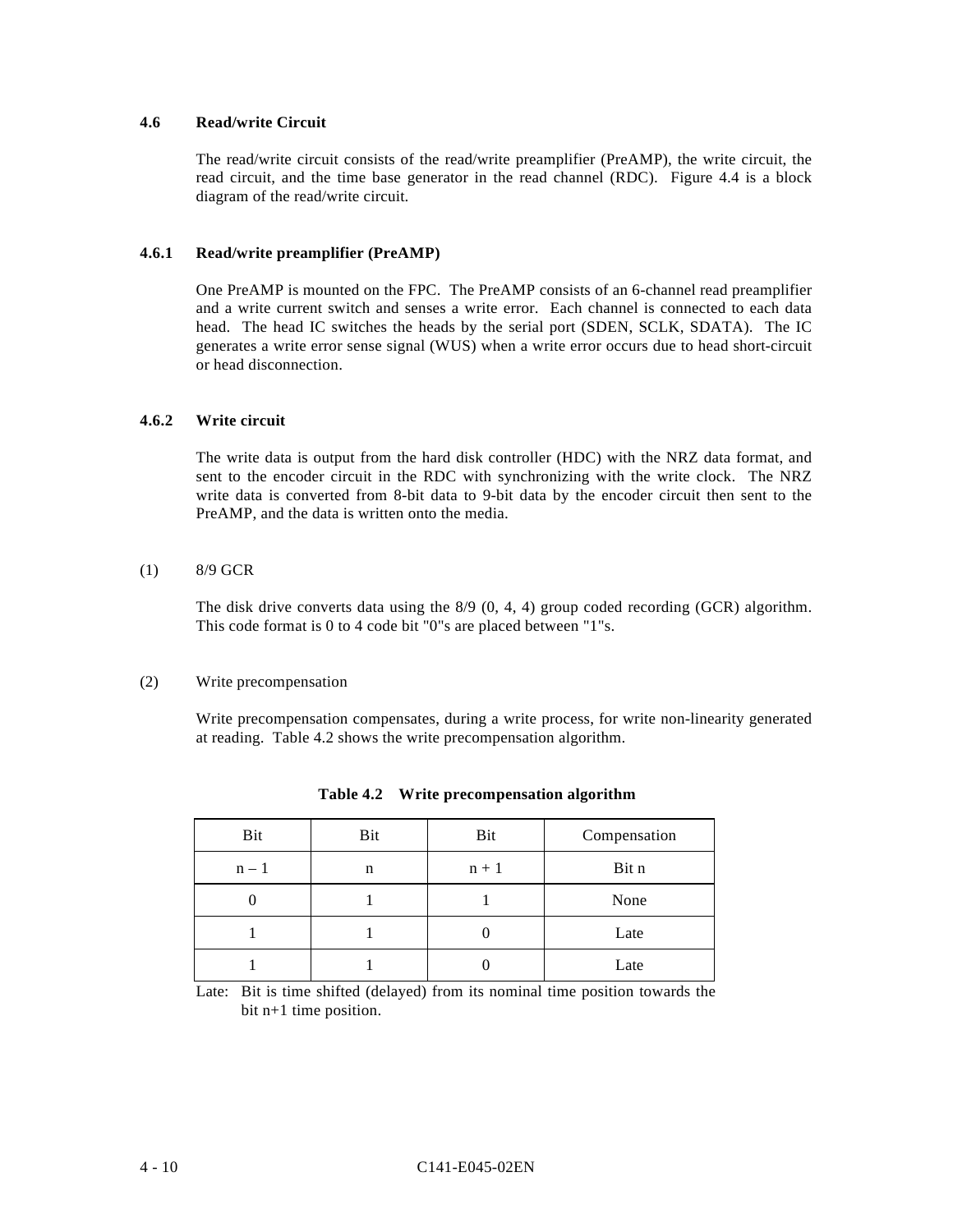

**Figure 4.4 Read/write circuit block diagram**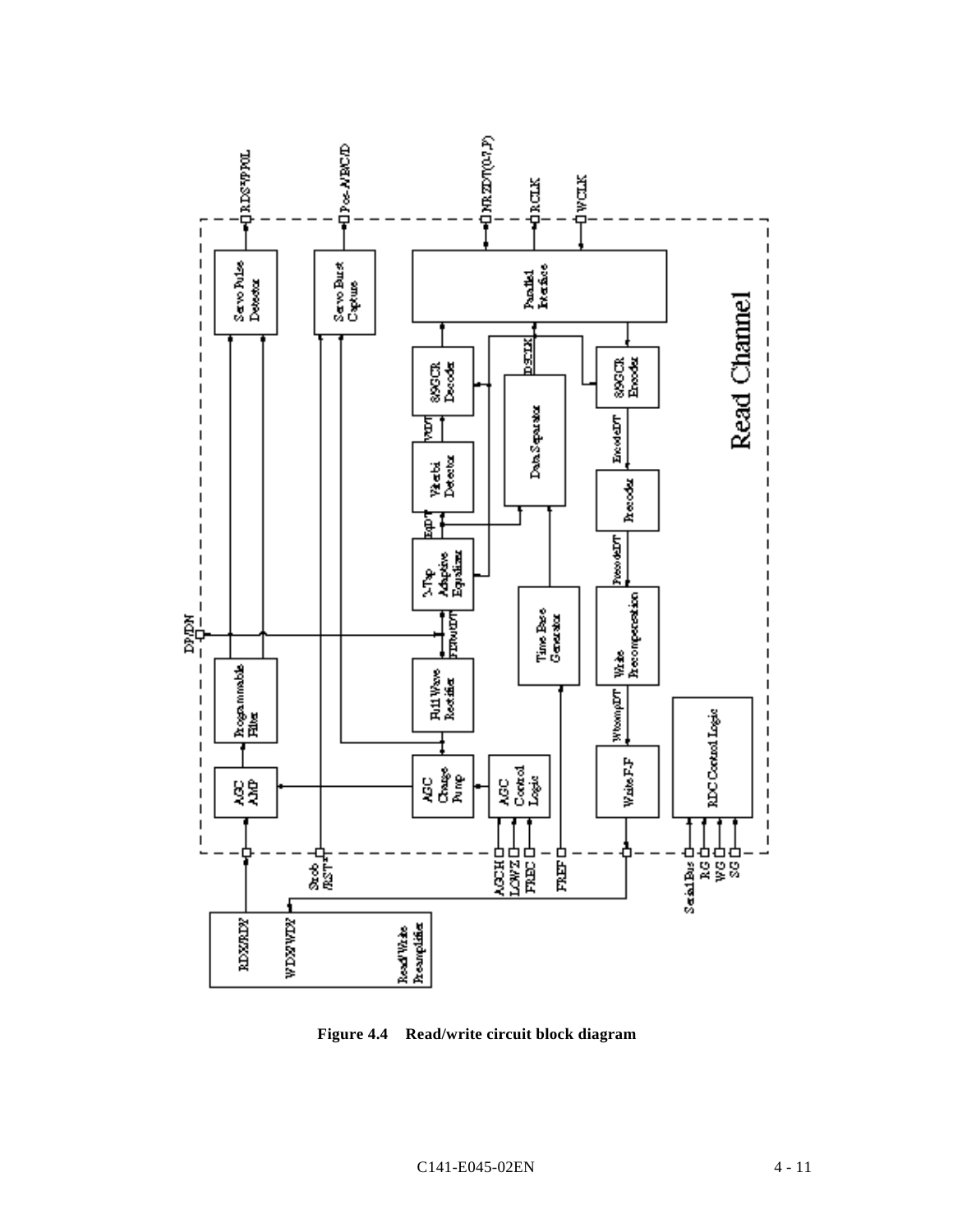#### **4.6.3 Read circuit**

The head read signal from the PreAMP is regulated by the automatic gain control (AGC) circuit. Then the output is converted into the sampled read data pulse by the programmable filter circuit and the adaptive equalizer circuit. This clock signal is converted into the NRZ data by the 8/9 GCR decoder circuit based on the read data maximum-likelihood-detected by the Viterbi detection circuit, then is sent to the HDC.

#### (1) AGC circuit

The AGC circuit automatically regulates the output amplitude to a constant value even when the input amplitude level fluctuates. The AGC amplifier output is maintained at a constant level even when the head output fluctuates due to the head characteristics or outer/inner head positions.

#### (2) Programmable filter

The programmable filter circuit has a low-pass filter function that eliminates unnecessary high frequency noise component and a high frequency boost-up function that equalizes the waveform of the read signal.

Cut-off frequency of the low-pass filter and boost-up gain are controlled from each DAC circuit in read channel by an instruction of the serial data signal from MPU (M1). The MPU optimizes the cut-off frequency and boost-up gain according to the transfer frequency of each zone.

Figure 4.5 shows the frequency characteristic sample of the programmable filter.



**Figure 4.5 Frequency characteristic of programmable filter**

#### (3) Adaptive equalizer circuit

This circuit is 3-tap sampled analog transversal filter circuit that cosine-equalizes the head read signal to the partial response class 4 (PR4) waveform.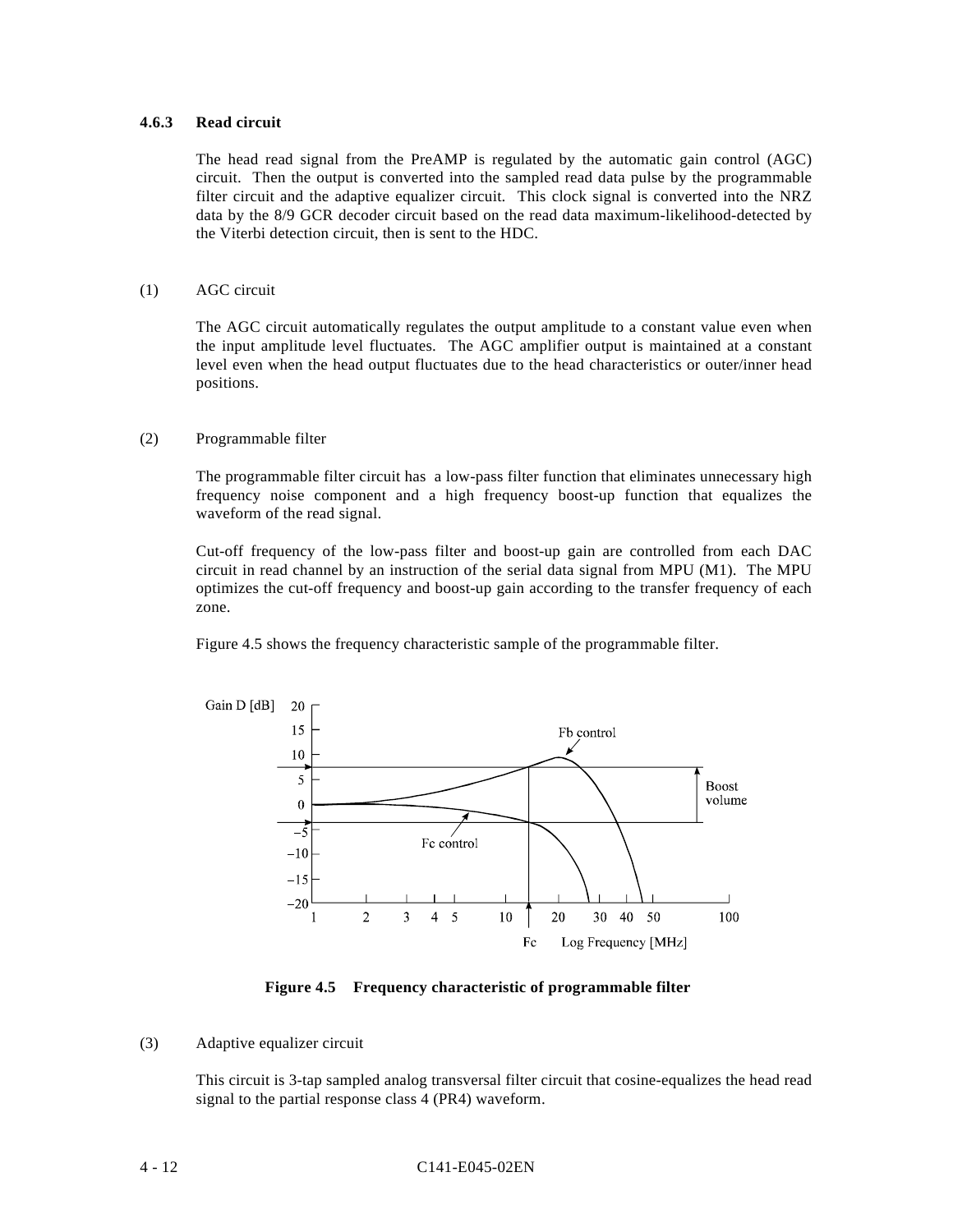

**Figure 4.6 PR4 signal transfer**

C141-E045-02EN 4 - 13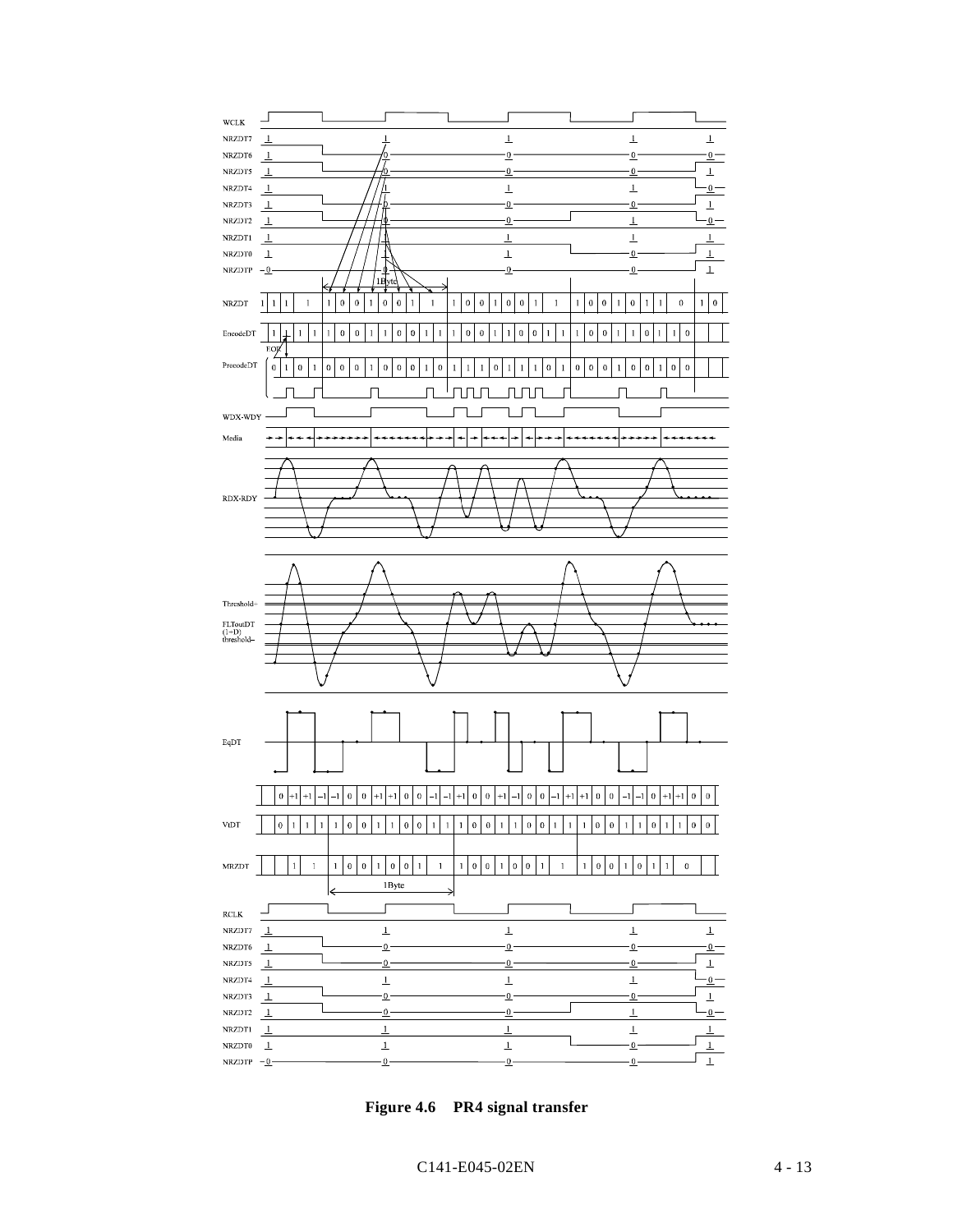#### (4) Viterbi detection circuit

The sample hold waveform output from the adaptive equalizer circuit is sent to the Viterbi detection circuit. The Viterbi detection circuit demodulates data according to the survivor path sequence.

#### (5) Data separator circuit

The data separator circuit generates clocks in synchronization with the output of the adaptive equalizer circuit. To write data, the VFO circuit generates clocks in synchronization with the clock signals from a synthesizer.

#### (6) 8/9 GCR decoder

This circuit converts the 9-bit read data into the 8-bit NRZ data.

#### **4.6.4 Time base generator circuit**

The drive uses constant density recording to increase total capacity. This is different from the conventional method of recording data with a fixed data transfer rate at all data area. In the constant density recording method, data area is divided into zones by radius and the data transfer rate is set so that the recording density of the inner cylinder of each zone is nearly constant. The drive divides data area into 14 zones to set the data transfer rate. Table 4.3 describes the data transfer rate and recording density (BPI) of each zone.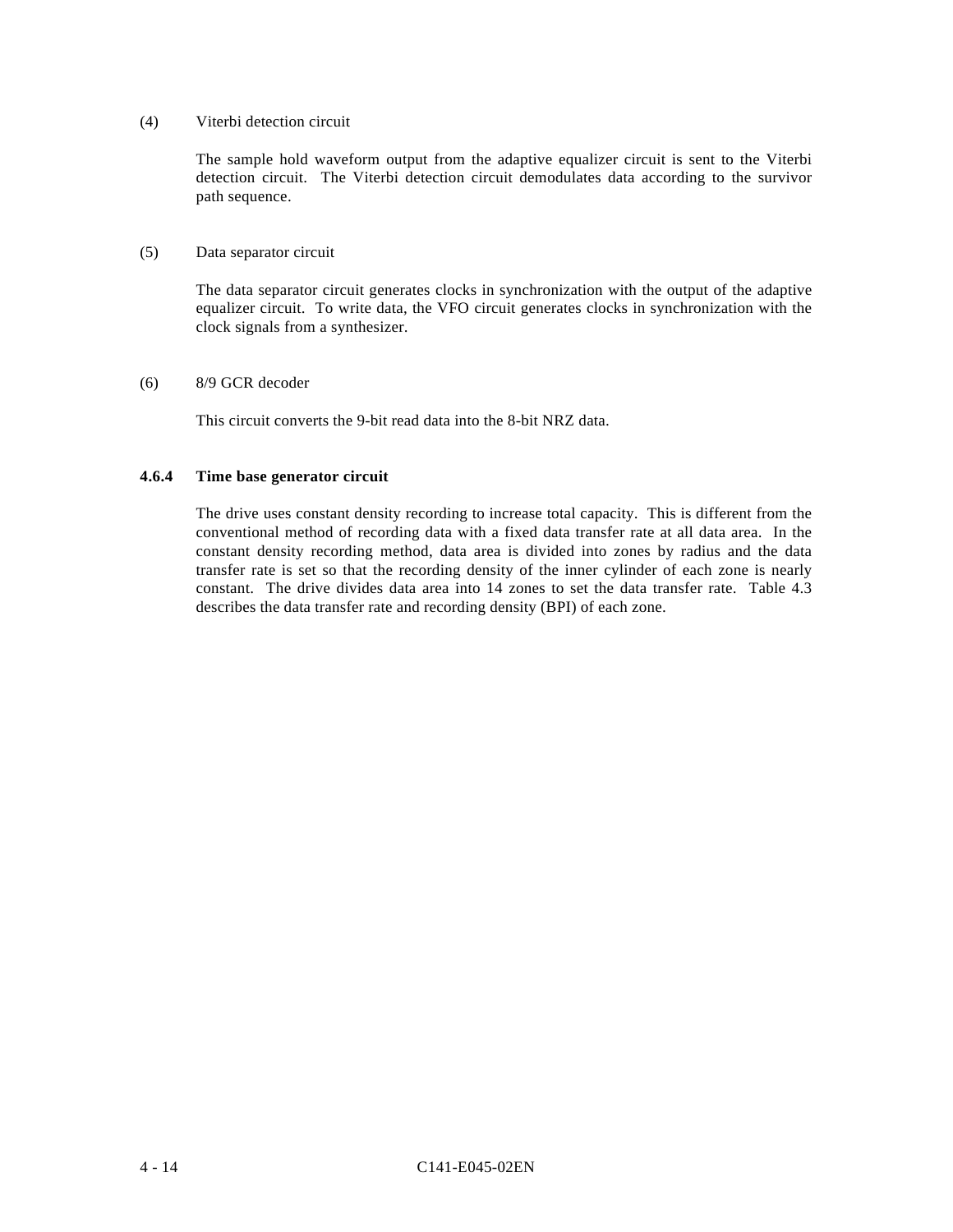| Zone                    |                       |                   | 2                  | 3                  | 4                  | 5                  | 6                  |                    |
|-------------------------|-----------------------|-------------------|--------------------|--------------------|--------------------|--------------------|--------------------|--------------------|
| Cylinder                | $\theta$<br>to<br>660 | 661<br>to<br>1197 | 1198<br>to<br>1938 | 1939<br>to<br>2672 | 2673<br>to<br>3332 | 3333<br>to<br>3958 | 3959<br>to<br>4747 | 4748<br>to<br>5216 |
| Transfer rate<br>[MB/s] | 16.71                 | 16.35             | 15.82              | 15.18              | 14.68              | 14.15              | 13.44              | 13.06              |

**Table 4.3 Write clock frequency and transfer rate of each zone**

| Zone                    | 8                  | 9                  | 10                 | 11                 | 12                 | 13                 |
|-------------------------|--------------------|--------------------|--------------------|--------------------|--------------------|--------------------|
| Cylinder                | 5217<br>to<br>5886 | 5887<br>to<br>6505 | 6506<br>to<br>7073 | 7074<br>to<br>8286 | 8287<br>to<br>8718 | 8719<br>to<br>8982 |
| Transfer rate<br>[MB/s] | 12.44              | 11.85              | 11.33              | 10.04              | 9.74               | 9.58               |

The MPU transfers the data transfer rate setup data (SDATA/SCLK) to the RDC that includes the time base generator circuit to change the data transfer rate.

#### **4.7 Servo Control**

The actuator motor and the spindle motor are submitted to servo control. The actuator motor is controlled for moving and positioning the head to the track containing the desired data. To turn the disk at a constant velocity, the actuator motor is controlled according to the servo data that is written on the data side beforehand.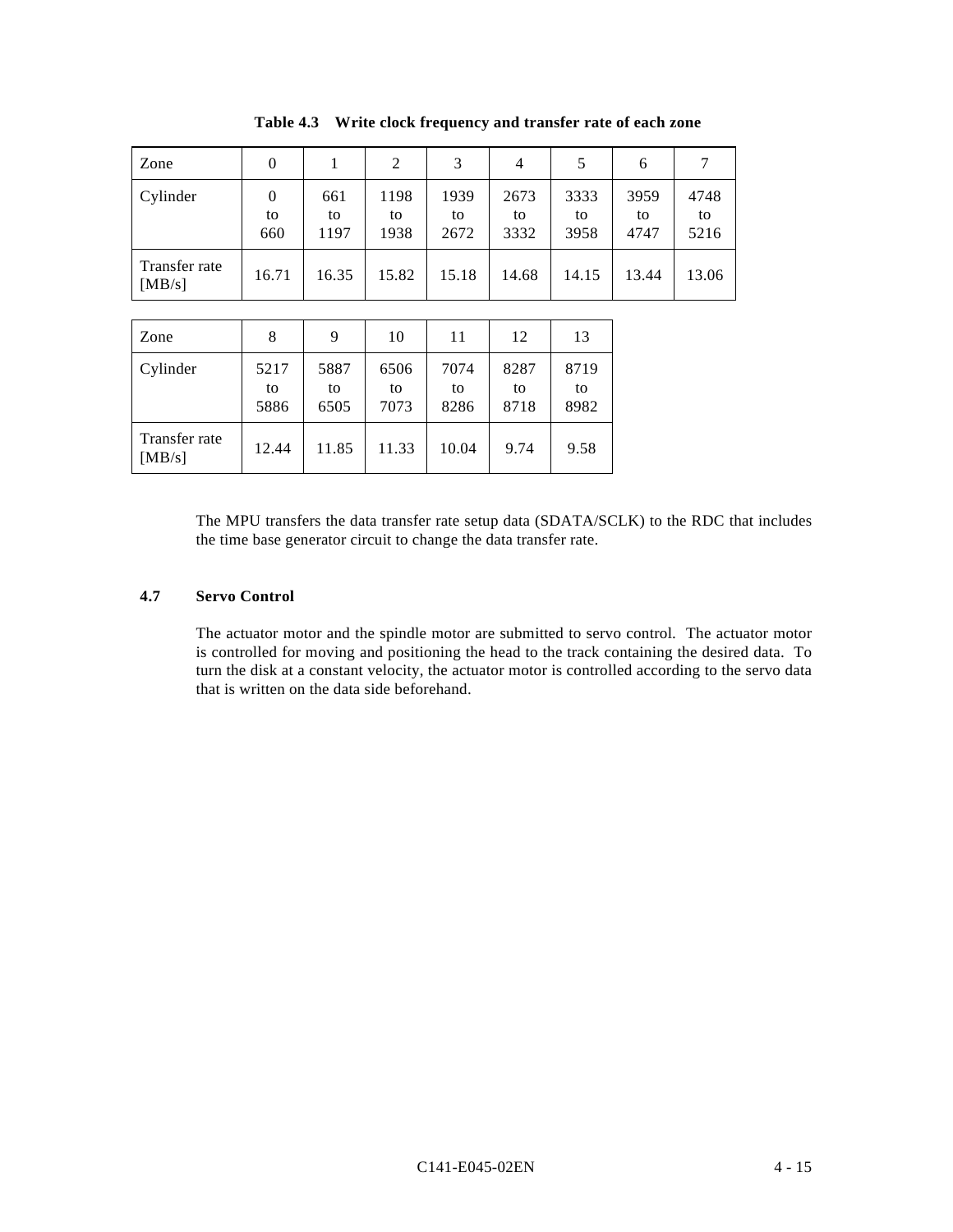#### **4.7.1 Servo control circuit**

Figure 4.7 is the block diagram of the servo control circuit. The following describes the functions of the blocks:



**Figure 4.7 Block diagram of servo control circuit**

(1) Microprocessor unit (MPU)

The MPU includes DSP unit, etc., and the MPU starts the spindle motor, moves the heads to the reference cylinders, seeks the specified cylinder, and executes calibration according to the internal operations of the MPU.

The major internal operations are listed below.

a. Spindle motor start

Starts the spindle motor and accelerates it to normal speed when power is applied.

b. Move head to reference cylinder

Drives the VCM to position the head at the any cylinder in the data area. The logical initial cylinder is at the outermost circumference (cylinder 0).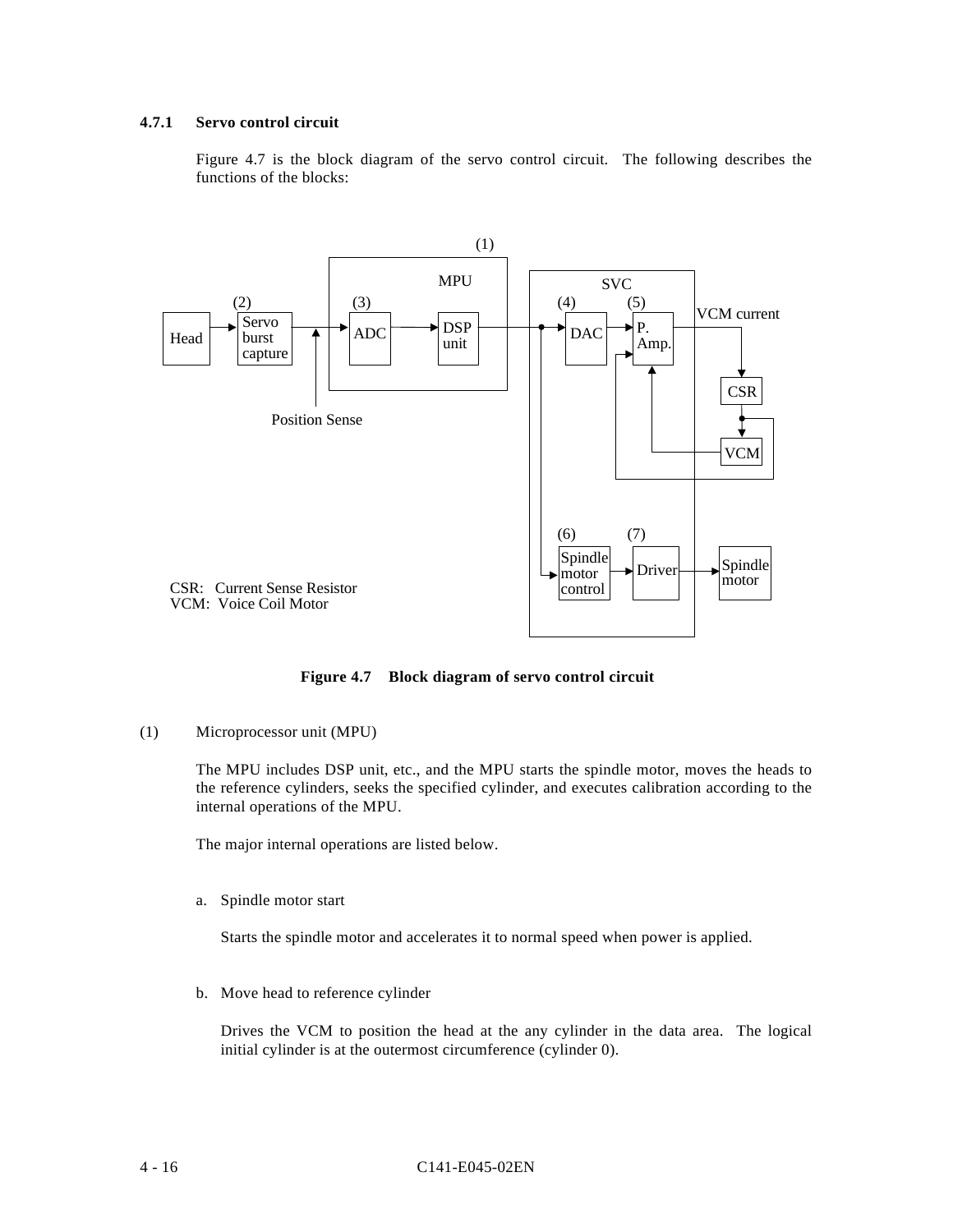c. Seek to specified cylinder

Drives the VCM to position the head to the specified cylinder.

d. Calibration

Senses and stores the thermal offset between heads and the mechanical forces on the actuator, and stores the calibration value.



**Figure 4.8 Physical sector servo configuration on disk surface**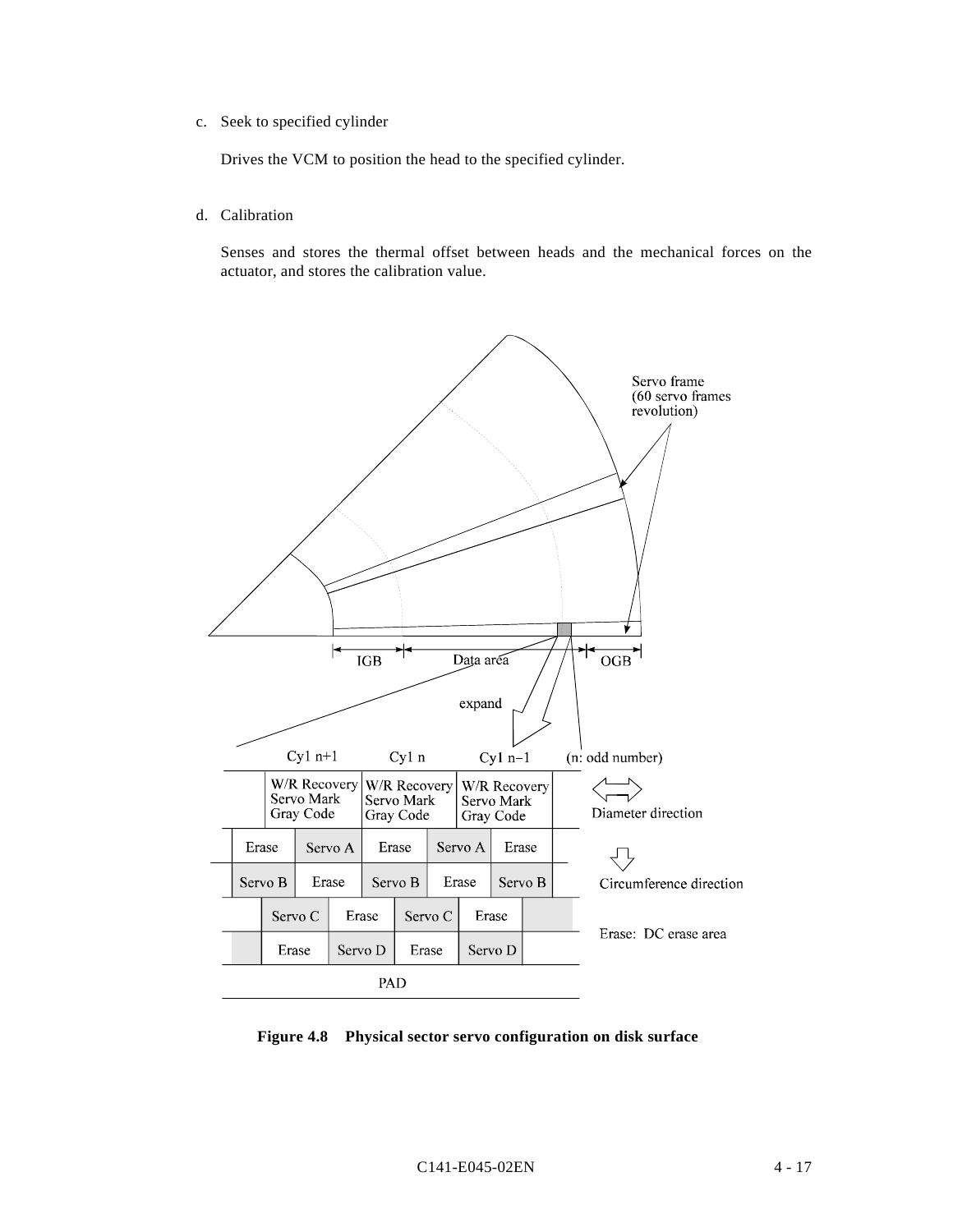#### (2) Servo burst capture circuit

The four servo signals can be synchronously detected by the STROB signal, full-wave rectified integrated.

#### (3) A/D converter (ADC)

The A/D converter (ADC) receives the servo signals are integrated, converts them to digital, and transfers the digital signal to the DSP unit.

(4) D/A converter (DAC)

The D/A converter (DAC) converts the VCM drive current value (digital value) calculated by the DSP unit into analog values and transfers them to the power amplifier.

(5) Power amplifier

The power amplifier feeds currents, corresponding to the DAC output signal voltage to the VCM.

#### (6) Spindle motor control circuit

The spindle motor control circuit controls the sensor-less spindle motor. This circuit detects number of revolution of the motor by the interrupt generated periodically, compares with the target revolution speed, then flows the current into the motor coil according to the differentiation (aberration).

(7) Driver circuit

The driver circuit is a power amplitude circuit that receives signals from the spindle motor control circuit and feeds currents to the spindle motor.

(8) VCM current sense resistor (CSR)

This resistor controls current at the power amplifier by converting the VCM current into voltage and feeding back.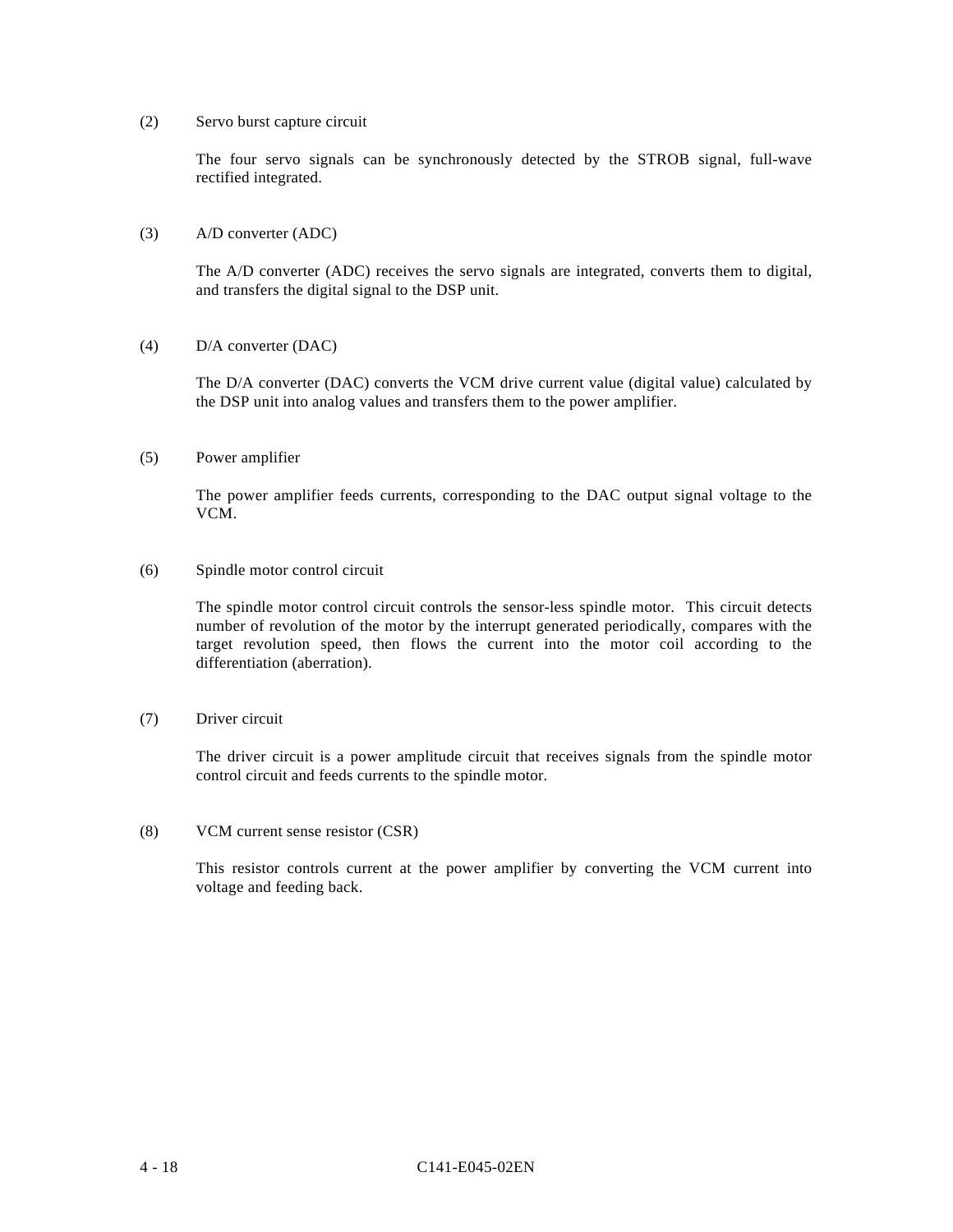# **4.7.2 Data-surface servo format**

Figure 4.8 describes the physical layout of the servo frame. The three areas indicated by (1) to (3) in Figure 4.8 are described below.

#### (1) Inner guard band

The head is in contact with the disk in this space when the spindle starts turning or stops, and the rotational speed of the spindle can be controlled on this cylinder area for head moving.

(2) Data area

This area is used as the user data area SA area.

(3) Outer guard band

This area is located at outer position of the user data area, and the rotational speed of the spindle can be controlled on this cylinder area for head moving.

#### **4.7.3 Servo frame format**

As the servo information, the drive uses the two-phase servo generated from the gray code and servo A to D. This servo information is used for positioning operation of radius direction and position detection of circumstance direction.

The servo frame consists of 5 blocks; write/read recovery, servo mark, gray code, servo A to D and PAD. Figure 4.9 shows the servo frame format.



**Figure 4.9 Servo frame format**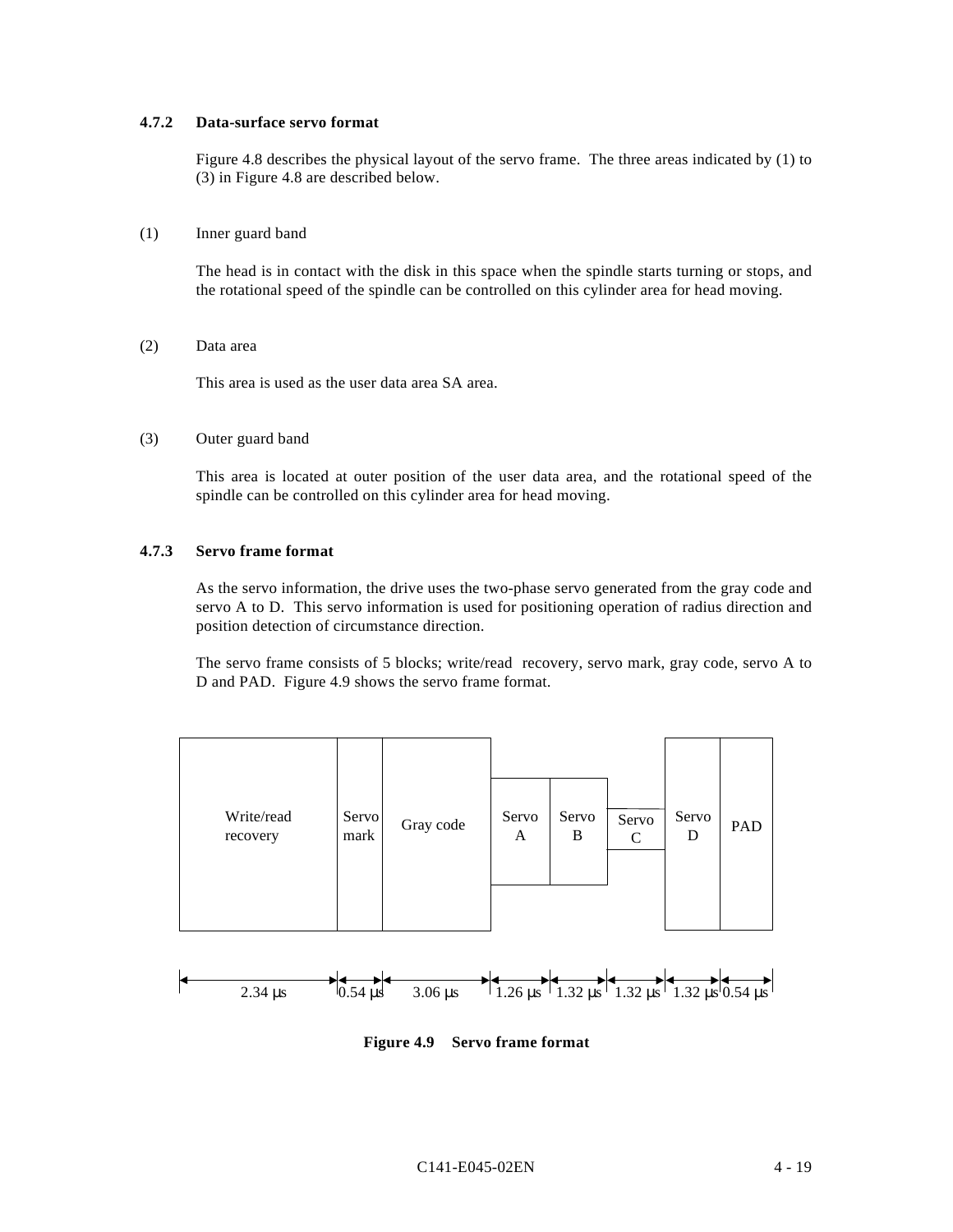#### (1) Write/read recovery

This area is used to absorb the write/read transient and to stabilize the AGC.

(2) Servo mark

This area generates a timing for demodulating the gray code and position-demodulating the servo A to D by detecting the servo mark.

(3) Gray code (including index bit)

This area is used as cylinder address. The data in this area is converted into the binary data by the gray code demodulation circuit.

(4) Servo A, servo B, servo C, servo D

This area is used as position signals between tracks, and the IDD control at on-track so that servo A level equals to servo B level.

(5) PAD

This area is used as a gap between servo and data.

#### **4.7.4 Actuator motor control**

The voice coil motor (VCM) is controlled by feeding back the servo data recorded on the data surface. The MPU fetches the position sense data on the servo frame at a constant interval of sampling time, executes calculation, and updates the VCM drive current.

The servo control of the actuator includes the operation to move the head to the reference cylinder, the seek operation to move the head to the target cylinder to read or write data, and the track-following operation to position the head onto the target track.

(1) Operation to move the head to the reference cylinder

The MPU moves the head to the reference cylinder when the power is turned. The reference cylinder is in the data area.

When power is applied the heads are moved from the inner circumference shunt zone to the normal servo data zone in the following sequence:

- a) Micro current is fed to the VCM to press the head against the inner circumference.
- b) A current is fed to the VCM to move the head toward the outer circumference.
- c) When the servo mark is detected the head is moved slowly toward the outer circumference at a constant speed.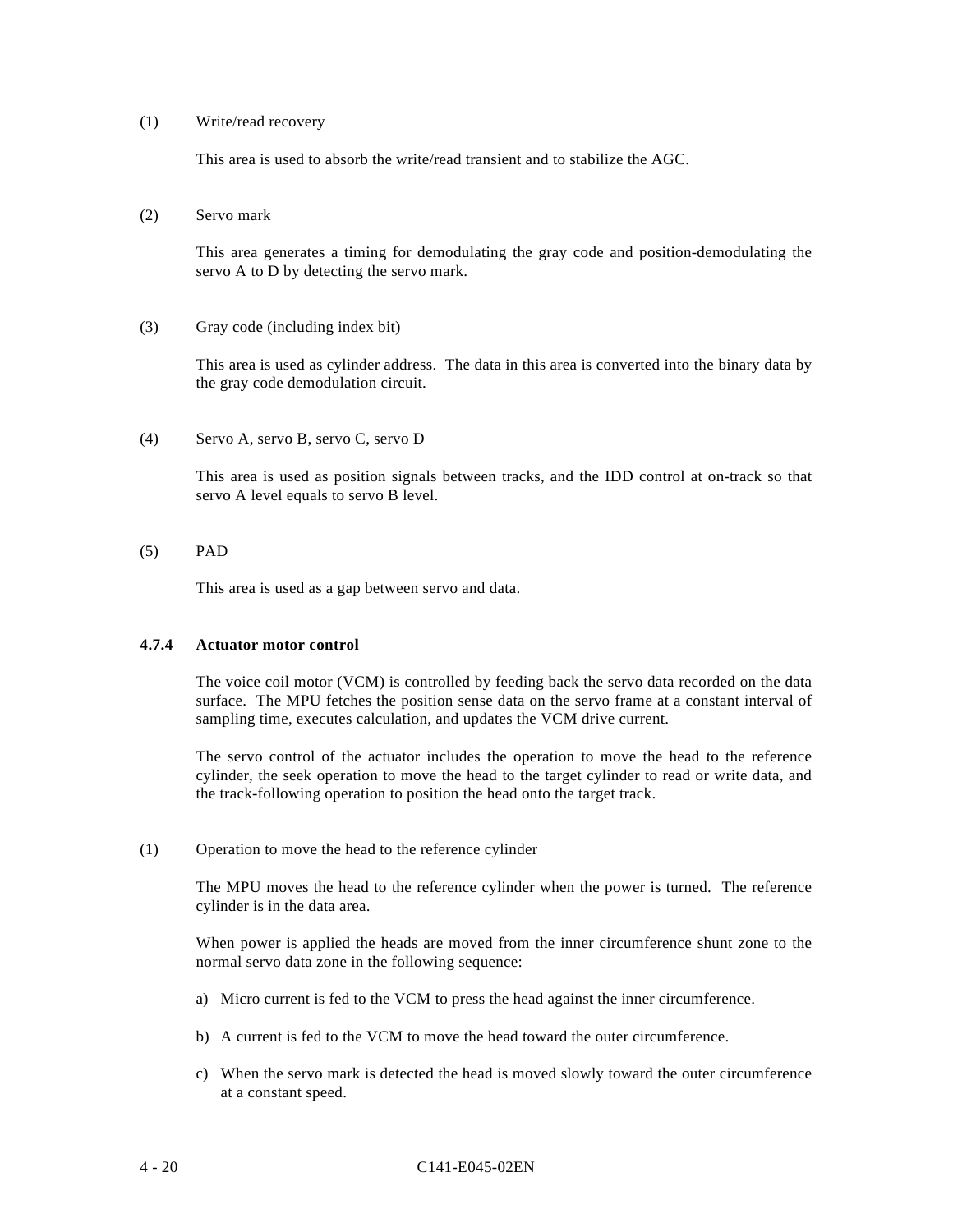d) If the head is stopped at the reference cylinder from there. Track following control starts.

#### (2) Seek operation

Upon a data read/write request from the host, the MPU confirms the necessity of access to the disk. If a read or instruction is issued, the MPU seeks the desired track.

The MPU feeds the VCM current via the D/A converter and power amplifier to move the head. The MPU calculates the difference (speed error) between the specified target position and the current position for each sampling timing during head moving. The MPU then feeds the VCM drive current by setting the calculated result into the D/A converter. The calculation is digitally executed by the firmware. When the head arrives at the target cylinder, the track is followed.

#### (3) Track following operation

Except during head movement to the reference cylinder and seek operation under the spindle rotates in steady speed, the MPU does track following control. To position the head at the center of a track, the DSP drives the VCM by feeding micro current. For each sampling time, the VCM drive current is determined by filtering the position difference between the target position and the position clarified by the detected position sense data. The filtering includes servo compensation. These are digitally controlled by the firmware.

#### **4.7.5 Spindle motor control**

Hall-less three-phase twelve-pole motor is used for the spindle motor, and the 3-phase full/half-wave analog current control circuit is used as the spindle motor driver (called SVC hereafter). The firmware operates on the MPU manufactured by Fujitsu. The spindle motor is controlled by sending several signals from the MPU to the SVC. There are three modes for the spindle control; start mode, acceleration mode, and stable rotation mode.

#### (1) Start mode

When power is supplied, the spindle motor is started in the following sequence:

- a) After the power is turned on, the MPU sends a signal to the SVC to charge the change pump capacitor of the SVC. The charged amount defines the current that flows in the spindle motor.
- b) When the charge pump capacitor is charged enough, the MPU sets the SVC to the motor start mode. Then, a current (approx. 1.3 A) flows into the spindle motor.
- c) The SVC generates a phase switching signal by itself, and changes the phase of the current flowed in the motor in the order of (V-phase to U-phase), (W-phase to U-phase), (W-phase to V-phase), (U-phase to V-phase), (U-phase to W-phase), and (V-phase to W-phase) (after that, repeating this order).
- d) During phase switching, the spindle motor starts rotating in low speed, and generates a counter electromotive force. The SVC detects this counter electromotive force and reports to the MPU using a PHASE signal for speed detection.

#### C141-E045-02EN 4 - 21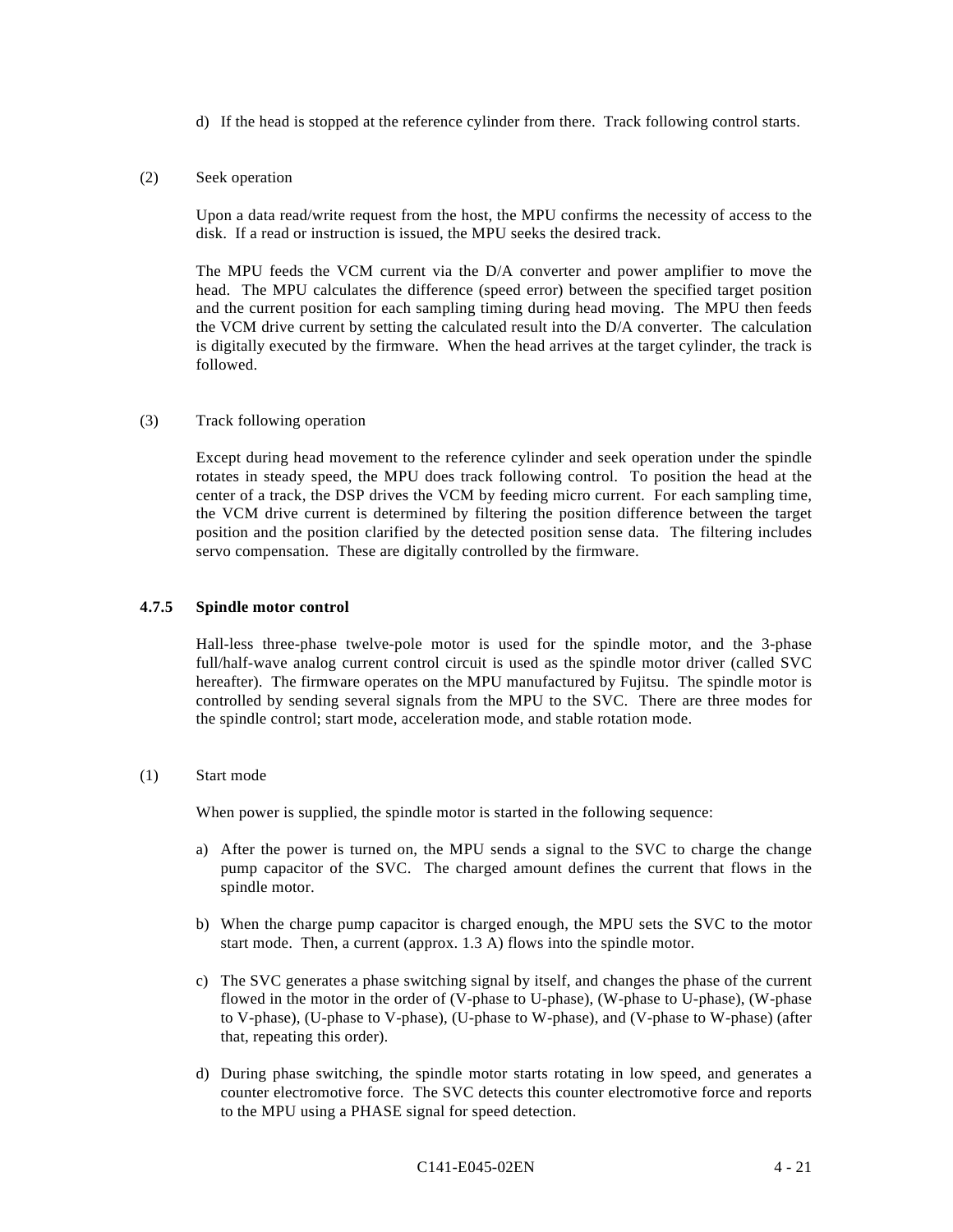e) The MPU is waiting for a PHASE signal. When no phase signal is sent for a specific period, the MPU resets the SVC and starts from the beginning. When a PHASE signal is sent, the SVC enters the acceleration mode.

# (2) Acceleration mode

In this mode, the MPU stops to send the phase switching signal to the SVC. The SVC starts a phase switching by itself based on the counter electromotive force. Then, rotation of the spindle motor accelerates. The MPU calculates a rotational speed of the spindle motor based on the PHASE signal from the SVC, and accelerates till the rotational speed reaches 5,400 rpm. When the rotational speed reaches 5,400 rpm, the SVC enters the stable rotation mode.

#### (3) Stable rotation mode

The MPU calculates a time for one revolution of the spindle motor based on the PHASE signal from the SVC. The MPU takes a difference between the current time and a time for one revolution at 5,400 rpm that the MPU already recognized. Then, the MPU keeps the rotational speed to 5,400 rpm by charging or discharging the charge pump for the different time. For example, when the actual rotational speed is 5,600 rpm, the time for one revolution is 10.714 ms. And, the time for one revolution at 5,400 rpm is 11.111 ms. Therefore, the MPU discharges the charge pump for 0.397 ms  $\times$  k (k: constant value). This makes the flowed current into the motor lower and the rotational speed down. When the actual rotational speed is later than 5,400 rpm, the MPU charges the pump the other way. This control (charging/discharging) is performed every 1/6 revolution.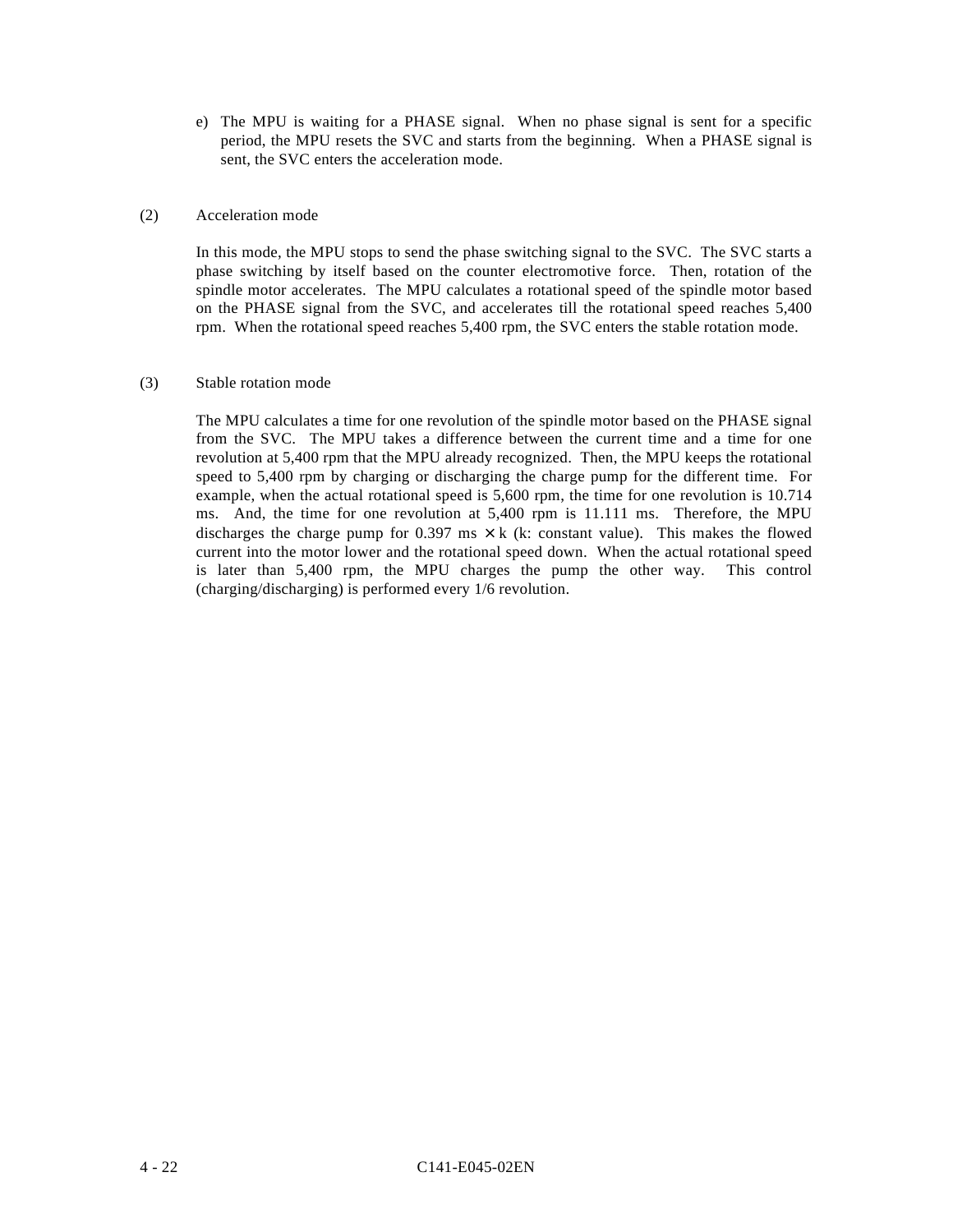# **CHAPTER 5 INTERFACE**

| 5.1 | <b>Physical Interface</b> |
|-----|---------------------------|
| 5.2 | <b>Logical Interface</b>  |
| 5.3 | <b>Host Commands</b>      |
| 5.4 | <b>Command Protocol</b>   |
| 5.5 | Ultra DMA feature Set     |
| 5.6 | Timing                    |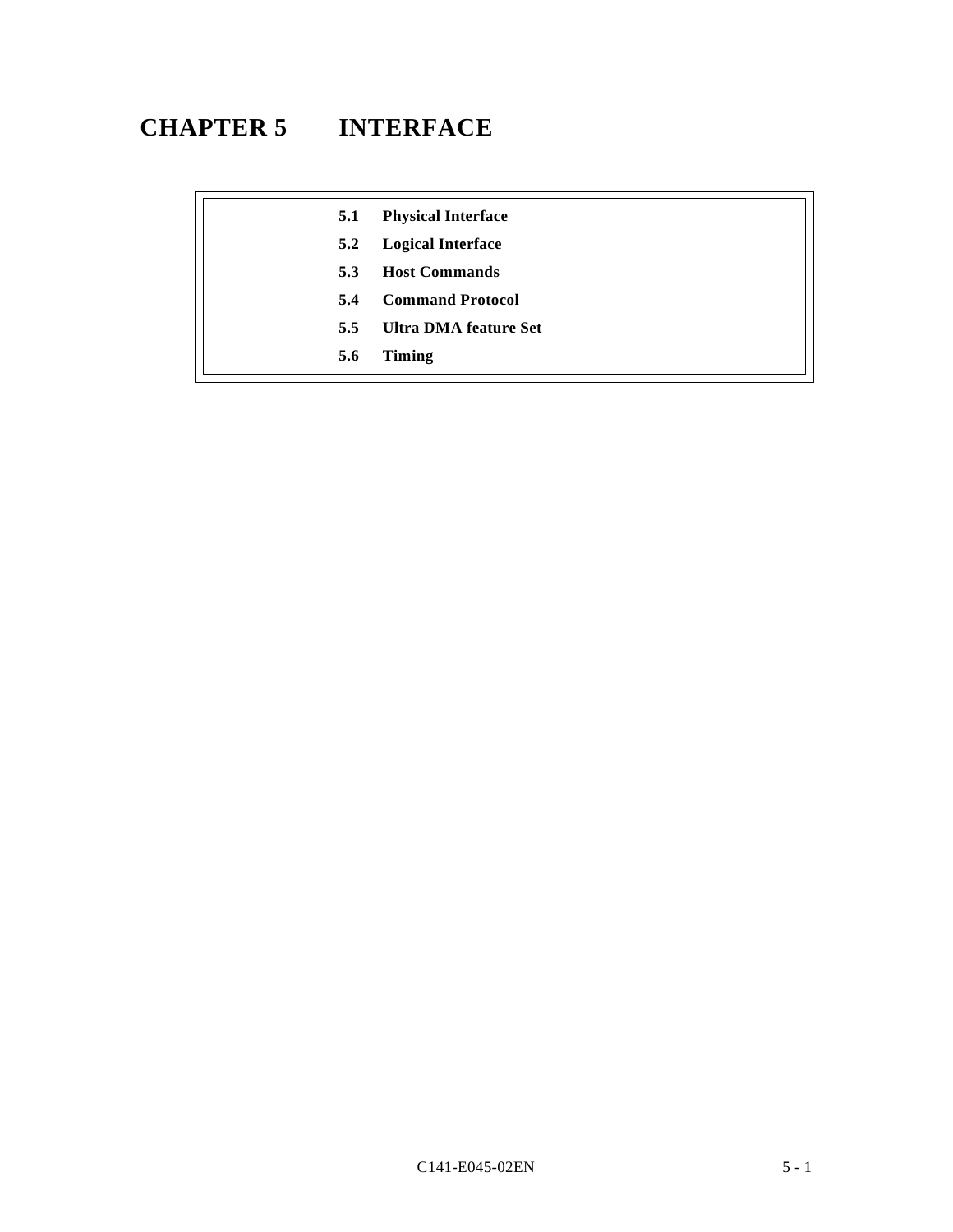# **5.1 Physical Interface**

# **5.1.1 Interface signals**

Figure 5.1 shows the interface signals.



**Figure 5.1 Interface signals**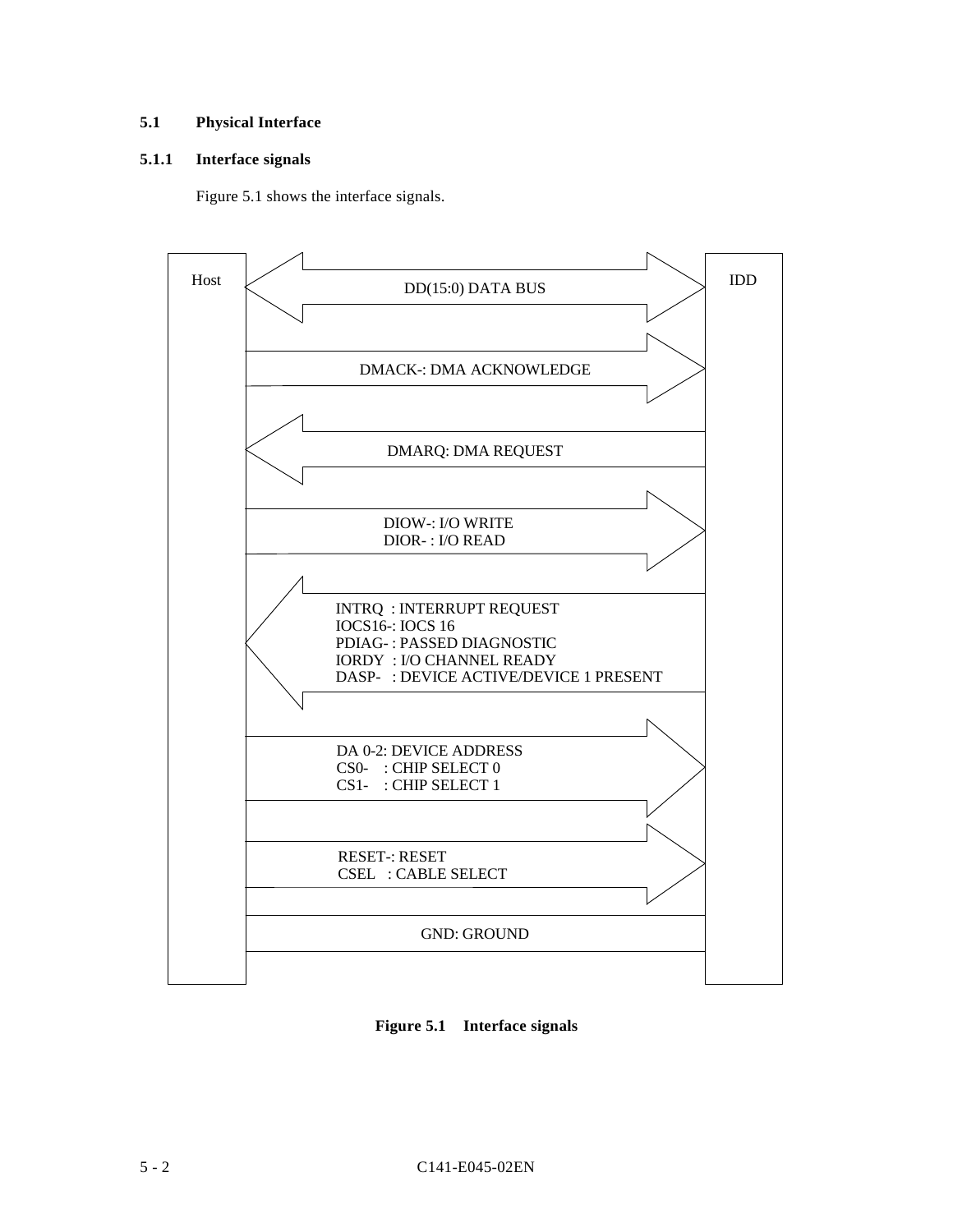# **5.1.2 Signal assignment on the connector**

Table 5.1 shows the signal assignment on the interface connector.

| Pin No. | Signal                   | Pin No. | Signal             |
|---------|--------------------------|---------|--------------------|
| 1       | RESET-                   | 2       | <b>GND</b>         |
| 3       | DATA7                    | 4       | DATA8              |
| 5       | DATA6                    | 6       | DATA9              |
| $\tau$  | DATA5                    | 8       | DATA <sub>10</sub> |
| 9       | DATA4                    | 10      | DATA <sub>11</sub> |
| 11      | DATA3                    | 12      | DATA <sub>12</sub> |
| 13      | DATA <sub>2</sub>        | 14      | DATA <sub>13</sub> |
| 15      | DATA1                    | 16      | DATA <sub>14</sub> |
| 17      | DATA0                    | 18      | DATA <sub>15</sub> |
| 19      | <b>GND</b>               | 20      | (KEY)              |
| 21      | <b>DMARQ</b>             | 22      | <b>GND</b>         |
| 23      | DIOW-, STOP              | 24      | <b>GND</b>         |
| 25      | DIOR-, HDMARDY-, HSTROBE | 26      | <b>GND</b>         |
| 27      | IORDY, DDMARDY-,         | 28      | <b>CSEL</b>        |
| 29      | <b>DSTROBE</b>           | 30      | <b>GND</b>         |
| 31      | DMACK-                   | 32      | $IOCS16-$          |
| 33      | <b>INTRQ</b>             | 34      | PDIAG-             |
| 35      | DA1                      | 36      | DA2                |
| 37      | DA0                      | 38      | $CS1-$             |
| 39      | CS <sub>0</sub>          | 40      | <b>GND</b>         |
|         | $DASP-$                  |         |                    |

**Table 5.1 Signal assignment on the interface connector**

| [signal]         | [L/O] | [Description]                                                                                                                                                                                                                                                                                                                                                                          |  |  |  |  |
|------------------|-------|----------------------------------------------------------------------------------------------------------------------------------------------------------------------------------------------------------------------------------------------------------------------------------------------------------------------------------------------------------------------------------------|--|--|--|--|
| RESET-           | I     | Reset signal from the host. This signal is low active and is<br>asserted for a minimum of $25 \mu s$ during power on.                                                                                                                                                                                                                                                                  |  |  |  |  |
| <b>DATA 0-15</b> | I/O   | Sixteen-bit bi-directional data bus between the host and the<br>device. These signals are used for data transfer                                                                                                                                                                                                                                                                       |  |  |  |  |
| DIOW-, STOP<br>I |       | DIOW– is the strobe signal asserted by the host to write device<br>registers or the data port.<br>DIOW-shall be negated by the host prior to initiation of an Ultra<br>DMA burst. STOP shall be negated by the host before data is<br>transferred in an Ultra DMA burst. Assertion of STOP by the host<br>during an Ultra DMA burst signals the termination of the Ultra<br>DMA burst. |  |  |  |  |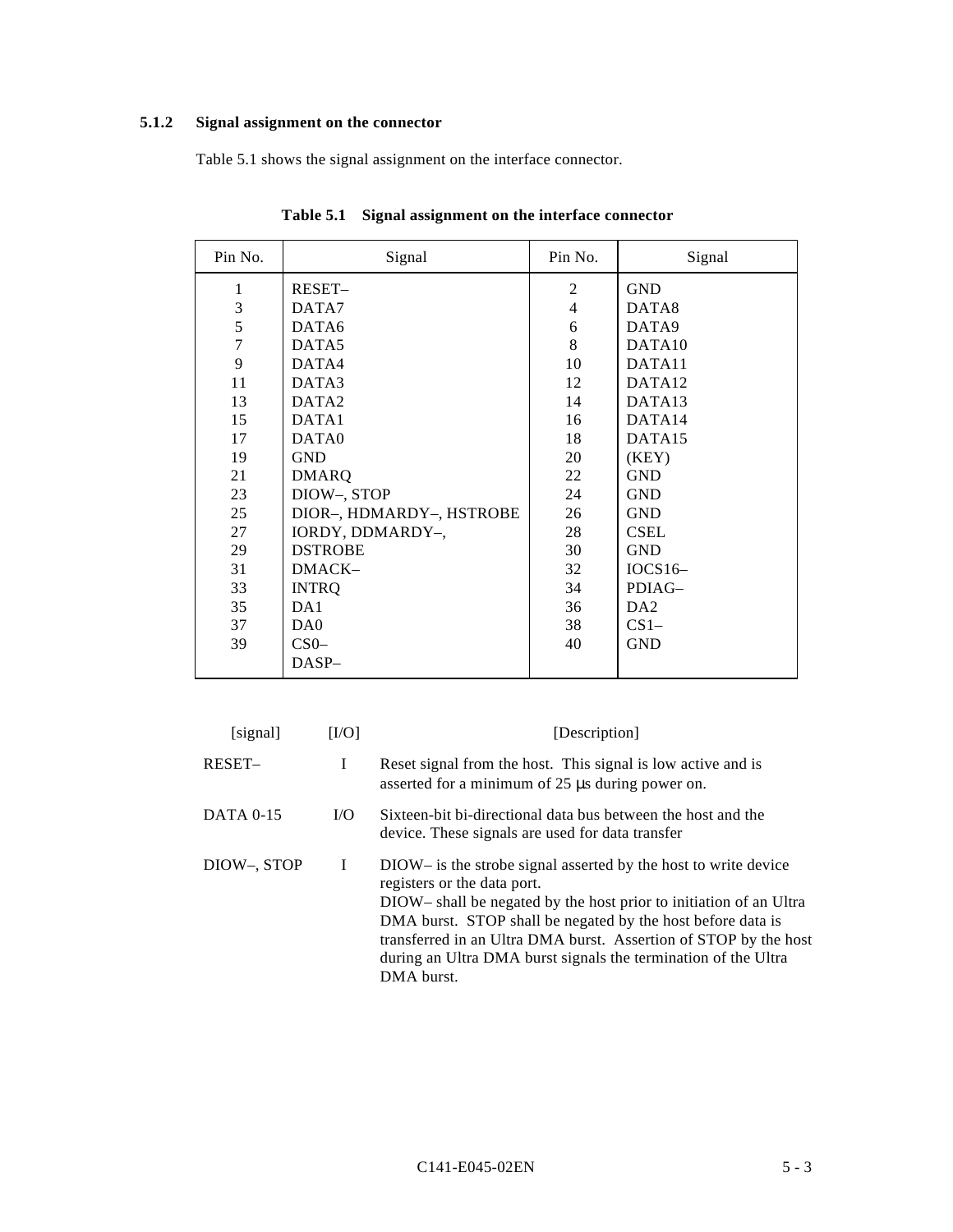| [signal]                                | [IO]      | [Description]                                                                                                                                                                                                                                                                                                                                                                                                                                                                                                                                                                                                                                            |  |  |
|-----------------------------------------|-----------|----------------------------------------------------------------------------------------------------------------------------------------------------------------------------------------------------------------------------------------------------------------------------------------------------------------------------------------------------------------------------------------------------------------------------------------------------------------------------------------------------------------------------------------------------------------------------------------------------------------------------------------------------------|--|--|
| $DIOR-,$<br>HDMARDY-,<br><b>HSTROBE</b> | I         | DIOR- is the strobe signal asserted by the host to read device<br>registers or the data port.<br>HDMARDY- is a flow control signal for Ultra DMA data in<br>bursts. This signal is asserted by the host to indicate to the device<br>that the host is ready to receive Ultra DMA data in bursts.<br>The host may negate HDMARDY- to pause an Ultra DMA data in<br>burst.<br>HSTROBE is the data out strobe signal from the host for an Ultra<br>DMA data out burst. Both the rising and falling edge of<br>HSTROBE latch the data from DATA 0-15 into the device. The<br>host may stop generating HSTROBE edges to pause an Ultra<br>DMA data out burst. |  |  |
| <b>INTRQ</b>                            | O         | Interrupt signal to the host.<br>This signal is negated in the following cases:<br>- assertion of RESET-signal<br>- Reset by SRST of the Device Control register<br>- Write to the command register by the host<br>- Read of the status register by the host<br>- Completion of sector data transfer<br>(without reading the Status register)<br>When the device is not selected or interrupt is disabled                                                                                                                                                                                                                                                |  |  |
| $IOCS16-$                               | O         | This signal indicates 16-bit data bus is addressed in PIO data transfer.<br>This signal is an open collector output.<br>- When IOCS16- is not asserted:<br>8 bit data is transferred through DATA0 to DATA7 signals.<br>- When IOCS16- is asserted:<br>16 bit data is transferred through DATA0 to DATA15 signals.                                                                                                                                                                                                                                                                                                                                       |  |  |
| CS <sub>0</sub>                         | I         | Chip select signal decoded from the host address bus. This signal<br>is used by the host to select the command block registers.                                                                                                                                                                                                                                                                                                                                                                                                                                                                                                                          |  |  |
| $CS1-$                                  | I         | Chip select signal decoded from the host address bus. This signal<br>is used by the host to select the control block registers.                                                                                                                                                                                                                                                                                                                                                                                                                                                                                                                          |  |  |
| DA 0-2                                  | I         | Binary decoded address signals asserted by the host to access task<br>file registers.                                                                                                                                                                                                                                                                                                                                                                                                                                                                                                                                                                    |  |  |
| KEY                                     |           | Key pin for prevention of erroneous connector insertion                                                                                                                                                                                                                                                                                                                                                                                                                                                                                                                                                                                                  |  |  |
| PIDAG-                                  | $\rm LO$  | This signal is an input mode for the master device and an output<br>mode for the slave device in a daisy chain configuration. This<br>signal indicates that the slave device has been completed self<br>diagnostics.<br>This signal is pulled up to +5 V through 10 k $\Omega$ resistor at each device.                                                                                                                                                                                                                                                                                                                                                  |  |  |
| DASP-                                   | $\rm I/O$ | This is a time-multiplexed signal that indicates that the device is<br>active and a slave device is present.<br>This signal is pulled up to $+5$ V through 10 k $\Omega$ resistor at each device.                                                                                                                                                                                                                                                                                                                                                                                                                                                        |  |  |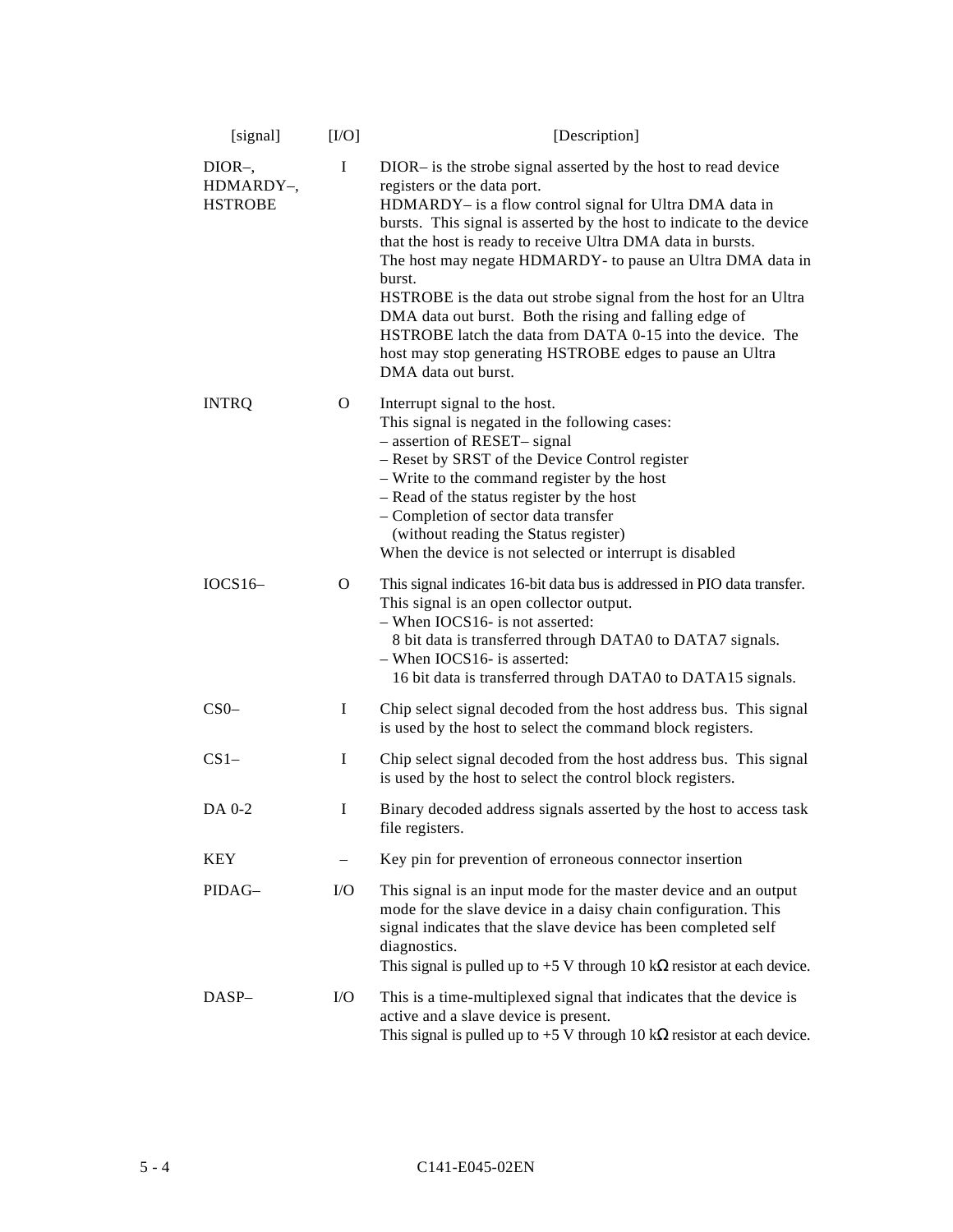| [signal]                              | [IO]         | [Description]                                                                                                                                                                                                                                                                                                                                                                                                                                                                                                                                                                                                                                                                                                                                   |  |  |  |
|---------------------------------------|--------------|-------------------------------------------------------------------------------------------------------------------------------------------------------------------------------------------------------------------------------------------------------------------------------------------------------------------------------------------------------------------------------------------------------------------------------------------------------------------------------------------------------------------------------------------------------------------------------------------------------------------------------------------------------------------------------------------------------------------------------------------------|--|--|--|
| IORDY,<br>DDMARDY-,<br><b>DSTROBE</b> | $\mathbf{O}$ | This signal is negated to extend the host transfer cycle of any host<br>register access (Read or Write) when the device is not ready to<br>respond to a data transfer request.<br>DDMARDY- is a flow control signal for Ultra DMA data out<br>bursts. This signal is asserted by the device to indicate to the host<br>that the device is ready to receive Ultra DMA data out bursts. The<br>device may negate DDMARDY- to pause an Ultra DMA data out<br>burst.<br>DSTROBE is the data in strobe signal from the device for an Ultra<br>DMA data in burst. Both the rising and falling edge of<br>DSTROBE latch the data from DATA 0-15 into the host. The<br>device may stop generating DSTROBE edges to pause an Ultra<br>DMA data in burst. |  |  |  |
| <b>CSEL</b>                           | $\mathbf I$  | This signal to configure the device as a master or a slave device.<br>When CSEL signal is grounded, the IDD is a master device.<br>When CSEL signal is open, the IDD is a slave device.<br>This signal is pulled up with 240 k $\Omega$ resistor.                                                                                                                                                                                                                                                                                                                                                                                                                                                                                               |  |  |  |
| DMACK-                                | I            | The host system asserts this signal as a response that the host<br>system receive data or to indicate that data is valid.                                                                                                                                                                                                                                                                                                                                                                                                                                                                                                                                                                                                                       |  |  |  |
| <b>DMARQ</b>                          | $\Omega$     | This signal is used for DMA transfer between the host system and<br>the device. The device asserts this signal when the device<br>completes the preparation of DMA data transfer to the host system<br>(at reading) or from the host system (at writing).<br>The direction of data transfer is controlled by the IOR- and IOW-<br>signals. In other word, the device negates the DMARQ signal<br>after the host system asserts the DMACK-signal. When there is<br>another data to be transferred, the device asserts the DMARQ<br>signal again.<br>When the DMA data transfer is performed, IOCW16-, CS0- and<br>CS1- signals are not asserted. The DMA data transfer is a 16-bit<br>data transfer.                                             |  |  |  |
| <b>GND</b>                            |              | Grounded                                                                                                                                                                                                                                                                                                                                                                                                                                                                                                                                                                                                                                                                                                                                        |  |  |  |
|                                       |              |                                                                                                                                                                                                                                                                                                                                                                                                                                                                                                                                                                                                                                                                                                                                                 |  |  |  |

# **Note:**

"I" indicates input signal from the host to the device.

"O" indicates output signal from the device to the host.

"I/O" indicates common output or bi-directional signal between the host and the device.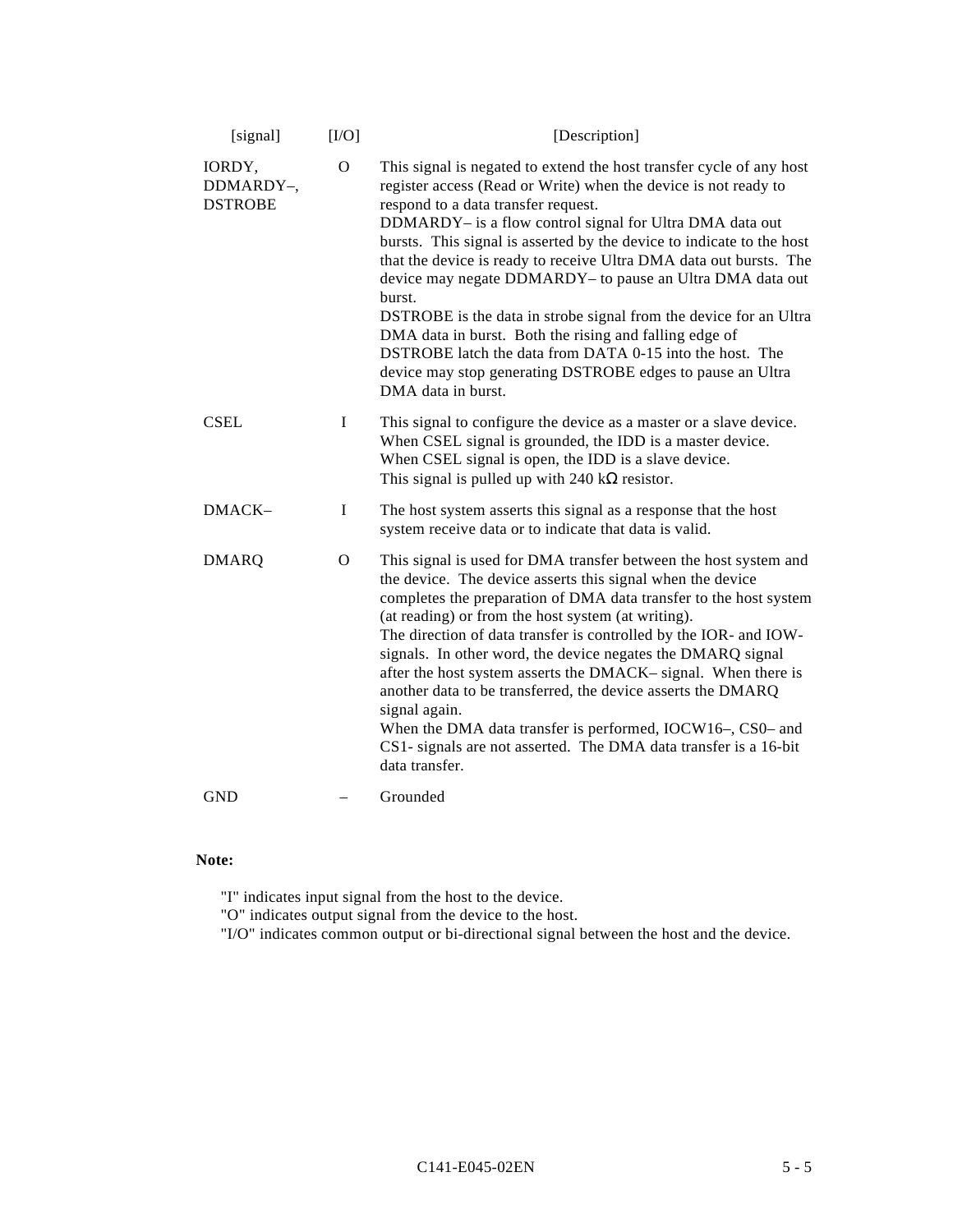# **5.2 Logical Interface**

The device can operate for command execution in either address-specified mode; cylinderhead-sector (CHS) or Logical block address (LBA) mode. The IDENTIFY DEVICE information indicates whether the device supports the LBA mode. When the host system specifies the LBA mode by setting bit 6 in the Device/Head register to 1, HS3 to HS0 bits of the Device/Head register indicates the head No. under the LBA mode, and all bits of the Cylinder High, Cylinder Low, and Sector Number registers are LBA bits.

The sector No. under the LBA mode proceeds in the ascending order with the start point of LBA0 (defined as follows).

 $LBA0 = [Cylinder 0, Head 0, Sector 1]$ 

Even if the host system changes the assignment of the CHS mode by the INITIALIZE DEVICE PARAMETER command, the sector LBA address is not changed.

LBA =  $[(Cylinder No.) \times (Number of head) + (Head No.)) \times (Number of sector/track)]$  $+$  (Sector No.) – 1

# **5.2.1 I/O registers**

Communication between the host system and the device is done through input-output (I/O) registers of the device.

These I/O registers can be selected by the coded signals, CS0–, CS1–, and DA0 to DA2 from the host system. Table 5.2. shows the coding address and the function of I/O registers.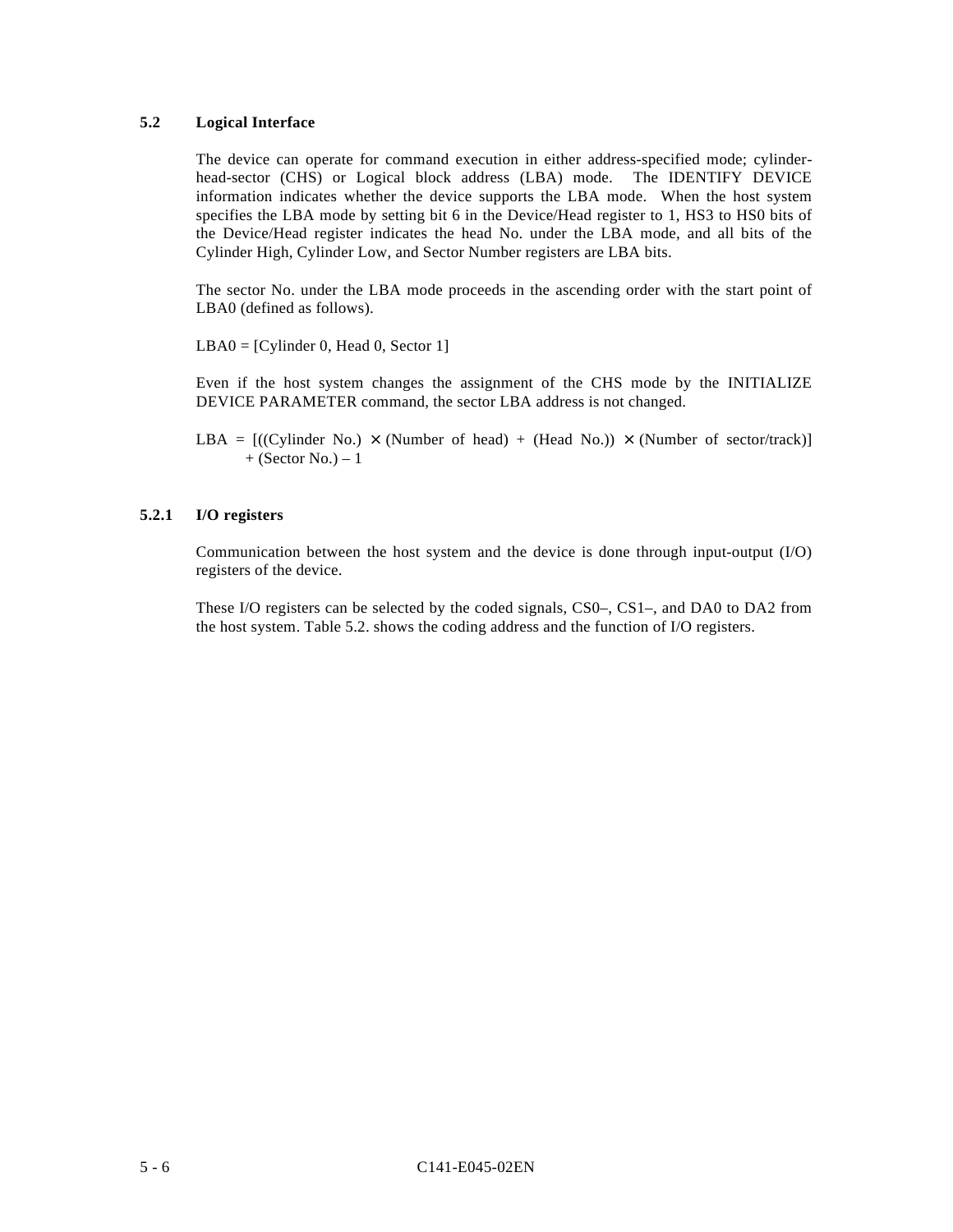| Table 5.2 I/O registers |  |  |
|-------------------------|--|--|
|-------------------------|--|--|

| $CS0-$                  | $CS1-$                  | DA2          | DA1          | DA0          | I/O registers           |                      | Host $I/O$    |  |  |
|-------------------------|-------------------------|--------------|--------------|--------------|-------------------------|----------------------|---------------|--|--|
|                         |                         |              |              |              | Read operation          | Write operation      | address       |  |  |
|                         | Command block registers |              |              |              |                         |                      |               |  |  |
| 1                       | $\Omega$                | $\Omega$     | $\theta$     | $\Omega$     | Data                    | Data                 | X'1F0'        |  |  |
| 1                       | $\Omega$                | $\Omega$     | $\Omega$     | 1            | Error Register          | Features             | X'1F1'        |  |  |
| 1                       | $\Omega$                | $\Omega$     | 1            | $\Omega$     | <b>Sector Count</b>     | <b>Sector Count</b>  | X'1F2'        |  |  |
| 1                       | $\Omega$                | $\Omega$     | 1            | $\mathbf{1}$ | <b>Sector Number</b>    | <b>Sector Number</b> | X'1F3'        |  |  |
| 1                       | $\Omega$                | 1            | $\Omega$     | $\Omega$     | <b>Cylinder Low</b>     | <b>Cylinder Low</b>  | X'1F4'        |  |  |
| 1                       | $\Omega$                | 1            | $\Omega$     | 1            | Cylinder High           | Cylinder High        | X'1F5'        |  |  |
| 1                       | $\Omega$                | 1            | 1            | $\Omega$     | Device/Head             | Device/Head          | $X'$ 1 $F$ 6' |  |  |
| 1                       | $\Omega$                | $\mathbf{1}$ | $\mathbf{1}$ | 1            | <b>Status</b>           | Command              | X'1F7'        |  |  |
| 1                       | 1                       | X            | X            | X            | (Invalid)               | (Invalid)            |               |  |  |
| Control block registers |                         |              |              |              |                         |                      |               |  |  |
| $\Omega$                | 1                       | $\mathbf{1}$ | 1            | $\Omega$     | <b>Alternate Status</b> | Device Control       | X'3F6'        |  |  |
| $\Omega$                | 1                       | 1            | 1            | 1            |                         |                      | X'3F7'        |  |  |

#### **Notes:**

- 1. The Data register for read or write operation can be accessed by 16 bit data bus (DATA0 to DATA15).
- 2. The registers for read or write operation other than the Data registers can be accessed by 8 bit data bus (DATA0 to DATA7).
- 3. When reading the Drive Address register, bit 7 is high-impedance state.
- 4. The LBA mode is specified, the Device/Head, Cylinder High, Cylinder Low, and Sector Number registers indicate LBA bits 27 to 24, 23 to 16, 15 to 8, and 7 to 0.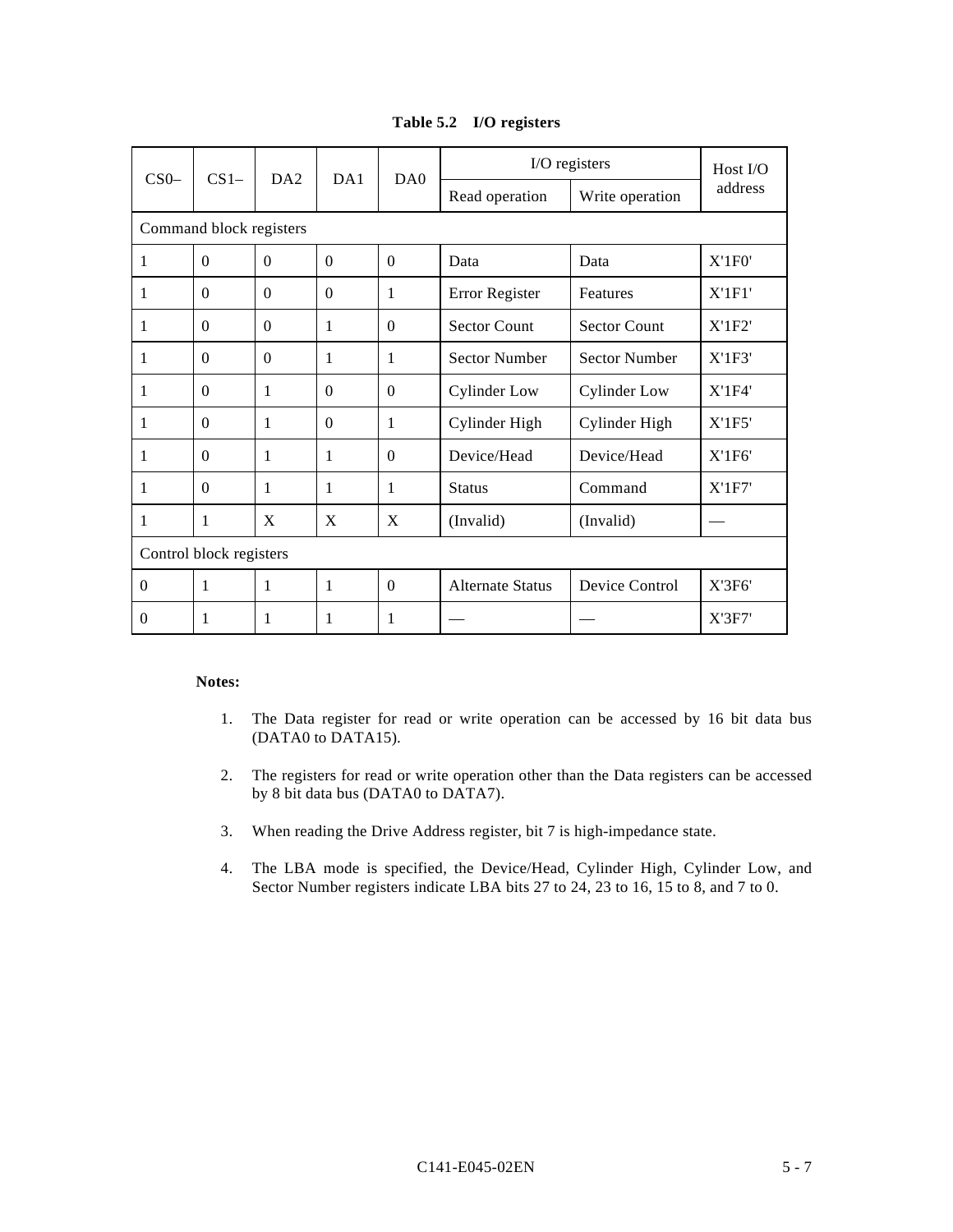# **5.2.2 Command block registers**

#### (1) Data register (X'1F0')

The Data register is a 16-bit register for data block transfer between the device and the host system. Data transfer mode is PIO or LBA mode.

### (2) Error register (X'1F1')

The Error register indicates the status of the command executed by the device. The contents of this register are valid when the ERR bit of the Status register is 1.

This register contains a diagnostic code after power is turned on, a reset , or the EXECUTIVE DEVICE DIAGNOSTIC command is executed.

[Status at the completion of command execution other than diagnostic command]

| Bit 7    |   | Bit 6   Bit 5   Bit 4   Bit 3 |              | $Bit 2$ Bit 1       | Bit 0 |
|----------|---|-------------------------------|--------------|---------------------|-------|
| ICRC UNC | X | <b>IDNF</b>                   | $\mathbf{X}$ | ABRT   TKONF   AMNF |       |

X: Unused

- Bit 7: Interface CRC error (ICRC). This bit indicates that an interface CRC error has occurred during an Ultra DMA data transfer. The content of this bit is not applicable for Multiword DMA transfers.
- Bit 6: Uncorrectable Data Error (UNC). This bit indicates that an uncorrectable data error has been encountered.
- Bit 5: Unused
- Bit 4: ID Not Found (IDNF). This bit indicates an error except for bad sector, uncorrectable error and SB not found, and Aborted Command.
- Bit 3: Unused
- Bit 2: Aborted Command (ABRT). This bit indicates that the requested command was aborted due to a device status error (e.g. Not Ready, Write Fault) or the command code was invalid.
- Bit 1: Track 0 Not Found (TK0NF). This bit indicates that track 0 was not found during RECALIBRATE command execution.
- Bit 0: Address Mark Not Found. This bit indicates that an SB not found error has been encountered.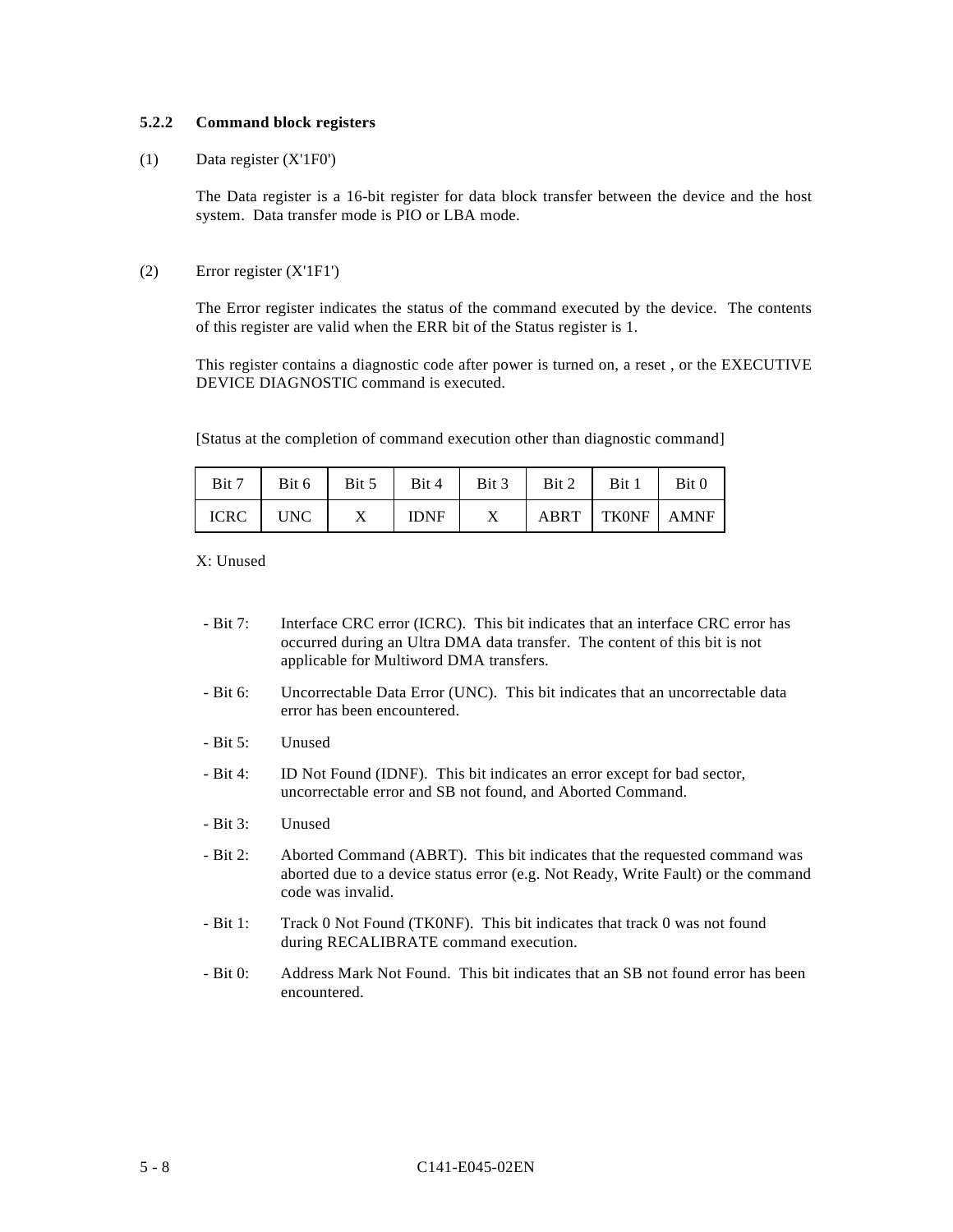#### [Diagnostic code]

- X'01': No Error Detected.
- X'03': Data Buffer Compare Error.
- X'05': ROM Sum Check Error.

# X'80': Device 1 (slave device) Failed. Error register of the master device is valid under two devices (master and slave) configuration. If the slave device fails, the master device posts X'80' OR (the diagnostic code) with its own status (X'01' to X'05'). However, when the host system selects the slave device, the diagnostic code of the slave device is posted.

(3) Features register (X'1F1')

The Features register provides specific feature to a command. For instance, it is used with SET FEATURES command to enable or disable caching.

(4) Sector Count register (X'1F2')

The Sector Count register indicates the number of sectors of data to be transferred in a read or write operation between the host system and the device. When the value in this register is X'00', the sector count is 256.

When this register indicates X'00' at the completion of the command execution, this indicates that the command is completed successfully. If the command is not completed successfully, this register indicates the number of sectors to be transferred to complete the request from the host system. That is, this register indicates the number of remaining sectors that the data has not been transferred due to the error.

The contents of this register has other definition for the following commands; INITIALIZE DEVICE PARAMETERS, FORMAT TRACK, SET FEATURES, IDLE, STANDBY and SET MULTIPLE MODE.

(5) Sector Number register (X'1F3')

The contents of this register indicates the starting sector number for the subsequent command. The sector number should be between X'01' and [the number of sectors per track defined by INITIALIZE DEVICE PARAMETERS command.

Under the LBA mode, this register indicates LBA bits 7 to 0.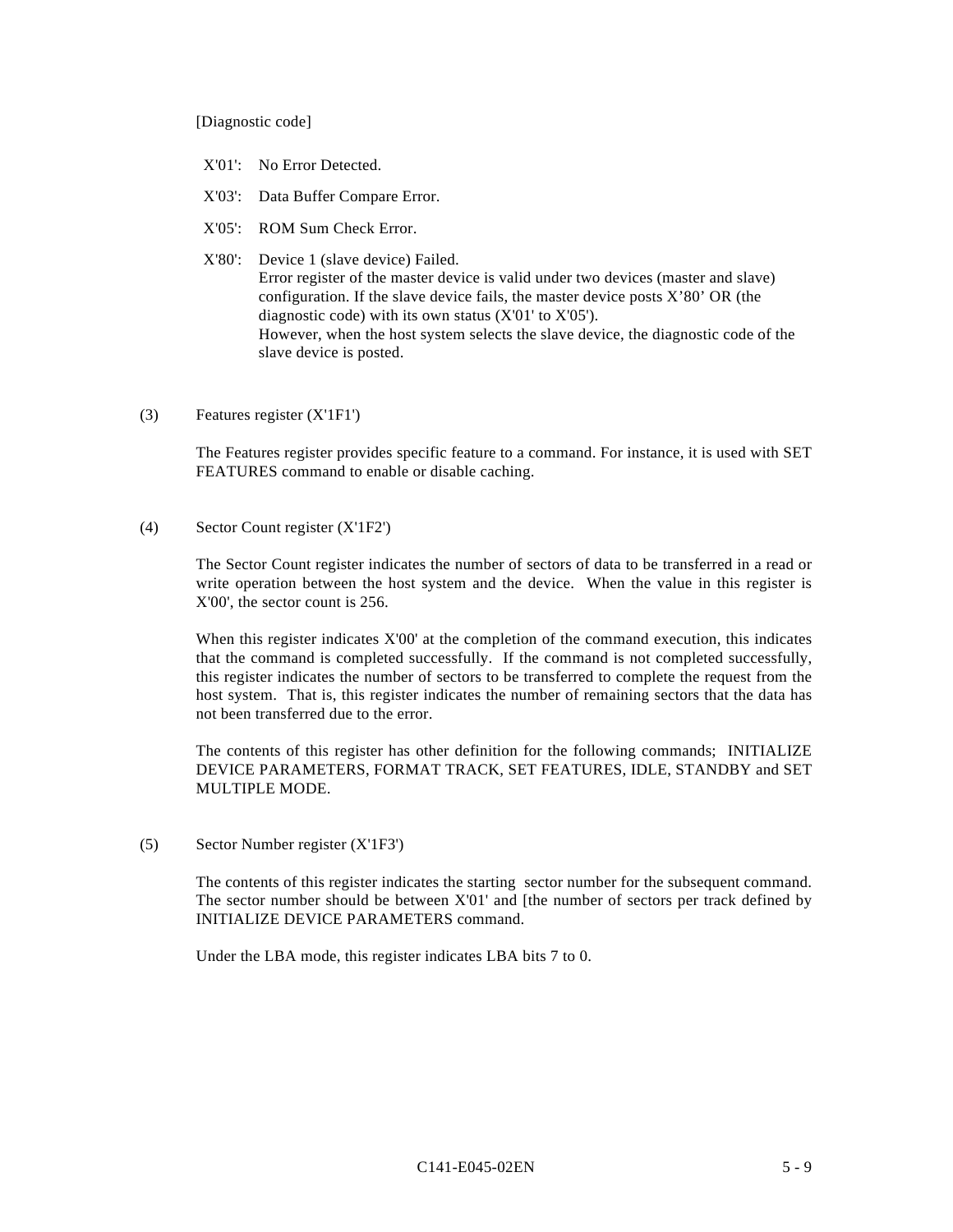(6) Cylinder Low register (X'1F4')

The contents of this register indicates low-order 8 bits of the starting cylinder address for any disk-access.

At the end of a command, the contents of this register are updated to the current cylinder number.

Under the LBA mode, this register indicates LBA bits 15 to 8.

(7) Cylinder High register (X'1F5')

The contents of this register indicates high-order 8 bits of the disk-access start cylinder address.

At the end of a command, the contents of this register are updated to the current cylinder number. The high-order 8 bits of the cylinder address are set to the Cylinder High register.

Under the LBA mode, this register indicates LBA bits 23 to 16.

# (8) Device/Head register (X'1F6')

The contents of this register indicate the device and the head number.

When executing INITIALIZE DEVICE PARAMETERS command, the contents of this register defines "the number of heads minus 1".

|  |  | Bit 7   Bit 6   Bit 5   Bit 4   Bit 3   Bit 2   Bit 1 | Bit 0                       |
|--|--|-------------------------------------------------------|-----------------------------|
|  |  | $DEFV$ HS3 HS2 HS1                                    | H <sub>S</sub> <sup>0</sup> |

- Bit 7: Unused
- Bit 6: L. 0 for CHS mode and 1 for LBA mode.
- Bit 5: Unused
- Bit 4: DEV bit. 0 for the master device and 1 for the slave device.
- Bit 3: HS3 CHS mode head address  $3(2^3)$ . LBA bit 27.
- Bit 2: HS2 CHS mode head address  $3(2^2)$ . LBA bit 26.
- Bit 1: HS1 CHS mode head address  $3(2^1)$ . LBA bit 25.
- Bit 0: HS0 CHS mode head address  $3(2^0)$ . LBA bit 24.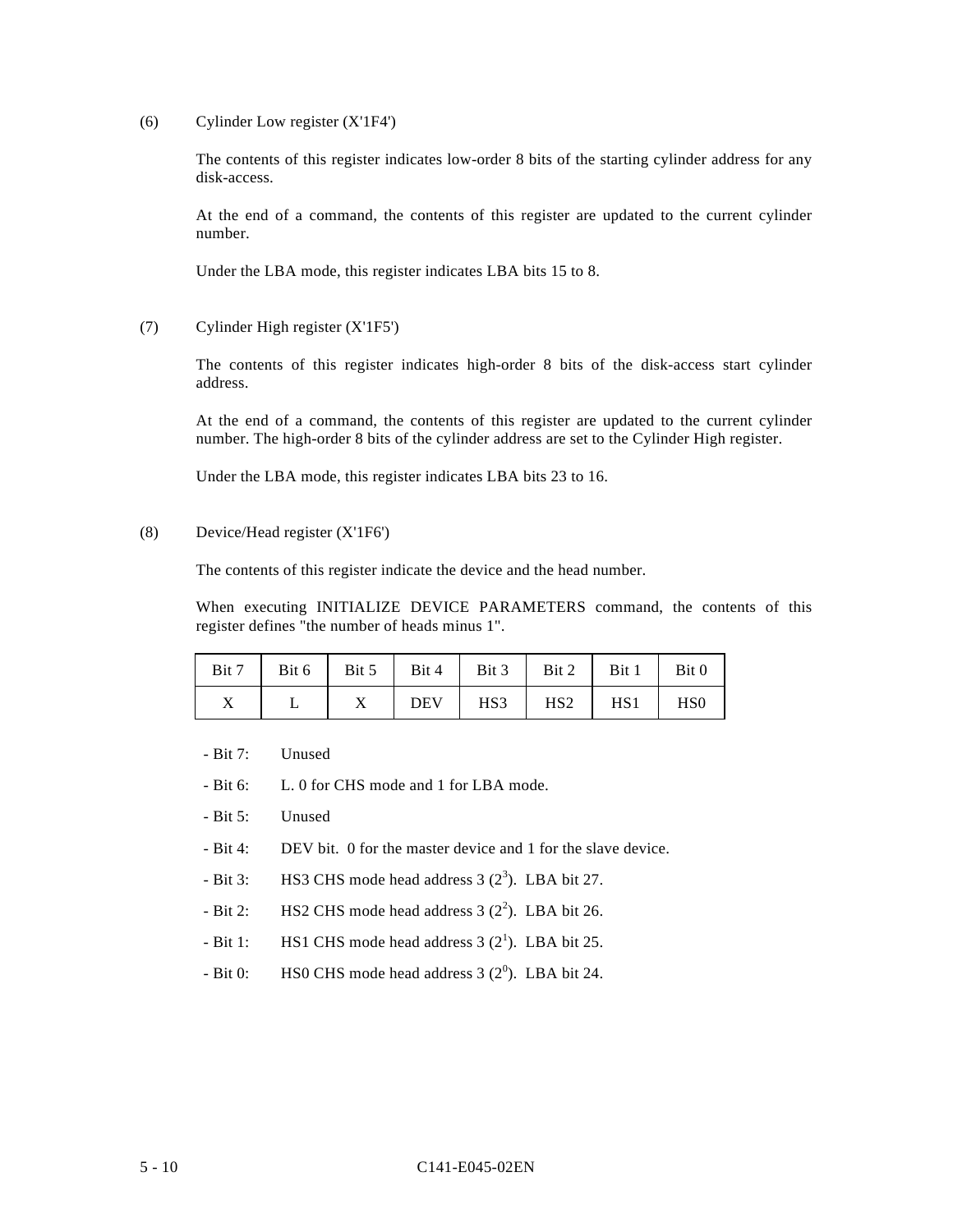### (9) Status register (X'1F7')

The contents of this register indicate the status of the device. The contents of this register are updated at the completion of each command. When the BSY bit is cleared, other bits in this register should be validated within 400 ns. When the BSY bit is 1, other bits of this register are invalid. When the host system reads this register while an interrupt is pending, it is considered to be the Interrupt Acknowledge (the host system acknowledges the interrupt). Any pending interrupt is cleared (negating INTRQ signal) whenever this register is read.

| Bit 7      |      |    |         | Bit 6   Bit 5   Bit 4   Bit 3   Bit 2   Bit 1   Bit 0 |     |
|------------|------|----|---------|-------------------------------------------------------|-----|
| <b>BSY</b> | DRDY | DF | DSC DRQ |                                                       | ERR |

- Bit 7: Busy (BSY) bit. This bit is set whenever the Command register is accessed. Then this bit is cleared when the command is completed. However, even if a command is being executed, this bit is 0 while data transfer is being requested (DRQ bit  $= 1$ ). When BSY bit is 1, the host system should not write the command block registers. If the host system reads any command block register when BSY bit is 1, the contents of the Status register are posted. This bit is set by the device under following conditions:
	- (a) Within 400 ns after RESET- is negated or SRST is set in the Device Control register, the BSY bit is set. the BSY bit is cleared, when the reset process is completed.

The BSY bit is set for no longer than 15 seconds after the IDD accepts reset.

- (b) Within 400 ns from the host system starts writing to the Command register.
- (c) Within 5 μs following transfer of 512 bytes data during execution of the READ SECTOR(S), WRITE SECTOR(S), FORMAT TRACK, or WRITE BUFFER command.

Within 5 μs following transfer of 512 bytes of data and the appropriate number of ECC bytes during execution of READ LONG or WRITE LONG command.

- Bit 6: Device Ready (DRDY) bit. This bit indicates that the device is capable to respond to a command.

> The IDD checks its status when it receives a command. If an error is detected (not ready state), the IDD clears this bit to 0. This is cleared to 0 at power-on and it is cleared until the rotational speed of the spindle motor reaches the steady speed.

- Bit 5: The Device Write Fault (DF) bit. This bit indicates that a device fault (write fault) condition has been detected.

> If a write fault is detected during command execution, this bit is latched and retained until the device accepts the next command or reset.

- Bit 4: Device Seek Complete (DSC) bit. This bit indicates that the device heads are positioned over a track.

In the IDD, this bit is always set to 1 after the spin-up control is completed.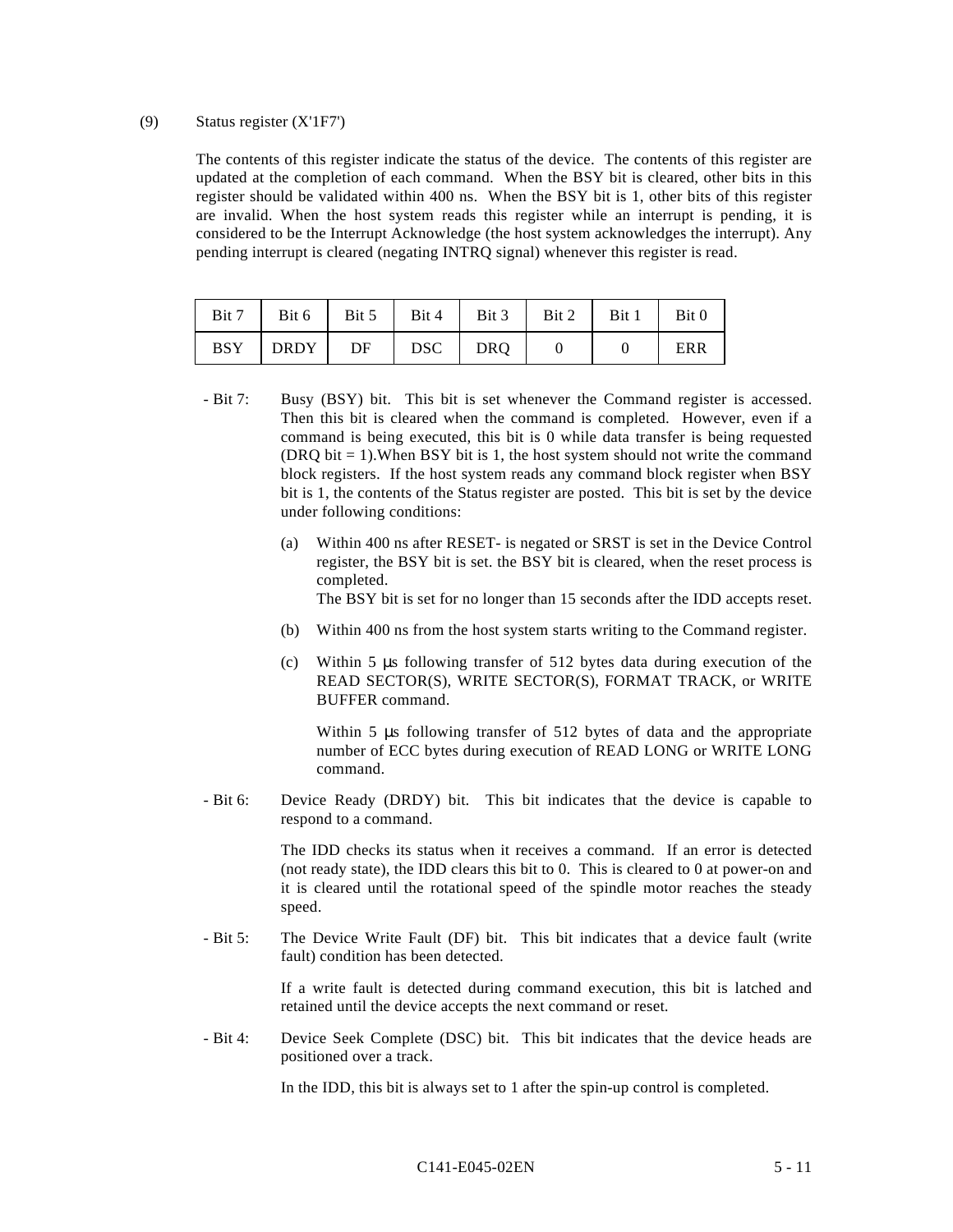- Bit 3: Data Request (DRQ) bit. This bit indicates that the device is ready to transfer data of word unit or byte unit between the host system and the device.
- Bit 2: Always 0.
- Bit 1: Always 0.
- Bit 0: Error (ERR) bit. This bit indicates that an error was detected while the previous command was being executed. The Error register indicates the additional information of the cause for the error.
- (10) Command register (X'1F7')

The Command register contains a command code being sent to the device. After this register is written, the command execution starts immediately.

Table 5.3 lists the executable commands and their command codes. This table also lists the necessary parameters for each command which are written to certain registers before the Command register is written.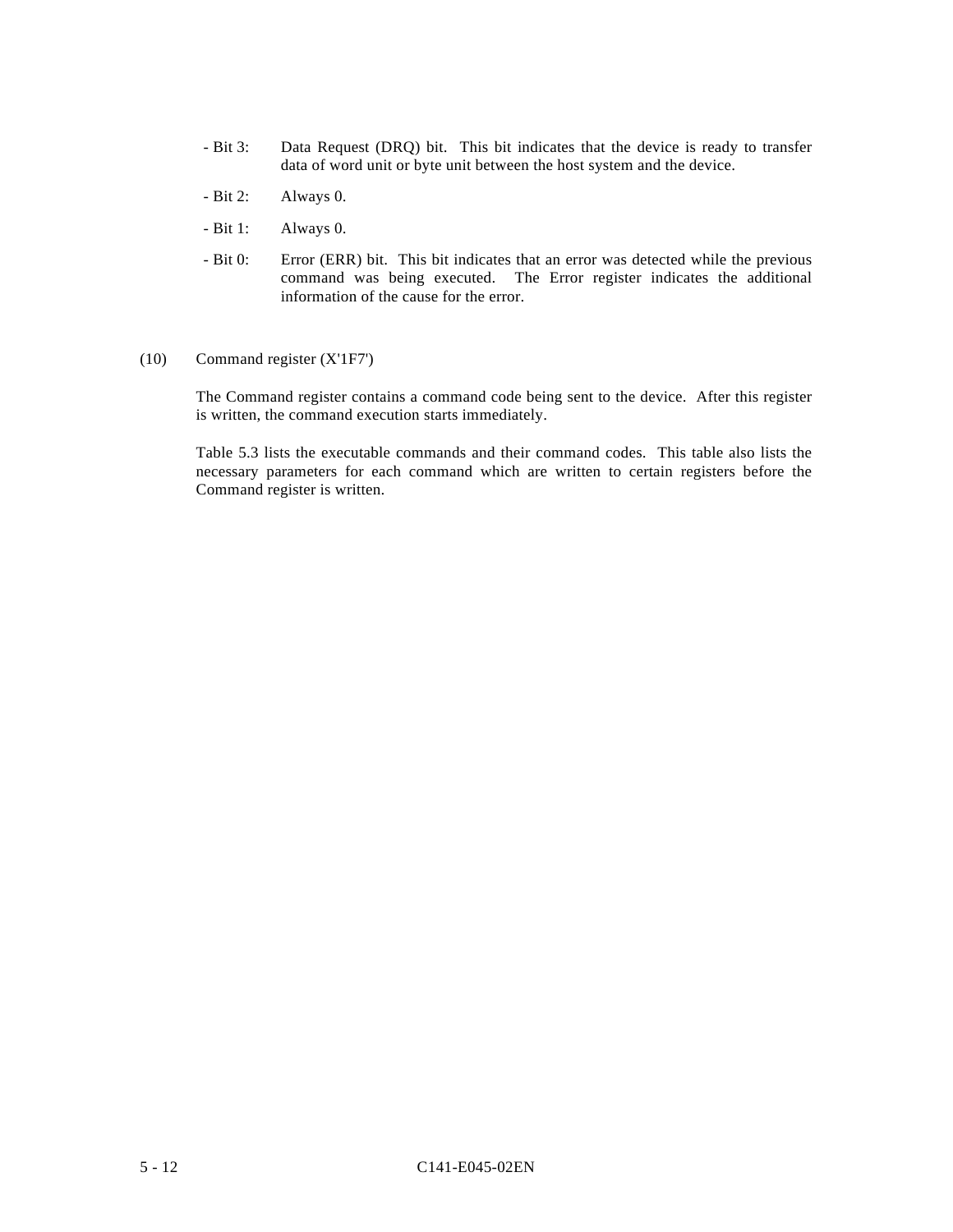#### **5.2.3 Control block registers**

### (1) Alternate Status register (X'3F6')

The Alternate Status register contains the same information as the Status register of the command block register.

The only difference from the Status register is that a read of this register does not imply Interrupt Acknowledge and INTRQ signal is not reset.

| Bit 7 |                       |  | Bit 6   Bit 5   Bit 4   Bit 3   Bit 2   Bit 1   Bit 0 |     |
|-------|-----------------------|--|-------------------------------------------------------|-----|
|       | $BSY$ DRDY DF DSC DRQ |  |                                                       | ERR |

### (2) Device Control register (X'3F6')

The Device Control register contains device interrupt and software reset.

| Bit 7 |  |   | Bit 6   Bit 5   Bit 4   Bit 3   Bit 2   Bit 1   Bit 0 |  |
|-------|--|---|-------------------------------------------------------|--|
|       |  | X | SRST   nIEN                                           |  |

- Bit 2: SRST is the host software reset bit. When this bit is set, the device is held reset state. When two device are daisy chained on the interface, setting this bit resets both device simultaneously.

The slave device is not required to execute the DASP- handshake.

- Bit 1: nIEN bit enables an interrupt (INTRQ signal) from the device to the host. When this bit is 0 and the device is selected, an interruption (INTRQ signal) can be enabled through a tri-state buffer. When this bit is 1 or the device is not selected, the INTRQ signal is in the high-impedance state.

#### **5.3 Host Commands**

The host system issues a command to the device by writing necessary parameters in related registers in the command block and writing a command code in the Command register.

The device can accept the command when the BSY bit is 0 (the device is not in the busy status).

The host system can halt the uncompleted command execution only at execution of hardware or software reset.

When the BSY bit is 1 or the DRQ bit is 1 (the device is requesting the data transfer) and the host system writes to the command register, the correct device operation is not guaranteed.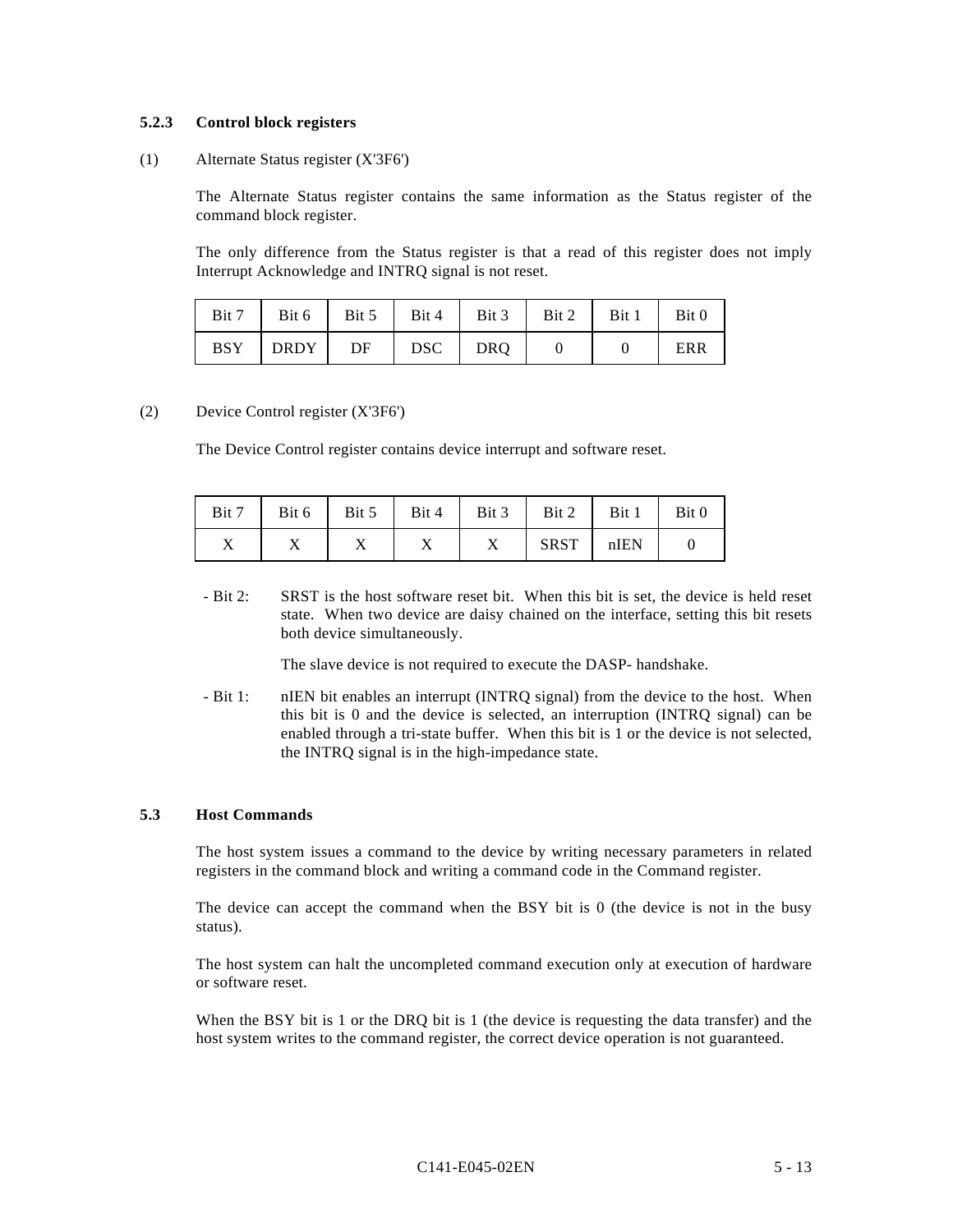# **5.3.1 Command code and parameters**

Table 5.3 lists the supported commands, command code and the registers that needed parameters are written.

| Command name                        |                   |                   | Command code (Bit)    |                       |                                  |                   |                                  |                                  |             | Parameters used |             |             |                |
|-------------------------------------|-------------------|-------------------|-----------------------|-----------------------|----------------------------------|-------------------|----------------------------------|----------------------------------|-------------|-----------------|-------------|-------------|----------------|
|                                     |                   | 6                 | 5                     | $\overline{4}$        | 3                                | 2                 | 1                                | $\Omega$                         | <b>FR</b>   | <b>SC</b>       | SN          | <b>CY</b>   | DH             |
| <b>READ SECTOR(S)</b>               | $\overline{0}$    | $\Omega$          | 1                     | $\Omega$              | $\Omega$                         | $\Omega$          | $\Omega$                         | R                                | N           | Y               | Y           | Y           | Y              |
| <b>READ MULTIPLE</b>                | 1                 | 1                 | $\Omega$              | $\Omega$              | $\Omega$                         | 1                 | $\Omega$                         | $\Omega$                         | N           | Y               | Y           | Y           | Y              |
| <b>READ DMA</b>                     | 1                 | 1                 | $\Omega$              | $\overline{0}$        | 1                                | $\Omega$          | $\Omega$                         | R                                | N           | Y               | Y           | Y           | Y              |
| <b>READ VERIFY SECTOR(S)</b>        | 0                 | 1                 | 0                     | $\theta$              | $\mathbf{0}$                     | $\theta$          | $\overline{0}$                   | R                                | N           | Y               | Y           | Y           | Y              |
| <b>WRITE MULTIPLE</b>               | 1                 | 1                 | 0                     | $\overline{0}$        | $\Omega$                         | 1                 | $\Omega$                         | 1                                | N           | Y               | Y           | Y           | Y              |
| <b>WRITE DMA</b>                    | 1                 | 1                 | $\Omega$              | $\Omega$              | 1                                | $\Omega$          | 1                                | $\mathbf R$                      | N           | Y               | Y           | Y           | Y              |
| <b>WRITE VERIFY</b>                 | $\overline{0}$    | $\Omega$          | 1                     | 1                     | 1                                | 1                 | $\overline{0}$                   | $\overline{0}$                   | N           | Y               | Y           | Y           | Y              |
| WRITE SECTOR(S)                     | $\Omega$          | $\Omega$          | 1                     | 1                     | $\Omega$                         | $\Omega$          | $\Omega$                         | R                                | N           | Y               | Y           | Y           | Y              |
| <b>RECALIBRATE</b>                  | $\theta$          | $\Omega$          | $\Omega$              | 1                     | X                                | X                 | X                                | X                                | N           | N               | N           | N           | D              |
| <b>SEEK</b>                         | $\Omega$          | 1                 | 1                     | 1                     | X                                | X                 | X                                | X                                | N           | N               | Y           | Y           | Y              |
| <b>INITIALIZE DEVICE DIAGNOSTIC</b> | 1                 | $\Omega$          | $\overline{0}$        | 1                     | $\mathbf{0}$                     | $\Omega$          | $\Omega$                         | 1                                | N           | Y               | N           | N           | Y              |
| <b>IDENTIFY DEVICE</b>              | 1                 | 1                 | 1                     | $\overline{0}$        | 1                                | 1                 | $\overline{0}$                   | $\mathbf{0}$                     | N           | N               | N           | N           | D              |
| <b>IDENTIFY DEVICE DMA</b>          | 1                 | 1                 | 1                     | $\Omega$              | 1                                | 1                 | 1                                | $\mathbf{0}$                     | N           | N               | N           | N           | D              |
| <b>SET FEATURES</b>                 | 1                 | 1                 | 1                     | $\overline{0}$        | 1                                | 1                 | 1                                | $\mathbf{1}$                     | Y           | $N^*$           | N           | N           | D              |
| <b>SET MULTIPLE MODE</b>            | 1                 | 1                 | $\Omega$              | $\Omega$              | $\Omega$                         | 1                 | 1                                | $\Omega$                         | N           | Y               | N           | N           | D              |
| <b>EXECUTE DEVICE DIAGNOSTIC</b>    | 1                 | 0                 | 0                     | 1                     | $\Omega$                         | 0                 | $\Omega$                         | $\Omega$                         | N           | N               | N           | N           | $\mathbf{D}^*$ |
| <b>FORMAT TRACK</b>                 | 0                 | 1                 | $\overline{0}$        | 1                     | $\overline{0}$                   | $\Omega$          | $\mathbf{0}$                     | $\Omega$                         | N           | N               | $Y^*$       | Y           | Y              |
| <b>READ LONG</b>                    | $\Omega$          | 0                 | 1                     | $\Omega$              | $\Omega$                         | $\Omega$          | 1                                | R                                | N           | Y               | Y           | Y           | Y              |
| <b>WRITE LONG</b>                   | 0                 | $\Omega$          | 1                     | 1                     | $\Omega$                         | $\Omega$          | $\mathbf{1}$                     | R                                | N           | Y               | Y           | Y           | Y              |
| <b>READ BUFFER</b>                  | 1                 | 1                 | 1                     | $\boldsymbol{0}$      | $\Omega$                         | 1                 | $\Omega$                         | $\mathbf{0}$                     | N           | N               | N           | $\mathbf N$ | D              |
| <b>WRITE BUFFER</b>                 | 1                 | 1                 | 1                     | $\Omega$              | 1                                | $\Omega$          | $\Omega$                         | $\Omega$                         | N           | N               | N           | N           | D              |
| <b>IDLE</b>                         | 1<br>1            | $\Omega$<br>1     | $\boldsymbol{0}$<br>1 | 1<br>$\theta$         | $\Omega$<br>$\mathbf{0}$         | 1<br>0            | 1<br>1                           | 1<br>1                           | $\mathbf N$ | Y               | $\mathbf N$ | ${\bf N}$   | D              |
| <b>IDLE IMMEDIATE</b>               | 1<br>$\mathbf{1}$ | 0<br>$\mathbf{1}$ | 0<br>$\mathbf{1}$     | 1<br>$\overline{0}$   | $\theta$<br>$\mathbf{0}$         | 1<br>0            | $\overline{0}$<br>$\overline{0}$ | 1<br>$\mathbf{1}$                | N           | N               | N           | N           | D              |
| <b>STANDBY</b>                      | 1<br>1            | 0<br>1            | $\boldsymbol{0}$<br>1 | 1<br>$\boldsymbol{0}$ | $\overline{0}$<br>$\overline{0}$ | 1<br>$\mathbf{0}$ | 1<br>1                           | $\boldsymbol{0}$<br>$\mathbf{0}$ | N           | Y               | N           | N           | D              |

**Table 5.3 Command code and parameters (1 of 2)**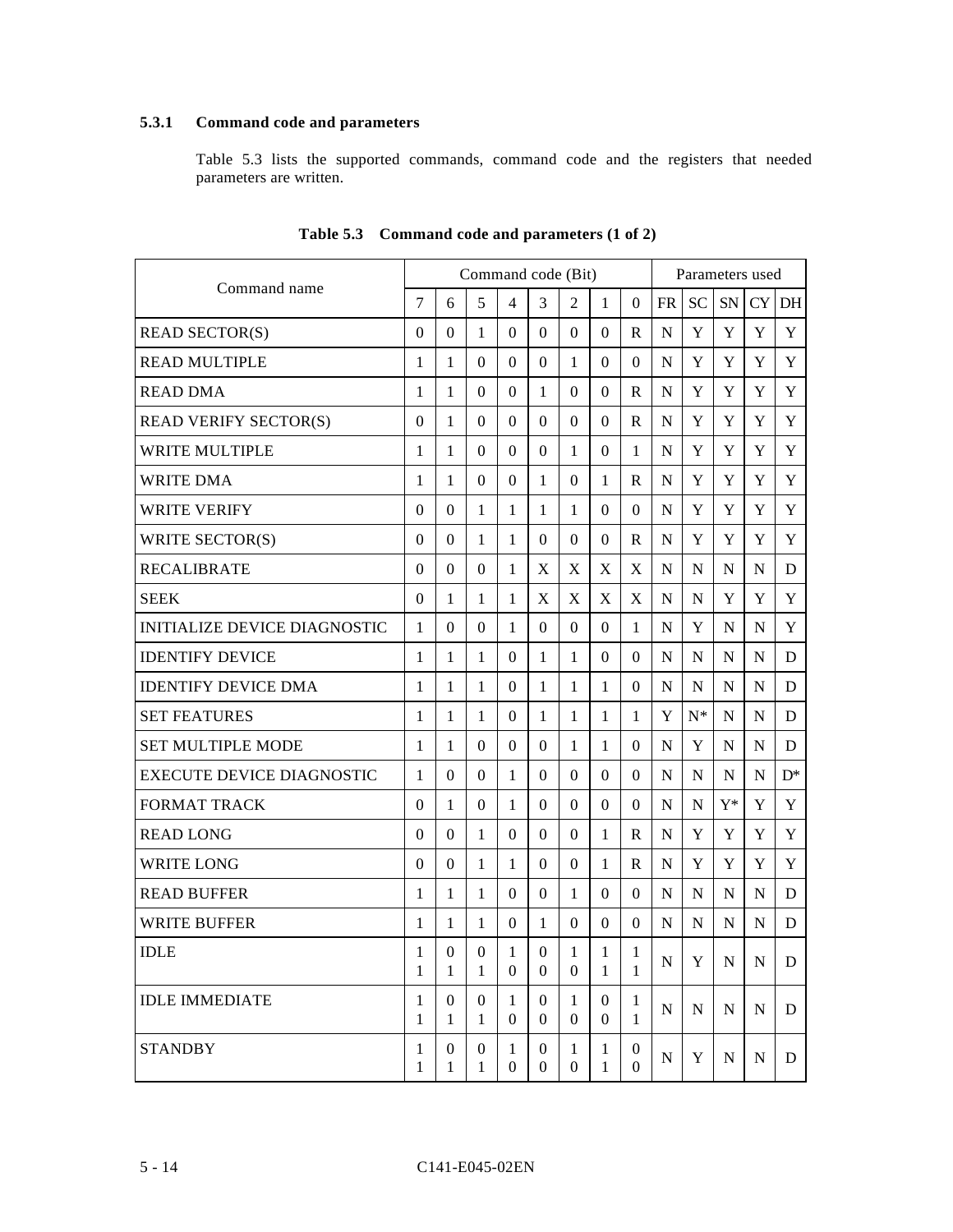| Command name             |         | Command code (Bit) |                               |                |                      |                |                      |                      | Parameters used |           |           |    |     |
|--------------------------|---------|--------------------|-------------------------------|----------------|----------------------|----------------|----------------------|----------------------|-----------------|-----------|-----------|----|-----|
|                          |         | 6                  | 5                             | $\overline{4}$ | 3                    | $\overline{2}$ | 1                    | $\Omega$             | FR              | <b>SC</b> | <b>SN</b> | CY | DH. |
| <b>STANDBY IMMEDIATE</b> | л.<br>- | $\theta$           | $\Omega$<br>$\mathbf{1}$<br>- | 1<br>$\Omega$  | $\Omega$<br>$\Omega$ | $\Omega$       | $\theta$<br>$\theta$ | $\theta$<br>$\Omega$ | N               | N         | N         | N  | D   |
| <b>SLEEP</b>             |         | $\theta$           | $\theta$<br>1                 | 1<br>$\Omega$  | $\Omega$             | $\Omega$       | $\Omega$<br>1        | 1<br>$\Omega$        | N               | N         | N         | N  | D   |
| <b>CHECK POWER MODE</b>  | л.      | $\Omega$           | $\theta$<br>1                 | 1<br>$\Omega$  | 1<br>$\Omega$        | $\Omega$       | $\Omega$<br>$\Omega$ | $\Omega$             | N               | N         | N         | N  | D   |
| <b>SMART</b>             |         | $\Omega$           |                               | 1              | $\Omega$             | $\Omega$       | $\Omega$             | $\Omega$             | Y               | Y         | Y         | Y  | D   |
| <b>FLUSH CACHE</b>       |         |                    |                               | 0              | $\Omega$             |                | 1                    |                      | N               | N         | N         | N  | D   |

## **Table 5.3 Command code and parameters (2 of 2)**

## **Notes:**

- FR : Features Register CY: Cylinder Registers
- SC : Sector Count Register DH : Drive/Head Register
- SN : Sector Number Register
- R: Retry at error  $1 =$  Without retry  $0 =$  with retry
- Y: Necessary to set parameters
- Y\*: Necessary to set parameters under the LBA mode.
- N: Necessary to set parameters (The parameter is ignored if it is set.)
- N\*: May set parameters
- D: The device parameter is valid, and the head parameter is ignored.
- D\*: The command is addressed to the master device, but both the master device and the slave device execute it.
- X: Do not care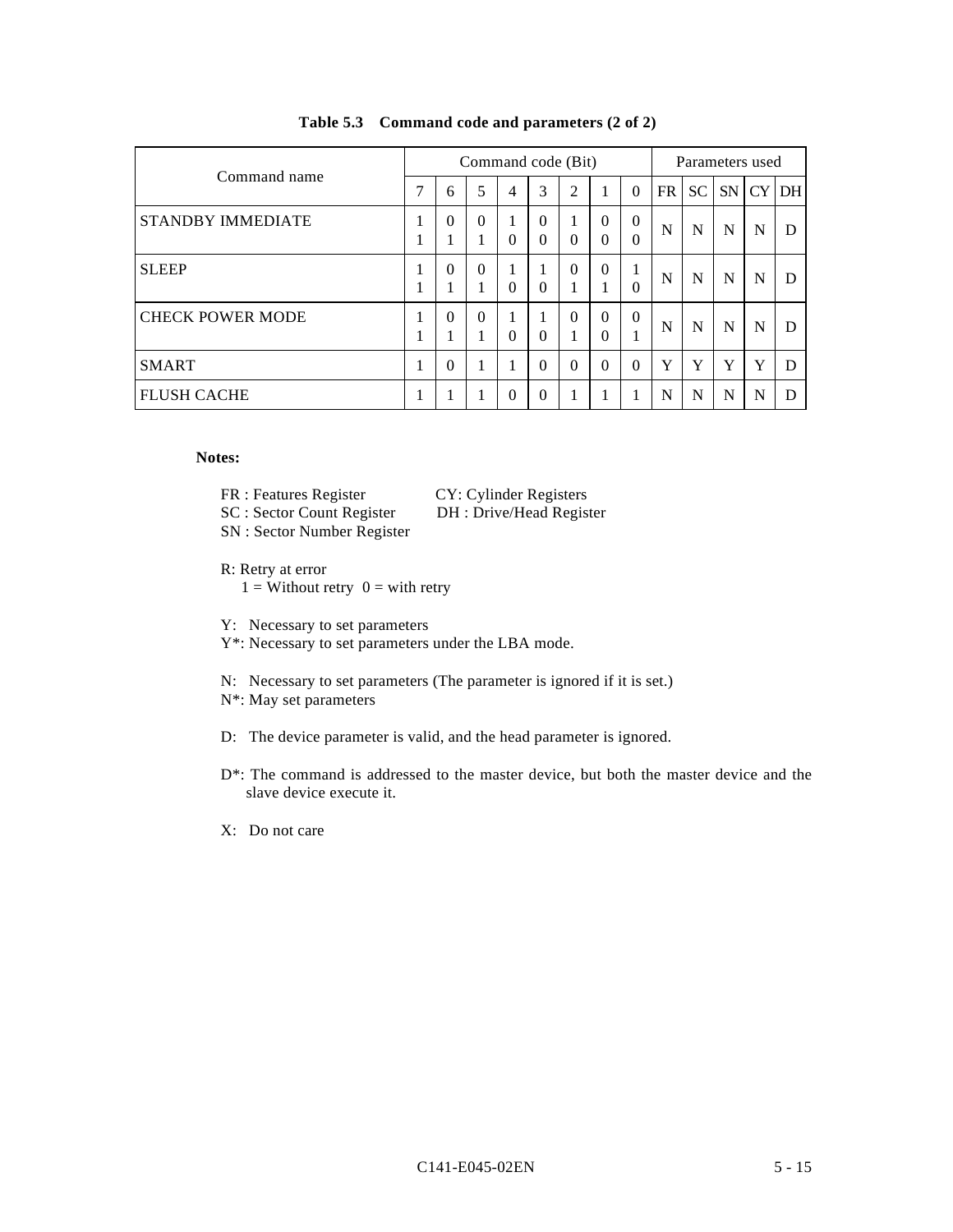# **5.3.2 Command descriptions**

The contents of the I/O registers to be necessary for issuing a command and the example indication of the I/O registers at command completion are shown as following in this subsection.

| At command issuance (I/O registers setting contents) |                       |                                             |                  |          |                                    |   |            |          |  |  |  |
|------------------------------------------------------|-----------------------|---------------------------------------------|------------------|----------|------------------------------------|---|------------|----------|--|--|--|
| <b>Bit</b>                                           | 7                     | 6                                           | 5                | 4        | 3                                  | 2 | 1          | $\theta$ |  |  |  |
| $1F7_HCM$                                            | $\theta$              | $\Omega$                                    | $\mathbf{1}$     | $\Omega$ | $\Omega$                           | 0 | $\Omega$   |          |  |  |  |
| $1F6_H(DH)$                                          | $\times$              | DV<br>L<br>Head No. / LBA [MSB]<br>$\times$ |                  |          |                                    |   |            |          |  |  |  |
| 1F5 <sub>H</sub> (CH)                                |                       | Start cylinder address [MSB]<br>/ LBA       |                  |          |                                    |   |            |          |  |  |  |
| $1F4_HCL$                                            |                       |                                             |                  |          | Start cylinder address [LSB] / LBA |   |            |          |  |  |  |
| $1F3_H(SN)$                                          |                       |                                             | Start sector No. |          |                                    |   | /LBA [LSB] |          |  |  |  |
| $1F2_H(SC)$                                          | Transfer sector count |                                             |                  |          |                                    |   |            |          |  |  |  |
| $1F1_H$ (FR)                                         |                       | XX                                          |                  |          |                                    |   |            |          |  |  |  |

Example: READ SECTOR(S) WITH RETRY

| At command completion (I/O registers contents to be read) |          |                                             |                  |                                    |   |   |            |  |  |  |  |  |
|-----------------------------------------------------------|----------|---------------------------------------------|------------------|------------------------------------|---|---|------------|--|--|--|--|--|
| <b>Bit</b>                                                | 7        | 6                                           | 5                | $\overline{4}$                     | 3 | 2 | 1          |  |  |  |  |  |
| $1F7_H(ST)$                                               |          | Error information                           |                  |                                    |   |   |            |  |  |  |  |  |
| $1F6_H(DH)$                                               | $\times$ | DV<br>L<br>Head No. / LBA [MSB]<br>$\times$ |                  |                                    |   |   |            |  |  |  |  |  |
| 1F5 <sub>H</sub> (CH)                                     |          | Start cylinder address [MSB]<br>/ LBA       |                  |                                    |   |   |            |  |  |  |  |  |
| $1F4_HCL$                                                 |          |                                             |                  | Start cylinder address [LSB] / LBA |   |   |            |  |  |  |  |  |
| $1F3_H(SN)$                                               |          |                                             | Start sector No. |                                    |   |   | /LBA [LSB] |  |  |  |  |  |
| $1F2_H(SC)$                                               |          | X'00'                                       |                  |                                    |   |   |            |  |  |  |  |  |
| 1F1 <sub>H</sub> (ER)                                     |          | Error information                           |                  |                                    |   |   |            |  |  |  |  |  |

CM: Command register FR: Features register<br>DH: Device/Head register ST: Status register DH: Device/Head register ST: Status register<br>CH: Cylinder High register ER: Error register

- 
- CH: Cylinder High register<br>CL: Cylinder Low register
	- L: LBA (logical block address) setting bit<br>DV: Device address. bit
- SN: Sector Number register
	-
- 
- SC: Sector Count register x, xx: Do not care (no necessary to set)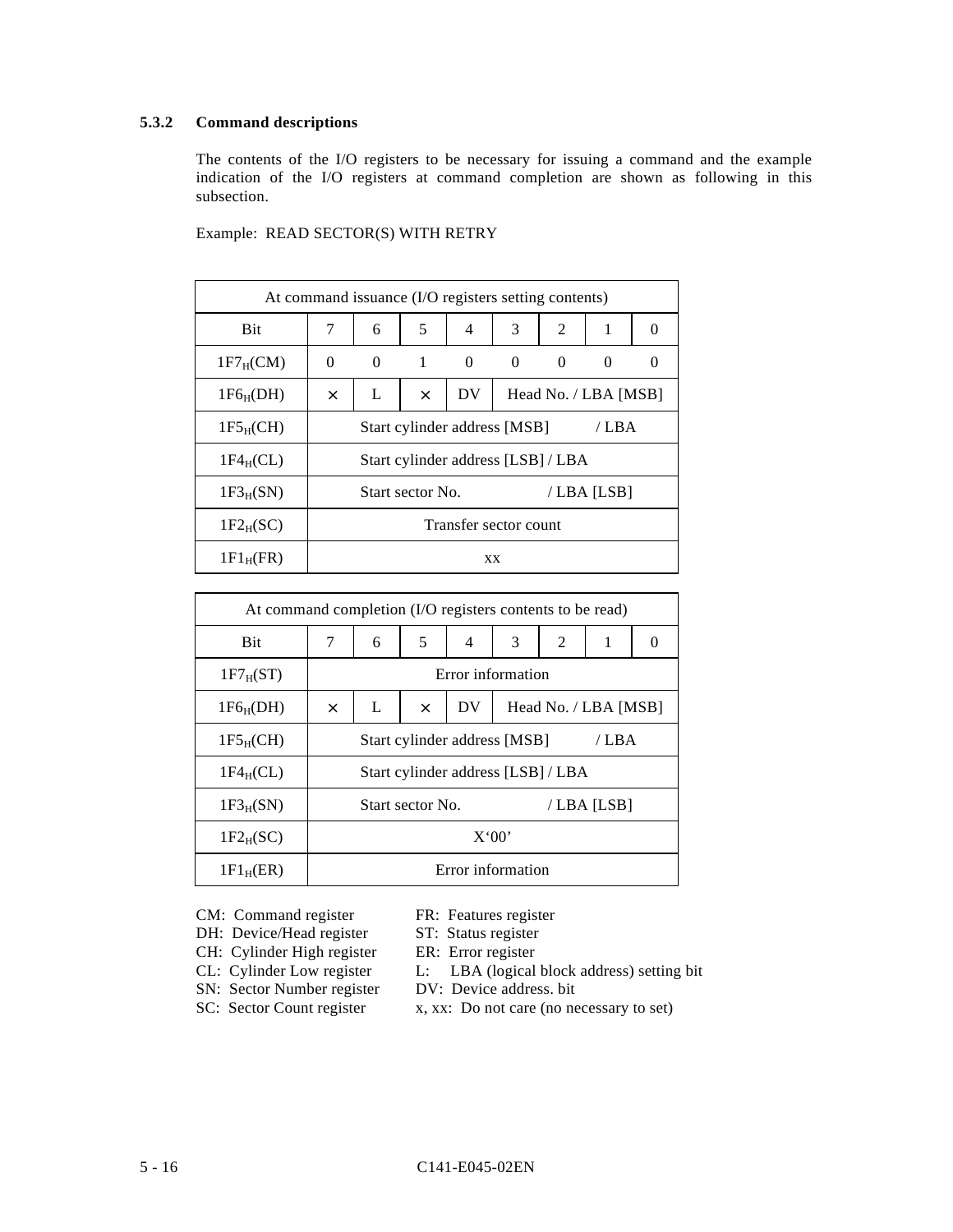### **Note:**

- 1. When the L bit is specified to 1, the lower 4 bits of the DH register and all bits of the CH, CL and SN registers indicate the LBA bits (bits of the DH register are the MSB (most significant bit) and bits of the SN register are the LSB (least significant bit).
- 2. At error occurrence, the SC register indicates the remaining sector count of data transfer.
- 3. In the table indicating I/O registers contents in this subsection, bit indication is omitted.

## (1) READ SECTOR(S) (X'20' or X'21')

This command reads data of sectors specified in the Sector Count register from the address specified in the Device/Head, Cylinder High, Cylinder Low and Sector Number registers. Number of sectors can be specified to 256 sectors in maximum. To specify 256 sectors reading, '00' is specified. For the DRQ, INTRQ, and BSY protocols related to data transfer, see Subsection 4.4.1.

If the head is not on the track specified by the host, the device performs a implied seek. After the head reaches to the specified track, the device reads the target sector.

The DRQ bit of the Status register is always set prior to the data transfer regardless of an error condition.

Upon the completion of the command execution, command block registers contain the cylinder, head, and sector addresses (in the CHS mode) or logical block address (in the LBA mode) of the last sector read.

If an error occurs in a sector, the read operation is terminated at the sector where the error occurred.

Command block registers contain the cylinder, the head, and the sector addresses of the sector (in the CHS mode) or the logical block address (in the LBA mode) where the error occurred, and remaining number of sectors of which data was not transferred.

| At command issuance (I/O registers setting contents)                   |   |                                             |                  |           |                                                                                          |            |  |  |  |  |  |  |
|------------------------------------------------------------------------|---|---------------------------------------------|------------------|-----------|------------------------------------------------------------------------------------------|------------|--|--|--|--|--|--|
| $1F7_HCM$                                                              |   | R<br>$\cup$<br>$\theta$                     |                  |           |                                                                                          |            |  |  |  |  |  |  |
| $1F6_H(DH)$                                                            | × | Start head No. /LBA [MSB]<br>DV<br>$\times$ |                  |           |                                                                                          |            |  |  |  |  |  |  |
| $1F5_H(CH)$<br>$1F4_HCL$<br>$1F3_H(SN)$<br>$1F2_H(SC)$<br>$1F1_H$ (FR) |   |                                             | Start sector No. | <b>XX</b> | Start cylinder No. [MSB]/ LBA<br>Start cylinder No. [LSB] / LBA<br>Transfer sector count | /LBA [LSB] |  |  |  |  |  |  |

 $R = 0 \rightarrow$ with Retry

 $R = 1 \rightarrow$ without Retry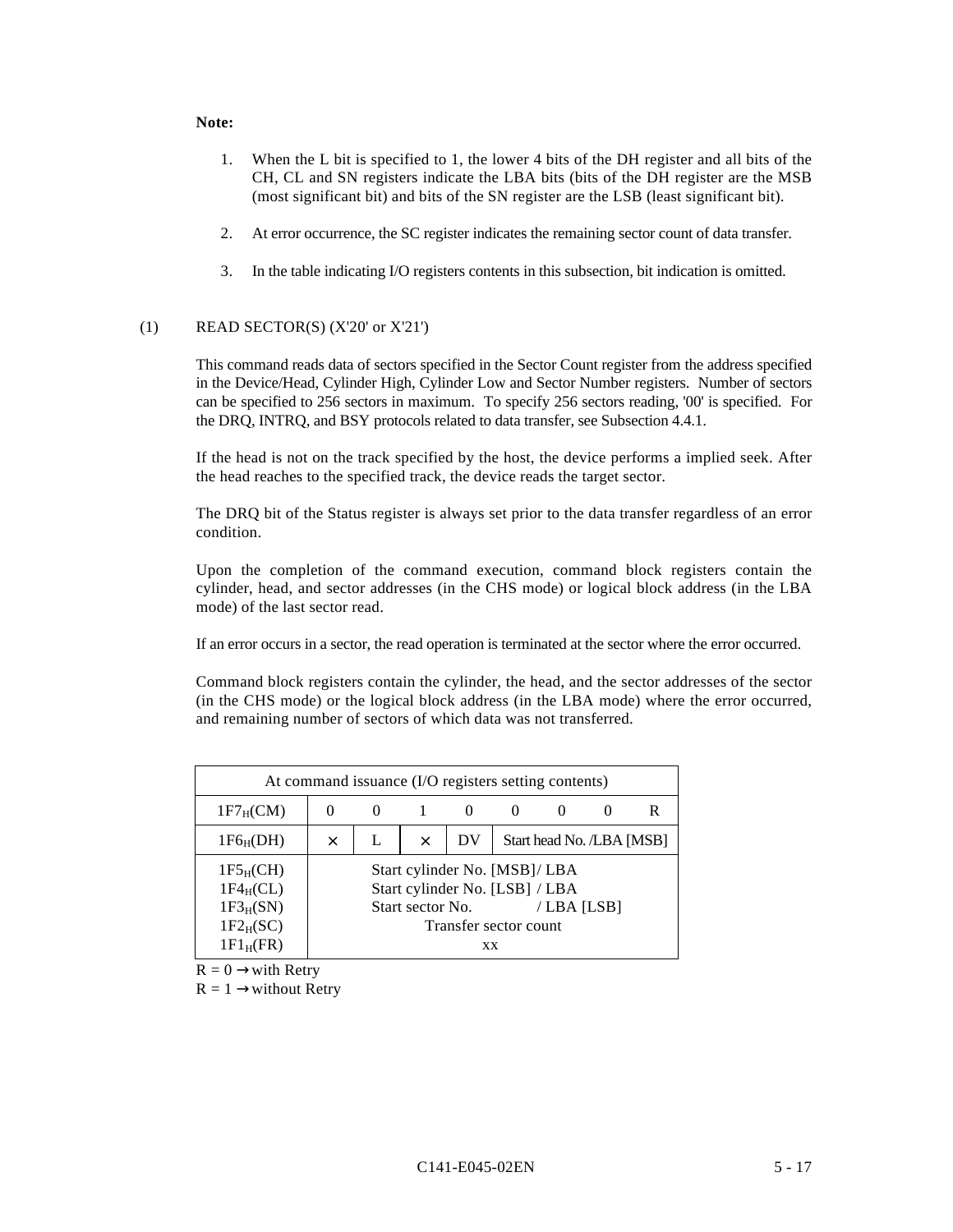| At command completion (I/O registers contents to be read)             |   |                                                |                |  |                                                                                                                |  |  |  |  |  |  |  |
|-----------------------------------------------------------------------|---|------------------------------------------------|----------------|--|----------------------------------------------------------------------------------------------------------------|--|--|--|--|--|--|--|
| $1F7_H(ST)$                                                           |   | Status information                             |                |  |                                                                                                                |  |  |  |  |  |  |  |
| $1F6_H(DH)$                                                           | × | End head No. /LBA [MSB]<br>L<br>DV<br>$\times$ |                |  |                                                                                                                |  |  |  |  |  |  |  |
| $1F5_H(CH)$<br>$1F4_HCL$<br>$1F3_H(SN)$<br>$1F2_H(SC)$<br>$1F1_H(ER)$ |   |                                                | End sector No. |  | End cylinder No. [MSB] / LBA<br>End cylinder No. [LSB] / LBA<br>/LBA [LSB]<br>$00$ $(*1)$<br>Error information |  |  |  |  |  |  |  |

### (2) READ MULTIPLE (X'C4')

This command operates similarly to the READ SECTOR(S) command. The device does not generate an interrupt (assertion of the INTRQ signal) on each every sector. An interrupt is generated after the transfer of a block of sectors for which the number is specified by the SET MULTIPLE MODE command.

The implementation of the READ MULTIPLE command is identical to that of the READ SECTOR(S) command except that the number of sectors is specified by the SET MULTIPLE MODE command are transferred without intervening interrupts. In the READ MULTIPLE command operation, the DRQ bit of the Status register is set only at the start of the data block, and is not set on each sector.

The number of sectors (block count) to be transferred without interruption is specified by the SET MULTIPLE MODE command. The SET MULTIPLE MODE command should be executed prior to the READ MULTIPLE command.

When the READ MULTIPLE command is issued, the Sector Count register contains the number of sectors requested (not a number of the block count or a number of sectors in a block).

Upon receipt of this command, the device executes this command even if the value of the Sector Count register is less than the defined block count (the value of the Sector Count should not be 0).

If the number of requested sectors is not divided evenly (having the same number of sectors [block count]), as many full blocks as possible are transferred, then a final partial block is transferred. The number of sectors in the partial block to be transferred is n where  $n =$ remainder of ("number of sectors"/"block count").

If the READ MULTIPLE command is issued before the SET MULTIPLE MODE command is executed or when the READ MULTIPLE command is disabled, the device rejects the READ MULTIPLE command with an ABORTED COMMAND error.

If an error occurs, reading sector is stopped at the sector where the error occurred. Command block registers contain the cylinder, the head, the sector addresses (in the CHS mode) or the logical block address (in the LBA mode) of the sector where the error occurred, and remaining number of sectors that had not transferred after the sector where the error occurred.

An interrupt is generated when the DRQ bit is set at the beginning of each block or a partial block.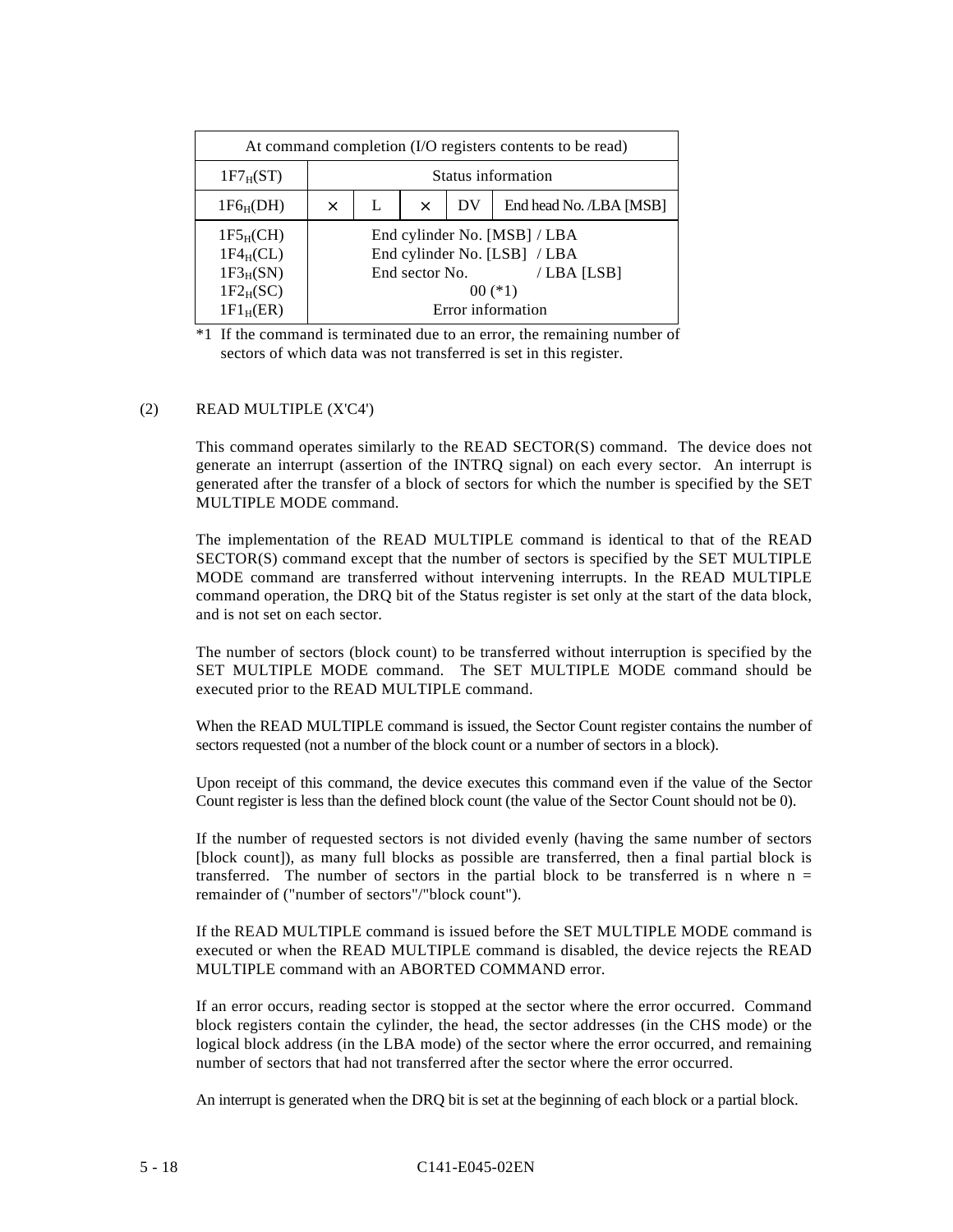Figure 5.2 shows an example of the execution of the READ MULTIPLE command.

- Block count specified by SET MULTIPLE MODE command  $=$  4 (number of sectors in a block)
- READ MULTIPLE command specifies; Number of requested sectors =  $9$  (Sector Count register = 9) ↓ Number of sectors in incomplete block = remainder of  $9/4 = 1$



**Figure 5.2 Execution example of READ MULTIPLE command**

| At command issuance (I/O registers setting contents) |          |                       |                  |          |                                                                 |                           |  |  |  |  |  |  |  |
|------------------------------------------------------|----------|-----------------------|------------------|----------|-----------------------------------------------------------------|---------------------------|--|--|--|--|--|--|--|
| $1F7_HCM$                                            |          |                       |                  | $^{(1)}$ |                                                                 |                           |  |  |  |  |  |  |  |
| $1F6_H(DH)$                                          | $\times$ |                       | X                | DV       |                                                                 | Start head No. /LBA [MSB] |  |  |  |  |  |  |  |
| $1F5_H(CH)$<br>$1F4_HCL$                             |          |                       |                  |          | Start cylinder No. [MSB]/ LBA<br>Start cylinder No. [LSB] / LBA |                           |  |  |  |  |  |  |  |
| $1F3_H(SN)$                                          |          |                       | Start sector No. |          |                                                                 | /LBA [LSB]                |  |  |  |  |  |  |  |
| $1F2_H(SC)$                                          |          | Transfer sector count |                  |          |                                                                 |                           |  |  |  |  |  |  |  |
| $1F1_H$ (FR)                                         |          | <b>XX</b>             |                  |          |                                                                 |                           |  |  |  |  |  |  |  |

| At command completion (I/O registers contents to be read)        |          |                                                |                |                 |                                                                            |  |  |  |  |  |
|------------------------------------------------------------------|----------|------------------------------------------------|----------------|-----------------|----------------------------------------------------------------------------|--|--|--|--|--|
| $1F7_H(ST)$                                                      |          | Status information                             |                |                 |                                                                            |  |  |  |  |  |
| $1F6_H(DH)$                                                      | $\times$ | End head No. /LBA [MSB]<br>DV<br>L<br>$\times$ |                |                 |                                                                            |  |  |  |  |  |
| 1F5 <sub>H</sub> (CH)<br>$1F4_HCL$<br>$1F3_H(SN)$<br>$1F2_H(SC)$ |          |                                                | End sector No. | 00 <sub>H</sub> | End cylinder No. [MSB] / LBA<br>End cylinder No. [LSB] / LBA<br>/LBA [LSB] |  |  |  |  |  |
| $1F1_H(ER)$                                                      |          |                                                |                |                 | Error information                                                          |  |  |  |  |  |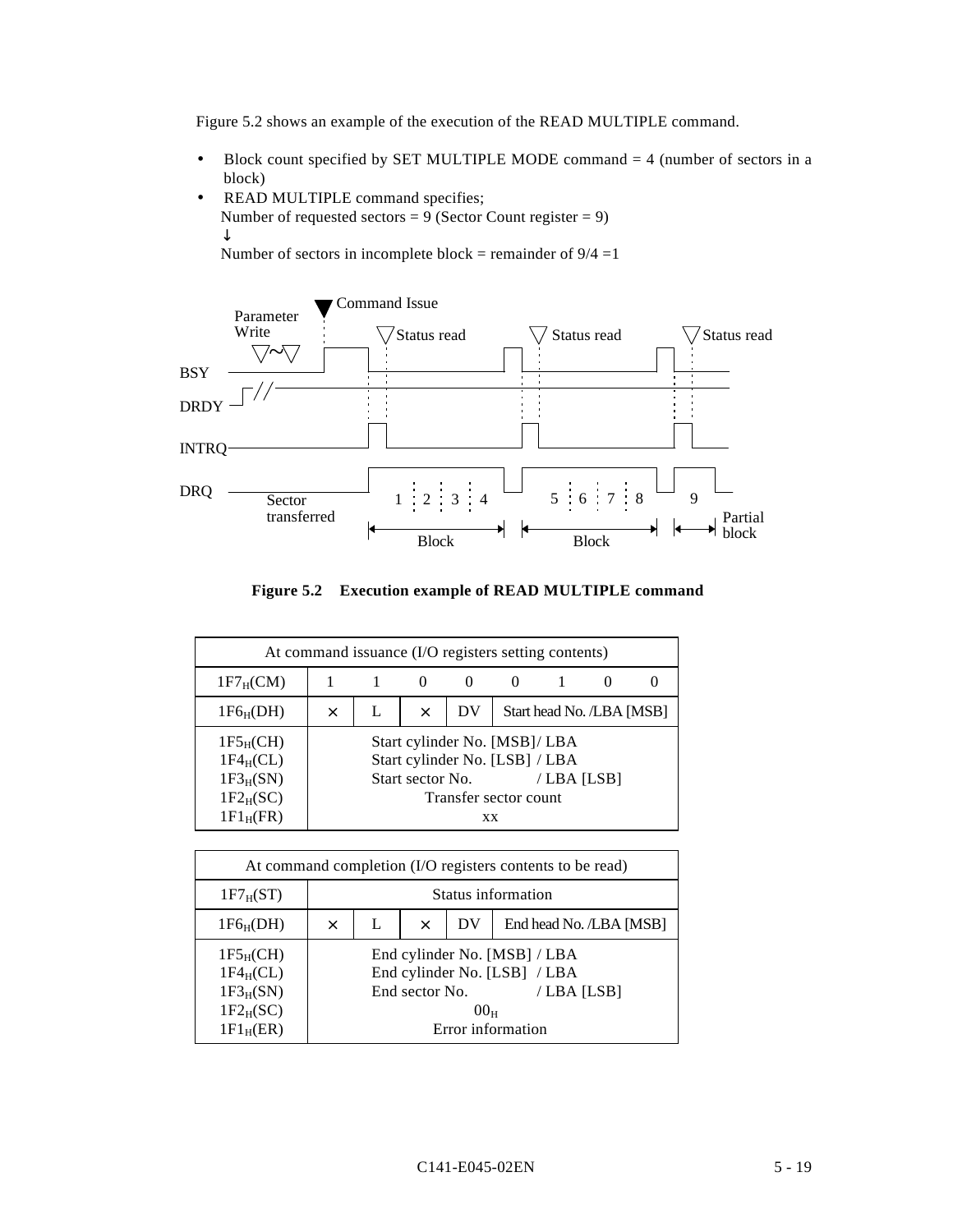### **Note:**

If the command is terminated due to an error, the remaining number of sectors for which data was not transferred is set in this register.

#### (3) READ DMA (X'C8' or X'C9')

This command operates similarly to the READ SECTOR(S) command except for following events.

- The data transfer starts at the timing of DMARO signal assertion.
- The device controls the assertion or negation timing of the DMARQ signal.
- The device posts a status as the result of command execution only once at completion of the data transfer.

When an error, such as an unrecoverable medium error, that the command execution cannot be continued is detected, the data transfer is stopped without transferring data of sectors after the erred sector. The device generates an interrupt using the INTRQ signal and posts a status to the host system. The format of the error information is the same as the READ SECTOR(S) command.

#### In LBA mode

The logical block address is specified using the start head No., start cylinder No., and first sector No. fields. At command completion, the logical block address of the last sector and remaining number of sectors of which data was not transferred, like in the CHS mode, are set.

The host system can select the DMA transfer mode by using the SET FEATURES command.

- 1) Single word DMA transfer mode 2: Sets the FR register =  $X'03'$  and SC register =  $X'12'$  by the SET FEATURES command
- 2) Multiword DMA transfer mode 2: Sets the FR register =  $X'03'$  and SC register =  $X'22'$  by the SET FEATURES command
- 3) Ultra DMA transfer mode 2: Sets the FR register =  $X'03'$  and SC register =  $X'42'$  by the SET FEATURES command

| At command issuance (I/O registers setting contents)                   |          |                                      |                  |                                                                                                       |  |            |  |   |  |  |  |
|------------------------------------------------------------------------|----------|--------------------------------------|------------------|-------------------------------------------------------------------------------------------------------|--|------------|--|---|--|--|--|
| $1F7_HCM$                                                              |          |                                      |                  | $\theta$                                                                                              |  |            |  | R |  |  |  |
| $1F6_H(DH)$                                                            | $\times$ | Start head No. /LBA [MSB]<br>DV<br>X |                  |                                                                                                       |  |            |  |   |  |  |  |
| $1F5_H(CH)$<br>$1F4_HCL$<br>$1F3_H(SN)$<br>$1F2_H(SC)$<br>$1F1_H$ (FR) |          |                                      | Start sector No. | Start cylinder No. [MSB]/ LBA<br>Start cylinder No. [LSB] / LBA<br>Transfer sector count<br><b>XX</b> |  | /LBA [LSB] |  |   |  |  |  |

 $R = 0 \rightarrow$  with Retry

 $R = 1 \rightarrow$  without Retry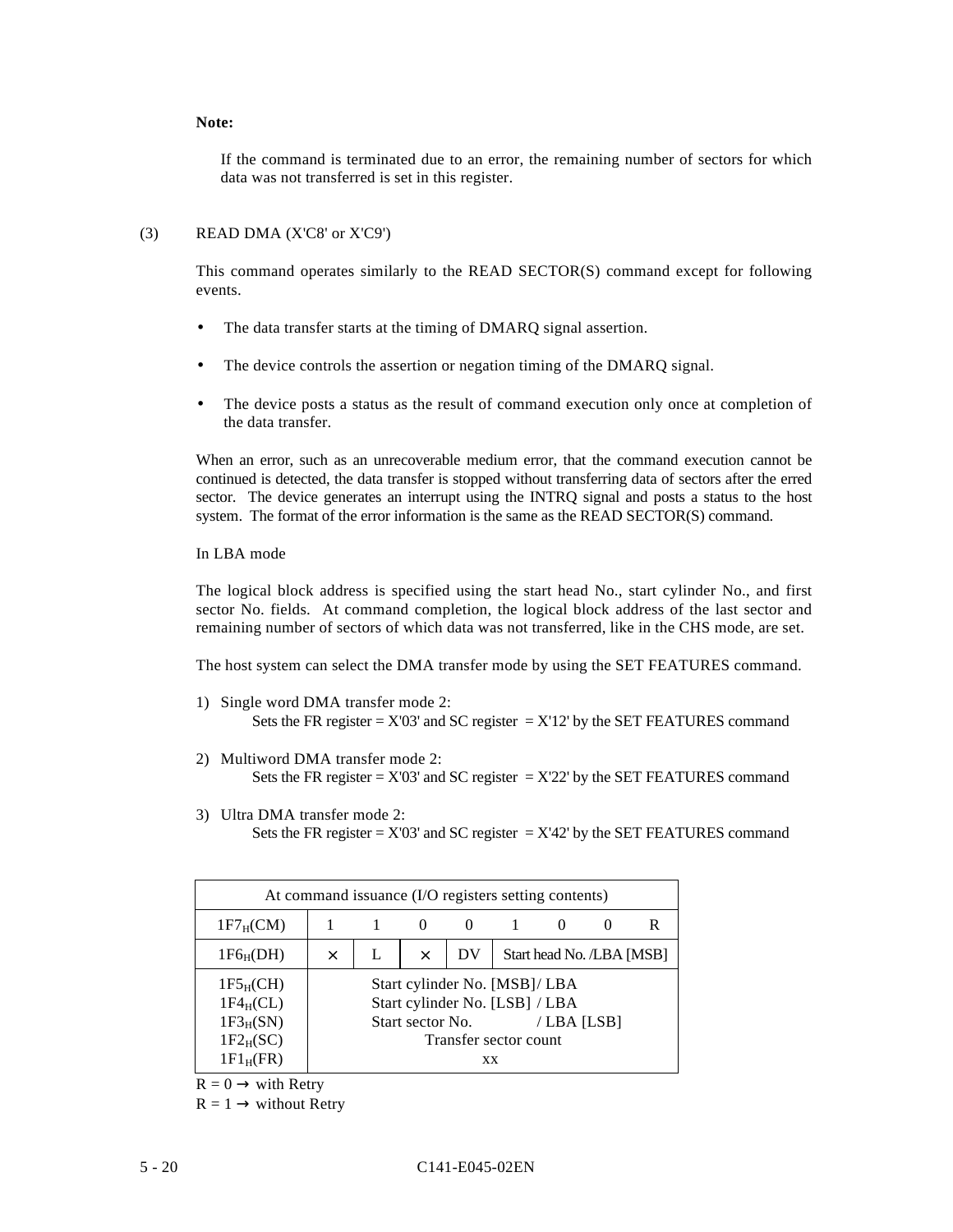| At command completion (I/O registers contents to be read)             |          |                                           |                |  |                                                                                                                |  |  |  |  |  |
|-----------------------------------------------------------------------|----------|-------------------------------------------|----------------|--|----------------------------------------------------------------------------------------------------------------|--|--|--|--|--|
| $1F7_H(ST)$                                                           |          | Status information                        |                |  |                                                                                                                |  |  |  |  |  |
| $1F6_H(DH)$                                                           | $\times$ | End head No. /LBA [MSB]<br>DV<br>$\times$ |                |  |                                                                                                                |  |  |  |  |  |
| $1F5_H(CH)$<br>$1F4_HCL$<br>$1F3_H(SN)$<br>$1F2_H(SC)$<br>$1F1_H(ER)$ |          |                                           | End sector No. |  | End cylinder No. [MSB] / LBA<br>End cylinder No. [LSB] / LBA<br>/LBA [LSB]<br>$00$ $(*1)$<br>Error information |  |  |  |  |  |

### (4) READ VERIFY SECTOR(S) (X'40' or X'41')

This command operates similarly to the READ SECTOR(S) command except that the data is not transferred to the host system.

After all requested sectors are verified, the device clears the BSY bit of the Status register and generates an interrupt. Upon the completion of the command execution, the command block registers contain the cylinder, head, and sector number of the last sector verified.

If an error occurs, the verify operation is terminated at the sector where the error occurred. The command block registers contain the cylinder, the head, and the sector addresses (in the CHS mode) or the logical block address (in the LBA mode) of the sector where the error occurred. The Sector Count register indicates the number of sectors that have not been verified.

If a correctable error is found, the device sets the CORR bit of the Status register to 1 after the command is completed (before the device generates an interrupt).

| At command issuance (I/O registers setting contents)                   |          |                                             |                  |                                                                                                       |  |            |  |  |  |  |  |
|------------------------------------------------------------------------|----------|---------------------------------------------|------------------|-------------------------------------------------------------------------------------------------------|--|------------|--|--|--|--|--|
| $1F7_H(CM)$                                                            |          | R<br>$\theta$                               |                  |                                                                                                       |  |            |  |  |  |  |  |
| $1F6_H(DH)$                                                            | $\times$ | Start head No. /LBA [MSB]<br>DV<br>$\times$ |                  |                                                                                                       |  |            |  |  |  |  |  |
| $1F5_H(CH)$<br>$1F4_HCL$<br>$1F3_H(SN)$<br>$1F2_H(SC)$<br>$1F1_H$ (FR) |          |                                             | Start sector No. | Start cylinder No. [MSB]/ LBA<br>Start cylinder No. [LSB] / LBA<br>Transfer sector count<br><b>XX</b> |  | /LBA [LSB] |  |  |  |  |  |

 $R = 0 \rightarrow$ with Retry

 $R = 1 \rightarrow$ without Retry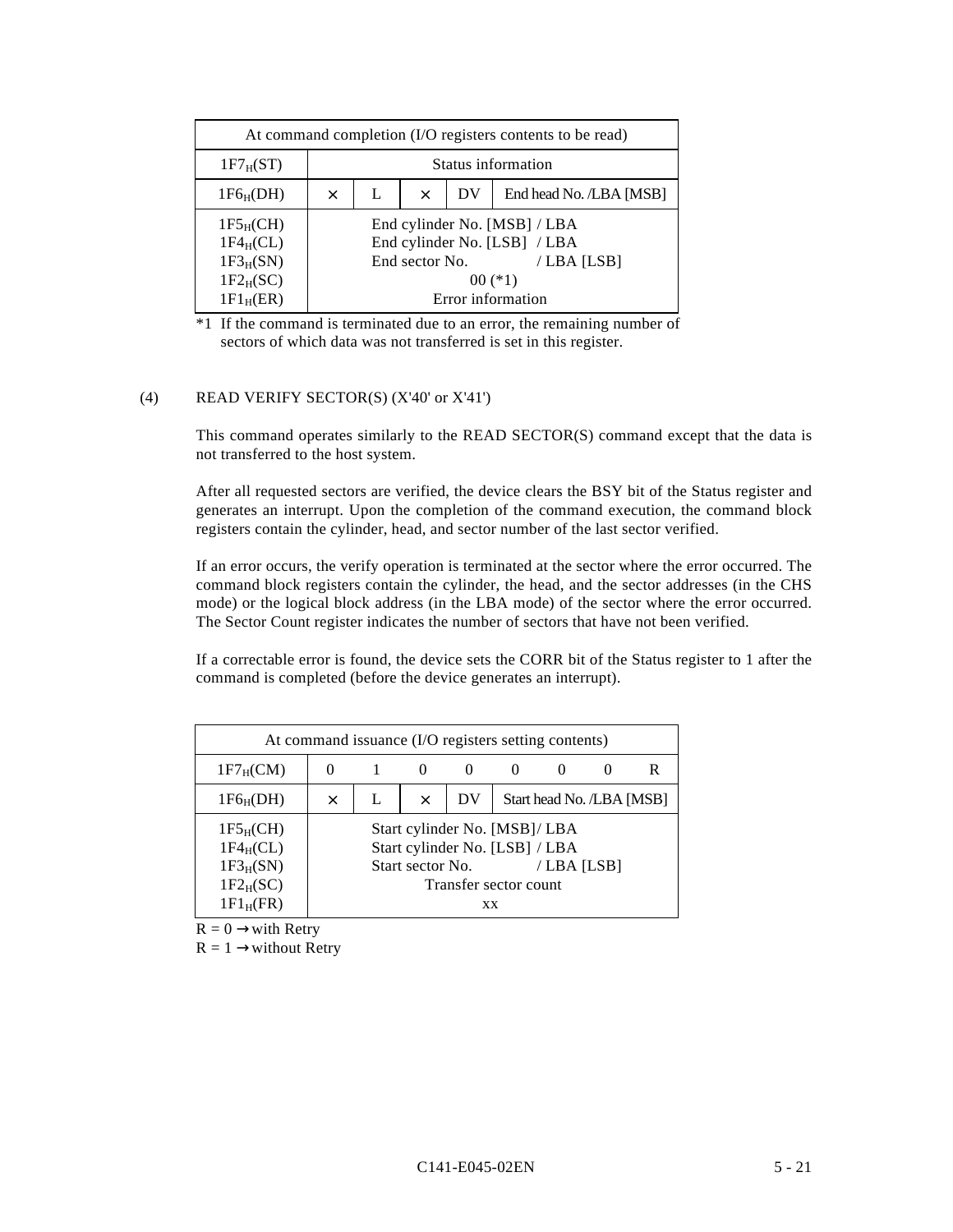| At command completion (I/O registers contents to be read)             |   |                                           |                |  |                                                                                                              |  |  |  |  |  |
|-----------------------------------------------------------------------|---|-------------------------------------------|----------------|--|--------------------------------------------------------------------------------------------------------------|--|--|--|--|--|
| $1F7_H(ST)$                                                           |   | Status information                        |                |  |                                                                                                              |  |  |  |  |  |
| $1F6_H(DH)$                                                           | X | End head No. /LBA [MSB]<br>DV<br>$\times$ |                |  |                                                                                                              |  |  |  |  |  |
| $1F5_H(CH)$<br>$1F4_HCL$<br>$1F3_H(SN)$<br>$1F2_H(SC)$<br>$1F1_H(ER)$ |   |                                           | End sector No. |  | End cylinder No. [MSB] / LBA<br>End cylinder No. [LSB] / LBA<br>/LBA [LSB]<br>$00$ (*1)<br>Error information |  |  |  |  |  |

## (5) WRITE SECTOR(S) (X'30' or X'31')

This command writes data of sectors from the address specified in the Device/Head, Cylinder High, Cylinder Low, and Sector Number registers to the address specified in the Sector Count register. Number of sectors can be specified to 256 sectors in maximum. Data transfer begins at the sector specified in the Sector Number register. For the DRQ, INTRQ, and BSY protocols related to data transfer, see Subsection 4.4.2.

If the head is not on the track specified by the host, the device performs a implied seek. After the head reaches to the specified track, the device writes the target sector.

The data stored in the buffer, and CRC code and ECC bytes are written to the data field of the corresponding sector(s). Upon the completion of the command execution, the command block registers contain the cylinder, head, and sector addresses of the last sector written.

If an error occurs during multiple sector write operation, the write operation is terminated at the sector where the error occurred. Command block registers contain the cylinder, the head, the sector addresses (in the CHS mode) or the logical block address (in the LBA mode) of the sector where the error occurred. Then the host can read the command block registers to determine what error has occurred and on which sector the error has occurred.

| At command issuance (I/O registers setting contents)                   |              |                                                |                  |                                                                                                       |  |            |                           |  |  |  |  |
|------------------------------------------------------------------------|--------------|------------------------------------------------|------------------|-------------------------------------------------------------------------------------------------------|--|------------|---------------------------|--|--|--|--|
| 1F7 <sub>H</sub> (CM)                                                  | $\mathbf{0}$ | R<br>$\theta$<br>$\theta$<br>$\mathbf{\Omega}$ |                  |                                                                                                       |  |            |                           |  |  |  |  |
| $1F6_H(DH)$                                                            | $\times$     |                                                | $\times$         | DV                                                                                                    |  |            | Start head No. /LBA [MSB] |  |  |  |  |
| $1F5_H(CH)$<br>$1F4_HCL$<br>$1F3_H(SN)$<br>$1F2_H(SC)$<br>$1F1_H$ (FR) |              |                                                | Start sector No. | Start cylinder No. [MSB]/ LBA<br>Start cylinder No. [LSB] / LBA<br>Transfer sector count<br><b>XX</b> |  | /LBA [LSB] |                           |  |  |  |  |

 $R = 0 \rightarrow$ with Retry

 $R = 1 \rightarrow$ without Retry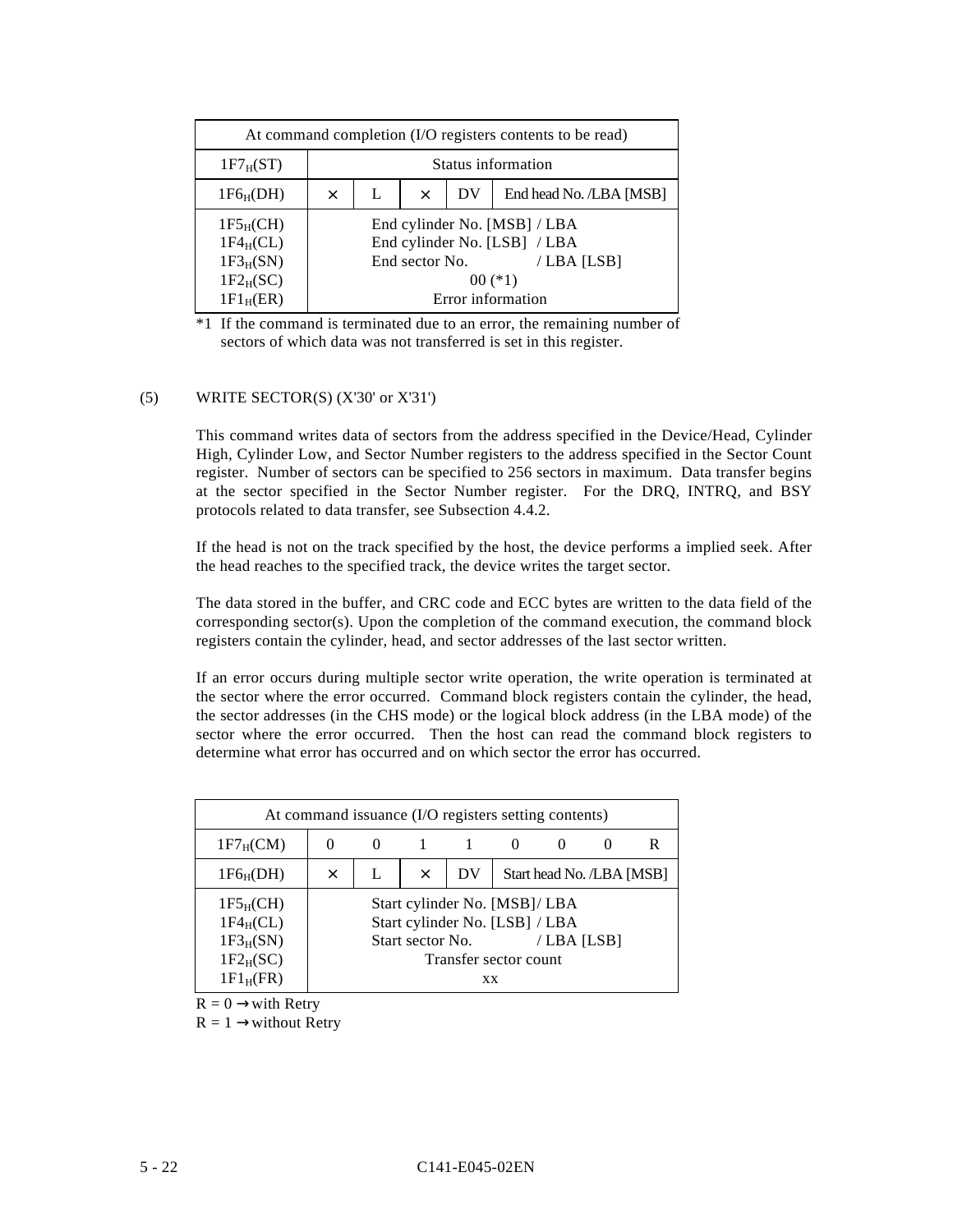| At command completion (I/O registers contents to be read)             |   |                                                |                |  |                                                                                                              |  |  |  |  |  |
|-----------------------------------------------------------------------|---|------------------------------------------------|----------------|--|--------------------------------------------------------------------------------------------------------------|--|--|--|--|--|
| $1F7_H(ST)$                                                           |   | Status information                             |                |  |                                                                                                              |  |  |  |  |  |
| $1F6_H(DH)$                                                           | X | End head No. /LBA [MSB]<br>DV<br>L<br>$\times$ |                |  |                                                                                                              |  |  |  |  |  |
| $1F5_H(CH)$<br>$1F4_HCL$<br>$1F3_H(SN)$<br>$1F2_H(SC)$<br>$1F1_H(ER)$ |   |                                                | End sector No. |  | End cylinder No. [MSB] / LBA<br>End cylinder No. [LSB] / LBA<br>/LBA [LSB]<br>$00$ (*1)<br>Error information |  |  |  |  |  |

#### (6) WRITE MULTIPLE (X'C5')

This command is similar to the WRITE SECTOR(S) command. The device does not generate interrupts (assertion of the INTRQ) signal) on each sector but on the transfer of a block which contains the number of sectors for which the number is defined by the SET MULTIPLE MODE command.

The implementation of the WRITE MULTIPLE command is identical to that of the WRITE SECTOR(S) command except that the number of sectors is specified by the SET MULTIPLE MODE command are transferred without intervening interrupts. In the WRITE MULTIPLE command operation, the DRQ bit of the Status register is required to set only at the start of the data block, not on each sector.

The number of sectors (block count) to be transferred without interruption is specified by the SET MULTIPLE MODE command. The SET MULTIPLE MODE command should be executed prior to the WRITE MULTIPLE command.

When the WRITE MULTIPLE command is issued, the Sector Count register contains the number of sectors requested (not a number of the block count or a number of sectors in a block).

Upon receipt of this command, the device executes this command even if the value of the Sector Count register is less than the defined block count the value of the Sector Count should not be 0).

If the number of requested sectors is not divided evenly (having the same number of sectors [block count]), as many full blocks as possible are transferred, then a final partial block is transferred. The number of sectors in the partial block to be transferred is n where  $n =$ remainder of ("number of sectors"/"block count").

If the WRITE MULTIPLE command is issued before the SET MULTIPLE MODE command is executed or when WRITE MULTIPLE command is disabled, the device rejects the WRITE MULTIPLE command with an ABORTED COMMAND error.

Disk errors encountered during execution of the WRITE MULTIPLE command are posted after attempting to write the block or the partial block that was transferred. Write operation ends at the sector where the error was encountered even if the sector is in the middle of a block. If an error occurs, the subsequent block shall not be transferred. Interrupts are generated when the DRQ bit of the Status register is set at the beginning of each block or partial block.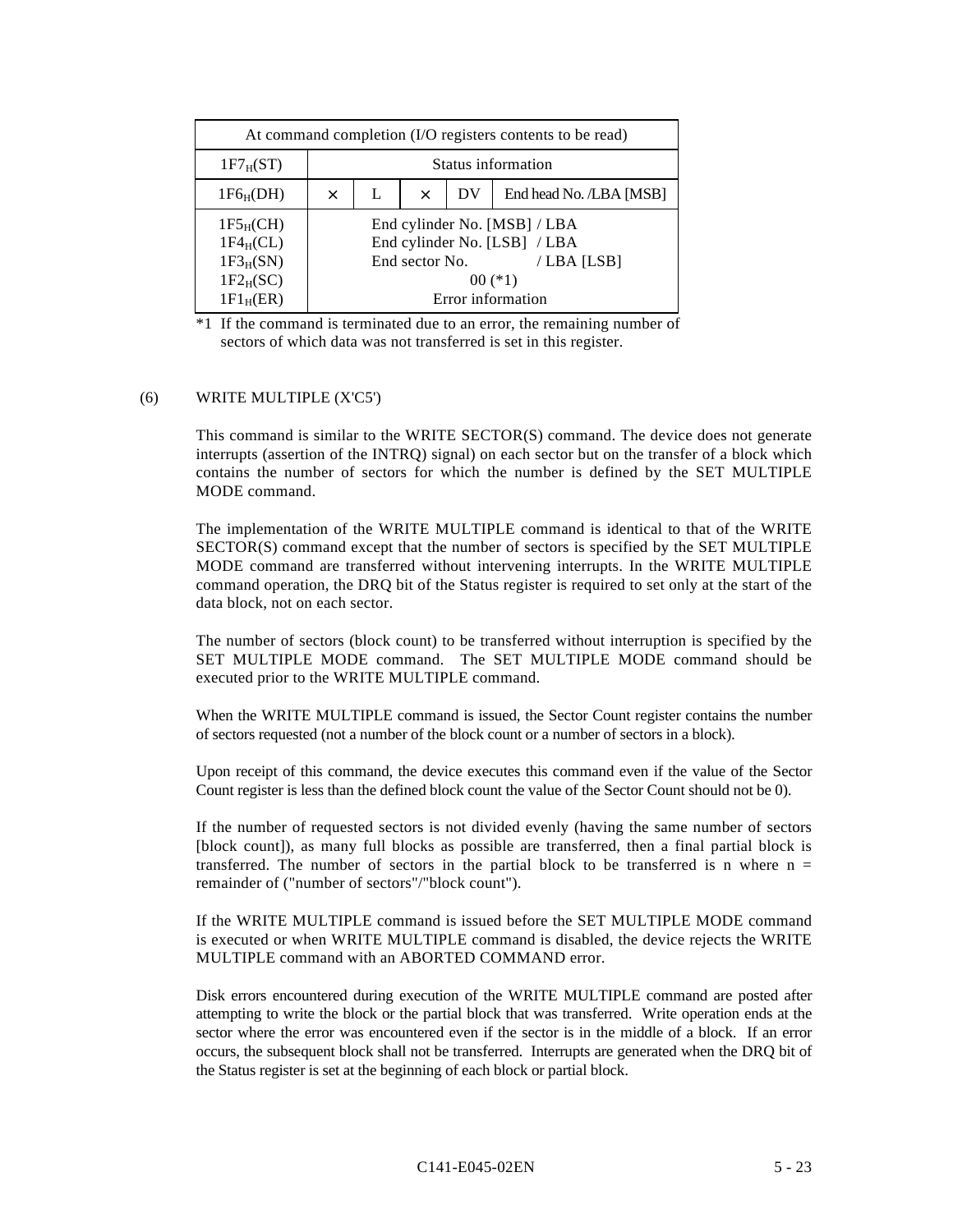The contents of the command block registers related to addresses after the transfer of a data block containing an erred sector are undefined. To obtain a valid error information, the host should retry data transfer as an individual requests.

| At command issuance (I/O registers setting contents)                   |          |                                             |                  |                                                                                                |  |            |  |  |  |  |  |
|------------------------------------------------------------------------|----------|---------------------------------------------|------------------|------------------------------------------------------------------------------------------------|--|------------|--|--|--|--|--|
| $1F7_HCM$                                                              |          |                                             | $\theta$         | $_{0}$                                                                                         |  |            |  |  |  |  |  |
| $1F6_H(DH)$                                                            | $\times$ | Start head No. /LBA [MSB]<br>DV<br>$\times$ |                  |                                                                                                |  |            |  |  |  |  |  |
| $1F5_H(CH)$<br>$1F4_HCL$<br>$1F3_H(SN)$<br>$1F2_H(SC)$<br>$1F1_H$ (FR) |          |                                             | Start sector No. | Start cylinder No. [MSB]/ LBA<br>Start cylinder No. [LSB] / LBA<br>Transfer sector count<br>XX |  | /LBA [LSB] |  |  |  |  |  |

| At command completion (I/O registers contents to be read)                         |          |                                                |                |                 |                                                                                                 |  |  |  |  |  |  |
|-----------------------------------------------------------------------------------|----------|------------------------------------------------|----------------|-----------------|-------------------------------------------------------------------------------------------------|--|--|--|--|--|--|
| $1F7_H(ST)$                                                                       |          | Status information                             |                |                 |                                                                                                 |  |  |  |  |  |  |
| $1F6_H(DH)$                                                                       | $\times$ | End head No. /LBA [MSB]<br>DV<br>L<br>$\times$ |                |                 |                                                                                                 |  |  |  |  |  |  |
| $1F5_H(CH)$<br>$1F4_HCL$ )<br>$1F3_H(SN)$<br>$1F2_H(SC)$<br>1F1 <sub>H</sub> (ER) |          |                                                | End sector No. | 00 <sub>H</sub> | End cylinder No. [MSB] / LBA<br>End cylinder No. [LSB] / LBA<br>/LBA [LSB]<br>Error information |  |  |  |  |  |  |

#### **Note:**

When the command terminates due to error, only the DV bit and the error information field are valid.

### (7) WRITE DMA (X'CA' or X'CB')

This command operates similarly to the WRITE SECTOR(S) command except for following events.

- The data transfer starts at the timing of DMARQ signal assertion.
- The device controls the assertion or negation timing of the DMARQ signal.
- The device posts a status as the result of command execution only once at completion of the data transfer.

When an error, such as an unrecoverable medium error, that the command execution cannot be continued is detected, the data transfer is stopped without transferring data of sectors after the erred sector. The device generates an interrupt using the INTRQ signal and posts a status to the host system. The format of the error information is the same as the WRITE SECTOR(S) command.

A host system can be select the following transfer mode using the SET FEATURES command.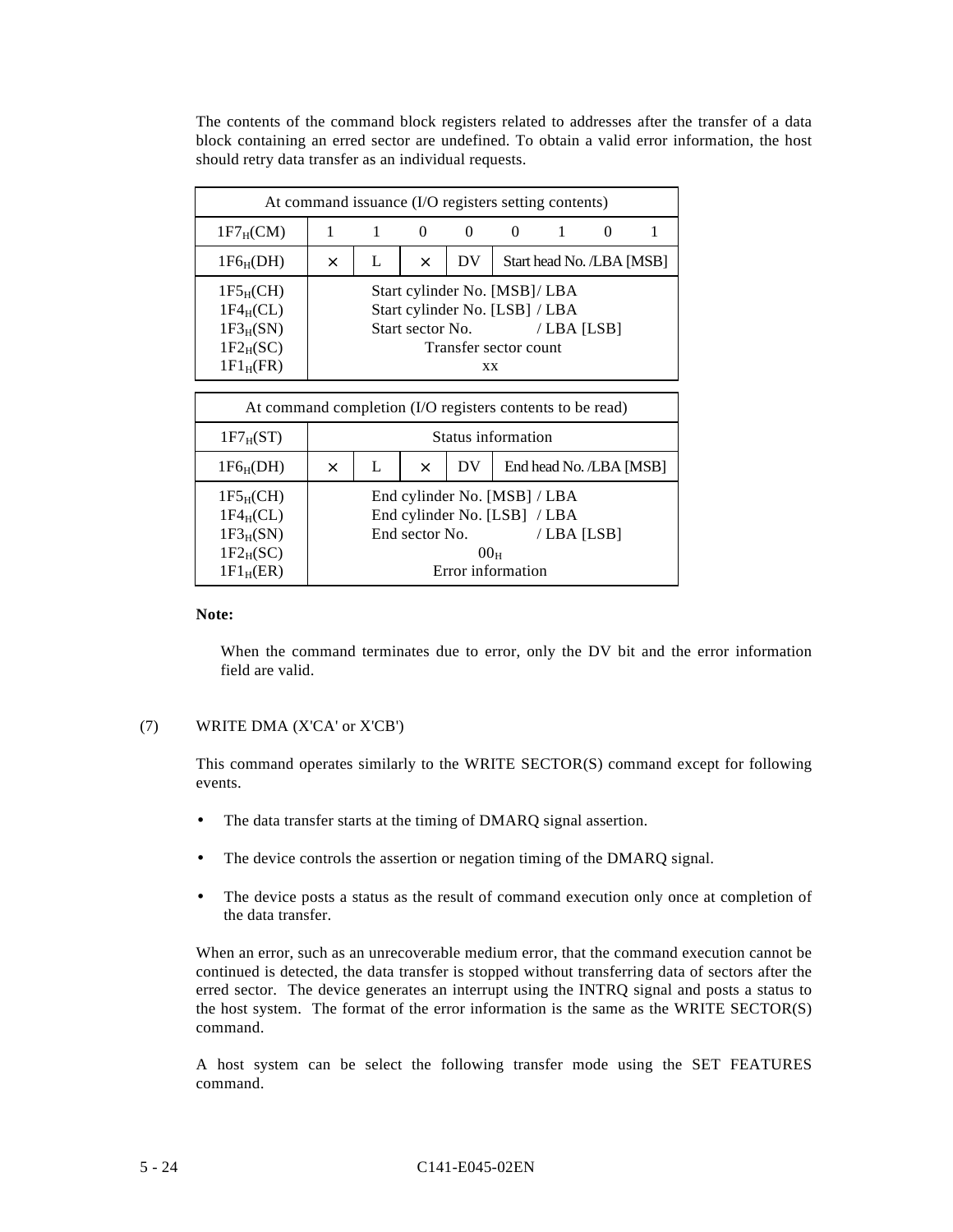1) Single word DMA transfer mode 2:

Sets the FR register =  $X'03'$  and SC register =  $X'12'$  by the SET FEATURES command

2) Multiword DMA transfer mode 2:

Sets the FR register =  $X'03'$  and SC register =  $X'22'$  by the SET FEATURES command

3) Ultra DMA transfer mode 2:

Sets the FR register =  $X'03'$  and SC register =  $X'42'$  by the SET FEATURES command

| At command issuance (I/O registers setting contents)                   |   |                                             |                  |                                                                                                       |  |            |  |  |  |  |  |
|------------------------------------------------------------------------|---|---------------------------------------------|------------------|-------------------------------------------------------------------------------------------------------|--|------------|--|--|--|--|--|
| $1F7_HCM$                                                              |   |                                             |                  | $\theta$                                                                                              |  |            |  |  |  |  |  |
| $1F6_H(DH)$                                                            | × | Start head No. /LBA [MSB]<br>DV<br>$\times$ |                  |                                                                                                       |  |            |  |  |  |  |  |
| $1F5_H(CH)$<br>$1F4_HCL$<br>$1F3_H(SN)$<br>$1F2_H(SC)$<br>$1F1_H$ (FR) |   |                                             | Start sector No. | Start cylinder No. [MSB]/ LBA<br>Start cylinder No. [LSB] / LBA<br>Transfer sector count<br><b>XX</b> |  | /LBA [LSB] |  |  |  |  |  |

 $R = 0 \rightarrow$ with Retry

 $R = 1 \rightarrow$ without Retry

| At command completion (I/O registers contents to be read)             |          |                                                |                |  |                                                                                                              |  |  |  |  |  |
|-----------------------------------------------------------------------|----------|------------------------------------------------|----------------|--|--------------------------------------------------------------------------------------------------------------|--|--|--|--|--|
| $1F7_H(ST)$                                                           |          | Status information                             |                |  |                                                                                                              |  |  |  |  |  |
| $1F6_H(DH)$                                                           | $\times$ | End head No. /LBA [MSB]<br>L<br>DV<br>$\times$ |                |  |                                                                                                              |  |  |  |  |  |
| $1F5_H(CH)$<br>$1F4_HCL$<br>$1F3_H(SN)$<br>$1F2_H(SC)$<br>$1F1_H(ER)$ |          |                                                | End sector No. |  | End cylinder No. [MSB] / LBA<br>End cylinder No. [LSB] / LBA<br>/LBA [LSB]<br>$00$ (*1)<br>Error information |  |  |  |  |  |

\*1 If the command is terminated due to an error, the remaining number of sectors of which data was not transferred is set in this register.

# (8) WRITE VERIFY (X'3C')

This command operates similarly to the WRITE SECTOR(S) command except that the device verifies each sector immediately after being written. The verify operation is a read and check for data errors without data transfer. Any error that is detected during the verify operation is posted.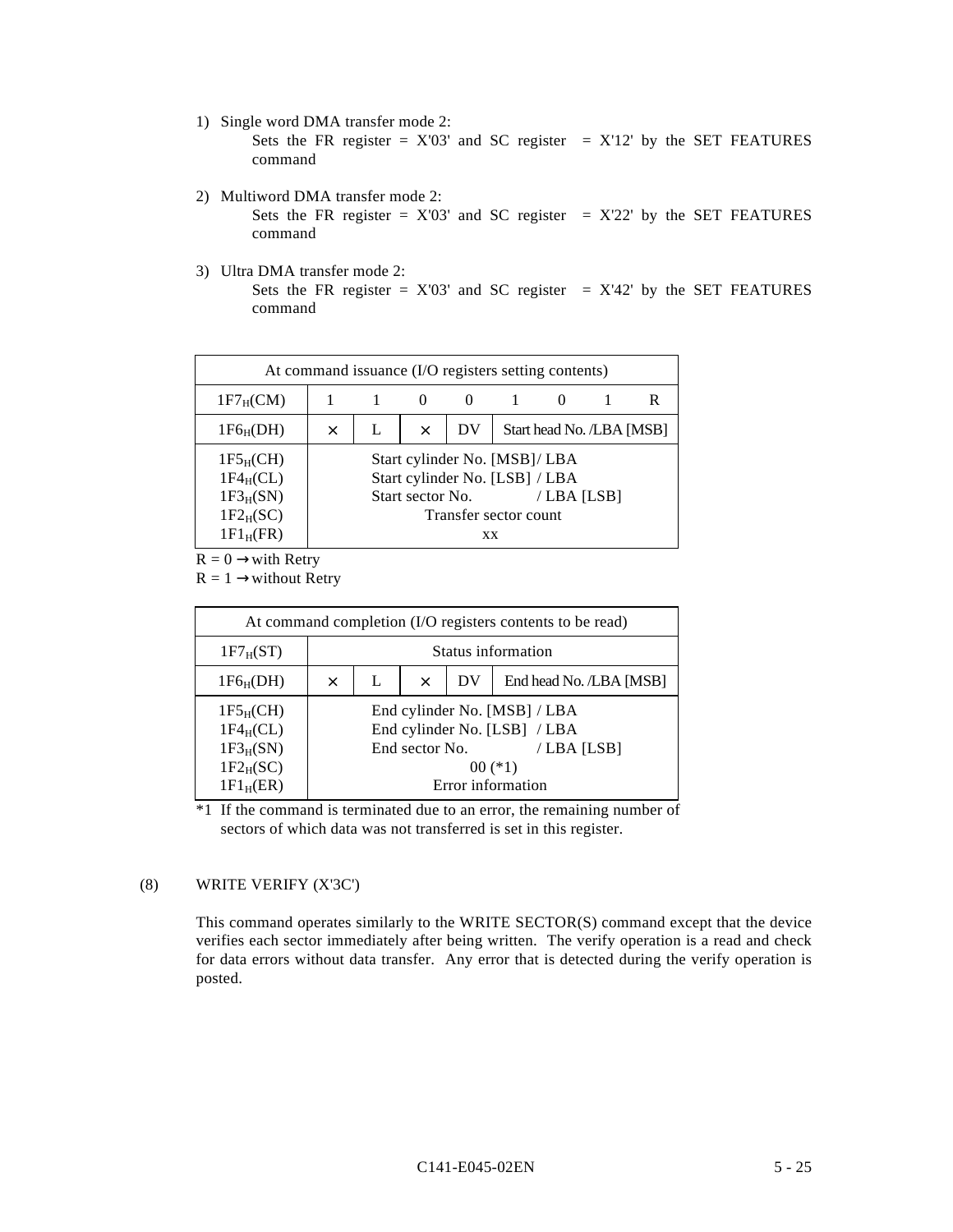| At command issuance (I/O registers setting contents)                   |          |                                             |                  |           |                                                                                          |            |  |  |  |  |  |
|------------------------------------------------------------------------|----------|---------------------------------------------|------------------|-----------|------------------------------------------------------------------------------------------|------------|--|--|--|--|--|
| $1F7_HCM$                                                              |          | $\theta$                                    |                  |           |                                                                                          |            |  |  |  |  |  |
| $1F6_H(DH)$                                                            | $\times$ | Start head No. /LBA [MSB]<br>DV<br>$\times$ |                  |           |                                                                                          |            |  |  |  |  |  |
| $1F5_H(CH)$<br>$1F4_HCL$<br>$1F3_H(SN)$<br>$1F2_H(SC)$<br>$1F1_H$ (FR) |          |                                             | Start sector No. | <b>XX</b> | Start cylinder No. [MSB]/ LBA<br>Start cylinder No. [LSB] / LBA<br>Transfer sector count | /LBA [LSB] |  |  |  |  |  |

 $R = 0 \rightarrow$ with Retry

 $R = 1 \rightarrow$ without Retry

| At command completion (I/O registers contents to be read)             |          |                                                |                |  |                                                                                                                |  |  |  |  |
|-----------------------------------------------------------------------|----------|------------------------------------------------|----------------|--|----------------------------------------------------------------------------------------------------------------|--|--|--|--|
| $1F7_H(ST)$                                                           |          | Status information                             |                |  |                                                                                                                |  |  |  |  |
| $1F6_H(DH)$                                                           | $\times$ | End head No. /LBA [MSB]<br>DV<br>L<br>$\times$ |                |  |                                                                                                                |  |  |  |  |
| $1F5_H(CH)$<br>$1F4_HCL$<br>$1F3_H(SN)$<br>$1F2_H(SC)$<br>$1F1_H(ER)$ |          |                                                | End sector No. |  | End cylinder No. [MSB] / LBA<br>End cylinder No. [LSB] / LBA<br>/LBA [LSB]<br>$00$ $(*1)$<br>Error information |  |  |  |  |

\*1 If the command is terminated due to an error, the remaining number of sectors of which data was not transferred is set in this register.

## (9) RECALIBRATE (X'1x', x: X'0' to X'F')

This command performs the calibration. Upon receipt of this command, the device sets BSY bit of the Status register and performs a calibration. When the device completes the calibration, the device updates the Status register, clears the BSY bit, and generates an interrupt.

This command can be issued in the LBA mode.

| At command issuance (I/O registers setting contents)                   |          |                                  |   |  |                            |              |   |   |  |
|------------------------------------------------------------------------|----------|----------------------------------|---|--|----------------------------|--------------|---|---|--|
| $1F7_HCM$                                                              | $\theta$ | 0                                | 0 |  | X                          | $\mathbf{x}$ | X | X |  |
| $1F6_H(DH)$                                                            | $\times$ | DV<br>$\times$<br>$\times$<br>XX |   |  |                            |              |   |   |  |
| $1F5_H(CH)$<br>$1F4_HCL$<br>$1F3_H(SN)$<br>$1F2_H(SC)$<br>$1F1_H$ (FR) |          |                                  |   |  | XX<br>XX<br>XX<br>XX<br>XX |              |   |   |  |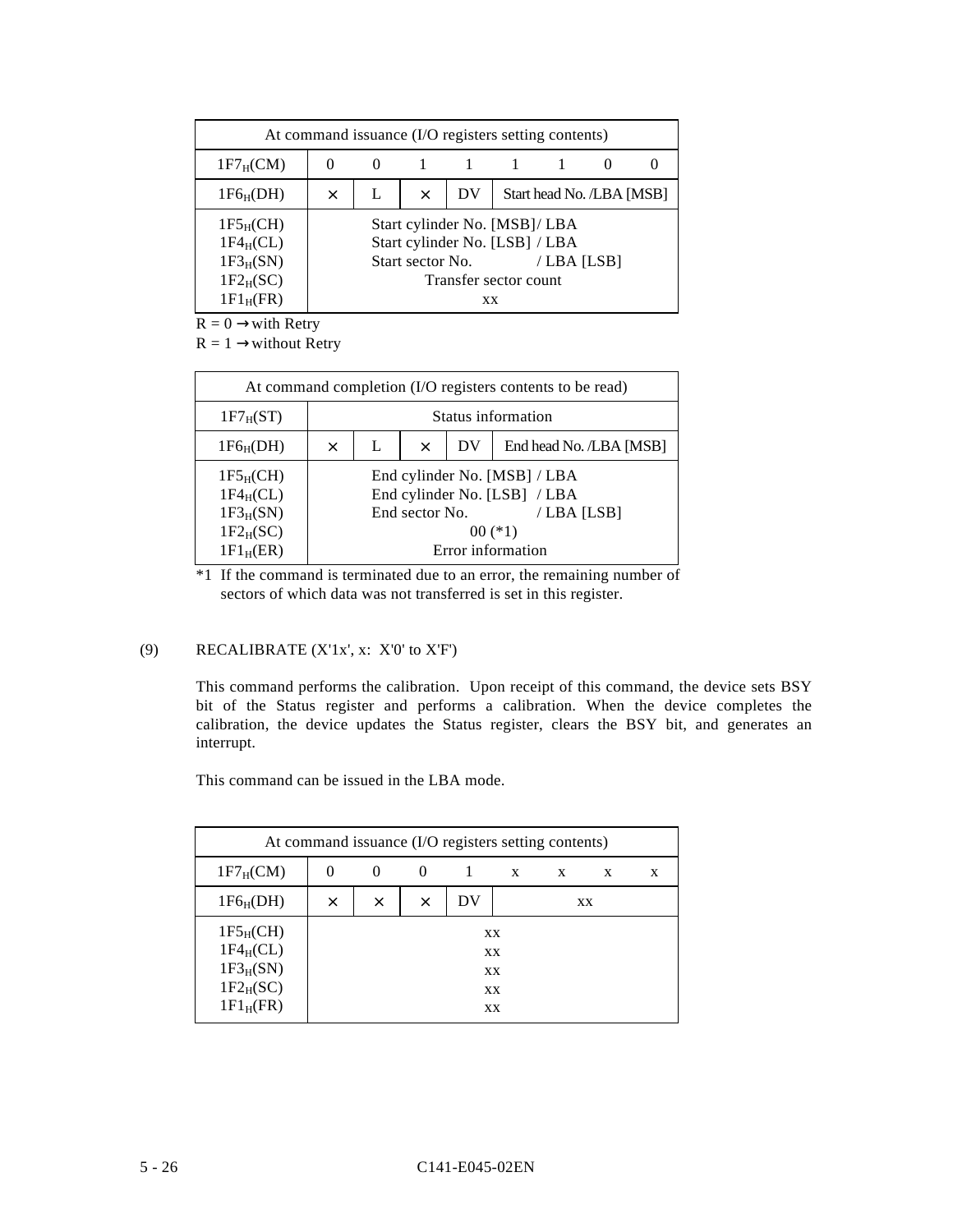| At command completion (I/O registers contents to be read)             |          |                    |          |    |                                           |  |  |  |  |
|-----------------------------------------------------------------------|----------|--------------------|----------|----|-------------------------------------------|--|--|--|--|
| $1F7_H(ST)$                                                           |          | Status information |          |    |                                           |  |  |  |  |
| $1F6_H(DH)$                                                           | $\times$ | $\times$           | $\times$ | DV | XX                                        |  |  |  |  |
| $1F5_H(CH)$<br>$1F4_HCL$<br>$1F3_H(SN)$<br>$1F2_H(SC)$<br>$1F1_H(ER)$ |          |                    |          |    | XX<br>XX<br>XX<br>XX<br>Error information |  |  |  |  |

# (10) SEEK (X'7x', x : X'0' to X'F')

This command performs a seek operation to the track and selects the head specified in the command block registers. After completing the seek operation, the device clears the BSY bit in the Status register and generates an interrupt.

The IDD always sets the DSC bit (Drive Seek Complete status) of the Status register to 1.

In the LBA mode, this command performs the seek operation to the cylinder and head position in which the sector is specified with the logical block address.

| At command issuance (I/O registers setting contents)                   |          |   |            |                                                |                        |                     |              |   |
|------------------------------------------------------------------------|----------|---|------------|------------------------------------------------|------------------------|---------------------|--------------|---|
| $1F7_H(CM)$                                                            | $\theta$ |   |            |                                                | $X$ $X$                |                     | $\mathbf{x}$ | X |
| $1F6_H(DH)$                                                            | X        | L | $\times$   | DV                                             |                        | Head No. /LBA [MSB] |              |   |
| $1F5_H(CH)$<br>$1F4_HCL$<br>$1F3_H(SN)$<br>$1F2_H(SC)$<br>$1F1_H$ (FR) |          |   | Sector No. | Cylinder No. [MSB]<br>Cylinder No. [LSB] / LBA | <b>XX</b><br><b>XX</b> | / LBA<br>/LBA [LSB] |              |   |

| At command completion (I/O registers contents to be read)                       |   |                                            |            |                                 |                                                                     |  |  |  |
|---------------------------------------------------------------------------------|---|--------------------------------------------|------------|---------------------------------|---------------------------------------------------------------------|--|--|--|
| $1F7_H(ST)$                                                                     |   | Status information                         |            |                                 |                                                                     |  |  |  |
| $1F6_H(DH)$                                                                     | X | Head No. /LBA [MSB]<br>DV<br>L<br>$\times$ |            |                                 |                                                                     |  |  |  |
| $1F5_H(CH)$<br>$1F4_HCL$<br>$1F3_H(SN)$<br>$1F2_H(SC)$<br>1F1 <sub>H</sub> (ER) |   |                                            | Sector No. | Cylinder No. [MSB]<br><b>XX</b> | /LBA<br>Cylinder No. [LSB] / LBA<br>/LBA [LSB]<br>Error information |  |  |  |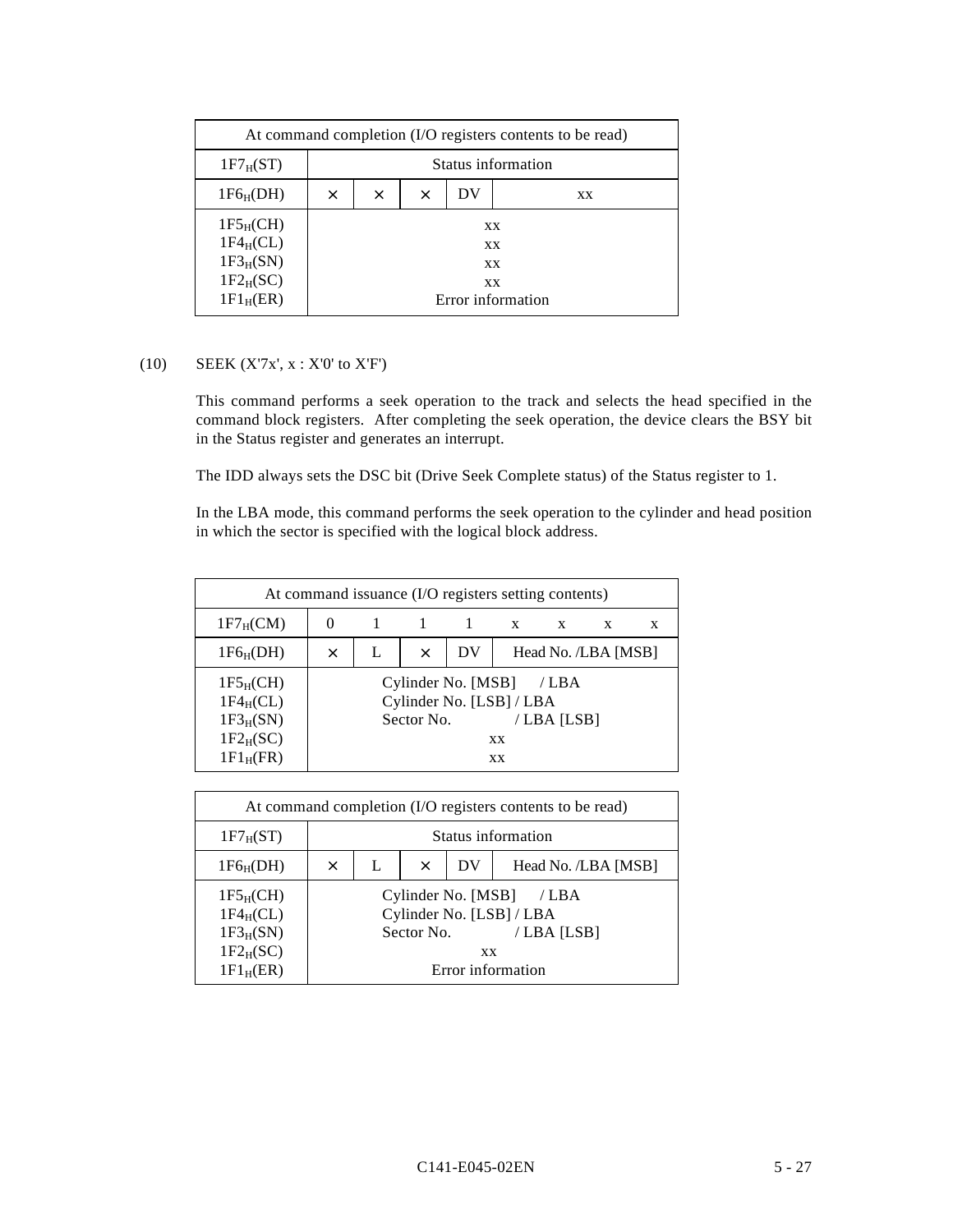### (11) INITIALIZE DEVICE PARAMETERS (X'91')

The host system can set the number of sectors per track and the maximum head number (maximum head number is "number of heads minus 1") per cylinder with this command. Upon receipt of this command, the device sets the BSY bit of Status register and saves the parameters. Then the device clears the BSY bit and generates an interrupt.

When the SC register is specified to X'00', an ABORTED COMMAND error is posted. Other than X'00' is specified, this command terminates normally.

The parameters set by this command are retained even after reset or power save operation regardless of the setting of disabling the reverting to default setting.

#### In LBA mode

The device ignores the L bit specification and operates with the CHS mode specification. An accessible area of this command within head moving in the LBA mode is always within a default area. It is recommended that the host system refers the addressable user sectors (total number of sectors) in word 60 to 61 of the parameter information by the IDENTIFY DEVICE command.

| At command issuance (I/O registers setting contents)                   |   |                                  |          |                                                               |  |  |               |  |  |
|------------------------------------------------------------------------|---|----------------------------------|----------|---------------------------------------------------------------|--|--|---------------|--|--|
| $1F7_HCM$                                                              |   | $\theta$<br>$\theta$<br>$\theta$ |          |                                                               |  |  |               |  |  |
| $1F6_H(DH)$                                                            | X | X                                | $\times$ | DV                                                            |  |  | Max. head No. |  |  |
| $1F5_H(CH)$<br>$1F4_HCL$<br>$1F3_H(SN)$<br>$1F2_H(SC)$<br>$1F1_H$ (FR) |   |                                  |          | <b>XX</b><br><b>XX</b><br>XX<br>Number of sectors/track<br>XX |  |  |               |  |  |

| At command completion (I/O registers contents to be read)             |   |                    |          |                                                  |                   |  |  |  |  |
|-----------------------------------------------------------------------|---|--------------------|----------|--------------------------------------------------|-------------------|--|--|--|--|
| $1F7_H(ST)$                                                           |   | Status information |          |                                                  |                   |  |  |  |  |
| $1F6_H(DH)$                                                           | X | $\times$           | $\times$ | DV                                               | Max. head No.     |  |  |  |  |
| $1F5_H(CH)$<br>$1F4_HCL$<br>$1F3_H(SN)$<br>$1F2_H(SC)$<br>$1F1_H(ER)$ |   |                    |          | <b>XX</b><br><b>XX</b><br><b>XX</b><br><b>XX</b> | Error Information |  |  |  |  |

#### (12) IDENTIFY DEVICE (X'EC')

The host system issues the IDENTIFY DEVICE command to read parameter information (512 bytes) from the device. Upon receipt of this command, the drive sets the BSY bit of Status register and sets required parameter information in the sector buffer. The device then sets the DRQ bit of the Status register, and generates an interrupt. After that, the host system reads the information out of the sector buffer. Table 5.5 shows the arrangements and values of the parameter words and the meaning in the buffer.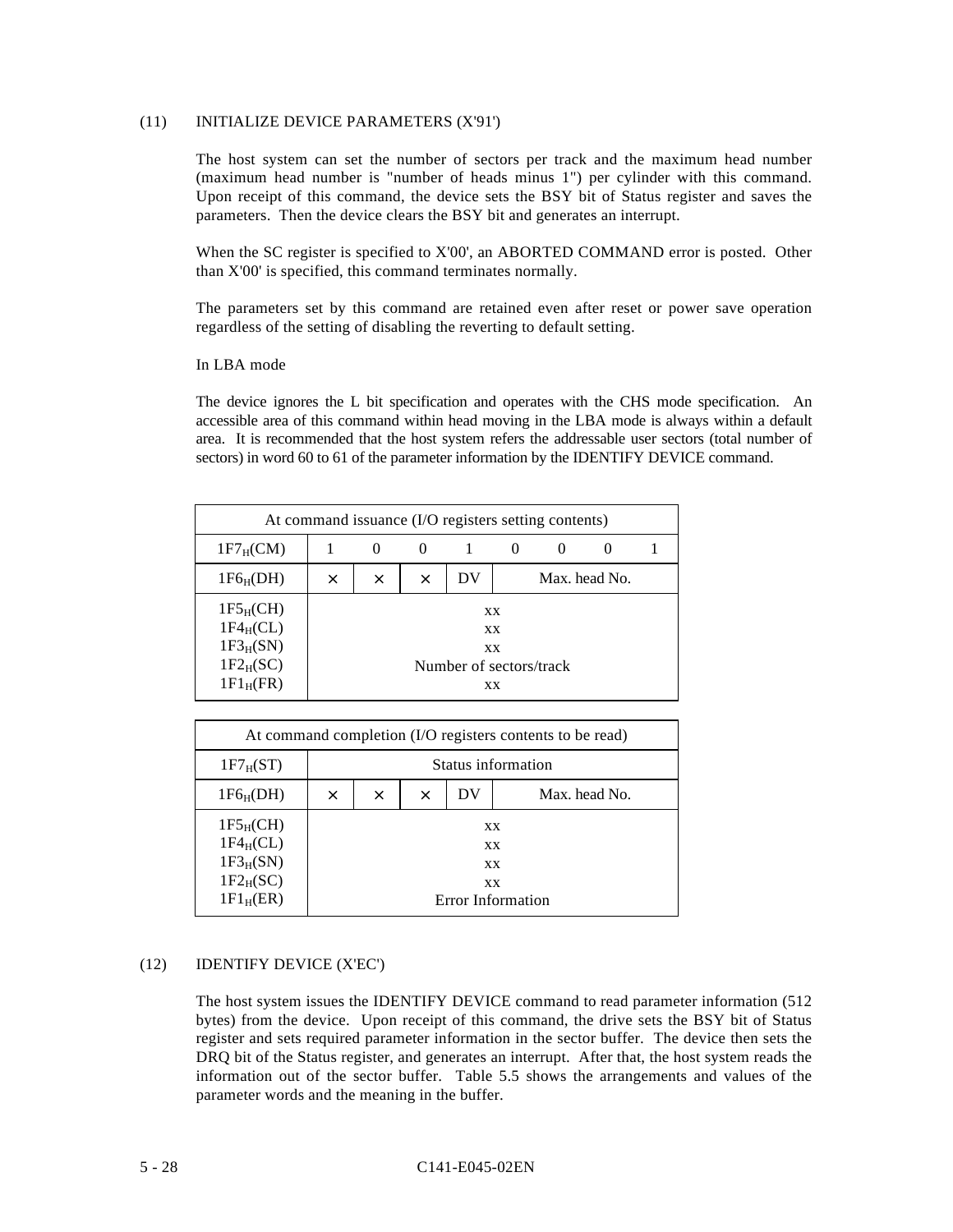| At command issuance (I/O registers setting contents)                   |          |                           |  |          |                            |  |  |  |
|------------------------------------------------------------------------|----------|---------------------------|--|----------|----------------------------|--|--|--|
| $1F7_HCM$                                                              |          |                           |  | $\theta$ |                            |  |  |  |
| $1F6_H(DH)$                                                            | $\times$ | DV<br>X<br>$\times$<br>XX |  |          |                            |  |  |  |
| $1F5_H(CH)$<br>$1F4_HCL$<br>$1F3_H(SN)$<br>$1F2_H(SC)$<br>$1F1_H$ (FR) |          |                           |  |          | XX<br>XX<br>XX<br>XX<br>XX |  |  |  |

| At command completion (I/O registers contents to be read)             |          |                    |          |                                                  |                   |  |  |  |  |
|-----------------------------------------------------------------------|----------|--------------------|----------|--------------------------------------------------|-------------------|--|--|--|--|
| $1F7_H(ST)$                                                           |          | Status information |          |                                                  |                   |  |  |  |  |
| $1F6_H(DH)$                                                           | $\times$ | $\times$           | $\times$ | DV                                               | <b>XX</b>         |  |  |  |  |
| $1F5_H(CH)$<br>$1F4_HCL$<br>$1F3_H(SN)$<br>$1F2_H(SC)$<br>$1F1_H(ER)$ |          |                    |          | <b>XX</b><br><b>XX</b><br><b>XX</b><br><b>XX</b> | Error information |  |  |  |  |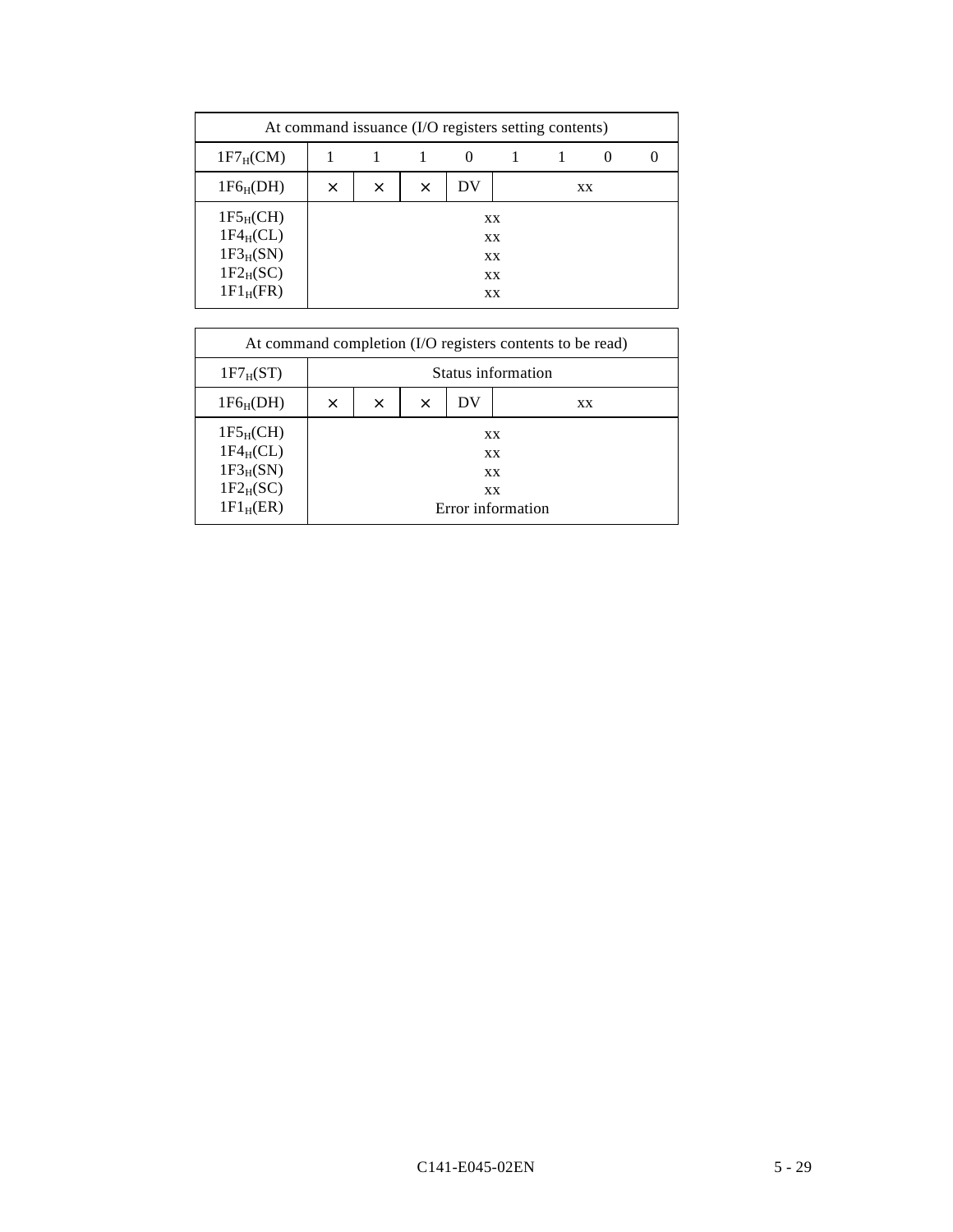| Word             | Value                      | Description                                                            |                                                  |
|------------------|----------------------------|------------------------------------------------------------------------|--------------------------------------------------|
| $\boldsymbol{0}$ | X'0C5A'                    | General Configuration *1                                               |                                                  |
| $\mathbf{1}$     | X'1176'                    | Number of cylinders<br>MPB3021AT: X'1176'                              |                                                  |
|                  | X'1A30'                    | MPB3032AT: X'1A30'                                                     |                                                  |
|                  | X'22EC'                    | MPB3043AT: X'22EC'                                                     |                                                  |
|                  | X'2A62'<br>X'3462'         | MPB3052AT: X'2A62'<br>MPB3064AT: X'3462'                               |                                                  |
| $\mathfrak{2}$   | X'0000'                    | Reserved                                                               |                                                  |
| 3                | X'000F'                    | Number of Heads                                                        |                                                  |
| $\overline{4}$   | X'0000'                    | Retired                                                                |                                                  |
| 5                | X'0000'                    | Retired                                                                |                                                  |
| 6                | X'003F'                    | Number of sectors per track                                            |                                                  |
| $7-9$            | X'0000000000000            | Retired                                                                |                                                  |
| $10-19$          |                            | Serial number (ASCII code) *2                                          |                                                  |
| $20 - 21$        | X'00000000'                | Retired                                                                |                                                  |
| 22               | X'0004'                    | Number of ECC bytes transferred at READ LONG or WRITE LONG command     |                                                  |
| $23 - 26$        |                            | Firmware revision (ASCII code) *3                                      |                                                  |
| $27 - 46$        | $\overline{a}$             | Model number (ASCII code) *4                                           |                                                  |
| 47               | X'8010'                    | Maximum number of sectors per interrupt on READ/WRITE MULTIPLE command |                                                  |
| 48               | X'0000'                    | Reserved                                                               |                                                  |
| 49               | X'0B00'                    | Capabilities *5                                                        |                                                  |
| 50               | X'0000'                    | Reserved                                                               |                                                  |
| 51               | X'0200'                    | PIO data transfer mode *6                                              |                                                  |
| 52               | X'0000'                    | Retired                                                                |                                                  |
| 53               | $X'0003'$ or<br>X'0007'    | Enable/disable setting of words 54-58, 64-70 and 88 *7                 |                                                  |
| 54               | (Variable)                 | umber of current Cylinders                                             |                                                  |
| 55               | (Variable)                 | Number of current Head                                                 |                                                  |
| 56               | (Variable)                 | Number of current sectors per track                                    |                                                  |
| 57-58            | (Variable)                 | Total number of current sectors                                        |                                                  |
| 59               | $*8$                       | Transfer sector count currently set by READ/WRITE MULTIPLE command     |                                                  |
| 60-61            | X'00407496'                | Total number of user addressable sectors (LBA mode only)               | MPB3021AT: X'00407496'                           |
|                  | X'0060AB30'                |                                                                        | MPB3032AT: X'0060AB30'                           |
|                  | X'0080E92C'<br>X'009C73C2' |                                                                        | MPB3043AT: X'0080E92C'<br>MPB3052AT: X'009C73C2' |
|                  | X'00C15DC2'                |                                                                        | MPB3064AT: X'00C15DC2'                           |
| 62               | X'0000'                    | Retired                                                                |                                                  |
| 63               | X'xx07'                    | Multiword DMA transfer mode *9                                         |                                                  |
| 64               | X'0003'                    | Advance PIO transfer mode support status *10                           |                                                  |
| 65               | X'0078'                    | Minimum multiword DMA transfer cycle time per word : 120 [ns]          |                                                  |
| 66               | X'0078'                    | Manufacturer's recommended DMA transfer cycle time : 120 [ns]          |                                                  |
| 67               | X'00F0'                    | Minimum PIO transfer cycle time without flow control : 240 [ns]        |                                                  |
| 68               | X'0078'                    | Minimum PIO transfer cycle time with IORDY flow control: 120 [ns]      |                                                  |
| 69-79            | X'00'                      | Reserved                                                               |                                                  |
| 80               | X'000E'                    | Major version number *11                                               |                                                  |
| 81               | X'0000'                    | Minor version number (not reported)                                    |                                                  |
| 82               | X'0009'                    | Support of command sets *12                                            |                                                  |
| 83               | X'4000'                    | Support of command sets (fixed)                                        |                                                  |
| 84-87            | X'00'                      | Reserved                                                               |                                                  |
| 88               | X'xx07'                    | Ultra DMA modes *13                                                    |                                                  |

# **Table 5.4 Information to be read by IDENTIFY DEVICE command (1 of 3)**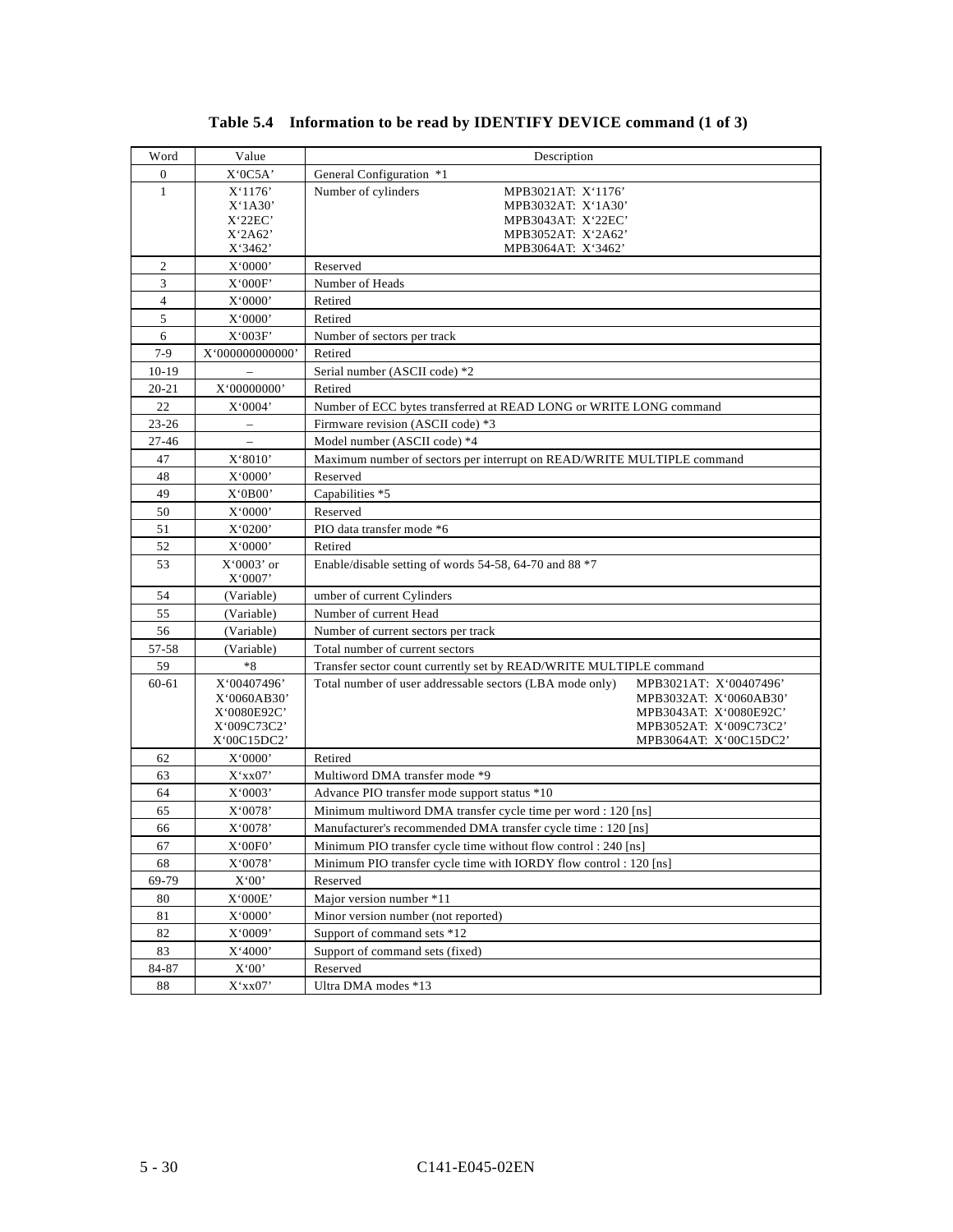| Word    | Value | Description                   |
|---------|-------|-------------------------------|
| 89-127  | X'00' | Reserved                      |
| 128     | X'00' | Security status not supported |
| 129-159 | X'00' | Reserved                      |
| 160-255 | X'00' | Reserved                      |

# **Table 5.4 Information to be read by IDENTIFY DEVICE command (2 of 3)**

\*1 Word 0: General configuration

| Bit 15: $0 = ATA$ device<br>Bit 14-8: Vendor specific<br>Bit 7: $1 =$ Removable media device<br>Bit 6: $1 = not removable controller and/or device$<br>Bit 5-1: Vendor specific<br>Bit 0: Reserved                                                                                                                                                                                      | $\boldsymbol{0}$<br>$\boldsymbol{0}$<br>$\boldsymbol{0}$<br>$\mathbf{1}$<br>$\boldsymbol{0}$<br>$\boldsymbol{0}$ |
|-----------------------------------------------------------------------------------------------------------------------------------------------------------------------------------------------------------------------------------------------------------------------------------------------------------------------------------------------------------------------------------------|------------------------------------------------------------------------------------------------------------------|
| *2 Word 10-19: Serial number; ASCII code (20 characters, right-justified)                                                                                                                                                                                                                                                                                                               |                                                                                                                  |
| *3 Word 23-26: Firmware revision; ASCII code (8 characters, Left-justified)                                                                                                                                                                                                                                                                                                             |                                                                                                                  |
| *4 Word 27-46: Model number;<br>ASCII code (40 characters, Left-justified), remainder filled with blank code (X'20')<br>One of following model numbers;<br>MPB3021AT, MPB3032AT, MPB3043AT, MPB3052AT, MPB3064AT                                                                                                                                                                        |                                                                                                                  |
| *5 Word 49: Capabilities<br>Bit 15-14: Reserved<br><b>Bit 13:</b><br>Standby timer value $0 =$ vendor specific<br><b>Bit 12:</b><br>Reserved<br>Bit 11: IORDY support 1=Supported<br><b>IORDY</b> inhibition<br>0=Disable inhibition<br><b>Bit 10:</b><br>Bit 9:<br>LBA support<br>$1 =$ Supported<br>DMA support<br>Bit $8$ :<br>$1 =$ Supported<br>Vendor specific<br><b>Bit 7-0:</b> |                                                                                                                  |
| *6 Word 51: PIO data transfer mode<br>Bit 15-8: PIO data transfer mode<br>$X'02' = PIO$ mode 2<br>Bit 7-0: Vendor specific                                                                                                                                                                                                                                                              |                                                                                                                  |
| *7 Word 53: Enable/disable setting of word 54-58 and 64-70<br>Bit 15-3: Reserved<br>Enable/disable setting of word 88<br>$1 =$ Enable<br>Bit 2:<br>Enable/disable setting of word 64-70 1=Enable<br>Bit 1:<br>Enable/disable setting of word 54-58<br>Bit 0:<br>$1 =$ Enable                                                                                                            |                                                                                                                  |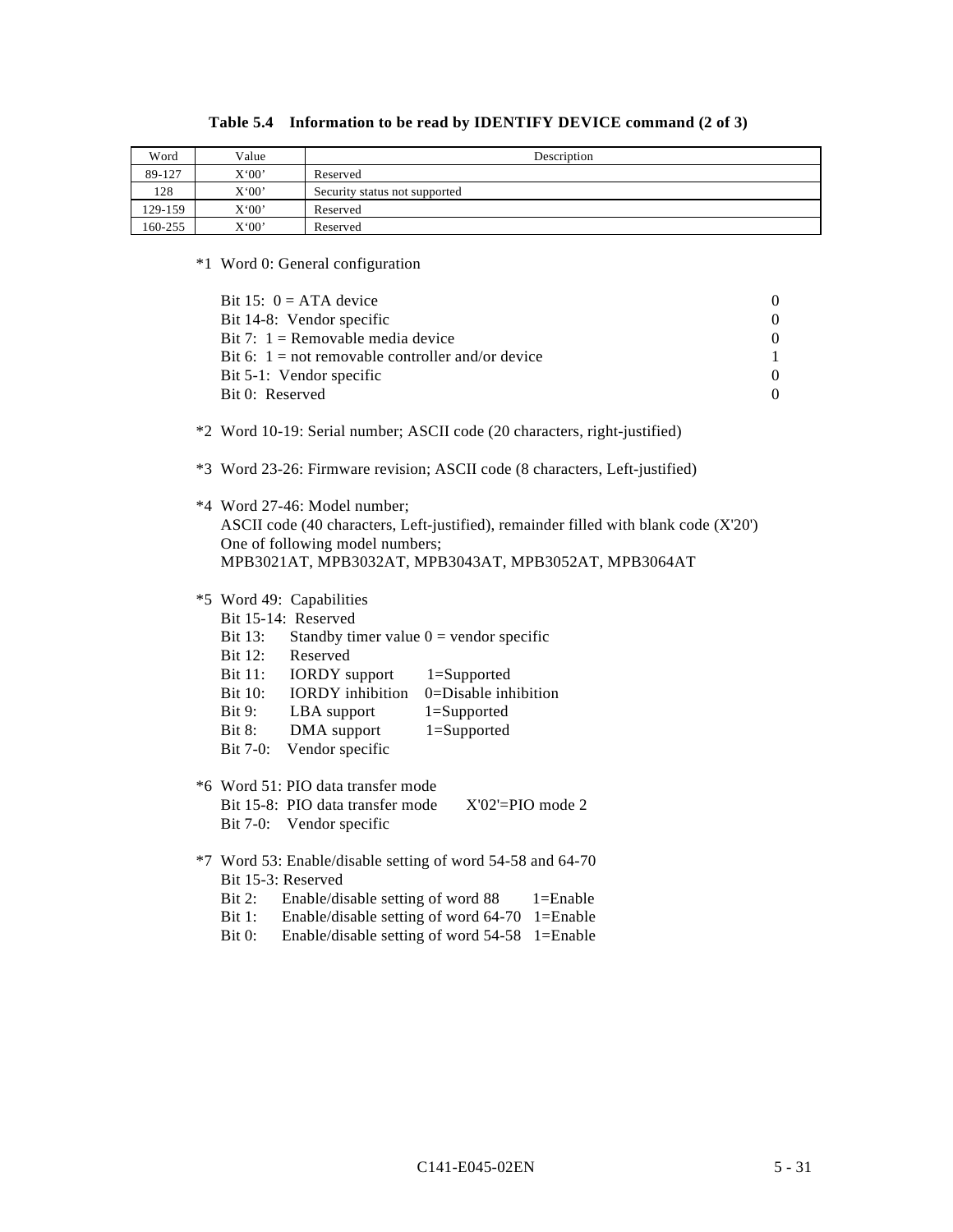#### **Table 5.4 Information to be read by IDENTIFY DEVICE command (3 of 3)**

- \*8 Word 59: Transfer sector count currently set by READ/WRITE MULTIPLE command Bit 15-9: Reserved
	- Bit 8: Multiple sector transfer 1=Enable
	- Bit 7-0: Transfer sector count currently set by READ/WRITE MULTIPLE without interrupt supports 2, 4, 8, 16 and 32 sectors.
- \*9 Word 63: Multiword DMA transfer mode

Bit 15-8: Currently used multiword DMA transfer mode

Bit 7-0: Supportable multiword DMA transfer mode

- Bit 2=1 Mode 2
- Bit  $1=1$  Mode 1
- Bit  $0=1$  Mode 0
- \*10 Word 64: Advance PIO transfer mode support status
	- Bit 15-8: Reserved
	- Bit 7-0: Advance PIO transfer mode
		- Bit 1=1 Mode 4
		- Bit  $0=1$  Mode 3
- \*11 Word 80: Major version number
	- Bit 15-4: Reserved
	- Bit 3: ATA-3 Supported=1
	- Bit 2: ATA-2 Supported=1
	- Bit 1: ATA-1 Supported=1
	- Bit 0: Undefined
- \*12 Word 82: Support of command sets
	- Bit 15-4: Reserved
	- Bit 3: Power Management feature set supported=1
	- Bit 2: Removable feature set supported=0
	- Bit 1: Security feature set supported=0
	- Bit 0: SMART feature set supported=1
- \*13 Word 88: Ultra DMA modes
	- Bit 15-11: Reserved
	- Bit 10-8: Currently used Ultra DMA transfer modes
	- Bit 7-3: Reserved
	- Bit 2-0: Supportable Ultra DMA transfer mode
		- Bit 2=1 Mode 2
		- Bit 1=1 Mode 1
		- Bit  $0=1$  Mode 0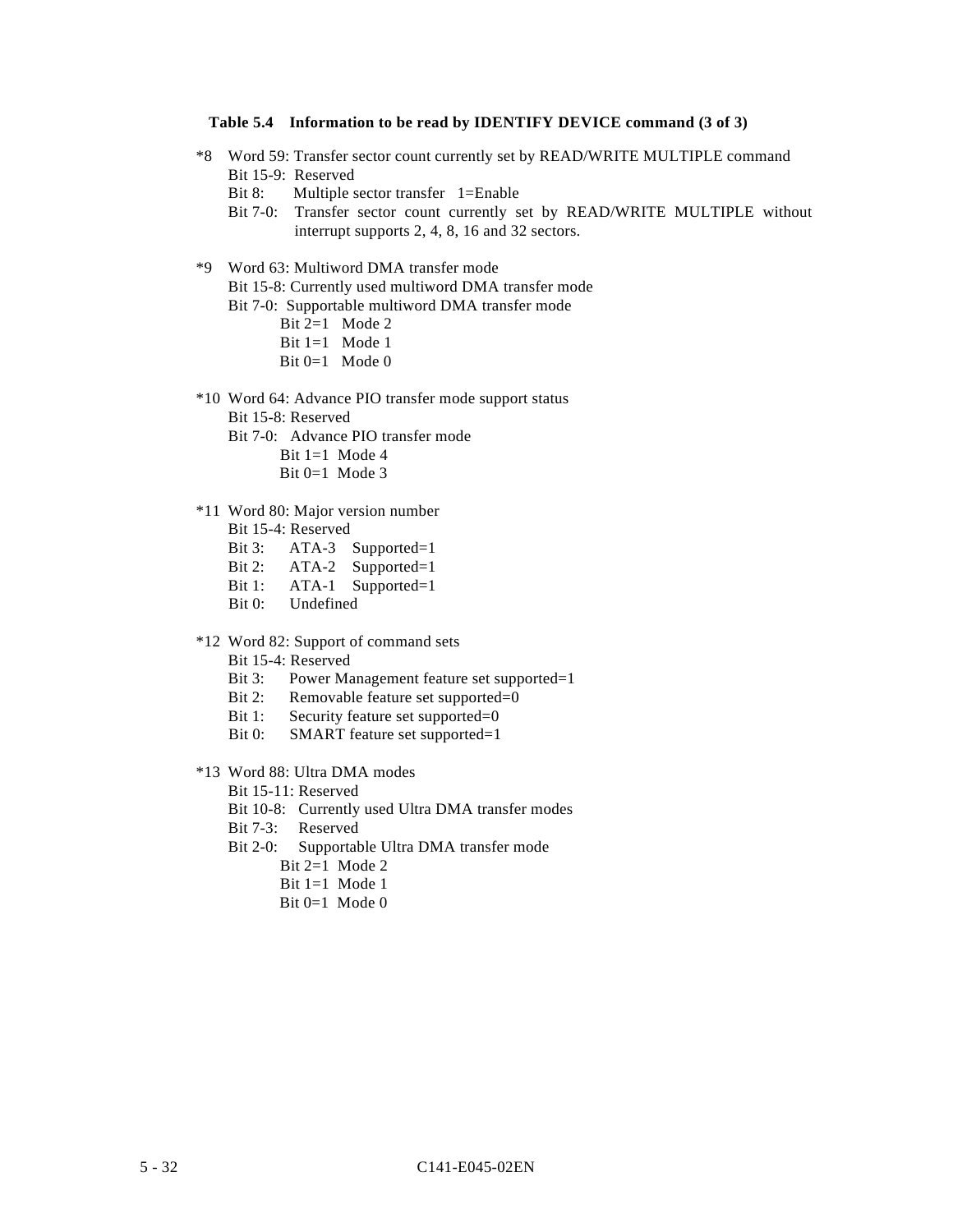#### (13) IDENTIFY DEVICE DMA (X'EE')

When this command is not used to transfer data to the host in DMA mode, this command functions in the same way as the Identify Device command.

| At command issuance (I/O registers setting contents)                   |          |          |   |    |                            |  |    |  |  |
|------------------------------------------------------------------------|----------|----------|---|----|----------------------------|--|----|--|--|
| $1F7_HCM$                                                              |          |          |   |    |                            |  |    |  |  |
| $1F6_H(DH)$                                                            | $\times$ | $\times$ | X | DV |                            |  | XX |  |  |
| $1F5_H(CH)$<br>$1F4_HCL$<br>$1F3_H(SN)$<br>$1F2_H(SC)$<br>$1F1_H$ (FR) |          |          |   |    | XX<br>XX<br>XX<br>XX<br>XX |  |    |  |  |

| At command completion (I/O registers contents to be read)                         |                    |                                         |  |                                           |                   |  |  |  |
|-----------------------------------------------------------------------------------|--------------------|-----------------------------------------|--|-------------------------------------------|-------------------|--|--|--|
| $1F7_H(ST)$                                                                       | Status information |                                         |  |                                           |                   |  |  |  |
| $1F6_H(DH)$                                                                       | X                  | DV<br>$\times$<br>$\times$<br><b>XX</b> |  |                                           |                   |  |  |  |
| 1F5 <sub>H</sub> (CH)<br>$1F4_HCL$ )<br>$1F3_H(SN)$<br>$1F2_H(SC)$<br>$1F1_H(ER)$ |                    |                                         |  | <b>XX</b><br><b>XX</b><br><b>XX</b><br>XX | Error information |  |  |  |

### (14) SET FEATURES (X'EF')

The host system issues the SET FEATURES command to set parameters in the Features register for the purpose of changing the device features to be executed. For the transfer mode (Feature register  $= 03$ ), detail setting can be done using the Sector Count register.

Upon receipt of this command, the device sets the BSY bit of the Status register and saves the parameters in the Features register. Then, the device clears the BSY bit, and generates an interrupt.

If the value in the Features register is not supported or it is invalid, the device posts an ABORTED COMMAND error.

Table 5.5 lists the available values and operational modes that may be set in the Features register.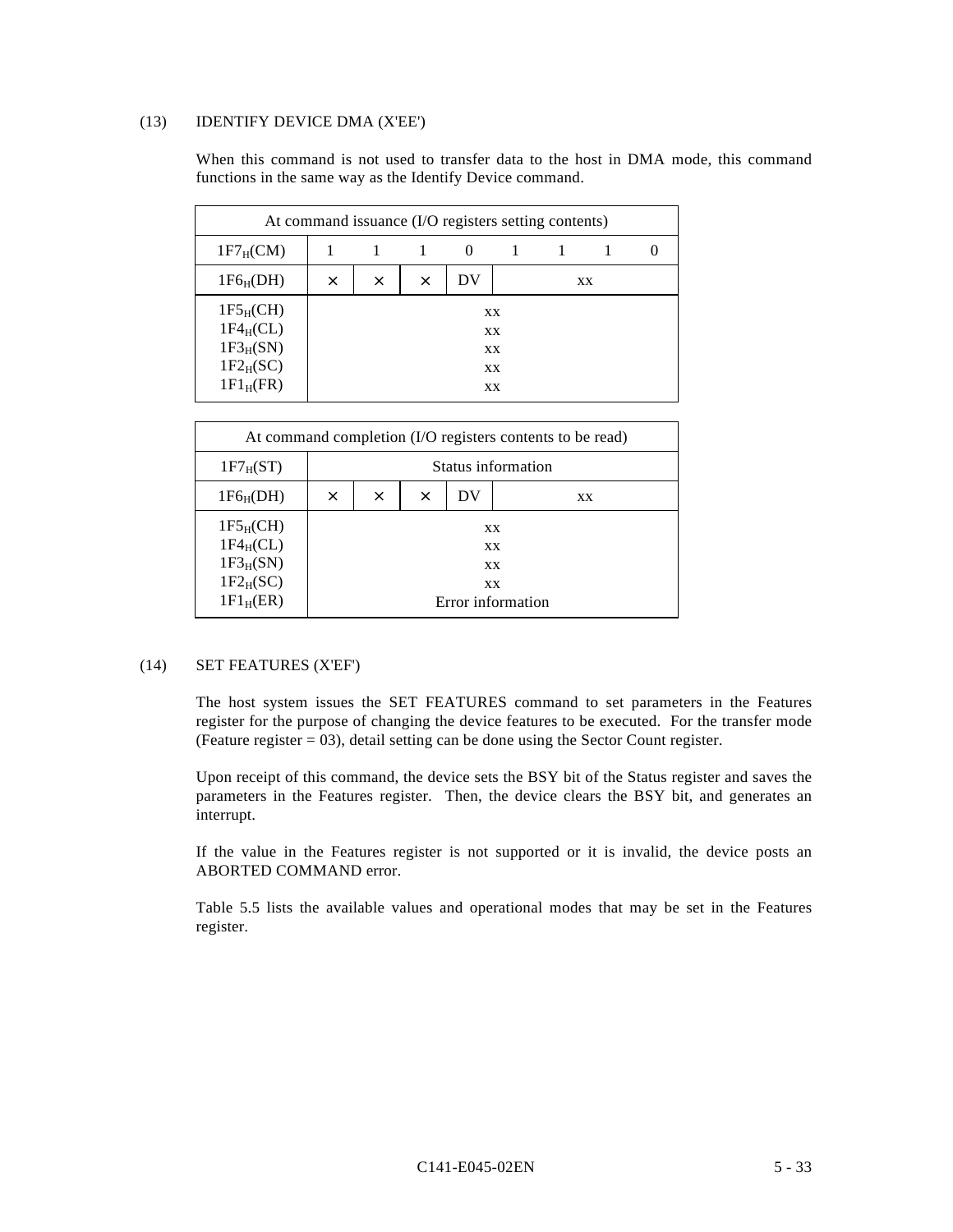| <b>Features Register</b> | Drive operation mode                                                                                                                              |
|--------------------------|---------------------------------------------------------------------------------------------------------------------------------------------------|
| X'02'                    | Enables the write cache function.                                                                                                                 |
| X'03'                    | Specifies the transfer mode. Supports PIO mode 4, single word DMA mode<br>2, and multiword DMA mode regardless of Sector Count register contents. |
| $X^{\prime}55^{\prime}$  | Disables read cache function.                                                                                                                     |
| X'66'                    | Disables the reverting to power-on default settings after software reset.                                                                         |
| X'82'                    | Disables the write cache function.                                                                                                                |
| X'AA'                    | Enables the read cache function.                                                                                                                  |
| X'BB'                    | Specifies the transfer of 4-byte ECC for READ LONG and WRITE LONG<br>commands.                                                                    |
| X'CC'                    | Enables the reverting to power-on default settings after software reset.                                                                          |

|  | Table 5.5 Features register values and settable modes |  |  |
|--|-------------------------------------------------------|--|--|
|--|-------------------------------------------------------|--|--|

At power-on or after hardware reset, the default mode is the same as that is set with a value greater than X'AA' (except for write cache). If X'66' is specified, it allows the setting value greater than X'AA' which may have been modified to a new value since power-on, to remain the same even after software reset.

| At command issuance (I/O registers setting contents)                   |          |          |          |                                        |                |  |    |  |
|------------------------------------------------------------------------|----------|----------|----------|----------------------------------------|----------------|--|----|--|
| $1F7_HCM$                                                              |          |          |          | $\theta$                               |                |  |    |  |
| $1F6_H(DH)$                                                            | $\times$ | $\times$ | $\times$ | DV                                     |                |  | XX |  |
| $1F5_H(CH)$<br>$1F4_HCL$<br>$1F3_H(SN)$<br>$1F2_H(SC)$<br>$1F1_H$ (FR) |          |          |          | xx or transfer mode<br>[See Table 5.6] | XX<br>XX<br>XX |  |    |  |

| At command completion (I/O registers contents to be read)             |          |                           |  |  |                                                         |  |  |  |
|-----------------------------------------------------------------------|----------|---------------------------|--|--|---------------------------------------------------------|--|--|--|
| $1F7_H(ST)$                                                           |          | Status information        |  |  |                                                         |  |  |  |
| $1F6_H(DH)$                                                           | $\times$ | DV<br>X<br>$\times$<br>XX |  |  |                                                         |  |  |  |
| $1F5_H(CH)$<br>$1F4_HCL$<br>$1F3_H(SN)$<br>$1F2_H(SC)$<br>$1F1_H(ER)$ |          |                           |  |  | <b>XX</b><br>XX<br><b>XX</b><br>XX<br>Error information |  |  |  |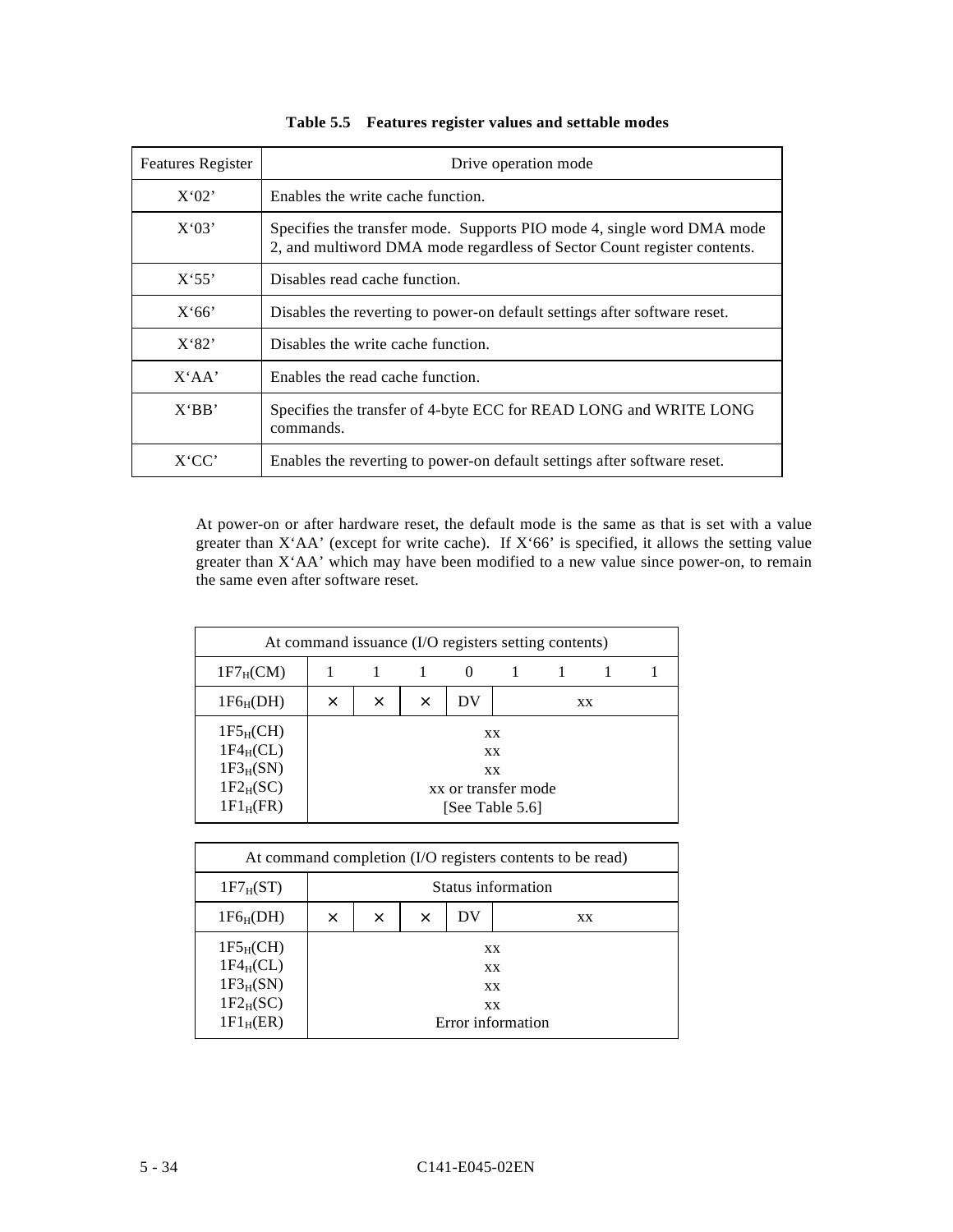The host sets X'03' to the Features register. By issuing this command with setting a value to the Sector Count register, the transfer mode can be selected. Upper 5 bits of the Sector Count register defines the transfer type and lower 3 bits specifies the binary mode value.

However, the IDD can operate with the PIO transfer mode 4 and multiword DMA transfer mode 2 regardless of reception of the SET FEATURES command for transfer mode setting.

The IDD supports following values in the Sector Count register value. If other value than below is specified, an ABORTED COMMAND error is posted.

| PIO default transfer mode        | 00000 000 $(X'00')$           |  |
|----------------------------------|-------------------------------|--|
| PIO flow control transfer mode X | 00001 000 ( $X'08'$ : Mode 0) |  |
|                                  | 00001 001 ( $X'09'$ : Mode 1) |  |
|                                  | 00001 010 ( $X'0A'$ : Mode 2) |  |
|                                  | 00001 011 $(X'0B' : Mode 3)$  |  |
|                                  | 00001 100 ( $X'0C'$ : Mode 4) |  |
| Single word DMA transfer mode X  | 00010 000 ( $X'10'$ : Mode 0) |  |
|                                  | 00010 001 $(X'11'$ : Mode 1)  |  |
|                                  | 00010 010 (X'12': Mode 2)     |  |
| Multiword DMA transfer mode X    | 00100 000 ( $X'20'$ : Mode 0) |  |
|                                  | 00100 001 (X'21': Mode 1)     |  |
|                                  | 00100 010 ( $X'22'$ : Mode 2) |  |
|                                  |                               |  |
| Ultra DMA transfer mode X        | 01000 000 ( $X'40'$ : Mode 0) |  |
|                                  | 01000 001 ( $X'41'$ : Mode 1) |  |
|                                  | 01000 010 $(X'42'$ : Mode 2)  |  |

# (15) SET MULTIPLE MODE (X'C6')

This command enables the device to perform the READ MULTIPLE and WRITE MULTIPLE commands. The block count (number of sectors in a block) for these commands are also specified by the SET MULTIPLE MODE command.

The number of sectors per block is written into the Sector Count register. The IDD supports 2, 4, 8, 16 and 32 (sectors) as the block counts.

Upon receipt of this command, the device sets the BSY bit of the Status register and checks the contents of the Sector Count register. If the contents of the Sector Count register is valid and is a supported block count, the value is stored for all subsequent READ MULTIPLE and WRITE MULTIPLE commands. Execution of these commands is then enabled. If the value of the Sector Count register is not a supported block count, an ABORTED COMMAND error is posted and the READ MULTIPLE and WRITE MULTIPLE commands are disabled.

If the contents of the Sector Count register is 0 when the SET MULTIPLE MODE command is issued, the READ MULTIPLE and WRITE MULTIPLE commands are disabled.

When the SET MULTIPLE MODE command operation is completed, the device clears the BSY bit and generates an interrupt.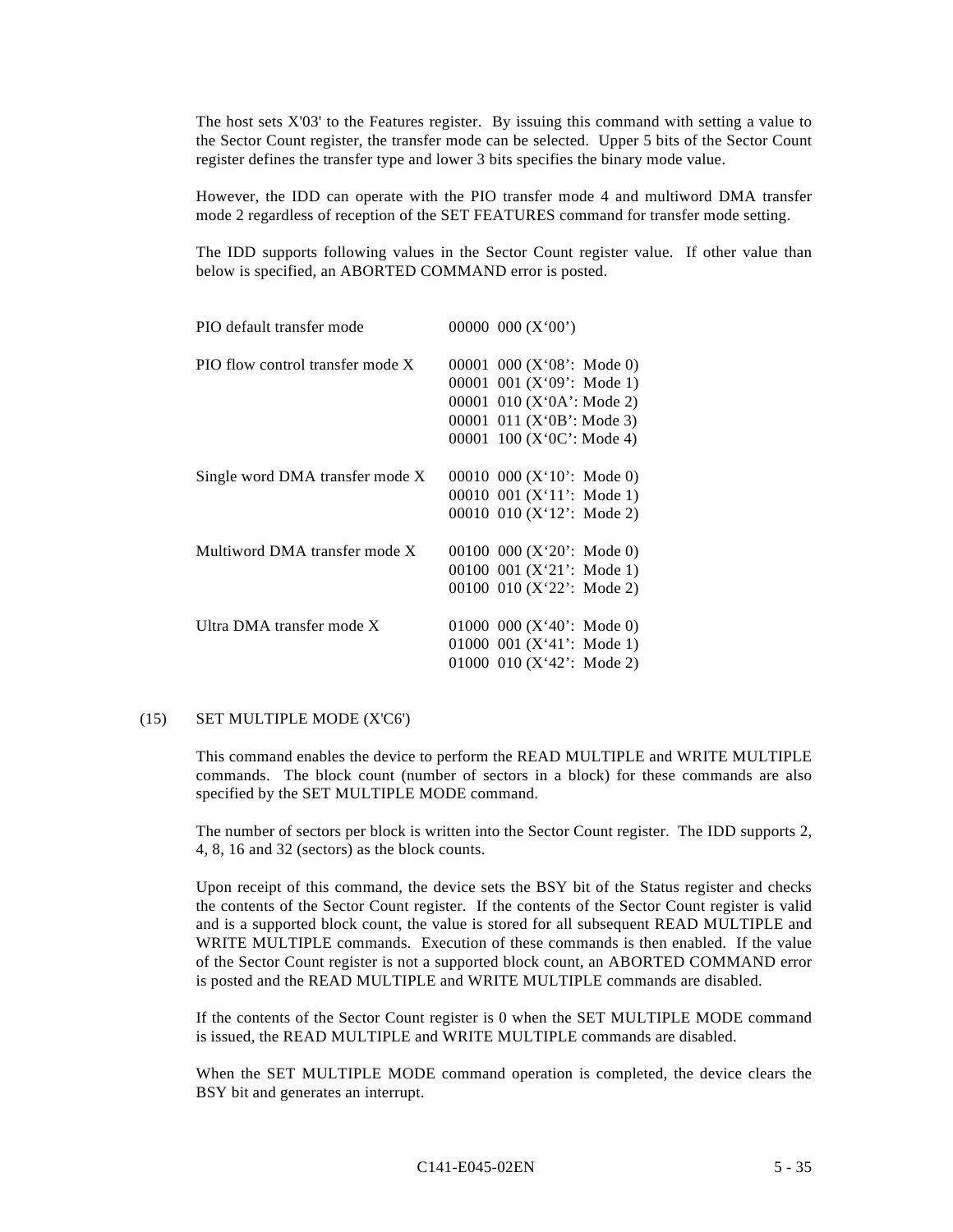| At command issuance (I/O registers setting contents)   |          |                                             |          |          |          |  |    |  |  |
|--------------------------------------------------------|----------|---------------------------------------------|----------|----------|----------|--|----|--|--|
| $1F7_HCM$                                              |          |                                             | $\theta$ | $\theta$ | $\theta$ |  |    |  |  |
| $1F6_H(DH)$                                            | $\times$ | X                                           | $\times$ | DV       |          |  | XX |  |  |
| $1F5_H(CH)$<br>$1F4_HCL$<br>$1F3_H(SN)$<br>$1F2_H(SC)$ |          | XX<br><b>XX</b><br>XX<br>Sector count/block |          |          |          |  |    |  |  |
| $1F1_H$ (FR)                                           |          |                                             |          |          | XX       |  |    |  |  |

| At command completion (I/O registers contents to be read)             |          |                                         |  |  |                                                                         |  |  |  |
|-----------------------------------------------------------------------|----------|-----------------------------------------|--|--|-------------------------------------------------------------------------|--|--|--|
| $1F7_H(ST)$                                                           |          | Status information                      |  |  |                                                                         |  |  |  |
| $1F6_H(DH)$                                                           | $\times$ | DV<br>$\times$<br>$\times$<br><b>XX</b> |  |  |                                                                         |  |  |  |
| $1F5_H(CH)$<br>$1F4_HCL$<br>$1F3_H(SN)$<br>$1F2_H(SC)$<br>$1F1_H(ER)$ |          |                                         |  |  | <b>XX</b><br><b>XX</b><br>XX<br>Sector count/block<br>Error information |  |  |  |

After power-on or after hardware reset, the READ MULTIPLE and WRITE MULTIPLE command operation are disabled as the default mode.

Regarding software reset, the mode set prior to software reset is retained after software reset.

The parameters for the multiple commands which are posted to the host system when the IDENTIFY DEVICE command is issued are listed below. See Subsection 5.3.2 for the IDENTIFY DEVICE command.

- Word  $47 = 0020$ : Maximum number of sectors that can be transferred per interrupt by the READ MULTIPLE and WRITE MULTIPLE commands are 32 (fixed).
- Word  $59 = 0000$ :  $= 01$ xx $\cdot$ The READ MULTIPLE and WRITE MULTIPLE commands are disabled.
	- The READ MULTIPLE and WRITE MULTIPLE commands are enabled. "xx" indicates the current setting for number of sectors that can be transferred per interrupt by the READ MULTIPLE and WRITE MULTIPLE commands.

e.g. 0110 = Block count of 16 has been set by the SET MULTIPLE MODE command.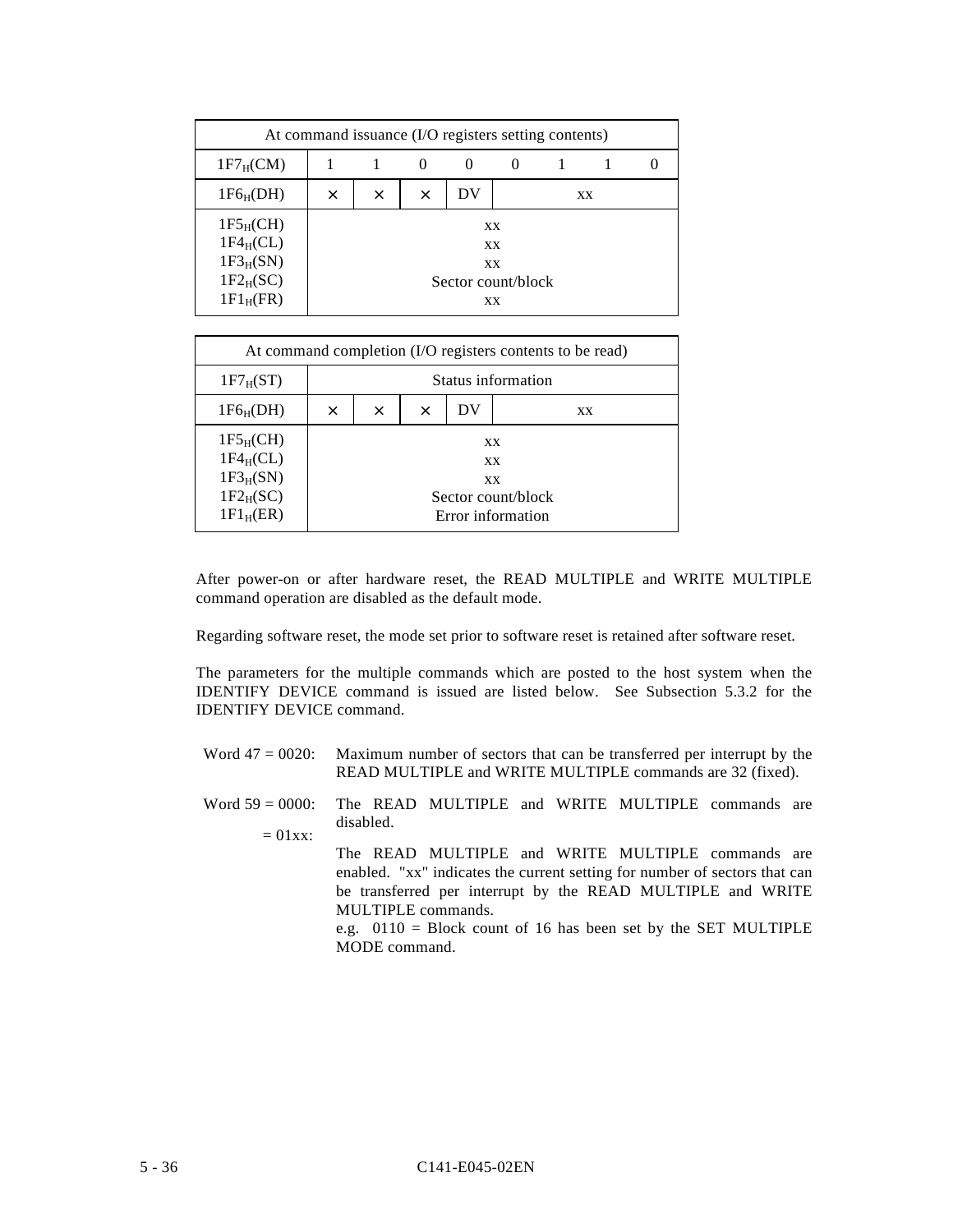## (16) EXECUTE DEVICE DIAGNOSTIC (X'90')

This command performs an internal diagnostic test (self-diagnosis) of the device. This command usually sets the DRV bit of the Drive/Head register is to 0 (however, the DV bit is not checked). If two devices are present, both devices execute self-diagnosis.

If device 1 is present:

- Both devices shall execute self-diagnosis.
- The device 0 waits for up to 5 seconds until device 1 asserts the PDIAG- signal.
- If the device 1 does not assert the PDIAG- signal but indicates an error, the device 0 shall append X'80' to its own diagnostic status.
- The device 0 clears the BSY bit of the Status register and generates an interrupt. (The device 1 does not generate an interrupt.)
- A diagnostic status of the device 1 is read by the host system. When a diagnostic failure of the device 1 is detected, the host system can read a status of the device 1 by setting the DV bit (selecting the device 1).

When device 1 is not present:

- The device 0 posts only the results of its own self-diagnosis.
- The device 0 clears the BSY bit of the Status register, and generates an interrupt.

Table 5.6 lists the diagnostic code written in the Error register which is 8-bit code.

If the device 1 fails the self-diagnosis, the device  $0$  "ORs"  $X'80'$  with its own status and sets that code to the Error register.

| Code  | Result of diagnostic      |
|-------|---------------------------|
| X'01' | No error detected.        |
| X'03' | Data buffer compare error |
| X'05' | ROM sum check error       |
| X'8x' | Failure of device 1       |

**Table 5.6 Diagnostic code**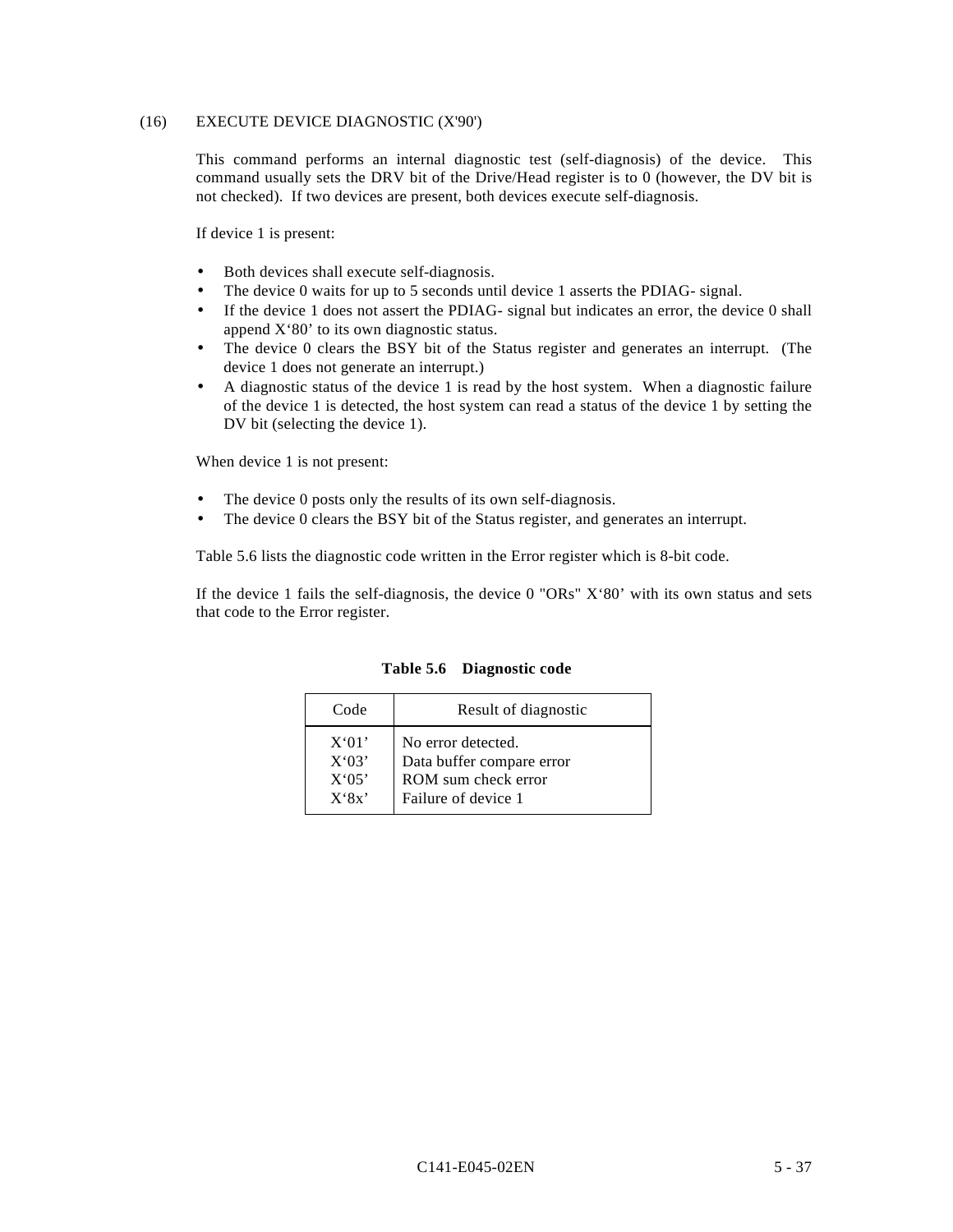| At command issuance (I/O registers setting contents)                   |          |          |          |    |                            |          |          |  |
|------------------------------------------------------------------------|----------|----------|----------|----|----------------------------|----------|----------|--|
| $1F7_HCM$                                                              |          | $\theta$ | $\theta$ |    | $\theta$                   | $\theta$ | $\theta$ |  |
| $1F6_H(DH)$                                                            | $\times$ | $\times$ | ×        | DV |                            |          | XX       |  |
| $1F5_H(CH)$<br>$1F4_HCL$<br>$1F3_H(SN)$<br>$1F2_H(SC)$<br>$1F1_H$ (FR) |          |          |          |    | XX<br>XX<br>XX<br>XX<br>XX |          |          |  |

| At command completion (I/O registers contents to be read)             |                    |                                         |  |  |                                                                          |  |  |  |
|-----------------------------------------------------------------------|--------------------|-----------------------------------------|--|--|--------------------------------------------------------------------------|--|--|--|
| $1F7_H(ST)$                                                           | Status information |                                         |  |  |                                                                          |  |  |  |
| $1F6_H(DH)$                                                           | $\times$           | DV<br>$\times$<br>$\times$<br><b>XX</b> |  |  |                                                                          |  |  |  |
| $1F5_H(CH)$<br>$1F4_HCL$<br>$1F3_H(SN)$<br>$1F2_H(SC)$<br>$1F1_H(ER)$ |                    |                                         |  |  | <b>XX</b><br><b>XX</b><br>$01_{\rm H}$ (*1)<br>$01_H$<br>Diagnostic code |  |  |  |

\*1 This register indicates X'00' in the LBA mode.

# (17) FORMAT TRACK (X'50')

Upon receipt of this command, the device sets the DRQ bit and waits the completion of 512 byte format parameter transfer from the host system. After completion of transfer, the device clears the DRQ bits, sets the BSY bit. However the device does not perform format operation, but the drive clears the BYS bit and generates an interrupt soon. When the command execution completes, the device clears the BSY bit and generates an interrupt.

The drive supports this command for keep the compatibility with previous drive only.

## (18) READ LONG (X'22' or X'23')

This command operates similarly to the READ SECTOR(S) command except that the device transfers the data in the requested sector and the ECC bytes to the host system. The ECC error correction is not performed for this command. This command is used for checking ECC function by combining with the WRITE LONG command.

Number of ECC bytes to be transferred is fixed to 4 bytes and cannot be changed by the SET FEATURES command.

The READ LONG command supports only single sector operation.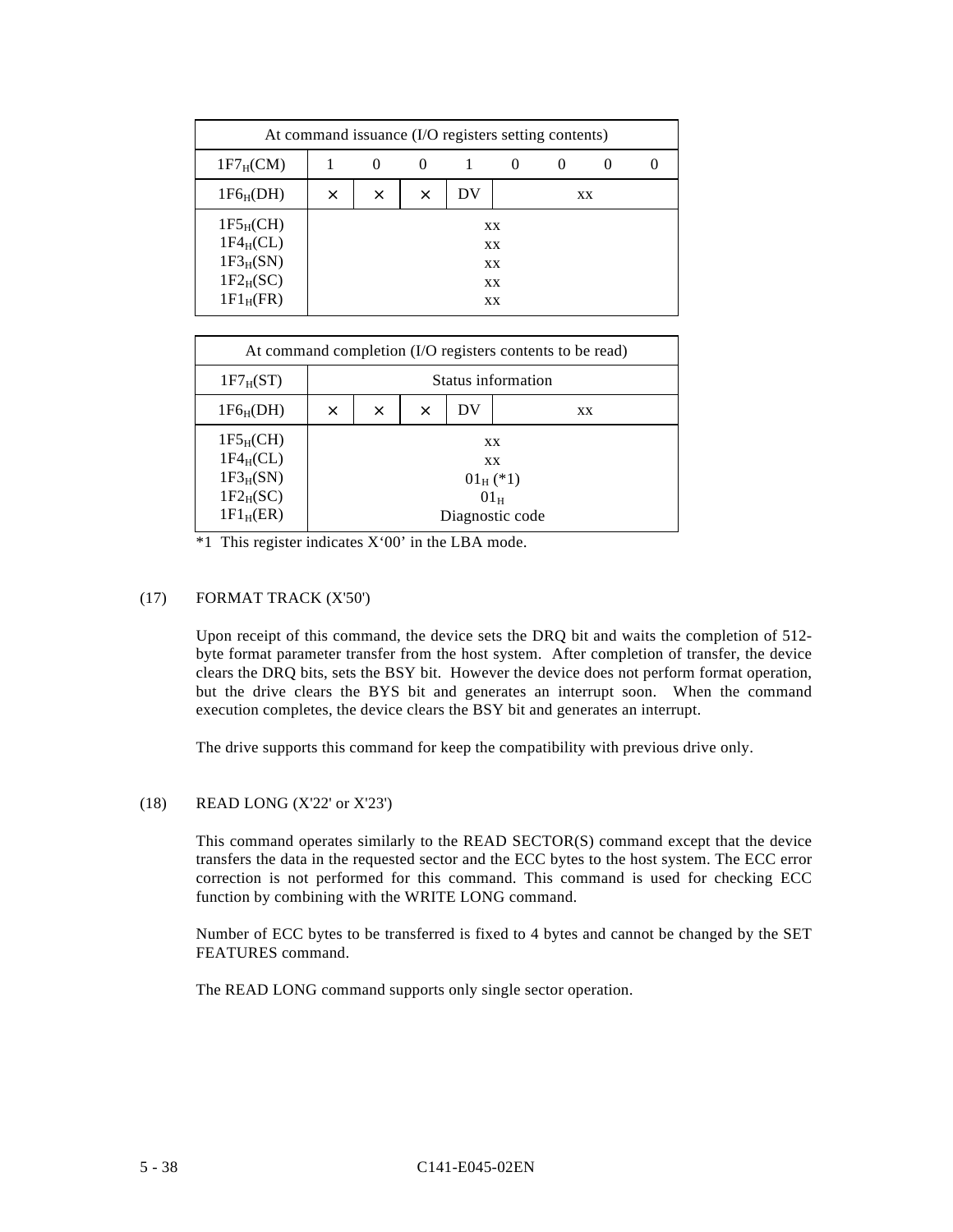| At command issuance (I/O registers setting contents)                   |   |          |            |                                                                                       |           |                     |  |  |
|------------------------------------------------------------------------|---|----------|------------|---------------------------------------------------------------------------------------|-----------|---------------------|--|--|
| $1F7_HCM$                                                              |   | $\theta$ |            | $\theta$                                                                              |           | $^{(1)}$            |  |  |
| $1F6_H(DH)$                                                            | X |          | $\times$   | DV                                                                                    |           | Head No. /LBA [MSB] |  |  |
| $1F5_H(CH)$<br>$1F4_HCL$<br>$1F3_H(SN)$<br>$1F2_H(SC)$<br>$1F1_H$ (FR) |   |          | Sector No. | Cylinder No. [MSB]<br>Cylinder No. [LSB] / LBA<br>Number of sectors to be transferred | <b>XX</b> | /LBA<br>/LBA [LSB]  |  |  |

 $R = 0 \rightarrow$ with Retry

 $R = 1 \rightarrow$ without Retry

| At command completion (I/O registers contents to be read)                       |                    |   |            |    |                                                                                                      |  |  |
|---------------------------------------------------------------------------------|--------------------|---|------------|----|------------------------------------------------------------------------------------------------------|--|--|
| $1F7_H(ST)$                                                                     | Status information |   |            |    |                                                                                                      |  |  |
| $1F6_H(DH)$                                                                     | X                  | L | $\times$   | DV | Head No. /LBA [MSB]                                                                                  |  |  |
| 1F5 <sub>H</sub> (CH)<br>$1F4_HCL$<br>$1F3_H(SN)$<br>$1F2_H(SC)$<br>$1F1_H(ER)$ |                    |   | Sector No. |    | Cylinder No. [MSB] / LBA<br>Cylinder No. [LSB] / LBA<br>/LBA [LSB]<br>$00$ (*1)<br>Error information |  |  |

\*1 If the command is terminated due to an error, this register indicates 01.

## (19) WRITE LONG (X'32' or X'33')

This command operates similarly to the READ SECTOR(S) command except that the device writes the data and the ECC bytes transferred from the host system to the disk medium. The device does not generate ECC bytes by itself. The WRITE LONG command supports only single sector operation.

The number of ECC bytes to be transferred is fixed to 4 bytes and can not be changed by the SET FEATURES command.

This command is operated under the following conditions:

• The command is issued in a sequence of the READ LONG or WRITE LONG (to the same address) command issuance. (WRITE LONG command can be continuously issued after the READ LONG command.)

If above condition is not satisfied, the command operation is not guaranteed.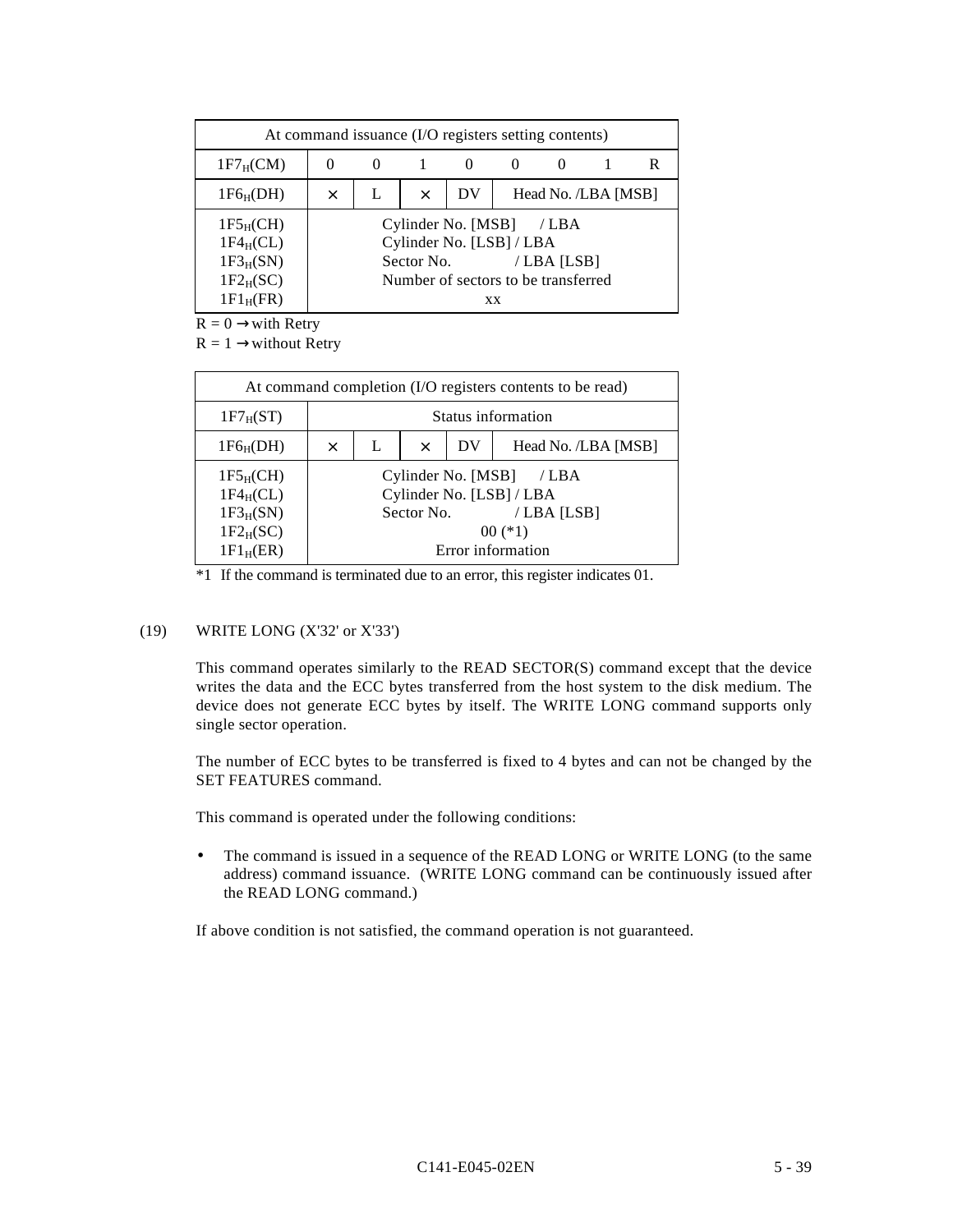| At command issuance (I/O registers setting contents)                   |          |          |          |                                                                                                           |           |                     |  |  |
|------------------------------------------------------------------------|----------|----------|----------|-----------------------------------------------------------------------------------------------------------|-----------|---------------------|--|--|
| $1F7_HCM$                                                              | $\theta$ | $\theta$ |          |                                                                                                           |           |                     |  |  |
| $1F6_H(DH)$                                                            | $\times$ |          | $\times$ | DV                                                                                                        |           | Head No. /LBA [MSB] |  |  |
| $1F5_H(CH)$<br>$1F4_HCL$<br>$1F3_H(SN)$<br>$1F2_H(SC)$<br>$1F1_H$ (FR) |          |          |          | Cylinder No. [MSB] / LBA<br>Cylinder No. [LSB] / LBA<br>Sector No.<br>Number of sectors to be transferred | <b>XX</b> | / LBA $[LSB]$       |  |  |

 $R = 0 \rightarrow$ with Retry

 $R = 1 \rightarrow$ without Retry

| At command completion (I/O registers contents to be read)             |          |                    |            |    |                                                                                                      |  |  |
|-----------------------------------------------------------------------|----------|--------------------|------------|----|------------------------------------------------------------------------------------------------------|--|--|
| $1F7_H(ST)$                                                           |          | Status information |            |    |                                                                                                      |  |  |
| $1F6_H(DH)$                                                           | $\times$ | L                  | $\times$   | DV | Head No. /LBA [MSB]                                                                                  |  |  |
| $1F5_H(CH)$<br>$1F4_HCL$<br>$1F3_H(SN)$<br>$1F2_H(SC)$<br>$1F1_H(ER)$ |          |                    | Sector No. |    | Cylinder No. [MSB] / LBA<br>Cylinder No. [LSB] / LBA<br>/LBA [LSB]<br>$00$ (*1)<br>Error information |  |  |

\*1 If the command is terminated due to an error, this register indicates 01.

# (20) READ BUFFER (X'E4')

The host system can read the current contents of the sector buffer of the device by issuing this command. Upon receipt of this command, the device sets the BSY bit of Status register and sets up the sector buffer for a read operation. Then the device sets the DRQ bit of Status register, clears the BSY bit, and generates an interrupt. After that, the host system can read up to 512 bytes of data from the buffer.

| At command issuance (I/O registers setting contents)                   |   |          |          |    |                            |  |    |  |
|------------------------------------------------------------------------|---|----------|----------|----|----------------------------|--|----|--|
| $1F7_HCM$                                                              |   |          |          |    |                            |  |    |  |
| $1F6_H(DH)$                                                            | X | $\times$ | $\times$ | DV |                            |  | XX |  |
| $1F5_H(CH)$<br>$1F4_HCL$<br>$1F3_H(SN)$<br>$1F2_H(SC)$<br>$1F1_H$ (FR) |   |          |          |    | XX<br>XX<br>XX<br>XX<br>XX |  |    |  |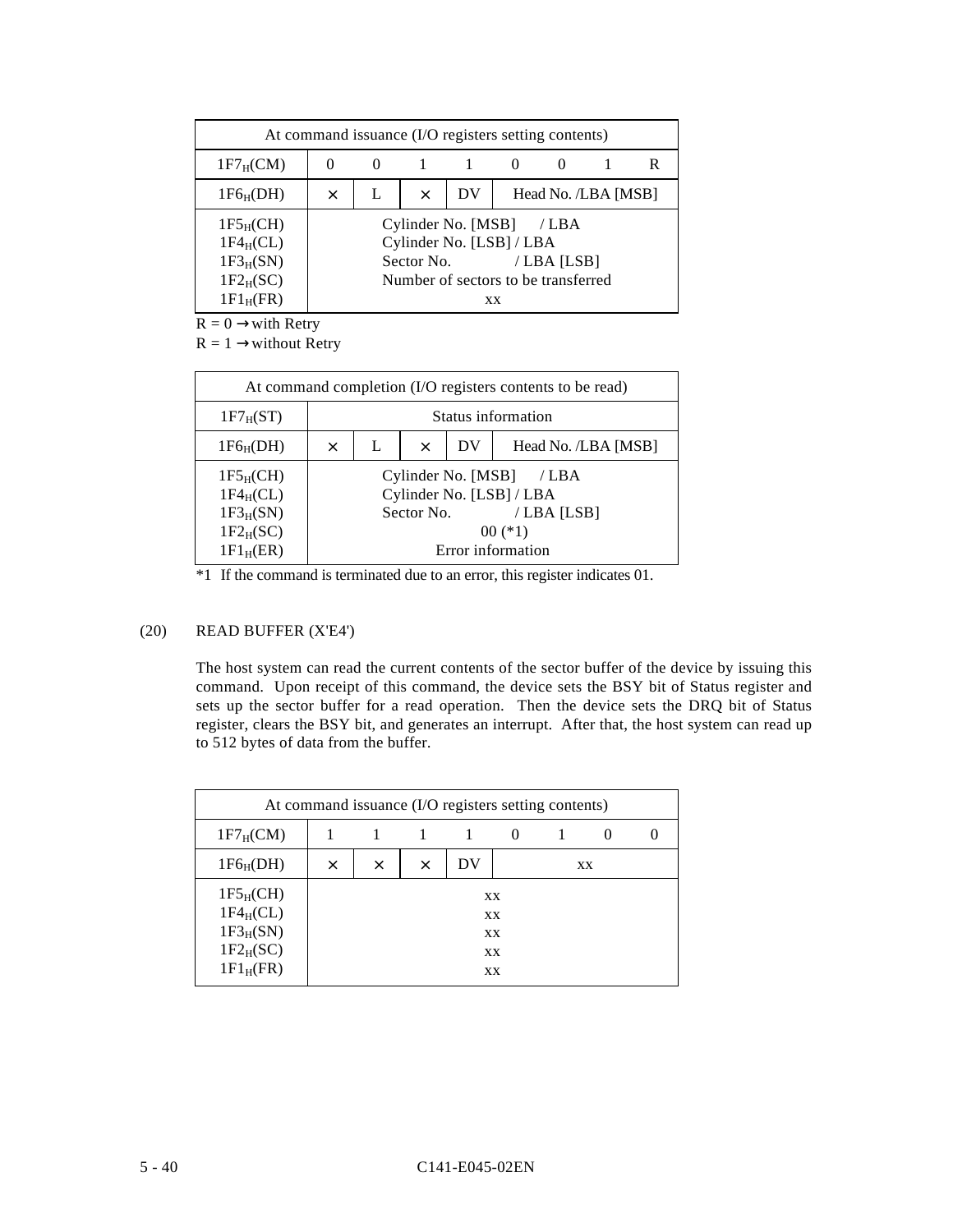| At command completion (I/O registers contents to be read)             |                    |          |          |    |                                                  |  |  |
|-----------------------------------------------------------------------|--------------------|----------|----------|----|--------------------------------------------------|--|--|
| $1F7_H(ST)$                                                           | Status information |          |          |    |                                                  |  |  |
| $1F6_H(DH)$                                                           | $\times$           | $\times$ | $\times$ | DV | <b>XX</b>                                        |  |  |
| $1F5_H(CH)$<br>$1F4_HCL$<br>$1F3_H(SN)$<br>$1F2_H(SC)$<br>$1F1_H(ER)$ |                    |          |          |    | XX<br><b>XX</b><br>XX<br>XX<br>Error information |  |  |

# (21) WRITE BUFFER (X'E8')

The host system can overwrite the contents of the sector buffer of the device with a desired data pattern by issuing this command. Upon receipt of this command, the device sets the BSY bit of the Status register. Then the device sets the DRQ bit of Status register and clears the BSY bit when the device is ready to receive the data. After that, 512 bytes of data is transferred from the host and the device writes the data to the sector buffer, then generates an interrupt.

| At command issuance (I/O registers setting contents)                   |   |          |          |    |                            |          |          |  |
|------------------------------------------------------------------------|---|----------|----------|----|----------------------------|----------|----------|--|
| $1F7_HCM$                                                              |   |          | 1        |    |                            | $\theta$ | $\theta$ |  |
| $1F6_H(DH)$                                                            | X | $\times$ | $\times$ | DV |                            |          | XX       |  |
| $1F5_H(CH)$<br>$1F4_HCL$<br>$1F3_H(SN)$<br>$1F2_H(SC)$<br>$1F1_H$ (FR) |   |          |          |    | XX<br>XX<br>XX<br>XX<br>XX |          |          |  |

| At command completion (I/O registers contents to be read)             |          |                    |          |    |                                                         |  |  |  |
|-----------------------------------------------------------------------|----------|--------------------|----------|----|---------------------------------------------------------|--|--|--|
| $1F7_H(ST)$                                                           |          | Status information |          |    |                                                         |  |  |  |
| $1F6_H(DH)$                                                           | $\times$ | $\times$           | $\times$ | DV | XX                                                      |  |  |  |
| $1F5_H(CH)$<br>$1F4_HCL$<br>$1F3_H(SN)$<br>$1F2_H(SC)$<br>$1F1_H(ER)$ |          |                    |          |    | XX<br><b>XX</b><br><b>XX</b><br>XX<br>Error information |  |  |  |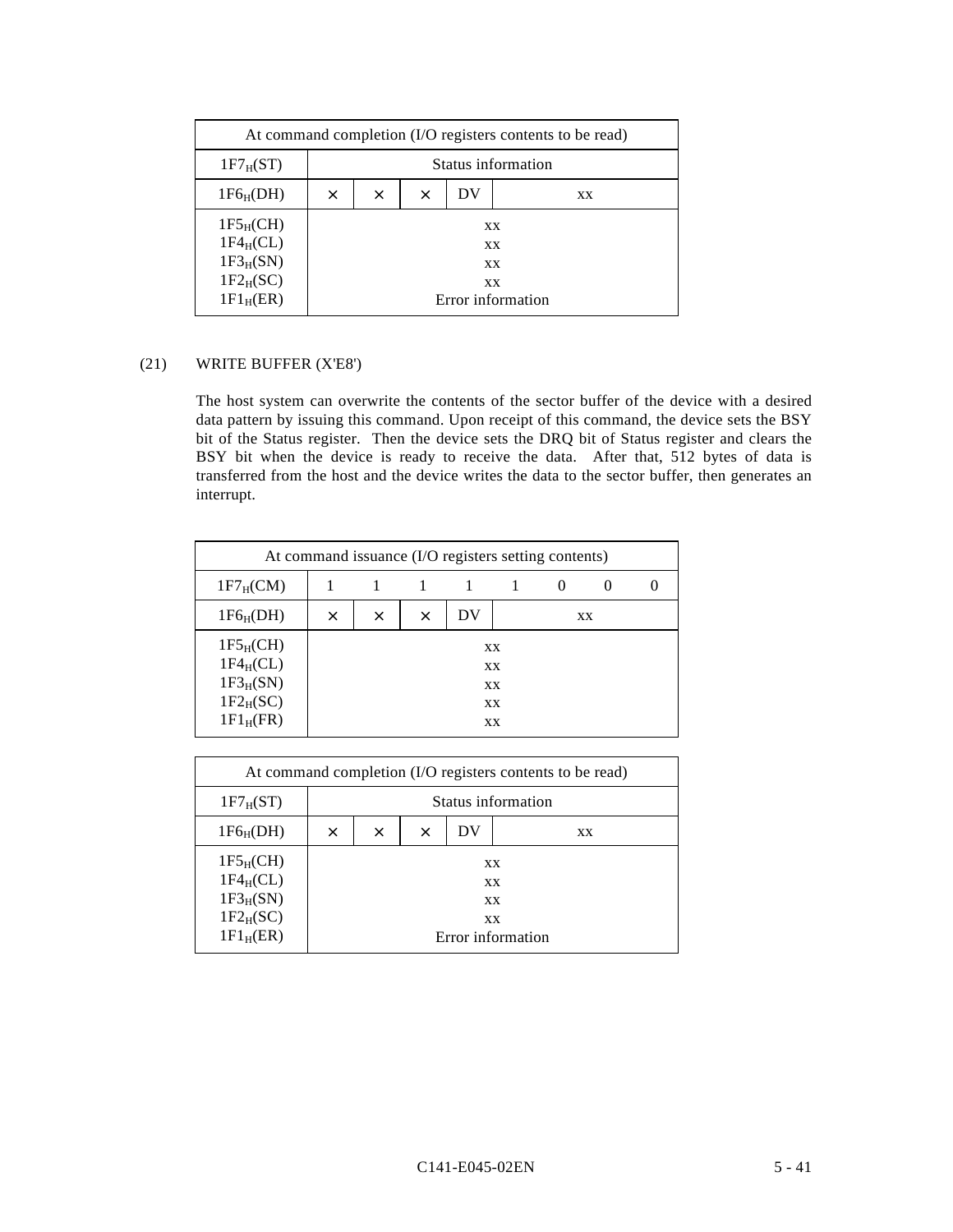#### (22) IDLE (X'97' or X'E3')

Upon receipt of this command, the device sets the BSY bit of the Status register, and enters the idle mode. Then, the device clears the BSY bit, and generates an interrupt. The device generates an interrupt even if the device has not fully entered the idle mode. If the spindle of the device is already rotating, the spin-up sequence shall not be implemented.

If the contents of the Sector Count register is other than 0, the automatic power-down function is enabled and the timer starts countdown immediately. When the timer reaches the specified time, the device enters the standby mode.

If the contents of the Sector Count register is 0, the automatic power-down function is disabled.

Enabling the automatic power-down function means that the device automatically enters the standby mode after a certain period of time. When the device enters the idle mode, the timer starts countdown. If any command is not issued while the timer is counting down, the device automatically enters the standby mode. If any command is issued while the timer is counting down, the timer is initialized and the command is executed. The timer restarts countdown after completion of the command execution.

The period of timer count is set depending on the value of the Sector Count register as shown below.

|              | Sector Count register value | Point of timer                      |  |  |  |
|--------------|-----------------------------|-------------------------------------|--|--|--|
| $\mathbf{0}$ | [X'00']                     | Disable of timer                    |  |  |  |
| 1 to 3       | $[X'01'$ to $X'03']$        | 15 seconds                          |  |  |  |
| 4 to 240     | $[X'04'$ to $X'F0']$        | (Value $\times$ 5) seconds          |  |  |  |
|              | 241 to 251 [X'F1' to X'FB'] | (Value $-240$ ) $\times$ 30 minutes |  |  |  |
| 252          | [X'FC']                     | 21 minutes                          |  |  |  |
| 253          | $[{\rm XF}D']$              | 8 hours                             |  |  |  |
|              | 254 to 255 [X'FE' to X'FF'] | 21 minutes 15 seconds               |  |  |  |

| At command issuance (I/O registers setting contents)                   |          |                                  |  |  |                                                |  |  |  |
|------------------------------------------------------------------------|----------|----------------------------------|--|--|------------------------------------------------|--|--|--|
| $1F7_HCM$                                                              |          | $X'97'$ or $X'E3'$               |  |  |                                                |  |  |  |
| $1F6_H(DH)$                                                            | $\times$ | DV<br>$\times$<br>$\times$<br>XX |  |  |                                                |  |  |  |
| $1F5_H(CH)$<br>$1F4_HCL$<br>$1F3_H(SN)$<br>$1F2_H(SC)$<br>$1F1_H$ (FR) |          |                                  |  |  | XX<br><b>XX</b><br>XX<br>Period of timer<br>XX |  |  |  |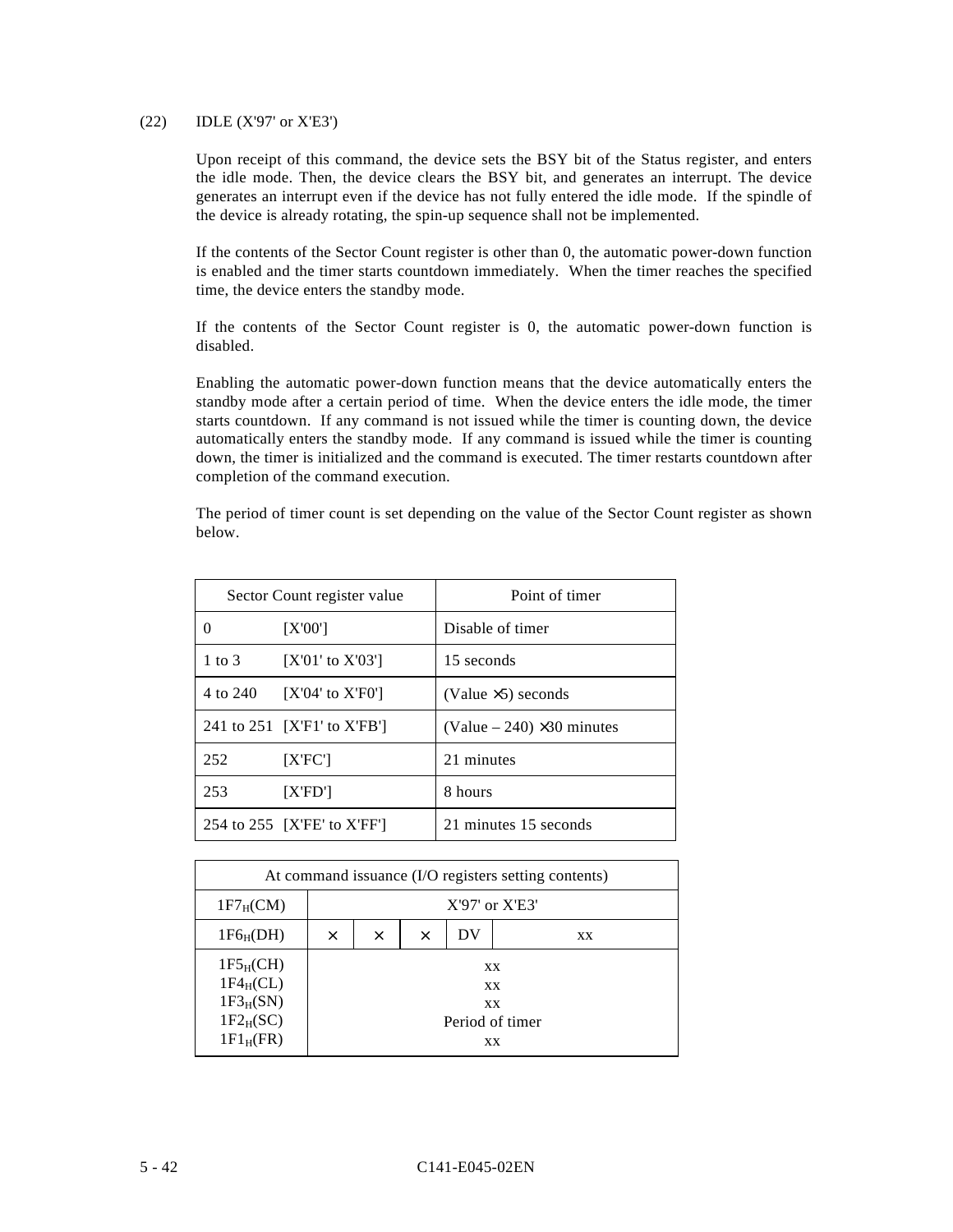| At command completion (I/O registers contents to be read)             |                    |          |          |    |                                            |  |  |
|-----------------------------------------------------------------------|--------------------|----------|----------|----|--------------------------------------------|--|--|
| $1F7_H(ST)$                                                           | Status information |          |          |    |                                            |  |  |
| $1F6_H(DH)$                                                           | $\times$           | $\times$ | $\times$ | DV | <b>XX</b>                                  |  |  |
| $1F5_H(CH)$<br>$1F4_HCL$<br>$1F3_H(SN)$<br>$1F2_H(SC)$<br>$1F1_H(ER)$ |                    |          |          | XX | XX<br><b>XX</b><br>XX<br>Error information |  |  |

# (23) IDLE IMMEDIATE (X'95' or X'E1')

Upon receipt of this command, the device sets the BSY bit of the Status register, and enters the idle mode. Then, the device clears the BSY bit, and generates an interrupt. This command does not support the automatic power-down function.

| At command issuance (I/O registers setting contents)                   |   |                    |          |    |                                   |  |  |  |
|------------------------------------------------------------------------|---|--------------------|----------|----|-----------------------------------|--|--|--|
| $1F7_H(CM)$                                                            |   | $X'95'$ or $X'E1'$ |          |    |                                   |  |  |  |
| $1F6_H(DH)$                                                            | X | $\times$           | $\times$ | DV | XX                                |  |  |  |
| $1F5_H(CH)$<br>$1F4_HCL$<br>$1F3_H(SN)$<br>$1F2_H(SC)$<br>$1F1_H$ (FR) |   |                    |          |    | XX<br>XX<br><b>XX</b><br>XX<br>XX |  |  |  |

| At command completion (I/O registers contents to be read)                       |                                                         |          |          |    |    |
|---------------------------------------------------------------------------------|---------------------------------------------------------|----------|----------|----|----|
| $1F7_H(ST)$                                                                     | Status information                                      |          |          |    |    |
| 1F6 <sub>H</sub> (DH)                                                           | $\times$                                                | $\times$ | $\times$ | DV | XX |
| 1F5 <sub>H</sub> (CH)<br>$1F4_HCL$<br>$1F3_H(SN)$<br>$1F2_H(SC)$<br>$1F1_H(ER)$ | XX<br><b>XX</b><br><b>XX</b><br>XX<br>Error information |          |          |    |    |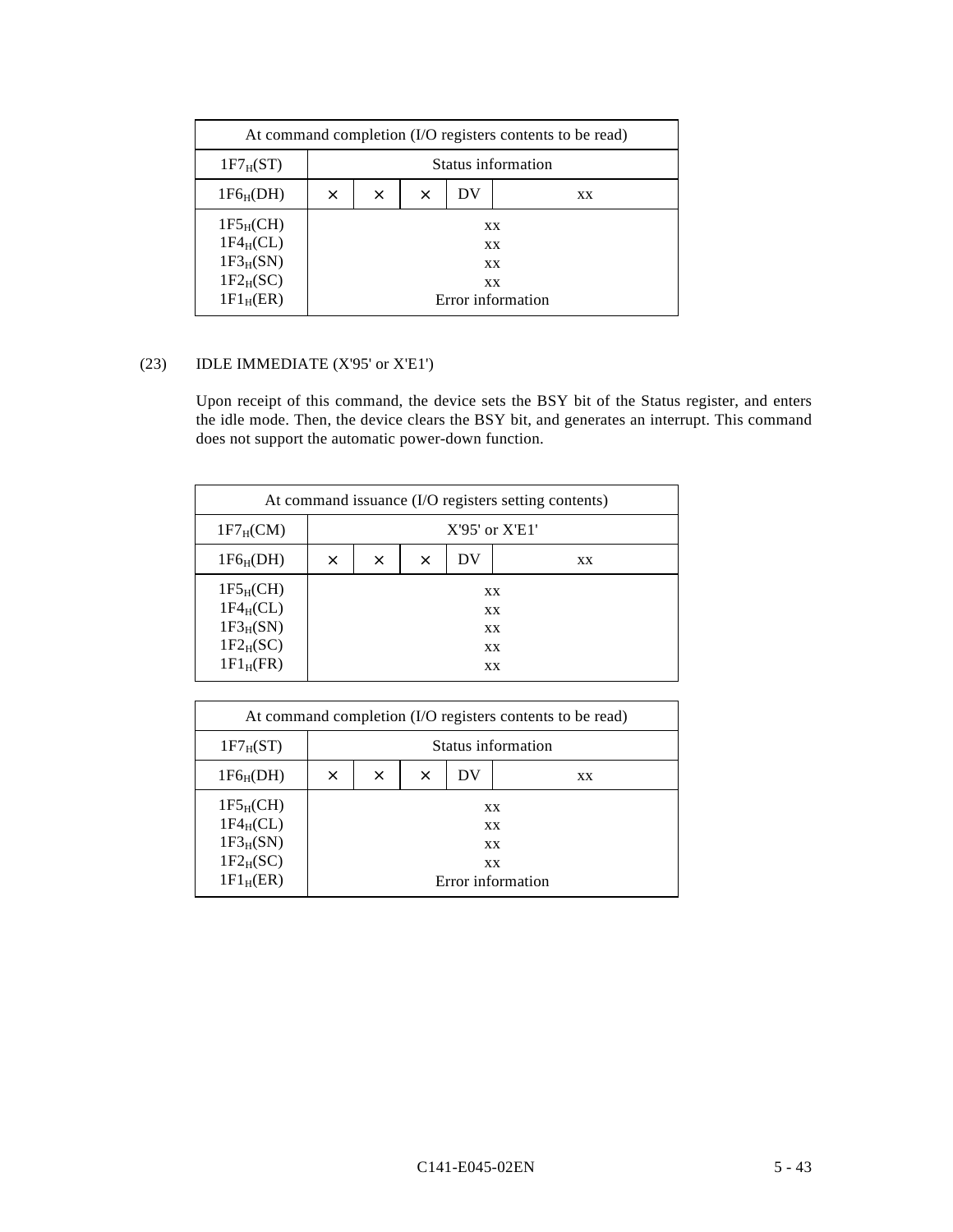#### (24) STANDBY (X'96' or X'E2')

Upon receipt of this command, the device sets the BSY bit of the Status register and enters the standby mode. The device then clears the BSY bit and generates an interrupt. The device generates an interrupt even if the device has not fully entered the standby mode. If the device has already spun down, the spin-down sequence is not implemented.

If the contents of the Sector Count register is other than 0, the automatic power-down function is enabled and the timer starts countdown when the device returns to idle mode.

When the timer value reaches 0 (passed a specified time), the device enters the standby mode.

If the contents of the Sector Count register is 0, the automatic power-down function is disabled.

Under the standby mode, the spindle motor is stopped. Thus, when the command involving a seek such as the READ SECTOR(s) command is received, the device processes the command after driving the spindle motor.

| At command issuance (I/O registers setting contents)                   |   |                    |          |                              |                 |  |  |  |  |
|------------------------------------------------------------------------|---|--------------------|----------|------------------------------|-----------------|--|--|--|--|
| $1F7_HCM$                                                              |   | $X'96'$ or $X'E2'$ |          |                              |                 |  |  |  |  |
| $1F6_H(DH)$                                                            | X | $\times$           | $\times$ | DV                           | XX              |  |  |  |  |
| $1F5_H(CH)$<br>$1F4_HCL$<br>$1F3_H(SN)$<br>$1F2_H(SC)$<br>$1F1_H$ (FR) |   |                    |          | <b>XX</b><br>XX.<br>XX<br>XX | Period of timer |  |  |  |  |

|                                                                       |   |                    |          |    | At command completion (I/O registers contents to be read)      |  |  |  |  |
|-----------------------------------------------------------------------|---|--------------------|----------|----|----------------------------------------------------------------|--|--|--|--|
| $1F7_H(ST)$                                                           |   | Status information |          |    |                                                                |  |  |  |  |
| $1F6_H(DH)$                                                           | X | $\times$           | $\times$ | DV | <b>XX</b>                                                      |  |  |  |  |
| $1F5_H(CH)$<br>$1F4_HCL$<br>$1F3_H(SN)$<br>$1F2_H(SC)$<br>$1F1_H(ER)$ |   |                    |          |    | <b>XX</b><br><b>XX</b><br><b>XX</b><br>XX<br>Error information |  |  |  |  |

## (25) STANDBY IMMEDIATE (X'94' or X'E0')

Upon receipt of this command, the device sets the BSY bit of the Status register and enters the standby mode. The device then clears the BSY bit and generates an interrupt. This command does not support the automatic power-down sequence.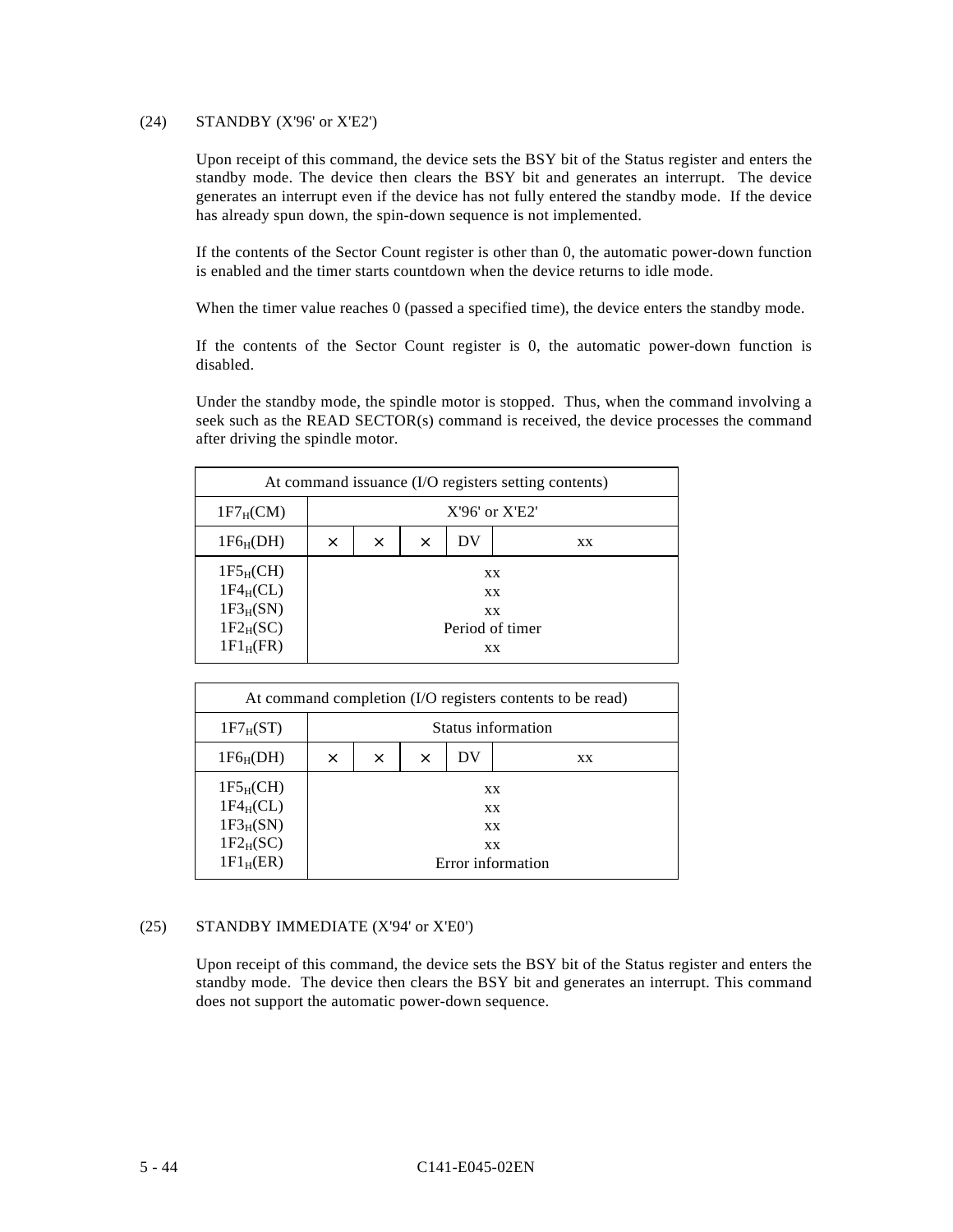|                                                                        |   |                    |          |    | At command issuance (I/O registers setting contents) |  |  |  |
|------------------------------------------------------------------------|---|--------------------|----------|----|------------------------------------------------------|--|--|--|
| $1F7_H(CM)$                                                            |   | $X'94'$ or $X'E0'$ |          |    |                                                      |  |  |  |
| $1F6_H(DH)$                                                            | X | $\times$           | $\times$ | DV | XX                                                   |  |  |  |
| $1F5_H(CH)$<br>$1F4_HCL$<br>$1F3_H(SN)$<br>$1F2_H(SC)$<br>$1F1_H$ (FR) |   |                    |          |    | XX<br>XX<br>XX<br>XX<br>XX                           |  |  |  |

| At command completion (I/O registers contents to be read)                       |          |                    |          |                        |                                             |  |  |  |  |
|---------------------------------------------------------------------------------|----------|--------------------|----------|------------------------|---------------------------------------------|--|--|--|--|
| $1F7_H(ST)$                                                                     |          | Status information |          |                        |                                             |  |  |  |  |
| $1F6_H(DH)$                                                                     | $\times$ | $\times$           | $\times$ | DV                     | <b>XX</b>                                   |  |  |  |  |
| 1F5 <sub>H</sub> (CH)<br>$1F4_HCL$<br>$1F3_H(SN)$<br>$1F2_H(SC)$<br>$1F1_H(ER)$ |          |                    |          | <b>XX</b><br><b>XX</b> | <b>XX</b><br><b>XX</b><br>Error information |  |  |  |  |

## (26) SLEEP (X'99' or X'E6')

This command is the only way to make the device enter the sleep mode.

Upon receipt of this command, the device sets the BSY bit of the Status register and enters the sleep mode. The device then clears the BSY bit and generates an interrupt. The device generates an interrupt even if the device has not fully entered the sleep mode.

In the sleep mode, the spindle motor is stopped and the ATA interface section is inactive. All I/O register outputs are in high-impedance state.

The only way to release the device from sleep mode is to execute a software or hardware reset.

| At command issuance (I/O registers setting contents)                   |          |                    |          |    |                              |  |  |  |  |
|------------------------------------------------------------------------|----------|--------------------|----------|----|------------------------------|--|--|--|--|
| $1F7_HCM$                                                              |          | $X'99'$ or $X'E6'$ |          |    |                              |  |  |  |  |
| $1F6_H(DH)$                                                            | $\times$ | X                  | $\times$ | DV | XX                           |  |  |  |  |
| $1F5_H(CH)$<br>$1F4_HCL$<br>$1F3_H(SN)$<br>$1F2_H(SC)$<br>$1F1_H$ (FR) |          |                    |          |    | XX<br>XX.<br>XX<br>XX.<br>XX |  |  |  |  |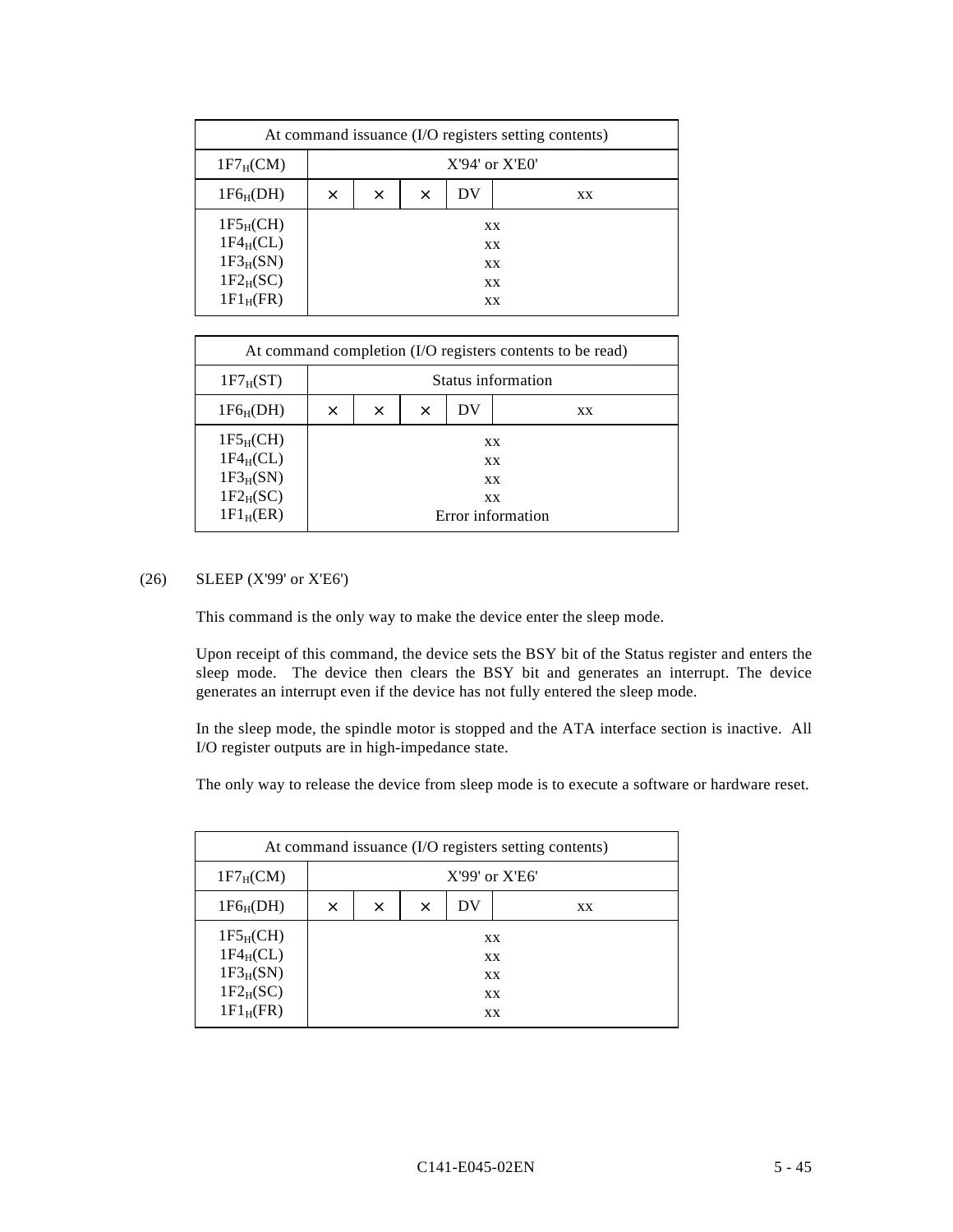| At command completion (I/O registers contents to be read)             |          |                    |          |    |                                           |  |  |  |
|-----------------------------------------------------------------------|----------|--------------------|----------|----|-------------------------------------------|--|--|--|
| $1F7_H(ST)$                                                           |          | Status information |          |    |                                           |  |  |  |
| $1F6_H(DH)$                                                           | $\times$ | $\times$           | $\times$ | DV | XX                                        |  |  |  |
| $1F5_H(CH)$<br>$1F4_HCL$<br>$1F3_H(SN)$<br>$1F2_H(SC)$<br>$1F1_H(ER)$ |          |                    |          |    | XX<br>XX<br>XX<br>XX<br>Error information |  |  |  |

## (27) CHECK POWER MODE (X'98' or X'E5')

The host checks the power mode of the device with this command.

The host system can confirm the power save mode of the device by analyzing the contents of the Sector Count and Sector registers.

The device sets the BSY bit and sets the following register value. After that, the device clears the BSY bit and generates an interrupt.

| Power save mode                                                                               | Sector Count register | Sector Number register |
|-----------------------------------------------------------------------------------------------|-----------------------|------------------------|
| • During moving to standby mode<br>• Standby mode<br>• During returning from the standby mode | X'00'                 | X'xx'                  |
| • Idle mode                                                                                   | X'FF'                 | X'00'                  |
| • Active mode                                                                                 |                       | X'FF'                  |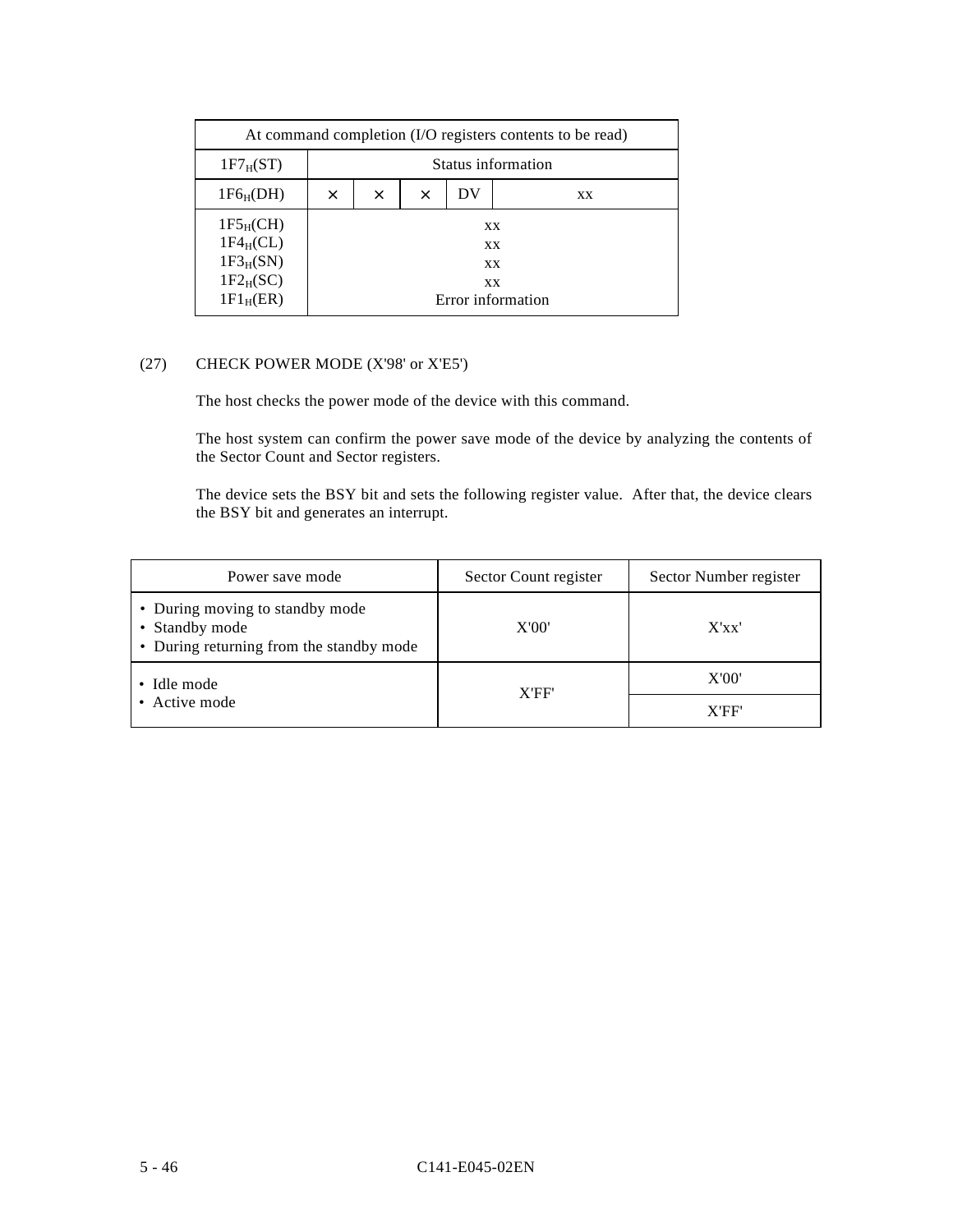|                                                                        |          |                    |          |    | At command issuance (I/O registers setting contents) |  |  |  |  |
|------------------------------------------------------------------------|----------|--------------------|----------|----|------------------------------------------------------|--|--|--|--|
| $1F7_HCM$                                                              |          | $X'98'$ or $X'E5'$ |          |    |                                                      |  |  |  |  |
| $1F6_H(DH)$                                                            | $\times$ | $\times$           | $\times$ | DV | XX                                                   |  |  |  |  |
| $1F5_H(CH)$<br>$1F4_HCL$<br>$1F3_H(SN)$<br>$1F2_H(SC)$<br>$1F1_H$ (FR) |          |                    |          |    | XX<br>XX<br>XX<br>XX<br>XX                           |  |  |  |  |

| At command completion (I/O registers contents to be read)             |          |                    |          |    |                                                                                |  |  |  |  |
|-----------------------------------------------------------------------|----------|--------------------|----------|----|--------------------------------------------------------------------------------|--|--|--|--|
| $1F7_H(ST)$                                                           |          | Status information |          |    |                                                                                |  |  |  |  |
| $1F6_H(DH)$                                                           | $\times$ | $\times$           | $\times$ | DV | <b>XX</b>                                                                      |  |  |  |  |
| $1F5_H(CH)$<br>$1F4_HCL$<br>$1F3_H(SN)$<br>$1F2_H(SC)$<br>$1F1_H(ER)$ |          |                    |          |    | <b>XX</b><br><b>XX</b><br><b>XX</b><br>$X'00'$ or $X'FF'$<br>Error information |  |  |  |  |

#### (28) SMART (X'B0)

This command performs operations for device failure predictions according to a subcommand specified in the FR register. If the value specified in the FR register is supported, the Aborted Command error is posted.

It is necessary for the host to set the keys ( $CL = 4Fh$  and  $CH = C2h$ ) in the CL and CH registers prior to issuing this command. If the keys are set incorrectly, the Aborted Command error is posted.

In the default setting, the failure prediction feature is disabled. In this case, the Aborted Command error is posted in response to subcommands other than SMART Enable Operations (FR register  $=$  D8h).

When the failure prediction feature is enabled, the device collects or updates several items to forecast failures. In the following sections, note that the values of items collected or updated by the device to forecast failures are referred to as attribute values.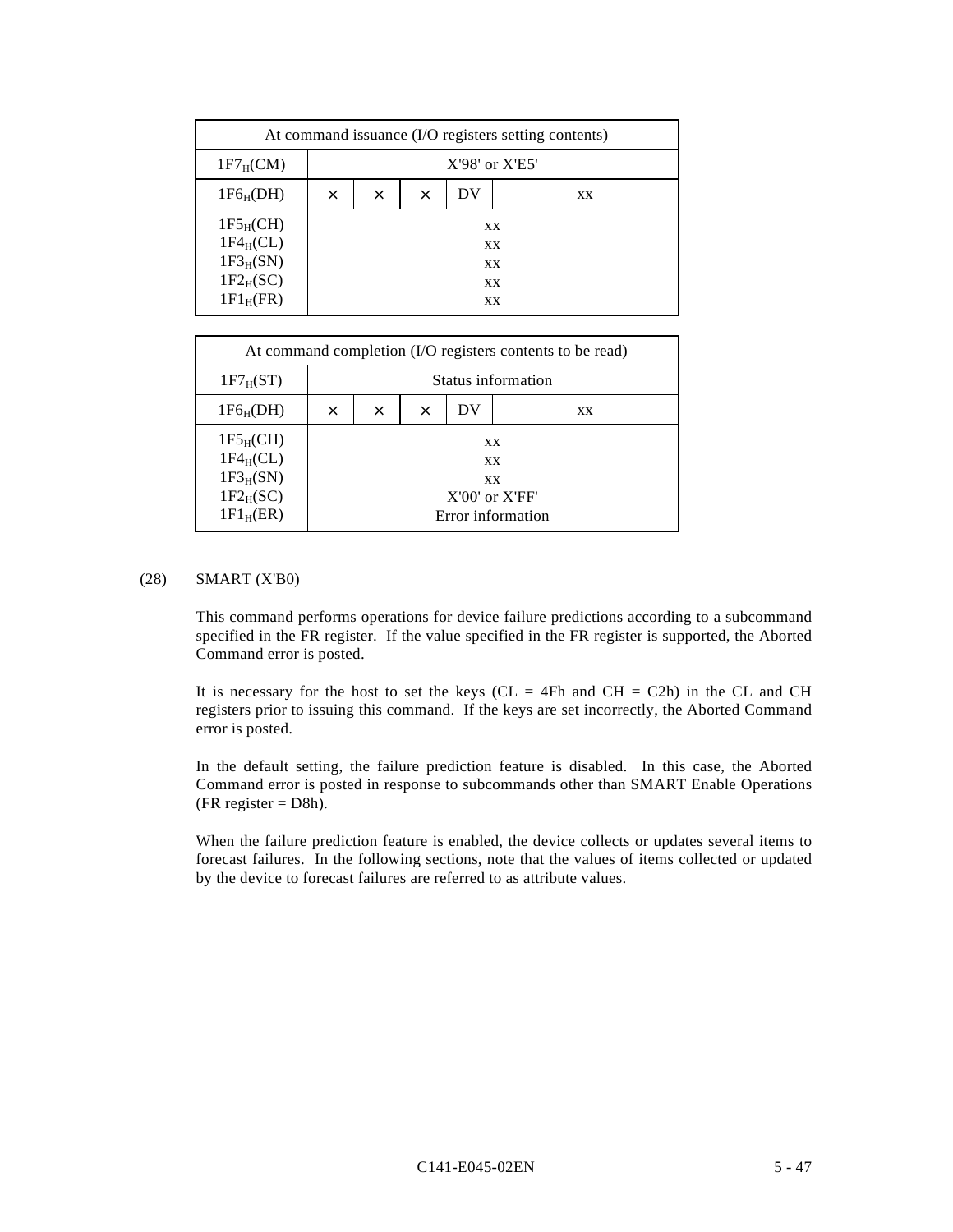|  |  |  |  |  | Table 5.7 Features Register values (subcommands) and functions |
|--|--|--|--|--|----------------------------------------------------------------|
|--|--|--|--|--|----------------------------------------------------------------|

| <b>Features Resister</b> | Function                                                                                                  |
|--------------------------|-----------------------------------------------------------------------------------------------------------|
| X'D0'                    | <b>SMART Read Attribute Values:</b>                                                                       |
|                          | A device that received this subcommand asserts the BSY bit and saves all the                              |
|                          | updated attribute values. The device then clears the BSY bit and transfers 512-                           |
|                          | byte attribute value information to the host.                                                             |
|                          | * For information about the format of the attribute value information, see Table 5.8.                     |
| X'D1'                    | <b>SMART Read Attribute Thresholds:</b>                                                                   |
|                          | This subcommand is used to transfer 512-byte insurance failure threshold value                            |
|                          | data to the host.                                                                                         |
|                          | * For information about the format of the insurance failure threshold value data,                         |
|                          | see Table 5.9.                                                                                            |
| X'D2'                    | <b>SMART</b> Enable-Disable Attribute AutoSave:                                                           |
|                          | This subcommand is used to enable (SC register !!XX!! 00h) or disable (SC                                 |
|                          | register $=$ 00h) the setting of the automatic saving feature for the device attribute                    |
|                          | data. The setting is maintained every time the device is turned off and then on.                          |
|                          | When the automatic saving feature is enabled, the attribute values are saved                              |
|                          | before the device enters the power saving mode. However, if the failure                                   |
|                          | prediction feature is disabled, the attribute values are not automatically saved.                         |
|                          | When the device receives this subcommand, it asserts the BSY bit, enables or                              |
|                          | disables the automatic saving feature, then clears the BSY bit.                                           |
| X'D3'                    | <b>SMART Save Attribute Values:</b>                                                                       |
|                          | When the device receives this subcommand, it asserts the BSY bit, saves device                            |
| X'D8'                    | attribute value data, then clears the BSY bit.                                                            |
|                          | <b>SMART</b> Enable Operations:<br>This subcommand enables the failure prediction feature. The setting is |
|                          | maintained even when the device is turned off and then on.                                                |
|                          | When the device receives this subcommand, it asserts the BSY bit, enables the                             |
|                          | failure prediction feature, then clears the BSY bit.                                                      |
| X'D9'                    | <b>SMART Disable Operations:</b>                                                                          |
|                          | This subcommand disables the failure prediction feature. The setting is                                   |
|                          | maintained even when the device is turned off and then on.                                                |
|                          | When the device receives this subcommand, it asserts the BSY bit, disables the                            |
|                          | failure prediction feature, then clears the BSY bit.                                                      |
| X'DA'                    | <b>SMART Return Status:</b>                                                                               |
|                          | When the device receives this subcommand, it asserts the BSY bit and saves the                            |
|                          | current device attribute values. Then the device compares the device attribute                            |
|                          | values with insurance failure threshold values. If there is an attribute value                            |
|                          | exceeding the threshold, F4h and 2Ch are loaded into the CL and CH registers. If                          |
|                          | there are no attribute values exceeding the thresholds, 4Fh and C2h are loaded                            |
|                          | into the CL and CH registers. After the settings for the CL and CH registers have                         |
|                          | been determined, the device clears the BSY bit                                                            |

The host must regularly issue the SMART Read Attribute Values subcommand (FR register = D0h), SMART Save Attribute Values subcommand (FR register = D3h), or SMART Return Status subcommand (FR register = DAh) to save the device attribute value data on a medium.

Alternative, the device must issue the SMART Enable-Disable Attribute AutoSave subcommand (FR register  $= D2h$ ) to use a feature which regularly save the device attribute value data to a medium.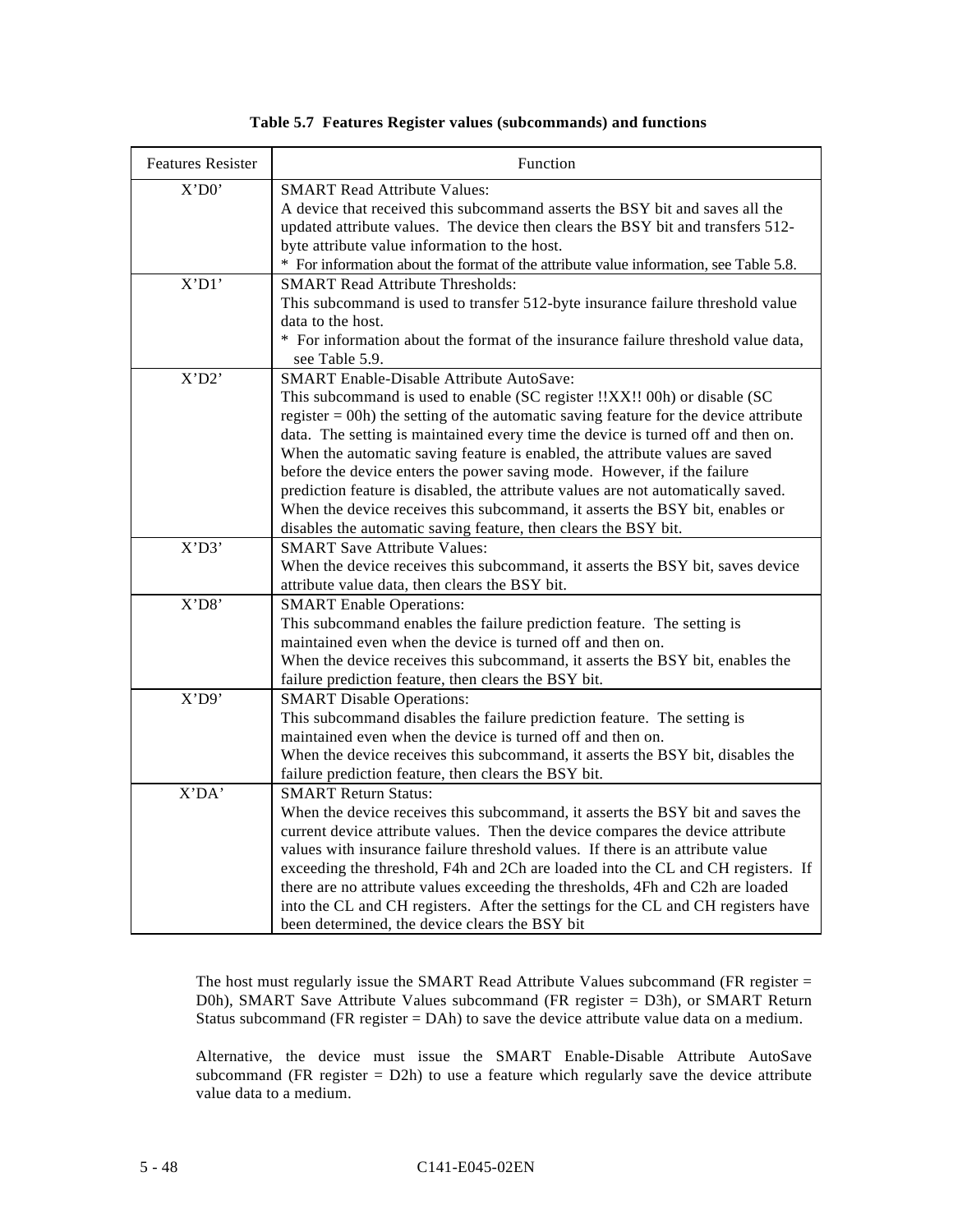The host can predict failures in the device by periodically issuing the SMART Return Status subcommand (FR register  $=$  DAh) to reference the CL and CH registers.

If an attribute value is below the insurance failure threshold value, the device is about to fail or the device is nearing the end of it life . In this case, the host recommends that the user quickly backs up the data.

| At command issuance (I-O registers setting contents)                   |   |                           |  |  |                                                  |  |  |  |  |
|------------------------------------------------------------------------|---|---------------------------|--|--|--------------------------------------------------|--|--|--|--|
| $1F7_HCM$                                                              |   | $\mathbf{0}$              |  |  |                                                  |  |  |  |  |
| $1F6_H(DH)$                                                            | X | DV<br>$\times$<br>X<br>XX |  |  |                                                  |  |  |  |  |
| $1F5_H(CH)$<br>$1F4_HCL$<br>$1F3_H(SN)$<br>$1F2_H(SC)$<br>$1F1_H$ (FR) |   |                           |  |  | Key (C2h)<br>Key (4Fh)<br>XX<br>XX<br>Subcommand |  |  |  |  |

| At command completion (I-O registers setting contents)                          |          |                                         |  |           |                                                                                                                      |  |  |
|---------------------------------------------------------------------------------|----------|-----------------------------------------|--|-----------|----------------------------------------------------------------------------------------------------------------------|--|--|
| $1F7_H(ST)$                                                                     |          | Status information                      |  |           |                                                                                                                      |  |  |
| 1F6 <sub>H</sub> (DH)                                                           | $\times$ | DV<br>$\times$<br>$\times$<br><b>XX</b> |  |           |                                                                                                                      |  |  |
| 1F5 <sub>H</sub> (CH)<br>$1F4_HCL$<br>$1F3_H(SN)$<br>$1F2_H(SC)$<br>$1F1_H(ER)$ |          |                                         |  | <b>XX</b> | Key-failure prediction status (C2h-2Ch)<br>Key-failure prediction status (4Fh-F4h)<br><b>XX</b><br>Error information |  |  |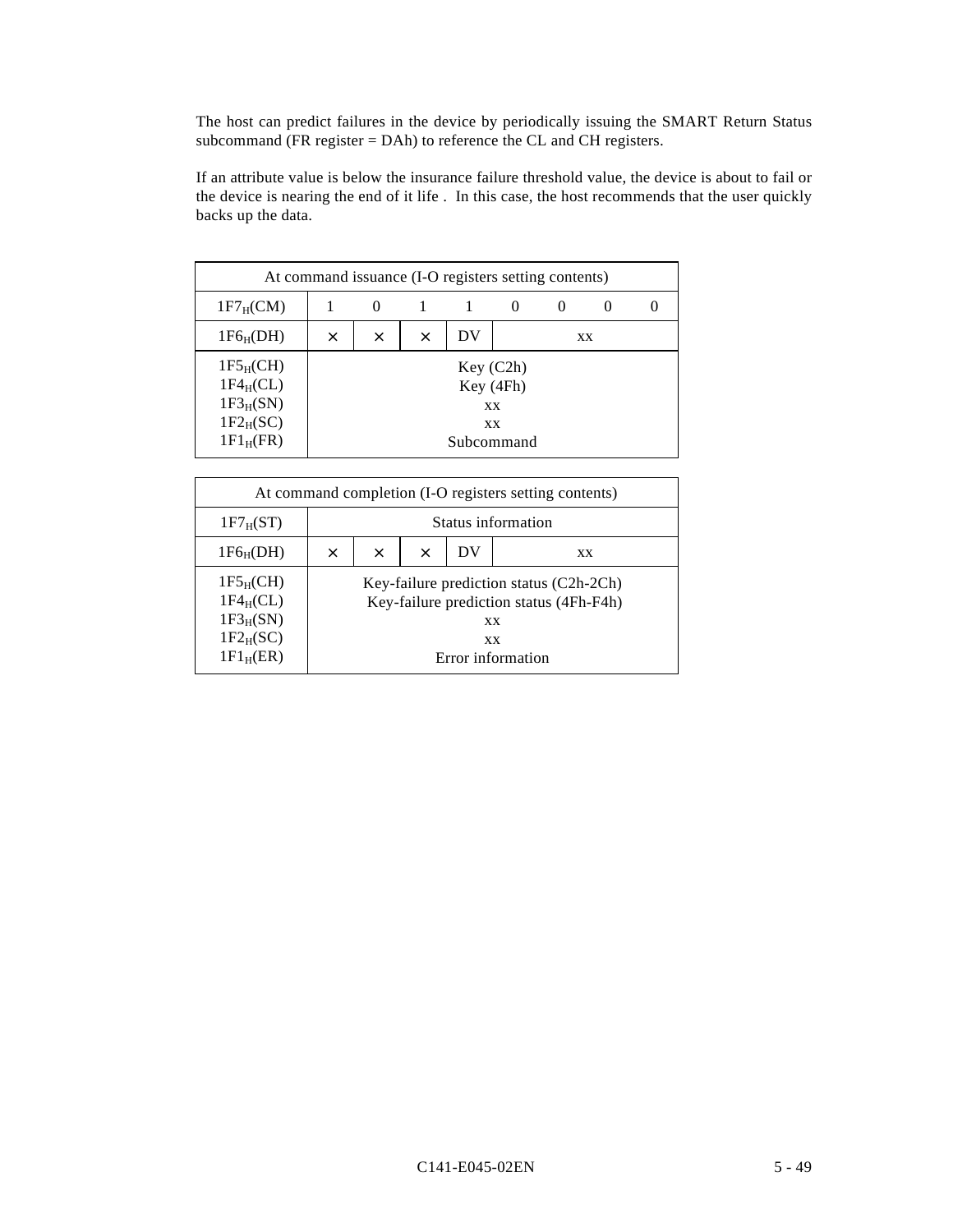The attribute value information is 512-byte data; the format of this data is shown below. The host can access this data using the SMART Read Attribute Values subcommand (FR register = D0h). The insurance failure threshold value data is 512-byte data; the format of this data is shown below. The host can access this data using the SMART Read Attribute Thresholds subcommand (FR register = D1h).

| <b>Byte</b>                | Item                               |                                                                                |  |  |  |  |  |
|----------------------------|------------------------------------|--------------------------------------------------------------------------------|--|--|--|--|--|
| 00<br>01                   |                                    | Data format version number                                                     |  |  |  |  |  |
| 02                         | Attribute 1                        | Attribute ID                                                                   |  |  |  |  |  |
| 03<br>04                   |                                    | Status flag                                                                    |  |  |  |  |  |
| 05                         |                                    | Current attribute value                                                        |  |  |  |  |  |
| 06                         |                                    | Attribute value for worst case so far                                          |  |  |  |  |  |
| 07<br>to<br>0 <sup>C</sup> |                                    | Raw attribute value                                                            |  |  |  |  |  |
| 0 <sub>D</sub>             |                                    | Reserved                                                                       |  |  |  |  |  |
| 0E<br>to<br>169            | Attribute 2 to<br>attribute 30     | (The format of each attribute value is the same as<br>that of bytes 02 to 0D.) |  |  |  |  |  |
| 16A<br>to<br>16F           | Reserved                           |                                                                                |  |  |  |  |  |
| 170<br>171                 | Failure prediction capability flag |                                                                                |  |  |  |  |  |
| 172<br>to<br>181           | Reserved                           |                                                                                |  |  |  |  |  |
| 182<br>to<br>1FE           | Vendor specific                    |                                                                                |  |  |  |  |  |
| 1FF                        | Check sum                          |                                                                                |  |  |  |  |  |

**Table 5.8 Format of device attribute value data**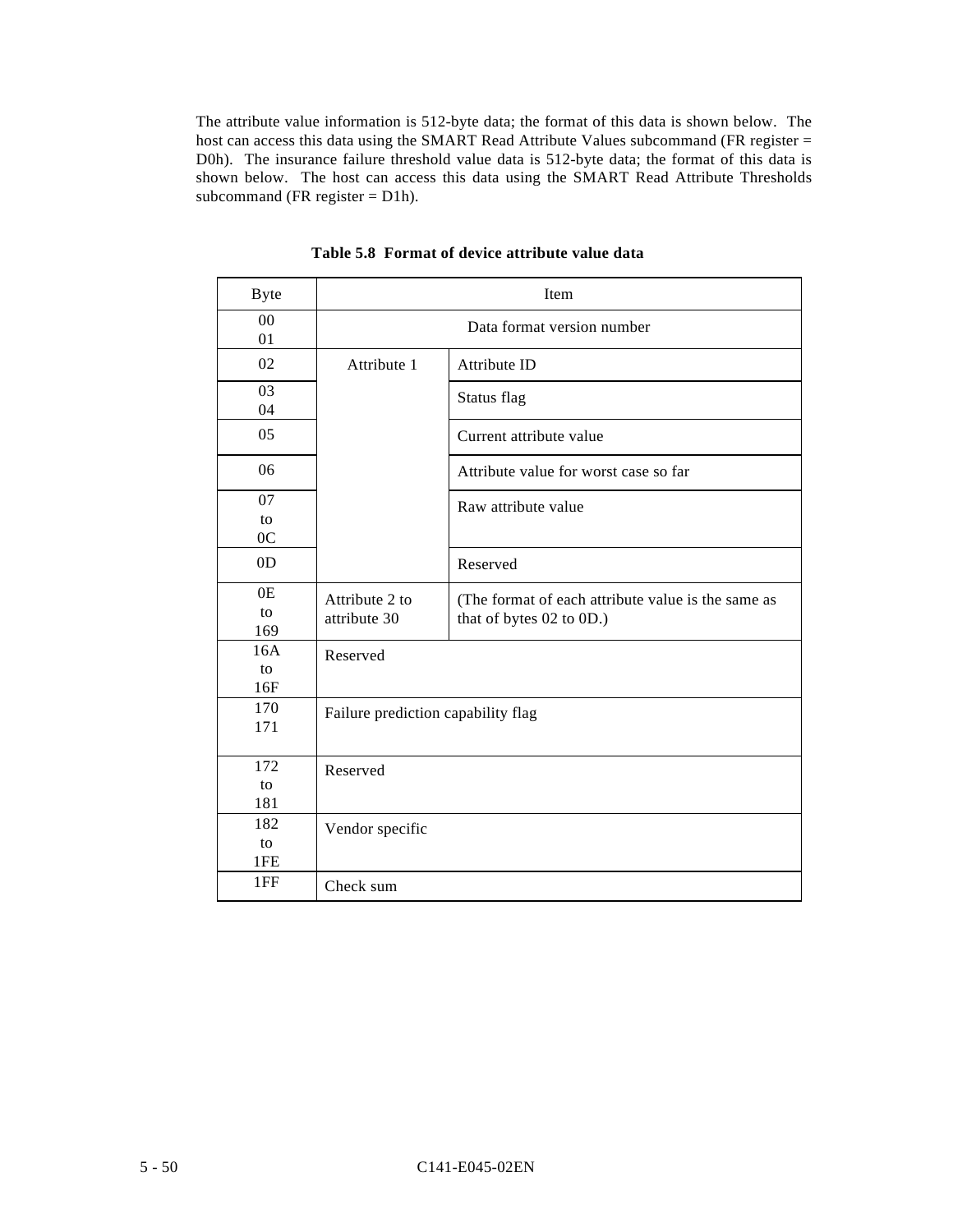| <b>Byte</b>      | Item                                         |                                                                                |  |  |  |  |
|------------------|----------------------------------------------|--------------------------------------------------------------------------------|--|--|--|--|
| ${\bf 00}$<br>01 | Data format version number                   |                                                                                |  |  |  |  |
| 02               | Attribute 1                                  | Attribute ID                                                                   |  |  |  |  |
| 03               |                                              | Insurance failure threshold                                                    |  |  |  |  |
| 04               | Threshold 1<br>(Threshold of<br>attribute 1) | Reserved                                                                       |  |  |  |  |
| to               |                                              |                                                                                |  |  |  |  |
| 0 <sub>D</sub>   |                                              |                                                                                |  |  |  |  |
| 0E<br>to<br>169  | Threshold 2 to<br>threshold 30               | (The format of each threshold value is the same as<br>that of bytes 02 to 0D.) |  |  |  |  |
| 16A<br>to        | Reserved                                     |                                                                                |  |  |  |  |
| 17B              |                                              |                                                                                |  |  |  |  |
| 17C<br>to<br>1FE | Unique to vendor                             |                                                                                |  |  |  |  |
| 1FF              | Check sum                                    |                                                                                |  |  |  |  |

## **Table 5.9 Format of insurance failure threshold value data**

• Data format version number

The data format version number indicates the version number of the data format of the device attribute values or insurance failure thresholds. The data format version numbers of the device attribute values and insurance failure thresholds are the same. When a data format is changed, the data format version numbers are updated.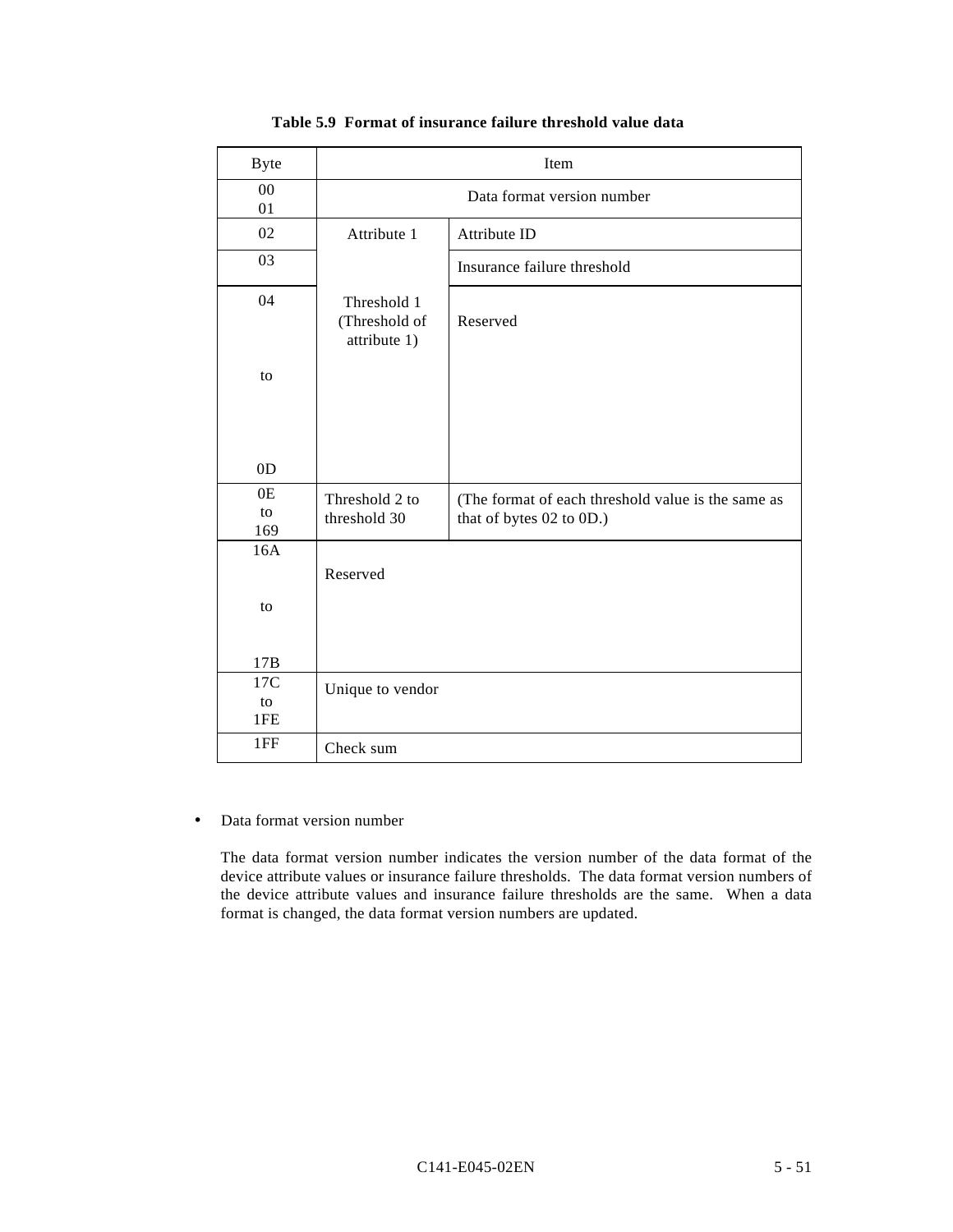## • Attribute ID

The attribute ID is defined as follows:

| Attribute ID   | Attribute name                                       |
|----------------|------------------------------------------------------|
| 0              | (Indicates unused attribute data.)                   |
| 1              | Read error rate                                      |
| $\overline{2}$ | Throughput performance                               |
| 3              | Spin up time                                         |
| 4              | Number of times the spindle motor is activated       |
| 5              | Number of alternative sectors                        |
| 7              | Seek error rate                                      |
| 8              | Seek time performance                                |
| 9              | Power-on time                                        |
| 10             | Number of retries made to activate the spindle motor |
| 12             | Number of power-on-power-off times                   |
| 13 to 198      | (Reserved)                                           |
| 199            | Ultra ATA CRC Error Rate                             |
| 200            | Write error rate                                     |
| 201 to 255     | (Unique to vendor)                                   |

• Status flag

Bit 0: If this bit is 1, the attribute is within the insurance range of the device when the attribute exceeds the threshold.

If this bit is 0, the attribute is outside the insurance range of the device when the attribute exceeds the threshold.

Bits 1 to 15: Reserved bits

• Current attribute value

The current attribute value is the normalized raw attribute data. The value varies between 01h and 64h. The closer the value gets to 01h, the higher the possibility of a failure. The device compares the attribute values with thresholds. When the attribute values are larger than the thresholds, the device is operating normally.

• Attribute value for the worst case so far

This is the worst attribute value among the attribute values collected to date. This value indicates the state nearest to a failure so far.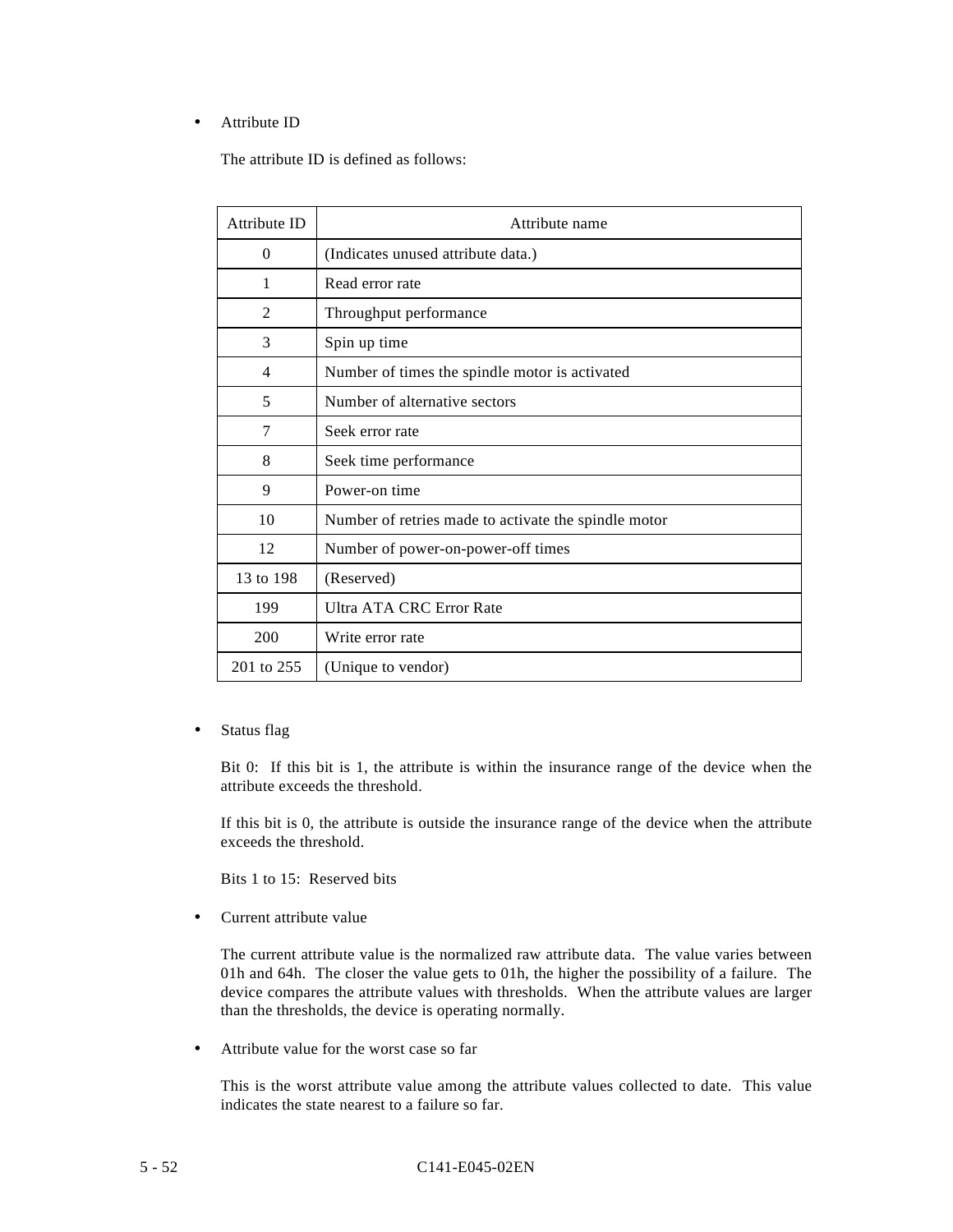• Raw attribute value

Raw attributes data is retained.

- Failure prediction capability flag
	- Bit 0: The attribute value data is saved to a medium before the device enters power saving mode.
	- Bit 1: The device automatically saves the attribute value data to a medium after the previously set operation.

Bits 2 to 15: Reserved bits

• Check sum

Two's complement of the lower byte, obtained by adding 511-byte data one byte at a time from the beginning.

• Insurance failure threshold

The limit of a varying attribute value. The host compares the attribute values with the thresholds to identify a failure.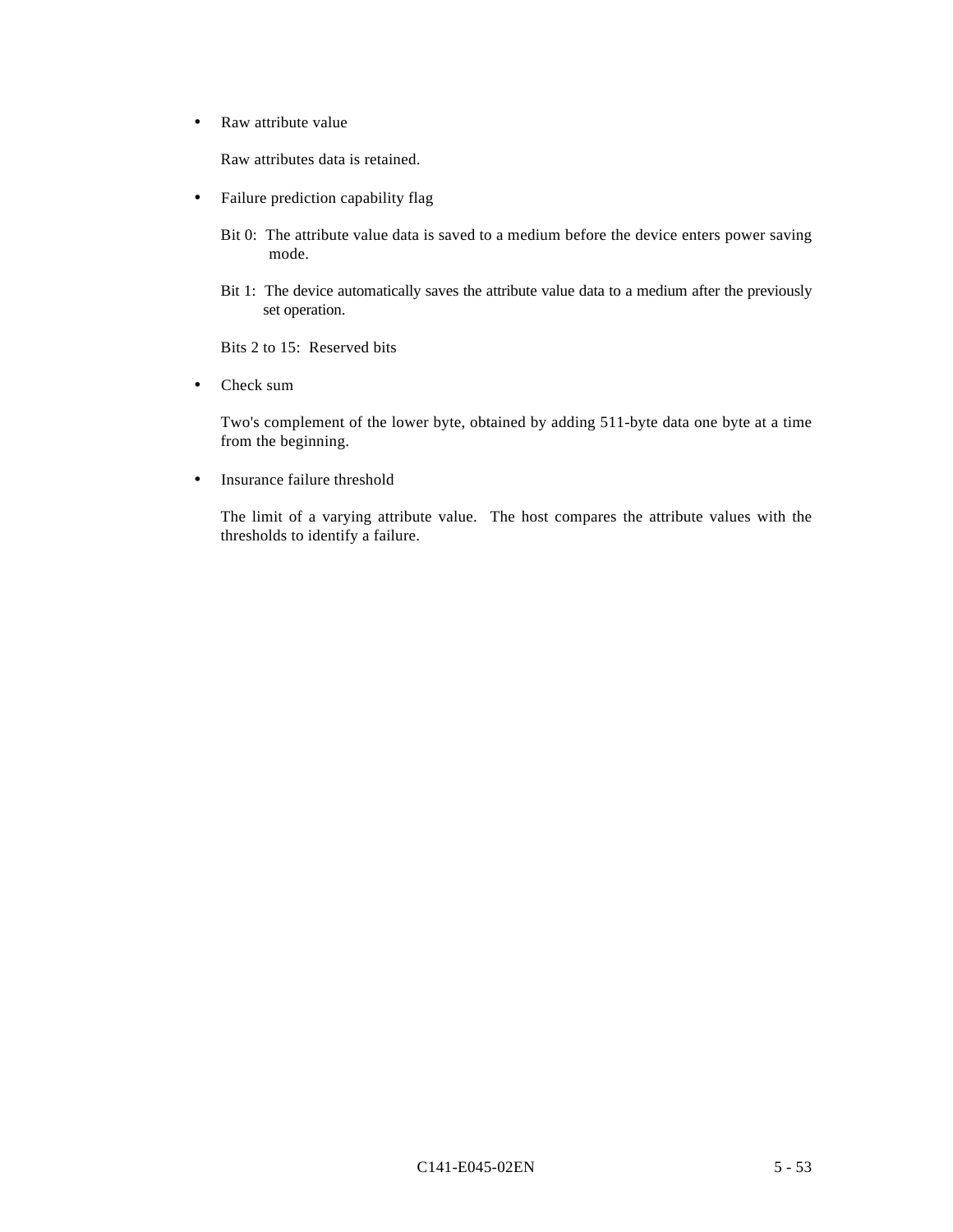## (29) FLUSH CACHE (X 'E7')

This command is use by the host to request the device to flush the write cache. If the write cache is to be flushed, all data cached shall be written to the media. The BSY bit shall remain set to one until all data has been successfully written or an error occurs. The device should use all error recovery methods available to ensure the data is written successfully. The flushing of write cache may take several seconds to complete depending upon the amount of data to be flushed and the success of the operation.

NOTE - This command may take longer than 30 s to complete.

If the command is not supported, the device shall set the ABRT bit to one. An unrecoverable error encountered during execution of writing data results in the termination of the command and the Command Block registers contain the sector address of the sector where the first unrecoverable error occurred. The sector is removed from the cache. Subsequent FLUSH CACHE commands continue the process of flushing the cache.

| At command issuance (I/O registers setting contents)                   |          |                                  |  |  |  |  |  |
|------------------------------------------------------------------------|----------|----------------------------------|--|--|--|--|--|
| $1F7_HCM$                                                              |          | X'E7'                            |  |  |  |  |  |
| $1F6_H(DH)$                                                            | $\times$ | DV<br>$\times$<br>$\times$<br>XX |  |  |  |  |  |
| $1F5_H(CH)$<br>$1F4_HCL$<br>$1F3_H(SN)$<br>$1F2_H(SC)$<br>$1F1_H$ (FR) |          | XX<br>XX<br>XX<br>XX<br>XX       |  |  |  |  |  |

| At command completion (I/O registers contents to be read)             |          |                                                         |  |  |  |  |  |
|-----------------------------------------------------------------------|----------|---------------------------------------------------------|--|--|--|--|--|
| $1F7_H(ST)$                                                           |          | Status information                                      |  |  |  |  |  |
| $1F6_H(DH)$                                                           | $\times$ | DV<br>X<br>$\times$<br>XX                               |  |  |  |  |  |
| $1F5_H(CH)$<br>$1F4_HCL$<br>$1F3_H(SN)$<br>$1F2_H(SC)$<br>$1F1_H(ER)$ |          | XX<br><b>XX</b><br><b>XX</b><br>XX<br>Error information |  |  |  |  |  |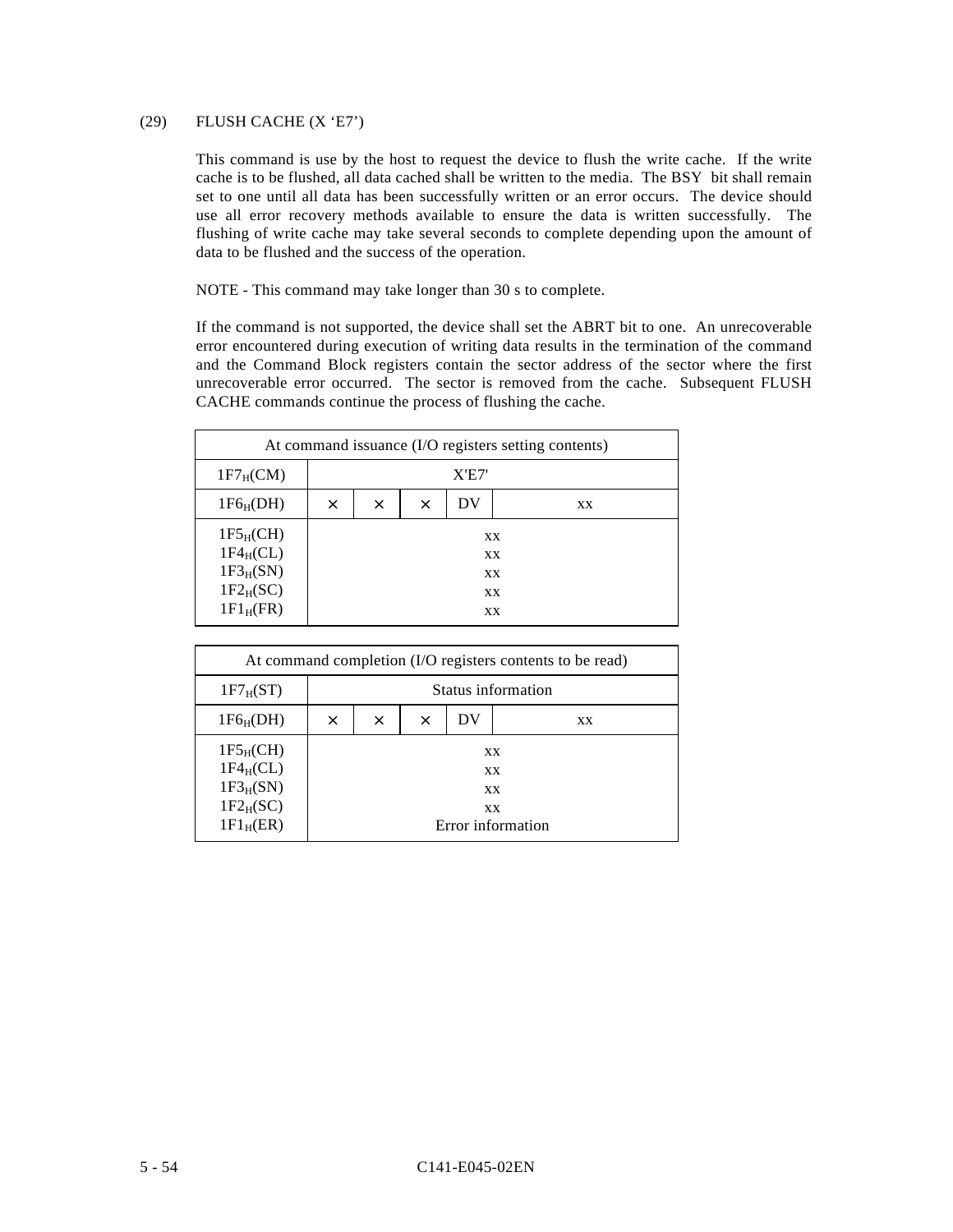# **5.3.3 Error posting**

Table 5.10 lists the defined errors that are valid for each command.

| Command name                                  | Error register (X'1F1')           |                                   |             |                                   |                                   | Status register (X'1F7') |            |            |
|-----------------------------------------------|-----------------------------------|-----------------------------------|-------------|-----------------------------------|-----------------------------------|--------------------------|------------|------------|
|                                               | <b>ICRC</b>                       | <b>UNC</b>                        | <b>INDF</b> | ABRT                              | <b>TRONF</b>                      | <b>DRDY</b>              | <b>DWF</b> | <b>ERR</b> |
| <b>READ SECTOR(S)</b>                         |                                   | V                                 | V           | V                                 |                                   | V                        | V          | V          |
| WRITE SECTOR(S)                               |                                   |                                   | V           | V                                 |                                   | V                        | V          | V          |
| <b>READ MULTIPLE</b>                          |                                   | V                                 | V           | V                                 |                                   | V                        | V          | V          |
| WRITE MULTIPLE                                |                                   |                                   | V           | V                                 |                                   | V                        | V          | V          |
| <b>READ DMA</b>                               | V                                 | V                                 | V           | V                                 |                                   | V                        | V          | V          |
| <b>WRITE DMA</b>                              | V                                 |                                   | V           | V                                 |                                   | V                        | V          | V          |
| <b>WRITE VERIFY</b>                           |                                   | V                                 | V           | V                                 |                                   | V                        | V          | V          |
| <b>READ VERIFY</b><br>SECTOR(S)               |                                   | V                                 | V           | V                                 |                                   | V                        | V          | V          |
| <b>RECALIBRATE</b>                            |                                   |                                   |             | V                                 | V                                 | V                        | V          | V          |
| <b>SEEK</b>                                   |                                   |                                   | V           | V                                 |                                   | V                        | V          | V          |
| <b>INITIALIZE DEVICE</b><br><b>PARAMETERS</b> |                                   |                                   |             | V                                 |                                   | V                        | V          | V          |
| <b>IDENTIFY DEVICE</b>                        |                                   |                                   |             | V                                 |                                   | V                        | V          | V          |
| <b>IDENTIFY DEVICE DMA</b>                    |                                   |                                   |             | V                                 |                                   | V                        | V          | V          |
| <b>SET FEATURES</b>                           |                                   |                                   |             | V                                 |                                   | V                        | V          | V          |
| <b>SET MULTIPLE MODE</b>                      |                                   |                                   |             | V                                 |                                   | V                        | V          | V          |
| <b>EXECUTE DEVICE</b><br><b>DIAGNOSTIC</b>    | $\frac{d\mathbf{x}}{d\mathbf{x}}$ | $\frac{d\mathbf{r}}{d\mathbf{r}}$ | $\ast$      | $\frac{d\mathbf{x}}{d\mathbf{x}}$ | $\frac{d\mathbf{x}}{d\mathbf{x}}$ |                          |            | V          |
| <b>FORMAT TRACK</b>                           |                                   |                                   | V           | V                                 |                                   | V                        | V          | V          |
| <b>READ LONG</b>                              |                                   |                                   | V           | V                                 |                                   | V                        | V          | V          |
| <b>WRITE LONG</b>                             |                                   |                                   | V           | V                                 |                                   | V                        | V          | V          |
| <b>READ BUFFER</b>                            |                                   |                                   |             | V                                 |                                   | V                        | V          | V          |
| <b>WRITE BUFFER</b>                           |                                   |                                   |             | V                                 |                                   | V                        | V          | V          |
| <b>IDLE</b>                                   |                                   |                                   |             | V                                 |                                   | V                        | V          | V          |
| <b>IDLE IMMEDIATE</b>                         |                                   |                                   |             | V                                 |                                   | V                        | V          | V          |
| <b>STANDBY</b>                                |                                   |                                   |             | V                                 |                                   | $\mathbf V$              | V          | V          |
| STANDBY IMMEDIATE                             |                                   |                                   |             | V                                 |                                   | V                        | V          | V          |
| <b>SLEEP</b>                                  |                                   |                                   |             | V                                 |                                   | V                        | V          | V          |
| <b>CHECK POWER MODE</b>                       |                                   |                                   |             | V                                 |                                   | V                        | V          | V          |
| <b>SMART</b>                                  |                                   |                                   | V           | V                                 |                                   | V                        | V          | V          |
| <b>FLUSH CACHE</b>                            |                                   |                                   | V           | V                                 |                                   | V                        | V          | V          |
| Invalid command                               |                                   |                                   |             | V                                 |                                   | V                        | V          | V          |

**Table 5.10 Command code and parameters**

V: Valid on this command

\*: See the command descriptions.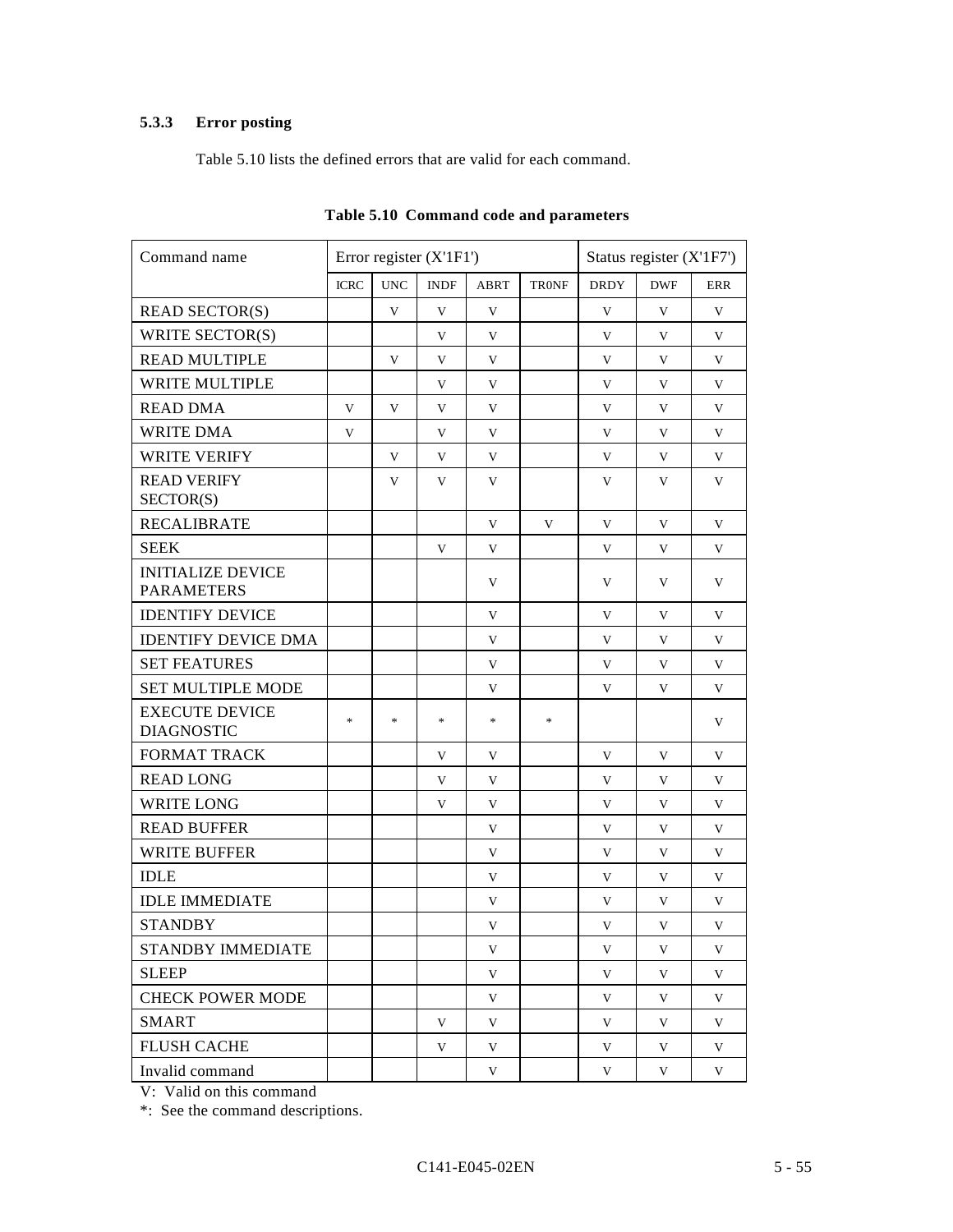## **5.4 Command Protocol**

The host should confirm that the BSY bit of the Status register of the device is 0 prior to issue a command. If BSY bit is 1, the host should wait for issuing a command until BSY bit is cleared to 0.

Commands can be executed only when the DRDY bit of the Status register is 1. However, the following commands can be executed even if DRDY bit is 0.

- EXECUTE DEVICE DIAGNOSTIC
- INITIALIZE DEVICE PARAMETERS

#### **5.4.1 Data transferring commands from device to host**

The execution of the following commands involves data transfer from the device to the host.

- IDENTIFY DEVICE
- IDENTIFY DEVICE DMA
- READ SECTOR(S)
- READ LONG
- READ BUFFER
- SMART: SMART Read Attribute Values, SMART Read Attribute Thresholds

The execution of these commands includes the transfer one or more sectors of data from the device to the host. In the READ LONG command, 516 bytes are transferred. Following shows the protocol outline.

- a) The host writes any required parameters to the Features, Sector Count, Sector Number, Cylinder, and Device/Head registers.
- b) The host writes a command code to the Command register.
- c) The device sets the BSY bit of the Status register and prepares for data transfer.
- d) When one sector (or block) of data is available for transfer to the host, the device sets DRQ bit and clears BSY bit. The drive then asserts INTRQ signal.
- e) After detecting the INTRQ signal assertion, the host reads the Status register. The host reads one sector of data via the Data register. In response to the Status register being read, the device negates the INTRQ signal.
- f) The drive clears DRQ bit to 0. If transfer of another sector is requested, the device sets the BSY bit and steps d) and after are repeated.

Even if an error is encountered, the device prepares for data transfer by setting the DRQ bit. Whether or not to transfer the data is determined for each host. In other words, the host should receive the relevant sector of data (512 bytes of uninsured dummy data) or release the DRQ status by resetting.

Figure 5.3 shows an example of READ SECTOR(S) command protocol, and Figure 5.4 shows an example protocol for command abort.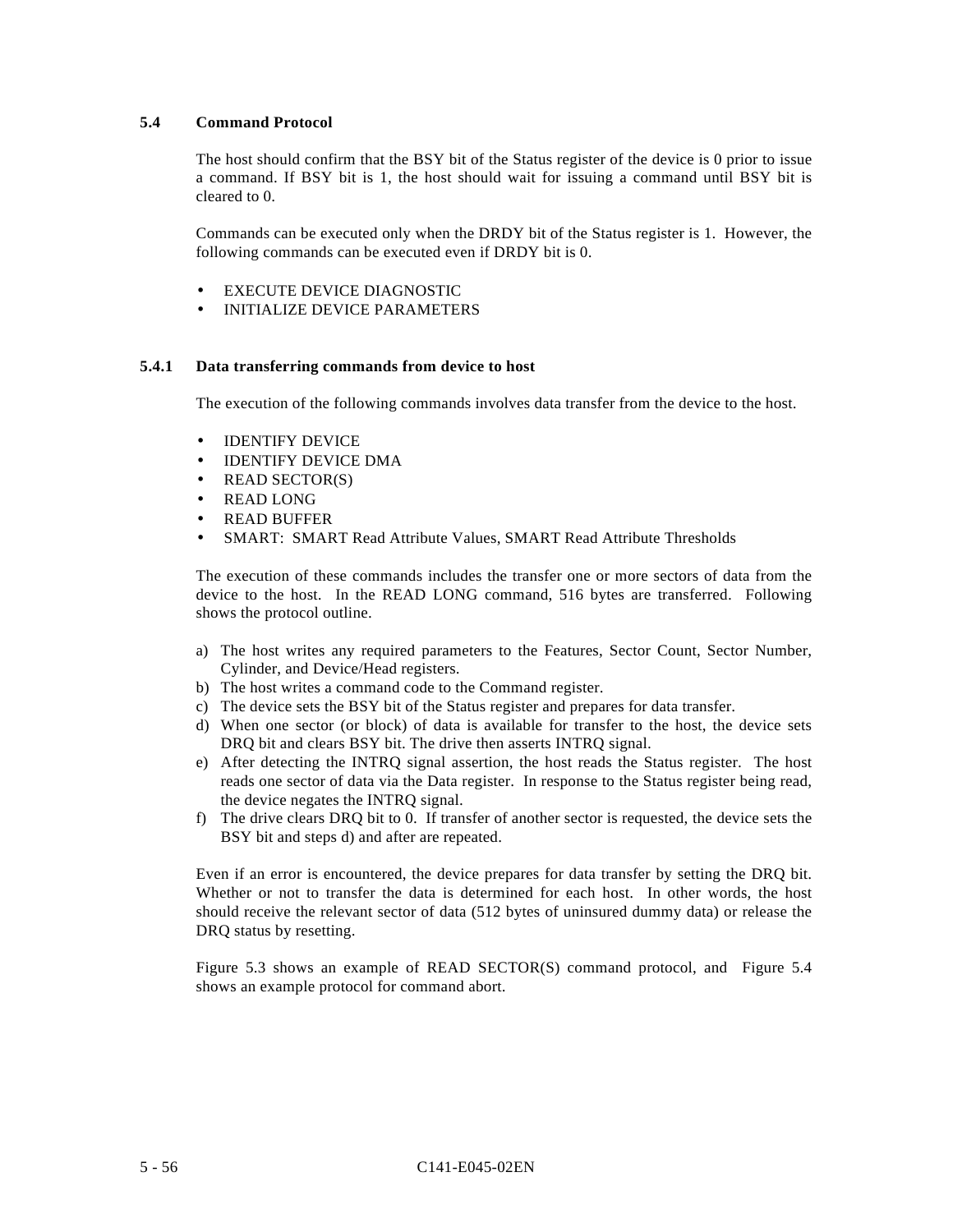

\*1 When the IDD receives a command that hits the cache data during read-ahead, and transfers data from the buffer without reading from the disk medium.

## **Figure 5.3 Read Sector(s) command protocol**

Even if the error status exists, the drive makes a preparation (setting the DRQ bit) of data transfer. It is up to the host whether data is transferred. In other words, the host should receive the data of the sector (512 bytes of uninsured dummy data) or release the DRQ by resetting.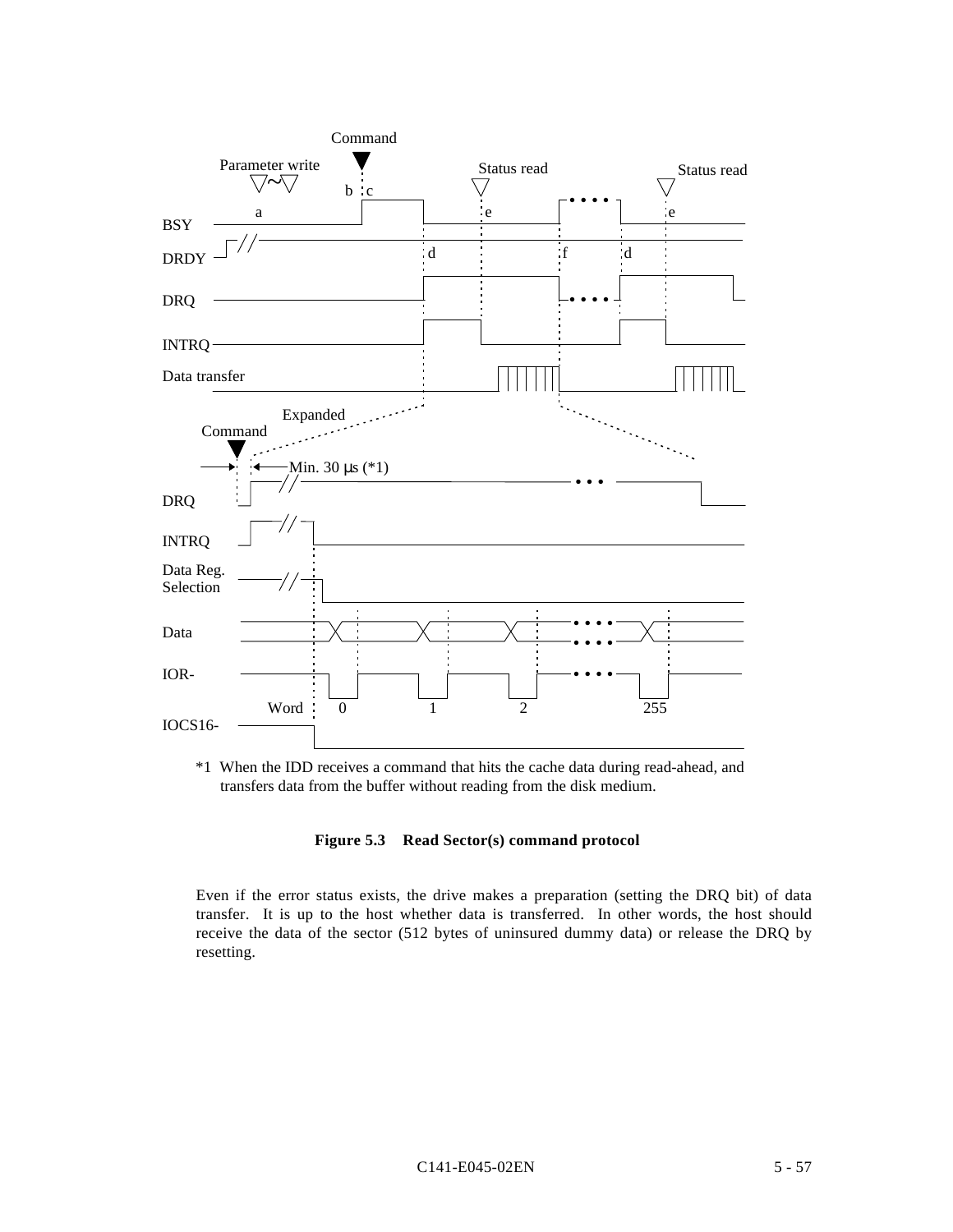#### **Note:**

For transfer of a sector of data, the host needs to read Status register (X'1F7') in order to clear INTRQ (interrupt) signal. The Status register should be read within a period from the DRQ setting by the device to 50 μs after the completion of the sector data transfer. Note that the host does not need to read the Status register for the reading of a single sector or the last sector in multiple-sector reading. If the timing to read the Status register does not meet above condition, normal data transfer operation is not guaranteed.

When the host new command even if the device requests the data transfer (setting in DRQ bit), the correct device operation is not guaranteed.



\* The host should receive 512-byte dummy data or release the DRQ set state by resetting.

**Figure 5.4 Protocol for command abort**

#### **5.4.2 Data transferring commands from host to device**

The execution of the following commands involves Data transfer from the host to the drive.

- FORMAT TRACK
- WRITE SECTOR(S)
- WRITE LONG
- WRITE BUFFER
- WRITE VERIFY

The execution of these commands includes the transfer one or more sectors of data from the host to the device. In the WRITE LONG command, 516 bytes are transferred. Following shows the protocol outline.

- a) The host writes any required parameters to the Features, Sector Count, Sector Number, Cylinder, and Device/Head registers.
- b) The host writes a command code in the Command register. The drive sets the BSY bit of the Status register.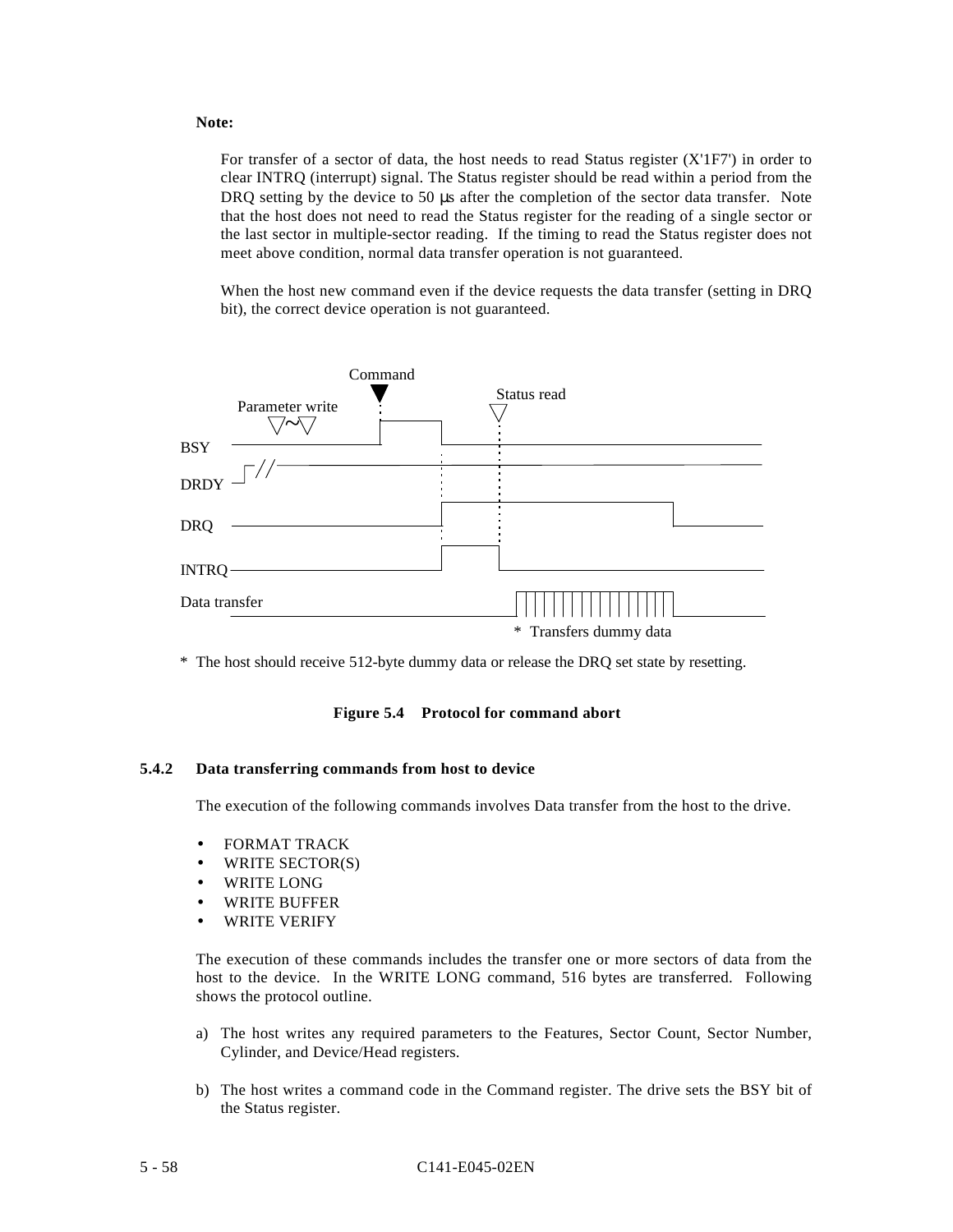- c) When the device is ready to receive the data of the first sector, the device sets DRQ bit and clears BSY bit.
- d) The host writes one sector of data through the Data register.
- e) The device clears the DRQ bit and sets the BSY bit.
- f) When the drive completes transferring the data of the sector, the device clears BSY bit and asserts INTRQ signal. If transfer of another sector is requested, the drive sets the DRQ bit.
- g) After detecting the INTRQ signal assertion, the host reads the Status register.
- h) The device resets INTRQ (the interrupt signal).
- I) If transfer of another sector is requested, steps d) and after are repeated.

Figure 5.5 shows an example of WRITE SECTOR(S) command protocol, and Figure 5.4 shows an example protocol for command abort.



**Figure 5.5 WRITE SECTOR(S) command protocol**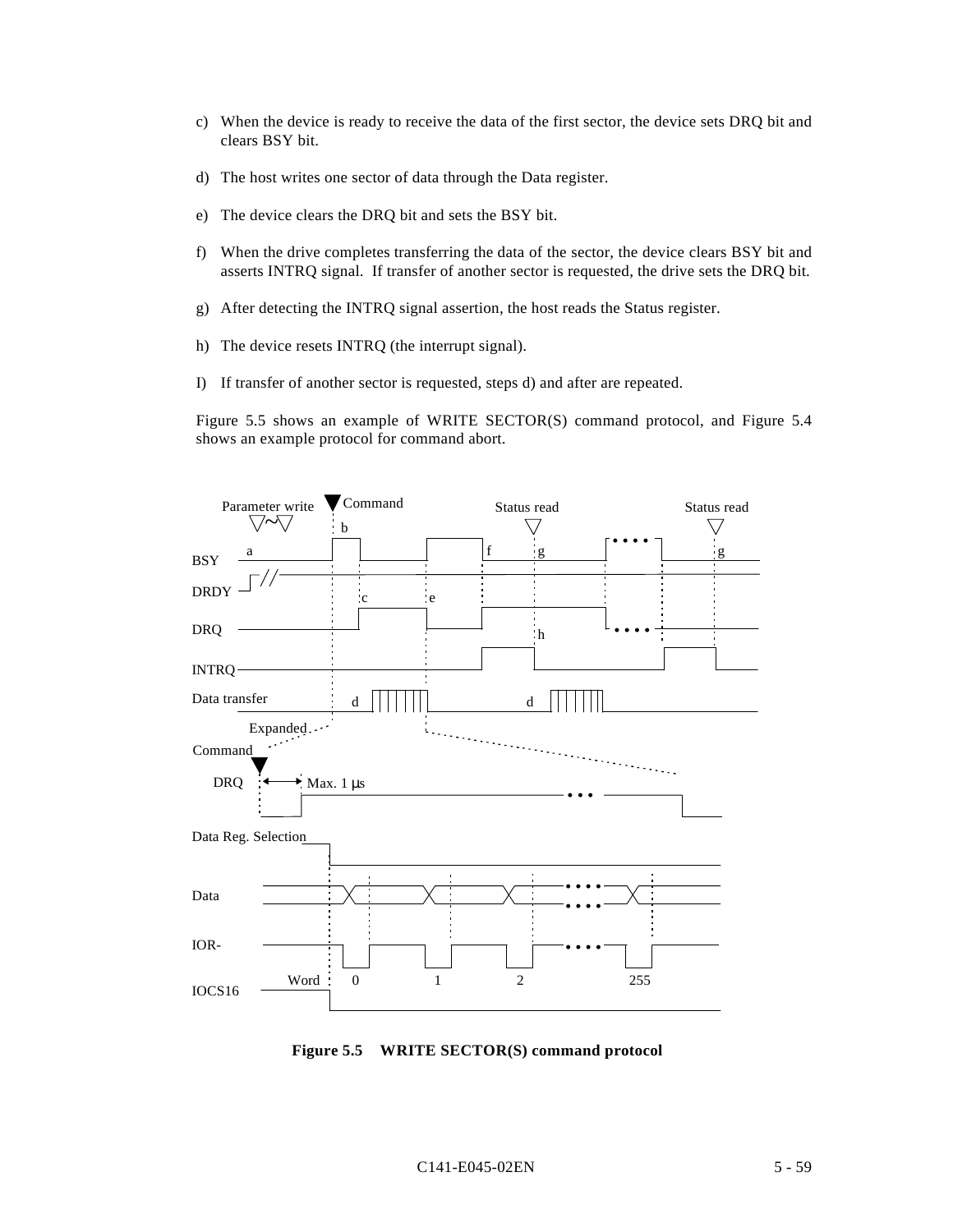#### **Note:**

For transfer of a sector of data, the host needs to read Status register (X'1F7') in order to clear INTRQ (interrupt) signal. The Status register should be read within a period from the DRQ setting by the device to 50 μs after the completion of the sector data transfer. Note that the host does not need to read the Status register for the first and the last sector to be transferred. If the timing to read the Status register does not meet above condition, normal data transfer operation is not assured guaranteed.

When the host issues the command even if the drive requests the data transfer (DRQ bit is set), or when the host executes resetting, the device correct operation is not guaranteed.

#### **5.4.3 Commands without data transfer**

Execution of the following commands does not involve data transfer between the host and the device.

- RECALIBRATE
- SEEK
- READY VERIFY SECTOR(S)
- EXECUTE DEVICE DIAGNOSTIC
- INITIALIZE DEVICE PARAMETERS
- SET FEATURES
- SET MULTIPLE MODE
- IDLE
- IDLE IMMEDIATE
- STANDBY
- STANDBY IMMEDIATE
- CHECK POWER MODE
- SMART: except for SMART Read Attribute values and SMART Read Attribute Thresholds

Figure 5.6 shows the protocol for the command execution without data transfer.



**Figure 5.6 Protocol for the command execution without data transfer**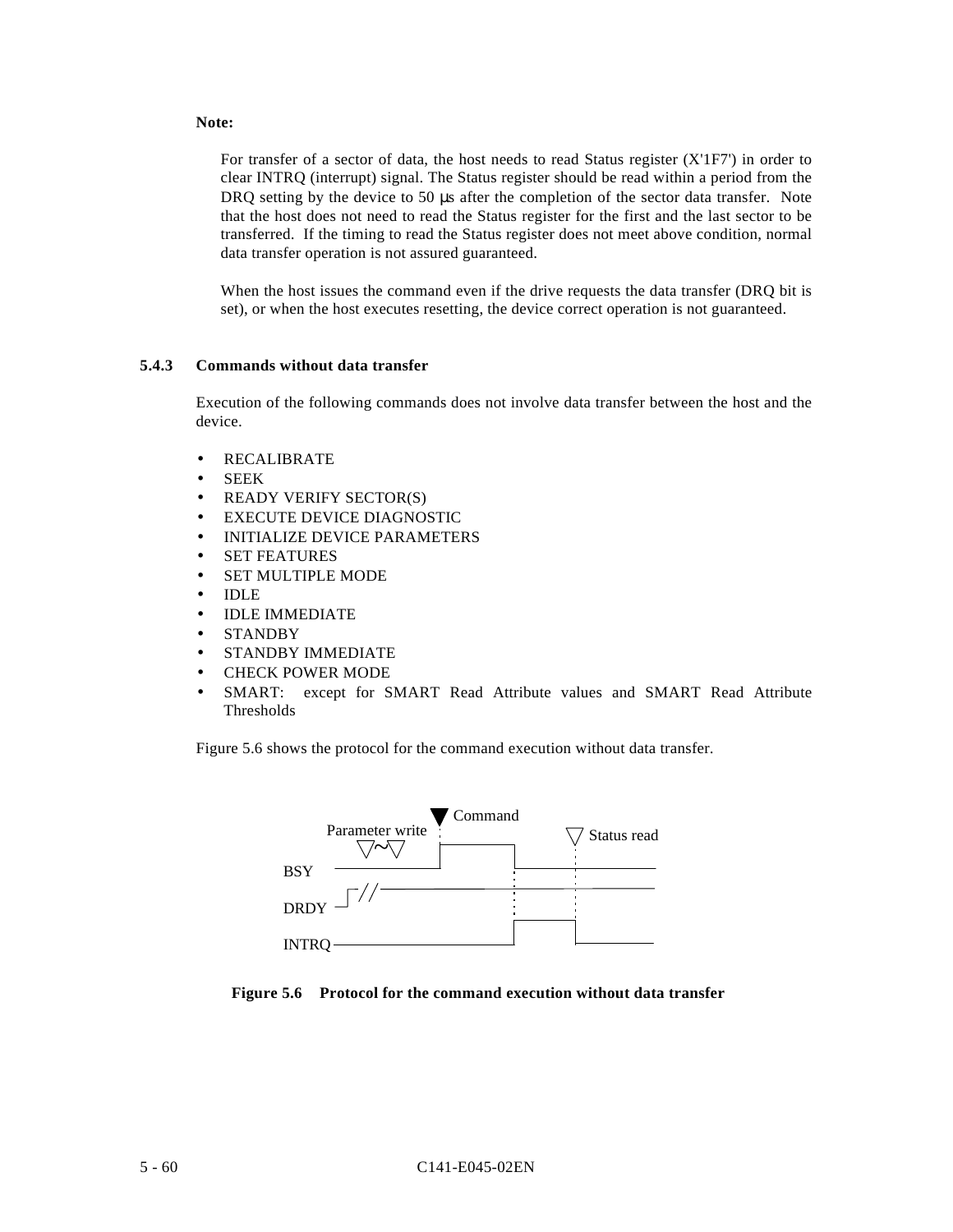## **5.4.4 Other commands**

- READ MULTIPLE
- SLEEP
- WRITE MULTIPLE

See the description of each command.

#### **5.4.5 DMA data transfer commands**

- READ DMA
- WRITE DMA

Starting the DMA transfer command is the same as the READ SECTOR(S) or WRITE SECTOR(S) command except the point that the host initializes the DMA channel preceding the command issuance.

The interrupt processing for the DMA transfer differs the following point.

- The interrupt processing for the DMA transfer differs the following point.
	- a) The host writes any parameters to the Features, Sector Count, Sector Number, Cylinder, and Device/Head register.
	- b) The host initializes the DMA channel
	- c) The host writes a command code in the Command register.
	- d) The device sets the BSY bit of the Status register.
	- e) The device asserts the DMARQ signal after completing the preparation of data transfer. The device asserts either the BSY bit during DMA data transfer.
	- f) When the command execution is completed, the device clears both BSY and DRQ bits and asserts the INTRQ signal. Then, the host reads the Status register.
	- g) The host resets the DMA channel.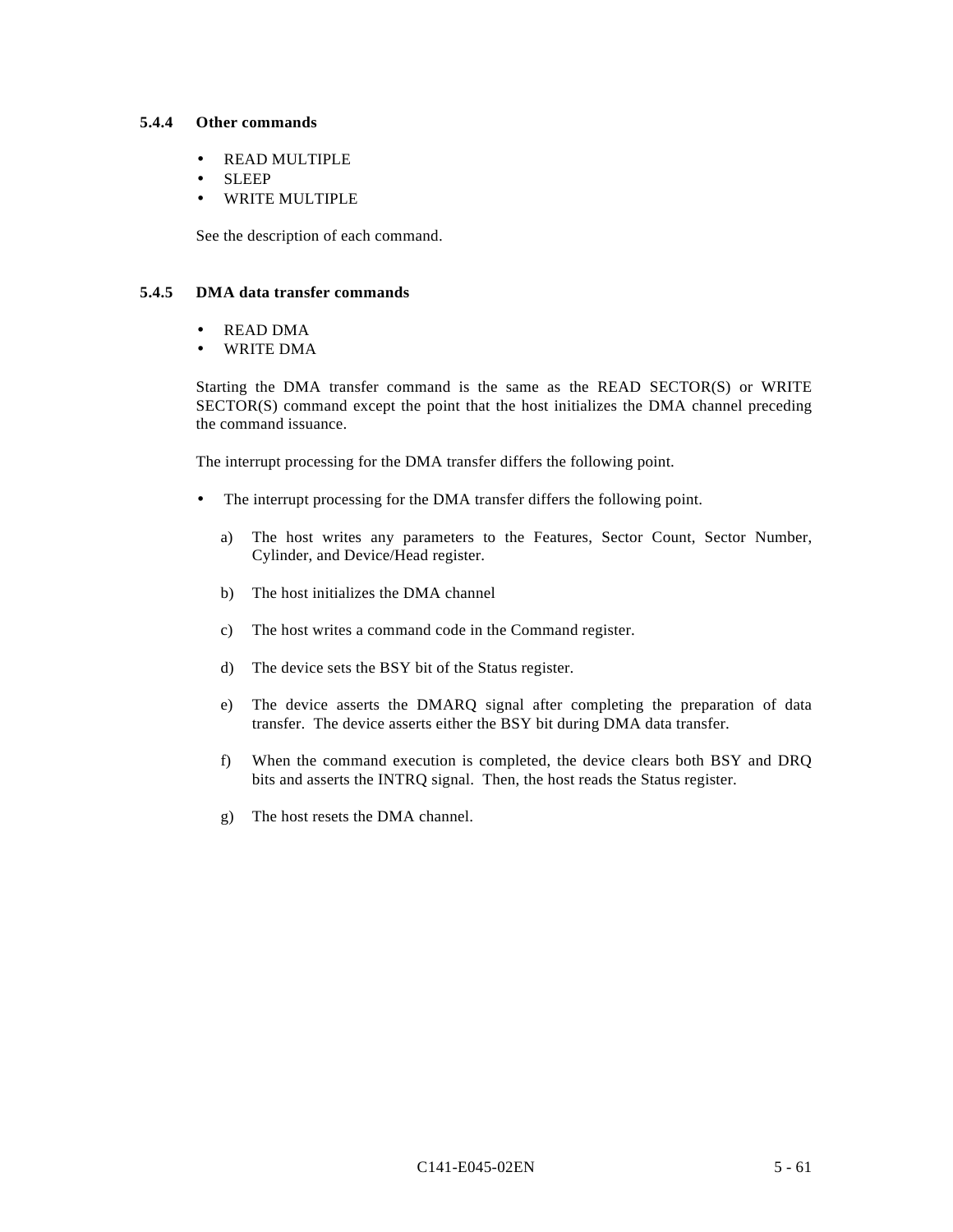

**Figure 5.7 Normal DMA data transfer**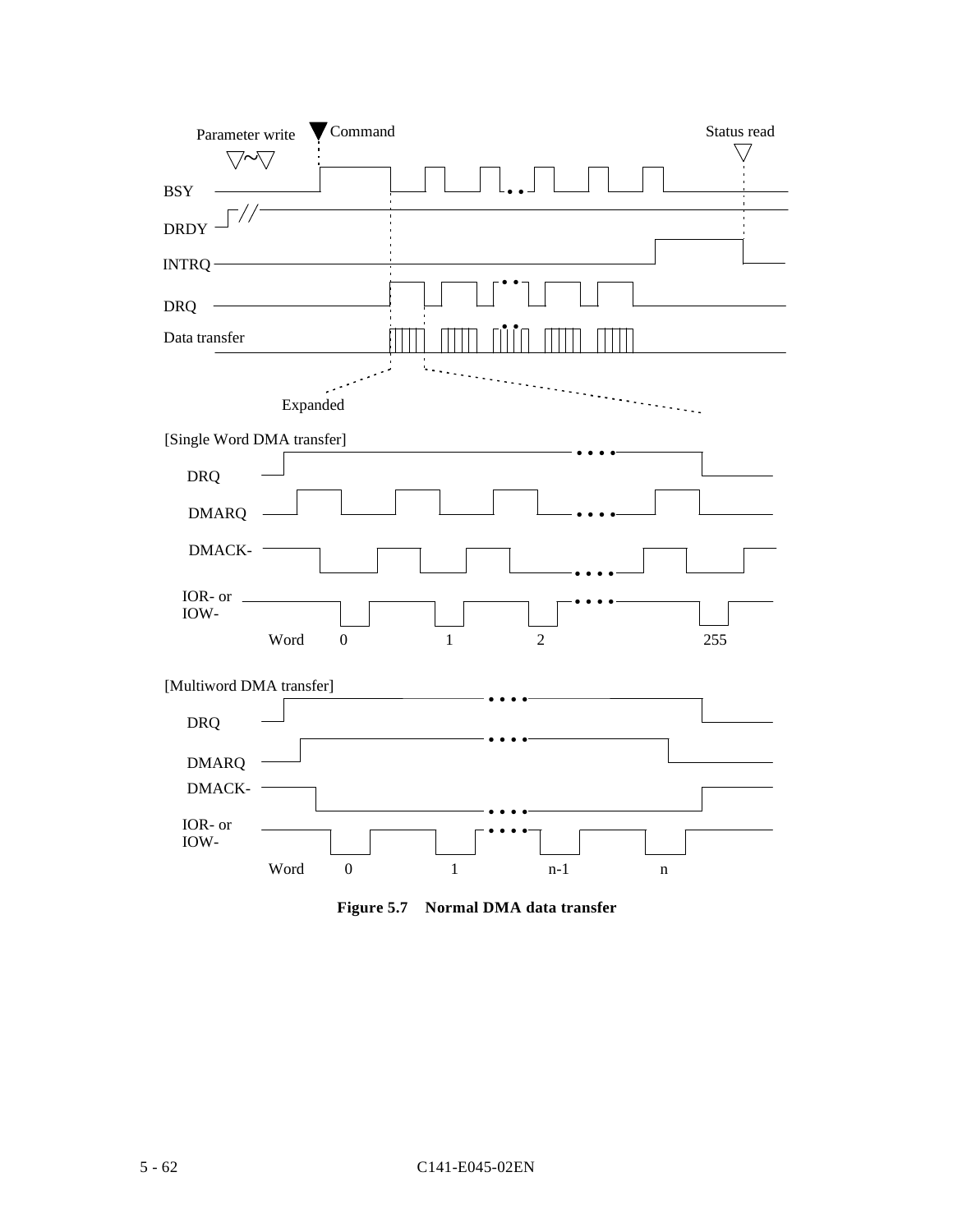## **5.5 Ultra DMA feature set**

#### **5.5.1 Overview**

Ultra DMA is a data transfer protocol used with the READ DMA and WRITE DMA commands. When this protocol is enabled it shall be used instead of the Multiword DMA protocol when these commands are issued by the host. This protocol applies to the Ultra DMA data burst only. When this protocol is used there are no changes to other elements of the ATA protocol (e.g.: Command Block Register access).

Several signal lines are redefined to provide new functions during an Ultra DMA burst. These lines assume these definitions when 1) an Ultra DMA Mode is selected, and 2) a host issues a READ DMA or a WRITE DMA, command requiring data transfer, and 3) the host asserts DMACK-. These signal lines revert back to the definitions used for non-Ultra DMA transfers upon the negation of DMACK- by the host at the termination of an Ultra DMA burst. All of the control signals are unidirectional. DMARQ and DMACK- retain their standard definitions.

With the Ultra DMA protocol, the control signal (STROBE) that latches data from DD (15:0) is generated by the same agent (either host or device) that drives the data onto the bus. Ownership of DD (15:0) and this data strobe signal are given either to the device during an Ultra DMA data in burst or to the host for an Ultra DMA data out burst.

During an Ultra DMA burst a sender shall always drive data onto the bus, and after a sufficient time to allow for propagation delay, cable settling, and setup time, the sender shall generate a STROBE edge to latch the data. Both edges of STROBE are used for data transfers so that the frequency of STROBE is limited to the same frequency as the data. The highest fundamental frequency on the cable shall be 16.67 million transitions per second or 8.33 MHz (the same as the maximum frequency for PIO Mode 4 and DMA Mode 2).

Words in the IDENTIFY DEVICE data indicate support of the Ultra DMA feature and the Ultra DMA Modes the device is capable of supporting. The Set transfer mode subcommand in the SET FEATURES command shall be used by a host to select the Ultra DMA Mode at which the system operates. The Ultra DMA Mode selected by a host shall be less than or equal to the fastest mode of which the device is capable. Only the Ultra DMA Mode shall be selected at any given time. All timing requirements for a selected Ultra DMA Mode shall be satisfied. Devices supporting Ultra DMA Mode 2 shall also support Ultra DMA Modes 0 and 1. Devices supporting Ultra DMA Mode 1 shall also support Ultra DMA Mode 0.

An Ultra DMA capable device shall retain its previously selected Ultra DMA Mode after executing a Software reset sequence. An Ultra DMA capable device shall clear any previously selected Ultra DMA Mode and revert to its default non-Ultra DMA Modes after executing a Power on or hardware reset.

Both the host and device perform a CRC function during an Ultra DMA burst. At the end of an Ultra DMA burst the host sends the its CRC data to the device. The device compares its CRC data to the data sent from the host. If the two values do not match the device reports an error in the error register at the end of the command. If an error occurs during one or more Ultra DMA bursts for any one command, at the end of the command, the device shall report the first error that occurred.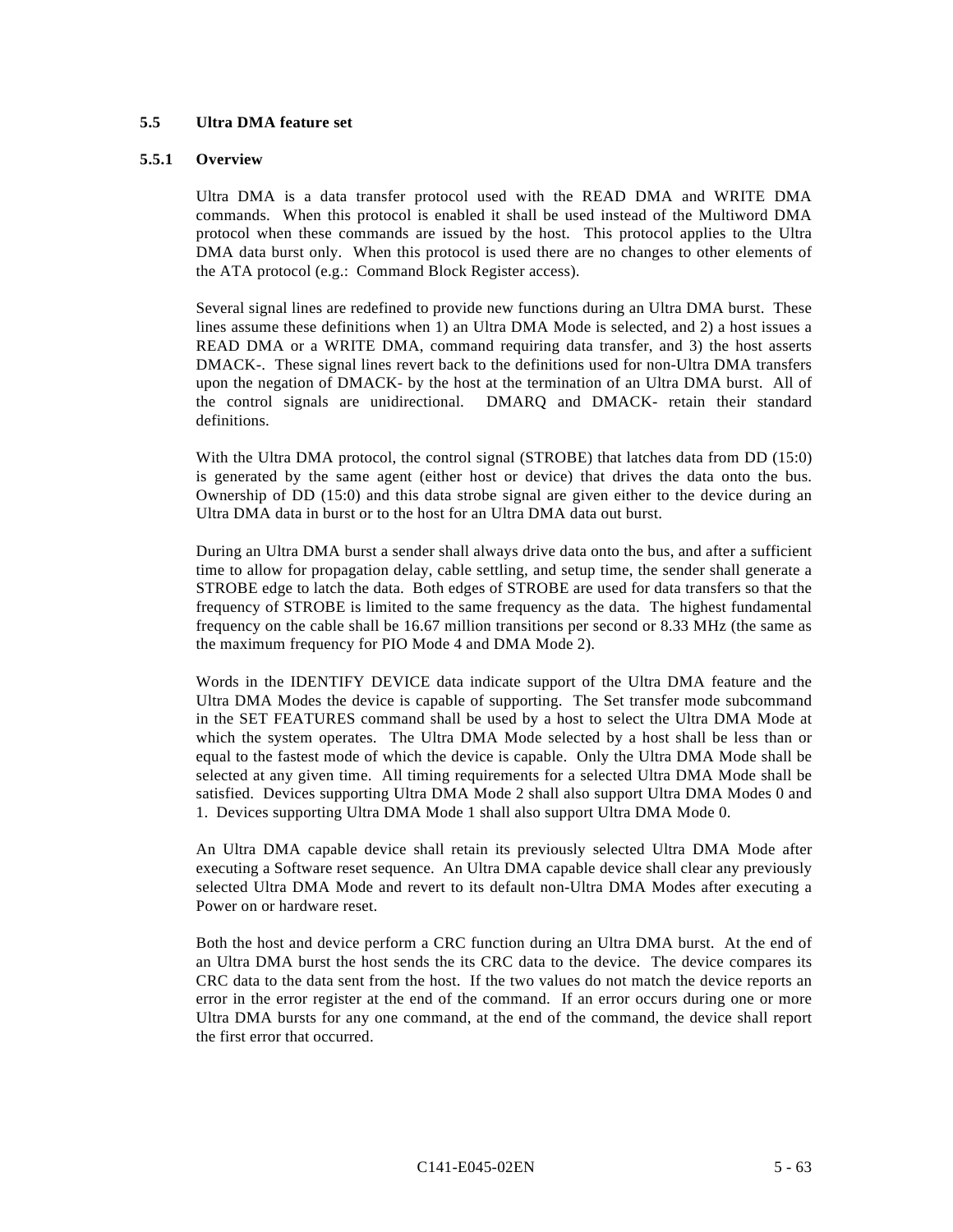#### **5.5.2 Phases of operation**

An Ultra DMA data transfer is accomplished through a series of Ultra DMA data in or data out bursts. Each Ultra DMA burst has three mandatory phases of operation: the initiation phase, the data transfer phase, and the Ultra DMA burst termination phase. In addition, an Ultra DMA burst may be paused during the data transfer phase (see 5.5.3 and 5.5.4 for the detailed protocol descriptions for each of these phases, 5.6.4 defines the specific timing requirements). In the following rules DMARDY- is used in cases that could apply to either DDMARDY- or HDMARDY-, and STROBE is used in cases that could apply to either DSTROBE or HSTROBE. The following are general Ultra DMA rules.

- a) An Ultra DMA burst is defined as the period from an assertion of DMACK- by the host to the subsequent negation of DMACK-.
- b) A recipient shall be prepared to receive at least two data words whenever it enters or resumes an Ultra DMA burst.

## **5.5.3 Ultra DMA data in commands**

## **5.5.3.1 Initiating an Ultra DMA data in burst**

The following steps shall occur in the order they are listed unless otherwise specifically allowed (see 5.6.4.1 and 5.6.4.2 for specific timing requirements):

- 1) The host shall keep DMACK- in the negated state before an Ultra DMA burst is initiated.
- 2) The device shall assert DMARQ to initiate an Ultra DMA burst. After assertion of DMARQ the device shall not negate DMARQ until after the first negation of DSTROBE.
- 3) Steps (3), (4) and (5) may occur in any order or at the same time. The host shall assert STOP.
- 4) The host shall negate HDMARDY-.
- 5) The host shall negate CS0-, CS1-, DA2, DA1, and DA0. The host shall keep CS0-, CS1-, DA2, DA1, and DA0 negated until after negating DMACK- at the end of the burst.
- 6) Steps (3), (4) and (5) shall have occurred at least  $t_{ACK}$  before the host asserts DMACK-. The host shall keep DMACK- asserted until the end of an Ultra DMA burst.
- 7) The host shall release DD (15:0) within  $t_{AZ}$  after asserting DMACK-.
- 8) The device may assert DSTROBE t<sub>ZIORDY</sub> after the host has asserted DMACK-. Once the device has driven DSTROBE the device shall not release DSTROBE until after the host has negated DMACK- at the end of an Ultra DMA burst.
- 9) The host shall negate STOP and assert HDMARDY- within t<sub>ENV</sub> after asserting DMACK-. After negating STOP and asserting HDMARDY-, the host shall not change the state of either signal until after receiving the first transition of DSTROBE from the device (i.e., after the first data word has been received).
- 10) The device shall drive DD (15:0) no sooner than  $t_{ZAD}$  after the host has asserted DMACK-, negated STOP, and asserted HDMARDY-.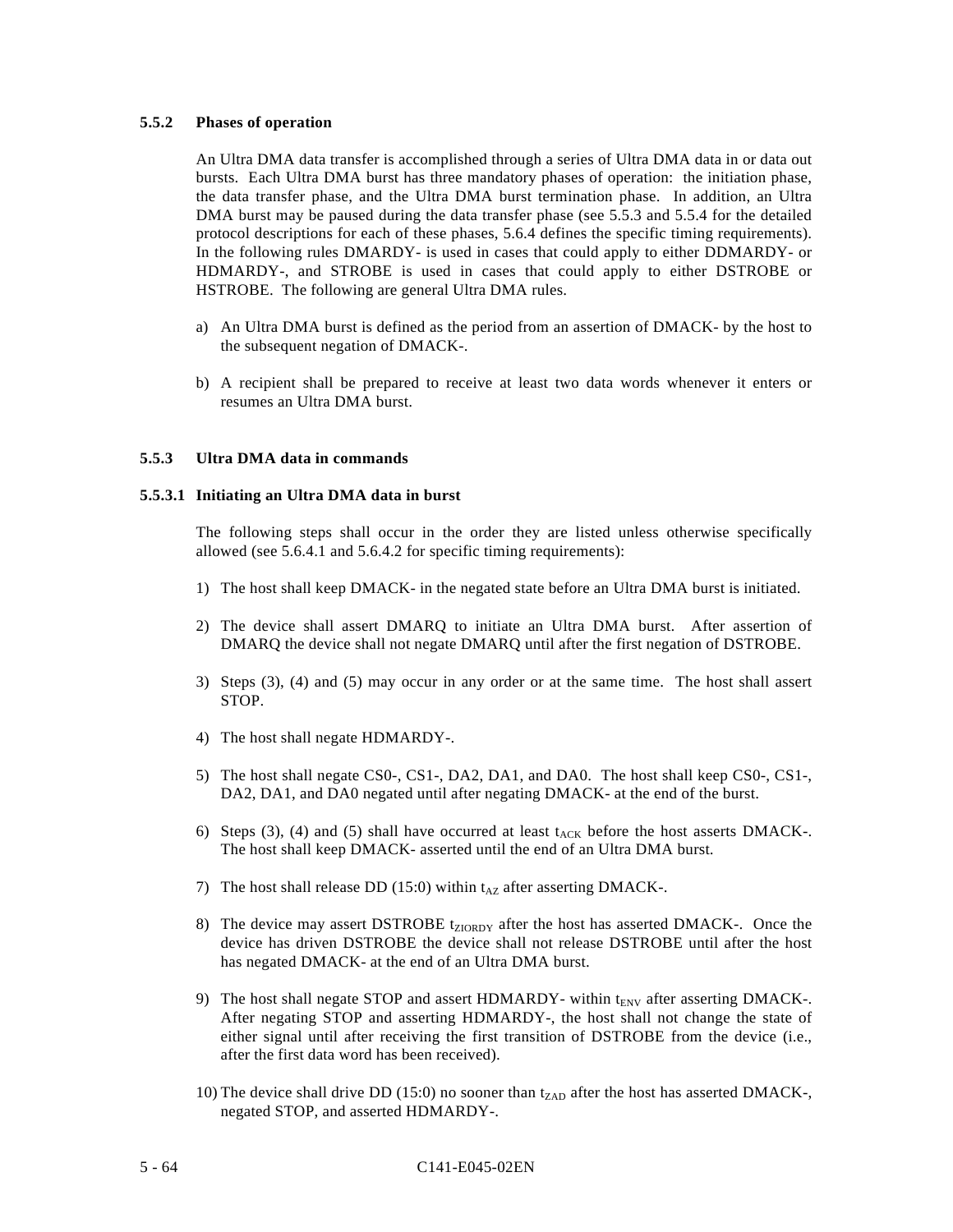- 11) The device shall drive the first word of the data transfer onto DD (15:0). This step may occur when the device first drives DD (15:0) in step (10).
- 12) To transfer the first word of data the device shall negate DSTROBE within  $t_{FS}$  after the host has negated STOP and asserted HDMARDY-. The device shall negate DSTROBE no sooner than  $t_{DVS}$  after driving the first word of data onto DD (15:0).

#### **5.5.3.2 The data in transfer**

The following steps shall occur in the order they are listed unless otherwise specifically allowed (see 5.6.4.3 and 5.6.4.2):

- 1) The device shall drive a data word onto DD (15:0).
- 2) The device shall generate a DSTROBE edge to latch the new word no sooner than  $t_{DVS}$ after changing the state of DD (15:0). The device shall generate a DSTROBE edge no more frequently than  $t_{CYC}$  for the selected Ultra DMA Mode. The device shall not generate two rising or two falling DSTROBE edges more frequently than  $2t_{CYC}$  for the selected Ultra DMA mode.
- 3) The device shall not change the state of DD (15:0) until at least  $t_{DVH}$  after generating a DSTROBE edge to latch the data.
- 4) The device shall repeat steps (1), (2) and (3) until the data transfer is complete or an Ultra DMA burst is paused, whichever occurs first.

#### **5.5.3.3 Pausing an Ultra DMA data in burst**

The following steps shall occur in the order they are listed unless otherwise specifically allowed (see 5.6.4.4 and 5.6.4.2 for specific timing requirements).

- a) Device pausing an Ultra DMA data in burst
	- 1) The device shall not pause an Ultra DMA burst until at least one data word of an Ultra DMA burst has been transferred.
	- 2) The device shall pause an Ultra DMA burst by not generating DSTROBE edges.

NOTE - The host shall not immediately assert STOP to initiate Ultra DMA burst termination when the device stops generating STROBE edges. If the device does not negate DMARQ, in order to initiate ULTRA DMA burst termination, the host shall negate HDMARDY- and wait  $t_{RP}$  before asserting STOP.

- 3) The device shall resume an Ultra DMA burst by generating a DSTROBE edge.
- b) Host pausing an Ultra DMA data in burst
	- 1) The host shall not pause an Ultra DMA burst until at least one data word of an Ultra DMA burst has been transferred.
	- 2) The host shall pause an Ultra DMA burst by negating HDMARDY-.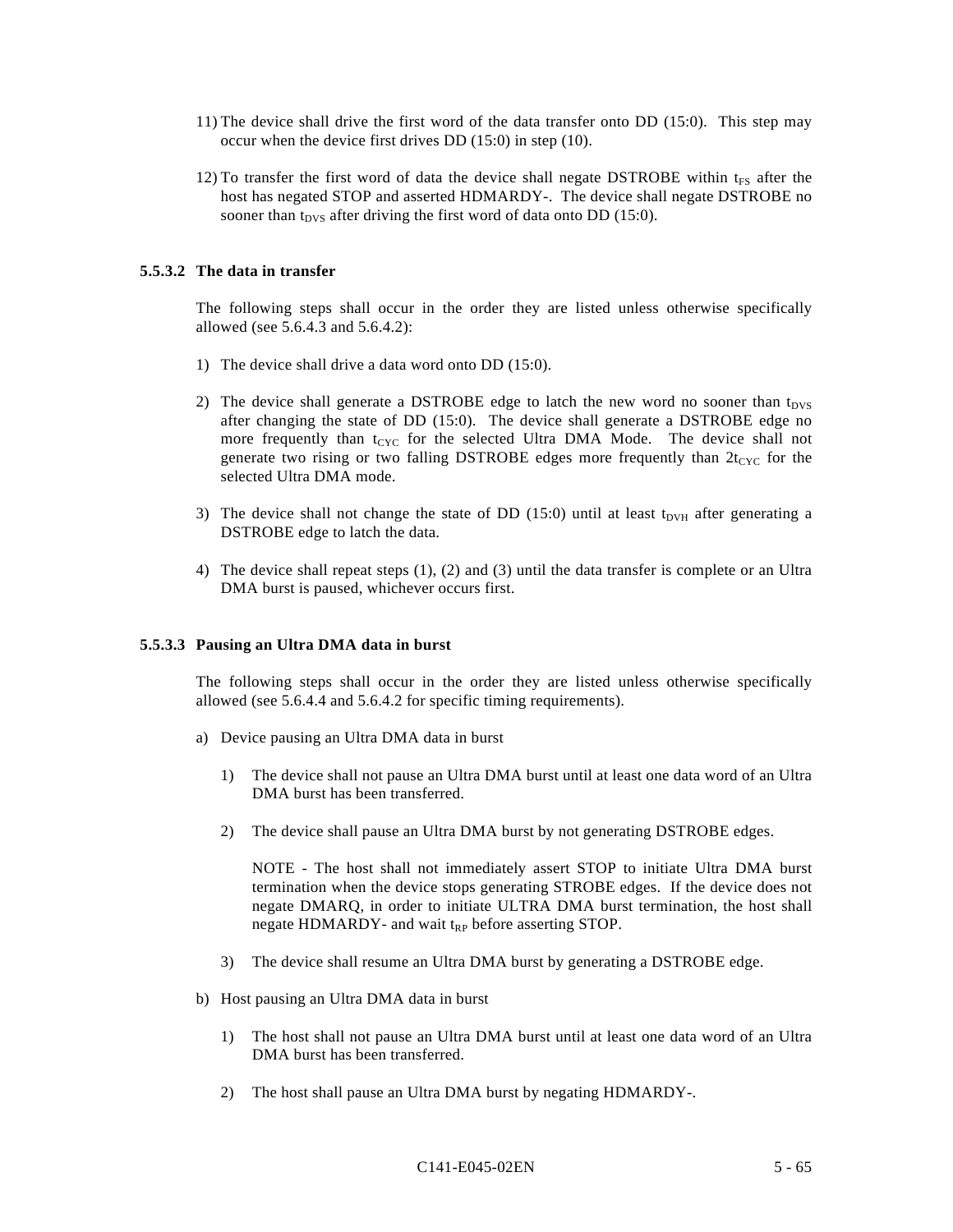- 3) The device shall stop generating DSTROBE edges within  $t_{RFS}$  of the host negating HDMARDY-.
- 4) If the host negates HDMARDY- within t<sub>SR</sub> after the device has generated a DSTROBE edge, then the host shall be prepared to receive zero or one additional data words. If the host negates HDMARDY- greater than t<sub>SR</sub> after the device has generated a DSTROBE edge, then the host shall be prepared to receive zero, one or two additional data words. The additional data words are a result of cable round trip delay and  $t_{RFS}$  timing for the device.
- 5) The host shall resume an Ultra DMA burst by asserting HDMARDY-.

## **5.5.3.4 Terminating an Ultra DMA data in burst**

a) Device terminating an Ultra DMA data in burst

The following steps shall occur in the order they are listed unless otherwise specifically allowed (see 5.6.4.5 and 5.6.4.2 for specific timing requirements):

- 1) The device shall initiate termination of an Ultra DMA burst by not generating DSTROBE edges.
- 2) The device shall negate DMARQ no sooner than  $t_{SS}$  after generating the last DSTROBE edge. The device shall not assert DMARQ again until after the Ultra DMA burst is terminated.
- 3) The device shall release DD (15:0) no later than  $t_{AZ}$  after negating DMARQ.
- 4) The host shall assert STOP within  $t<sub>LI</sub>$  after the device has negated DMARQ. The host shall not negate STOP again until after the Ultra DMA burst is terminated.
- 5) The host shall negate HDMARDY- within  $t_{LI}$  after the device has negated DMARQ. The host shall continue to negate HDMARDY- until the Ultra DMA burst is terminated. Steps (4) and (5) may occur at the same time.
- 6) The host shall drive DD (15:0) no sooner than  $t_{ZAH}$  after the device has negated DMARQ. For this step, the host may first drive DD (15:0) with the result of its CRC calculation (see 5.5.5):
- 7) If DSTROBE is negated, the device shall assert DSTROBE within  $t_{LI}$  after the host has asserted STOP. No data shall be transferred during this assertion. The host shall ignore this transition on DSTROBE. DSTROBE shall remain asserted until the Ultra DMA burst is terminated.
- 8) If the host has not placed the result of its CRC calculation on DD (15:0) since first driving DD (15:0) during (6), the host shall place the result of its CRC calculation on DD (15:0) (see 5.5.5).
- 9) The host shall negate DMACK- no sooner than  $t_{MLI}$  after the device has asserted DSTROBE and negated DMARQ and the host has asserted STOP and negated  $HDMARDY$ -, and no sooner than t<sub>DVS</sub> after the host places the result of its CRC calculation on DD (15:0).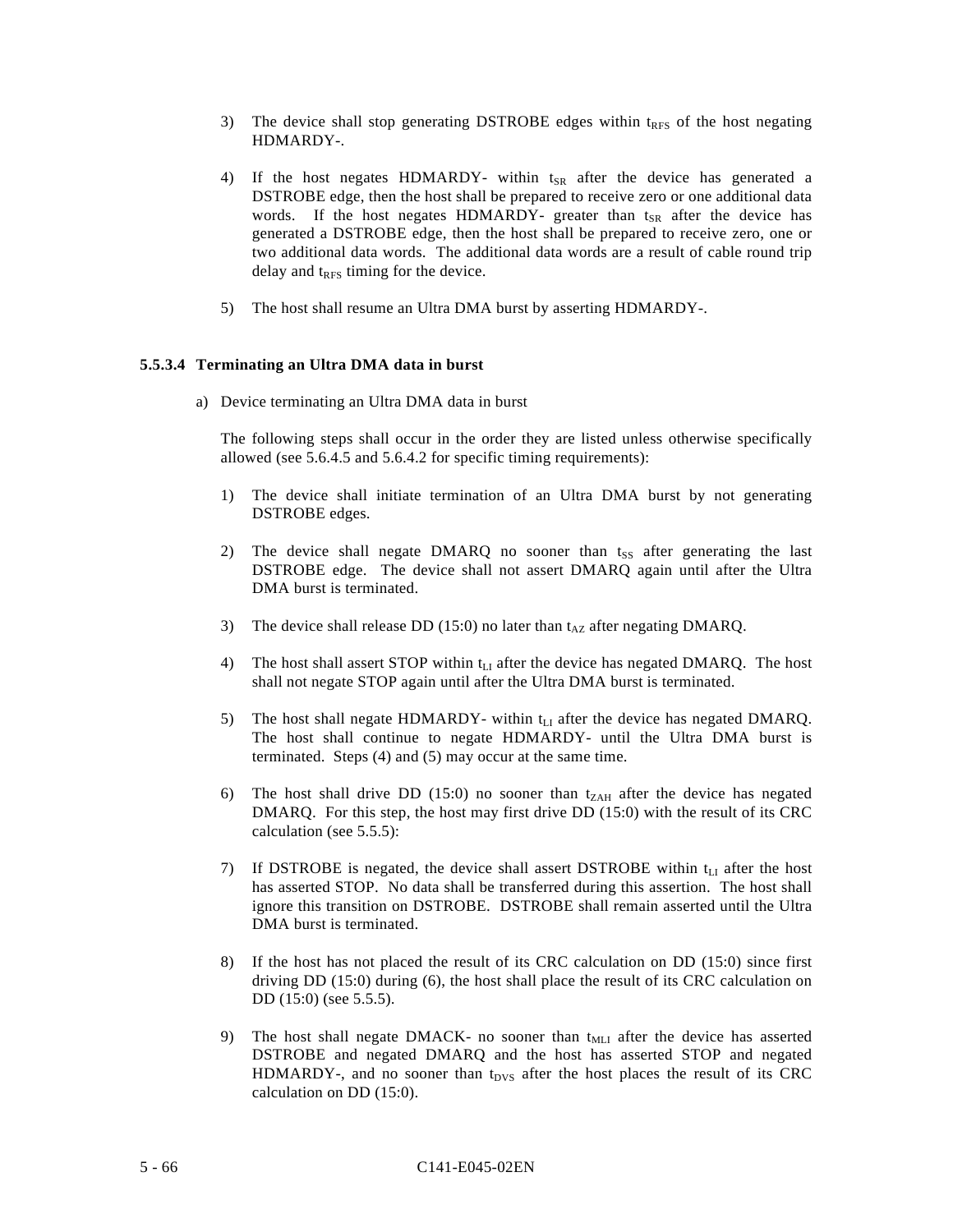- 10) The device shall latch the host's CRC data from DD (15:0) on the negating edge of DMACK-.
- 11) The device shall compare the CRC data received from the host with the results of its own CRC calculation. If a miscompare error occurs during one or more Ultra DMA bursts for any one command, at the end of the command the device shall report the first error that occurred (see 5.5.5).
- 12) The device shall release DSTROBE within t<sub>IORDYZ</sub> after the host negates DMACK-.
- 13) The host shall not negate STOP no assert HDMARDY- until at least  $t_{ACK}$  after negating DMACK-.
- 14) The host shall not assert DIOR-, CS0-, CS1-, DA2, DA1, or DA0 until at least  $t_{ACK}$ after negating DMACK.
- b) Host terminating an Ultra DMA data in burst

The following steps shall occur in the order they are listed unless otherwise specifically allowed (see 5.6.4.6 and 5.6.4.2 for specific timing requirements):

- 1) The host shall not initiate Ultra DMA burst termination until at least one data word of an Ultra DMA burst has been transferred.
- 2) The host shall initiate Ultra DMA burst termination by negating HDMARDY-. The host shall continue to negate HDMARDY- until the Ultra DMA burst is terminated.
- 3) The device shall stop generating DSTROBE edges within  $t_{RFS}$  of the host negating HDMARDY-.
- 4) If the host negates HDMARDY- within  $t_{SR}$  after the device has generated a DSTROBE edge, then the host shall be prepared to receive zero or one additional data words. If the host negates HDMARDY- greater than t<sub>SR</sub> after the device has generated a DSTROBE edge, then the host shall be prepared to receive zero, one or two additional data words. The additional data words are a result of cable round trip delay and  $t_{RFS}$  timing for the device.
- 5) The host shall assert STOP no sooner than  $t_{RP}$  after negating HDMARDY-. The host shall not negate STOP again until after the Ultra DMA burst is terminated.
- 6) The device shall negate DMARQ within  $t_{LI}$  after the host has asserted STOP. The device shall not assert DMARQ again until after the Ultra DMA burst is terminated.
- 7) If DSTROBE is negated, the device shall assert DSTROBE within  $t_{L1}$  after the host has asserted STOP. No data shall be transferred during this assertion. The host shall ignore this transition on DSTROBE. DSTROBE shall remain asserted until the Ultra DMA burst is terminated.
- 8) The device shall release DD (15:0) no later than  $t_{AZ}$  after negating DMARQ.
- 9) The host shall drive DD (15:0) no sooner than  $t_{ZAH}$  after the device has negated DMARQ. For this step, the host may first drive DD (15:0) with the result of its CRC calculation (see 5.5.5).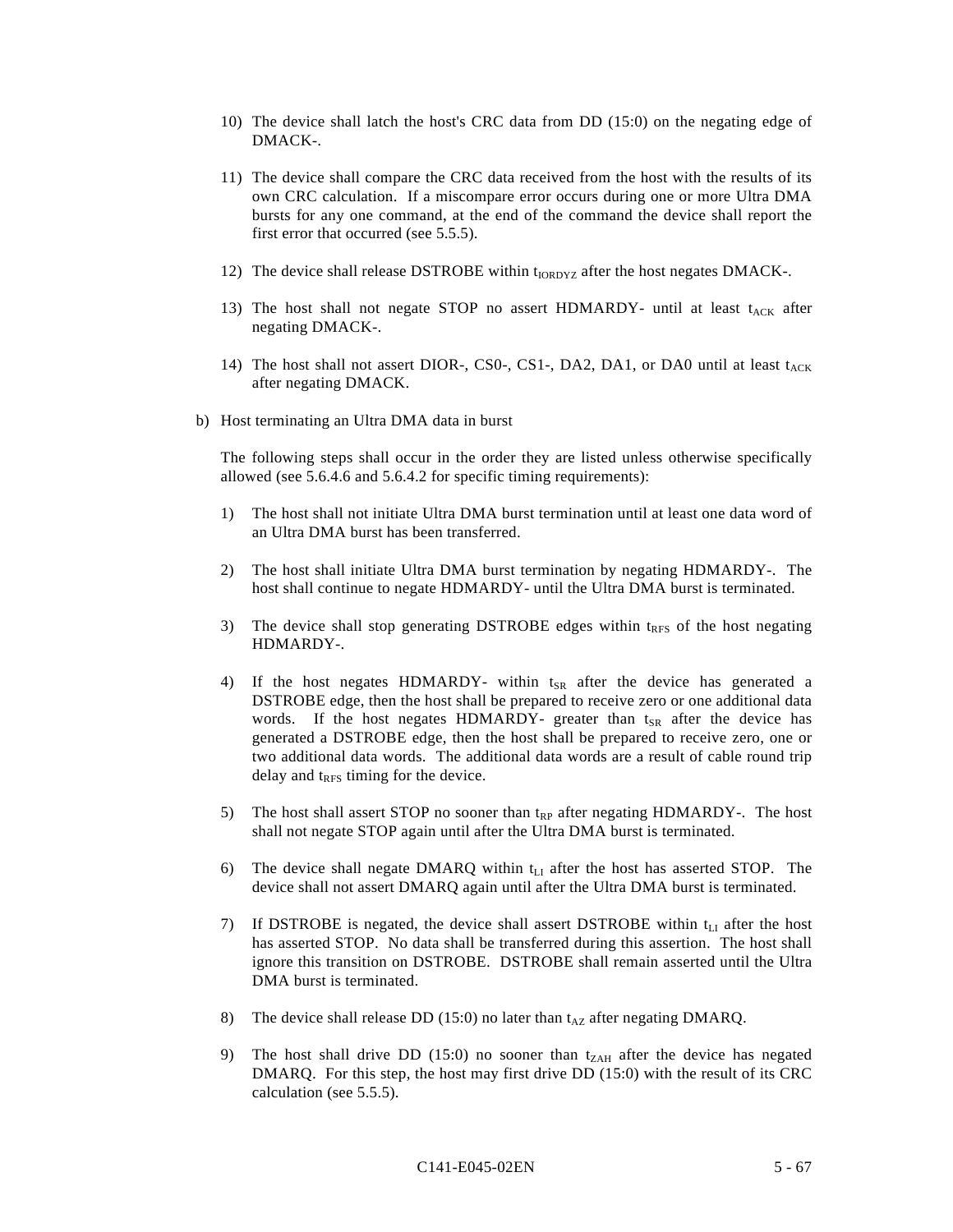- 10) If the host has not placed the result of its CRC calculation on DD (15:0) since first driving DD (15:0) during (9), the host shall place the result of its CRC calculation on DD (15:0) (see 5.5.5).
- 11) The host shall negate DMACK- no sooner than  $t_{MLI}$  after the device has asserted DSTROBE and negated DMARQ and the host has asserted STOP and negated  $HDMARDY$ -, and no sooner than t<sub>DVS</sub> after the host places the result of its CRC calculation on DD (15:0).
- 12) The device shall latch the host's CRC data from DD (15:0) on the negating edge of DMACK-.
- 13) The device shall compare the CRC data received from the host with the results of its own CRC calculation. If a miscompare error occurs during one or more Ultra DMA burst for any one command, at the end of the command, the device shall report the first error that occurred (see 5.5.5).
- 14) The device shall release DSTROBE within t<sub>IORDYZ</sub> after the host negates DMACK-.
- 15) The host shall neither negate STOP nor assert HDMARDY- until at least  $t_{ACK}$  after the host has negated DMACK-.
- 16) The host shall not assert DIOR-, CS0-, CS1-, DA2, DA1, or DA0 until at least  $t_{ACK}$ after negating DMACK.

#### **5.5.4 Ultra DMA data out commands**

#### **5.5.4.1 Initiating an Ultra DMA data out burst**

The following steps shall occur in the order they are listed unless otherwise specifically allowed (see 5.6.4.7 and 5.6.4.2 for specific timing requirements):

- 1) The host shall keep DMACK- in the negated state before an Ultra DMA burst is initiated.
- 2) The device shall assert DMARQ to initiate an Ultra DMA burst.
- 3) Steps (3), (4), and (5) may occur in any order or at the same time. The host shall assert STOP.
- 4) The host shall assert HSTROBE.
- 5) The host shall negate CS0-, CS1-, DA2, DA1, and DA0. The host shall keep CS0-, CS1-, DA2, DA1, and DA0 negated until after negating DMACK- at the end of the burst.
- 6) Steps (3), (4), and (5) shall have occurred at least  $t_{ACK}$  before the host asserts DMACK-. The host shall keep DMACK- asserted until the end of an Ultra DMA burst.
- 7) The device may negate DDMARDY- t<sub>ZIORDY</sub> after the host has asserted DMACK-. Once the device has negated DDMARDY-, the device shall not release DDMARDY- until after the host has negated DMACK- at the end of an Ultra DMA burst.
- 8) The host shall negate STOP within t<sub>ENV</sub> after asserting DMACK-. The host shall not assert STOP until after the first negation of HSTROBE.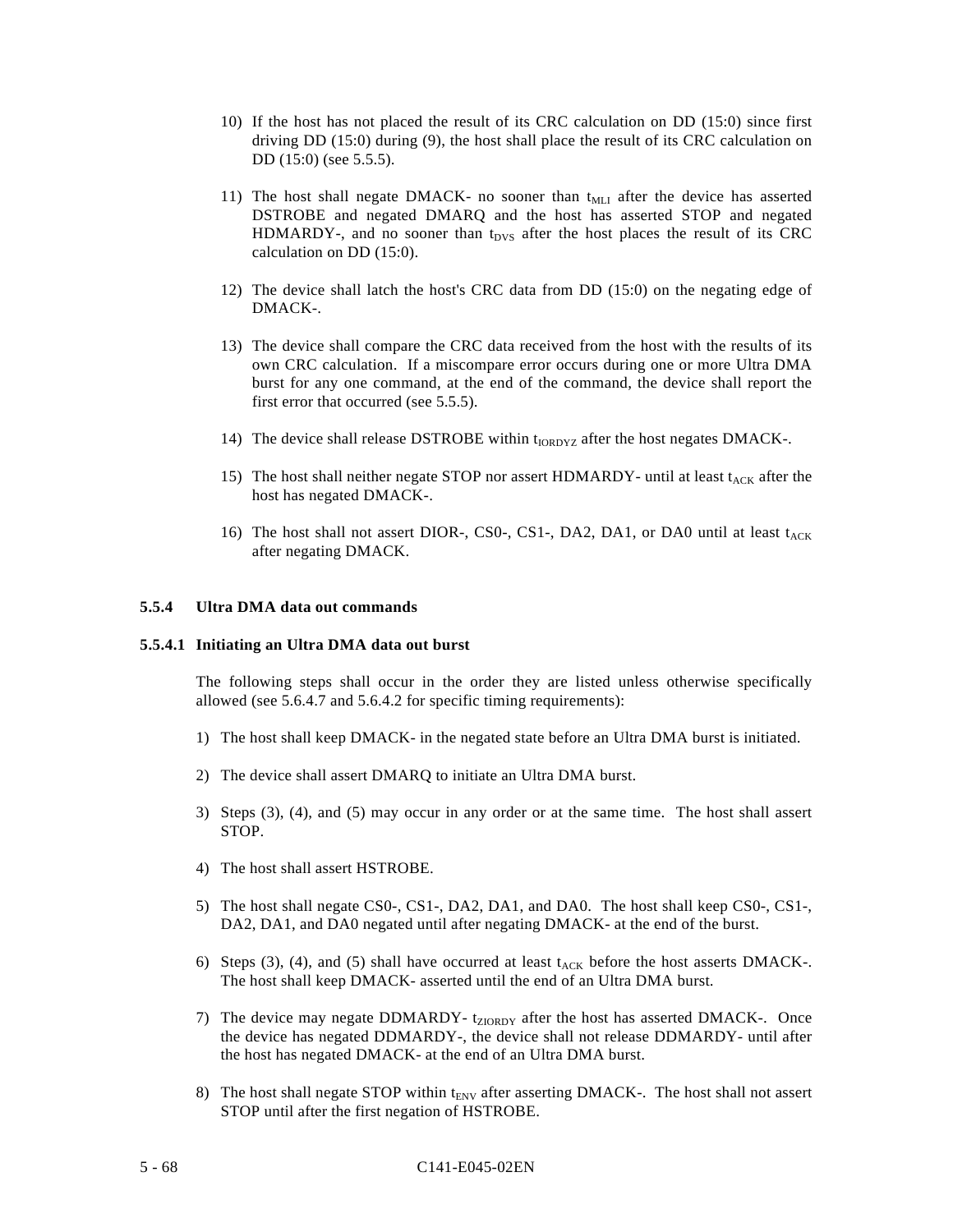- 9) The device shall assert DDMARDY- within  $t_{LI}$  after the host has negated STOP. After asserting DMARQ and DDMARDY- the device shall not negate either signal until after the first negation of HSTROBE by the host.
- 10) The host shall drive the first word of the data transfer onto DD (15:0). This step may occur any time during Ultra DMA burst initiation.
- 11) To transfer the first word of data: the host shall negate HSTROBE no sooner than  $t_{LI}$  after the device has asserted DDMARDY-. The host shall negate HSTROBE no sooner than  $t_{DVS}$  after the driving the first word of data onto DD (15:0).

#### **5.5.4.2 The data out transfer**

The following steps shall occur in the order they are listed unless otherwise specifically allowed (see 5.6.4.8 and 5.6.4.2 for specific timing requirements):

- 1) The host shall drive a data word onto DD (15:0).
- 2) The host shall generate an HSTROBE edge to latch the new word no sooner than  $t_{DVS}$  after changing the state of DD (15:0). The host shall generate an HSTROBE edge no more frequently than  $t_{CYC}$  for the selected Ultra DMA Mode. The host shall not generate two rising or falling HSTROBE edges more frequently than  $2 t_{CYC}$  for the selected Ultra DMA mode.
- 3) The host shall not change the state of DD (15:0) until at least  $t_{DVH}$  after generating an HSTROBE edge to latch the data.
- 4) The host shall repeat steps (1), (2) and (3) until the data transfer is complete or an Ultra DMA burst is paused, whichever occurs first.

#### **5.5.4.3 Pausing an Ultra DMA data out burst**

The following steps shall occur in the order they are listed unless otherwise specifically allowed (see 5.6.4.9 and 5.6.4.2 for specific timing requirements).

- a) Host pausing an Ultra DMA data out burst
	- 1) The host shall not pause an Ultra DMA burst until at least one data word of an Ultra DMA burst has been transferred.
	- 2) The host shall pause an Ultra DMA burst by not generating an HSTROBE edge.

Note: The device shall not immediately negate DMARQ to initiate Ultra DMA burst termination when the host stops generating HSTROBE edges. If the host does not assert STOP, in order to initiate Ultra DMA burst termination, the device shall negate DDMARDY- and wait  $t_{RP}$  before negating DMARQ.

3) The host shall resume an Ultra DMA burst by generating an HSTROBE edge.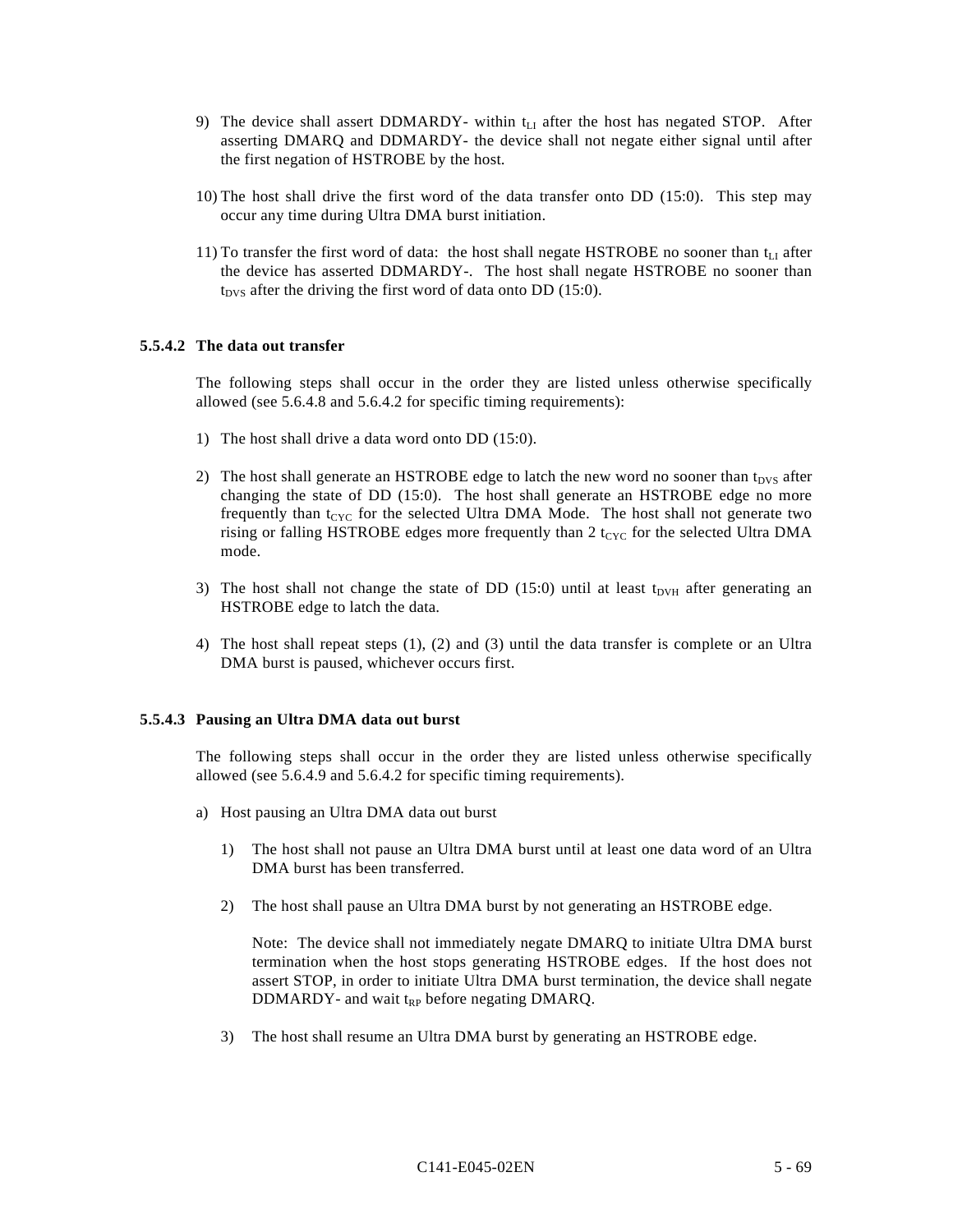- b) Device pausing an Ultra DMA data out burst
	- 1) The device shall not pause an Ultra DMA burst until at least one data word of an Ultra DMA burst has been transferred.
	- 2) The device shall pause an Ultra DMA burst by negating DDMARDY-.
	- 3) The host shall stop generating HSTROBE edges within  $t_{RFS}$  of the device negating DDMARDY-.
	- 4) If the device negates DDMARDY- within  $t_{SR}$  after the host has generated an HSTROBE edge, then the device shall be prepared to receive zero or one additional data words. If the device negates DDMARDY- greater than  $t_{SR}$  after the host has generated an HSTROBE edge, then the device shall be prepared to receive zero, one or two additional data words. The additional data words are a result of cable round trip delay and  $t_{RFS}$  timing for the host.
	- 5) The device shall resume an Ultra DMA burst by asserting DDMARDY-.

## **5.5.4.4 Terminating an Ultra DMA data out burst**

a) Host terminating an Ultra DMA data out burst

The following stops shall occur in the order they are listed unless otherwise specifically allowed (see 5.6.4.10 and 5.6.4.2 for specific timing requirements):

- 1) The host shall initiate termination of an Ultra DMA burst by not generating HSTROBE edges.
- 2) The host shall assert STOP no sooner than  $t_{SS}$  after it last generated an HSTROBE edge. The host shall not negate STOP again until after the Ultra DMA burst is terminated.
- 3) The device shall negate DMARQ within  $t_{LI}$  after the host asserts STOP. The device shall not assert DMARQ again until after the Ultra DMA burst is terminated.
- 4) The device shall negate DDMARDY- with  $t<sub>LI</sub>$  after the host has negated STOP. The device shall not assert DDMARDY- again until after the Ultra DMA burst termination is complete.
- 5) If HSTROBE is negated, the host shall assert HSTROBE with  $t_{L1}$  after the device has negated DMARQ. No data shall be transferred during this assertion. The device shall ignore this transition on HSTROBE. HSTROBE shall remain asserted until the Ultra DMA burst is terminated.
- 6) The host shall place the result of its CRC calculation on DD (15:0) (see 5.5.5)
- 7) The host shall negate DMACK- no sooner than  $t_{MLI}$  after the host has asserted HSTROBE and STOP and the device has negated DMARQ and DDMARDY-, and no sooner than  $t_{DVS}$  after placing the result of its CRC calculation on DD (15:0).
- 8) The device shall latch the host's CRC data from DD (15:0) on the negating edge of DMACK-.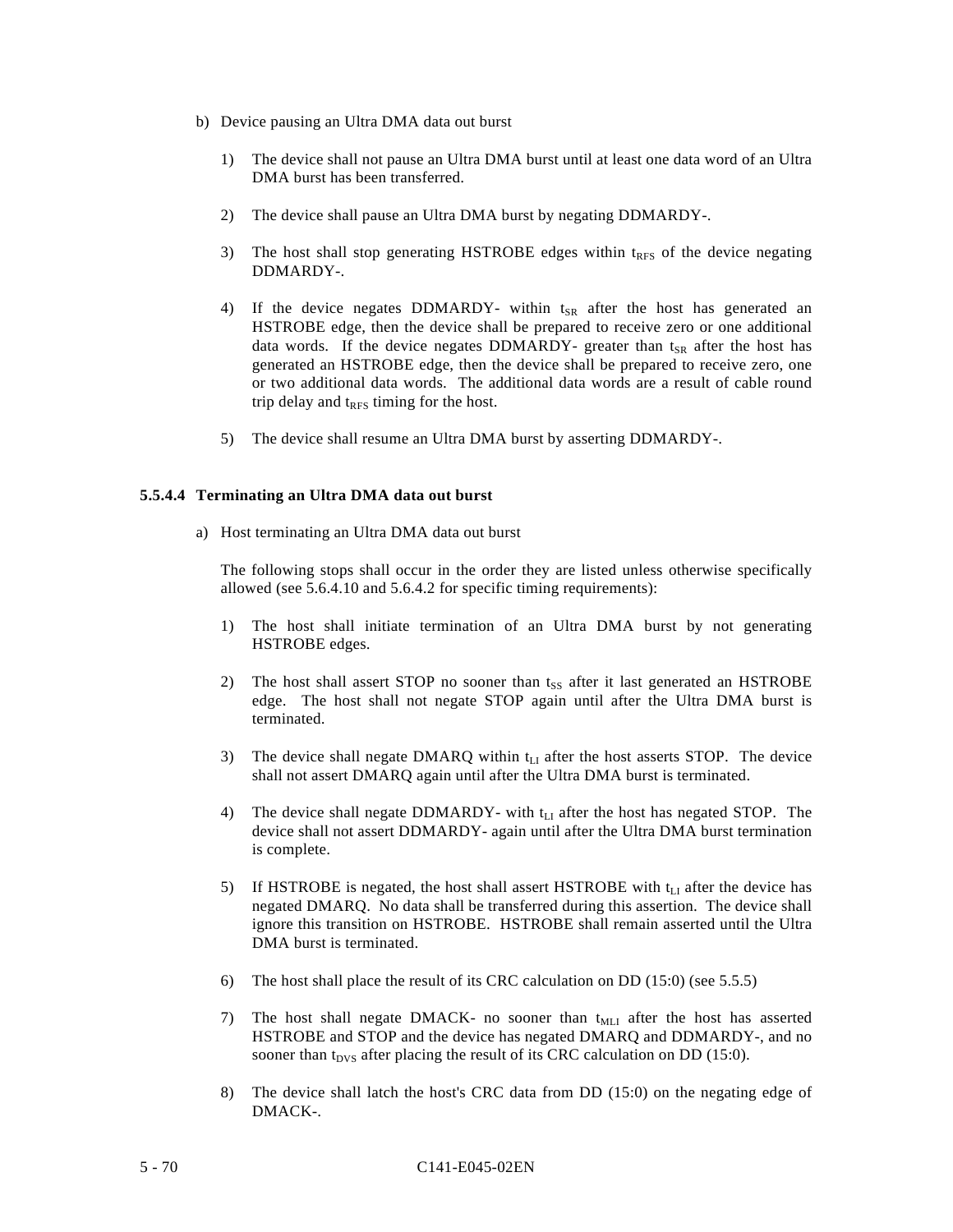- 9) The device shall compare the CRC data received from the host with the results of its own CRC calculation. If a miscompare error occurs during one or more Ultra DMA bursts for any one command, at the end of the command, the device shall report the first error that occurred (see 5.5.5).
- 10) The device shall release DDMARDY- within t<sub>IORDYZ</sub> after the host has negated DMACK-.
- 11) The host shall neither negate STOP nor negate HSTROBE until at least  $t_{ACK}$  after negating DMACK-.
- 12) The host shall not assert DIOW-, CS0-, CS1-, DA2, DA1, or DA0 until at least  $t_{ACK}$ after negating DMACK.
- b) Device terminating an Ultra DMA data out burst

The following steps shall occur in the order they are listed unless otherwise specifically allowed (see 5.6.4.11 and 5.6.4.2 for specific timing requirements):

- 1) The device shall not initiate Ultra DMA burst termination until at least one data word of an Ultra DMA burst has been transferred.
- 2) The device shall initiate Ultra DMA burst termination by negating DDMARDY-.
- 3) The host shall stop generating an HSTROBE edges within  $t_{RFS}$  of the device negating DDMARDY-.
- 4) If the device negates DDMARDY- within  $t_{SR}$  after the host has generated an HSTROBE edge, then the device shall be prepared to receive zero or one additional data words. If the device negates DDMARDY- greater than  $t_{SR}$  after the host has generated an HSTROBE edge, then the device shall be prepared to receive zero, one or two additional data words. The additional data words are a result of cable round trip delay and  $t_{RFS}$  timing for the host.
- 5) The device shall negate DMARQ no sooner than  $t_{RP}$  after negating DDMARDY-. The device shall not assert DMARQ again until after the Ultra DMA burst is terminated.
- 6) The host shall assert STOP with  $t_{L1}$  after the device has negated DMARQ. The host shall not negate STOP again until after the Ultra DMA burst is terminated.
- 7) If HSTROBE is negated, the host shall assert HSTROBE with  $t_{LI}$  after the device has negated DMARQ. No data shall be transferred during this assertion. The device shall ignore this transition of HSTROBE. HSTROBE shall remain asserted until the Ultra DMA burst is terminated.
- 8) The host shall place the result of its CRC calculation on DD (15:0) (see 5.5.5).
- 9) The host shall negate DMACK- no sooner than t<sub>MLI</sub> after the host has asserted HSTROBE and STOP and the device has negated DMARQ and DDMARDY-, and no sooner than t<sub>DVS</sub> after placing the result of its CRC calculation on DD (15:0).
- 10) The device shall latch the host's CRC data from DD (15:0) on the negating edge of DMACK-.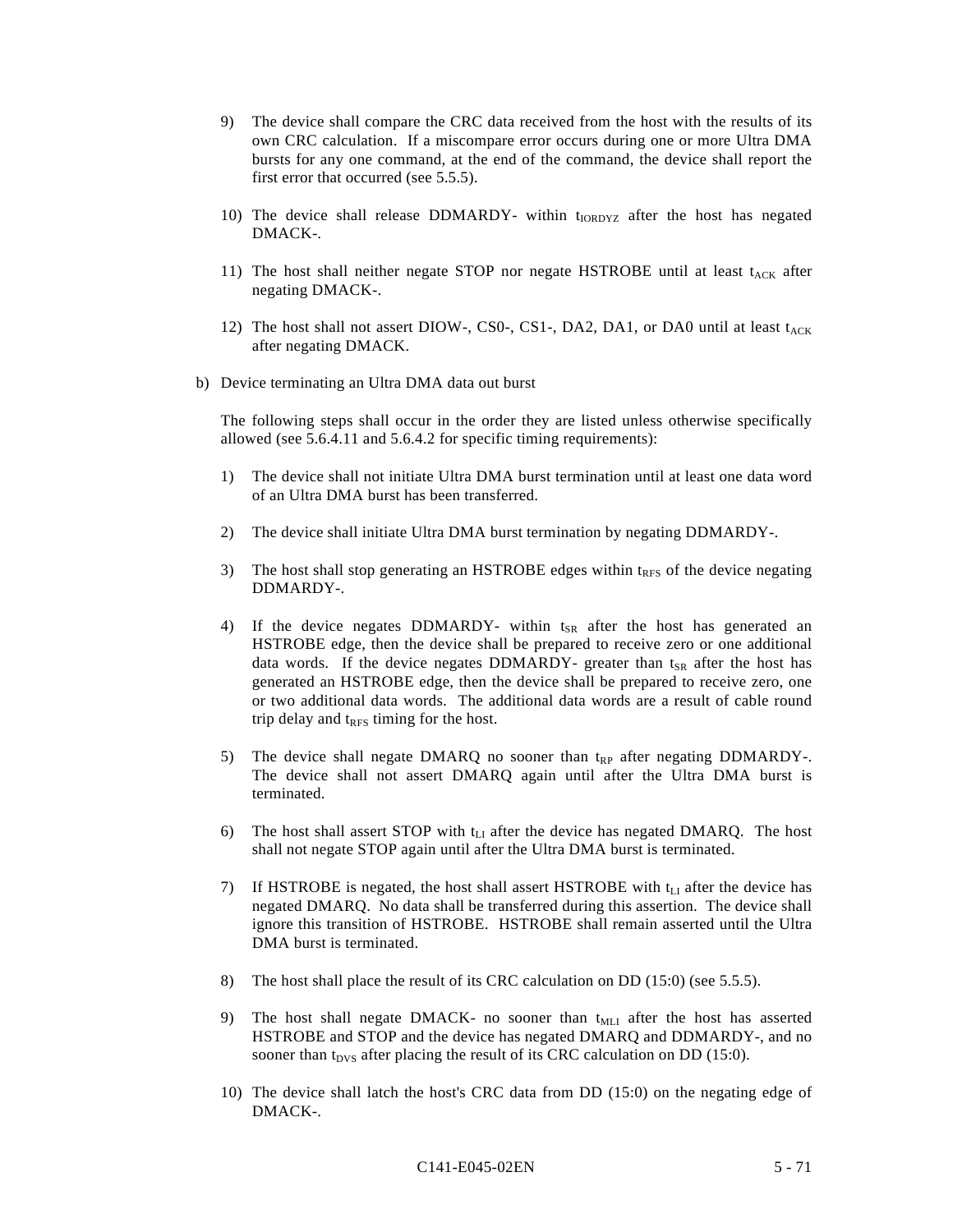- 11) The device shall compare the CRC data received from the host with the results of its own CRC calculation. If a miscompare error occurs during one or more Ultra DMA bursts for any one command, at the end of the command, the device shall report the first error that occurred (see 5.5.5).
- 12) The device shall release DDMARDY- within t<sub>IORDYZ</sub> after the host has negated DMACK-.
- 13) The host shall neither negate STOP nor HSTROBE until at least  $t_{ACK}$  after negating DMACK-.
- 14) The host shall not assert DIOW-, CS0-, CS1-, DA2, DA1, or DA0 until at least  $t_{ACK}$ after negating DMACK.

## **5.5.5 Ultra DMA CRC rules**

The following is a list of rules for calculating CRC, determining if a CRC error has occurred during an Ultra DMA burst, and reporting any error that occurs at the end of a command.

- a) Both the host and the device shall have a 16-bit CRC calculation function.
- b) Both the host and the device shall calculate a CRC value for each Ultra DMA burst.
- c) The CRC function in the host and the device shall be initialized with a seed of 4ABAh at the beginning of an Ultra DMA burst before any data is transferred.
- d) For each STROBE transition used for data transfer, both the host and the device shall calculate a new CRC value by applying the CRC polynomial to the current value of their individual CRC functions and the word being transferred. CRC is not calculated for the return of STROBE to the asserted state after the Ultra DMA burst termination request has been acknowledged.
- e) At the end of any Ultra DMA burst the host shall send the results of its CRC calculation function to the device on DD (15:0) with the negation of DMACK-.
- f) The device shall then compare the CRC data from the host with the calculated value in its own CRC calculation function. If the two values do not match, the device shall save the error and report it at the end of the command. A subsequent Ultra DMA burst for the same command that does not have a CRC error shall not clear an error saved from a previous Ultra DMa burst in the same command. If a miscompare error occurs during one or more Ultra DMA bursts for any one command, at the end of the command, the device shall report the first error that occurred.
- g) For READ DMA or WRITE DMA commands: When a CRC error is detected, it shall be reported by setting both ICRC and ABRT (bit 7 and bit 2 in the Error register) to one. ICRC is defined as the "Interface CRC Error" bit. The host shall respond to this error by re-issuing the command.
- h) A host may send extra data words on the last Ultra DMA burst of a data out command. If a device determines that all data has been transferred for a command, the device shall terminate the burst. A device may have already received more data words than were required for the command. These extra words are used by both the host and the device to calculate the CRC, but, on an Ultra DMA data out burst, the extra words shall be discarded by the device.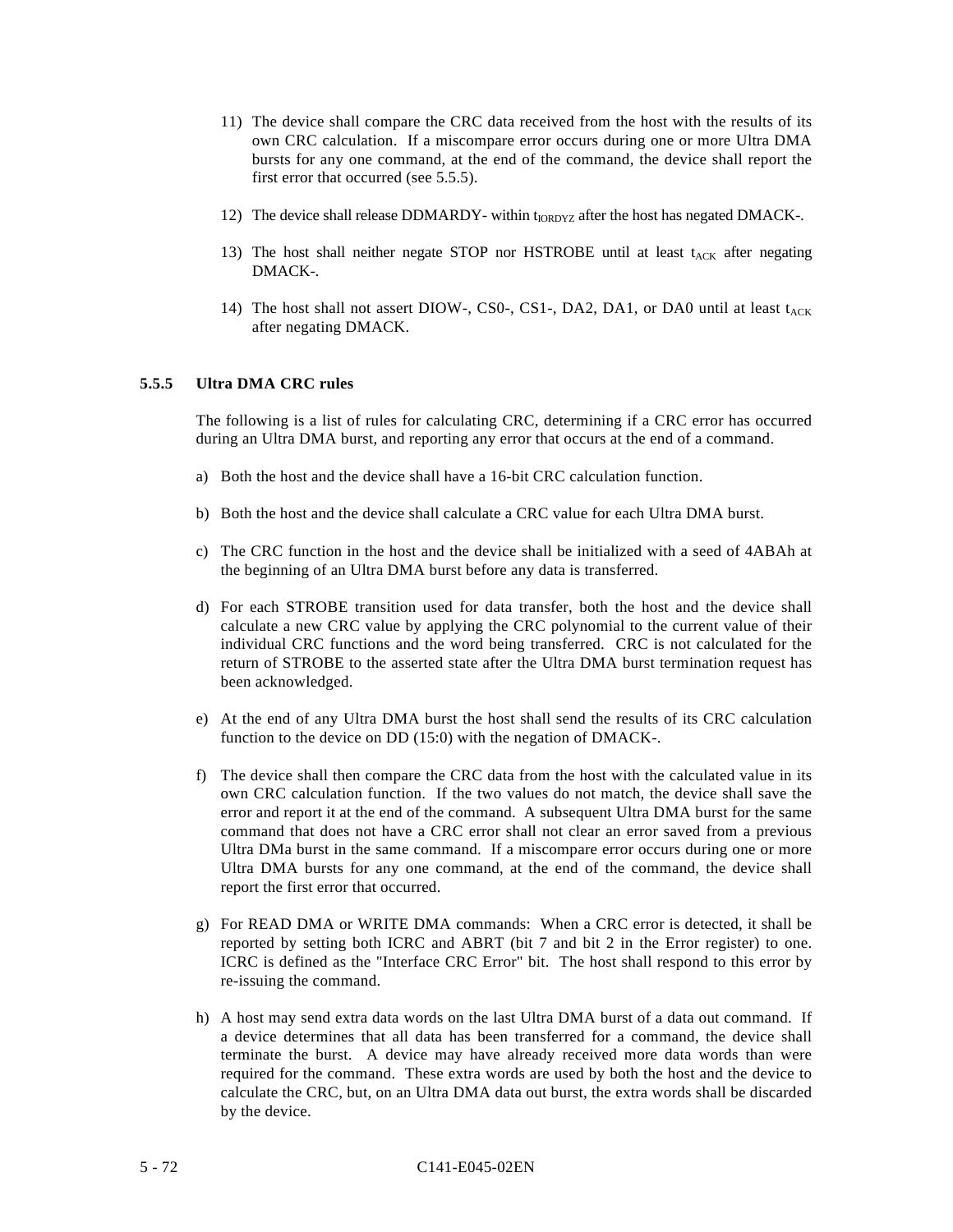I) The CRC generator polynomial is :  $G(X) = X16 + X12 + X5 + 1$ .

Note: Since no bit clock is available, the recommended approach for calculating CRC is to use a word clock derived from the bus strobe. The combinational logic shall then be equivalent to shifting sixteen bits serially through the generator polynominal where DD0 is shifted in first and DD15 is shifted in last.

#### **5.5.6 Series termination required for Ultra DMA**

Series termination resistors are required at both the host and the device for operation in any of the Ultra DMA Modes. The following table describes recommended values for series termination at the host and the device.

| Signal                            | <b>Host Termination</b> | Device<br>Termination |  |
|-----------------------------------|-------------------------|-----------------------|--|
| DIOR-:HDMARDY-:HSTROBE            | $33$ ohm                | 82 ohm                |  |
| DIOW-:STOP                        | $33$ ohm                | 82 ohm                |  |
| $CS0-, CS1-$                      | $33$ ohm                | 82 ohm                |  |
| DA0, DA1, DA2                     | $33$ ohm                | 82 ohm                |  |
| DMACK-                            | $33$ ohm                | 82 ohm                |  |
| DD15 through DD0                  | $33$ ohm                | $33$ ohm              |  |
| <b>DMARQ</b>                      | 82 ohm                  | $33$ ohm              |  |
| <b>INTRQ</b>                      | $82$ ohm                | 33 ohm                |  |
| <b>IORDY:DDMARDY-</b><br>:DSTROBE | 82 ohm                  | $22$ ohm              |  |
|                                   |                         |                       |  |

**Table 5.11 Recommended series termination for Ultra DMA**

Note: Only those signals requiring termination are listed in this table. If a signal is not listed, series termination is not required for operation in an Ultra DMA Mode. For signals also requiring a pull-up or pull-down resistor at the host see Figure 5.8.



**Figure 5.8 Ultra DMA termination with pull-up or pull-down**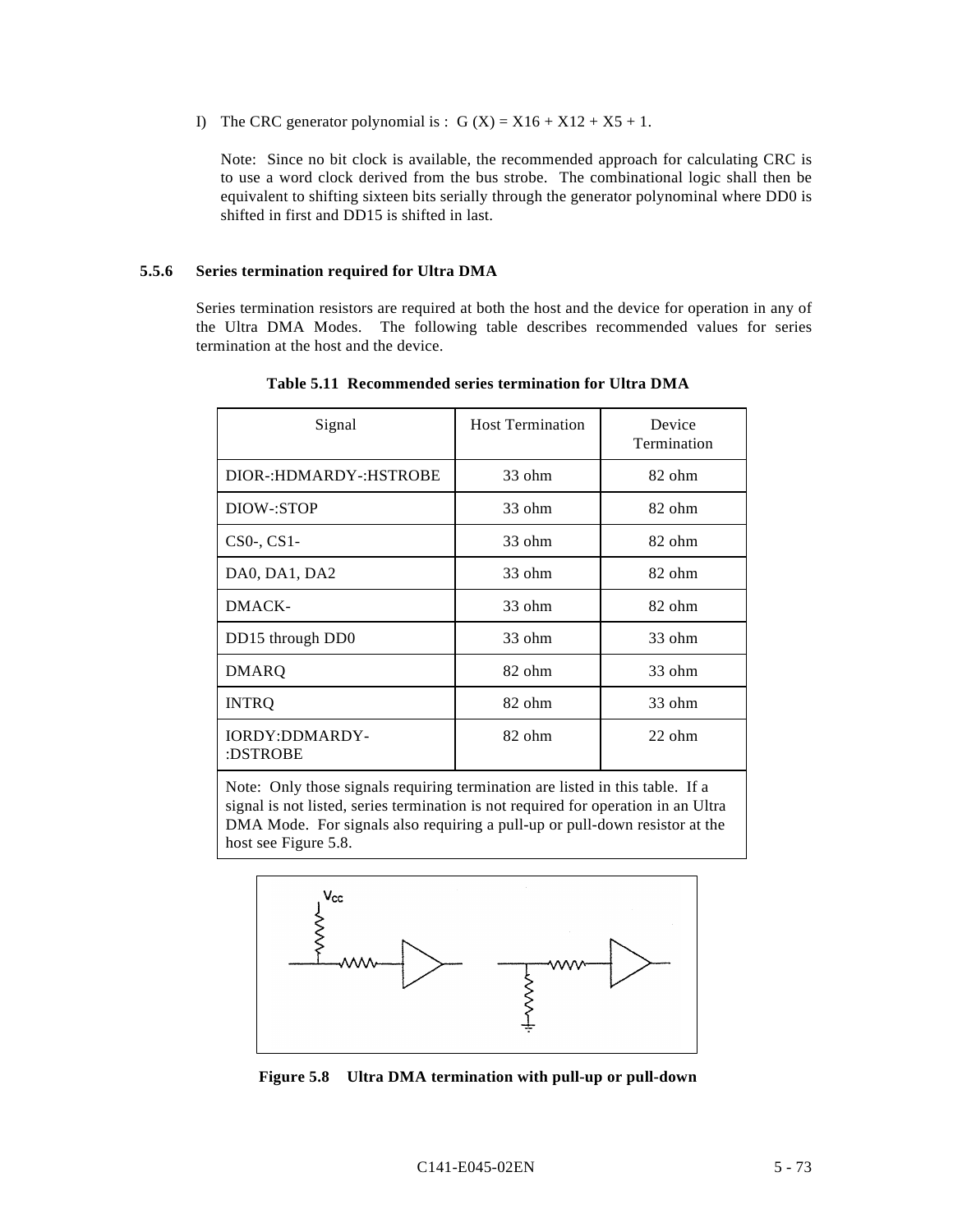# **5.6 Timing**

## **5.6.1 PIO data transfer**

Figure 5.9 shows of the data transfer timing between the device and the host system.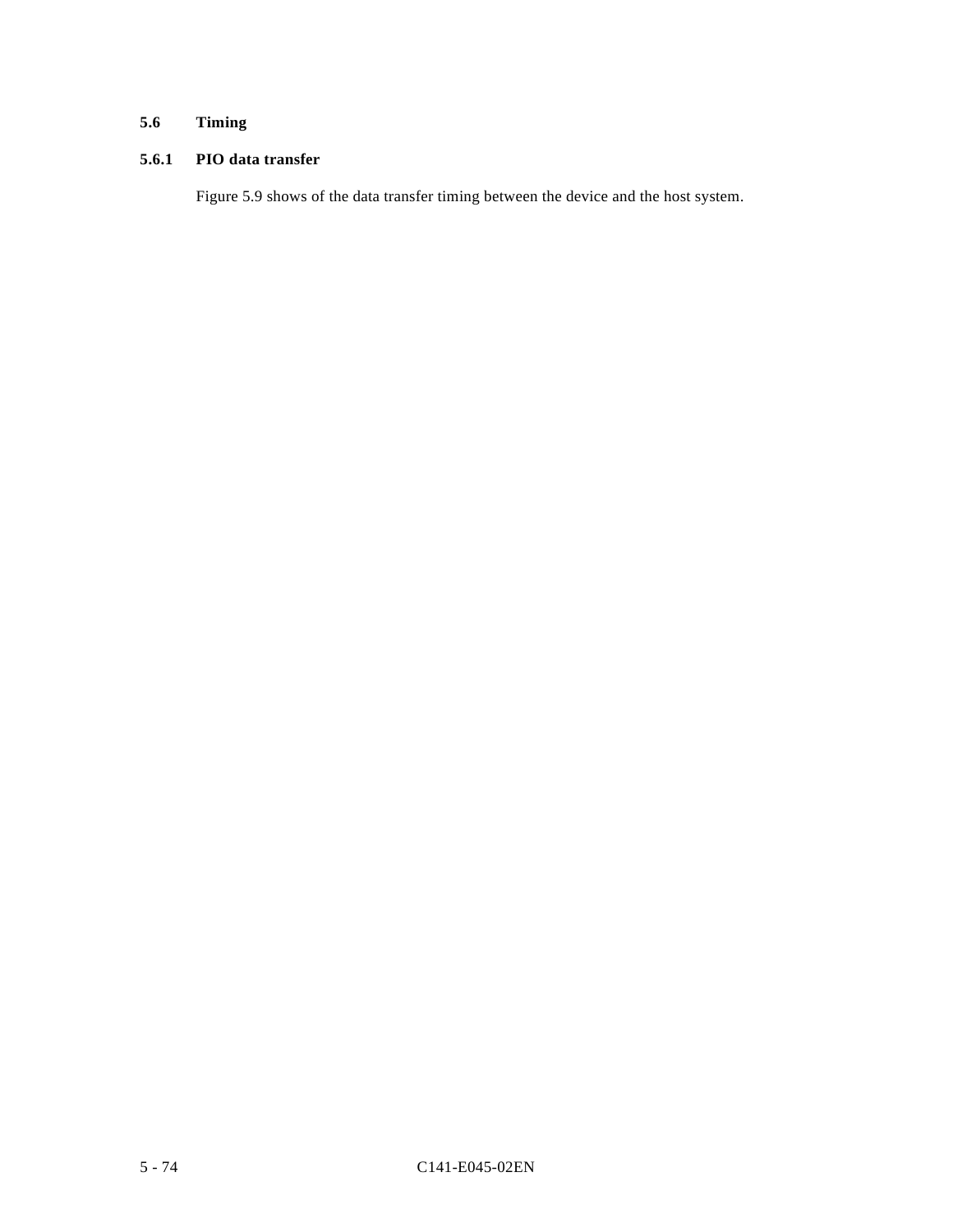

| Symbol          | Timing parameter                                            | Min.     | Max.  | Unit |
|-----------------|-------------------------------------------------------------|----------|-------|------|
| t <sub>0</sub>  | Cycle time                                                  | 120      |       | ns   |
| t1              | Data register selection setup time for DIOR-/DIOW-          | 25       |       | ns   |
| t2              | Pulse width of DIOR-/DIOW-                                  | 70       |       | ns   |
| t2i             | Recovery time of DIOR-/DIOW-                                | 25       |       | ns   |
| t3              | Data setup time for DIOW-                                   | 20       |       | ns   |
| t4              | Data hold time for DIOW-                                    | 10       |       | ns   |
| $t\overline{5}$ | Time from DIOR- assertion to read data available            | 20       |       | ns   |
| tб              | Data hold time for DIOR-                                    | 5        |       | ns   |
| t7              | Time from Data register selection to IOCS16- assertion      |          | 40    | ns   |
| t8              | Time from Data register selection reset to IOCS16- negation |          | 30    | ns   |
| t9              | Data register selection hold time for DIOR-/DIOW-           | 10       |       | ns   |
| t10             | Time from DIOR-/DIOW- assertion to IORDY "low" level        |          | 35    | ns   |
| t11             | Time from validity of read data to IORDY "high" level       | $\Omega$ |       | ns   |
| t12             | Pulse width of <b>IORDY</b>                                 |          | 1,250 | ns   |

| Figure 5.9 PIO data transfer timing |  |  |  |  |
|-------------------------------------|--|--|--|--|
|-------------------------------------|--|--|--|--|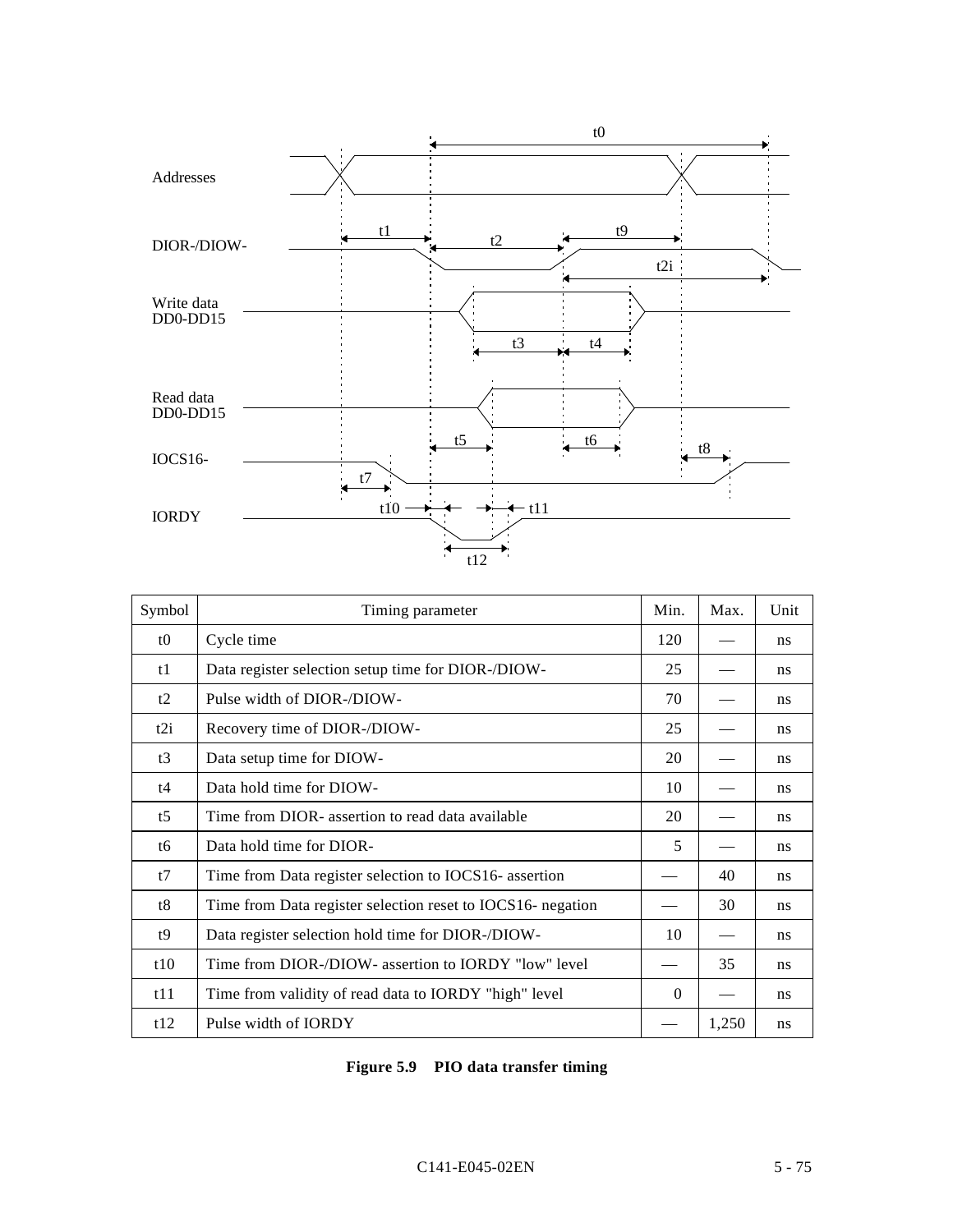## **5.6.2 Single word DMA data transfer**

Figure 5.10 show the single word DMA data transfer timing between the device and the host system.



| Symbol | Timing parameter                                  | Min.     | Max. | Unit |
|--------|---------------------------------------------------|----------|------|------|
| t0     | Cycle time                                        | 240      |      | ns   |
| tC     | Delay time from DMACK assertion to DMARQ negation |          | 80   | ns   |
| tD     | Pulse width of DIOR-/DIOW-                        | 120      |      | ns   |
| tΕ     | Data setup time for DIOR-                         |          | 60   | ns   |
| tF     | Data hold time for DIOR-                          | 5        |      | ns   |
| tG     | Data setup time for DIOW-                         | 35       |      | ns   |
| tH     | Data hold time for DIOW-                          | 20       |      | ns   |
| tI     | DMACK setup time for DIOR-/DIOW-                  | $\Omega$ |      | ns   |
| tJ     | DMACK hold time for DIOR-/DIOW-                   | $\Omega$ |      | ns   |

| Figure 5.10 Single word DMA data transfer timing |  |  |  |
|--------------------------------------------------|--|--|--|
|                                                  |  |  |  |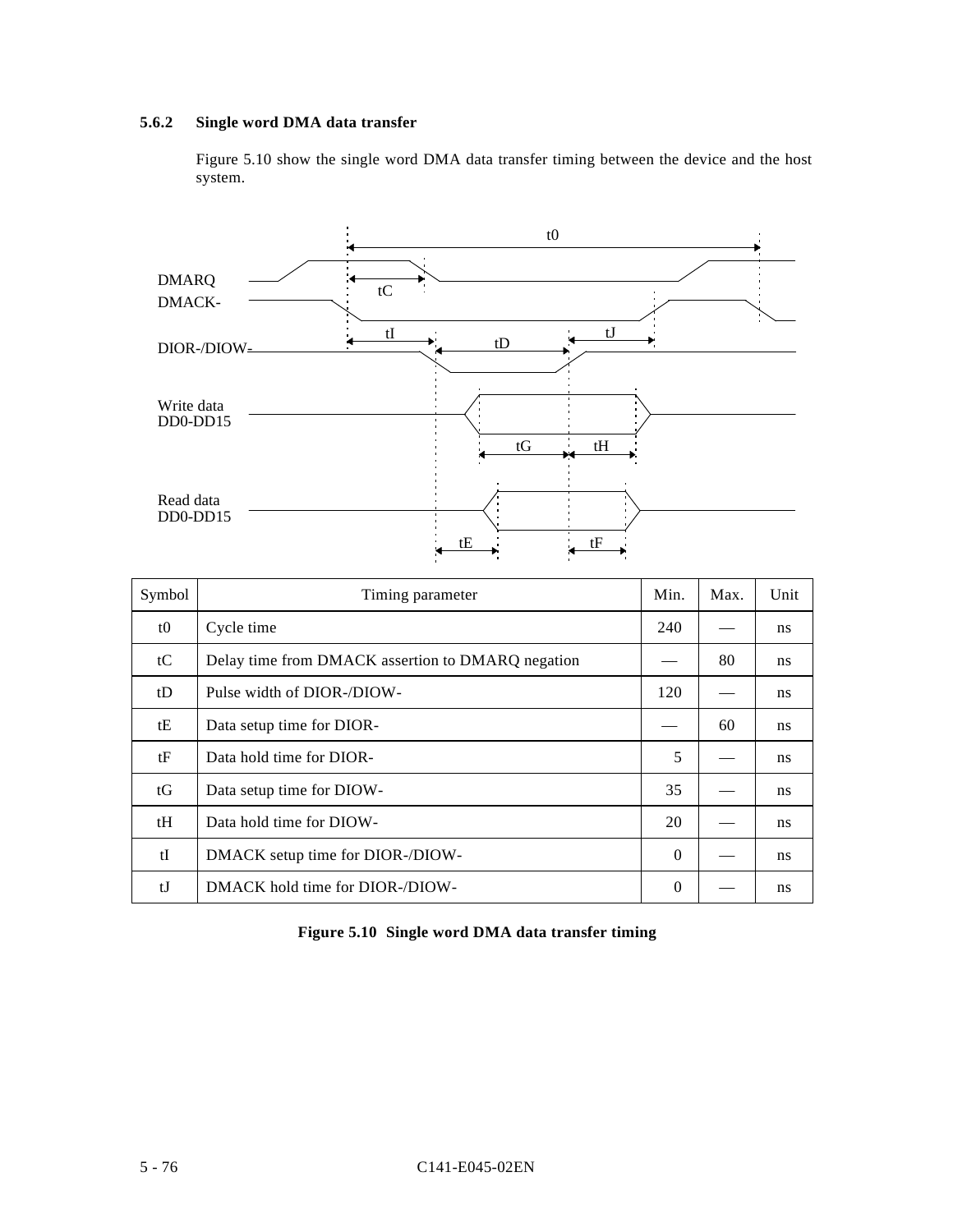## **5.6.3 Multiword data transfer**

Figure 5.11 shows the multiword DMA data transfer timing between the device and the host system.



| Symbol | Timing parameter                                  | Min.     | Max. | Unit |
|--------|---------------------------------------------------|----------|------|------|
| t0     | Cycle time                                        | 120      |      | ns   |
| tC     | Delay time from DMACK assertion to DMARQ negation |          | 35   | ns   |
| tD     | Pulse width of DIOR-/DIOW-                        | 70       |      | ns   |
| tΕ     | Data setup time for DIOR-                         |          | 30   | ns   |
| tF     | Data hold time for DIOR-                          | 5        |      | ns   |
| tG     | Data setup time for DIOW-                         | 20       |      | ns   |
| tH     | Data hold time for DIOW-                          | 10       |      | ns   |
| tI     | DMACK setup time for DIOR-/DIOW-                  | $\Omega$ |      | ns   |
| tJ     | DMACK hold time for DIOR-/DIOW-                   | 5        |      | ns   |
| tK     | Continuous time of high level for DIOR-/DIOW-     | 25       |      | ns   |

|  |  | Figure 5.11 Multiword DMA data transfer timing (mode 2) |  |
|--|--|---------------------------------------------------------|--|
|--|--|---------------------------------------------------------|--|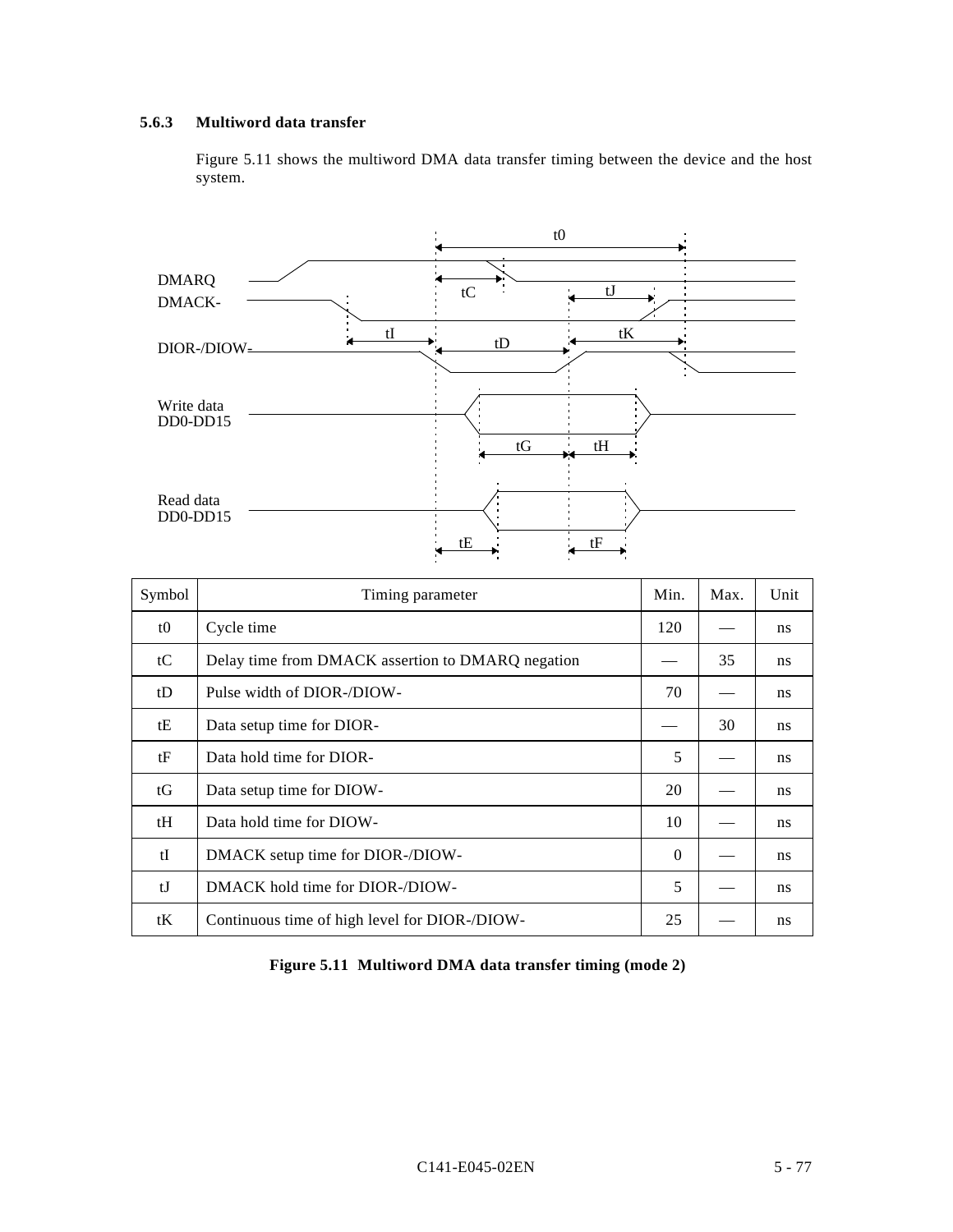## **5.6.4 Ultra DMA data transfer**

Figures 5.12 through 5.21 define the timings associated with all phases of Ultra DMA bursts.

Table 5.12 contains the values for the timings for each of the Ultra DMA Modes.

#### **5.6.4.1 Initiating an Ultra DMA data in burst**

5.6.4.2 contains the values for the timings for each of the Ultra DMA Modes.



Note: The definitions for the STOP, HDMARDY-and DSTROBE signal lines are not in effect until DMARQ and DMACK are asserted.

**Figure 5.12 Initiating an Ultra DMA data in burst**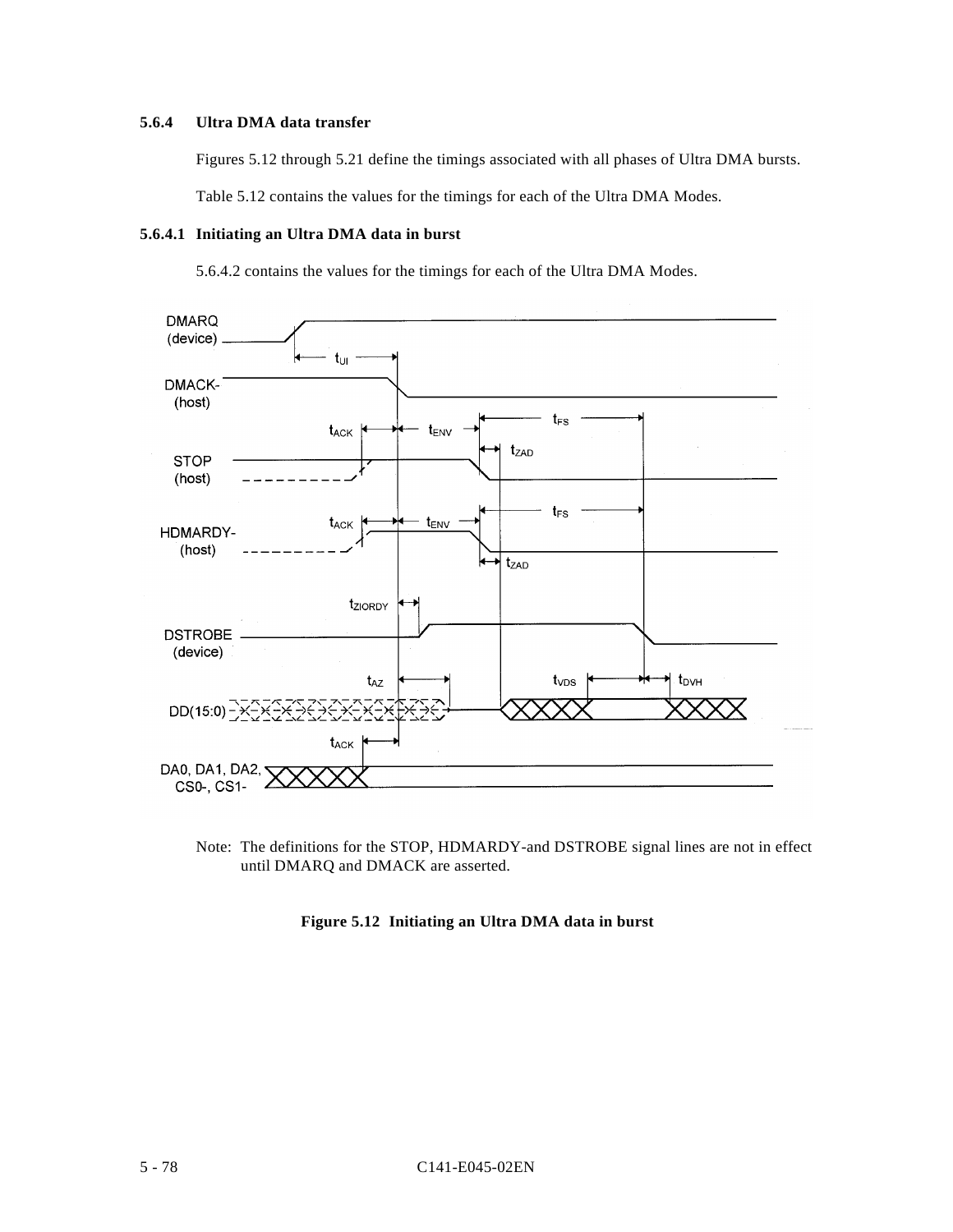# **5.6.4.2 Ultra DMA data burst timing requirements**

| <b>NAM</b><br>E  |                  | MODE 0<br>$(in \; ns)$ |              | MODE 1<br>$(in \; ns)$ | MODE <sub>2</sub><br>$(in \; ns)$ |            |                                                                                                                                                              |  | <b>COMMENT</b> |  |
|------------------|------------------|------------------------|--------------|------------------------|-----------------------------------|------------|--------------------------------------------------------------------------------------------------------------------------------------------------------------|--|----------------|--|
|                  | <b>MIN</b>       | <b>MAX</b>             | <b>MIN</b>   | <b>MAX</b>             | <b>MIN</b>                        | <b>MAX</b> |                                                                                                                                                              |  |                |  |
| $t_{CYC}$        | 114              |                        | 75           |                        | 55                                |            | Cycle time (from STROBE edge to<br>STROBE edge)                                                                                                              |  |                |  |
| $t2_{CYC}$       | 235              |                        | 156          |                        | 117                               |            | Two cycle time (from rising edge to next<br>rising edge or from falling edge to next<br>falling edge of STROBE)                                              |  |                |  |
| $t_{DS}$         | 15               |                        | 10           |                        | 7                                 |            | Data setup time (at recipient)                                                                                                                               |  |                |  |
| $t_{DH}$         | 5                |                        | 5            |                        | 5                                 |            | Data hold time (at recipient)                                                                                                                                |  |                |  |
| $t_{DVS}$        | 70               |                        | 48           |                        | 34                                |            | Data valid setup time at sender (from data<br>bus being valid until STROBE edge)                                                                             |  |                |  |
| $t_{\rm DVH}$    | 6                |                        | 6            |                        | 6                                 |            | Data valid hold time at sender (from<br>STROBE edge until data may become<br>invalid)                                                                        |  |                |  |
| $t_{FS}$         | $\mathbf{0}$     | 230                    | $\mathbf{0}$ | 200                    | $\boldsymbol{0}$                  | 170        | First STROBE time (for device to first<br>negate DSTROBE from STOP during a<br>data in burst)                                                                |  |                |  |
| $t_{LI}$         | $\overline{0}$   | 150                    | $\mathbf{0}$ | 150                    | $\mathbf{0}$                      | 150        | Limited interlock time (see Note 1)                                                                                                                          |  |                |  |
| $t_{MLI}$        | 20               |                        | 20           |                        | 20                                |            | Interlock time with minimum (see Note 1)                                                                                                                     |  |                |  |
| $t_{UI}$         | $\mathbf{0}$     |                        | $\mathbf{0}$ |                        | $\boldsymbol{0}$                  |            | Unlimited interlock time (see Note 1)                                                                                                                        |  |                |  |
| $t_{AZ}$         |                  | 10                     |              | 10                     |                                   | 10         | Maximum time allowed for output drivers<br>to release (from being asserted or<br>Minimum delay time required for output                                      |  |                |  |
| $t_{ZAH}$        | 20               |                        | 20           |                        | 20                                |            | drivers to assert or negate (from released                                                                                                                   |  |                |  |
| $t_{ZAD}$        | $\boldsymbol{0}$ |                        | $\mathbf{0}$ |                        | $\boldsymbol{0}$                  |            | state)                                                                                                                                                       |  |                |  |
| $t_{\text{ENV}}$ | 20               | 70                     | 20           | 70                     | 20                                | 70         | Envelope time (from DMACK- to STOP<br>and HDMARDY- during data in burst<br>initiation and from DMACK to STOP<br>during data out burst initiation)            |  |                |  |
| $t_{\rm SR}$     |                  | 50                     |              | 30                     |                                   | 20         | STROBE-to-DMARDY-time (if<br>DMARDY- is negated before this long after<br>STROBE edge, the recipient shall receive no<br>more than one additional data word) |  |                |  |
| $t_{RFS}$        |                  | 75                     |              | 60                     |                                   | 50         | Ready-to-final-STROBE time (no<br>STROBE edges shall be sent this long<br>after negation of DMARDY)                                                          |  |                |  |
| $t_{RP}$         | 160              |                        | 125          |                        | 100                               |            | Ready-to-pause time (that recipient shall<br>wait to initiate pause after negating<br>DMARDY-)                                                               |  |                |  |

# **Table 5.12 Ultra DMA data burst timing requirements (1 of 2)**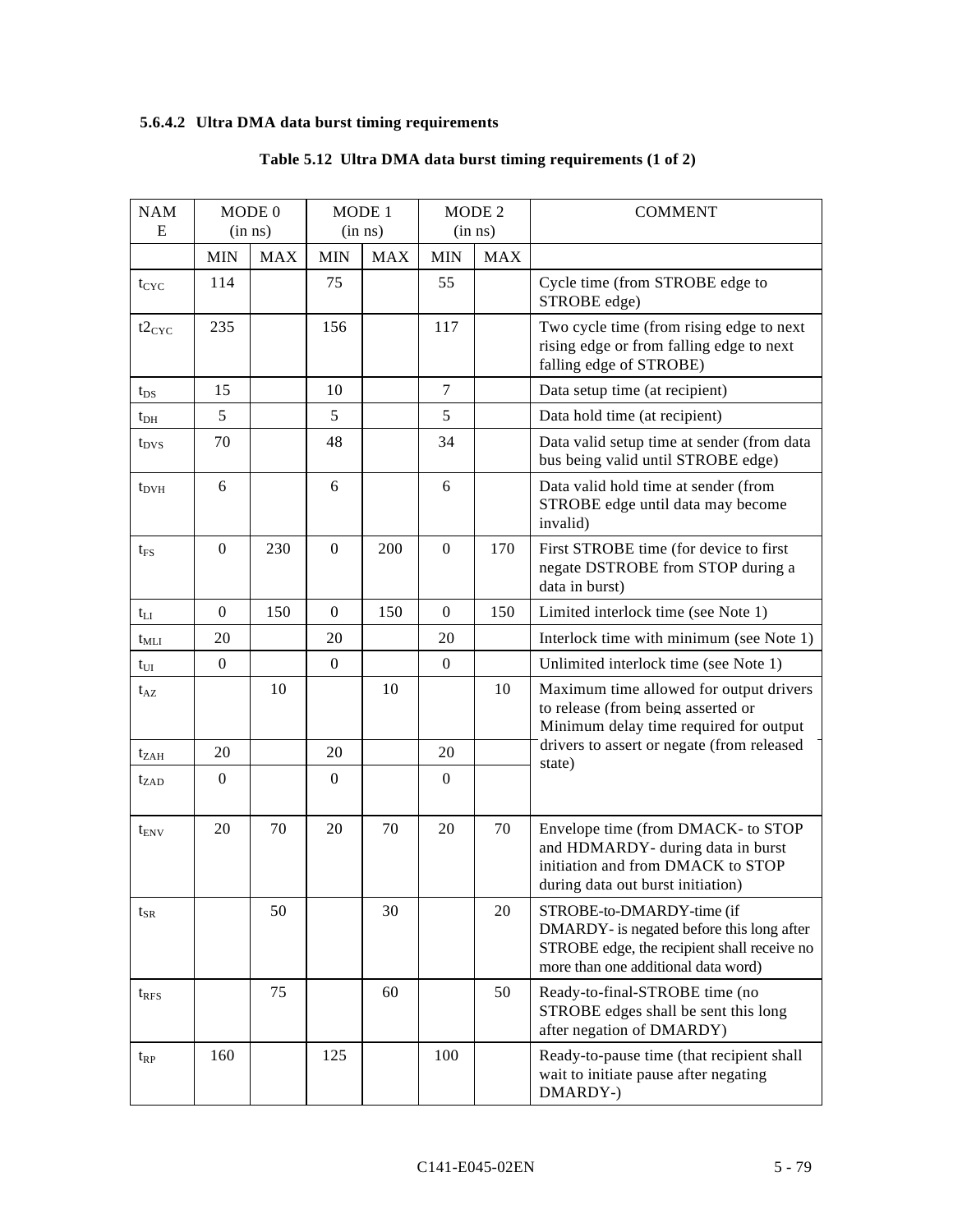| <b>NAM</b><br>E |            | MODE 0<br>$(in \; ns)$ |            | MODE 1<br>$(in \; ns)$ | MODE 2<br>$(in \; ns)$ |            | <b>COMMENT</b>                                                                                         |
|-----------------|------------|------------------------|------------|------------------------|------------------------|------------|--------------------------------------------------------------------------------------------------------|
|                 | <b>MIN</b> | <b>MAX</b>             | <b>MIN</b> | <b>MAX</b>             | <b>MIN</b>             | <b>MAX</b> |                                                                                                        |
| $t_{IORDYZ}$    |            | 20                     |            | 20                     |                        | 20         | Pull-up time before allowing IORDY to<br>be released                                                   |
| $t_{ZIORDY}$    | $\Omega$   |                        | $\Omega$   |                        | $\Omega$               |            | Minimum time device shall wait before<br>driving IORDY                                                 |
| $t_{ACK}$       | 20         |                        | 20         |                        | 20                     |            | Setup and hold times for DMACK-<br>(before assertion or negation)                                      |
| $t_{SS}$        | 50         |                        | 50         |                        | 50                     |            | Time from STROBE edge to negation of<br>DMARQ or assertion of STOP (when<br>sender terminates a burst) |

|  |  | Table 5.12 Ultra DMA data burst timing requirements (2 of 2) |  |
|--|--|--------------------------------------------------------------|--|
|  |  |                                                              |  |

Notes:

- 1)  $t_{UI}$ ,  $t_{MLI}$  and  $t_{LI}$  indicate sender -to-recipient or recipient-to-sender interlocks, that is, one agent (either sender or recipient) is waiting for the other agent to respond with a signal before proceeding.  $t_U$  is an unlimited interlock, that has no maximum time value.  $t_{ML}$  is a limited time-out that has a defined minimum.  $t_{\text{LI}}$  is a limited time-out, that has a defined maximum.
- 2) All timing parameters are measured at the connector of the device to which the parameter applies. For example, the sender shall stop generating STROBE edges t<sub>RFS</sub> after the negation of DMARDY-. Both STROBE and DMARDY- timing measurements are taken at the connector of the sender.

3) All timing measurement switching points (low to high and high to low) are to be taken at 1.5 V.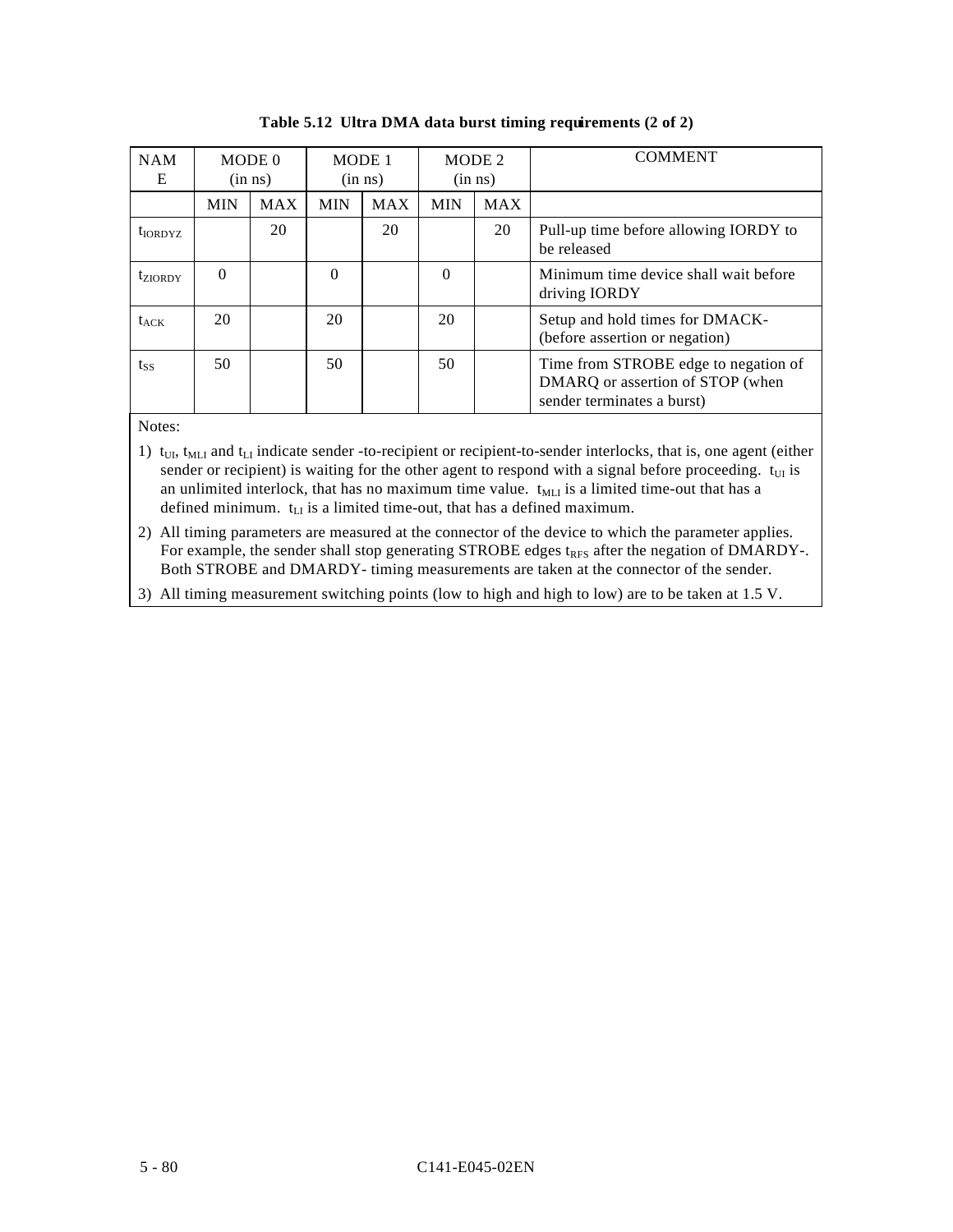# **5.6.4.3 Sustained Ultra DMA data in burst**

5.6.4.2 contains the values for the timings for each of the Ultra DMA Modes.



Note: DD (15:0) and DSTROBE are shown at both the host and the device to emphasize that cable setting time as well as cable propagation delay shall not allow the data signals to be considered stable at the host until some time after they are driven by the device.

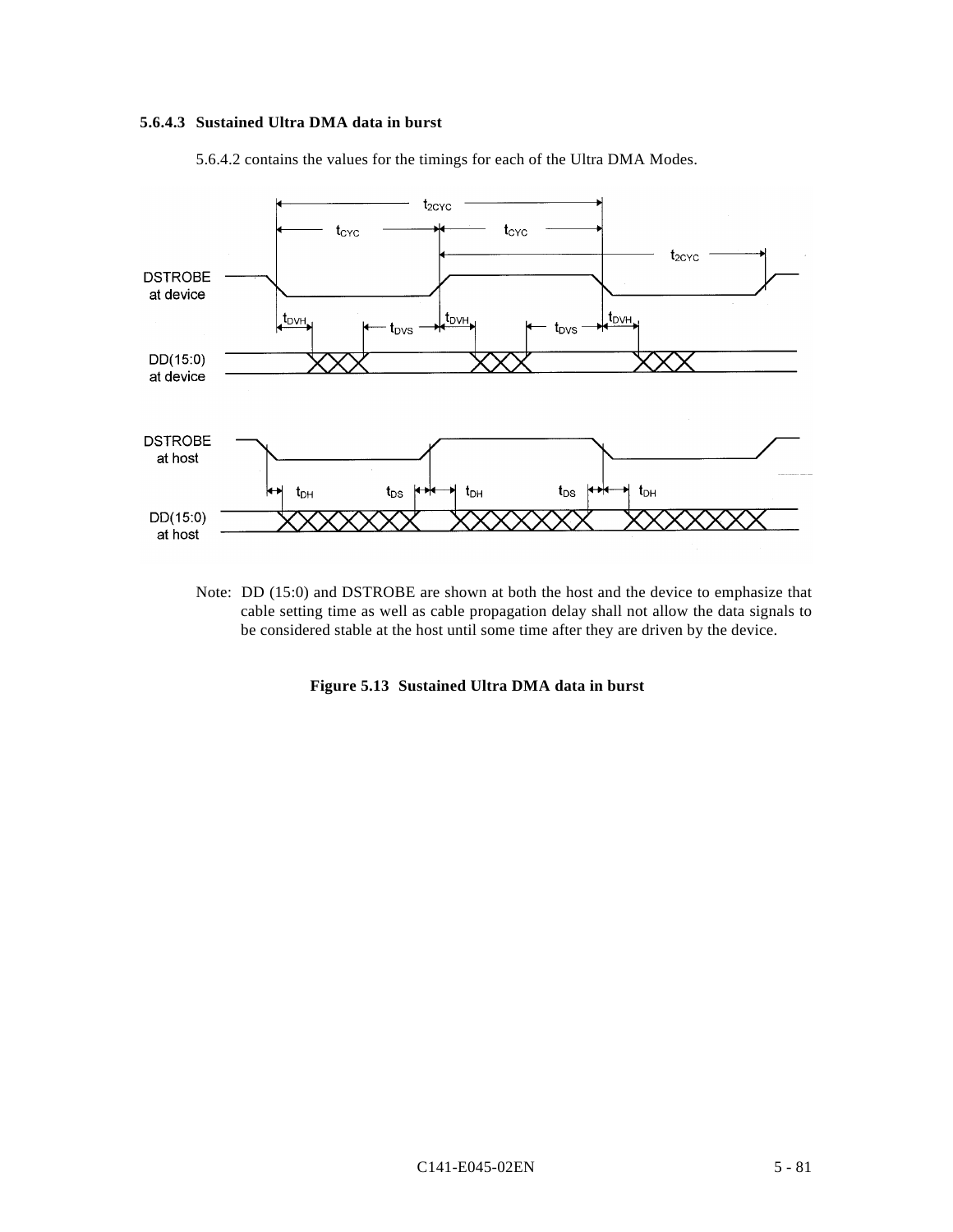# **5.6.4.4 Host pausing an Ultra DMA data in burst**



5.6.4.2 contains the values for the timings for each of the Ultra DMA Modes.

Notes:

- 1) The host may assert STOP to request termination of the Ultra DMA burst no sooner than t<sub>RP</sub> after HDMARDY- is negated.
- 2) If the  $t_{SR}$  timing is not satisfied, the host may receive zero, one or two more data words from the device.

## **Figure 5.14 Host pausing an Ultra DMA data in burst**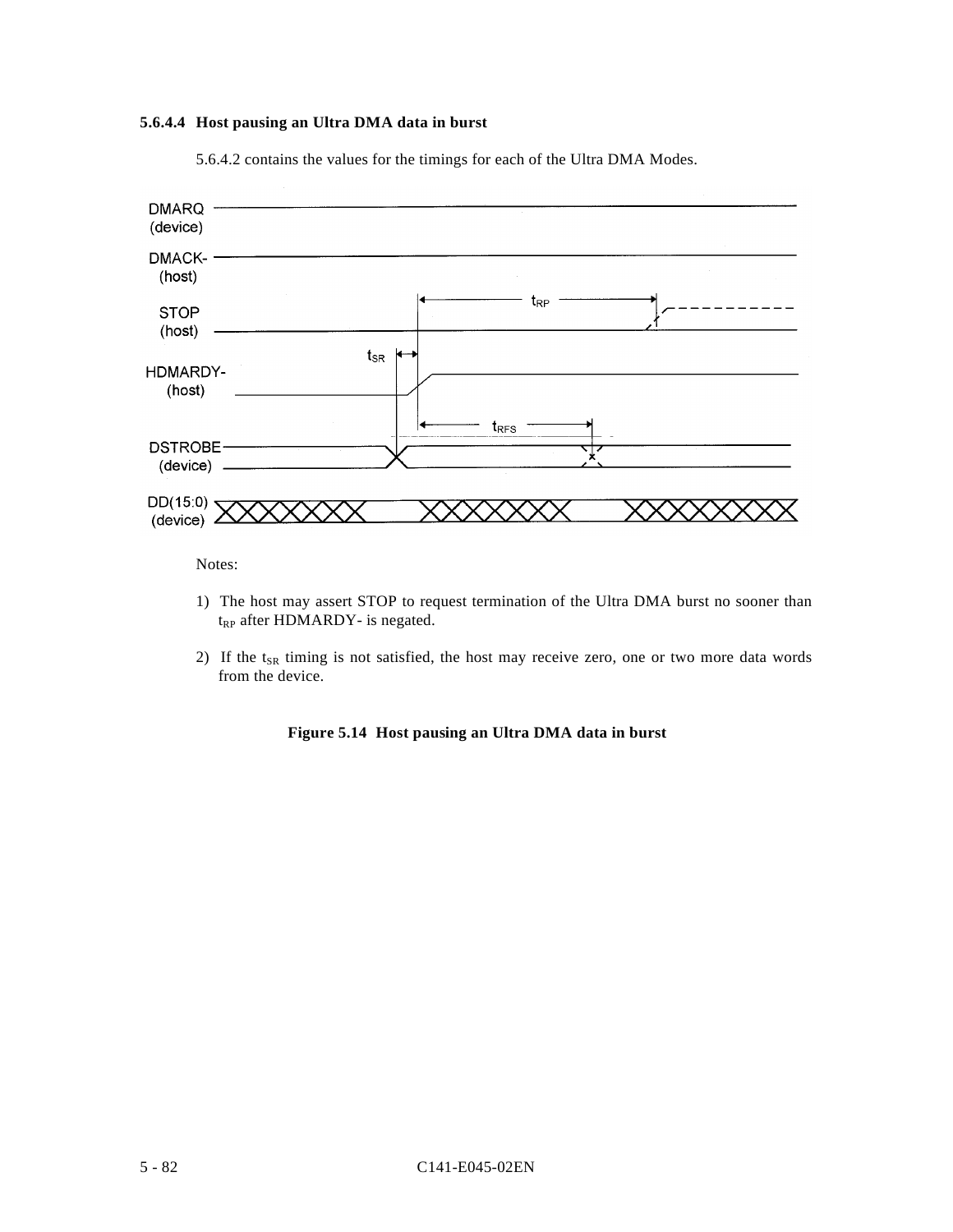# **5.6.4.5 Device terminating an Ultra DMA data in burst**

5.6.4.2 contains the values for the timings for each of the Ultra DMA Modes.



Note: The definitions for the STOP, HDMARDY- and DSTROBE signal lines are no longer in effect after DMARQ and DMACK are negated.

**Figure 5.15 Device terminating an Ultra DMA data in burst**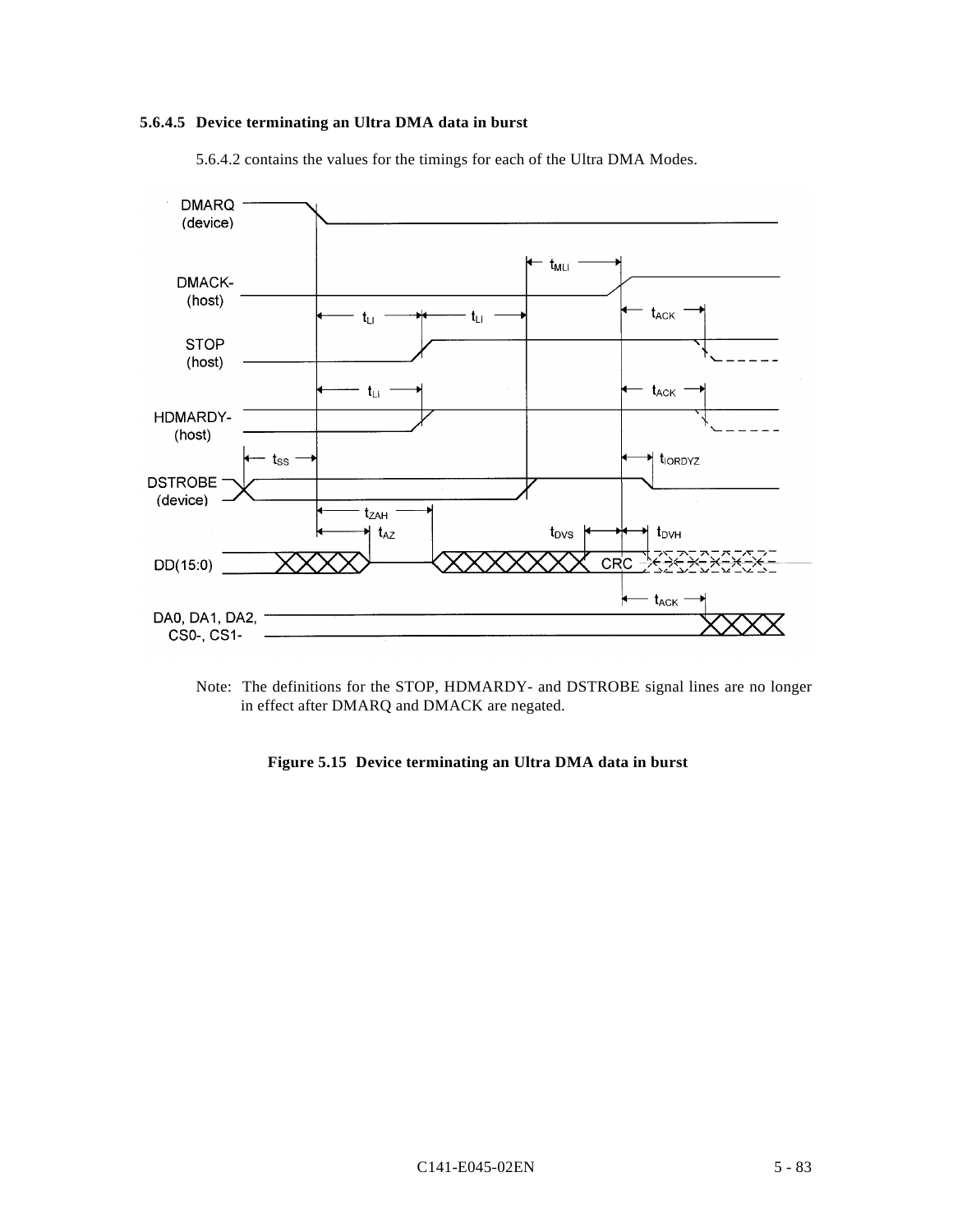# **5.6.4.6 Host terminating an Ultra DMA data in burst**

5.6.4.2 contains the values for the timings for each of the Ultra DMA Modes.



Note: The definitions for the STOP, HDMARDY- and DSTROBE signal lines are no longer in effect after DMARQ and DMACK are negated.

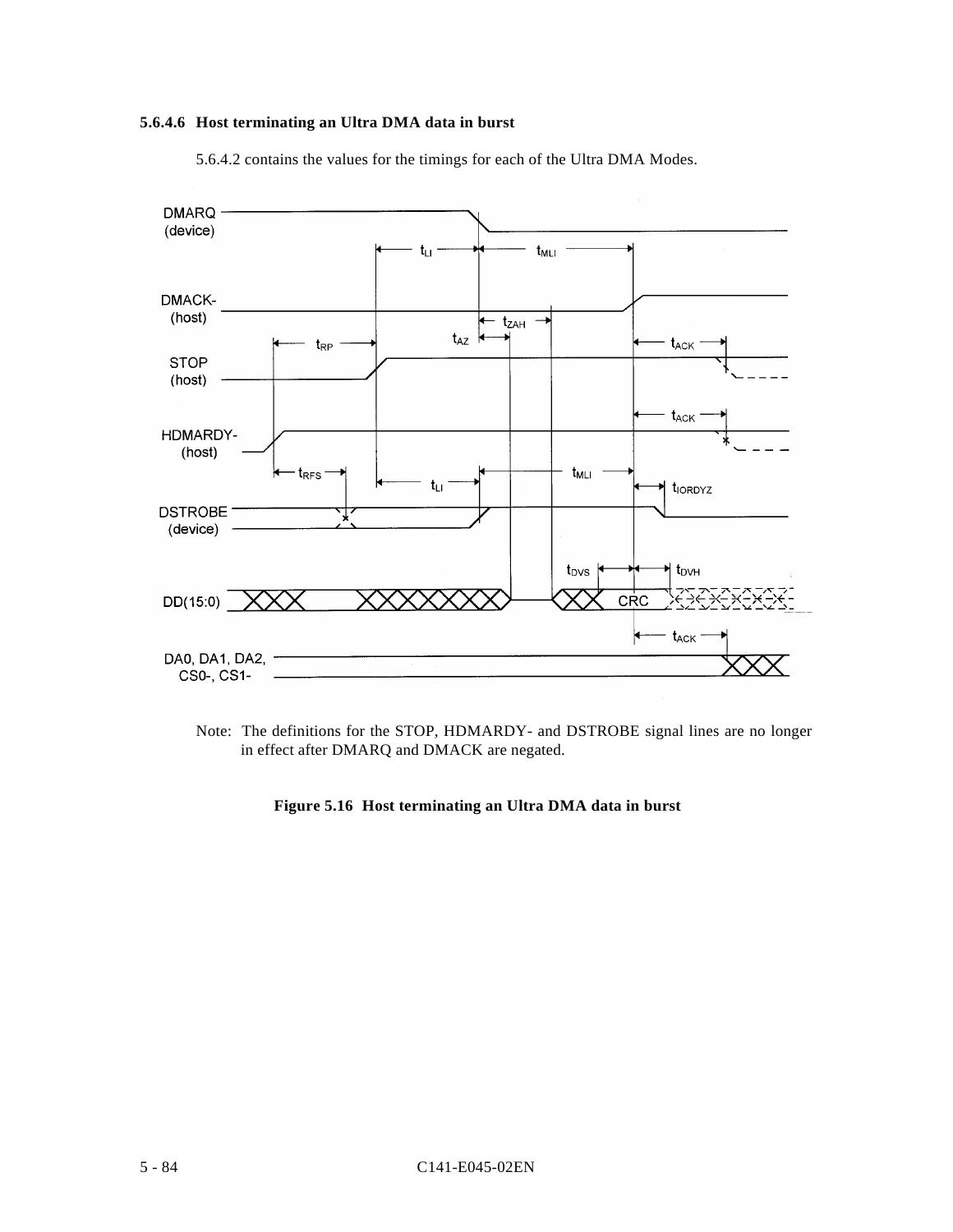# **5.6.4.7 Initiating an Ultra DMA data out burst**





Note: The definitions for the STOP, DDMARDY- and HSTROBE signal lines are not in effect until DMARQ and DMACK are asserted.

**Figure 5.17 Initiating an Ultra DMA data out burst**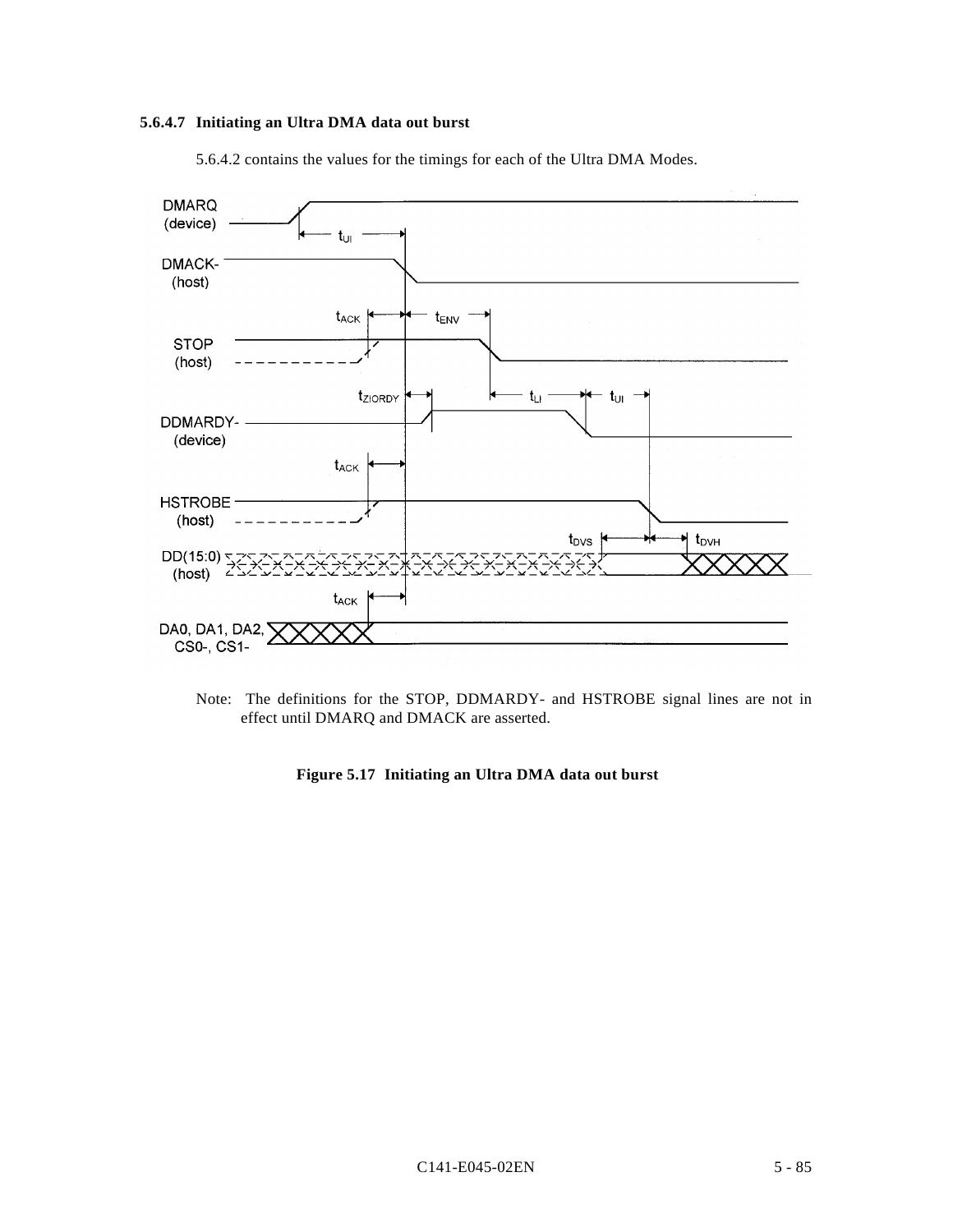# **5.6.4.8 Sustained Ultra DMA data out burst**

5.6.4.2 contains the values for the timings for each of the Ultra DMA Modes.



Note: DD (15:0) and HSTROBE signals are shown at both the device and the host to emphasize that cable setting time as well as cable propagation delay shall not allow the data signals to be considered stable at the device until some time after they are driven by the host.

## **Figure 5.18 Sustained Ultra DMA data out burst**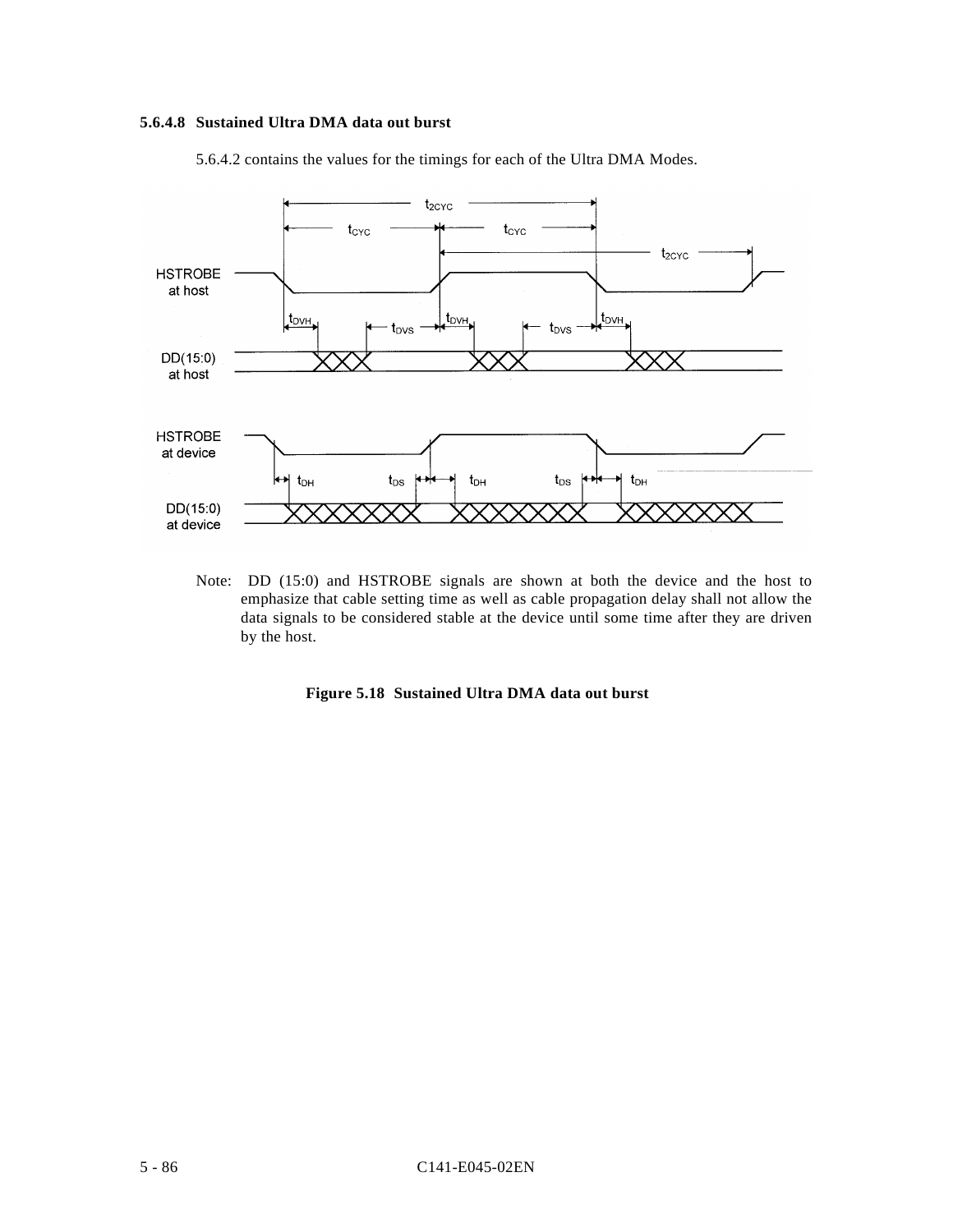# **5.6.4.9 Device pausing an Ultra DMA data out burst**

5.6.4.2 contains the values for the timings for each of the Ultra DMA Modes.



- 1) The device may negate DMARQ to request termination of the Ultra DMA burst no sooner than  $t_{RP}$  after DDMARDY- is negated.
- 2) If the  $t_{SR}$  timing is not satisfied, the device may receive zero, one or two more data words from the host.

## **Figure 5.19 Device pausing an Ultra DMA data out burst**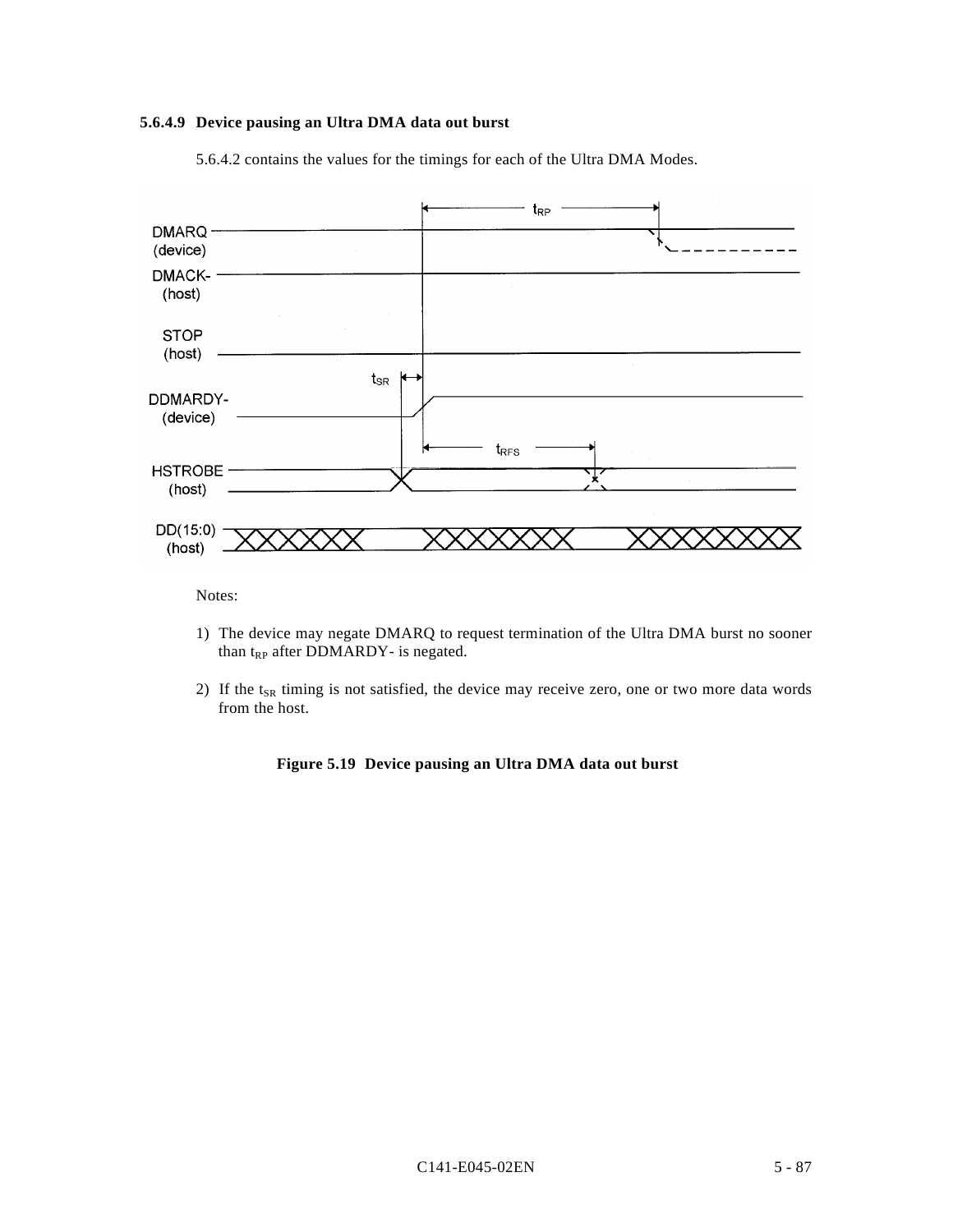# **5.6.4.10 Host terminating an Ultra DMA data out burst**



5.6.4.2 contains the values for the timings for each of the Ultra DMA Modes.

Note: The definitions for the STOP, DDMARDY- and HSTROBE signal lines are no longer in effect after DMARQ and DMACK are negated.

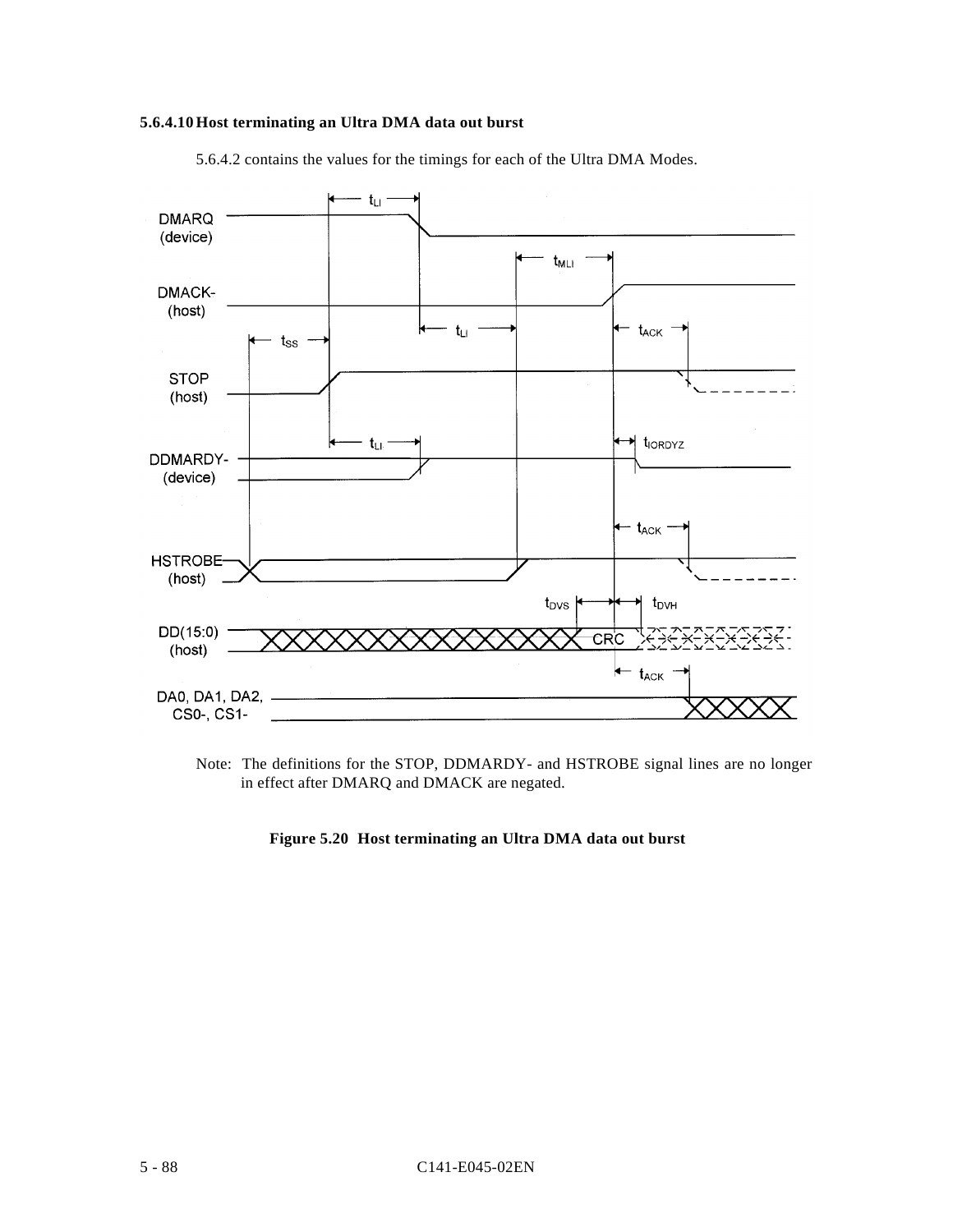# **5.6.4.11Device terminating an Ultra DMA data in burst**

5.6.4.2 contains the values for the timings for each of the Ultra DMA Modes.



Note: The definitions for the STOP, DDMARDY- and HSTROBE signal lines are no longer in effect after DMARQ and DMACK are negated.

# **Figure 5.21 Device terminating an Ultra DMA data out burst**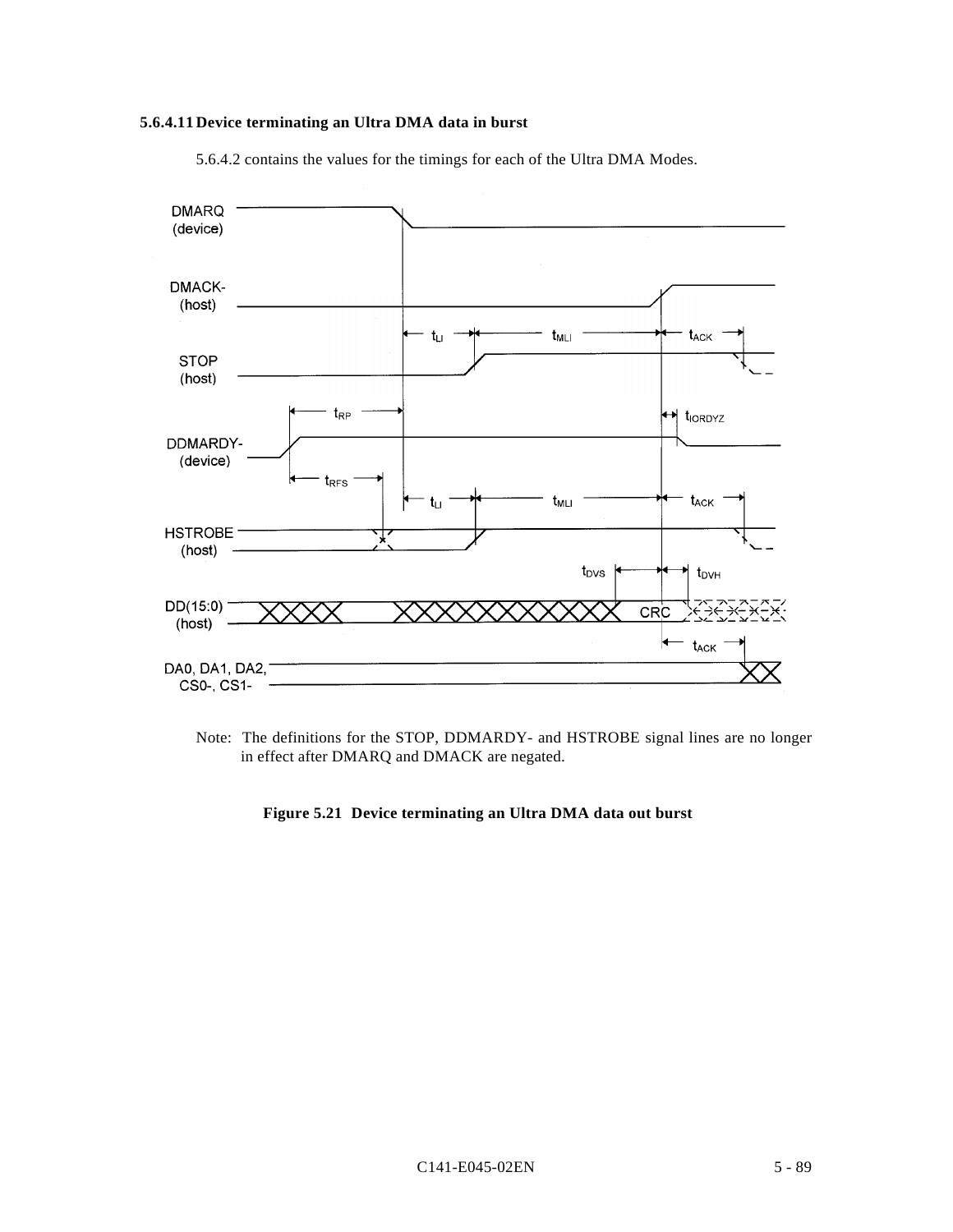# **5.6.5 Power-on and reset**

Figure 5.22 shows power-on and reset (hardware and software reset) timing.

# (1) Only master device is present



\*1: Reset means including Power-on-Reset, Hardware Reset (RESET-), and Software Reset.

# (2) Master and slave devices are present (2-drives configuration)



| Symbol | Timing parameter                                            | Min. | Max. | Unit          |
|--------|-------------------------------------------------------------|------|------|---------------|
| tM     | Pulse width of RESET-                                       | 25   |      | $\mu$ s       |
| tN     | Time from RESET- negation to BSY set                        |      | 400  | ns            |
| tP     | Time from RESET- negation to DASP- or DIAG- negation        |      |      | <sub>ms</sub> |
| tQ     | Self-diagnostics execution time                             |      | 30   | S             |
| tR     | Time from RESET- negation to DASP- assertion (slave device) |      | 400  | ms            |
| tS     | Duration of DASP- assertion                                 |      | 31   |               |

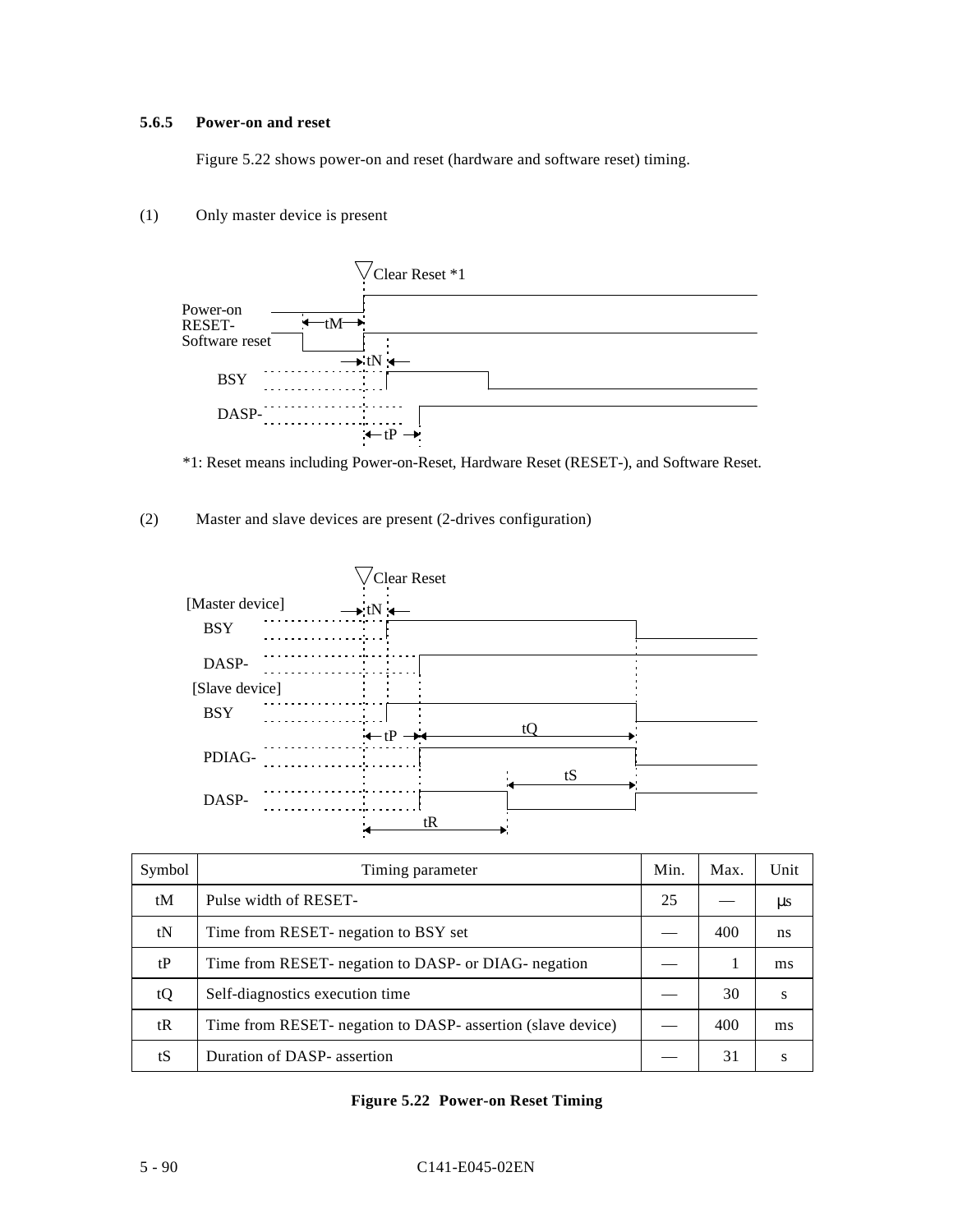# **CHAPTER 6 OPERATIONS**

| 6.1 | <b>Device Response to the Reset</b> |
|-----|-------------------------------------|
| 6.2 | <b>Address Translation</b>          |
| 6.3 | <b>Power Save</b>                   |
| 6.4 | <b>Defect Management</b>            |
| 6.5 | Read-Ahead Cache                    |
| 6.6 | <b>Write Cache</b>                  |

# **6.1 Device Response to the Reset**

This section describes how the PDIAG- and DASP- signals responds when the power of the IDD is turned on or the IDD receives a reset or diagnostic command.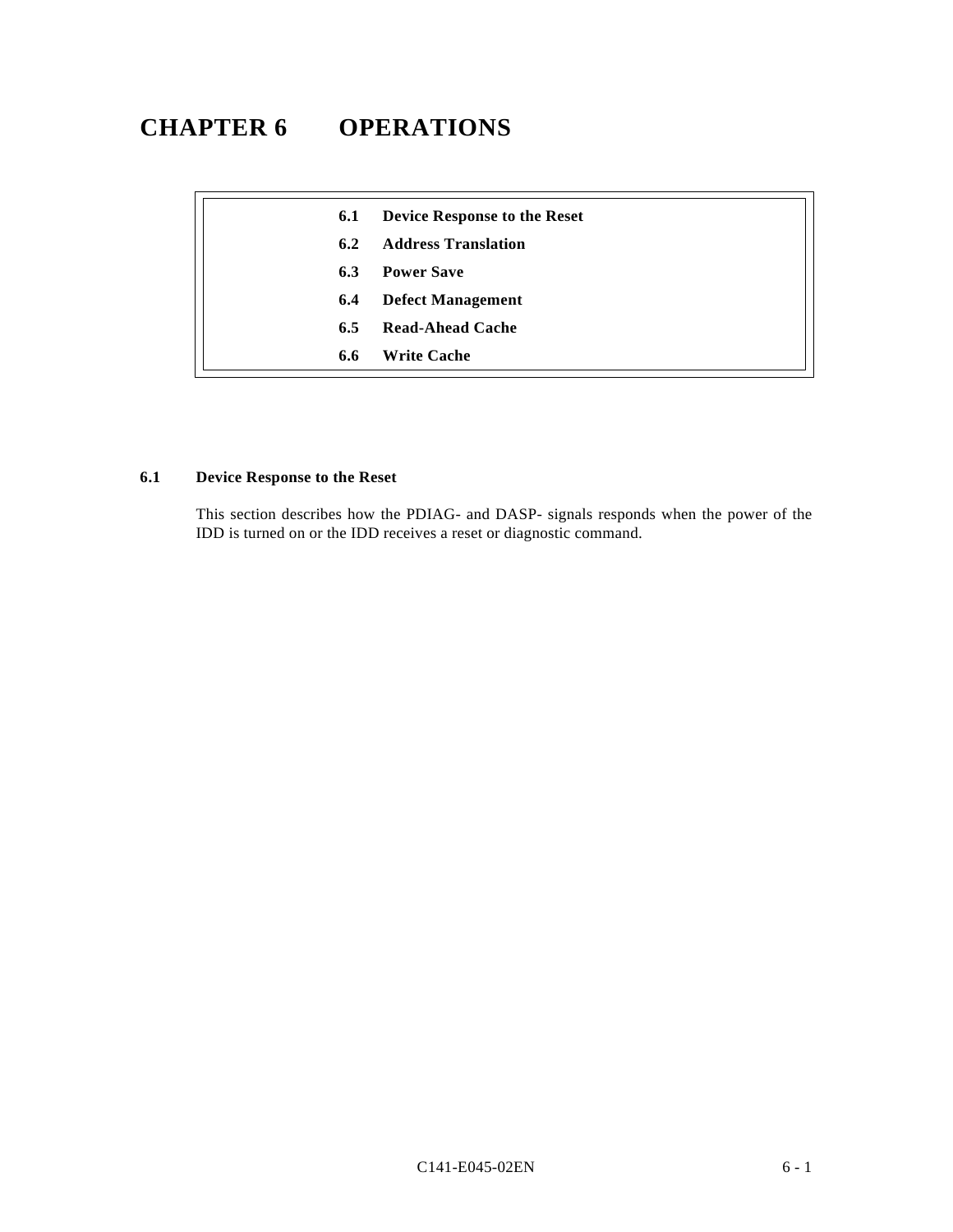## **6.1.1 Response to power-on**

After the master device (device 0) releases its own power-on reset state, the master device shall check a DASP- signal for up to 450 ms to confirm presence of a slave device (device 1). The master device recognizes presence of the slave device when it confirms assertion of the DASP- signal. Then, the master device checks a PDIAG- signal to see if the slave device has successfully completed the power-on diagnostics.

If the master device cannot confirm assertion of the DASP- signal within 450 ms, the master device recognizes that no slave device is connected.

After the slave device (device 1) releases its own power-on reset state, the slave device shall report its presence and the result of power-on diagnostics to the master device as described below:

DASP- signal: Asserted within 400 ms. PDIAG- signal: Negated within 1 ms and asserted within 30 seconds.



**Figure 6.1 Response to power-on**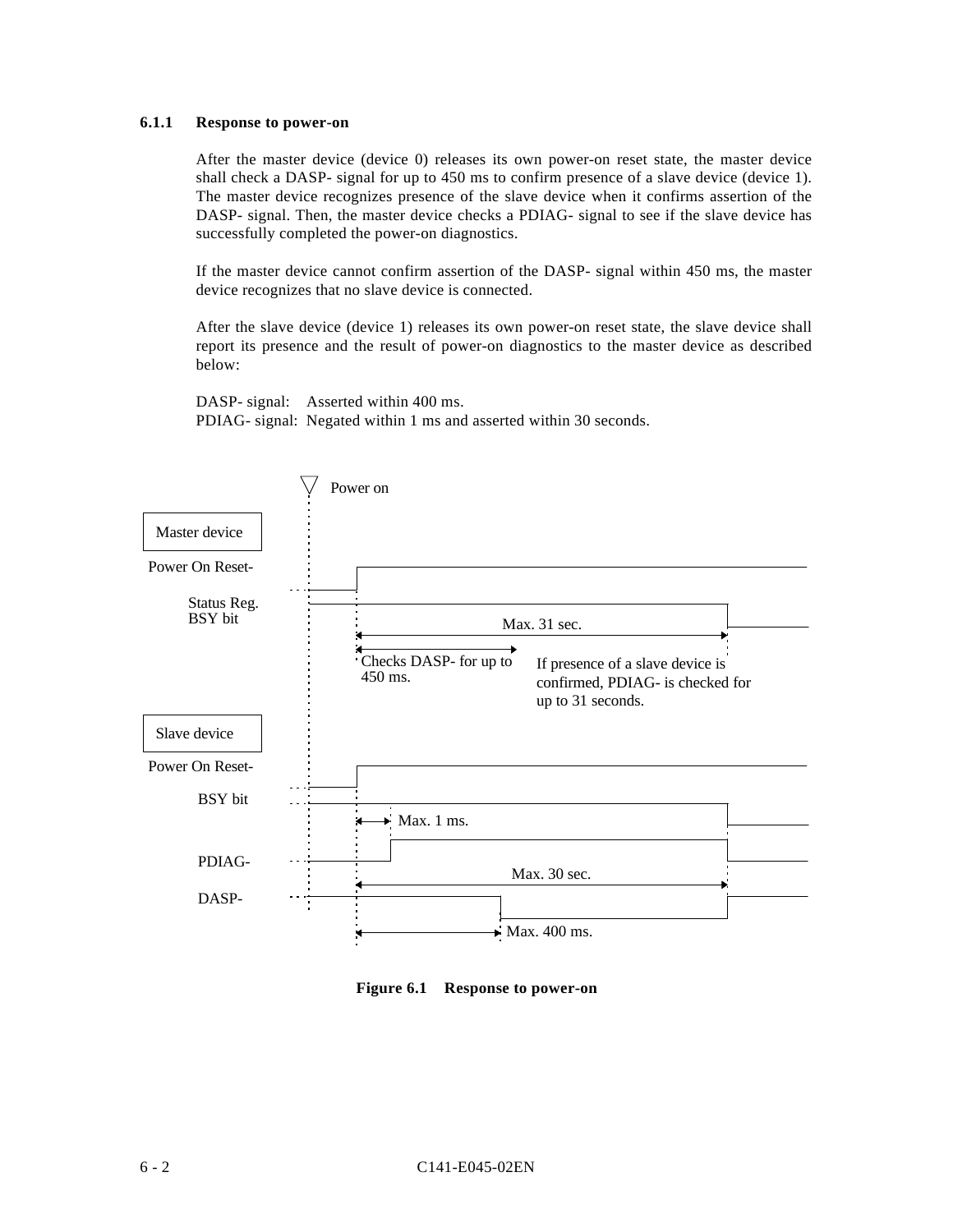## **6.1.2 Response to hardware reset**

Response to RESET- (hardware reset through the interface) is similar to the power-on reset.

Upon receipt of hardware reset, the master device checks a DASP- signal for up to 450 ms to confirm presence of a slave device. The master device recognizes the presence of the slave device when it confirms assertion of the DASP- signal. Then the master device checks a PDIAG- signal to see if the slave device has successfully completed the self-diagnostics.

If the master device cannot confirm assertion of the DASP- signal within 450 ms, the master device recognizes that no slave device is connected.

After the slave device receives the hardware reset, the slave device shall report its presence and the result of the self-diagnostics to the master device as described below:

DASP- signal: Asserted within 400 ms. PDIAG- signal: Negated within 1 ms and asserted within 30 seconds.



**Figure 6.2 Response to hardware reset**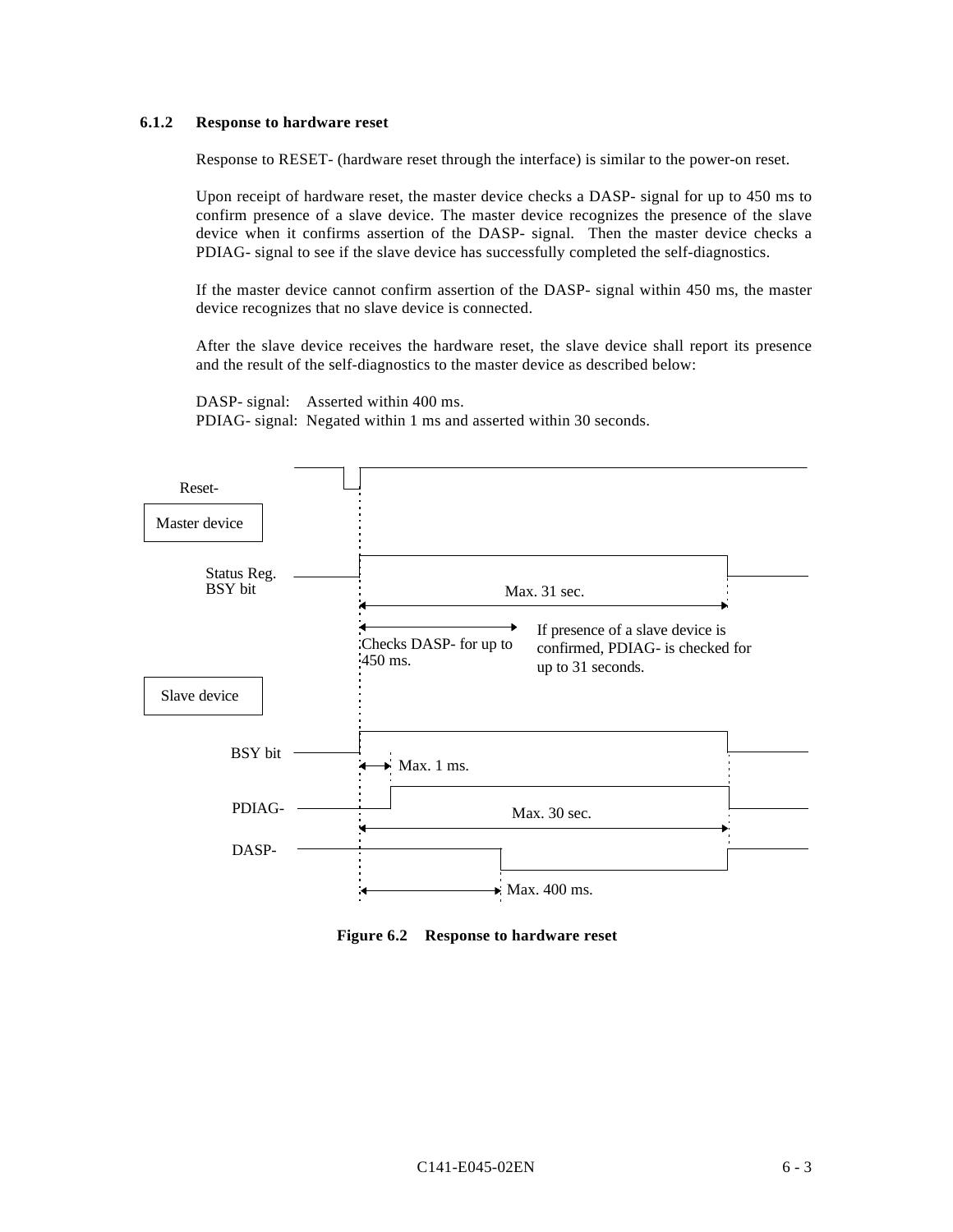# **6.1.3 Response to software reset**

The master device does not check the DASP- signal for a software reset. If a slave device is present, the master device checks the PDIAG- signal for up to 31 seconds to see if the slave device has completed the self-diagnosis successfully.

After the slave device receives the software reset, the slave device shall report its presence and the result of the self-diagnostics to the master device as described below:

PDIAG- signal: negated within 1 ms and asserted within 30 seconds

When the IDD is set to a slave device, the IDD asserts the DASP- signal when negating the PDIAG- signal, and negates the DASP- signal when asserting the PDIAG- signal.



**Figure 6.3 Response to software reset**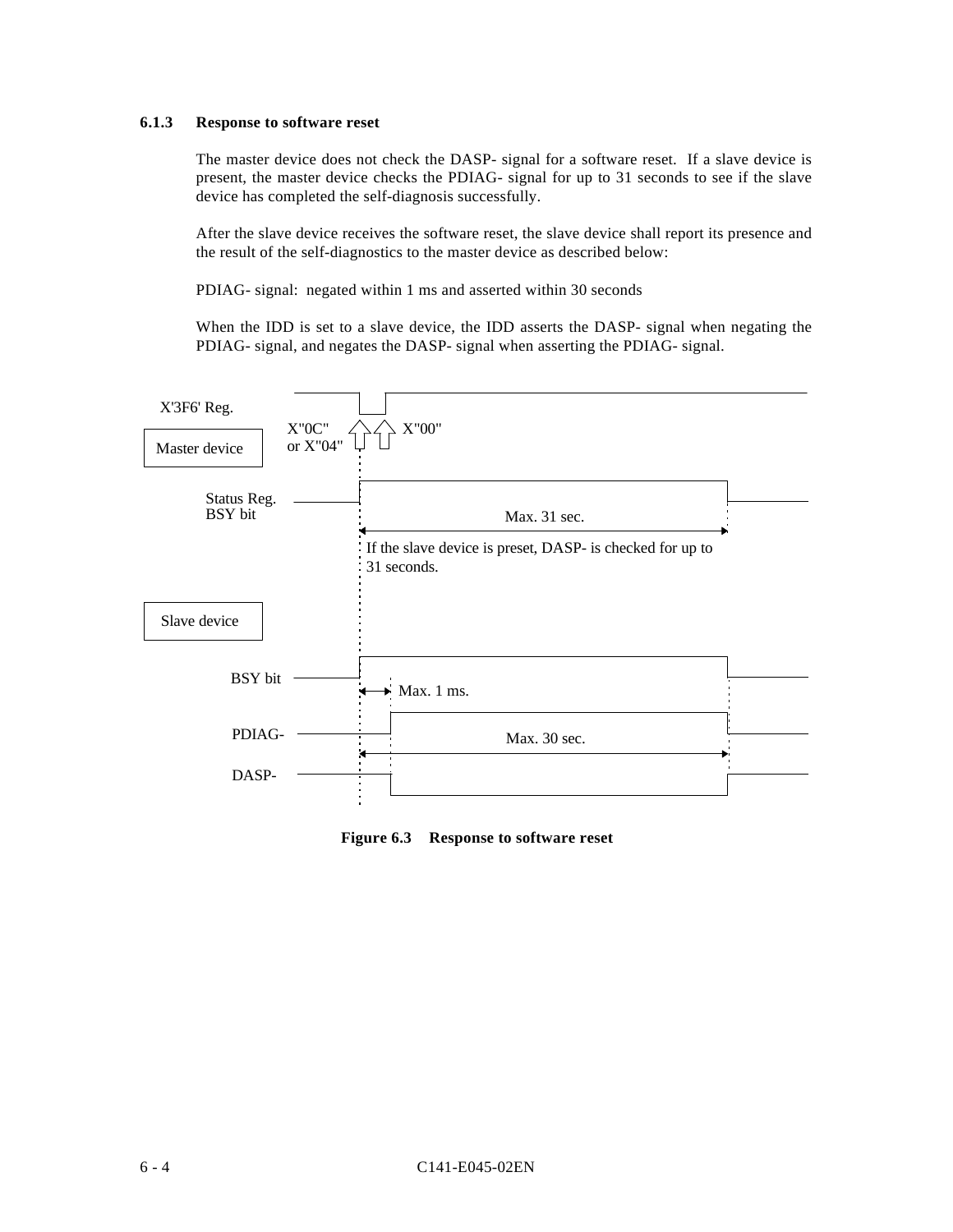## **6.1.4 Response to diagnostic command**

When the master device receives an EXECUTE DEVICE DIAGNOSTIC command and the slave device is present, the master device checks the PDIAG- signal for up to 6 seconds to see if the slave device has completed the self-diagnosis successfully.

The master device does not check the DASP- signal.

After the slave device receives the EXECUTE DEVICE DIAGNOSTIC command, it shall report the result of the self-diagnostics to the master device as described below:

PDIAG- signal: negated within 1 ms and asserted within 5 seconds

When the IDD is set to a slave device, the IDD asserts the DASP- signal when negating the PDIAG- signal, and negates the DASP- signal when asserting the PDIAG- signal.



**Figure 6.4 Response to diagnostic command**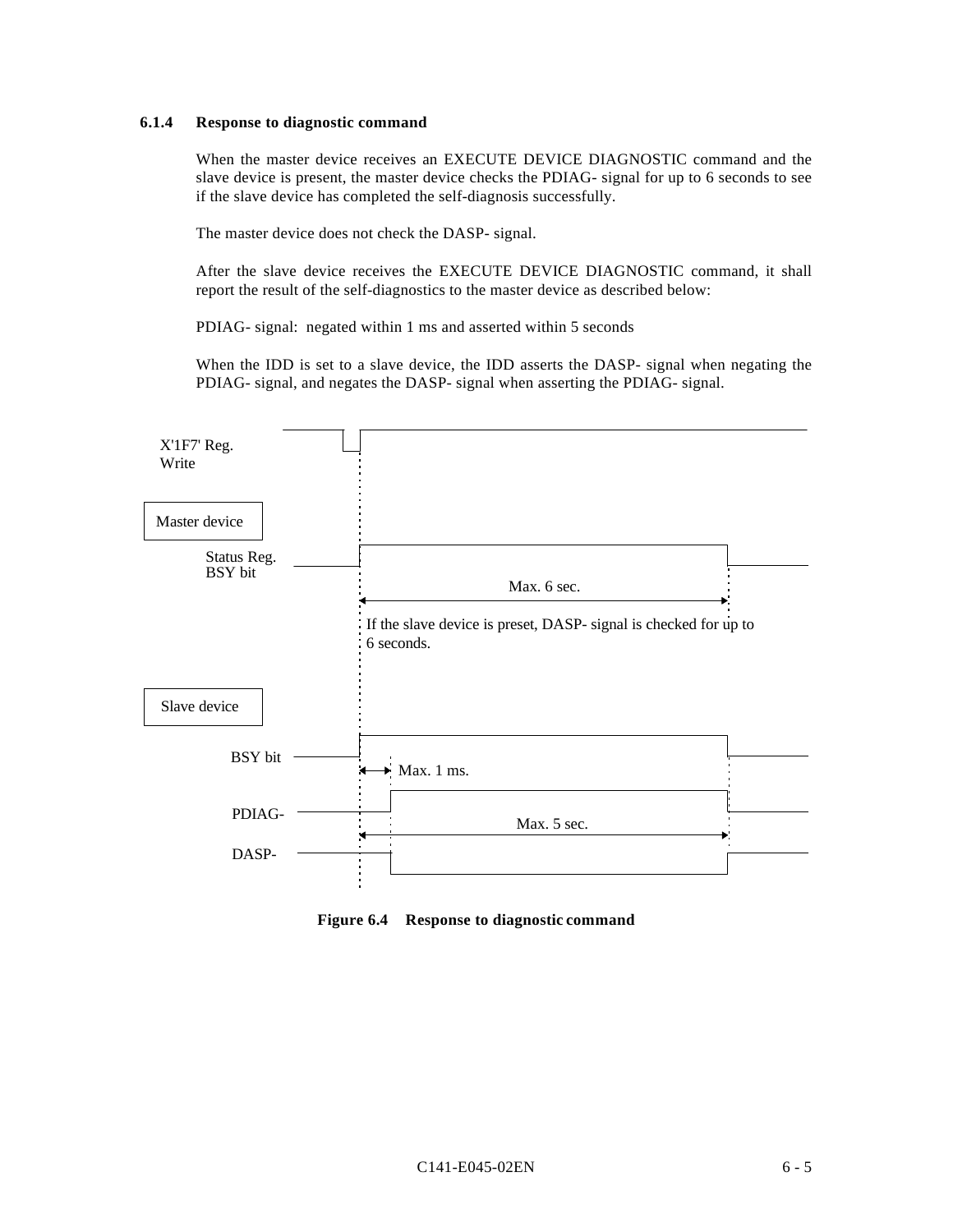# **6.2 Address Translation**

When the IDD receives any command which involves access to the disk medium, the IDD always implements the address translation from the logical address (a host-specified address) to the physical address (logical to physical address translation).

Following subsections explains the CHS translation mode.

## **6.2.1 Default parameters**

In the logical to physical address translation, the logical cylinder, head, and sector addresses are translated to the physical cylinder, head, and sector addresses based on the number of heads and the number of sectors per track which are specified with an INITIALIZE DEVICE PARAMETERS command. This is called as the current translation mode.

If the number of heads and the number of sectors are not specified with an INITIALIZE DEVICE PARAMETERS command, the default values listed in Table 6.1 are used. This is called as the default translation mode. The parameters in Table 6.1 are called BIOS specification.

|                         |                            | <b>MPB</b><br>3064AT | <b>MPB</b><br>3052AT | <b>MPB</b><br>3043AT | <b>MPB</b><br>3032AT | <b>MPB</b><br>3021AT |
|-------------------------|----------------------------|----------------------|----------------------|----------------------|----------------------|----------------------|
| Parameters<br>(logical) | Number of cylinders        | 13,410               | 10,850               | 8,940                | 6,704                | 4,470                |
|                         | Number of head             | 15                   |                      |                      |                      |                      |
|                         | Number of<br>sectors/track | 63                   |                      |                      |                      |                      |
| Formatted capacity (MB) |                            | 6,488.2              | 5,249.6              | 4,325.5              | 3,343.6              | 2,162.7              |

**Table 6.1 Default parameters**

As long as the formatted capacity of the IDD does not exceed the value shown on Table 6.1, the host can freely specify the number of cylinders, heads, and sectors per track.

Generally, the device recognizes the number of heads and sectors per track with the INITIALIZE DEVICE PARAMETER command. However, it cannot recognizes the number of cylinders. In other words, there is no way for the device to recognize a host access area on logical cylinders. Thus the host should manage cylinder access to the device.

The host can specify a logical address freely within an area where an address can be specified (within the specified number of cylinders, heads, and sectors per track) in the current translation mode.

The host can read an addressable parameter information from the device by the IDENTIFY DEVICE command (Words 54 to 56).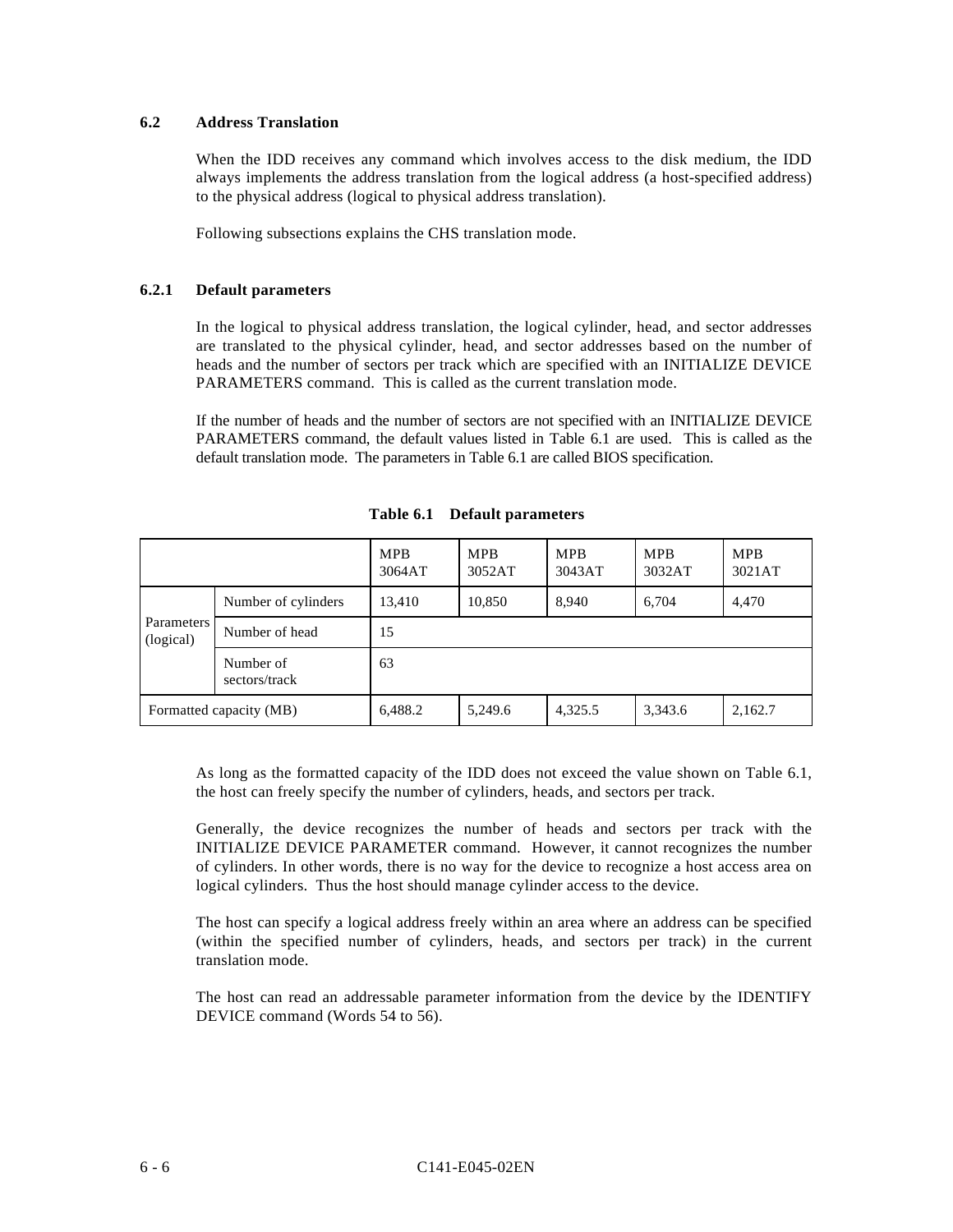# **6.2.2 Logical address**

## (1) CHS mode

Logical address assignment starts from physical cylinder (PC) 0, physical head (PH) 0, and physical sector (PS) 1 and is assigned by calculating the number of sectors per track which is specified by the INITIALIZE DEVICE PARAMETERS command. The head address is advanced at the subsequent sector from the last sector of the current physical head address. The first physical sector of the subsequent physical sector is the consecutive logical sector from the last sector of the current physical sector.

Figure 6.5 shows an example (assuming there is no track skew).



Physical parameter – Physical sector: 1 to 300 Specification of INITIALIZE DEVICE PARAMETERS command  $-$  Logical head: LH = 0 to 14  $-$  Logical sector: LS = 1 to 63

**Figure 6.5 Address translation (example in CHS mode)**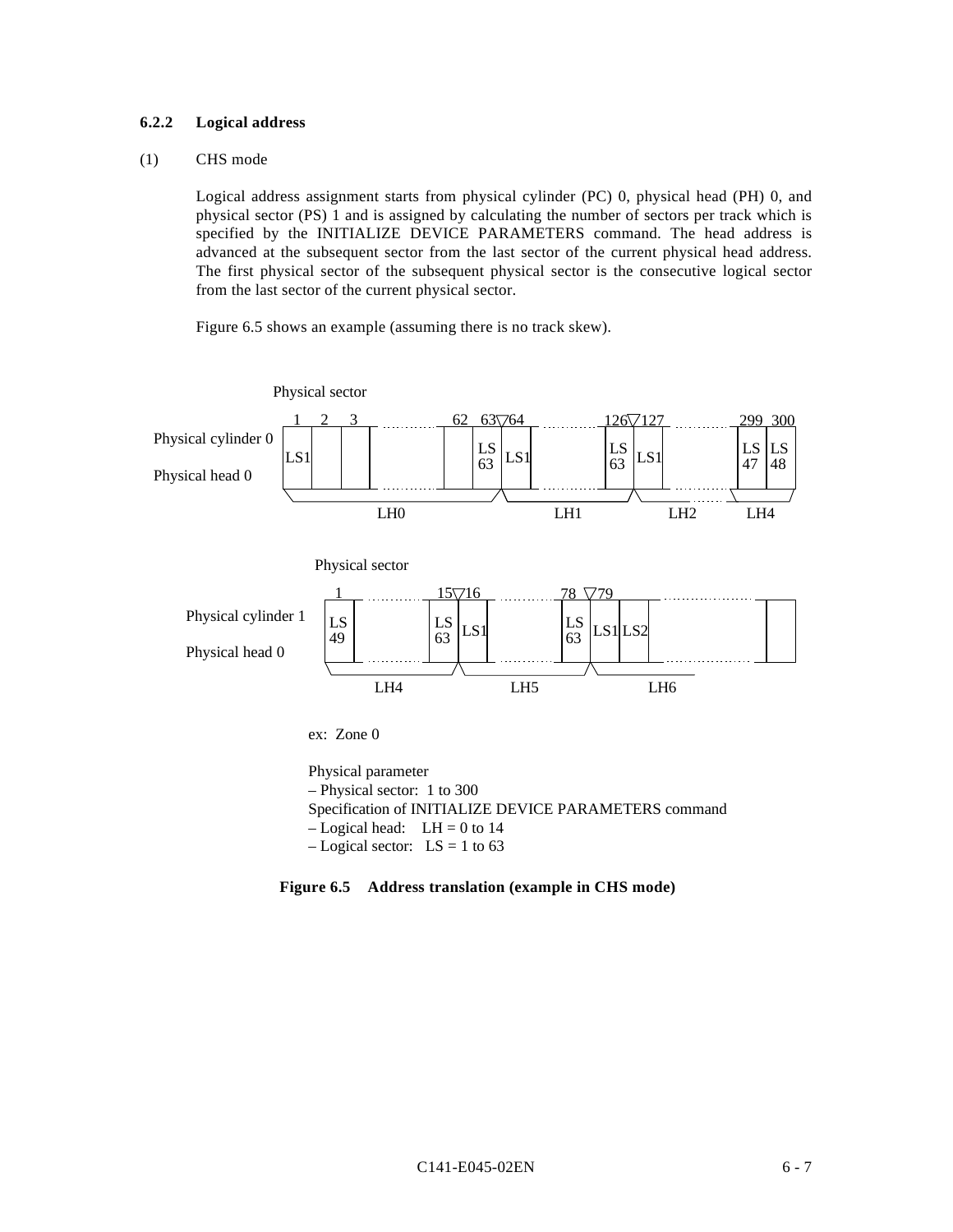## (2) LBA mode

Logical address assignment in the LBA mode starts from physical cylinder 0, physical head 0, and physical sector 1. The logical address is advanced at the subsequent sector from the last sector of the current track. The first physical sector of the subsequent physical track is the consecutive logical sector from the last sector of the current physical track.

Figure 6.6 shows an example of (assuming there is no track skew).



Physical parameter – Physical sector: 1 to 300

**Figure 6.6 Address translation (example in LBA mode)**

## **6.3 Power Save**

The host can change the power consumption state of the device by issuing a power command to the device.

## **6.3.1 Power save mode**

There are four types of power consumption state of the device including active mode where all circuits are active.

In the power save mode, power supplying to the part of the circuit is turned off. There are three types of power save modes:

- Idle mode
- Standby mode
- Sleep mode

The drive moves from the Active mode to the idle mode by itself.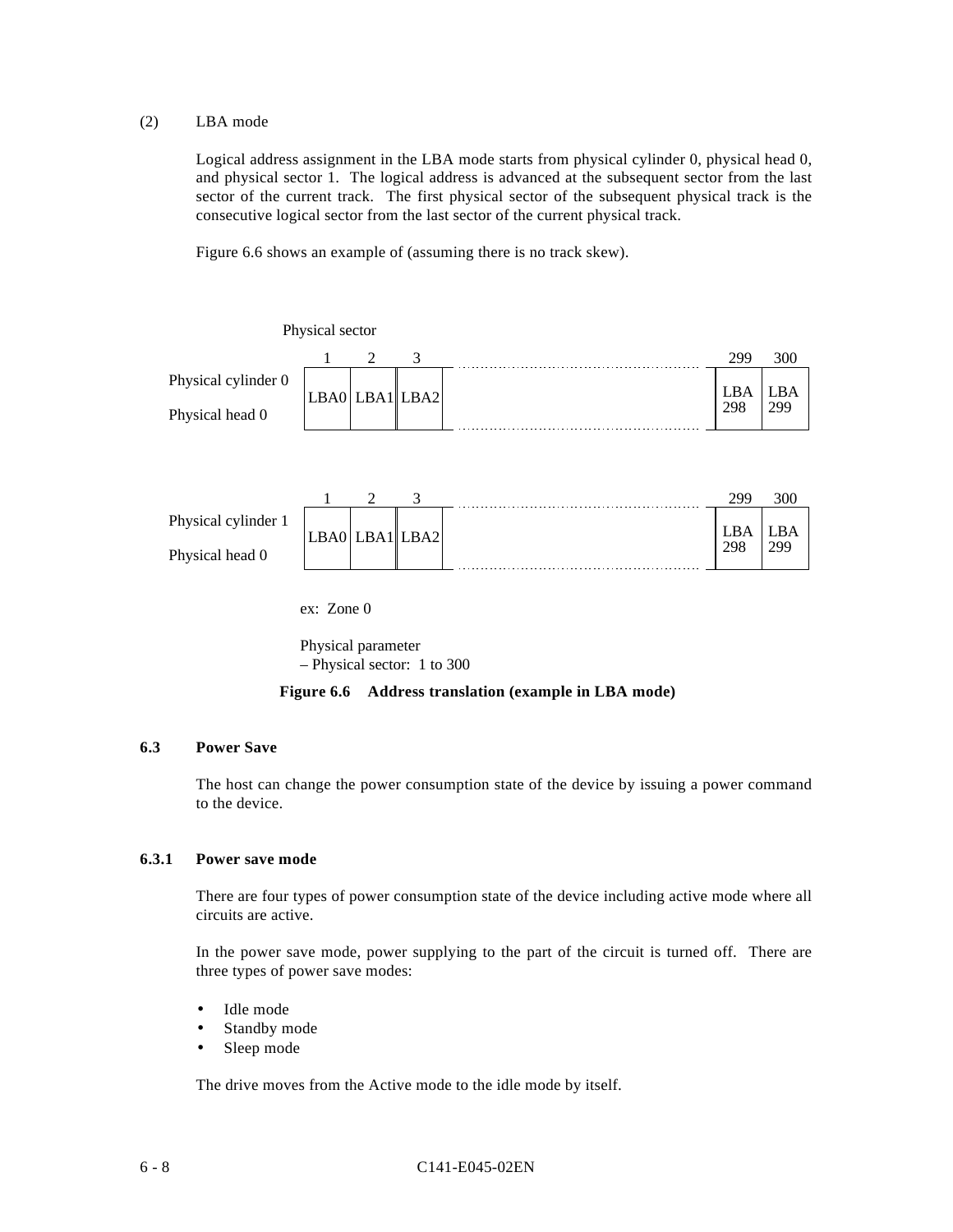Regardless of whether the power down is enabled, the device enters the idle mode. The device also enters the idle mode in the same way after power-on sequence is completed.

#### (1) Active mode

In this mode, all the electric circuit in the device are active or the device is under seek, read or write operation.

A device enters the active mode under the following conditions:

- Power-on sequence is completed.
- A command other than power commands is issued.
- Reset (hardware or software)

#### (2) Idle mode

In this mode, circuits on the device is set to power save mode.

The device enters the Idle mode under the following conditions:

- After completion of power-on sequence.
- After completion of the command execution other than SLEEP and STANDBY commands.
- Reset (hardware or software)

#### (3) Standby mode

In this mode, the VCM circuit is turned off and the spindle motor is stopped.

The device can receive commands through the interface. However if a command with disk access is issued, response time to the command under the standby mode takes longer than the active or Idle mode because the access to the disk medium cannot be made immediately.

The drive enters the standby mode under the following conditions:

- A STANDBY or STANDBY IMMEDIATE command is issued in the active or idle mode.
- When automatic power down sequence is enabled, the timer has elapsed.
- A reset is issued in the sleep mode.

When one of following commands is issued, the command is executed normally and the device is still stayed in the standby mode.

Reset (hardware or software)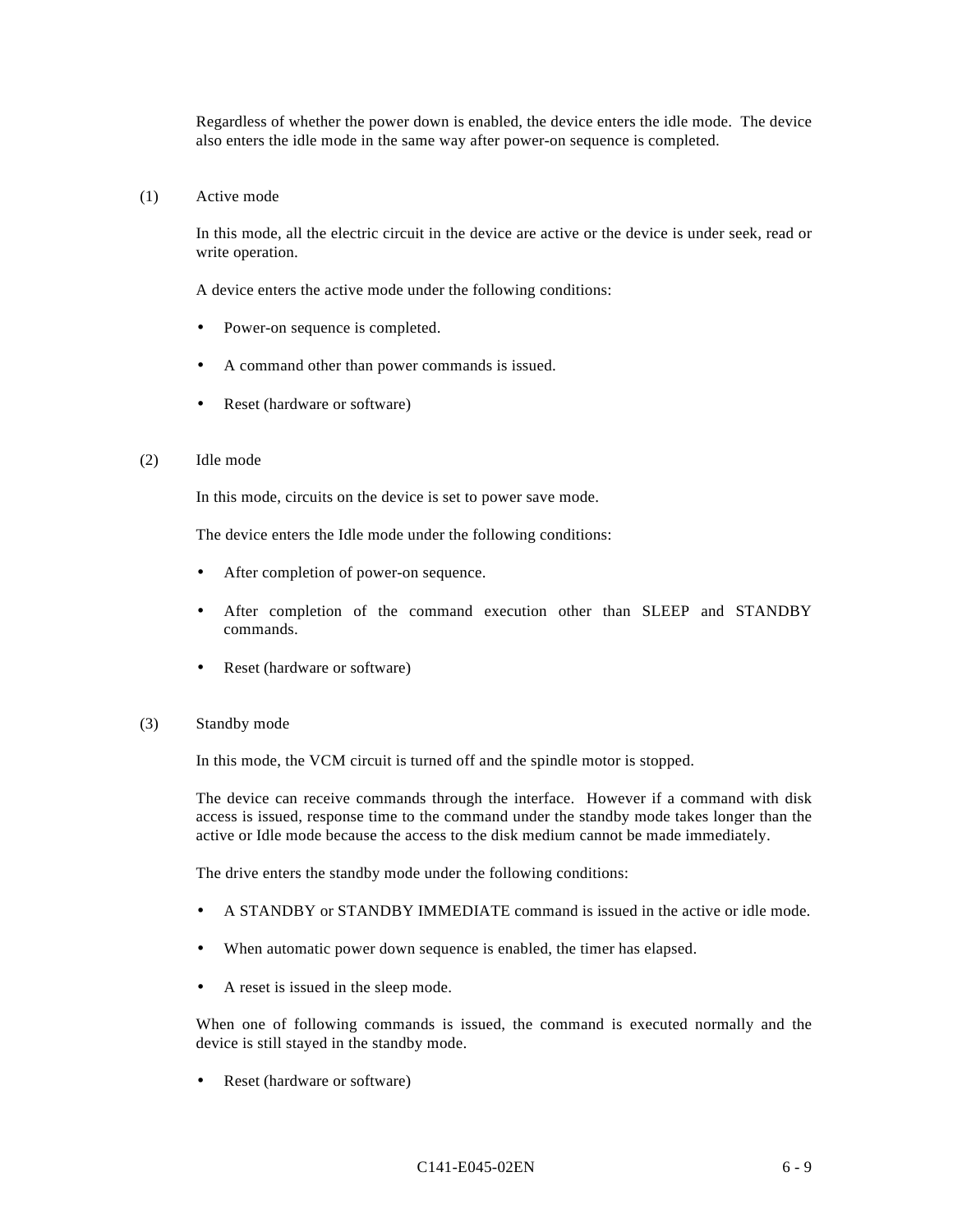- STANDBY command
- STANDBY IMMEDIATE command
- INITIALIZE DEVICE PARAMETERS command
- CHECK POWER MODE command

## (4) Sleep mode

The power consumption of the drive is minimal in this mode. The drive enters only the standby mode from the sleep mode. The only method to return from the standby mode is to execute a software or hardware reset.

The drive enters the sleep mode under the following condition:

• A SLEEP command is issued.

Issued commands are invalid (ignored) in this mode.

# **6.3.2 Power commands**

The following commands are available as power commands.

- IDLE
- IDLE IMMEDIATE
- STANDBY
- STANDBY IMMEDIATE
- SLEEP
- CHECK POWER MODE

## **6.4 Defect Management**

Defective sectors of which the medium defect location is registered in the system space are replaced with spare sectors in the formatting at the factory shipment.

All the user space area are formatted at shipment from the factory based on the default parameters listed in Table 6.1.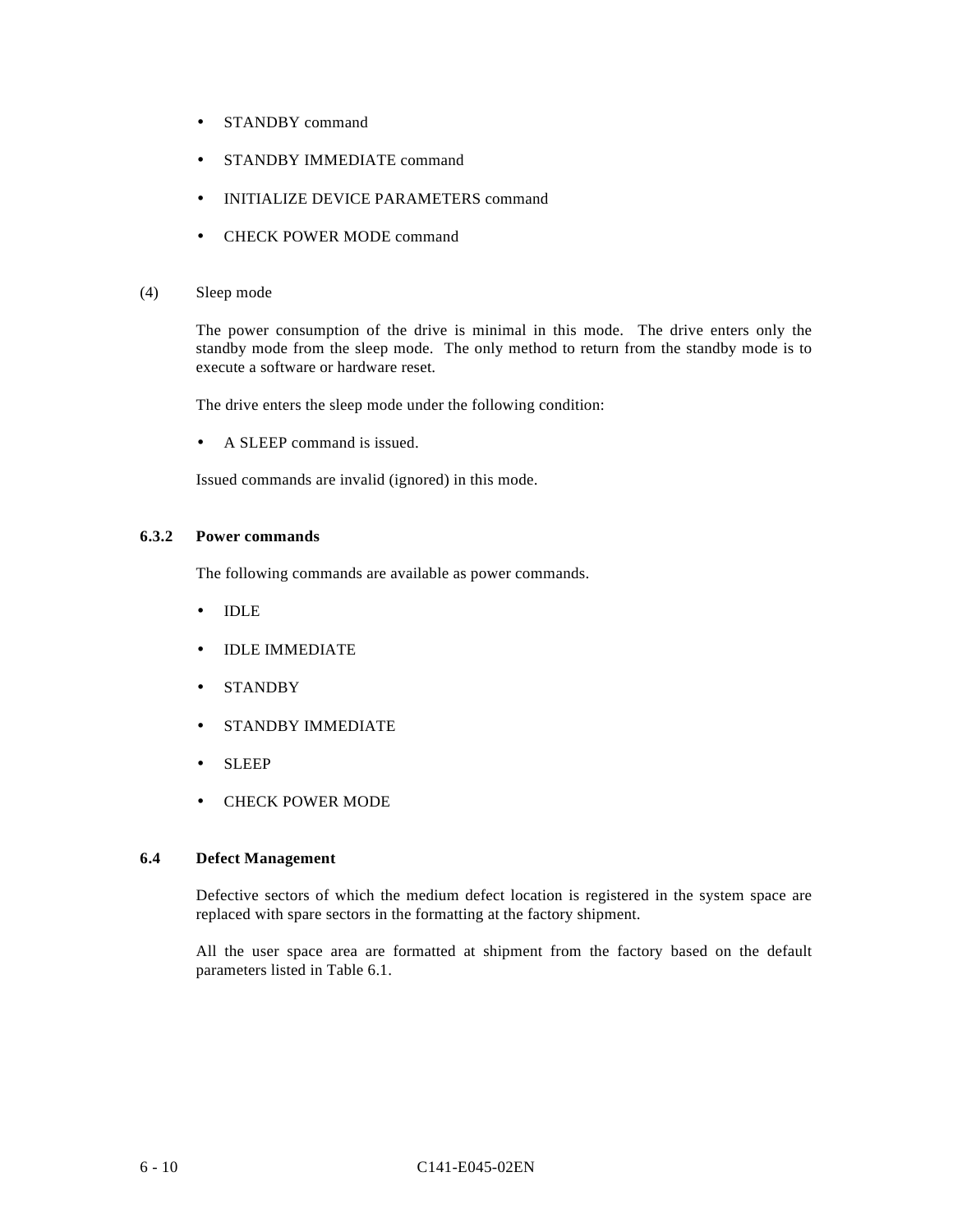# **6.4.1 Spare area**

Following two types of spare area are provided for every physical head.

- 1) Spare cylinder for sector slip: used for alternating defective sectors at formatting in shipment (11 cylinders/head)
- 2) Spare cylinder for alternative assignment: used for alternative assignment by automatic alternative assignment. (4 cylinders/head)

## **6.4.2 Alternating defective sectors**

The two alternating methods described below are available:

# (1) Sector slip processing

A defective sector is not used and is skipped and a logical sector address is assigned to the subsequent normal sector (physically adjacent sector to the defective sector).

When defective sector is present, the sector slip processing is performed in the formatting.

Figure 6.7 shows an example where (physical) sector 5 is defective on head 0 in cylinder 0.



If an access request to sector 5 is specified, the device accesses physical sector 6 instead of sector 5.

#### **Figure 6.7 Sector slip processing**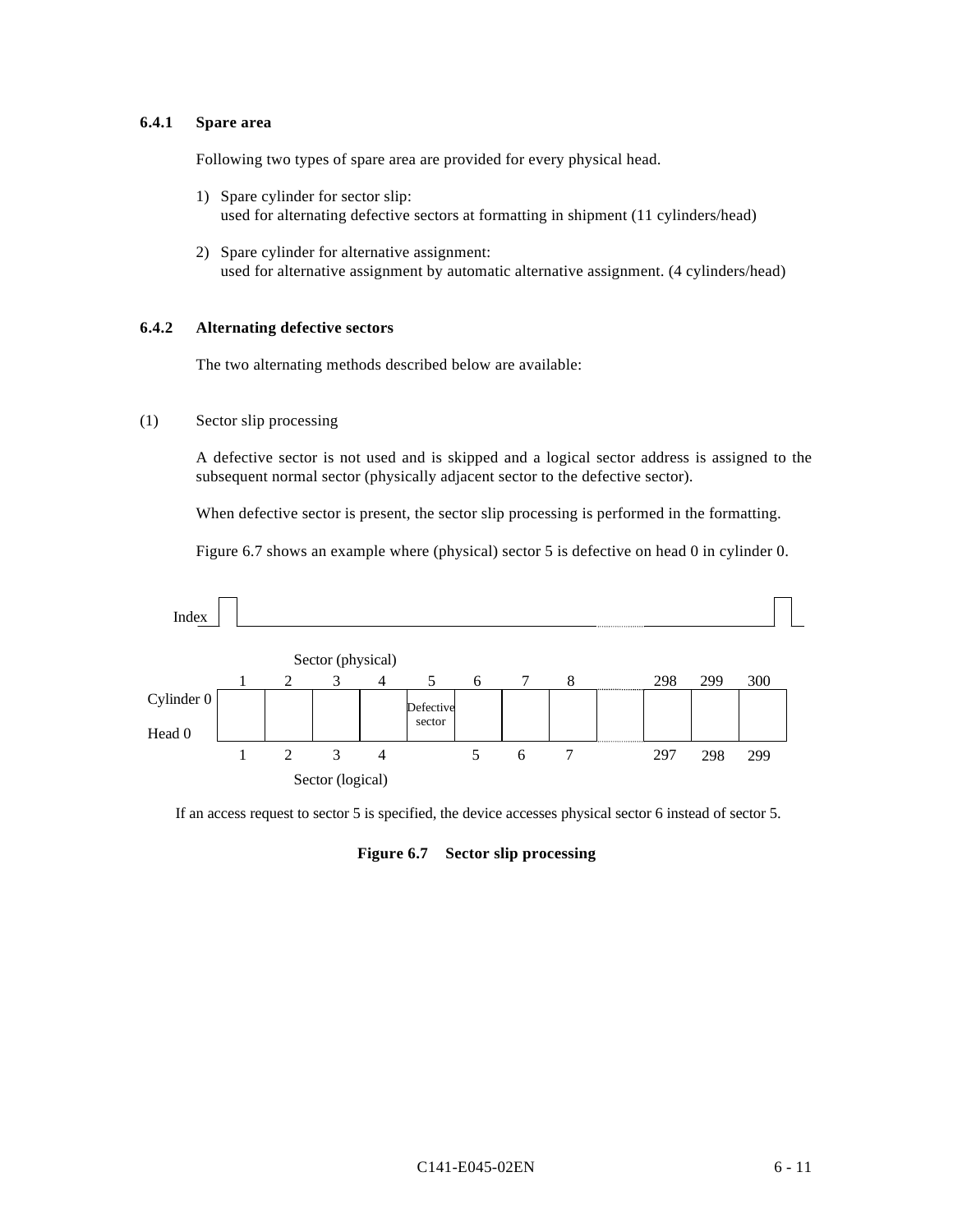# (2) Alternate cylinder assignment

A defective sector is assigned to the spare sector in the alternate cylinder.

This processing is performed when the automatic alternate processing is performed.

Figure 6.8 shows an example where (physical) sector 5 is detective on head 0 in cylinder 0.



Defective sector is assigned to unassigned sector.

4 alternate cylinders are provided for each head in zone 13 (inner side).

When an access request to sector 5 is specified, the device accesses the alternated sector in the alternate cylinder instead of sector 5. When an access request to sectors next to sector 5 is specified, the device seeks to cylinder 0, head 0, and continues the processing.

## **Figure 6.8 Alternate cylinder assignment**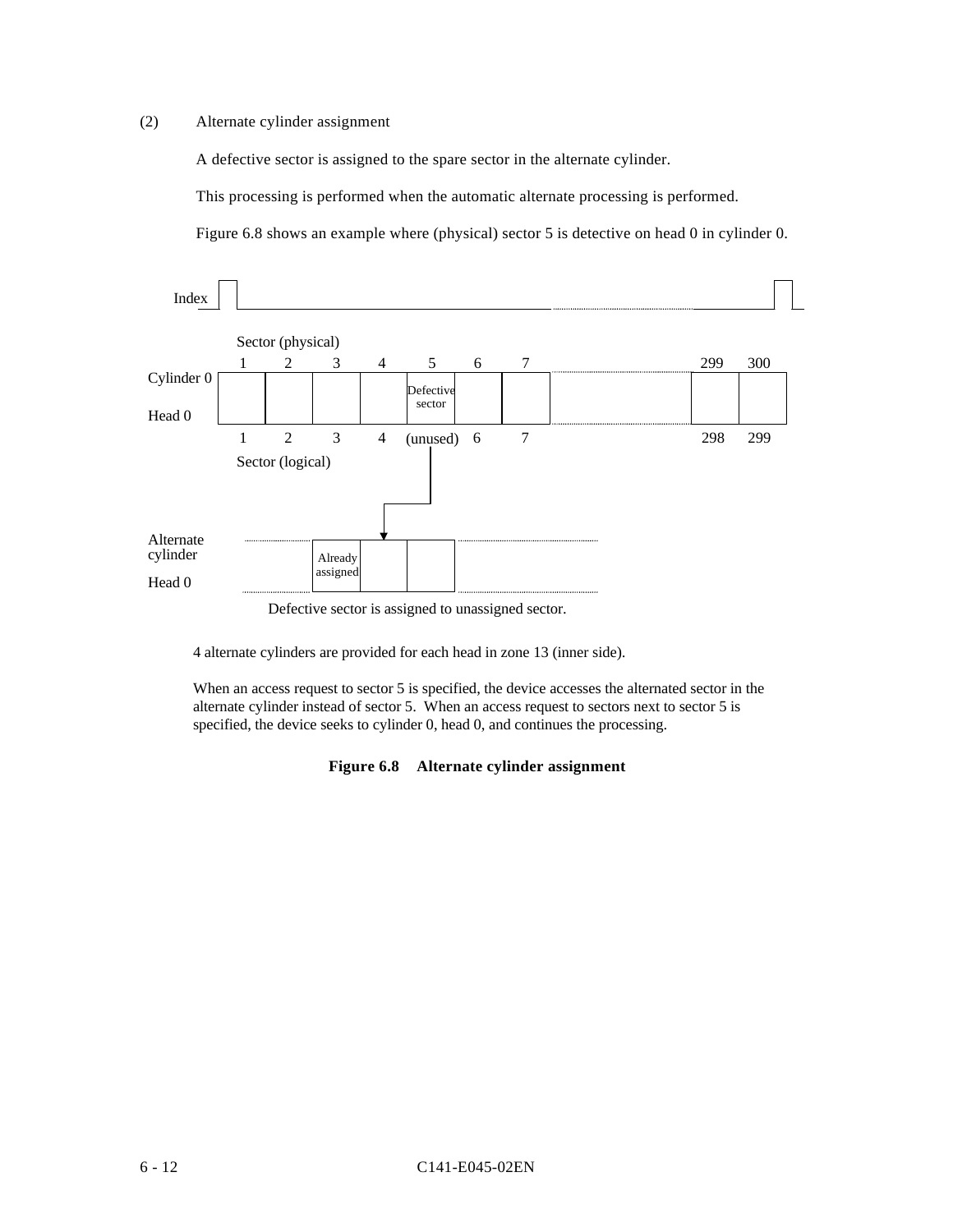(3) Automatic alternate assignment

The device performs the automatic assignment at following case.

1) When ECC correction performance is increased during read error retry, a read error is recovered.

Before automatic alternate assignment, the device performs rewriting the corrected data to the erred sector and rereading. If no error occurs at rereading, the automatic alternate assignment is not performed.

2) When a write error occurs and the error does not recovered.

# **6.5 Read-Ahead Cache**

After read command which involves read data from the disk medium is completed, the readahead cache function reads the subsequent data blocks automatically and stores the data to the data buffer.

When the next command requests to read the read-ahead data, the data can be transferred from the data buffer without accessing the disk medium. The host can thus access data at higher speed.

## **6.5.1 Data buffer configuration**

The drive has a 256-KB data buffer. The buffer is used by divided into three parts; for read commands, for write commands, and for MPU work (see Figure 6.9).

| 256 KB (262,144 bytes)      |                                |                             |  |  |
|-----------------------------|--------------------------------|-----------------------------|--|--|
| for read commands           | for MPU work                   | for write commands          |  |  |
| 111,616 bytes (218 sectors) | $19,456$ bytes<br>(38 sectors) | 131,072 bytes (256 sectors) |  |  |

#### **Figure 6.9 Data buffer configuration**

The read-ahead operation is performed at execution of the READ SECTOR(S), READ MULTIPLE, or READ DMA command, and read-ahead data is stored in the buffer for read commands.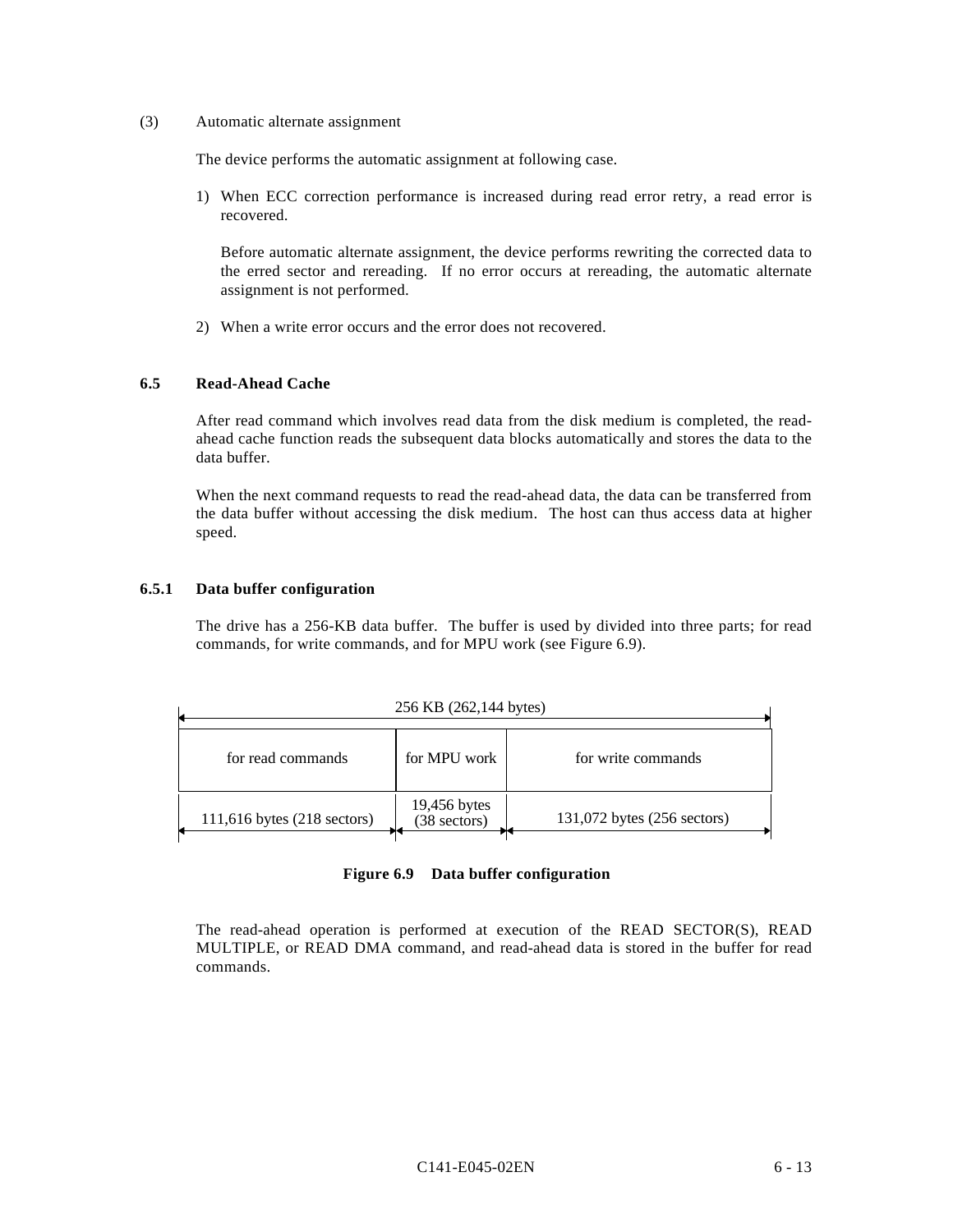## **6.5.2 Caching operation**

Caching operation is performed only at issuance of the following commands. The device transfers data from the data buffer to the host system at issuance of following command if following data exist in the data buffer.

- All sectors to be processed by the command
- A part of data including load sector to be processed by the command

When a part of data to be processed exist in the data buffer, remaining data are read from the medium and are transferred to the host system.

#### (1) Commands that are object of caching operation

Follow commands are object of caching operation.

- READ SECTOR (S)
- READ MULTIPLE
- READ DMA

When caching operation is disabled by the SET FEATURES command, no caching operation is performed.

(2) Data that are object of caching operation

Follow data are object of caching operation.

- 1) Read-ahead data read from the medium to the data buffer after completion of the command that are object of caching operation.
- 2) Data transferred to the host system once by requesting with the command that are object of caching operation (except for the cache invalid data by some reasons).
- 3) Remaining data in the data buffer (for write command) transferred from the host system by the command that writes data onto the disk medium, such as the WRITE SECTOR (S), WRITE DMA, WRITE MULTIPLE.

Followings are definition of in case that the write data is treated as a cache data. However, since the hit check at issuance of read command is performed to the data buffer for read command priority, caching write data is limited to the case that the hit check is missed at the data buffer for read command.

- When all data requested by the read command are stored in the data buffer for write command (hit all), the device transfers data from the data buffer for write command. At this time, the read-ahead operation to the data subsequent to the requested data is not performed.
- Even if a part of data requested by the read command are stored in the data buffer for write command (hit partially), all data are read from the disk medium without transferring from the data buffer for write command.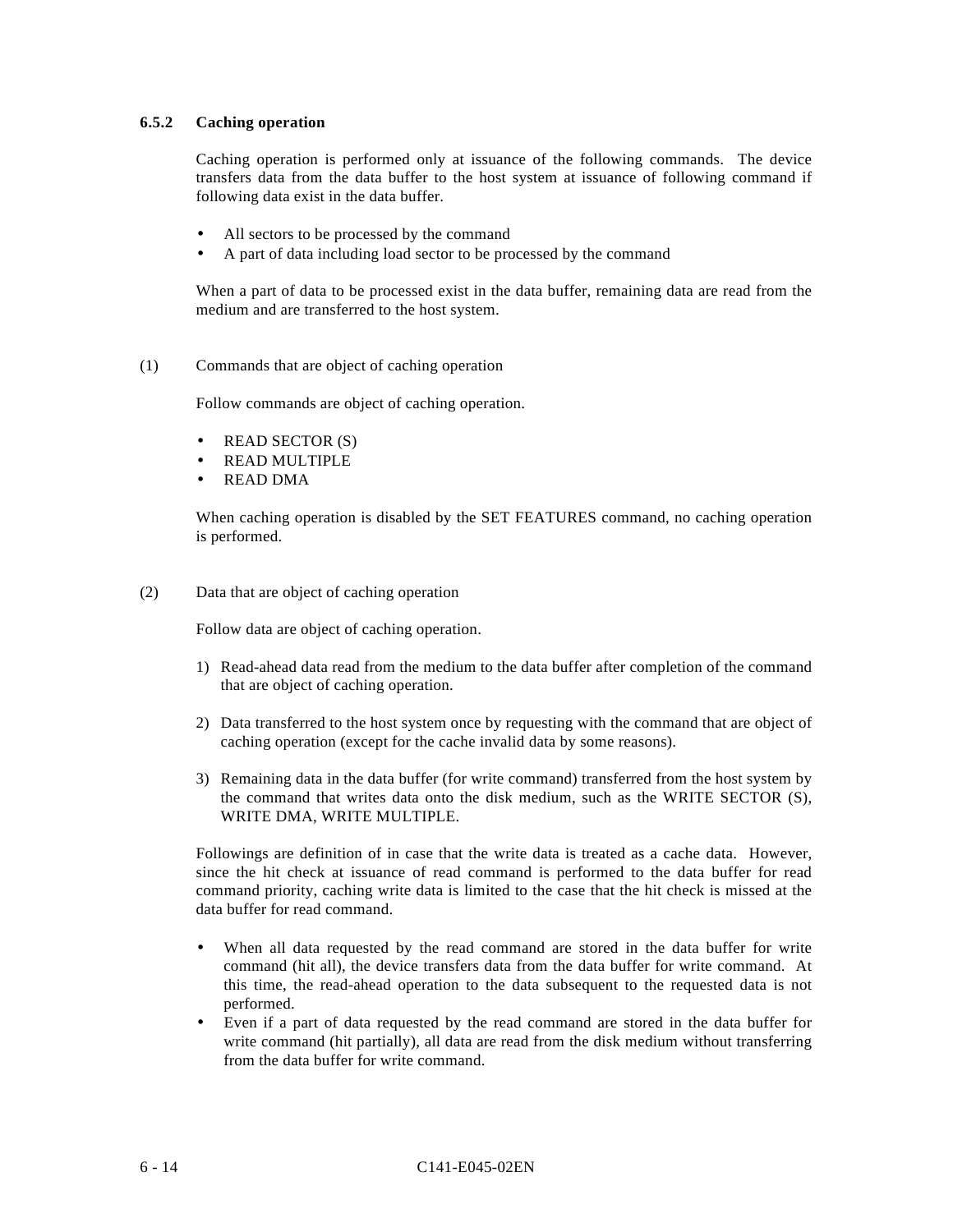## (3) Invalidating caching data

Caching data in the data buffer is invalidated in the following case.

- 1) Following command is issued to the same data block as caching data.
	- WRITE SECTOR(S)
	- WRITE DMA
	- WRITE MULTIPLE
- 2) Command other than following commands is issued (all caching data are invalidated)
	- READ SECTOR (S)
	- READ DMA
	- READ MULTIPLE
	- WRITE SECTOR(S)
	- WRITE MULTIPLE
	- WRITE DMA
- 3) Caching operation is inhibited by the SET FEATURES command.
- 4) Issued command is terminated with an error.
- 5) Soft reset or hard reset occurs, or power is turned off.
- 6) The device enters the sleep mode.
- 7) Under the state that the write data is kept in the data buffer for write command as a caching data, new write command is issued. (write data kept until now are invalidated)

## **6.5.3 Usage of read segment**

This subsection explains the usage of the read segment buffer at following cases.

## (1) Miss-hit (no hit)

A lead block of the read-requested data is not stored in the data buffer. The requested data is read from the disk media.

The read-ahead operation is performed till the buffer becomes full when the received lead sector address is sequential to the last sector address of previous read command. When it is not sequential, the drive checks that the sequential read command is executed for last received ten read commands. When no sequential read command is issued, the read-ahead operation is stopped (refer to item (2)).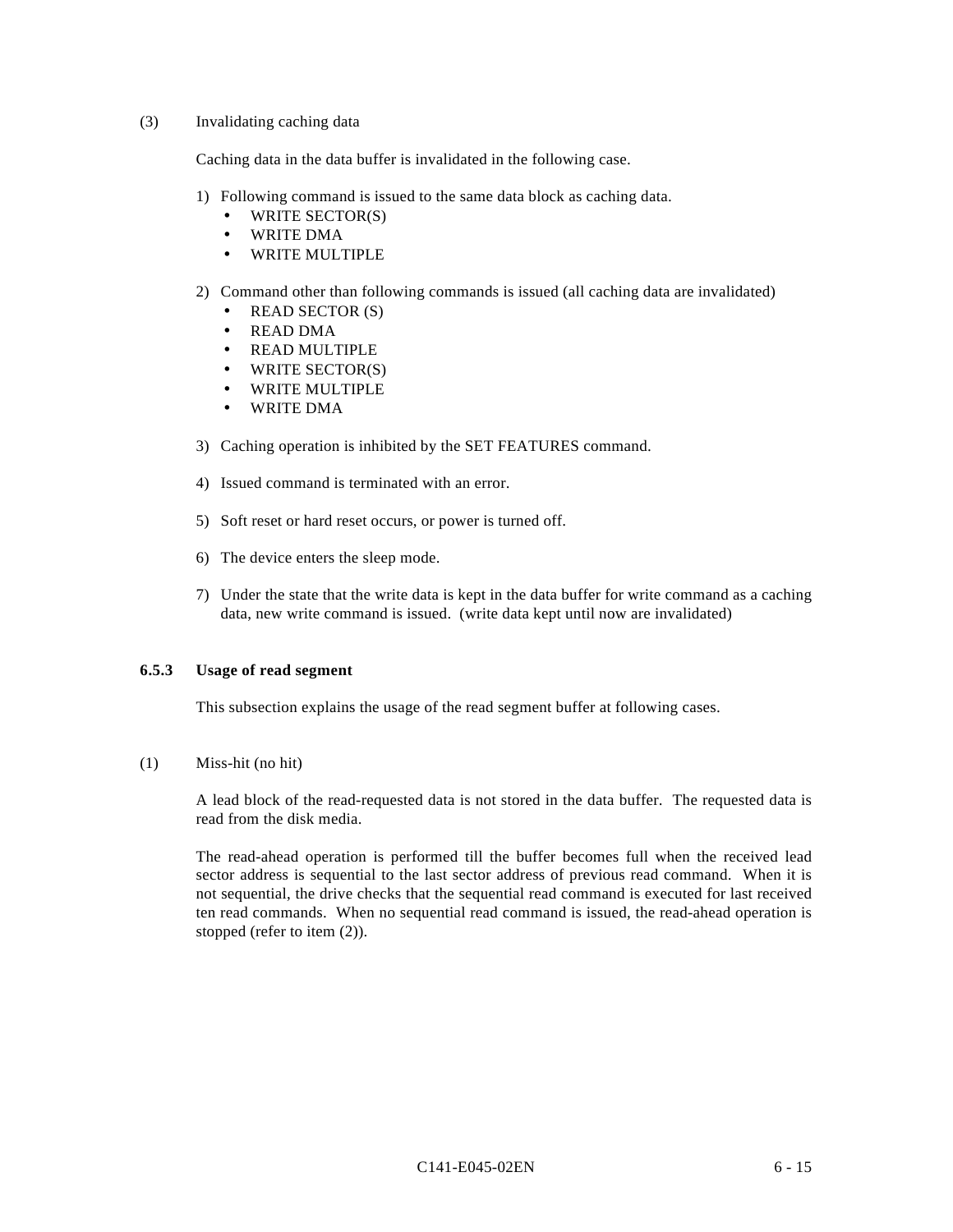1) Sets the host address pointer (HAP) and the disk address pointer (DAP) to the lead of segment.



2) Transfers the requested data that already read to the host system with reading the requested data from the disk media.



3) After reading the requested data and transferring the requested data to the host system had been completed, the disk drive stops command execution without performing the readahead operation.



4) Following shows the cache enabled data for next read command.

|           | Cache enabled data | Empty area |
|-----------|--------------------|------------|
|           |                    |            |
|           |                    |            |
| Start LBA |                    | Last LBA   |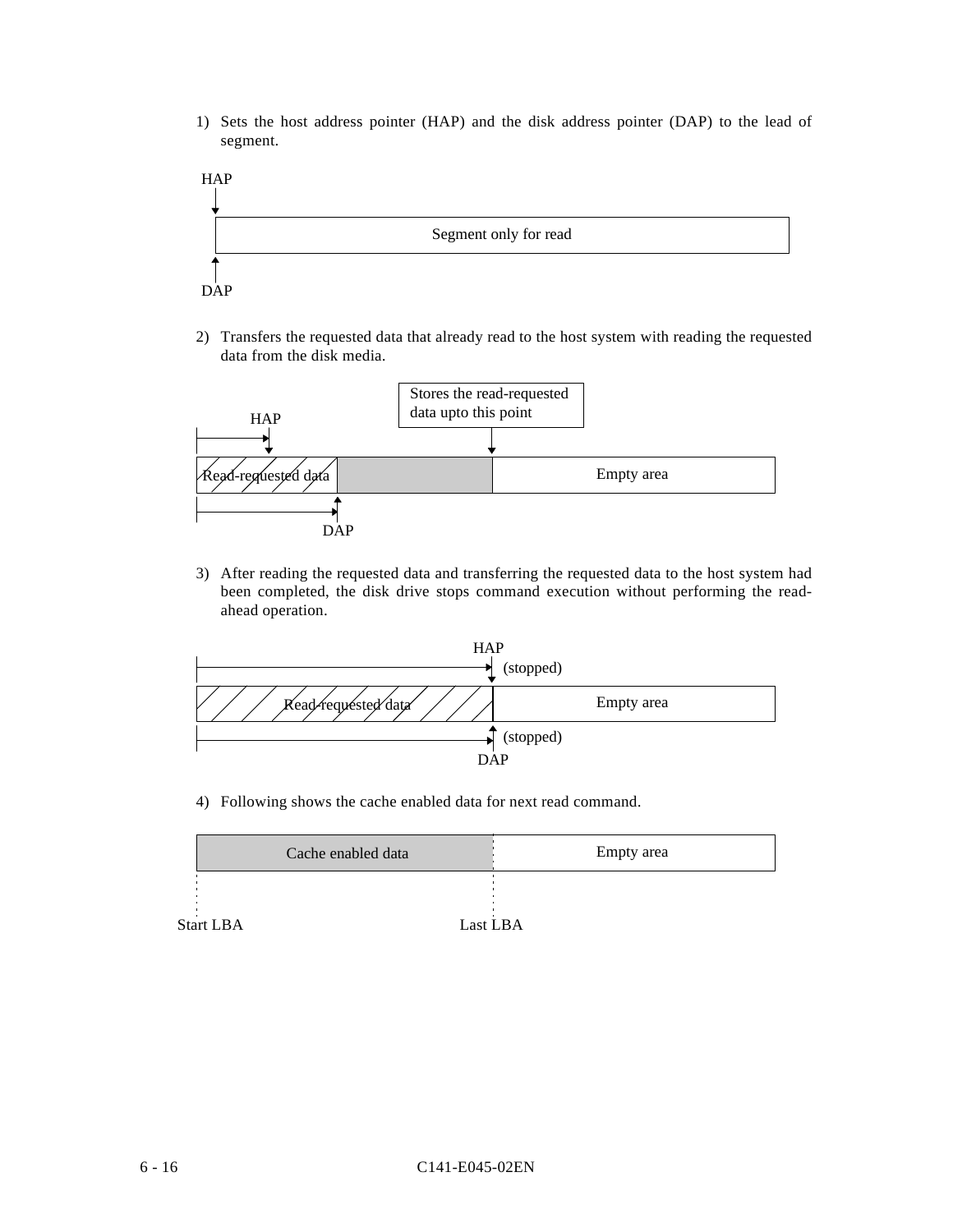## (3) Sequential read

When the disk drive receives the read command that targets the sequential address to the previous read command, the disk drive starts the read-ahead operation.

a. Sequential command just after non-sequential command

When the previously executed read command is an non-sequential command and the last sector address of the previous read command is sequential to the lead sector address of the received read command, the disk drive assumes the received command is a sequential command and performs the read-ahead operation after reading the requested data.

1) At receiving the sequential read command, the disk drive sets the DAP and HAP to the sequential address of the last read command and reads the requested data.



2) The disk drive transfers the requested data that is already read to the host system with reading the requested data.



3) After completion of the reading and transferring the requested data to the host system, the disk drive performs the read-ahead operation continuously.

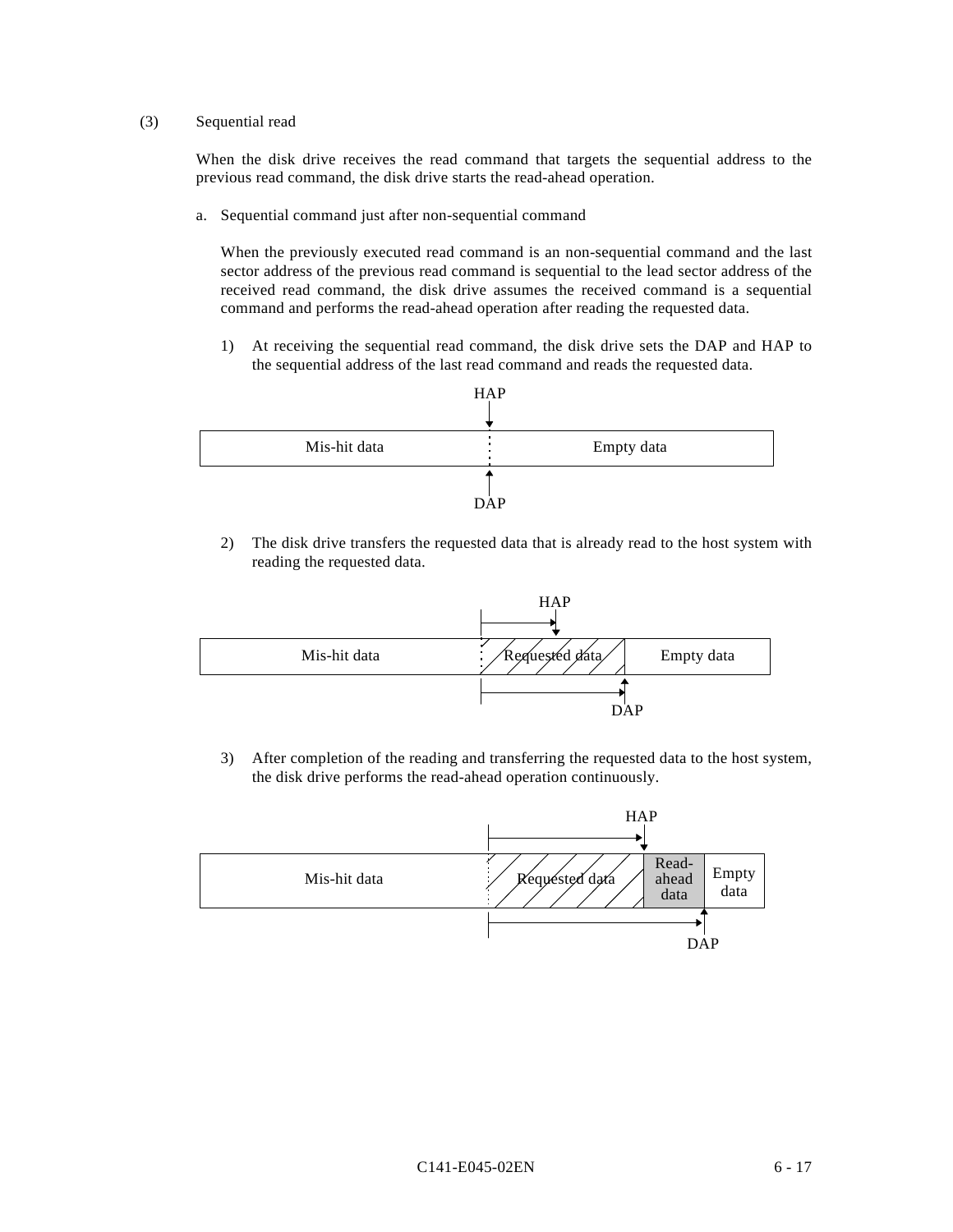4) The disk drive performs the read-ahead operation for all area of segment with overwriting the requested data. Finally, the cache data in the buffer is as follows.



b. Sequential hit

When the previously executed read command is the sequential command and the last sector address of the previous read command is sequential to the lead sector address of the received read command, the disk drive transfers the hit data in the buffer to the host system.

The disk drive performs the read-ahead operation of the new continuous data to the empty area that becomes vacant by data transfer at the same time as the disk drive starts transferring data to the host system.

1) In the case that the contents of buffer is as follows at receiving a read command;



2) The disk drive starts the read-ahead operation to the empty area that becomes vacant by data transfer at the same time as the disk drive starts transferring hit data.

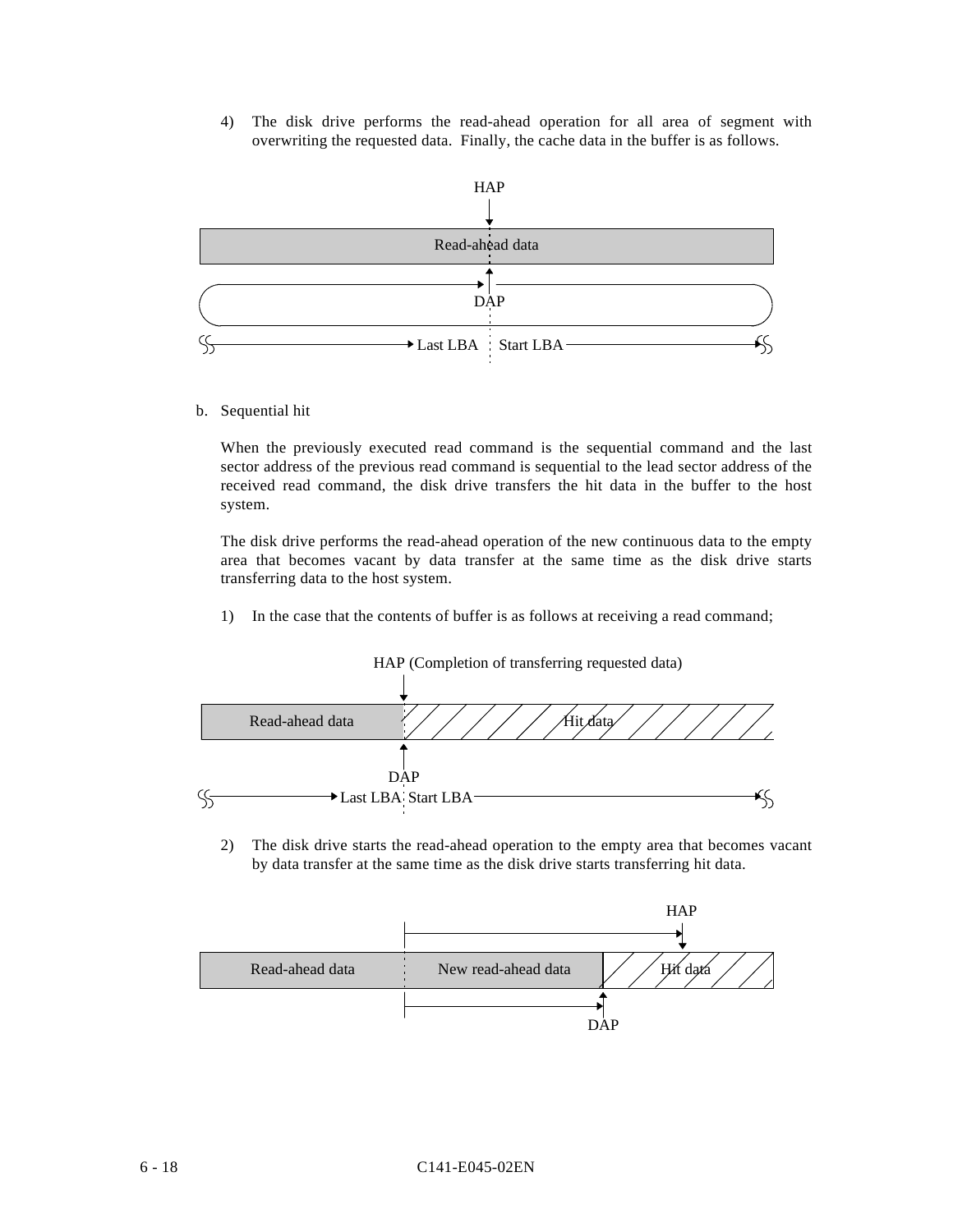3) After completion of data transfer of hit data, the disk drive performs the read-ahead operation for the data area of which the disk drive transferred hit data.



4) Finally, the cache data in the buffer is as follows.



c. Non-sequential read command just after sequential read command

When non-sequential read command is received after executing the sequential read command (read-ahead operation) and more than ten non-sequential read commands are received after that continuously, the read-ahead operation is stopped (refer to item (1)). Processing is the same as item a. above

(3) Full hit (hit all)

All requested data are stored in the data buffer. The disk drive starts transferring the requested data from the address of which the requested data is stored. After completion of command, a previously existed cache data before the full hit reading are still kept in the buffer, and the disk drive does not perform the read-ahead operation.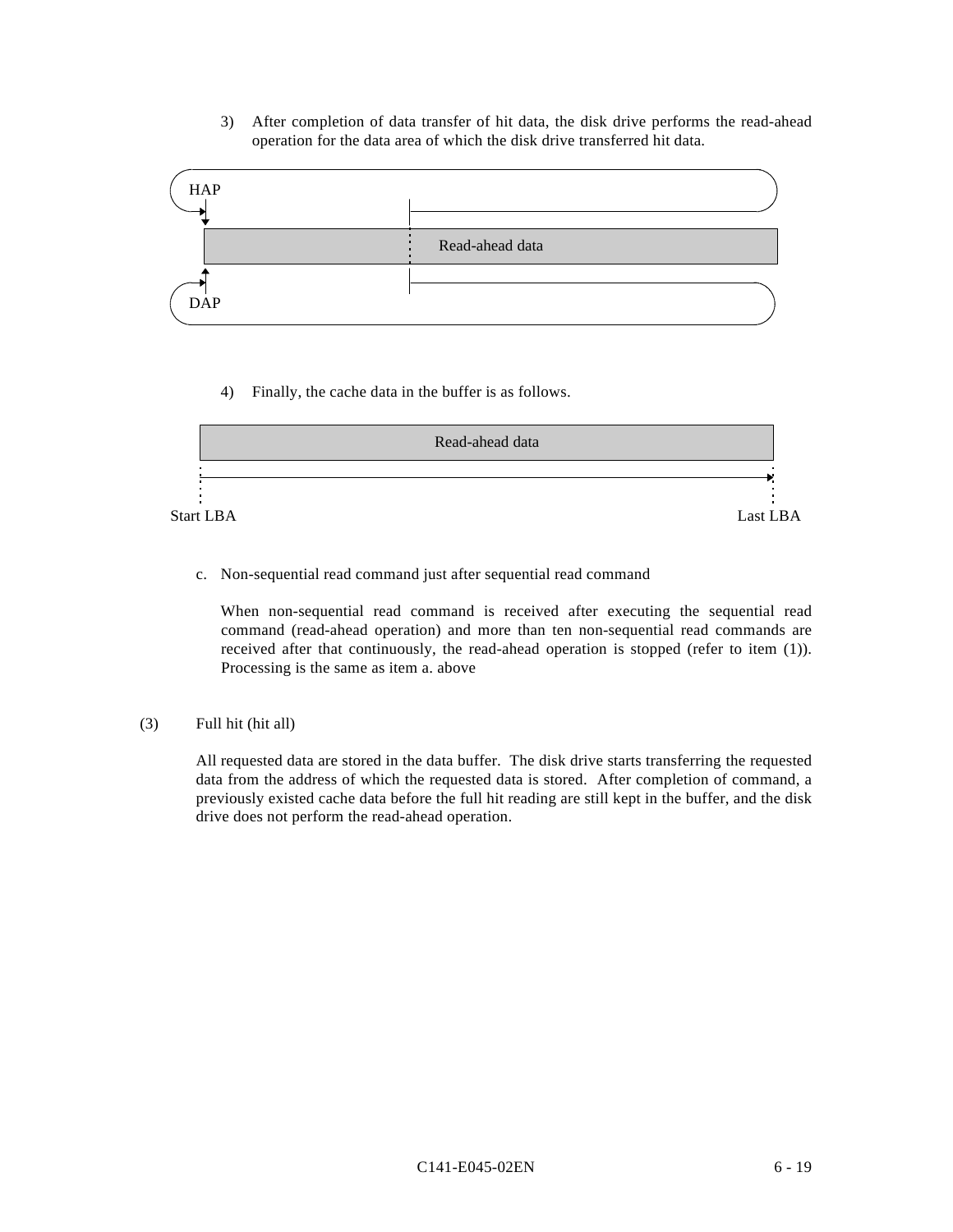1) In the case that the contents of the data buffer is as follows for example and the previous command is a sequential read command, the disk drive sets the HAP to the address of which the hit data is stored.



2) The disk drive transfers the requested data but does not perform the read-ahead operation.



3) The cache data for next read command is as follows.



## (4) Partially hit

A part of requested data including a lead sector are stored in the data buffer. The disk drive starts the data transfer from the address of the hit data corresponding to the lead sector of the requested data, and reads remaining requested data from the disk media directly. The disk drive does not perform the read-ahead operation after data transfer.

Following is an example of partially hit to the cache data.

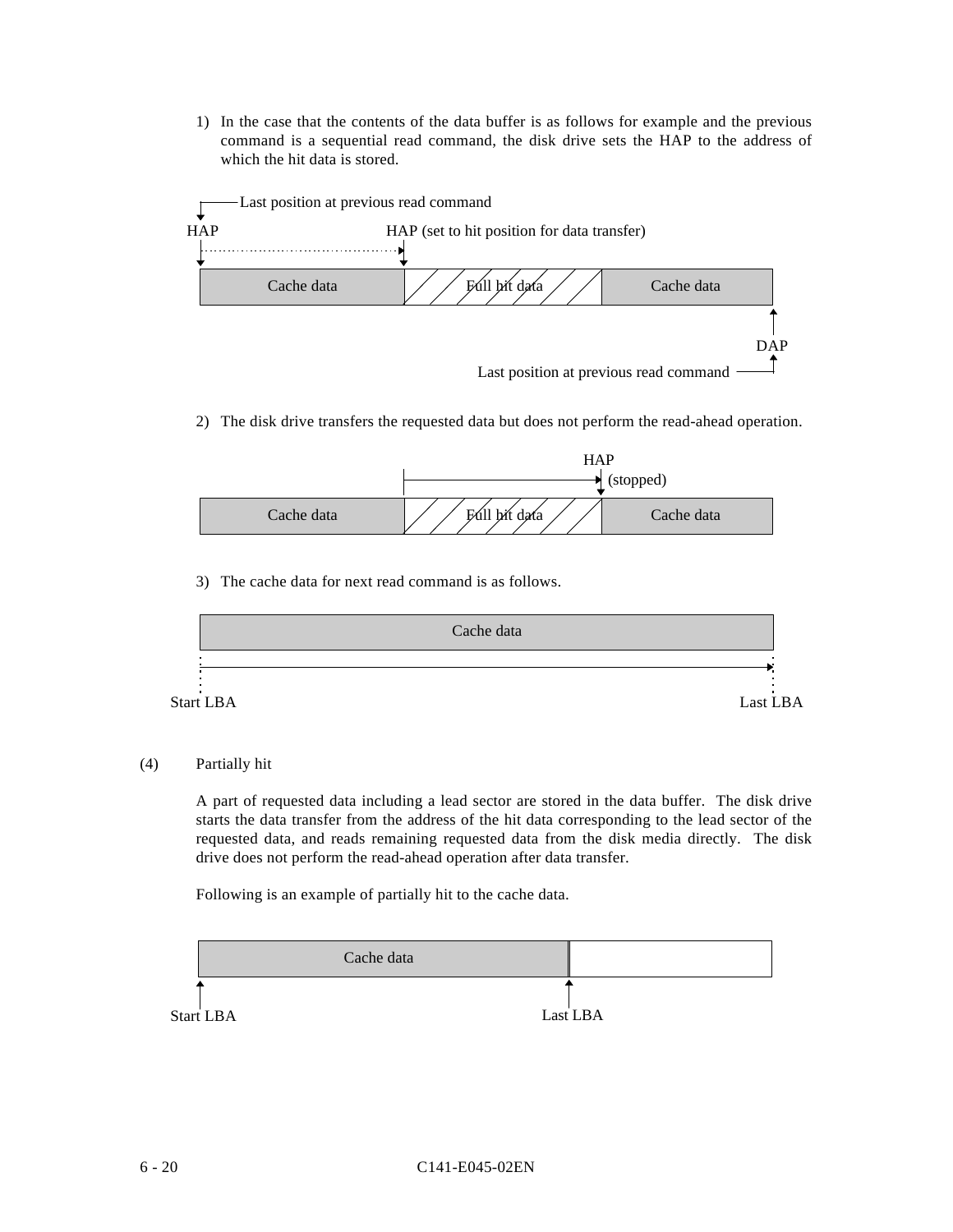1) The disk drive sets the HAP to the address where the partially hit data is stored, and sets the DAP to the address just after the partially hit data.



2) The disk drive starts transferring partially hit data and reads lack data from the disk media at the same time. However, the disk drive does not perform the read-ahead operation newly.



3) The cache data for next read command is as follows.



C141-E045-02EN 6 - 21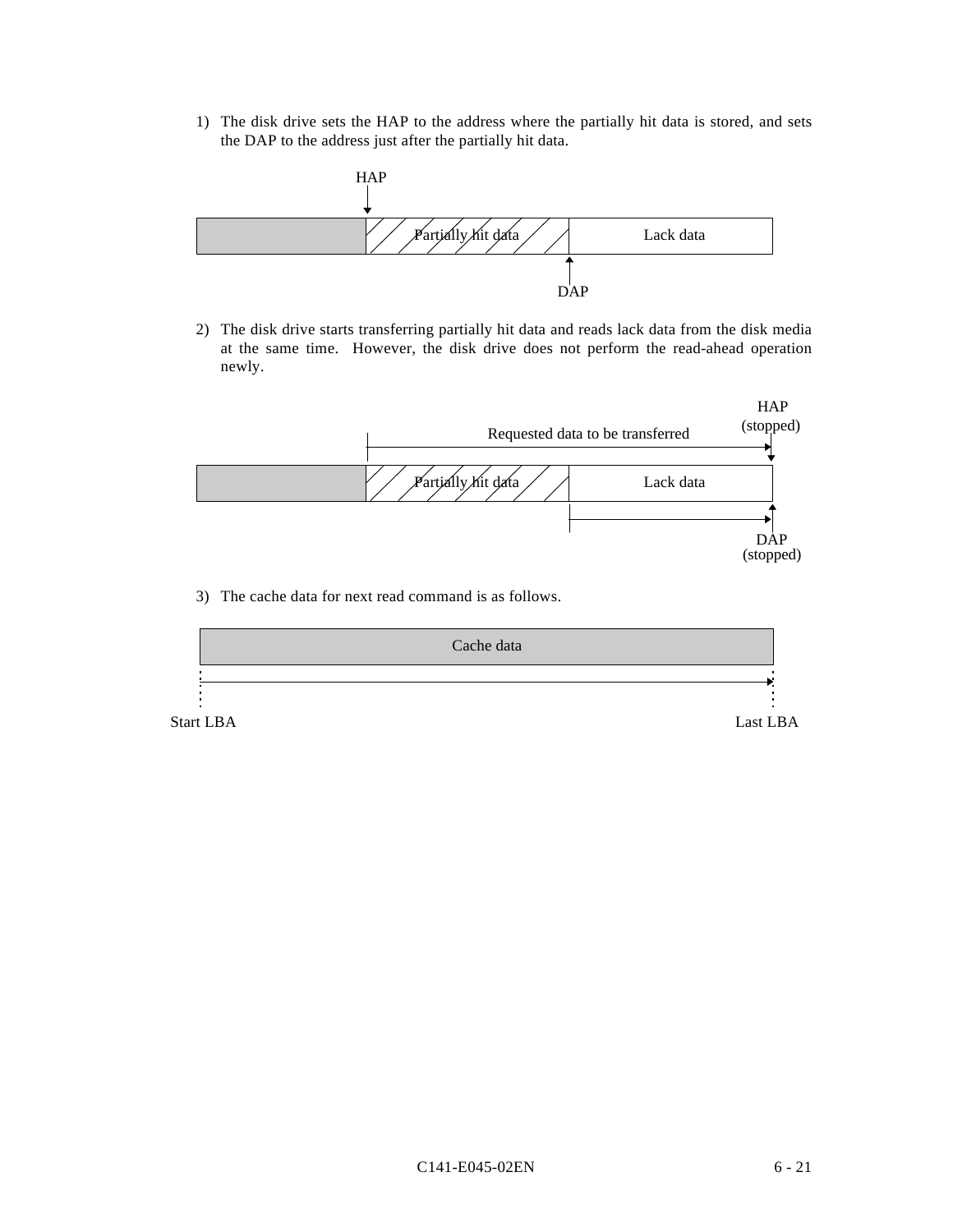# **6.6 Write Cache**

The write cache function of the drive makes a high speed processing in the case that data to be written by a write command is logically sequent the data of previous command and random write operation is performed.

When the drive receives a write command, the drive starts transferring data of sectors requested by the host system and writing on the disk medium. After transferring data of sectors requested by the host system, the drive generates the interrupt of command complete. Also, the drive sets the normal end status in the Status register. The drive continues writing data on the disk medium. When all data requested by the host are written on the disk medium, actual write operation is completed.

The drive receives the next command continuously. If the received command is a "sequential write" (data to be written by a command is logically sequent to data of previous command), the drive starts data transfer and receives data of sectors requested by the host system. At this time, if the write operation of the previous command is still been executed, the drive continuously executes the write operation of the next command from the sector next to the last sector of the previous write operation. Thus, the latency time for detecting a target sector of the next command is eliminated. This shortens the access time. The drive generates an interrupt of command complete after completion of data transfer requested by the host system as same as at previous command. When the write operation of the previous command had been completed, the latency time occurs to search the target sector.

If the received command is not a "sequential write", the drive receives data of sectors requested by the host system as same as "sequential write". The drive generates the interrupt of command complete after completion of data transfer requested by the host system. Received data is processed after completion of the write operation to the disk medium of the previous command.

Even if a hard reset or soft reset is received or the write cache function is disabled by the SET FEATURES command during unwritten data is kept, the instruction is not executed until remaining unwritten data is written onto the disk medium.

The drive uses a write data as a read cache data. When a read command is issued to the same address after the write command, the read operation to the disk medium is not performed.

When an error occurs during the write operation, the drive makes retry as much as possible. If the error cannot be recovered by retry, the drive stops the write operation to the erred sector, and continues the write operation from the next sector if the write data is remained. (If the drive stacks a write command, for that the drive posts the command completion, next to the command that write operation is stopped by error occurrence.) After an error occurs at above write operation, the drive posts the error status to the host system at next command. (The drive does not execute this command, sets the error status that occurred at the write operation, and generates the interrupt for abnormal end. However, when the drive receives a write command after the completion of error processing, the drive posts the error after writing the write data of the write command.)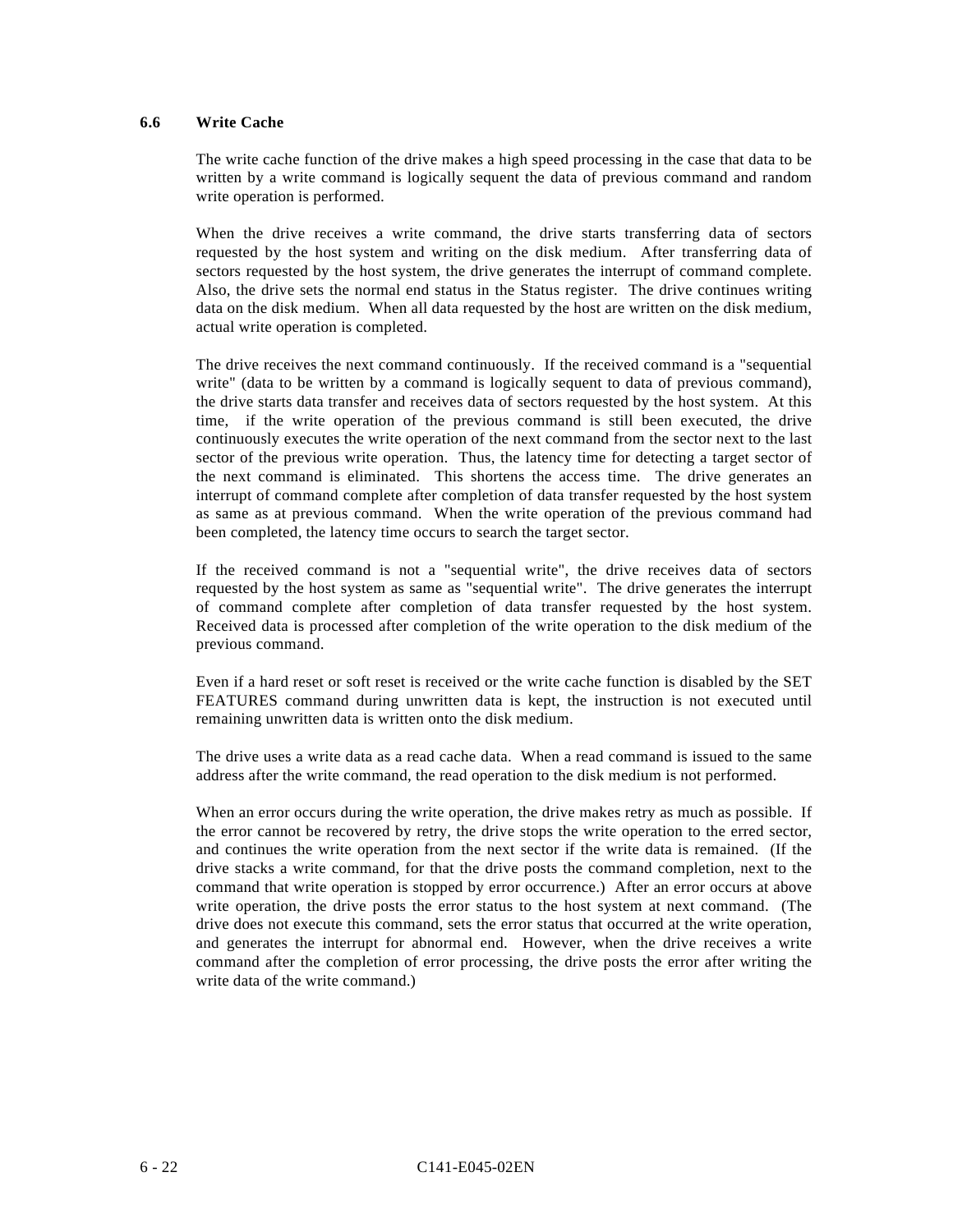At the time that the drive has stopped the command execution after the error recovery has failed, the write cache function is disabled automatically. The releasing the disable state can be done by the SET FEATURES command. When the power of the drive is turned on after the power is turned off once, the status of the write cache function returns to the default state. The default state is "write cache enable", and can be disable by the SET FEATURES command.

The write cache function is operated with the following command.

- WRITE SECTOR(S)
- WRITE MULTIPLE
- WRITE DMA

#### **IMPORTANT**

*When the write cache function is enabled, the transferred data from the host by the WRITE SECTOR(S) is not completely written on the disk medium at the time that the interrupt of command complete is generated. When the unrecoverable error occurs during the write operation, the command execution is stopped. Then, when the drive receives the next command, it generates an interrupt of abnormal end. However an interrupt of abnormal end is not generated when a write automatic assignment succeeds. However, since the host may issue several write commands before the drive generates an interrupt of abnormal end, the host cannot recognize that the occurred error is for which command generally. Therefore, it is very hard to retry the unrecoverable write error for the host in the write cache operation generally. So, take care to use the write cache function.*